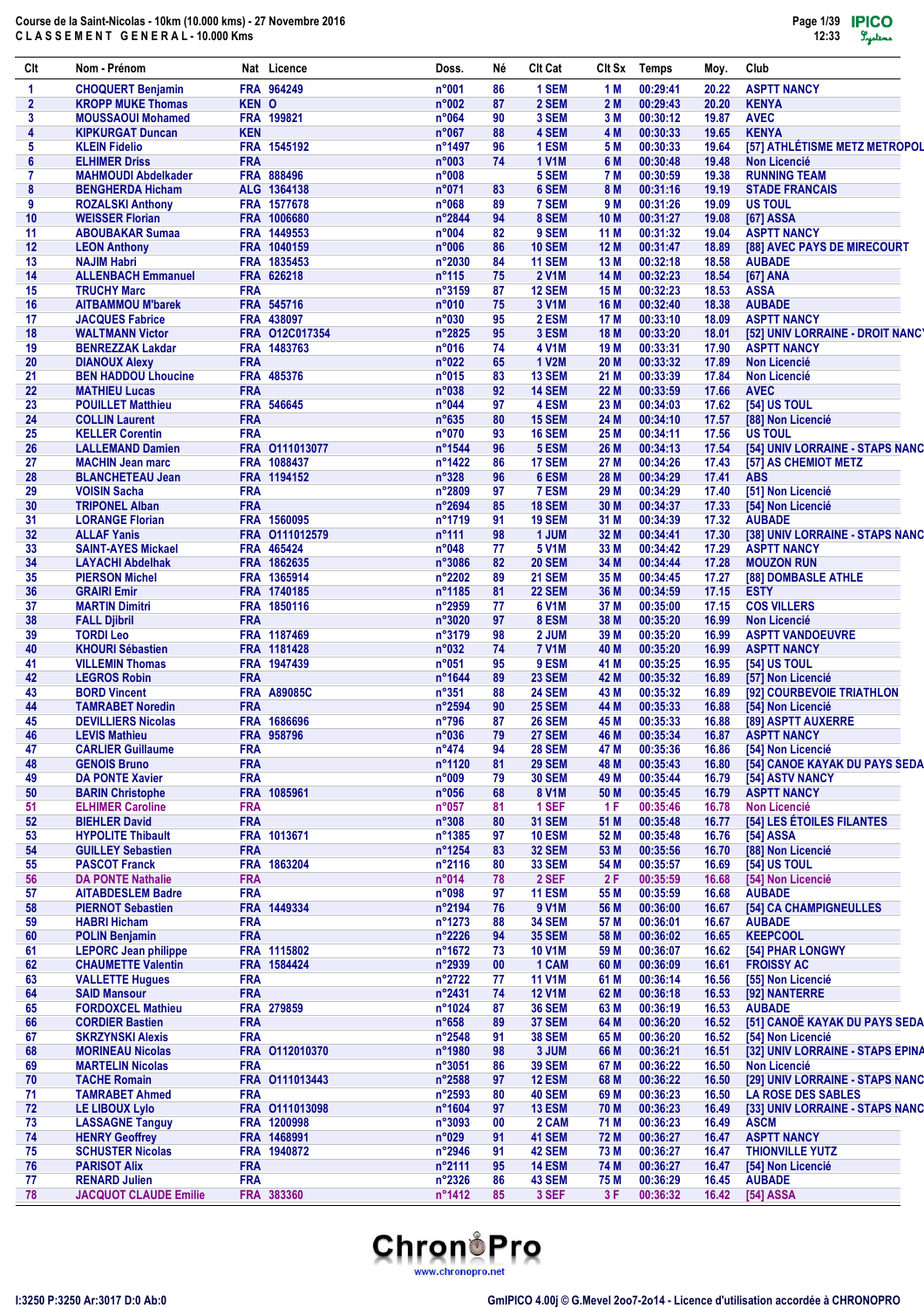| CIt        | Nom - Prénom                                      |            | Nat Licence                             | Doss.                    | Né       | <b>CIt Cat</b>                 | CIt Sx         | <b>Temps</b>         | Moy.           | Club                                                |
|------------|---------------------------------------------------|------------|-----------------------------------------|--------------------------|----------|--------------------------------|----------------|----------------------|----------------|-----------------------------------------------------|
| 79         | <b>KUTSCHECK Vincent</b>                          |            | <b>FRA A85777C</b>                      | n°1516                   | 90       | <b>44 SEM</b>                  | 76 M           | 00:36:33             | 16.42          | [57] BPC                                            |
| 80         | <b>HASSOUX Jérôme</b>                             | <b>FRA</b> |                                         | n°1300                   | 73       | <b>13 V1M</b>                  | 77 M           | 00:36:35             | 16.41          | <b>AUBADE</b>                                       |
| 81         | <b>BRIZION Vincent</b>                            |            | FRA 0111013620                          | $n^{\circ}419$           | 96       | <b>15 ESM</b>                  | 78 M           | 00:36:36             | 16.39          | [19] UNIV LORRAINE - STAPS NANC                     |
| 82         | <b>PHILBERT Benjamin</b>                          |            | FRA 1834648                             | $n^{\circ}2177$          | 89       | <b>45 SEM</b>                  | 79 M           | 00:36:42             | 16.35          | <b>AUBADE</b>                                       |
| 83         | <b>FAUCHEUR René</b>                              |            | FRA 422174                              | n°961                    | 84       | <b>46 SEM</b>                  | 80 M           | 00:36:44             | 16.34          | [88] ATHLETIC VOSGES ENTENTE C                      |
| 84<br>85   | <b>PERNET Benjamin</b><br><b>REITZ Chloé</b>      |            | FRA A10294C0160033MS4FRA<br>FRA 1761352 | n°2144<br>n°2315         | 81<br>91 | 47 SEM<br>4 SEF                | 81 M<br>4 F    | 00:36:44<br>00:36:46 | 16.34<br>16.32 | [54] CLUB BPC<br>[57] Non Licencié                  |
| 86         | <b>BREDIN Herve</b>                               |            | FRA 1808483                             | $n^{\circ}018$           | 64       | 2 V2M                          | 82 M           | 00:36:52             | 16.28          | [54] PAM CAZENOVE                                   |
| 87         | <b>GREGORI Nicolas</b>                            | <b>FRA</b> |                                         | n°1209                   | 65       | 3 V2M                          | 83 M           | 00:36:54             | 16.26          | [54] PINARD ET PARTAGE                              |
| 88         | <b>BERTUZZI Olivier</b>                           |            | FRA A12249C FFTRI                       | $n^{\circ}298$           | 74       | <b>14 V1M</b>                  | 84 M           | 00:36:54             | 16.26          | [88] CLUB BPC NANCY                                 |
| 89         | <b>FAHEM Mohamed</b>                              | <b>FRA</b> |                                         | n°949                    | 74       | <b>15 V1M</b>                  | 85 M           | 00:36:56             | 16.25          | [54] Non Licencié                                   |
| 90         | <b>MALATRAY Bruno</b>                             |            | FRA 246765                              | n°3126                   | 60       | 4 V2M                          | 86 M           | 00:36:58             | 16.24          | <b>ASCM</b>                                         |
| 91         | <b>BELIN Nicolas</b>                              |            | FRA 1669385                             | $n^{\circ}269$           | 82       | <b>48 SEM</b>                  | 87 M           | 00:37:02             | 16.21          | [54] US TOUL ATHLÉTISME                             |
| 92         | <b>DELARUE Sébastien</b>                          |            | FRA 1328706                             | n°020                    | 74       | <b>16 V1M</b>                  | 88 M           | 00:37:04             | 16.19          | <b>US TOUL</b>                                      |
| 93         | <b>BIGEL Michael</b>                              | <b>FRA</b> |                                         | $n^{\circ}312$           | 74       | <b>17 V1M</b>                  | 89 M           | 00:37:09             | 16.15          | [54] Non Licencié                                   |
| 94         | <b>UMORET Rémy</b>                                |            | <b>FRA A62602C</b>                      | n°2705                   | 90       | <b>49 SEM</b>                  | 90 M           | 00:37:09             | 16.15          | [54] EST TRIATHLON TEAM                             |
| 95         | <b>SCHMITT Renaud</b>                             | <b>FRA</b> |                                         | n°2483                   | 79       | <b>50 SEM</b>                  | 91 M           | 00:37:10             | 16.15          | [54] TEAM GRIFF AUTO                                |
| 96         | <b>DEGARDIN Nicolas</b>                           |            | FRA 1768952                             | n°2967                   | 85       | <b>51 SEM</b>                  | 92 M           | 00:37:11             | 16.14          | <b>CAN SAINT MAX</b>                                |
| 97         | <b>MULLER Guillaume</b>                           | <b>FRA</b> |                                         | n°2017                   | 92       | <b>52 SEM</b>                  | 93 M           | 00:37:12             | 16.14          | [54] Non Licencié                                   |
| 98         | <b>VARINOT Julien</b>                             |            | FRA 1431036                             | n°049                    | 78       | <b>53 SEM</b>                  | 94 M           | 00:37:15             | 16.11          | <b>ASPTT NANCY</b>                                  |
| 99         | <b>GUILLAUME Alexandre</b>                        | <b>FRA</b> |                                         | n°1248                   | 79       | <b>54 SEM</b>                  | 95 M           | 00:37:15             | 16.11          | [52] Non Licencié                                   |
| 100        | <b>BECKER Lucas</b>                               | <b>FRA</b> |                                         | $n^{\circ}259$           | 00       | 3 CAM                          | 96 M           | 00:37:17             | 16.10          | <b>ASPTT NANCY</b>                                  |
| 101        | <b>BENKOUHI Yanis</b>                             |            | FRA 0111025232                          | $n^{\circ}280$           | 95       | <b>16 ESM</b>                  | 97 M           | 00:37:17             | 16.10          | [55] UNIV LORRAINE - STAPS NANC                     |
| 102        | <b>KLEIN Guillaume</b>                            |            | FRA 190808                              | n°1499                   | 87       | <b>55 SEM</b>                  | 98 M           | 00:37:18             | 16.09          | [57] ESTY                                           |
| 103        | <b>CARPENTIER Fabien</b>                          |            | <b>FRA A11115C</b>                      | $n^{\circ}482$           | 80       | <b>56 SEM</b>                  | 99 M           | 00:37:20             | 16.07          | [54] TTT                                            |
| 104        | <b>SEIDEN Francois</b>                            | <b>FRA</b> |                                         | $n^{\circ}065$           | 72<br>94 | <b>18 V1M</b>                  | 100 M          | 00:37:22             | 16.06          | <b>Non Licencié</b>                                 |
| 105<br>106 | <b>WEINHARD Jules</b><br><b>PUNTEL Franck</b>     |            | <b>FRA A78351C</b><br>FRA 816457        | n°2843<br>$n^{\circ}046$ | 81       | <b>57 SEM</b><br><b>58 SEM</b> | 101 M<br>102 M | 00:37:23<br>00:37:28 | 16.05<br>16.02 | [54] TRIATHLON NANCY LORRAINE<br><b>ASPTT NANCY</b> |
| 107        | <b>THOUVENIN David</b>                            |            | FRA 1924854                             | n°2649                   | 76       | <b>19 V1M</b>                  | 103 M          | 00:37:32             | 15.99          | [54] AL NEUVES MAISONS                              |
| 108        | <b>FENARD Olivier</b>                             |            | FRA 1761357                             | n°973                    | 84       | <b>59 SEM</b>                  | 104 M          | 00:37:33             | 15.98          | [57] A2M                                            |
| 109        | <b>THIRIET Vincent</b>                            |            | FRA 342447                              | n°2950                   | 68       | <b>20 V1M</b>                  | 105 M          | 00:37:34             | 15.97          | <b>ASPTT NANCY</b>                                  |
| 110        | <b>ALBERTI Jean-baptiste</b>                      | <b>FRA</b> |                                         | $n^{\circ}104$           | 81       | <b>60 SEM</b>                  | 106 M          | 00:37:35             | 15.97          | [57] Non Licencié                                   |
| 111        | <b>LOPEZ Romain</b>                               |            | FRA 447191                              | n°1717                   | 88       | <b>61 SEM</b>                  | 107 M          | 00:37:35             | 15.97          | [71] ENTENTE CHALONNAISE D'ATL                      |
| 112        | <b>DUTECH David</b>                               |            | FRA 1883170                             | n°3218                   | 86       | <b>62 SEM</b>                  | 108 M          | 00:37:35             | 15.97          | <b>EFSRA</b>                                        |
| 113        | <b>COUPU Elie</b>                                 | <b>FRA</b> |                                         | $n^{\circ}672$           | 92       | <b>63 SEM</b>                  | 109 M          | 00:37:37             | 15.95          | [54] Non Licencié                                   |
| 114        | <b>DIDIER Romain</b>                              | <b>FRA</b> |                                         | n°3014                   | 91       | <b>64 SEM</b>                  | 110 M          | 00:37:37             | 15.95          | <b>CLUB BPC NANCY</b>                               |
| 115        | <b>CUNY Gaëtan</b>                                |            | FRA 1377134                             | $n^{\circ}687$           | 97       | <b>17 ESM</b>                  | 111 M          | 00:37:38             | 15.95          | [88] CIS ANOULD                                     |
| 116        | <b>BOYER Thibaut</b>                              |            | FRA 1781195                             | $n^{\circ}396$           | 81       | <b>65 SEM</b>                  | 112 M          | 00:37:42             | 15.92          | <b>AUBADE</b>                                       |
| 117        | <b>VALLE Loic</b>                                 |            | <b>FRA A84754C</b>                      | n°2720                   | 91       | <b>66 SEM</b>                  | 113 M          | 00:37:44             | 15.91          | [52] COSD TRIATHLON                                 |
| 118        | <b>DOUMBIA Regis</b>                              | <b>FRA</b> |                                         | $n^{\circ}3046$          | 77       | <b>21 V1M</b>                  | 114 M          | 00:37:46             | 15.89          | <b>Non Licencié</b>                                 |
| 119        | <b>MAURICE-KEISER Enzo</b>                        | <b>FRA</b> |                                         | n°1887                   | 97       | <b>18 ESM</b>                  | 115 M          | 00:37:48             | 15.88          | <b>ASPTT NANCY</b>                                  |
| 120        | <b>GRIMARD Antoine</b>                            | <b>FRA</b> |                                         | n°1214                   | 95       | <b>19 ESM</b>                  | 116 M          | 00:37:50             | 15.87          | [57] Non Licencié                                   |
| 121        | <b>VUILLEMEY Benjamin</b>                         |            | FRA A45684C-0280243MS2FRA               | n°2817                   | 89       | <b>67 SEM</b>                  | 117 M          | 00:37:50             | 15.86          | [57] GRENOBLE UC TRIATHLON                          |
| 122        | <b>FOUCAUD Baptiste</b>                           | <b>FRA</b> |                                         | $n^{\circ}1025$          | 83       | <b>68 SEM</b>                  | 118 M          | 00:37:51             | 15.85          | [54] TEAM NDJOMO                                    |
| 123        | <b>PUECH Alexandre</b>                            | <b>FRA</b> |                                         | n°3065                   | 73       | <b>22 V1M</b>                  | 119 M          | 00:37:52             | 15.85          | <b>SELESTAT CENTRE ALSACE TRIAT</b>                 |
| 124        | <b>LAHEURTE Nicolas</b>                           | <b>FRA</b> |                                         | n°1539                   | 81       | <b>69 SEM</b>                  | 120 M          | 00:37:52             | 15.85          | [57] Non Licencié                                   |
| 125        | <b>BENOIST Sylvain</b>                            | <b>FRA</b> |                                         | n°2900                   | 83       | <b>70 SEM</b>                  | 121 M          | 00:37:53             | 15.84          | [57] REGION                                         |
| 126        | <b>LEMOINE Julien</b>                             | <b>FRA</b> |                                         | n°1659                   | 76       | 23 V1M                         | 122 M          | 00:37:55             | 15.83          | Non Licencié                                        |
| 127        | <b>SIMONIN Laurent</b>                            |            | FRA 466544                              | n°2541                   | 69       | <b>24 V1M</b>                  | 123 M          | 00:37:55             | 15.82          | [54] Non Licencié                                   |
| 128        | <b>TOAMAIN Bruno</b>                              | <b>FRA</b> |                                         | n°2665                   | 75       | <b>25 V1M</b>                  | 124 M          | 00:37:56             | 15.82          | [54] Non Licencié                                   |
| 129        | <b>FOURNIER Paul</b>                              | <b>FRA</b> |                                         | n°1031                   | 92       | <b>71 SEM</b>                  | 125 M          | 00:37:56             | 15.82          | [54] NA                                             |
| 130        | <b>VOIRIN Marc-antoine</b>                        | <b>FRA</b> |                                         | n°2807                   | 88       | <b>72 SEM</b>                  | 126 M          | 00:37:59             | 15.80          | [54] Non Licencié                                   |
| 131        | <b>MAIRE Kévin</b>                                | <b>FRA</b> |                                         | n°1780                   | 92       | <b>73 SEM</b>                  | 127 M          | 00:38:00             | 15.79          | [57] Non Licencié                                   |
| 132        | <b>BERNOT Eric</b>                                | <b>FRA</b> | FRA 384434                              | $n^{\circ}017$           | 69       | <b>26 V1M</b>                  | 128 M          | 00:38:01             | 15.79          | <b>ASPTT NANCY</b>                                  |
| 133<br>134 | <b>SOURDOT Nicolas</b><br><b>GUILLARD Quentin</b> |            | FRA A47285C0160178MS1FRA                | n°2561<br>n°1247         | 89<br>96 | <b>74 SEM</b><br><b>20 ESM</b> | 129 M          | 00:38:01<br>00:38:04 | 15.78          | [57] Non Licencié<br>[54] TRIATHLON NANCY LORRAINE  |
| 135        | <b>CHAMINADAS Bruno</b>                           | <b>FRA</b> |                                         | $n^{\circ}523$           | 71       | <b>27 V1M</b>                  | 130 M<br>131 M | 00:38:06             | 15.76<br>15.75 | [54] Non Licencié                                   |
| 136        | <b>ROBUSTELLI Gilou</b>                           | <b>FRA</b> |                                         | n°2375                   | 79       | <b>75 SEM</b>                  | 132 M          | 00:38:06             | 15.75          | [88] Non Licencié                                   |
| 137        | <b>WATERNAUX Dylan</b>                            | <b>FRA</b> |                                         | n°2830                   | 92       | <b>76 SEM</b>                  | 133 M          | 00:38:07             | 15.75          | [55] Non Licencié                                   |
| 138        | <b>PARIS Cedric</b>                               | <b>FRA</b> |                                         | n°2109                   | 77       | <b>28 V1M</b>                  | 134 M          | 00:38:08             | 15.74          | [54] Non Licencié                                   |
| 139        | <b>CAEL Arnaud</b>                                | <b>FRA</b> |                                         | $n^{\circ}454$           | 86       | <b>77 SEM</b>                  | 135 M          | 00:38:08             | 15.74          | [54] Non Licencié                                   |
| 140        | <b>PIERRON Julien</b>                             |            | FRA 480993                              | n°2201                   | 86       | <b>78 SEM</b>                  | 136 M          | 00:38:10             | 15.72          | [57] AS CHEMINOTS                                   |
| 141        | RICHARD Jérôme                                    |            | FRA 1124874                             | n°2348                   | 78       | <b>79 SEM</b>                  | 137 M          | 00:38:11             | 15.71          | <b>AUBADE</b>                                       |
| 142        | <b>DEHOVE Mathieu</b>                             | <b>FRA</b> |                                         | $n^{\circ}736$           | 75       | <b>29 V1M</b>                  | 138 M          | 00:38:13             | 15.70          | <b>Non Licencié</b>                                 |
| 143        | <b>DUMAS Patrick</b>                              | <b>FRA</b> |                                         | $n^{\circ}023$           | 78       | <b>80 SEM</b>                  | 139 M          | 00:38:17             | 15.68          | [54] FOOTING FORM HEILLECOURT                       |
| 144        | <b>DELANDRE Hugo</b>                              | <b>FRA</b> |                                         | $n^{\circ}739$           | 00       | 4 CAM                          | 140 M          | 00:38:20             | 15.65          | <b>ASPTT NANCY</b>                                  |
| 145        | <b>LORENZ Didier</b>                              | <b>FRA</b> |                                         | n°1721                   | 66       | <b>5 V2M</b>                   | 141 M          | 00:38:21             | 15.65          | <b>NOVACARB</b>                                     |
| 146        | <b>SIMONIN Thibaut</b>                            | <b>FRA</b> |                                         | n°2542                   | 88       | <b>81 SEM</b>                  | 142 M          | 00:38:22             | 15.64          | [54] Non Licencié                                   |
| 147        | <b>RAPP Hugo</b>                                  |            | FRA 1658645                             | n°2290                   | 99       | 4 JUM                          | 143 M          | 00:38:23             | 15.64          | [67] ACCA                                           |
| 148        | <b>MAZERAND Sébastien</b>                         |            | <b>FRA A75822C</b>                      | n°1892                   | 80       | <b>82 SEM</b>                  | 144 M          | 00:38:25             | 15.62          | <b>TRI LANEUVEVILLE</b>                             |
| 149        | <b>MEYER Luc</b>                                  |            | FRA 1187475                             | n°039                    | 64       | 6 V2M                          | 145 M          | 00:38:30             | 15.59          | <b>ASPTT NANCY</b>                                  |
| 150        | <b>SCHWEITZER Mathieu</b>                         | <b>FRA</b> |                                         | n°2956                   | 94       | <b>83 SEM</b>                  | 146 M          | 00:38:33             | 15.57          | Non Licencié                                        |
| 151        | <b>WINGERT Loic</b>                               |            | FRA 1731203                             | n°2856                   | 89       | <b>84 SEM</b>                  | 147 M          | 00:38:33             | 15.57          | [54] COURIR A NANCY SAINT MAX                       |
| 152        | <b>PERRIN Antoine</b>                             |            | FRA 0111014410                          | n°2149                   | 95       | <b>21 ESM</b>                  | 148 M          | 00:38:34             | 15.56          | [42] UNIV LORRAINE - STAPS NANC                     |
| 153        | <b>CLERC Robin</b>                                | <b>FRA</b> |                                         | n°3153                   | 95       | <b>22 ESM</b>                  | 149 M          | 00:38:37             | 15.54          | <b>Non Licencié</b>                                 |
| 154        | <b>BORDAT Arnaud</b>                              |            | FRA 138041                              | $n^{\circ}352$           | 76       | 30 V1M                         | 150 M          | 00:38:38             | 15.53          | [54] CAC CHAMPIGNEULLES                             |
| 155        | <b>DEMAY Lothaire</b>                             |            | FRA 481912                              | $n^{\circ}769$           | 70       | 31 V1M                         | 151 M          | 00:38:38             | 15.53          | <b>AUBADE</b>                                       |
| 156        | <b>SAVALLE Florian</b>                            | <b>FRA</b> |                                         | n°2461                   | 80       | <b>85 SEM</b>                  | 152 M          | 00:38:39             | 15.53          | [75] Non Licencié                                   |

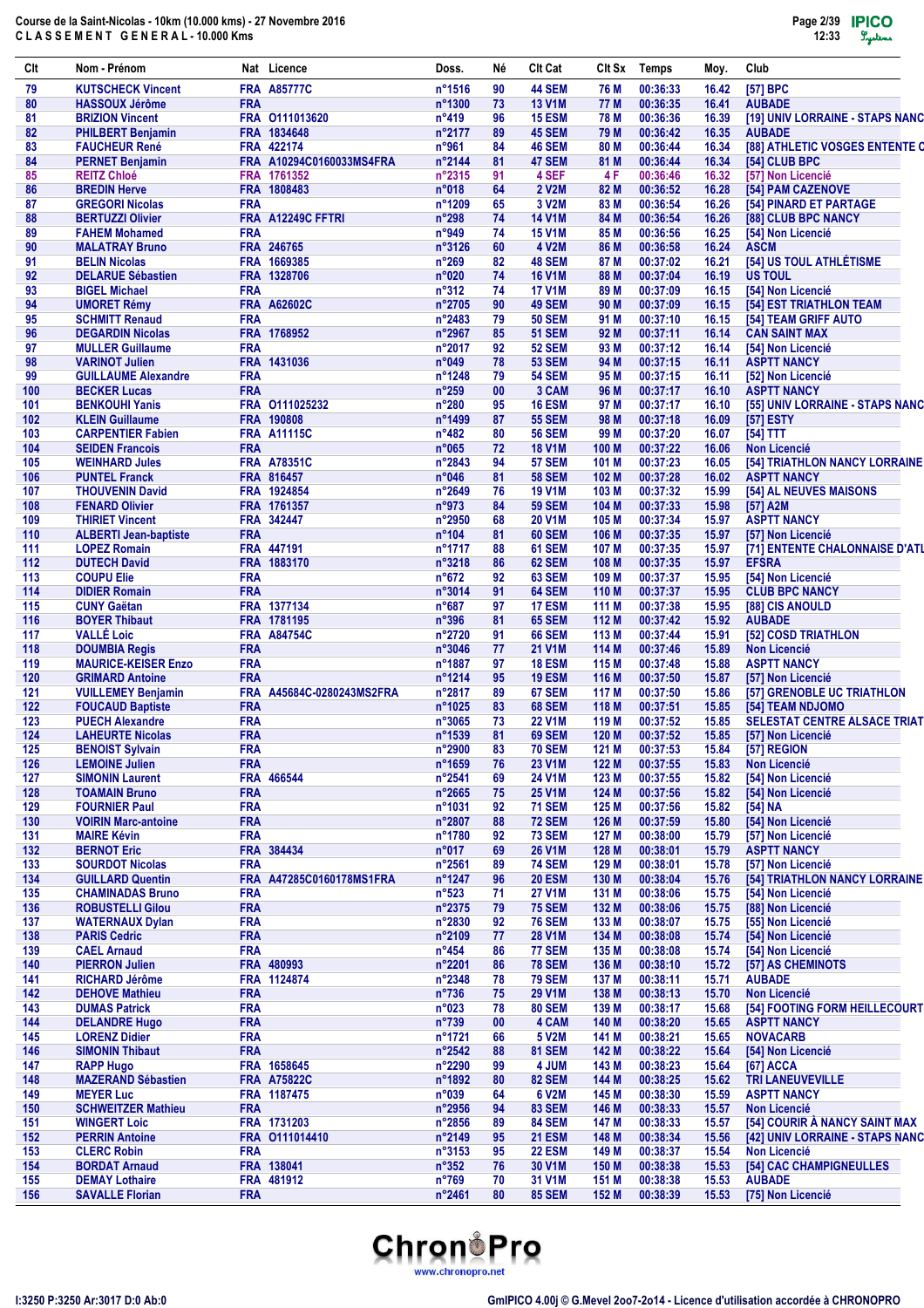| Clt        | Nom - Prénom                                            |                          | Nat Licence        | Doss.                     | Νé       | <b>CIt Cat</b>                 | Clt Sx         | <b>Temps</b>         | Moy.           | Club                                          |
|------------|---------------------------------------------------------|--------------------------|--------------------|---------------------------|----------|--------------------------------|----------------|----------------------|----------------|-----------------------------------------------|
| 157        | <b>JOSSE Maxime</b>                                     |                          | FRA 166389         | n°1448                    | 95       | <b>23 ESM</b>                  | 153 M          | 00:38:42             | 15.51          | [56] AJBO                                     |
| 158        | <b>D ERRICO Marc</b>                                    | <b>FRA</b>               |                    | n°2937                    | 72       | 32 V1M                         | 154 M          | 00:38:43             | 15.50          | <b>Non Licencié</b>                           |
| 159        | <b>CAHEN Edouard</b>                                    | <b>FRA</b>               |                    | $n^{\circ}456$            | 93       | <b>86 SEM</b>                  | 155 M          | 00:38:44             | 15.49          | [54] VILLERS HANDBALL                         |
| 160<br>161 | <b>REBOUL Charles</b><br><b>LELARGE Julien</b>          | <b>FRA</b><br><b>FRA</b> |                    | $n^{\circ}2302$<br>n°1651 | 92<br>92 | <b>87 SEM</b><br><b>88 SEM</b> | 156 M<br>157 M | 00:38:48<br>00:38:48 | 15.47<br>15.47 | <b>Non Licencié</b><br>[54] Non Licencié      |
| 162        | <b>DOMMAIN Geraud</b>                                   |                          | FRA 1376261        | n°833                     | 64       | <b>7 V2M</b>                   | 158 M          | 00:38:54             | 15.43          | [54] CAN SAINT MAX                            |
| 163        | <b>NAVELOT Vivien</b>                                   | <b>FRA</b>               |                    | n°2037                    | 91       | <b>89 SEM</b>                  | 159 M          | 00:38:54             | 15.43          | <b>KEEPCOOL</b>                               |
| 164        | <b>THIERY Clément</b>                                   |                          | <b>FRA A69687C</b> | $n^{\circ}2627$           | 90       | <b>90 SEM</b>                  | 160 M          | 00:38:55             | 15.42          | [57] TRITYC                                   |
| 165        | <b>BARBERIS Matteo</b>                                  | <b>FRA</b>               |                    | $n^{\circ}217$            | 99       | 5 JUM                          | 161 M          | 00:38:58             | 15.40          | [54] Non Licencié                             |
| 166        | <b>FRANIATTE Jérémy</b>                                 | <b>FRA</b>               |                    | n°1045                    | 94       | <b>91 SEM</b>                  | 162 M          | 00:39:00             | 15.39          | <b>Non Licencié</b>                           |
| 167<br>168 | <b>LEFEVRE Erick</b><br><b>RAUSCH Xavier</b>            | <b>FRA</b>               | FRA 1840845        | n°1634<br>n°2295          | 67<br>87 | <b>8 V2M</b><br><b>92 SEM</b>  | 163 M<br>164 M | 00:39:01<br>00:39:01 | 15.38<br>15.38 | [54] Non Licencié<br><b>AUBADE</b>            |
| 169        | <b>BOUCHEZ Sébastien</b>                                | <b>FRA</b>               |                    | $n^{\circ}369$            | 79       | <b>93 SEM</b>                  | 165 M          | 00:39:04             | 15.36          | [54] Non Licencié                             |
| 170        | <b>RICARD Michel</b>                                    | <b>FRA</b>               |                    | n°3108                    | 60       | 9 V2M                          | 166 M          | 00:39:04             | 15.36          | <b>Non Licencié</b>                           |
| 171        | <b>GRANDJEAN Nicolas</b>                                | <b>FRA</b>               |                    | n°3074                    | 78       | <b>94 SEM</b>                  | 167 M          | 00:39:06             | 15.35          | <b>Non Licencié</b>                           |
| 172        | <b>FRANCKHAUSER Pierre</b>                              |                          | FRA 1521369        | n°1036                    | 86       | <b>95 SEM</b>                  | 168 M          | 00:39:07             | 15.34          | <b>AUBADE</b>                                 |
| 173        | <b>DENIZOT Jeanjacques</b>                              |                          | FRA 1620345        | $n^{\circ}773$            | 71       | 33 V1M                         | 169 M          | 00:39:07             | 15.34          | [54] CAN ST MAX                               |
| 174        | <b>BISTER Yannick</b>                                   |                          | <b>FRA A11749C</b> | $n^{\circ}318$            | 74       | 34 V1M                         | 170 M          | 00:39:07             | 15.34          | [54] BPC NANCY                                |
| 175        | <b>CONTAL Louis</b>                                     | <b>FRA</b>               |                    | n°3208                    | 98       | 6 JUM                          | 171 M          | 00:39:10             | 15.32          | Non Licencié                                  |
| 176<br>177 | <b>AKAB Alexis</b><br><b>BENTALEB Ali</b>               | <b>FRA</b><br><b>FRA</b> |                    | n°099<br>$n^{\circ}284$   | 98<br>84 | 7 JUM<br><b>96 SEM</b>         | 172 M<br>173 M | 00:39:11<br>00:39:11 | 15.31<br>15.31 | [54] SOLÉOLE<br><b>AUBADE</b>                 |
| 178        | <b>DUBOIS Rémi</b>                                      | <b>FRA</b>               |                    | $n^{\circ}871$            | 72       | 35 V1M                         | 174 M          | 00:39:14             | 15.30          | [54] WURTH FRANCE                             |
| 179        | <b>BOSSU Philippe</b>                                   | <b>FRA</b>               |                    | n°360                     | 62       | <b>10 V2M</b>                  | 175 M          | 00:39:14             | 15.30          | [54] CAN                                      |
| 180        | <b>BOULZAT Simon</b>                                    |                          | FRA 0111012682     | n°379                     | 97       | <b>24 ESM</b>                  | 176 M          | 00:39:14             | 15.29          | [55] UNIV LORRAINE - STAPS NANC               |
| 181        | <b>DUPONT Samy</b>                                      |                          | FRA 1746814        | n°900                     | 84       | <b>97 SEM</b>                  | 177 M          | 00:39:16             | 15.29          | <b>AUBADE</b>                                 |
| 182        | <b>END Renaud</b>                                       | <b>FRA</b>               |                    | n°024                     | 69       | 36 V1M                         | 178 M          | 00:39:16             | 15.28          | [54] BNP PARIBAS                              |
| 183        | <b>HARMAND Emeric</b>                                   | <b>FRA</b>               |                    | n°1294                    | 99       | 8 JUM                          | 179 M          | 00:39:19             | 15.26          | <b>ASPTT NANCY</b>                            |
| 184        | <b>DECRULLE Brian</b>                                   | <b>FRA</b>               |                    | n°3073                    | 01       | 5 CAM                          | 180 M          | 00:39:21             | 15.25          | <b>DOMBASLE ATHLE</b>                         |
| 185        | <b>LAVECCHIA José</b>                                   | <b>FRA</b>               |                    | n°1591                    | 70       | 37 V1M                         | 181 M          | 00:39:21             | 15.25          | [54] TEAM HARAUCOURT                          |
| 186        | <b>BACHEL Thomas</b>                                    |                          | FRA 0111012605     | n°190                     | 96       | <b>25 ESM</b>                  | 182 M          | 00:39:22             | 15.24          | [30] UNIV LORRAINE - STAPS NANC               |
| 187<br>188 | <b>FRANCK Etienne</b><br><b>KATANCEVIC Nicolas</b>      | <b>FRA</b>               | <b>FRA A51260C</b> | n°1035<br>n°1467          | 86<br>84 | <b>98 SEM</b><br><b>99 SEM</b> | 183 M<br>184 M | 00:39:23<br>00:39:24 | 15.24<br>15.23 | <b>FRF</b><br>[57] CLUB BPC                   |
| 189        | <b>MATTHIEU Haas</b>                                    | <b>FRA</b>               |                    | n°1882                    | 98       | 9 JUM                          | 185 M          | 00:39:25             | 15.23          | [54] TRIATHLON NANCY LORRAINE                 |
| 190        | <b>MAROT Mickaël</b>                                    |                          | FRA 1563207        | $n^{\circ}037$            | 79       | <b>100 SEM</b>                 | 186 M          | 00:39:25             | 15.22          | <b>ASPTT NANCY</b>                            |
| 191        | <b>THIERY Jean-marc</b>                                 | <b>FRA</b>               |                    | $n^{\circ}2625$           | 68       | 38 V1M                         | 187 M          | 00:39:26             | 15.22          | <b>CA MALLING</b>                             |
| 192        | <b>LAVECCHIA Pascal</b>                                 |                          | FRA 1626397        | n°1593                    | 63       | <b>11 V2M</b>                  | 188 M          | 00:39:27             | 15.21          | <b>JAC ST NICOLAS</b>                         |
| 193        | <b>VEISSE Jean philippe</b>                             | <b>FRA</b>               |                    | n°2743                    | 70       | 39 V1M                         | 189 M          | 00:39:27             | 15.21          | [54] Non Licencié                             |
| 194        | <b>GRIFFATON Alex</b>                                   |                          | FRA 1751730        | n°028                     | 82       | <b>101 SEM</b>                 | 190 M          | 00:39:27             | 15.21          | [54] US TOUL ATHLETISME                       |
| 195        | <b>DROUET Simon</b>                                     |                          | FRA 013W001876     | $n^{\circ}858$            | 94       | <b>102 SEM</b>                 | 191 M          | 00:39:28             | 15.21          | [31] UNIV LORRAINE - ENSTIB EPINA             |
| 196        | <b>COGNET Jerome</b>                                    |                          | <b>FRA A11719C</b> | $n^{\circ}601$            | 72       | 40 V1M                         | 192 M          | 00:39:28             | 15.21          | [54] TRI LANEUVEVILLE                         |
| 197<br>198 | <b>GRIFFATON François</b><br><b>REICHARDT Sébastien</b> | <b>FRA</b>               | FRA 1887397        | n°1213<br>n°2311          | 92<br>77 | <b>103 SEM</b><br>41 V1M       | 193 M<br>194 M | 00:39:31<br>00:39:33 | 15.19<br>15.18 | [54] COSD ATHLETISME<br><b>Non Licencié</b>   |
| 199        | <b>LABAT Guillaume</b>                                  | <b>FRA</b>               |                    | n°1520                    | 94       | <b>104 SEM</b>                 | 195 M          | 00:39:35             | 15.16          | [57] Non Licencié                             |
| 200        | <b>EMERAUX LOMBARD Lancelot FRA 1739896</b>             |                          |                    | n°928                     | 99       | <b>10 JUM</b>                  | 196 M          | 00:39:37             | 15.15          | [88] ATHLE VOSGES MIRECOURT                   |
| 201        | <b>MARIÉ Romain</b>                                     | <b>FRA</b>               |                    | n°1828                    | 70       | 42 V1M                         | 197 M          | 00:39:38             | 15.14          | <b>Non Licencié</b>                           |
| 202        | <b>WINTER Julien</b>                                    |                          | <b>FRA A90823C</b> | n°2857                    | 77       | 43 V1M                         | 198 M          | 00:39:38             | 15.14          | [54] NMT54                                    |
| 203        | <b>DUCRET Jean michel</b>                               |                          | FRA 1704083        | $n^{\circ}885$            | 80       | <b>105 SEM</b>                 | 199 M          | 00:39:38             | 15.14          | [54] LUNÉVILLE ATHLÉTIC CLUB                  |
| 204        | <b>ZIMMERMANN Louis</b>                                 | <b>FRA</b>               |                    | n°2888                    | 93       | <b>106 SEM</b>                 | 200 M          | 00:39:41             | 15.13          | [54] Non Licencié                             |
| 205        | <b>LANOIZELEE Jéremy</b>                                | <b>FRA</b>               |                    | n°1564                    | 97       | <b>26 ESM</b>                  | 201 M          | 00:39:42             | 15.11          | [54] PÔLE FRANCE DE CANOE KAY.                |
| 206        | <b>HEMELSDAEL Romain</b>                                | <b>FRA</b>               |                    | n°1317                    | 89       | <b>107 SEM</b>                 | 202 M          | 00:39:44             | 15.10          | [54] Non Licencié                             |
| 207<br>208 | <b>GOUNE Najet</b><br><b>MARCHAL Amélien</b>            | <b>FRA</b>               | FRA 1123870        | n°013<br>n°1804           | 79<br>95 | 5 SEF<br><b>27 ESM</b>         | 5 F<br>203 M   | 00:39:45<br>00:39:46 | 15.10<br>15.09 | <b>ASPTT NANCY</b><br><b>AUBADE</b>           |
| 209        | <b>CARBALLO Manuel</b>                                  |                          | FRA 402892         | n°3250                    | 68       | 44 V1M                         | 204 M          | 00:39:47             | 15.08          | <b>ASCM</b>                                   |
| 210        | <b>ROSSIGNOL Raynald</b>                                |                          | <b>FRA A63528C</b> | n°2393                    | 00       | <b>1 V5M</b>                   | 205 M          | 00:39:48             | 15.08          | [54] TRI LANEUVEVILLE DEVANT N/               |
| 211        | <b>MORATIN Stéphane</b>                                 | <b>FRA</b>               |                    | n°1970                    | 80       | <b>108 SEM</b>                 | 206 M          | 00:39:49             | 15.07          | [57] TRITYC                                   |
| 212        | <b>MALEK Eddine</b>                                     | <b>FRA</b>               |                    | n°1783                    | 88       | <b>109 SEM</b>                 | 207 M          | 00:39:52             | 15.05          | [57] Non Licencié                             |
| 213        | <b>GOTTSCHECK Gabriel</b>                               | <b>FRA</b>               |                    | n°3018                    | 87       | <b>110 SEM</b>                 | 208 M          | 00:39:52             | 15.05          | <b>NEUVES MAISONS TRIATHLON</b>               |
| 214        | <b>MHAMMED Lamfarad</b>                                 | <b>FRA</b>               |                    | n°1928                    | 76       | 45 V1M                         | 209 M          | 00:39:54             | 15.04          | [88] Non Licencié                             |
| 215        | <b>VOINCON Pascal</b>                                   |                          | FRA 100406         | n°2802                    | 68       | <b>46 V1M</b>                  | 210 M          | 00:39:54             | 15.04          | [54] ASCMETZ                                  |
| 216        | <b>BRUNAUT Stephane</b>                                 |                          | FRA 1357249        | $n^{\circ}431$            | 65       | <b>12 V2M</b>                  | 211 M          | 00:39:55             | 15.03          | [54] COURIR A NANCY SAINT MAX                 |
| 217<br>218 | <b>COLLIGNON Didier</b><br><b>REINE Jonathan</b>        | <b>FRA</b>               | FRA 1799347        | $n^{\circ}626$<br>n°3021  | 70<br>82 | 47 V1M<br><b>111 SEM</b>       | 212 M<br>213 M | 00:39:57<br>00:39:57 | 15.02          | <b>AUBADE</b><br><b>LES ETOILES FILANTES</b>  |
| 219        | <b>GEHIN Benoit</b>                                     |                          | FRA 299573         | n°1117                    | 89       | <b>112 SEM</b>                 | 214 M          | 00:39:57             | 15.02<br>15.02 | <b>AUBADE</b>                                 |
| 220        | <b>NOEL Loic</b>                                        | <b>FRA</b>               |                    | n°2064                    | 81       | <b>113 SEM</b>                 | 215 M          | 00:39:58             | 15.01          | [88] Non Licencié                             |
| 221        | <b>KLEM François</b>                                    |                          | FRA 1163426        | n°1502                    | 69       | <b>48 V1M</b>                  | 216 M          | 00:39:58             | 15.01          | [57] Non Licencié                             |
| 222        | <b>DOMINE Pascal</b>                                    |                          | FRA 1084591        | $n^{\circ}831$            | 61       | <b>13 V2M</b>                  | 217 M          | 00:39:59             | 15.01          | [87] GRAC                                     |
| 223        | <b>LEFIN Vincent</b>                                    | <b>FRA</b>               |                    | n°1636                    | 87       | <b>114 SEM</b>                 | 218 M          | 00:40:00             | 15.00          | [57] Non Licencié                             |
| 224        | <b>BOURLON Marie</b>                                    |                          | FRA 1453318        | n°054                     | 90       | 6 SEF                          | 6 F            | 00:40:01             | 15.00          | <b>ASPTT NANCY</b>                            |
| 225        | <b>SANNER Charles</b>                                   | <b>FRA</b>               |                    | n°2449                    | 84       | <b>115 SEM</b>                 | 219 M          | 00:40:02             | 14.99          | LES FOULÉES ETUDIANTES                        |
| 226        | <b>MULLER Anthony</b>                                   | <b>FRA</b>               |                    | n°2009                    | 84       | <b>116 SEM</b>                 | 220 M          | 00:40:02             | 14.99          | [54] Non Licencié                             |
| 227        | <b>BEGUE Sebastien</b>                                  | <b>FRA</b>               | 1884678            | $n^{\circ}268$            | 79       | <b>117 SEM</b>                 | 221 M          | 00:40:02             | 14.99          | [54] COS VILLERS                              |
| 228<br>229 | <b>FEVET Cyril</b><br><b>FAIRISE Téo</b>                | <b>FRA</b><br><b>FRA</b> |                    | n°985<br>n°951            | 73<br>93 | 49 V1M<br><b>118 SEM</b>       | 222 M<br>223 M | 00:40:03<br>00:40:03 | 14.98<br>14.98 | <b>VITRIMONT PASSION</b><br>[54] Non Licencié |
| 230        | <b>MIROUF Charles</b>                                   | <b>FRA</b>               |                    | n°1952                    | 01       | 6 CAM                          | 224 M          | 00:40:04             | 14.98          | <b>ASPTT NANCY</b>                            |
| 231        | <b>HILPERT Philippe</b>                                 |                          | FRA 857250         | n°1340                    | 66       | <b>14 V2M</b>                  | 225 M          | 00:40:04             | 14.98          | [57] VAL ST PIERRE ATHLÉTISME                 |
| 232        | <b>HESTIN Cyril</b>                                     | <b>FRA</b>               |                    | n°1333                    | 83       | <b>119 SEM</b>                 | 226 M          | 00:40:05             | 14.97          | [88] MICHELIN                                 |
| 233        | <b>CHABAS Philippe</b>                                  | <b>FRA</b>               |                    | $n^{\circ}514$            | 88       | <b>120 SEM</b>                 | 227 M          | 00:40:05             | 14.97          | [54] LES FOULÉES ÉTUDIANTES                   |
| 234        | <b>BLAISE Thibault</b>                                  | <b>FRA</b>               |                    | $n^{\circ}320$            | 93       | <b>121 SEM</b>                 | 228 M          | 00:40:07             | 14.96          | <b>AUBADE</b>                                 |

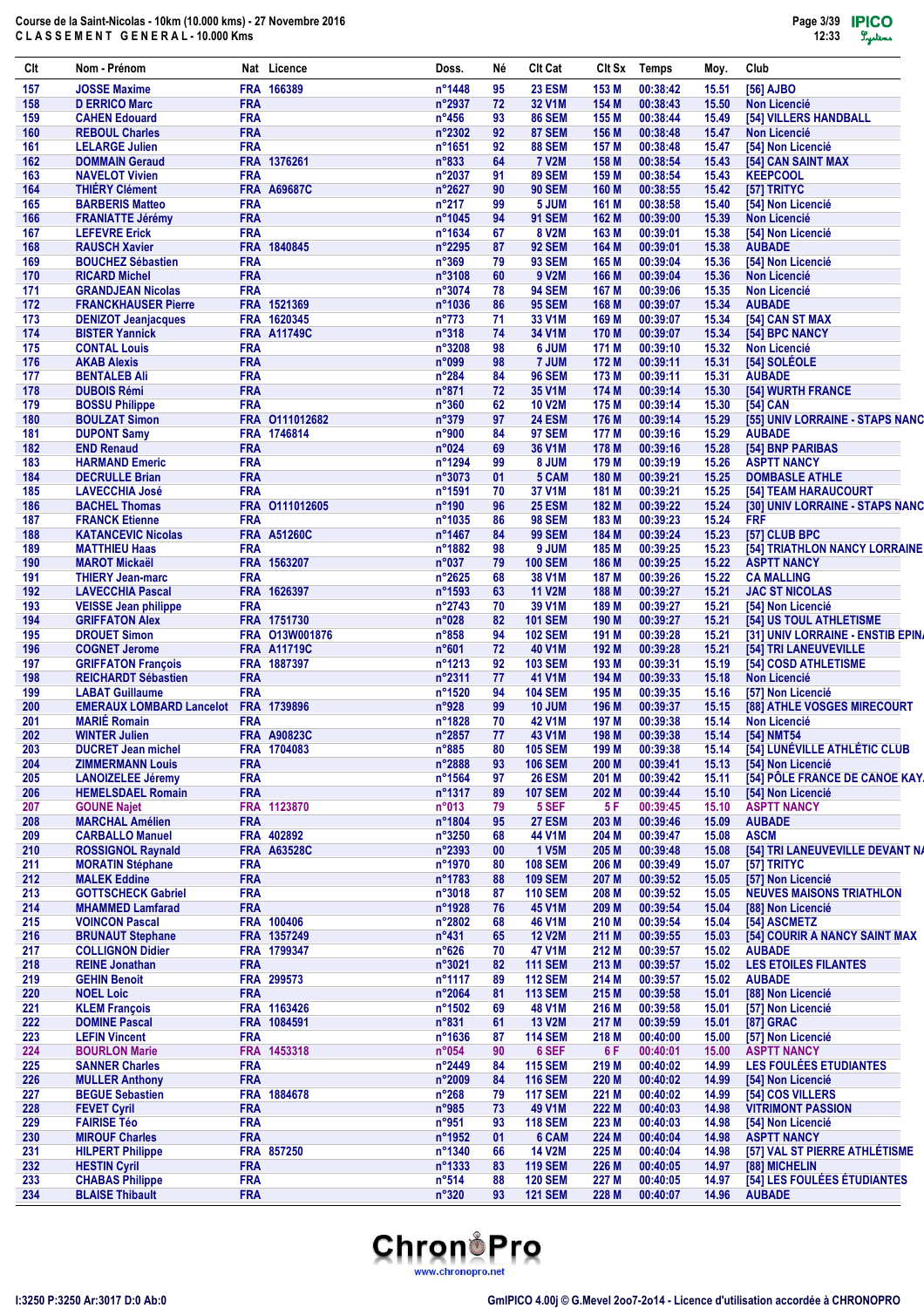| Clt        | Nom - Prénom                                            |                          | Nat Licence                   | Doss.                      | Νé       | <b>CIt Cat</b>           | CIt Sx         | <b>Temps</b>         | Moy.           | Club                                                             |
|------------|---------------------------------------------------------|--------------------------|-------------------------------|----------------------------|----------|--------------------------|----------------|----------------------|----------------|------------------------------------------------------------------|
| 235        | <b>GALTIÉ Sylvain</b>                                   | <b>FRA</b>               |                               | n°1079                     | 68       | 50 V1M                   | 229 M          | 00:40:07             | 14.96          | [54] PULLIGNY                                                    |
| 236        | <b>ROLLAND Nina</b>                                     |                          | FRA 1667001                   | n°2388                     | 88       | 7 SEF                    | <b>7F</b>      | 00:40:07             | 14.96          | [54] CAN SAINT MAX                                               |
| 237        | <b>RICHARD Julien</b>                                   | <b>FRA</b>               |                               | n°3097                     | 91       | <b>122 SEM</b>           | 230 M          | 00:40:07             | 14.96          | <b>Non Licencié</b>                                              |
| 238        | <b>SIMON Mathieu</b>                                    | <b>FRA</b>               |                               | n°2533                     | 86       | <b>123 SEM</b>           | 231 M          | 00:40:08             | 14.96          | <b>Non Licencié</b>                                              |
| 239        | <b>AHRACH Loic</b>                                      | <b>FRA</b>               |                               | $n^{\circ}3061$            | 99       | <b>11 JUM</b>            | 232 M          | 00:40:08<br>00:40:10 | 14.95          | <b>TEAM MACADAM'S COXBOYS</b>                                    |
| 240<br>241 | <b>MARTIN Cedric</b><br><b>COLLIGNON Jean-charles</b>   | <b>FRA</b>               | FRA 559653                    | n°3200<br>$n^{\circ}627$   | 82<br>71 | <b>124 SEM</b><br>51 V1M | 233 M<br>234 M | 00:40:11             | 14.94<br>14.94 | <b>Non Licencié</b><br>[54] COURIR À SAINT MAX                   |
| 242        | <b>FERREIRA Damien</b>                                  |                          | FRA 1909559                   | n°978                      | 76       | 52 V1M                   | 235 M          | 00:40:14             | 14.92          | [87] ATHLETIC BELAIR CLUB                                        |
| 243        | <b>CAVALIER Jordan</b>                                  | <b>FRA</b>               |                               | $n^{\circ}498$             | 87       | <b>125 SEM</b>           | 236 M          | 00:40:16             | 14.90          | <b>LES FOULÉES ETUDIANTES</b>                                    |
| 244        | <b>PASQUET Marc</b>                                     |                          | <b>FRA A83465C</b>            | n°2117                     | 64       | <b>15 V2M</b>            | 237 M          | 00:40:17             | 14.90          | [54] TNL                                                         |
| 245        | <b>MORISOT Jérôme</b>                                   |                          | <b>FRA A32780C</b>            | n°1981                     | 67       | <b>16 V2M</b>            | 238 M          | 00:40:17             | 14.90          | [54] LES DUCS DE LUNÉVILLE                                       |
| 246        | <b>MOROT Philippe jean raymond</b>                      |                          | FRA 106055                    | n°1983                     | 65       | <b>17 V2M</b>            | 239 M          | 00:40:18             | 14.89          | [54] COS VILLERS ATHLETISME                                      |
| 247        | <b>DEHAYE Jérôme</b>                                    |                          | FRA 1298193                   | $n^{\circ}732$             | 71       | 53 V1M                   | 240 M          | 00:40:19             | 14.88          | [54] CAN SAINT MAX                                               |
| 248        | <b>KERBOUA Mohamed</b>                                  |                          | FRA 1840842                   | n°1475                     | 83       | <b>126 SEM</b>           | 241 M          | 00:40:20             | 14.88          | <b>AUBADE</b>                                                    |
| 249        | <b>CONREAU Marc antoine</b>                             |                          | FRA 1734984                   | $n^{\circ}650$             | 75       | 54 V1M                   | 242 M          | 00:40:21             | 14.87          | [88] CIS ANOULD                                                  |
| 250        | <b>MERSCH Louis</b>                                     |                          | <b>FRA A50158C</b>            | n°1915                     | 99<br>96 | 12 JUM                   | 243 M          | 00:40:21             | 14.87          | [54] TRIATHLON NANCY LORRAINE                                    |
| 251<br>252 | <b>DESTANG-QUELEN Clement</b><br><b>ZRAIDI Mustapha</b> |                          | FRA 013W001974<br>FRA 1938564 | $n^{\circ}792$<br>n°2893   | 77       | <b>28 ESM</b><br>55 V1M  | 244 M<br>245 M | 00:40:22<br>00:40:22 | 14.87<br>14.87 | [31] UNIV LORRAINE - ENSTIB EPINA<br>[57] A2M                    |
| 253        | <b>COUÊDEL Nicolas</b>                                  | <b>FRA</b>               |                               | $n^{\circ}671$             | 85       | <b>127 SEM</b>           | 246 M          | 00:40:23             | 14.86          | [92] Non Licencié                                                |
| 254        | <b>BA Kanh</b>                                          | <b>FRA</b>               |                               | $n^{\circ}187$             | 72       | 56 V1M                   | 247 M          | 00:40:23             | 14.86          | [54] Non Licencié                                                |
| 255        | <b>ROBERT Christophe</b>                                |                          | FRA 1231292                   | n°2368                     | 72       | 57 V1M                   | 248 M          | 00:40:24             | 14.85          | [54] CAC CHAMPIGNEULLES                                          |
| 256        | <b>ZSITKO Jean-marc</b>                                 |                          | FRA 111561                    | n°2895                     | 65       | <b>18 V2M</b>            | 249 M          | 00:40:24             | 14.85          | [54] COS VILLERS ATHLETISME                                      |
| 257        | <b>LOCATELLI Mathieu</b>                                |                          | <b>FRA A96868C</b>            | n°1708                     | 79       | <b>128 SEM</b>           | 250 M          | 00:40:26             | 14.84          | [54] LES DUCS DE LUNEVILLE                                       |
| 258        | <b>AUBIN Bruno</b>                                      | <b>FRA</b>               |                               | $n^{\circ}171$             | 73       | 58 V1M                   | 251 M          | 00:40:27             | 14.84          | [54] Non Licencié                                                |
| 259        | <b>LORETTE Sylvain</b>                                  | <b>FRA</b>               |                               | n°1722                     | 72       | 59 V1M                   | 252 M          | 00:40:28             | 14.83          | [54] Non Licencié                                                |
| 260        | <b>BENHAMMOU Brice</b>                                  | <b>FRA</b>               |                               | $n^{\circ}277$             | 86       | <b>129 SEM</b>           | 253 M          | 00:40:28             | 14.83          | <b>Non Licencié</b>                                              |
| 261        | <b>MATHIEU Fabrice</b>                                  | <b>FRA</b>               |                               | n°1871                     | 81       | <b>130 SEM</b>           | 254 M          | 00:40:29             | 14.83          | [57] Non Licencié                                                |
| 262        | <b>DERYCKE Guillaume</b>                                | <b>FRA</b>               |                               | $n^{\circ}776$             | 88       | <b>131 SEM</b>           | 255 M          | 00:40:29             | 14.82          | [54] Non Licencié                                                |
| 263<br>264 | <b>LUX David</b>                                        | <b>FRA</b><br><b>FRA</b> |                               | n°1751<br>$n^{\circ}3124$  | 71<br>85 | 60 V1M<br><b>132 SEM</b> | 256 M<br>257 M | 00:40:30<br>00:40:34 | 14.82<br>14.79 | [54] MOTIV' RUN<br><b>NVL</b>                                    |
| 265        | <b>FRANCOIS Cyprien</b><br><b>RISSE Mathieu</b>         | <b>FRA</b>               |                               | $n^{\circ}2359$            | 96       | <b>29 ESM</b>            | 258 M          | 00:40:35             | 14.79          | <b>Non Licencié</b>                                              |
| 266        | <b>DEHESDIN Laurent</b>                                 | <b>FRA</b>               |                               | $n^{\circ}735$             | 69       | 61 V1M                   | 259 M          | 00:40:37             | 14.78          | [54] Non Licencié                                                |
| 267        | <b>HENRY Leila</b>                                      |                          | FRA 1572051                   | n°059                      | 81       | 8 SEF                    | 8 F            | 00:40:40             | 14.76          | <b>ASPTT NANCY</b>                                               |
| 268        | <b>COLLIER Thibaut</b>                                  | <b>FRA</b>               |                               | n°3072                     | 87       | <b>133 SEM</b>           | 260 M          | 00:40:43             | 14.74          | <b>Non Licencié</b>                                              |
| 269        | <b>BLANBLOMME Julien</b>                                |                          | FRA 1560405                   | $n^{\circ}325$             | 89       | <b>134 SEM</b>           | 261 M          | 00:40:44             | 14.73          | <b>Non Licencié</b>                                              |
| 270        | <b>DEPARIS Pascal</b>                                   | <b>FRA</b>               |                               | $n^{\circ}2906$            | 71       | 62 V1M                   | 262 M          | 00:40:44             | 14.73          | [57] REGION                                                      |
| 271        | <b>ADNET Anne laure</b>                                 |                          | FRA 412722                    | n°094                      | 84       | 9 SEF                    | 9 F            | 00:40:45             | 14.72          | [57] A2M                                                         |
| 272        | <b>DUBREU Guillaume</b>                                 | <b>FRA</b>               |                               | $n^{\circ}876$             | 93       | <b>135 SEM</b>           | 263 M          | 00:40:46             | 14.72          | [54] CSA RAONNAIS                                                |
| 273        | <b>GERMAIN Simon</b>                                    | <b>FRA</b>               |                               | n°1144                     | 92       | <b>136 SEM</b>           | 264 M          | 00:40:46             | 14.72          | [54] Non Licencié                                                |
| 274        | <b>PAREL Pierrick</b>                                   | <b>FRA</b>               |                               | n°3182                     | 92       | <b>137 SEM</b>           | 265 M          | 00:40:46             | 14.72          | <b>Non Licencié</b>                                              |
| 275<br>276 | <b>KHELIFI Idir</b><br><b>SCRIBE Jean-philippe</b>      |                          | FRA 1545195<br>FRA 1938845    | n°1487<br>$n^{\circ}2501$  | 72       | 63 V1M<br>64 V1M         | 266 M<br>267 M | 00:40:47<br>00:40:48 | 14.71          | A2M<br><b>[54] ES THIONVILLE YUTZ</b>                            |
| 277        | <b>RIVA Eddy</b>                                        |                          | FRA 418810                    | $n^{\circ}$ 2361           | 77<br>73 | 65 V1M                   | 268 M          | 00:40:49             | 14.71<br>14.70 | [54] AVEC EPINAL                                                 |
| 278        | <b>MOUGEL Laura</b>                                     |                          | FRA 575906                    | n°1992                     | 86       | <b>10 SEF</b>            | 10F            | 00:40:50             | 14.69          | [75] BARBES RUNNERS                                              |
| 279        | <b>WILLEM Myriam</b>                                    |                          | FRA 1909348                   | n°2855                     | 67       | <b>1 V2F</b>             | 11F            | 00:40:53             | 14.68          | [54] JAC SAINT-NICOLAS DE PORT                                   |
| 280        | <b>GEORGE Stephane</b>                                  |                          | <b>FRA A66932C</b>            | n°1125                     | 80       | <b>138 SEM</b>           | 269 M          | 00:40:55             | 14.67          | [54] TRI LANEUVEVILLE                                            |
| 281        | <b>MOUELLE Loïc</b>                                     | <b>FRA</b>               |                               | n°1990                     | 93       | <b>139 SEM</b>           | 270 M          | 00:40:55             | 14.66          | <b>Non Licencié</b>                                              |
| 282        | <b>MALLICK Bruno</b>                                    |                          | <b>FRA A57944C</b>            | n°1786                     | 77       | 66 V1M                   | 271 M          | 00:40:57             | 14.65          | [57] CCCE TRIATHLON                                              |
| 283        | <b>MRATINKOVIC Karl</b>                                 | <b>FRA</b>               |                               | n°2008                     | 78       | <b>140 SEM</b>           | 272 M          | 00:40:59             | 14.65          | [54] Non Licencié                                                |
| 284        | <b>KUTSCHECK Régis</b>                                  | <b>FRA</b>               |                               | n°1515                     | 87       | <b>141 SEM</b>           | 273 M          | 00:40:59             | 14.65          | <b>Non Licencié</b>                                              |
| 285        | <b>BOURDONNAY Pierre</b>                                | <b>FRA</b>               |                               | $n^{\circ}382$             | 86       | <b>142 SEM</b>           | 274 M          | 00:40:59             | 14.64          | <b>Non Licencié</b>                                              |
| 286        | <b>RAPEAU Christophe</b>                                | <b>FRA</b>               | FRA 1884354                   | n°2286                     | 73       | 67 V1M                   | 275 M          | 00:40:59             | 14.64          | [54] Non Licencié                                                |
| 287<br>288 | <b>THIRIET Fabien</b><br><b>VERNIZEAU Camille</b>       |                          | FRA A37150C0040663FS1FRA      | n°2631<br>$n^{\circ}$ 2755 | 83<br>95 | <b>143 SEM</b><br>1 ESF  | 276 M<br>12F   | 00:40:59<br>00:41:00 | 14.64<br>14.64 | [54] CAN ST MAX - RUNNING CONSE<br>[21] ROUGEOT BEAUNE TRIATHLON |
| 289        | EMERAUX LOMBARD Augustine FRA 1739894                   |                          |                               | n°927                      | 98       | 1 JUF                    | 13 F           | 00:41:00             | 14.64          | [88] ATHLE VOSGES MIRECOURT                                      |
| 290        | <b>BERGER Kevin</b>                                     |                          | <b>FRA A67762C</b>            | $n^{\circ}287$             | 85       | <b>144 SEM</b>           | 277 M          | 00:41:01             | 14.63          | [88] TRIATHLON EPINAL CLUB                                       |
| 291        | <b>MAGNIER Philippe</b>                                 |                          | FRA 172594                    | n°1769                     | 60       | <b>19 V2M</b>            | 278 M          | 00:41:01             | 14.63          | [54] EAVL                                                        |
| 292        | <b>RICH Yohann</b>                                      | <b>FRA</b>               |                               | n°2996                     | 93       | <b>145 SEM</b>           | 279 M          | 00:41:02             | 14.62          | <b>CA CHAMPIGNEULLES</b>                                         |
| 293        | <b>BENOUAZZA Tarik</b>                                  | <b>FRA</b>               |                               | $n^{\circ}283$             | 84       | <b>146 SEM</b>           | 280 M          | 00:41:05             | 14.61          | <b>AUBADE</b>                                                    |
| 294        | <b>MARTIN Jean luc</b>                                  | <b>FRA</b>               |                               | n°1842                     | 59       | <b>20 V2M</b>            | 281 M          | 00:41:10             | 14.58          | [54] Non Licencié                                                |
| 295        | <b>RECOUDERC Antoine</b>                                | <b>FRA</b>               |                               | n°2306                     | 93       | <b>147 SEM</b>           | 282 M          | 00:41:10             | 14.58          | [54] Non Licencié                                                |
| 296        | <b>PEREIRA Raphael</b>                                  | <b>FRA</b>               |                               | n°2139                     | 79       | <b>148 SEM</b>           | 283 M          | 00:41:11             | 14.57          | [54] Non Licencié                                                |
| 297        | <b>MARTIN Daniel</b>                                    |                          | FRA 1886742                   | n°1837                     | 56       | 1 V3M                    | 284 M          | 00:41:11             | 14.57          | [54] JAC ST NICOLAS                                              |
| 298        | <b>POUHAER Antoine</b>                                  |                          | FRA 013B016285                | n°2239                     | 94       | <b>149 SEM</b>           | 285 M          | 00:41:12             | 14.56          | [30] UNIV LORRAINE - ENSEM NANO                                  |
| 299<br>300 | <b>DESTREZ Bruno</b><br><b>SORNETTE Jean yves</b>       | <b>FRA</b>               | FRA 088051                    | $n^{\circ}793$<br>n°066    | 69<br>72 | 68 V1M<br>69 V1M         | 286 M<br>287 M | 00:41:14<br>00:41:14 | 14.56<br>14.56 | <b>AUBADE</b><br><b>Non Licencié</b>                             |
| 301        | <b>AUBRY Florian</b>                                    | <b>FRA</b>               |                               | $n^{\circ}$ 176            | 89       | <b>150 SEM</b>           | 288 M          | 00:41:15             | 14.55          | [54] Non Licencié                                                |
| 302        | <b>JULIAC Florent</b>                                   | <b>FRA</b>               |                               | n°1454                     | 90       | <b>151 SEM</b>           | 289 M          | 00:41:19             | 14.53          | <b>VITRIMONT PASSION</b>                                         |
| 303        | <b>RAYNAUD Bruno</b>                                    |                          | FRA 232508                    | n°047                      | 68       | 70 V1M                   | 290 M          | 00:41:19             | 14.52          | <b>ASPTT NANCY</b>                                               |
| 304        | <b>JACQUEL Valere</b>                                   |                          | FRA 1039784                   | n°1401                     | 68       | 71 V1M                   | 291 M          | 00:41:20             | 14.52          | [88] CIS ANOULD                                                  |
| 305        | <b>ALLART Julien</b>                                    | <b>FRA</b>               |                               | $n^{\circ}113$             | 88       | <b>152 SEM</b>           | 292 M          | 00:41:20             | 14.52          | [57] SPORT 200                                                   |
| 306        | <b>MULOT Sylvain</b>                                    | <b>FRA</b>               |                               | n°2023                     | 74       | <b>72 V1M</b>            | 293 M          | 00:41:21             | 14.51          | [54] Non Licencié                                                |
| 307        | <b>WALCKER Nicolas</b>                                  | <b>FRA</b>               |                               | n°2054                     | 81       | <b>153 SEM</b>           | 294 M          | 00:41:22             | 14.51          | <b>VITRIMONT PASSION</b>                                         |
| 308        | <b>BOUSNANE Nabil</b>                                   | <b>FRA</b>               |                               | $n^{\circ}390$             | 83       | <b>154 SEM</b>           | 295 M          | 00:41:22             | 14.50          | <b>TEAM GRIFF AUTO</b>                                           |
| 309        | <b>NOUVIAN Mélissa</b>                                  |                          | FRA 1112642                   | n°061                      | 91       | <b>11 SEF</b>            | 14 F           | 00:41:23             | 14.50          | [54] AVEC                                                        |
| 310        | <b>SIMONIN Thomas</b>                                   | <b>FRA</b>               |                               | n°2543                     | 86       | <b>155 SEM</b>           | 296 M          | 00:41:24             | 14.49          | Non Licencié                                                     |
| 311<br>312 | <b>OSTERMEYER Oscar</b><br><b>RICH Dylan</b>            | <b>FRA</b>               | FRA 1922402                   | n°3116<br>n°2995           | 99<br>95 | 13 JUM<br><b>30 ESM</b>  | 297 M<br>298 M | 00:41:25<br>00:41:25 | 14.49<br>14.49 | Non Licencié<br><b>CA CHAMPIGNEULLES</b>                         |
|            |                                                         |                          |                               |                            |          |                          |                |                      |                |                                                                  |

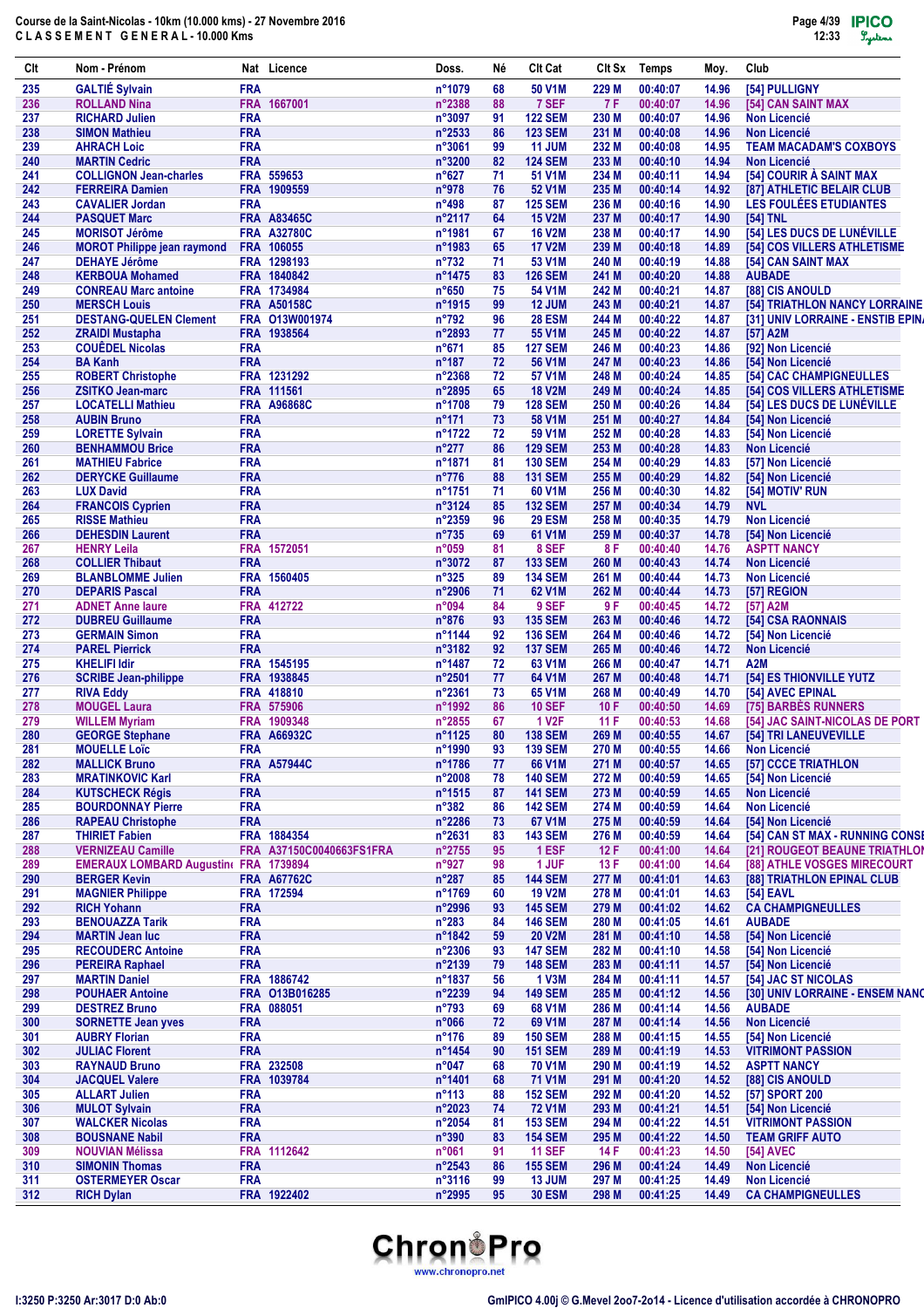| Clt        | Nom - Prénom                                      |                          | Nat Licence        | Doss.                    | Né       | <b>CIt Cat</b>                   | Clt Sx         | <b>Temps</b>         | Moy.           | Club                                          |
|------------|---------------------------------------------------|--------------------------|--------------------|--------------------------|----------|----------------------------------|----------------|----------------------|----------------|-----------------------------------------------|
| 313        | <b>BRACHET Mathieu</b>                            | <b>FRA</b>               |                    | $n^{\circ}2955$          | 74       | <b>73 V1M</b>                    | 299 M          | 00:41:26             | 14.49          | <b>TRIATHLON LANEUVEVILLE</b>                 |
| 314        | <b>MANIEZ Herve</b>                               | <b>FRA</b>               |                    | n°3251                   | 71       | <b>74 V1M</b>                    | 300 M          | 00:41:26             | 14.48          | <b>Non Licencié</b>                           |
| 315        | <b>GREGOIRE Quentin</b>                           |                          | FRA 0111012954     | n°1208                   | 96       | <b>31 ESM</b>                    | 301 M          | 00:41:27             | 14.48          | [32] UNIV LORRAINE - STAPS NANC               |
| 316        | <b>BOUHADJELA Ibrahim</b>                         | <b>FRA</b>               |                    | n°3082<br>$n^{\circ}653$ | 81       | <b>156 SEM</b>                   | 302 M          | 00:41:27             | 14.48          | <b>Non Licencié</b><br>[57] Non Licencié      |
| 317<br>318 | <b>CONTI Nicolas</b><br><b>BRETON Emmanuel</b>    | <b>FRA</b><br><b>FRA</b> |                    | $n^{\circ}406$           | 94<br>71 | <b>157 SEM</b><br><b>75 V1M</b>  | 303 M<br>304 M | 00:41:28<br>00:41:28 | 14.47<br>14.47 | <b>AUBADE</b>                                 |
| 319        | <b>AHRACH Mohammed</b>                            | <b>FRA</b>               |                    | n°3059                   | 65       | <b>21 V2M</b>                    | 305 M          | 00:41:28             | 14.47          | <b>CULTURE VELO NANCY</b>                     |
| 320        | <b>PELTIER Jeffrey</b>                            | <b>FRA</b>               |                    | n°2130                   | 84       | <b>158 SEM</b>                   | 306 M          | 00:41:30             | 14.46          | [57] Non Licencié                             |
| 321        | <b>VILAIN Pierre</b>                              | <b>FRA</b>               |                    | n°2774                   | 86       | <b>159 SEM</b>                   | 307 M          | 00:41:30             | 14.46          | [57] AUGNY                                    |
| 322        | <b>PETITPAS Corentin</b>                          | <b>FRA</b>               |                    | n°2171                   | 95       | <b>32 ESM</b>                    | 308 M          | 00:41:31             | 14.46          | [54] Non Licencié                             |
| 323        | <b>TRESSELT Jerome</b>                            | <b>FRA</b>               |                    | n°2690                   | 78       | <b>160 SEM</b>                   | 309 M          | 00:41:31             | 14.45          | <b>VITRIMONT PASSION</b>                      |
| 324        | <b>ANDRONIK Thorsen</b>                           | <b>FRA</b>               |                    | $n^{\circ}132$           | 94       | <b>161 SEM</b>                   | 310 M          | 00:41:33             | 14.44          | <b>Non Licencié</b>                           |
| 325        | <b>COUTON Eliot</b>                               | <b>FRA</b>               |                    | $n^{\circ}676$           | 94       | <b>162 SEM</b>                   | 311 M          | 00:41:33             | 14.44          | <b>AUBADE</b>                                 |
| 326        | <b>LAHSAINI Abdel</b>                             | <b>FRA</b>               |                    | n°1540                   | 71       | 76 V1M                           | 312 M          | 00:41:35             | 14.43          | <b>AS LA CLEF</b>                             |
| 327        | <b>MEYER Guillaume</b>                            | <b>FRA</b><br><b>FRA</b> |                    | n°2922<br>n°1572         | 89       | <b>163 SEM</b>                   | 313 M          | 00:41:36             | 14.43          | <b>Non Licencié</b>                           |
| 328<br>329 | <b>LARUELLE David</b><br><b>REBOUT Bruno</b>      |                          | <b>FRA A11232C</b> | n°2303                   | 78<br>63 | <b>164 SEM</b><br><b>22 V2M</b>  | 314 M<br>315 M | 00:41:36<br>00:41:36 | 14.42<br>14.42 | [54] JAC ST NICOLAS<br>[88] TEC               |
| 330        | <b>CHOQUERT Johan</b>                             | <b>FRA</b>               |                    | n°2945                   | 82       | <b>165 SEM</b>                   | 316 M          | 00:41:37             | 14.42          | <b>Non Licencié</b>                           |
| 331        | <b>DOMGIN Jean-francois</b>                       | <b>FRA</b>               | 0160183MV2FRA      | $n^{\circ}830$           | 70       | <b>77 V1M</b>                    | 317 M          | 00:41:38             | 14.42          | [54] METZ TRIATHLON                           |
| 332        | <b>REBOUT Lucien</b>                              | <b>FRA</b>               |                    | n°1745                   | 93       | <b>166 SEM</b>                   | 318 M          | 00:41:39             | 14.41          | <b>Non Licencié</b>                           |
| 333        | <b>PERNOSSI Jérome</b>                            |                          | FRA 418868         | n°042                    | 76       | <b>78 V1M</b>                    | 319 M          | 00:41:39             | 14.41          | <b>ASPTT NANCY</b>                            |
| 334        | <b>AUBERT Nicolas</b>                             |                          | FRA T300603        | $n^{\circ}166$           | 68       | 79 V1M                           | 320 M          | 00:41:39             | 14.41          | [88] Non Licencié                             |
| 335        | <b>LARBALETRIER Irwin</b>                         | <b>FRA</b>               |                    | n°1567                   | 80       | <b>167 SEM</b>                   | 321 M          | 00:41:40             | 14.40          | [54] NANCY COURONNE CYCLISME                  |
| 336        | <b>SALMON David</b>                               | <b>FRA</b>               |                    | n°2442                   | 72       | 80 V1M                           | 322 M          | 00:41:40             | 14.40          | <b>Non Licencié</b>                           |
| 337        | <b>ECKERT Sebastien</b>                           | <b>FRA</b>               |                    | n°3132                   | 73       | 81 V1M                           | 323 M          | 00:41:40             | 14.40          | <b>RUN IN MOMMENHEIM</b>                      |
| 338        | <b>FREDERIC Stock</b>                             | <b>FRA</b>               |                    | n°1051                   | 81       | <b>168 SEM</b>                   | 324 M          | 00:41:40             | 14.40          | <b>Non Licencié</b>                           |
| 339<br>340 | <b>BAZIN Patrice</b><br><b>RICHARD Sébastien</b>  | <b>FRA</b>               | FRA 1600897        | n°3133<br>n°2351         | 75<br>74 | 82 V1M<br>83 V1M                 | 325 M<br>326 M | 00:41:44<br>00:41:46 | 14.38<br>14.37 | <b>Non Licencié</b><br>[54] CA CHAMPIGNEULLES |
| 341        | <b>MARCHAL Pauline</b>                            |                          | <b>FRA A74356C</b> | n°1814                   | 93       | <b>12 SEF</b>                    | 15F            | 00:41:47             | 14.36          | [54] TRIATHLON LANEUVEVILLE                   |
| 342        | <b>GOBILLOT Arnaud</b>                            | <b>FRA</b>               |                    | n°3110                   | 89       | <b>169 SEM</b>                   | 327 M          | 00:41:48             | 14.36          | <b>Non Licencié</b>                           |
| 343        | <b>CISTERMINE Damien</b>                          | <b>FRA</b>               |                    | n°3063                   | 79       | <b>170 SEM</b>                   | 328 M          | 00:41:49             | 14.35          | <b>MPTRAIL54</b>                              |
| 344        | <b>ROYER Thierry</b>                              | <b>FRA</b>               |                    | $n^{\circ}$ 2418         | 66       | <b>23 V2M</b>                    | 329 M          | 00:41:49             | 14.35          | [54] Non Licencié                             |
| 345        | <b>MARECO Aymeric</b>                             | <b>FRA</b>               |                    | n°1820                   | 85       | <b>171 SEM</b>                   | 330 M          | 00:41:49             | 14.35          | <b>ASPTT NANCY</b>                            |
| 346        | <b>BORNE Ugo</b>                                  | <b>FRA</b>               |                    | $n^{\circ}356$           | 92       | <b>172 SEM</b>                   | 331 M          | 00:41:51             | 14.34          | [54] Non Licencié                             |
| 347        | <b>MOUGET Francis</b>                             | <b>FRA</b>               |                    | n°2923                   | 90       | <b>173 SEM</b>                   | 332 M          | 00:41:51             | 14.34          | [54] Non Licencié                             |
| 348        | <b>RICCETTI Manon</b>                             | <b>FRA</b>               |                    | n°2344                   | 94       | <b>13 SEF</b>                    | 16F            | 00:41:52             | 14.34          | <b>ASPTT NANCY</b>                            |
| 349        | <b>LHUILLIER Fabien</b>                           | <b>FRA</b>               |                    | n°1692                   | 71       | 84 V1M                           | 333 M          | 00:41:52             | 14.33          | [54] Non Licencié                             |
| 350        | <b>PONROY Samuel</b>                              | <b>FRA</b><br><b>FRA</b> |                    | n°2230                   | 85<br>64 | <b>174 SEM</b>                   | 334 M          | 00:41:52             | 14.33          | <b>AUBADE</b>                                 |
| 351<br>352 | <b>THOMAS Hubert</b><br><b>FLORENTIN Thomas</b>   | <b>FRA</b>               |                    | n°2645<br>n°3223         | 85       | <b>24 V2M</b><br><b>175 SEM</b>  | 335 M<br>336 M | 00:41:52<br>00:41:52 | 14.33<br>14.33 | <b>NOVACARB</b><br><b>Non Licencié</b>        |
| 353        | <b>BOUKENADEL Abelkani</b>                        | <b>FRA</b>               |                    | n°3104                   | 73       | 85 V1M                           | 337 M          | 00:41:53             | 14.33          | <b>Non Licencié</b>                           |
| 354        | <b>SEVILLA Guillaume</b>                          |                          | FRA 013W002929     | n°2519                   | 93       | <b>176 SEM</b>                   | 338 M          | 00:41:53             | 14.33          | [38] UNIV LORRAINE - ENSTIB EPINA             |
| 355        | <b>JACQUEMIN Benoit</b>                           | <b>FRA</b>               |                    | n°2980                   | 81       | <b>177 SEM</b>                   | 339 M          | 00:41:53             | 14.33          | <b>ENDURANCE SHOP</b>                         |
| 356        | <b>GEOFFROY Damien</b>                            |                          | <b>FRA A11496C</b> | n°1123                   | 76       | 86 V1M                           | 340 M          | 00:41:53             | 14.33          | [54] METZ TRIATHLON                           |
| 357        | <b>SEURAT Mélanie</b>                             | <b>FRA</b>               | 1674452            | n°2517                   | 83       | <b>14 SEF</b>                    | 17F            | 00:41:53             | 14.33          | <b>COURIR A NANCY</b>                         |
| 358        | <b>MAURY Bertrand</b>                             | <b>FRA</b>               |                    | n°1888                   | 69       | 87 V1M                           | 341 M          | 00:41:54             | 14.32          | [54] Non Licencié                             |
| 359        | <b>WNECZAK Franck</b>                             | <b>FRA</b>               |                    | n°2860                   | 67       | <b>25 V2M</b>                    | 342 M          | 00:41:55             |                | 14.32 ASPTT NANCY                             |
| 360        | <b>LEQUY Christophe</b>                           | <b>FRA</b>               |                    | n°3047                   | 60       | <b>26 V2M</b>                    | 343 M          | 00:41:55             | 14.32          | <b>Non Licencié</b>                           |
| 361        | <b>JANKOWSKI Gilles</b>                           | <b>FRA</b>               |                    | n°1418                   | 66       | <b>27 V2M</b>                    | 344 M          | 00:41:56             | 14.31          | [54] Non Licencié                             |
| 362        | <b>LABOURE Michel</b>                             | <b>FRA</b><br><b>FRA</b> |                    | n°1522                   | 68       | 88 V1M                           | 345 M          | 00:41:58<br>00:41:59 | 14.30          | <b>Non Licencié</b><br>[54] Non Licencié      |
| 363<br>364 | <b>LICINI Baptiste</b><br><b>SCHILHANECK Eric</b> | <b>FRA</b>               | 1502962            | n°1694<br>n°2472         | 90<br>64 | <b>178 SEM</b><br>28 V2M         | 346 M<br>347 M | 00:42:01             | 14.29<br>14.28 | [88] TR'AILLEURS                              |
| 365        | <b>EINSETLER Arnaud</b>                           | <b>FRA</b>               |                    | n°919                    | 93       | <b>179 SEM</b>                   | 348 M          | 00:42:02             | 14.28          | [57] FC METZ                                  |
| 366        | <b>TIRECHE Malik</b>                              | <b>FRA</b>               |                    | n°2657                   | 87       | <b>180 SEM</b>                   | 349 M          | 00:42:03             | 14.27          | [54] TEAM BARJOTS                             |
| 367        | <b>BERTINET Nicolas</b>                           | <b>FRA</b>               |                    | n°3137                   | 76       | 89 V1M                           | 350 M          | 00:42:03             | 14.27          | <b>Non Licencié</b>                           |
| 368        | <b>JAGGI Alain</b>                                | <b>FRA</b>               |                    | n°1414                   | 69       | 90 V1M                           | 351 M          | 00:42:04             | 14.27          | <b>Non Licencié</b>                           |
| 369        | <b>FILLON Florian</b>                             | <b>FRA</b>               |                    | n°990                    | 94       | <b>181 SEM</b>                   | 352 M          | 00:42:04             | 14.27          | <b>AUBADE</b>                                 |
| 370        | <b>ABSALON Stephane</b>                           | <b>FRA</b>               |                    | $n^{\circ}086$           | 82       | <b>182 SEM</b>                   | 353 M          | 00:42:06             | 14.26          | [57] Non Licencié                             |
| 371        | <b>SIKORA Jean</b>                                | <b>FRA</b>               |                    | n°2527                   | 96       | <b>33 ESM</b>                    | 354 M          | 00:42:07             | 14.25          | [54] PÔLE FRANCE DE CANOE KAY.                |
| 372        | <b>HARTER Bertrand</b>                            | <b>FRA</b>               |                    | n°2915                   | 57       | 2 V3M                            | 355 M          | 00:42:07             | 14.25          | <b>Non Licencié</b>                           |
| 373        | <b>JACOB Jean françois</b>                        | <b>FRA</b>               | 1664735            | n°1398                   | 68       | 91 V <sub>1</sub> M              | 356 M          | 00:42:08             | 14.24          | [54] Non Licencié                             |
| 374<br>375 | <b>ZANG Aurélien</b><br><b>FLORION Paul</b>       | <b>FRA</b><br><b>FRA</b> |                    | n°2871<br>n°1012         | 82<br>88 | <b>183 SEM</b><br><b>184 SEM</b> | 357 M<br>358 M | 00:42:09<br>00:42:09 | 14.24<br>14.24 | <b>COS VILLERS</b><br>[57] Non Licencié       |
| 376        | <b>GALMICHE Christophe</b>                        | <b>FRA</b>               |                    | n°1077                   | 71       | 92 V1M                           | 359 M          | 00:42:10             | 14.23          | [88] Non Licencié                             |
| 377        | <b>BEAU Erwan</b>                                 | <b>FRA</b>               |                    | $n^{\circ}251$           | 94       | <b>185 SEM</b>                   | 360 M          | 00:42:11             | 14.22          | [54] Non Licencié                             |
| 378        | <b>DESSARD Nicolas</b>                            | <b>FRA</b>               |                    | $n^{\circ}791$           | 93       | <b>186 SEM</b>                   | 361 M          | 00:42:13             | 14.22          | [95] Non Licencié                             |
| 379        | <b>PROENCA Patrice</b>                            | <b>FRA</b>               | 1674263            | n°2253                   | 65       | <b>29 V2M</b>                    | 362 M          | 00:42:14             | 14.21          | [51] CAN ST MAX                               |
| 380        | <b>SOUDANI Salahddine</b>                         | <b>FRA</b>               |                    | n°2558                   | 91       | <b>187 SEM</b>                   | 363 M          | 00:42:14             | 14.21          | [54] Non Licencié                             |
| 381        | <b>EL FADIL Mouncif</b>                           | <b>FRA</b>               |                    | n°920                    | 94       | <b>188 SEM</b>                   | 364 M          | 00:42:15             | 14.21          | <b>Non Licencié</b>                           |
| 382        | <b>GOUYAU Bertrand</b>                            | <b>FRA</b>               |                    | n°1183                   | 75       | 93 V1M                           | 365 M          | 00:42:17             | 14.20          | [54] MOTIV' RUN                               |
| 383        | <b>HEYMES Maud</b>                                | <b>FRA</b>               | 1853708            | n°1336                   | 90       | <b>15 SEF</b>                    | 18 F           | 00:42:17             | 14.19          | [57] FMAC                                     |
| 384        | <b>BOUILLARD Natacha</b>                          |                          | FRA 403763         | $n^{\circ}372$           | 90       | <b>16 SEF</b>                    | 19 F           | 00:42:19             | 14.18          | [57] ESTY                                     |
| 385        | <b>CHAVEE Loic</b>                                | <b>FRA</b>               |                    | $n^{\circ}552$           | 90       | <b>189 SEM</b>                   | 366 M          | 00:42:20             | 14.18          | [57] LEMONGRASS TRIATHLON TEA                 |
| 386<br>387 | <b>DOMICILLE Thomas</b><br><b>ALBISER Vincent</b> | <b>FRA</b>               | FRA 1590273        | n°3236<br>$n^{\circ}106$ | 85<br>73 | <b>190 SEM</b><br>94 V1M         | 367 M<br>368 M | 00:42:22<br>00:42:23 | 14.16<br>14.16 | <b>GAM</b><br>[54] Non Licencié               |
| 388        | <b>KLEIN Nicolas</b>                              | <b>FRA</b>               |                    | n°1501                   | 96       | <b>34 ESM</b>                    | 369 M          | 00:42:23             | 14.16          | [54] Non Licencié                             |
| 389        | <b>HUSSON Alain</b>                               | <b>FRA</b>               |                    | n°1377                   | 64       | 30 V2M                           | 370 M          | 00:42:24             | 14.15          | [54] CHAMPIGNEULLES                           |
| 390        | <b>HUMBERT Olivier</b>                            | <b>FRA</b>               |                    | n°1373                   | 71       | 95 V1M                           | 371 M          | 00:42:24             | 14.15          | [54] Non Licencié                             |

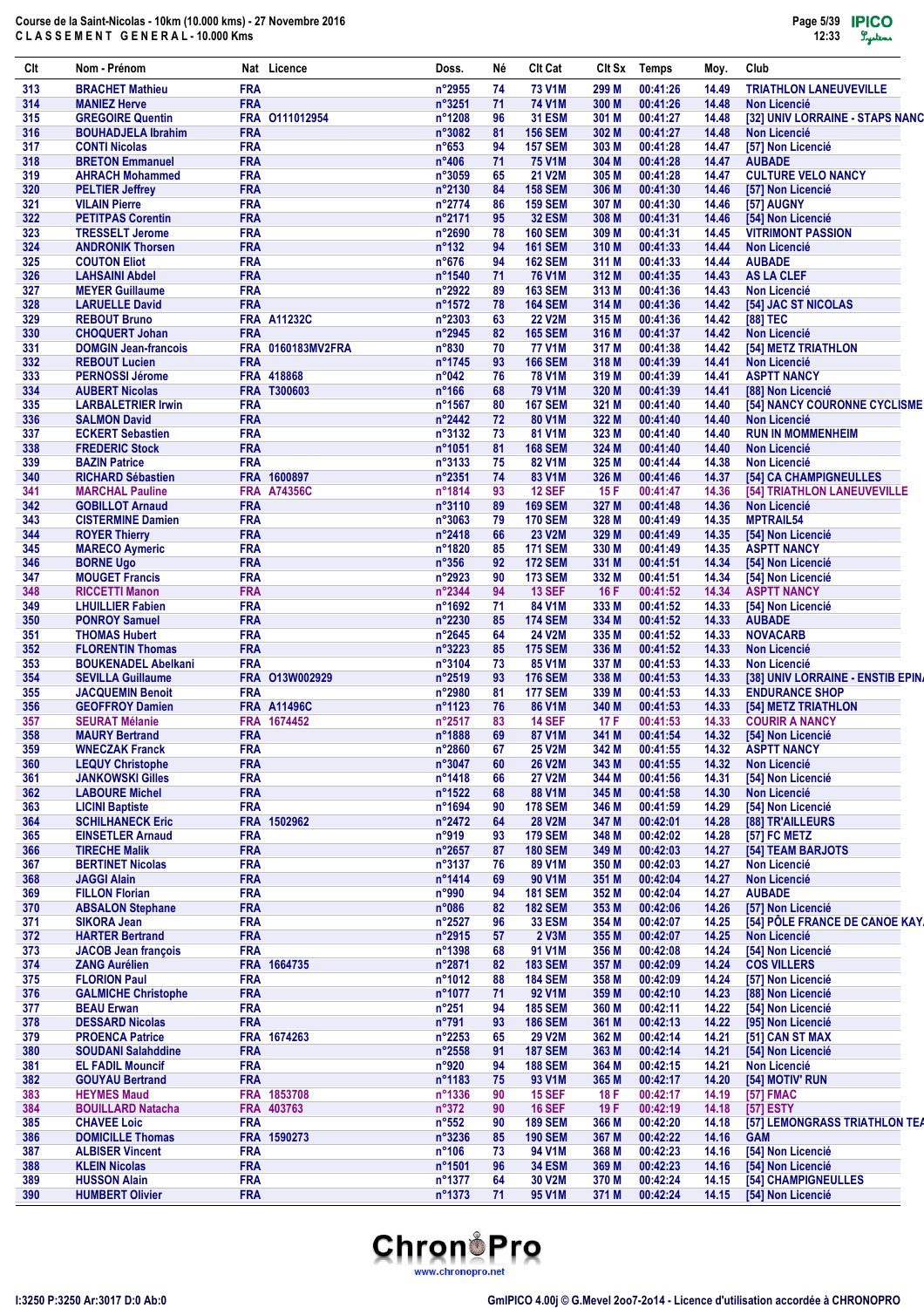| Clt        | Nom - Prénom                                       |                          | Nat Licence        | Doss.                            | Né       | <b>Clt Cat</b>                   | CIt Sx         | <b>Temps</b>         | Moy.           | Club                                              |
|------------|----------------------------------------------------|--------------------------|--------------------|----------------------------------|----------|----------------------------------|----------------|----------------------|----------------|---------------------------------------------------|
| 391        | <b>MARCAILLOU Julien</b>                           | <b>FRA</b>               |                    | n°1802                           | 81       | <b>191 SEM</b>                   | 372 M          | 00:42:24             | 14.15          | <b>VITRIMONT PASSION</b>                          |
| 392        | <b>JACQUET Quentin</b>                             | <b>FRA</b>               |                    | n°1406                           | 94       | <b>192 SEM</b>                   | 373 M          | 00:42:25             | 14.15          | [54] Non Licencié                                 |
| 393        | <b>LEONARD Olivier</b>                             | <b>FRA</b>               |                    | n°1664                           | 73       | 96 V1M                           | 374 M          | 00:42:25             | 14.15          | <b>[54] Non Licencié</b>                          |
| 394        | <b>ZRNJEVIC Reynald</b>                            | <b>FRA</b>               |                    | n°3044                           | 82       | <b>193 SEM</b>                   | 375 M          | 00:42:26             | 14.14          | <b>Non Licencié</b>                               |
| 395<br>396 | <b>BENOIT Raymond</b><br><b>GUIGNOT Gauthier</b>   | <b>FRA</b>               | FRA 1742144        | $n^{\circ}282$<br>n°1246         | 61<br>82 | 31 V2M<br><b>194 SEM</b>         | 376 M<br>377 M | 00:42:26<br>00:42:28 | 14.14<br>14.13 | [54] WTL<br>[54] CAN ST MAX                       |
| 397        | <b>FOUGERIT Julien</b>                             | <b>FRA</b>               |                    | n°1028                           | 94       | <b>195 SEM</b>                   | 378 M          | 00:42:28             | 14.13          | [54] Non Licencié                                 |
| 398        | <b>PROUVOST Pierre</b>                             | <b>FRA</b>               |                    | $n^{\circ}2254$                  | 81       | <b>196 SEM</b>                   | 379 M          | 00:42:29             | 14.13          | [54] Non Licencié                                 |
| 399        | <b>DI CIANNO Mario</b>                             | <b>FRA</b>               |                    | n°3120                           | 56       | 3 V3M                            | 380 M          | 00:42:29             | 14.13          | <b>WTL</b>                                        |
| 400        | <b>BAUMANN Benjamin</b>                            | <b>FRA</b>               |                    | $n^{\circ}245$                   | 92       | <b>197 SEM</b>                   | 381 M          | 00:42:30             | 14.12          | [57] Non Licencié                                 |
| 401        | <b>ARNOULD Francis</b>                             | <b>FRA</b>               |                    | $n^{\circ}152$                   | 62       | <b>32 V2M</b>                    | 382 M          | 00:42:31             | 14.11          | <b>AUBADE</b>                                     |
| 402        | <b>GANGLOFF Guillaume</b>                          | <b>FRA</b>               |                    | n°1084                           | 80       | <b>198 SEM</b>                   | 383 M          | 00:42:32             | 14.11          | [54] Non Licencié                                 |
| 403        | <b>DREANO Jules</b>                                | <b>FRA</b>               |                    | n°850                            | 00       | 7 CAM                            | 384 M          | 00:42:32             | 14.11          | [54] Non Licencié                                 |
| 404        | <b>FORDOXCEL Baptiste</b>                          | <b>FRA</b>               |                    | n°1022                           | 99       | <b>14 JUM</b>                    | 385 M          | 00:42:33             | 14.11          | [54] Non Licencié                                 |
| 405        | <b>LACROIX Stéphane</b>                            | <b>FRA</b>               |                    | n°1528                           | 79       | <b>199 SEM</b>                   | 386 M          | 00:42:33             | 14.10          | [54] Non Licencié                                 |
| 406        | <b>COLLONGUES Wilfried</b>                         | <b>FRA</b>               |                    | $n^{\circ}636$                   | 85       | <b>200 SEM</b>                   | 387 M          | 00:42:34             | 14.10          | <b>KEEPCOOL</b>                                   |
| 407        | <b>KELLER Guillaume</b><br><b>AUBERT Marcellin</b> | <b>FRA</b><br><b>FRA</b> |                    | n°1472                           | 98       | <b>15 JUM</b>                    | 388 M          | 00:42:34             | 14.10          | [54] PÔLE FRANCE CANOE KAYAK                      |
| 408<br>409 | <b>BIEDINGER Simon</b>                             |                          | FRA 1938397        | $n^{\circ}165$<br>$n^{\circ}306$ | 99<br>86 | 16 JUM<br><b>201 SEM</b>         | 389 M<br>390 M | 00:42:34<br>00:42:35 | 14.10<br>14.09 | [21] Non Licencié<br><b>US TOUL</b>               |
| 410        | <b>FISCHER Arnaud</b>                              | <b>FRA</b>               |                    | n°994                            | 74       | 97 V1M                           | 391 M          | 00:42:35             | 14.09          | [57] Non Licencié                                 |
| 411        | <b>FUHRER Anne-laure</b>                           | <b>FRA</b>               |                    | n°1062                           | 80       | <b>17 SEF</b>                    | 20 F           | 00:42:36             | 14.09          | [57] Non Licencié                                 |
| 412        | <b>VANCON David</b>                                | <b>FRA</b>               |                    | $n^{\circ}716$                   | 74       | 98 V1M                           | 392 M          | 00:42:36             | 14.09          | [54] Non Licencié                                 |
| 413        | <b>BOLLE Stephane</b>                              | <b>FRA</b>               |                    | n°339                            | 81       | <b>202 SEM</b>                   | 393 M          | 00:42:37             | 14.08          | [54] Non Licencié                                 |
| 414        | <b>HEIDEGER Mehdi</b>                              | <b>FRA</b>               |                    | n°1306                           | 77       | 99 V <sub>1</sub> M              | 394 M          | 00:42:38             | 14.08          | <b>ASPTT NANCY</b>                                |
| 415        | <b>TODESCHINI Thibaut</b>                          | <b>FRA</b>               |                    | n°3253                           | 85       | <b>203 SEM</b>                   | 395 M          | 00:42:40             | 14.06          | Non Licencié                                      |
| 416        | <b>RUBAN Steve</b>                                 |                          | FRA 433065         | n°3242                           | 80       | <b>204 SEM</b>                   | 396 M          | 00:42:41             | 14.06          | <b>AVA</b>                                        |
| 417        | <b>JERRAIN David</b>                               | <b>FRA</b>               |                    | n°1436                           | 74       | <b>100 V1M</b>                   | 397 M          | 00:42:42             | 14.06          | [13] Non Licencié                                 |
| 418        | <b>PHILIPPOT Hugues</b>                            | <b>FRA</b>               |                    | n°2180                           | 83       | <b>205 SEM</b>                   | 398 M          | 00:42:43             | 14.05          | [54] TEAM CARACOLE                                |
| 419        | <b>BEAUQUEL Antoine</b>                            | <b>FRA</b>               |                    | $n^{\circ}252$                   | 98       | <b>17 JUM</b>                    | 399 M          | 00:42:43             | 14.05          | [54] Non Licencié                                 |
| 420        | <b>HOTTIER Julien</b>                              | <b>FRA</b>               |                    | n°1356                           | 89       | <b>206 SEM</b>                   | 400 M          | 00:42:44             | 14.04          | [54] Non Licencié                                 |
| 421        | <b>TORRADO Juan manuel</b>                         |                          | FRA 1870221        | n°3080                           | 84       | <b>207 SEM</b>                   | 401 M          | 00:42:45             | 14.04          | <b>CAN SAINT MAX</b>                              |
| 422        | <b>BRY Jean-jacques</b>                            | <b>FRA</b>               |                    | $n^{\circ}438$                   | 70       | <b>101 V1M</b>                   | 402 M          | 00:42:45             | 14.04          | [54] Non Licencié                                 |
| 423        | <b>QUEVA Jerome</b>                                | <b>FRA</b>               |                    | $n^{\circ}2268$                  | 91       | <b>208 SEM</b>                   | 403 M          | 00:42:46             | 14.03          | [54] Non Licencié                                 |
| 424        | <b>BASSIN Nicolas</b>                              | <b>FRA</b>               |                    | n°235                            | 82       | <b>209 SEM</b>                   | 404 M          | 00:42:46             | 14.03          | <b>Non Licencié</b>                               |
| 425        | <b>RIVOLLIER Corentin</b>                          | <b>FRA</b>               | O13B012144         | n°2365                           | 96       | <b>35 ESM</b>                    | 405 M          | 00:42:47             | 14.03          | [32] UNIV LORRAINE - ENSEM NANO                   |
| 426        | <b>CHOLLEY Geoffrey</b>                            | <b>FRA</b>               |                    | $n^{\circ}577$                   | 92       | <b>210 SEM</b>                   | 406 M          | 00:42:48             | 14.02          | [54] Non Licencié                                 |
| 427        | <b>COLIN Thierry</b>                               | <b>FRA</b>               |                    | $n^{\circ}619$                   | 60       | 33 V2M                           | 407 M          | 00:42:49             | 14.02          | [54] RCV                                          |
| 428        | <b>AUBERT Thierry</b>                              | <b>FRA</b>               |                    | $n^{\circ}168$                   | 60       | 34 V2M                           | 408 M          | 00:42:50             | 14.01          | [54] JIMS NANCY                                   |
| 429<br>430 | WINWA Rémi<br><b>MICLOT Raynal</b>                 | <b>FRA</b><br><b>FRA</b> |                    | n°2858<br>n°1948                 | 61<br>73 | 35 V2M<br><b>102 V1M</b>         | 409 M<br>410 M | 00:42:50<br>00:42:51 | 14.01<br>14.00 | <b>RENAULT NANCY</b><br>[88] Non Licencié         |
| 431        | <b>FAIRISE Didier</b>                              |                          | FRA 1718591        | n°950                            | 71       | <b>103 V1M</b>                   | 411 M          | 00:42:52             | 14.00          | [54] CAN ST MAX                                   |
| 432        | <b>PREZIOSA Lucas</b>                              | <b>FRA</b>               |                    | n°2249                           | 95       | <b>36 ESM</b>                    | 412 M          | 00:42:53             | 14.00          | [57] Non Licencié                                 |
| 433        | <b>VENNER Christophe</b>                           |                          | <b>FRA A72183C</b> | n°2748                           | 69       | <b>104 V1M</b>                   | 413 M          | 00:42:53             | 14.00          | [54] TRIATHLON DE LANEUVEVILLE                    |
| 434        | <b>VENNER Louis</b>                                |                          | <b>FRA A11035C</b> | n°1733                           | 00       | 8 CAM                            | 414 M          | 00:42:53             | 14.00          | [54] TNL                                          |
| 435        | <b>GÉRY Grégory</b>                                |                          | <b>FRA A94657C</b> | n°1148                           | 78       | <b>211 SEM</b>                   | 415 M          | 00:42:54             | 13.99          | [54] TRIATHLON TOUL TEAM                          |
| 436        | <b>BIANCHI Michel</b>                              | <b>FRA</b>               |                    | $n^{\circ}303$                   | 64       | 36 V2M                           | 416 M          | 00:42:55             | 13.99          | [54] UPM RAFLATAC                                 |
| 437        | <b>BEYREND Marc</b>                                | <b>FRA</b>               |                    | $n^{\circ}302$                   | 73       | <b>105 V1M</b>                   | 417 M          | 00:42:55             | 13.98          | [54] UPM RAFLATAC                                 |
| 438        | <b>HARBOIS Cédric</b>                              | <b>FRA</b>               |                    | n°1293                           | 74       | 106 V1M                          | 418 M          | 00:42:55             | 13.98          | [54] WTL LAXOU                                    |
| 439        | <b>GERARD Guy</b>                                  | <b>FRA</b>               |                    | n°1134                           | 65       | 37 V2M                           | 419 M          | 00:42:57             | 13.97          | [88] Non Licencié                                 |
| 440        | <b>HERBIVO Eric</b>                                | <b>FRA</b>               |                    | n°1328                           | 67       | 38 V2M                           | 420 M          | 00:42:57             | 13.97          | [57] A2M                                          |
| 441        | <b>BATTISTON Alexandre</b>                         | <b>FRA</b>               |                    | $n^{\circ}238$                   | 88       | <b>212 SEM</b>                   | 421 M          | 00:42:58             | 13.97          | [92] RUEIL-MALMAISON                              |
| 442        | <b>DUTREMEZ Laurent</b>                            | <b>FRA</b>               |                    | n°911                            | 69       | <b>107 V1M</b>                   | 422 M          | 00:42:59             | 13.96          | <b>AUBADE</b>                                     |
| 443        | <b>RODRIGUES Jean-michel</b>                       |                          | FRA 1895370        | n°2384                           | 72       | 108 V1M                          | 423 M          | 00:42:59             | 13.96          | <b>[54] COS VILLERS ATHLETISME</b>                |
| 444        | <b>ALBERTOLI Romain</b>                            | <b>FRA</b>               |                    | $n^{\circ}105$                   | 86       | <b>213 SEM</b>                   | 424 M          | 00:42:59             | 13.96          | [54] Non Licencié                                 |
| 445        | <b>DREANO Thierry</b>                              |                          | FRA 1870222        | $n^{\circ}851$                   | 67       | 39 V2M                           | 425 M          | 00:43:00             | 13.96          | [54] CAN SAINT MAX                                |
| 446        | <b>METOIS Jean michel</b>                          | <b>FRA</b>               |                    | n°1919                           | 60       | <b>40 V2M</b>                    | 426 M          | 00:43:01             | 13.95          | [54] Non Licencié                                 |
| 447<br>448 | <b>MARECHAL Julie</b><br><b>BALESTRERI Romain</b>  | <b>FRA</b><br><b>FRA</b> |                    | n°1819<br>$n^{\circ}$ 199        | 92<br>87 | <b>214 SEM</b><br><b>215 SEM</b> | 427 M<br>428 M | 00:43:01<br>00:43:01 | 13.95<br>13.95 | [54] LES FOULÉES ÉTUDIANTS<br>Non Licencié        |
| 449        | <b>HUET Olivier</b>                                | <b>FRA</b>               |                    | n°1370                           | 75       | 109 V1M                          | 429 M          | 00:43:02             | 13.95          | [57] Non Licencié                                 |
| 450        | <b>PILLARD Fabien</b>                              |                          | FRA 601986         | n°2203                           | 78       | <b>216 SEM</b>                   | 430 M          | 00:43:04             | 13.94          | <b>[54] CSAG NANCY</b>                            |
| 451        | <b>GUDENDORFF Alban</b>                            |                          | FRA 945548         | n°1228                           | 59       | 41 V2M                           | 431 M          | 00:43:06             | 13.93          | <b>ASEG</b>                                       |
| 452        | <b>BEFFY Maxime</b>                                | <b>FRA</b>               |                    | $n^{\circ}265$                   | 79       | <b>217 SEM</b>                   | 432 M          | 00:43:06             | 13.92          | [54] Non Licencié                                 |
| 453        | <b>THOMAZO Guillaume</b>                           | <b>FRA</b>               |                    | $n^{\circ}2646$                  | 97       | <b>37 ESM</b>                    | 433 M          | 00:43:07             | 13.92          | [54] Non Licencié                                 |
| 454        | <b>DALLA VALERIA Jerome</b>                        | <b>FRA</b>               |                    | n°696                            | 87       | <b>218 SEM</b>                   | 434 M          | 00:43:07             | 13.92          | [57] Non Licencié                                 |
| 455        | <b>BERETTA Clemence</b>                            |                          | FRA 1109150        | n°3190                           | 97       | 2 ESF                            | 21 F           | 00:43:07             | 13.92          | <b>AVEC</b>                                       |
| 456        | <b>MANSUY Emmanuel</b>                             | <b>FRA</b>               |                    | n°1795                           | 74       | <b>110 V1M</b>                   | 435 M          | 00:43:10             | 13.90          | [54] Non Licencié                                 |
| 457        | <b>PIERRE Didier</b>                               | <b>FRA</b>               |                    | n°2198                           | 62       | <b>42 V2M</b>                    | 436 M          | 00:43:10             | 13.90          | <b>AUBADE</b>                                     |
| 458        | <b>BIASION Eric</b>                                | <b>FRA</b>               |                    | n°3006                           | 69       | <b>111 V1M</b>                   | 437 M          | 00:43:10             | 13.90          | <b>Non Licencié</b>                               |
| 459        | <b>LORANGE Olivier</b>                             | <b>FRA</b>               |                    | n°1720                           | 68       | <b>112 V1M</b>                   | 438 M          | 00:43:11             | 13.89          | [54] Non Licencié                                 |
| 460        | <b>MOREAU Fabienne</b>                             |                          | FRA 1658769        | n°1971                           | 60       | 2 V <sub>2</sub> F               | 22 F           | 00:43:12             | 13.89          | <b>AUBADE</b>                                     |
| 461        | <b>BLANDIN Arnaud</b>                              | <b>FRA</b>               |                    | n°329                            | 78       | <b>219 SEM</b>                   | 439 M          | 00:43:12             | 13.89          | [54] Non Licencié                                 |
| 462        | <b>COLLIN Jean charles</b>                         | <b>FRA</b>               |                    | $n^{\circ}634$                   | 88       | <b>220 SEM</b>                   | 440 M          | 00:43:12             | 13.89          | <b>OBJECTIF MARATHON</b>                          |
| 463        | <b>BRICE Arnould</b>                               |                          | FRA 2100136130     | $n^{\circ}407$                   | 74       | 113 V1M                          | 441 M          | 00:43:13             | 13.89          | [54] USA TRIATHLON                                |
| 464        | <b>BARLETTA Nicolas</b>                            | <b>FRA</b>               |                    | $n^{\circ}224$                   | 80       | <b>221 SEM</b>                   | 442 M          | 00:43:15             | 13.88          | [54] Non Licencié                                 |
| 465        | <b>STOQUERT Julien</b>                             | <b>FRA</b><br><b>FRA</b> |                    | n°2573                           | 81       | <b>222 SEM</b>                   | 443 M          | 00:43:15             | 13.87          | [54] Non Licencié                                 |
| 466        | <b>DUBOIS Romain</b><br><b>COLLENNE Daniele</b>    |                          | FRA 1856876        | $n^{\circ}872$<br>$n^{\circ}621$ | 88<br>71 | <b>223 SEM</b><br><b>1 V1F</b>   | 444 M          | 00:43:16<br>00:43:16 | 13.87          | <b>Non Licencié</b><br>[54] COURIR À NANCY ST MAX |
| 467<br>468 | <b>OMÉ Sebastien</b>                               |                          | <b>FRA A85964C</b> | n°2083                           | 75       | <b>114 V1M</b>                   | 23 F<br>445 M  | 00:43:16             | 13.87<br>13.87 | [54] MYTRIBE                                      |
|            |                                                    |                          |                    |                                  |          |                                  |                |                      |                |                                                   |

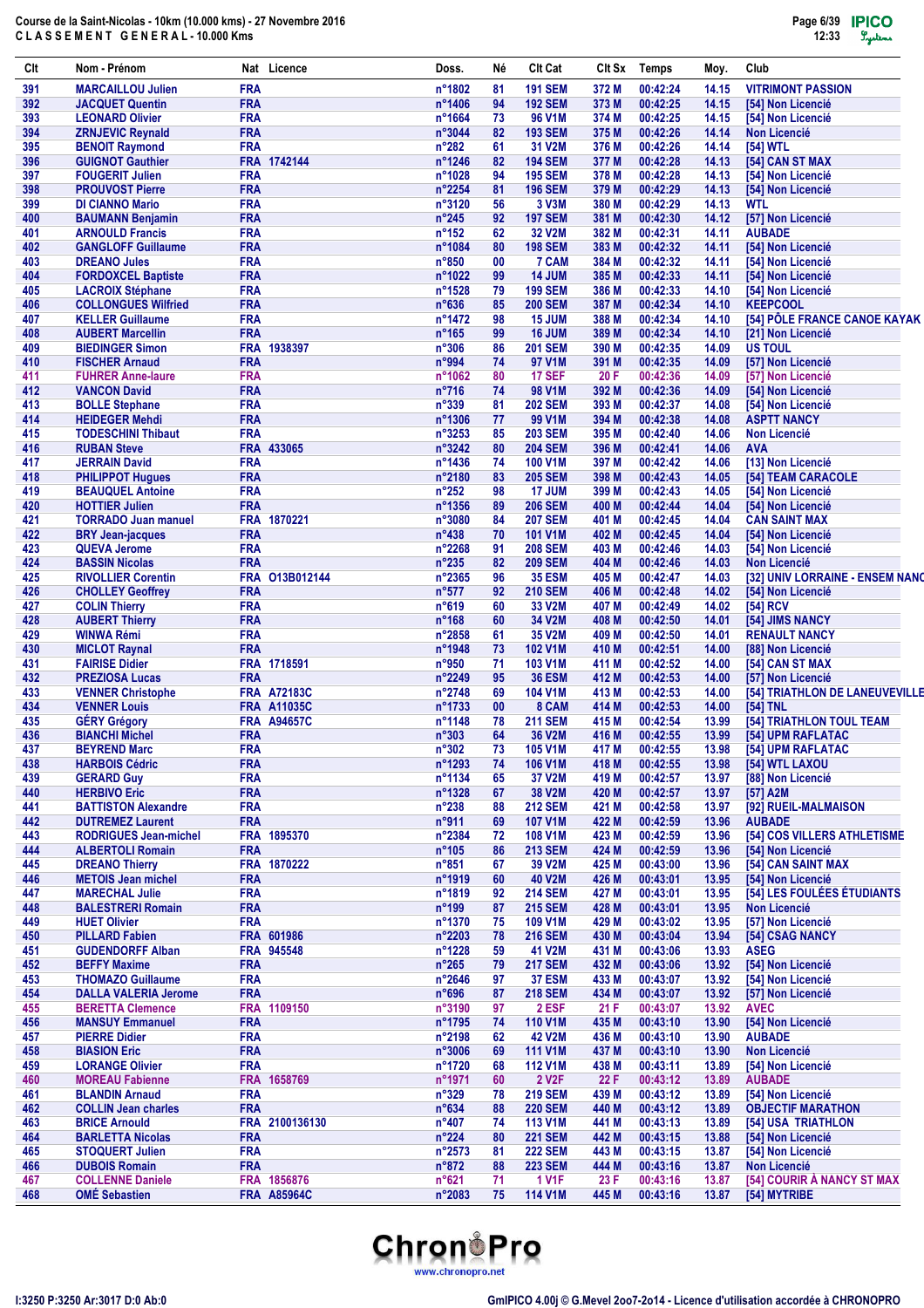| Clt        | Nom - Prénom                                         | Nat Licence                | Doss.                     | Né       | <b>Clt Cat</b>                   | CIt Sx         | <b>Temps</b>         | Moy.           | Club                                         |
|------------|------------------------------------------------------|----------------------------|---------------------------|----------|----------------------------------|----------------|----------------------|----------------|----------------------------------------------|
| 469        | <b>GABRIEL Paul</b>                                  | <b>FRA</b>                 | n°1070                    | 97       | <b>38 ESM</b>                    | 446 M          | 00:43:17             | 13.87          | [54] Non Licencié                            |
| 470        | <b>GICQUEL Gaëtan</b>                                | <b>FRA</b>                 | n°1153                    | 93       | <b>224 SEM</b>                   | 447 M          | 00:43:19             | 13.86          | [54] Non Licencié                            |
| 471        | <b>ZIELINSKI Emmanuel</b>                            | FRA 1562468                | n°2882                    | 69       | <b>115 V1M</b>                   | 448 M          | 00:43:20             | 13.85          | [57] A2M                                     |
| 472        | <b>LACROIX Jonathan</b>                              | <b>FRA</b>                 | n°1527                    | 87       | <b>225 SEM</b>                   | 449 M          | 00:43:20             | 13.85          | [54] NANCY METROPOLE                         |
| 473<br>474 | <b>RENAUT Clement</b><br><b>BALDY Christophe</b>     | <b>FRA</b><br><b>FRA</b>   | n°2332<br>$n^{\circ}$ 198 | 95<br>67 | <b>39 ESM</b><br>43 V2M          | 450 M<br>451 M | 00:43:21<br>00:43:21 | 13.84<br>13.84 | [54] Non Licencié<br>[54] Non Licencié       |
| 475        | <b>NICOLAS Alexandre</b>                             | <b>FRA</b>                 | n°2051                    | 88       | <b>226 SEM</b>                   | 452 M          | 00:43:21             | 13.84          | [57] LEXY                                    |
| 476        | <b>BEDNIK Benjamin</b>                               | <b>FRA</b>                 | n°3036                    | 91       | <b>227 SEM</b>                   | 453 M          | 00:43:22             | 13.84          | <b>Non Licencié</b>                          |
| 477        | <b>SCHAAF Eric</b>                                   | <b>FRA</b>                 | n°2466                    | 67       | 44 V2M                           | 454 M          | 00:43:22             | 13.84          | [57] Non Licencié                            |
| 478        | <b>DODEMAN Julien</b>                                | <b>FRA</b>                 | $n^{\circ}822$            | 88       | <b>228 SEM</b>                   | 455 M          | 00:43:22             | 13.84          | [54] Non Licencié                            |
| 479        | <b>LEPORE Antoinette</b>                             | FRA 141634Y                | n°1673                    | 67       | 3 V <sub>2</sub> F               | 24 F           | 00:43:23             | 13.83          | <b>[54] US TOUL ATHLE</b>                    |
| 480        | <b>BELLOT Marc</b>                                   | <b>FRA</b>                 | $n^{\circ}274$            | 66       | <b>45 V2M</b>                    | 456 M          | 00:43:24             | 13.83          | [54] Non Licencié                            |
| 481        | <b>DEL-REY Pierre</b>                                | <b>FRA</b>                 | $n^{\circ}750$            | 93       | <b>229 SEM</b>                   | 457 M          | 00:43:24             | 13.83          | [55] Non Licencié                            |
| 482        | <b>PIERRAT Jean-luc</b>                              | <b>FRA</b>                 | n°2196                    | 69       | <b>116 V1M</b>                   | 458 M          | 00:43:26             | 13.82          | [54] Non Licencié                            |
| 483        | <b>FLENGHI Mathias</b>                               | <b>FRA</b>                 | n°1002                    | 90       | <b>230 SEM</b>                   | 459 M          | 00:43:26             | 13.81          | <b>KEEPCOOL</b>                              |
| 484        | <b>BRIGEOT Maxence</b>                               | <b>FRA</b>                 | $n^{\circ}412$            | 89       | <b>231 SEM</b>                   | 460 M          | 00:43:27             | 13.81          | <b>ACUM TEAM</b>                             |
| 485<br>486 | <b>KARAKUS Yunus</b><br><b>ROGER Thomas</b>          | <b>FRA</b><br><b>FRA</b>   | n°1464<br>n°2387          | 89<br>85 | <b>232 SEM</b><br><b>233 SEM</b> | 461 M<br>462 M | 00:43:28<br>00:43:30 | 13.81<br>13.80 | [54] GE ENERGY POWER CONVERS                 |
| 487        | <b>AUFAUVRE Samuel</b>                               | <b>FRA</b>                 | $n^{\circ}181$            | 72       | <b>117 V1M</b>                   | 463 M          | 00:43:31             | 13.79          | [54] Non Licencié<br>[54] Non Licencié       |
| 488        | <b>GENGENBACH Frédérique</b>                         | FRA 1458575                | n°2909                    | 88       | <b>18 SEF</b>                    | 25 F           | 00:43:31             | 13.79          | [54] ASPTT NANCY                             |
| 489        | <b>TRUJILLO Raphael</b>                              | FRA 1626238                | n°3034                    | 99       | 18 JUM                           | 464 M          | 00:43:31             | 13.79          | <b>AS CHEMINOTS METZ</b>                     |
| 490        | <b>CHAPUT Pierre</b>                                 | FRA 1341276                | n°531                     | 60       | <b>46 V2M</b>                    | 465 M          | 00:43:32             | 13.78          | [88] ACHM                                    |
| 491        | <b>COLLIN Frédéric</b>                               | FRA 1865292                | $n^{\circ}633$            | 72       | <b>118 V1M</b>                   | 466 M          | 00:43:33             | 13.78          | <b>AUBADE</b>                                |
| 492        | <b>SCHNEIDER Thierry</b>                             | FRA 1273987                | n°2488                    | 65       | 47 V2M                           | 467 M          | 00:43:33             | 13.78          | [54] Non Licencié                            |
| 493        | <b>SCHILHANECK Bryan</b>                             | <b>FRA</b>                 | n°2471                    | 98       | 19 JUM                           | 468 M          | 00:43:34             | 13.78          | [88] Non Licencié                            |
| 494        | <b>DA PONTE Philippe</b>                             | <b>FRA</b>                 | n°689                     | 67       | <b>48 V2M</b>                    | 469 M          | 00:43:34             | 13.77          | [14] JAC SAINT NICOLAS                       |
| 495        | <b>FALENTIN Bertrand</b>                             | <b>FRA</b>                 | n°953                     | 87       | <b>234 SEM</b>                   | 470 M          | 00:43:35             | 13.77          | [54] Non Licencié                            |
| 496        | <b>GRANDMOUGIN Daniel</b>                            | <b>FRA</b>                 | n°1198                    | 63       | 49 V2M                           | 471 M          | 00:43:37             | 13.76          | [54] Non Licencié                            |
| 497        | <b>DEMANCHE Marc</b>                                 | <b>FRA</b>                 | n°3067                    | 64       | 50 V2M                           | 472 M          | 00:43:37             | 13.76          | <b>Non Licencié</b>                          |
| 498        | <b>WATROBA Frederic</b>                              | <b>FRA</b>                 | n°2831                    | 66       | 51 V2M                           | 473 M          | 00:43:37             | 13.76          | [57] Non Licencié                            |
| 499<br>500 | <b>JOANNES Etienne</b><br><b>SIMONIN Virgil</b>      | <b>FRA</b><br><b>FRA</b>   | n°1442<br>n°2544          | 78<br>95 | <b>235 SEM</b><br><b>40 ESM</b>  | 474 M<br>475 M | 00:43:40<br>00:43:41 | 13.74<br>13.74 | <b>Non Licencié</b><br><b>Non Licencié</b>   |
| 501        | <b>WIETECKA David</b>                                | <b>FRA</b>                 | n°2854                    | 78       | <b>236 SEM</b>                   | 476 M          | 00:43:41             | 13.74          | [54] Non Licencié                            |
| 502        | <b>MONARD Laurent</b>                                | <b>FRA</b>                 | n°1959                    | 69       | <b>119 V1M</b>                   | 477 M          | 00:43:42             | 13.73          | [54] Non Licencié                            |
| 503        | <b>NEUGNOT Benjamin</b>                              | FRA 1168008                | n°2048                    | 76       | <b>120 V1M</b>                   | 478 M          | 00:43:44             | 13.72          | [88] AVEC MIRECOURT                          |
| 504        | <b>LAFARGUE Valerian</b>                             | FRA 013W001989             | n°1530                    | 92       | <b>237 SEM</b>                   | 479 M          | 00:43:45             | 13.72          | [52] UNIV LORRAINE - ENSTIB EPINA            |
| 505        | <b>WARIN Daniel</b>                                  | <b>FRA</b>                 | n°2826                    | 67       | 52 V2M                           | 480 M          | 00:43:45             | 13.72          | [54] Non Licencié                            |
| 506        | <b>LECOCQ Loic</b>                                   | <b>FRA</b>                 | n°1622                    | 81       | <b>238 SEM</b>                   | 481 M          | 00:43:45             | 13.72          | [54] CROSSFIT HIRINGA                        |
| 507        | <b>TROMBINI Thierry</b>                              | <b>FRA</b>                 | n°2696                    | 65       | 53 V2M                           | 482 M          | 00:43:47             | 13.71          | [57] COURIR À BOUSSE                         |
| 508        | <b>GAUCHÉ Dominique</b>                              | <b>FRA A90825C</b>         | n°1095                    | 67       | 54 V2M                           | 483 M          | 00:43:47             | 13.71          | [54] TRIATHLON NANCY LORRAINE                |
| 509        | <b>JOLY Anthony</b>                                  | <b>FRA</b>                 | n°1445                    | 81       | <b>239 SEM</b>                   | 484 M          | 00:43:50             | 13.69          | <b>KEEPCOOL</b>                              |
| 510        | <b>KLEIN Jean marie</b>                              | <b>FRA</b>                 | n°1500                    | 61       | 55 V2M                           | 485 M          | 00:43:50             | 13.69          | [57] Non Licencié                            |
| 511<br>512 | <b>WATROBA Olivier</b>                               | <b>FRA</b><br><b>FRA</b>   | n°2832<br>$n^{\circ}510$  | 67<br>77 | 56 V2M<br><b>121 V1M</b>         | 486 M<br>487 M | 00:43:52<br>00:43:52 | 13.68<br>13.68 | [57] Non Licencié<br><b>Non Licencié</b>     |
| 513        | <b>CERICOLA Emeric</b><br><b>GERMAIN Amaury</b>      | <b>FRA</b>                 | n°1142                    | 96       | <b>41 ESM</b>                    | 488 M          | 00:43:52             | 13.68          | [54] Non Licencié                            |
| 514        | <b>CHAUSSARD Damien</b>                              | <b>FRA</b>                 | $n^{\circ}550$            | 75       | <b>122 V1M</b>                   | 489 M          | 00:43:55             | 13.67          | [54] Non Licencié                            |
| 515        | <b>FLORENTIN Thierry</b>                             | FRA 717244                 | n°1009                    | 65       | 57 V2M                           | 490 M          | 00:43:55             | 13.66          | [88] AVEC MIRECOURT                          |
| 516        | <b>RUVERA Lionel</b>                                 | <b>FRA</b>                 | n°2981                    | 74       | <b>123 V1M</b>                   | 491 M          | 00:43:56             | 13.66          | <b>ENDURANCE SHOP</b>                        |
| 517        | <b>HENRY Clement</b>                                 | <b>FRA</b>                 | n°593                     | 94       | <b>240 SEM</b>                   | 492 M          | 00:43:57             | 13.66          | [57] TEAM DAMVIBOV                           |
| 518        | <b>FORDOXCEL Laurent</b>                             | <b>FRA</b>                 | n°1023                    | 71       | <b>124 V1M</b>                   | 493 M          | 00:43:57             | 13.66          | [54] Non Licencié                            |
| 519        | <b>DRIX Fabrice</b>                                  | <b>FRA</b>                 | $n^{\circ}854$            | 64       | 58 V2M                           | 494 M          | 00:43:59             | 13.64          | [55] Non Licencié                            |
| 520        | <b>DUBREUIL Eloi</b>                                 | <b>FRA</b>                 | $n^{\circ}877$            | 85       | <b>241 SEM</b>                   | 495 M          | 00:44:00             | 13.64          | [88] Non Licencié                            |
| 521        | <b>DOURDIN Frederic</b>                              | <b>FRA</b>                 | n°3130                    | 95       | <b>42 ESM</b>                    | 496 M          | 00:44:00             | 13.64          | <b>Non Licencié</b>                          |
| 522        | <b>MAGYARI Katia</b>                                 | FRA 1459796                | n°1772                    | 76       | <b>2 V1F</b>                     | 26 F           | 00:44:01             | 13.63          | [57] ESTY                                    |
| 523        | <b>MUSI Mikael</b><br><b>VIANNA SANTOS Guilherme</b> | FRA 1748393C<br><b>FRA</b> | n°2027                    | 84       | <b>242 SEM</b>                   | 497 M          | 00:44:01             | 13.63          | <b>AUBADE</b>                                |
| 524<br>525 | <b>LOTTIN Julien</b>                                 | <b>FRA</b>                 | n°2761<br>n°3088          | 89<br>01 | <b>243 SEM</b><br>9 CAM          | 498 M<br>499 M | 00:44:02<br>00:44:02 | 13.63<br>13.63 | [54] Non Licencié<br><b>Non Licencié</b>     |
| 526        | <b>RICHARDN Jean</b>                                 | <b>FRA</b>                 | n°2352                    | 77       | 125 V1M                          | 500 M          | 00:44:02             | 13.63          | <b>Non Licencié</b>                          |
| 527        | <b>BAYEUL Gérald</b>                                 | FRA 1464112                | $n^{\circ}246$            | 72       | <b>126 V1M</b>                   | 501 M          | 00:44:03             | 13.62          | [54] ACVG                                    |
| 528        | <b>MANGIN Florent</b>                                | <b>FRA</b>                 | n°3172                    | 81       | <b>244 SEM</b>                   | 502 M          | 00:44:06             | 13.61          | <b>Non Licencié</b>                          |
| 529        | <b>BOUCHER Mathieu</b>                               | <b>FRA A71223C</b>         | $n^{\circ}367$            | 89       | <b>245 SEM</b>                   | 503 M          | 00:44:06             | 13.61          | <b>TRI LANEUVEVILLE</b>                      |
| 530        | <b>SORIGNET Christian</b>                            | FRA 1862863                | n°2557                    | 58       | 59 V2M                           | 504 M          | 00:44:07             | 13.60          | [54] CAN SAINT-MAX                           |
| 531        | <b>THOMAS Steven</b>                                 | <b>FRA</b>                 | n°2643                    | 85       | <b>246 SEM</b>                   | 505 M          | 00:44:07             | 13.60          | [54] Non Licencié                            |
| 532        | <b>STEIBEL Romain</b>                                | <b>FRA</b>                 | n°2567                    | 88       | <b>247 SEM</b>                   | 506 M          | 00:44:08             | 13.60          | [57] Non Licencié                            |
| 533        | <b>MERLIN Stephane</b>                               | FRA 57140575               | n°3206                    | 74       | <b>127 V1M</b>                   | 507 M          | 00:44:09             | 13.59          | <b>RUNNING CLUB CHATENOIS</b>                |
| 534        | <b>AMIMI Mehdi</b>                                   | <b>FRA</b>                 | $n^{\circ}125$            | 88       | <b>248 SEM</b>                   | 508 M          | 00:44:09             | 13.59          | [54] Non Licencié                            |
| 535        | <b>RONOT Yvan</b>                                    | <b>FRA</b><br><b>FRA</b>   | n°3151                    | 74       | <b>128 V1M</b>                   | 509 M          | 00:44:10             | 13.59          | <b>WTL</b>                                   |
| 536<br>537 | <b>ZIMMERMANN Paul</b><br><b>DURAND Germain</b>      | <b>FRA</b>                 | n°2889<br>n°904           | 64<br>56 | 60 V2M<br><b>4 V3M</b>           | 510 M<br>511 M | 00:44:10<br>00:44:11 | 13.59<br>13.58 | [54] ASPTT NANCY CYCLO<br><b>ASPTT NANCY</b> |
| 538        | <b>BROCHET Cédric</b>                                | <b>FRA</b>                 | $n^{\circ}420$            | 88       | <b>249 SEM</b>                   | 512 M          | 00:44:11             | 13.58          | [54] Non Licencié                            |
| 539        | <b>BOUR Valentin</b>                                 | <b>FRA</b>                 | $n^{\circ}380$            | 86       | <b>250 SEM</b>                   | 513 M          | 00:44:11             | 13.58          | <b>Non Licencié</b>                          |
| 540        | <b>GERMAIN Yves</b>                                  | <b>FRA A46994C</b>         | n°1145                    | 61       | 61 V2M                           | 514 M          | 00:44:12             | 13.58          | [54] TNL                                     |
| 541        | <b>FISSON François</b>                               | <b>FRA</b>                 | n°998                     | 76       | <b>129 V1M</b>                   | 515 M          | 00:44:12             | 13.58          | Non Licencié                                 |
| 542        | <b>LA SALA Rino</b>                                  | <b>FRA</b>                 | n°1518                    | 62       | 62 V2M                           | 516 M          | 00:44:12             | 13.58          | [57] Non Licencié                            |
| 543        | <b>GOUNOT Pascal</b>                                 | <b>FRA A79620C</b>         | n°1177                    | 58       | 63 V2M                           | 517 M          | 00:44:13             | 13.57          | [54] EST TRIATHLON TEAM                      |
| 544        | <b>PARISOT Clemennt</b>                              | <b>FRA</b>                 | n°2112                    | 89       | <b>251 SEM</b>                   | 518 M          | 00:44:13             | 13.57          | <b>Non Licencié</b>                          |
| 545        | <b>PAPOUL Gregory</b>                                | FRA 613489                 | n°2107                    | 77       | <b>130 V1M</b>                   | 519 M          | 00:44:13             | 13.57          | [54] CSAG NANCY                              |
| 546        | <b>FRAYSSE Fabrice</b>                               | <b>FRA</b>                 | n°1049                    | 79       | <b>252 SEM</b>                   | 520 M          | 00:44:15             | 13.56          | [54] Non Licencié                            |

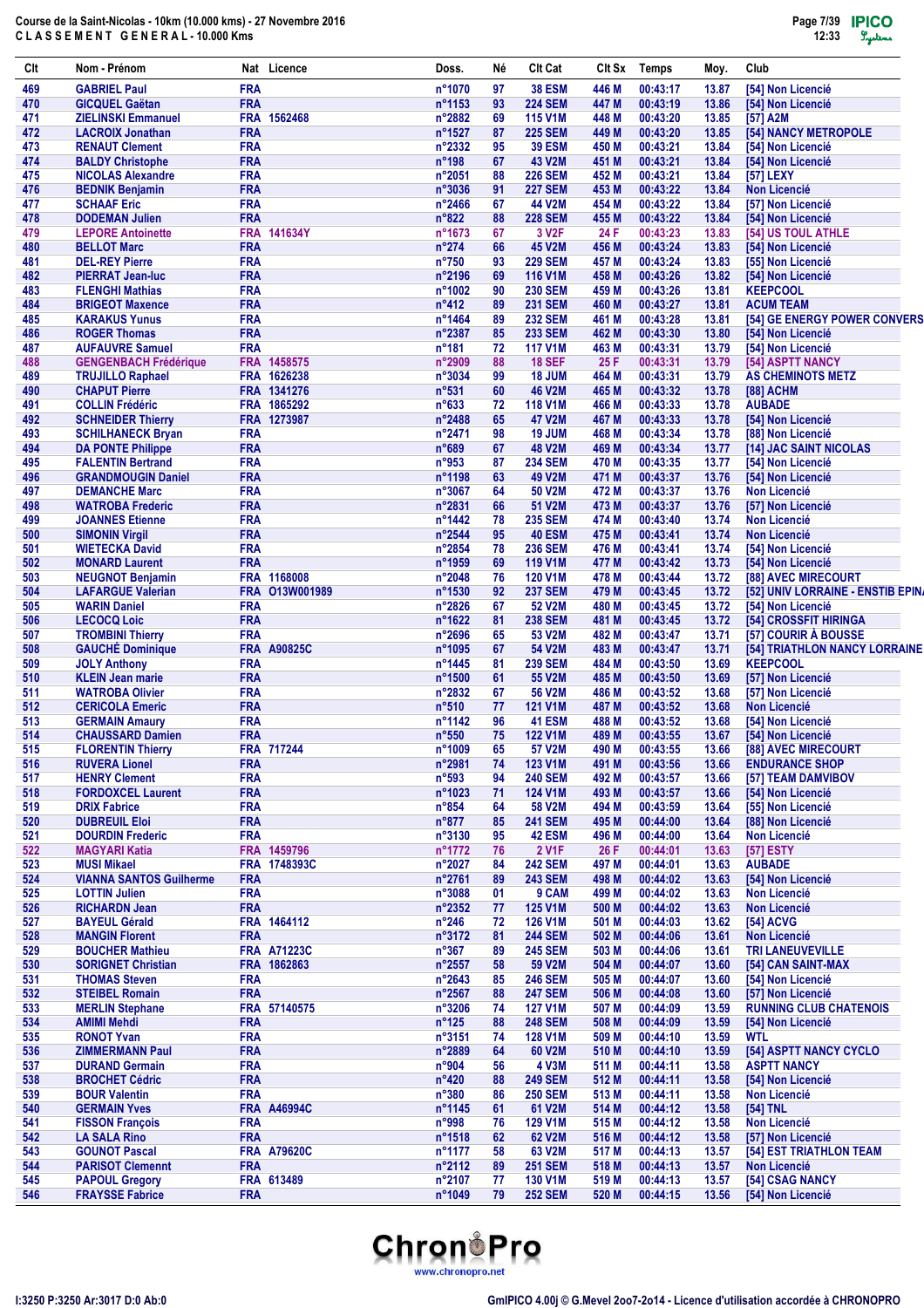| Clt        | Nom - Prénom                                        |                          | Nat Licence        | Doss.                               | Νé       | <b>Clt Cat</b>                   | Clt Sx         | Temps                | Moy.           | Club                                          |
|------------|-----------------------------------------------------|--------------------------|--------------------|-------------------------------------|----------|----------------------------------|----------------|----------------------|----------------|-----------------------------------------------|
| 547        | <b>VAZ FERNANDES Victor</b>                         |                          | FRA 606789         | n°2740                              | 74       | <b>131 V1M</b>                   | 521 M          | 00:44:15             | 13.56          | [54] CSAG NANCY                               |
| 548        | <b>FUCHS Claire</b>                                 | <b>FRA</b>               |                    | n°1061                              | 79       | <b>19 SEF</b>                    | 27 F           | 00:44:16             | 13.56          | <b>ASPTT NANCY</b>                            |
| 549        | <b>MASSON Jean luc</b>                              | <b>FRA</b>               |                    | n°1860                              | 56       | 5 V3M                            | 522 M          | 00:44:17             | 13.55          | <b>VITRIMONT PASSION</b>                      |
| 550        | <b>GEUDEVERT Nico</b>                               |                          | <b>FRA A81841C</b> | n°1149                              | 86       | <b>253 SEM</b>                   | 523 M          | 00:44:17             | 13.55          | [54] NMT54                                    |
| 551        | <b>DEMARET Nicolas</b>                              | <b>FRA</b>               |                    | $n^{\circ}762$                      | 01       | 10 CAM                           | 524 M          | 00:44:18             | 13.55          | [54] Non Licencié                             |
| 552        | <b>FOURNEL Aurélien</b>                             | <b>FRA</b>               |                    | n°1030                              | 84       | <b>254 SEM</b>                   | 525 M          | 00:44:18             | 13.54          | [54] Non Licencié                             |
| 553<br>554 | <b>TANCHEL Francis</b><br><b>HOLL William</b>       | <b>FRA</b><br><b>FRA</b> |                    | $n^{\circ}2595$<br>$n^{\circ}$ 1351 | 86<br>71 | <b>255 SEM</b><br><b>132 V1M</b> | 526 M<br>527 M | 00:44:19<br>00:44:19 | 13.54<br>13.54 | [88] Non Licencié<br><b>VITRIMONT PASSION</b> |
| 555        | <b>CADET Pascal</b>                                 | <b>FRA</b>               |                    | n°3032                              | 72       | <b>133 V1M</b>                   | 528 M          | 00:44:19             | 13.54          | <b>Non Licencié</b>                           |
| 556        | <b>CRAHET Franck</b>                                | <b>FRA</b>               |                    | n°2985                              | 60       | 64 V2M                           | 529 M          | 00:44:20             | 13.54          | <b>Non Licencié</b>                           |
| 557        | <b>JAAFAR Saad</b>                                  | <b>FRA</b>               |                    | n°3045                              | 62       | 65 V2M                           | 530 M          | 00:44:21             | 13.53          | <b>Non Licencié</b>                           |
| 558        | <b>GARNIER David</b>                                |                          | FRA 1663590        | n°025                               | 66       | 66 V2M                           | 531 M          | 00:44:21             | 13.53          | <b>ASPTT NANCY</b>                            |
| 559        | <b>ABEL Etienne</b>                                 | <b>FRA</b>               |                    | n°083                               | 62       | 67 V2M                           | 532 M          | 00:44:21             | 13.53          | [57] Non Licencié                             |
| 560        | <b>ANDRE Christophe</b>                             | <b>FRA</b>               |                    | $n^{\circ}129$                      | 73       | <b>134 V1M</b>                   | 533 M          | 00:44:21             | 13.53          | [55] Non Licencié                             |
| 561        | <b>TAXE Sylvain</b>                                 |                          | FRA 200349         | $n^{\circ}2601$                     | 73       | <b>135 V1M</b>                   | 534 M          | 00:44:22             | 13.53          | [54] ACVG                                     |
| 562        | <b>LOEUNG Jeremy</b>                                | <b>FRA</b>               |                    | n°1711                              | 88       | <b>256 SEM</b>                   | 535 M          | 00:44:23             | 13.52          | [54] Non Licencié                             |
| 563        | <b>GRANDFILS Sébastien</b>                          | <b>FRA</b>               |                    | n°1193                              | 85       | <b>257 SEM</b>                   | 536 M          | 00:44:23             | 13.52          | [54] Non Licencié                             |
| 564        | <b>NAU Raphaël</b>                                  | <b>FRA</b>               |                    | n°2034                              | 85       | <b>258 SEM</b>                   | 537 M          | 00:44:24             | 13.52          | <b>VITRIMONT PASSION</b>                      |
| 565        | <b>THISSELIN Dominique</b>                          |                          | <b>FRA A97270C</b> | n°2636                              | 71       | <b>136 V1M</b>                   | 538 M          | 00:44:24             | 13.52          | [54] TNL                                      |
| 566        | <b>GUILLOU Virginie</b>                             |                          | FRA 054032         | n°058                               | 77       | 3 V <sub>1</sub> F               | 28 F           | 00:44:24             | 13.52          | <b>ASPTT NANCY</b>                            |
| 567        | <b>DESERT</b> Izabel                                |                          | FRA 1659716        | $n^{\circ}782$                      | 75       | 4 V1F                            | 29 F           | 00:44:24             | 13.51          | [54] ACGV GONDREVILLE                         |
| 568        | <b>MICHEL Alice</b>                                 |                          | FRA 1262009        | n°1934                              | 97       | 3 ESF                            | 30 F           | 00:44:26             | 13.50          | [75] OCT                                      |
| 569        | <b>GODFROY Jean philippe</b>                        | <b>FRA</b>               |                    | n°1167                              | 59       | <b>68 V2M</b>                    | 539 M          | 00:44:28             | 13.49          | [54] Non Licencié                             |
| 570        | <b>DARGENT Cédric</b>                               | <b>FRA</b>               |                    | n°709                               | 74       | <b>137 V1M</b>                   | 540 M          | 00:44:29             | 13.49          | [88] Non Licencié                             |
| 571        | <b>NAZON Maxime</b>                                 | <b>FRA</b>               |                    | n°2041                              |          | <b>259 SEM</b>                   | 541 M          | 00:44:30             | 13.49          | [54] Non Licencié                             |
| 572        | <b>COURRIER Nicolas</b>                             | <b>FRA</b>               |                    | $n^{\circ}673$                      | 79       | <b>260 SEM</b>                   | 542 M          | 00:44:32             | 13.48          | <b>Non Licencié</b>                           |
| 573        | <b>LANGLOIS Jordan</b>                              | <b>FRA</b>               |                    | $n^{\circ}$ 1560                    | 94       | <b>261 SEM</b>                   | 543 M          | 00:44:32             | 13.48          | [54] Non Licencié                             |
| 574        | <b>SCHROEDER Hugo</b>                               | <b>FRA</b>               |                    | n°2491                              | 91       | <b>262 SEM</b>                   | 544 M          | 00:44:32             | 13.47          | [67] Non Licencié                             |
| 575        | <b>CHATTON Thomas</b>                               | <b>FRA</b>               | <b>FRA A92037C</b> | $n^{\circ}545$                      | 91       | <b>263 SEM</b><br>138 V1M        | 545 M          | 00:44:33             | 13.47          | [21] DIJON SINGLETRACK                        |
| 576<br>577 | <b>ROUSSEL Bertrand</b>                             | <b>FRA</b>               |                    | n°2404<br>$n^{\circ}373$            | 77<br>83 | <b>264 SEM</b>                   | 546 M<br>547 M | 00:44:35<br>00:44:35 | 13.46<br>13.46 | <b>Non Licencié</b><br><b>MDNN</b>            |
| 578        | <b>BOULANGER Grégory</b><br><b>DALMAR Dominique</b> | <b>FRA</b>               |                    | $n^{\circ}697$                      | 67       | 69 V2M                           | 548 M          | 00:44:35             | 13.46          | [57] Non Licencié                             |
| 579        | <b>DEMARET Fabrice</b>                              | <b>FRA</b>               |                    | $n^{\circ}760$                      | 67       | <b>70 V2M</b>                    | 549 M          | 00:44:36             | 13.46          | [54] Non Licencié                             |
| 580        | <b>PROUTEAU Freddy</b>                              | <b>FRA</b>               |                    | n°2952                              | 71       | 139 V1M                          | 550 M          | 00:44:36             | 13.45          | <b>NMT54</b>                                  |
| 581        | <b>BOURBIA Sabri</b>                                | <b>FRA</b>               |                    | n°381                               | 78       | <b>265 SEM</b>                   | 551 M          | 00:44:37             | 13.45          | <b>KEEPCOOL</b>                               |
| 582        | <b>ROUSSEL William</b>                              | <b>FRA</b>               |                    | n°2410                              | 79       | <b>266 SEM</b>                   | 552 M          | 00:44:37             | 13.45          | <b>Non Licencié</b>                           |
| 583        | <b>GRANG Pierre emmanuel</b>                        | <b>FRA</b>               |                    | n°1201                              | 87       | <b>267 SEM</b>                   | 553 M          | 00:44:38             | 13.45          | <b>KEEPCOOL</b>                               |
| 584        | <b>OUDIN Mathieu</b>                                | <b>FRA</b>               |                    | n°2093                              | 87       | <b>268 SEM</b>                   | 554 M          | 00:44:38             | 13.45          | <b>KEEPCOOL</b>                               |
| 585        | <b>WIDMER Benjamin</b>                              | <b>FRA</b>               |                    | $n^{\circ}2851$                     | 72       | <b>140 V1M</b>                   | 555 M          | 00:44:41             | 13.43          | [54] Non Licencié                             |
| 586        | <b>HOUILLON Christophe</b>                          | <b>FRA</b>               |                    | n°1360                              | 78       | <b>269 SEM</b>                   | 556 M          | 00:44:41             | 13.43          | [57] COURIR À COURCELLES SUR O                |
| 587        | <b>CARPINTEIRO José</b>                             | <b>FRA</b>               |                    | $n^{\circ}485$                      | 56       | 6 V3M                            | 557 M          | 00:44:42             | 13.43          | [54] Non Licencié                             |
| 588        | <b>SIDI-ALI Myriam</b>                              |                          | FRA 1760216        | n°2525                              | 68       | 5 V <sub>1</sub> F               | 31 F           | 00:44:42             | 13.42          | <b>JAC ST NICOLAS</b>                         |
| 589        | <b>VERAY Fabrice</b>                                | <b>FRA</b>               |                    | $n^{\circ}3106$                     | 80       | <b>270 SEM</b>                   | 558 M          | 00:44:42             | 13.42          | <b>Non Licencié</b>                           |
| 590        | <b>ROUHIER Raphaël</b>                              | <b>FRA</b>               |                    | n°2399                              | 96       | <b>43 ESM</b>                    | 559 M          | 00:44:43             | 13.42          | <b>AUBADE</b>                                 |
| 591        | <b>JACQUOT Sebastien</b>                            | <b>FRA</b>               |                    | n°1410                              | 85       | <b>271 SEM</b>                   | 560 M          | 00:44:43             | 13.42          | [88] Non Licencié                             |
| 592        | <b>CASAGRANDE Delphine</b>                          | <b>FRA</b>               |                    | $n^{\circ}493$                      | 83       | <b>20 SEF</b>                    | 32 F           | 00:44:44             | 13.42          | <b>RUNNING TRAIL TERVILLOIS</b>               |
| 593        | <b>BLANDIN Pierre</b>                               | <b>FRA</b>               |                    | n°330                               | 86       | <b>272 SEM</b>                   | 561 M          | 00:44:45             | 13.41          | [52] Non Licencié                             |
| 594        | <b>OIJID Yassine</b>                                | <b>FRA</b>               |                    | n°3256                              | 80       | <b>273 SEM</b>                   | 562 M          | 00:44:46             | 13.41          | Non Licencié                                  |
| 595        | <b>CAVIN Antoine</b>                                | <b>FRA</b>               |                    | n°503                               | 89       | <b>274 SEM</b>                   | 563 M          | 00:44:47             | 13.40          | [54] Non Licencié                             |
| 596        | <b>MICHEL Emmanuel</b>                              | <b>FRA</b>               |                    | n°1938                              | 72       | <b>141 V1M</b>                   | 564 M          | 00:44:47             | 13.40          | <b>PLANETE SPORT</b>                          |
| 597        | <b>DEGOUL Thomas</b>                                | <b>FRA</b>               |                    | n°730                               | 94       | <b>275 SEM</b>                   | 565 M          | 00:44:47             | 13.40          | [54] Non Licencié                             |
| 598        | <b>GOUSSET Antonin</b>                              | <b>FRA</b>               |                    | n°1181                              | 90       | <b>276 SEM</b>                   | 566 M          | 00:44:49             | 13.39          | [54] Non Licencié                             |
| 599        | <b>DES BOSCS Charles</b>                            | <b>FRA</b>               |                    | $n^{\circ}777$                      | 96       | <b>44 ESM</b>                    | 567 M          | 00:44:50             | 13.39          | [54] Non Licencié                             |
| 600        | <b>RAMBEAU David</b>                                | <b>FRA</b>               |                    | n°2278                              | 82       | <b>277 SEM</b>                   | 568 M          | 00:44:50             | 13.39          | [54] GYE                                      |
| 601        | <b>ZAZACKOWSKI Raphael</b>                          | <b>FRA</b>               |                    | n°2876                              | 94       | <b>278 SEM</b>                   | 569 M          | 00:44:50             | 13.39          | [54] Non Licencié                             |
| 602        | <b>WARNAULT Pierre</b><br><b>GIGOUT Thomas</b>      | <b>FRA</b><br><b>FRA</b> |                    | n°2827<br>n°1157                    | 84       | <b>279 SEM</b>                   | 570 M          | 00:44:50             | 13.39          | <b>Non Licencié</b><br>[54] Non Licencié      |
| 603<br>604 | <b>MICHEL Denis</b>                                 |                          | FRA 138295         | n°3089                              | 90<br>50 | <b>280 SEM</b><br><b>7 V3M</b>   | 571 M<br>572 M | 00:44:50<br>00:44:50 | 13.39<br>13.38 | <b>COSV</b>                                   |
| 605        | <b>DORIDANT Olivier</b>                             |                          | FRA T199285        | n°838                               | 64       | 71 V2M                           | 573 M          | 00:44:51             | 13.38          | [54] PASS RUNNING                             |
| 606        | <b>ANDRE Lionel</b>                                 |                          | FRA 013B016426     | n°130                               | 93       | <b>281 SEM</b>                   | 574 M          | 00:44:51             | 13.38          | [47] UNIV LORRAINE - ENSEM NANO               |
| 607        | <b>DUCHENE Benjamin</b>                             |                          | FRA 013B015411     | n°881                               | 95       | <b>45 ESM</b>                    | 575 M          | 00:44:51             | 13.38          | [28] UNIV LORRAINE - ENSEM NANO               |
| 608        | <b>SERRES Benjamin</b>                              | <b>FRA</b>               |                    | n°2516                              | 82       | <b>282 SEM</b>                   | 576 M          | 00:44:52             | 13.38          | [54] Non Licencié                             |
| 609        | <b>SIMONIN Fabien</b>                               | <b>FRA</b>               |                    | n°2540                              | 73       | <b>142 V1M</b>                   | 577 M          | 00:44:53             | 13.37          | [54] Non Licencié                             |
| 610        | <b>LIMA José</b>                                    | <b>FRA</b>               |                    | n°1701                              | 65       | <b>72 V2M</b>                    | 578 M          | 00:44:53             | 13.37          | <b>AUBADE</b>                                 |
| 611        | <b>DUGRAVOT Eric</b>                                |                          | <b>FRA A49575C</b> | $n^{\circ}888$                      | 76       | 143 V1M                          | 579 M          | 00:44:54             | 13.37          | Non Licencié                                  |
| 612        | <b>SAMSON Jean-yves</b>                             |                          | FRA 1541054        | n°2444                              | 60       | <b>73 V2M</b>                    | 580 M          | 00:44:54             | 13.37          | <b>AUBADE</b>                                 |
| 613        | <b>CHLEFFER Frederic</b>                            |                          | FRA 1404038        | $n^{\circ}574$                      | 79       | <b>283 SEM</b>                   | 581 M          | 00:44:55             | 13.36          | [57] ESTY                                     |
| 614        | <b>KALKANDELEN Huseyin</b>                          | <b>FRA</b>               |                    | n°1461                              | 75       | <b>144 V1M</b>                   | 582 M          | 00:44:55             | 13.36          | <b>Non Licencié</b>                           |
| 615        | <b>HUSSON Corentin</b>                              | <b>FRA</b>               |                    | n°1379                              | 96       | <b>46 ESM</b>                    | 583 M          | 00:44:55             | 13.36          | [54] CHAMPIGNEULLES                           |
| 616        | <b>AMBERT Frederik</b>                              |                          | FRA 1901594        | $n^{\circ}124$                      | 80       | <b>284 SEM</b>                   | 584 M          | 00:44:56             | 13.35          | [54] CAN SAINT-MAX                            |
| 617        | <b>LENGAIGNE Amélie</b>                             | <b>FRA</b>               |                    | n°1660                              | 91       | <b>21 SEF</b>                    | 33 F           | 00:44:57             | 13.35          | [59] Non Licencié                             |
| 618        | <b>DES BOSCS Olivier</b>                            | <b>FRA</b>               |                    | $n^{\circ}778$                      | 65       | <b>74 V2M</b>                    | 585 M          | 00:44:57             | 13.35          | [54] Non Licencié                             |
| 619        | <b>LHUILLIER Brice</b>                              | <b>FRA</b>               |                    | n°1691                              | 86       | <b>285 SEM</b>                   | 586 M          | 00:44:58             | 13.35          | [54] Non Licencié                             |
| 620        | <b>BRICE Julien</b>                                 | <b>FRA</b>               |                    | n°408                               | 83       | <b>286 SEM</b>                   | 587 M          | 00:44:58             | 13.34          | [88] Non Licencié                             |
| 621        | <b>VOS Guillaume</b>                                | <b>FRA</b>               |                    | n°2814                              | 79       | <b>287 SEM</b>                   | 588 M          | 00:44:59             | 13.34          | [54] Non Licencié                             |
| 622        | <b>CANTE Matthieu</b>                               | <b>FRA</b>               |                    | $n^{\circ}464$                      | 78       | <b>288 SEM</b>                   | 589 M          | 00:45:00             | 13.33          | [54] Non Licencié                             |
| 623        | <b>LAMAZE Silvère</b>                               | <b>FRA</b>               |                    | n°1546                              | 86       | <b>289 SEM</b>                   | 590 M          | 00:45:00             | 13.33          | Non Licencié                                  |
| 624        | <b>LEVY Julien</b>                                  | <b>FRA</b>               |                    | n°1686                              | 90       | <b>290 SEM</b>                   | 591 M          | 00:45:01             | 13.33          | <b>Non Licencié</b>                           |

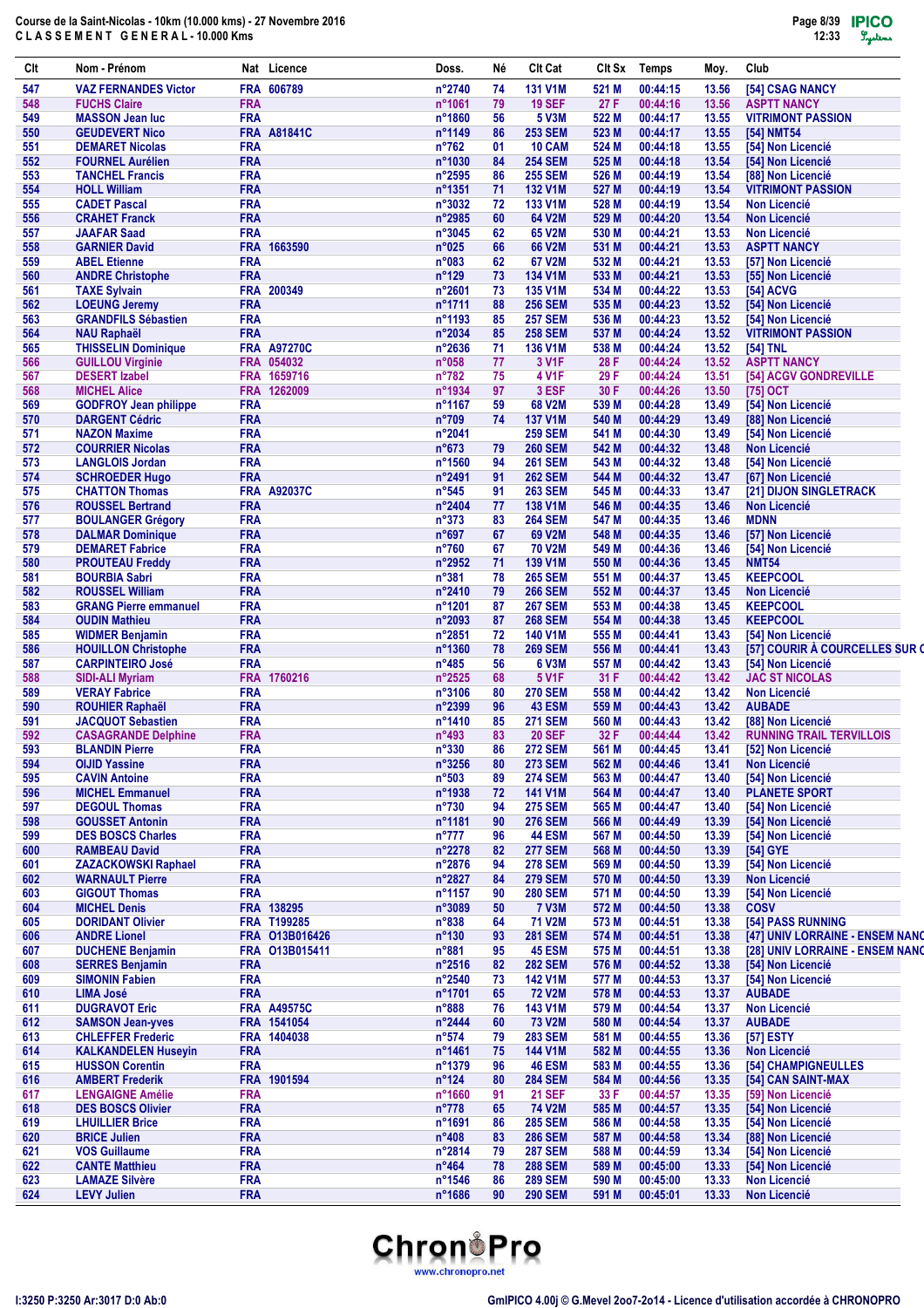| Clt        | Nom - Prénom                                       |                          | Nat Licence        | Doss.                    | Νé       | Clt Cat                             | Clt Sx         | <b>Temps</b>         | Moy.           | Club                                                  |
|------------|----------------------------------------------------|--------------------------|--------------------|--------------------------|----------|-------------------------------------|----------------|----------------------|----------------|-------------------------------------------------------|
| 625        | <b>ZWILLER Nathalie</b>                            |                          | FRA 1907183        | n°2898                   | 67       | 4 V <sub>2</sub> F                  | 34 F           | 00:45:01             | 13.33          | [Ro] JAC SAINT NICOLAS DE PORT                        |
| 626        | <b>BEHR Sylvain</b>                                | <b>FRA</b>               |                    | $n^{\circ}3155$          | 96       | 47 ESM                              | 592 M          | 00:45:02             | 13.33          | <b>Non Licencié</b>                                   |
| 627        | <b>SAID Attia</b>                                  | <b>FRA</b>               |                    | $n^{\circ}$ 2430         | 74       | <b>145 V1M</b>                      | 593 M          | 00:45:02             | 13.33          | [54] Non Licencié                                     |
| 628        | <b>BRELEST Marc-antoine</b>                        | <b>FRA</b>               |                    | n°019                    | 62       | <b>75 V2M</b>                       | 594 M          | 00:45:02             | 13.32          | <b>AUBADE</b>                                         |
| 629        | <b>DACUNHA Eric</b>                                | <b>FRA</b>               |                    | n°692                    | 78       | <b>291 SEM</b>                      | 595 M          | 00:45:02             | 13.32          | <b>Non Licencié</b>                                   |
| 630        | <b>SAINSARD Johann</b>                             |                          | FRA 1851296        | $n^{\circ}$ 2433         | 75       | 146 V1M                             | 596 M          | 00:45:05             | 13.31          | [54] OFP                                              |
| 631        | <b>DOMERGUE Hugues</b>                             | <b>FRA</b>               |                    | $n^{\circ}828$           | 70       | <b>147 V1M</b>                      | 597 M          | 00:45:05             | 13.31          | [54] ACGV                                             |
| 632        | <b>RIBEIRO Adrien</b>                              | <b>FRA</b>               |                    | $n^{\circ}2342$          | 54       | 8 V3M                               | 598 M          | 00:45:07             | 13.30          | <b>AUBADE</b>                                         |
| 633        | <b>SARROUILLE Antoine</b>                          |                          | FRA 013W002229     | $n^{\circ}$ 2452         | 96       | <b>48 ESM</b>                       | 599 M          | 00:45:08             | 13.29          | [31] UNIV LORRAINE - ENSTIB EPINA                     |
| 634        | <b>FERRY Arthur</b>                                | <b>FRA</b>               |                    | n°981                    | 92       | <b>292 SEM</b>                      | 600 M          | 00:45:09             | 13.29          | <b>Non Licencié</b>                                   |
| 635        | <b>MICHEL Dimitri</b>                              | <b>FRA</b>               |                    | n°1937                   | 89       | <b>293 SEM</b>                      | 601 M          | 00:45:09             | 13.29          | [57] Non Licencié                                     |
| 636        | <b>RAVAT Frederic</b>                              | <b>FRA</b>               |                    | n°2297                   | 79       | <b>294 SEM</b>                      | 602 M          | 00:45:09             | 13.29          | [54] Non Licencié                                     |
| 637        | <b>SOULÉ Arnaud</b>                                |                          | FRA 1117900        | n°2559                   | 84       | <b>295 SEM</b>                      | 603 M          | 00:45:10             | 13.29          | [54] PORTET ATHLETIC CLUB                             |
| 638        | <b>GENSON Audrey</b>                               | <b>FRA</b><br><b>FRA</b> |                    | n°1121                   | 75       | 6 V <sub>1</sub> F<br><b>76 V2M</b> | 35 F           | 00:45:11             | 13.28          | <b>TRIATHLON NANCY LORRAINE</b>                       |
| 639        | <b>ADAM Franck</b>                                 |                          | FRA 1724257        | n°091                    | 66       |                                     | 604 M          | 00:45:12             | 13.28          | [57] Non Licencié                                     |
| 640        | <b>RICHARD Florian</b>                             | <b>FRA</b>               |                    | $n^{\circ}$ 2346         | 87       | <b>296 SEM</b>                      | 605 M          | 00:45:12             | 13.27          | [54] ACGV                                             |
| 641<br>642 | <b>DELOBEL Eric</b><br><b>NOTHOF Simon</b>         |                          | FRA 0112010372     | $n^{\circ}747$<br>n°2072 | 72<br>97 | <b>148 V1M</b><br>49 ESM            | 606 M<br>607 M | 00:45:12<br>00:45:13 | 13.27<br>13.27 | [54] Non Licencié<br>[36] UNIV LORRAINE - STAPS EPINA |
| 643        |                                                    |                          | FRA 1672976        | n°2114                   | 62       | <b>77 V2M</b>                       | 608 M          | 00:45:14             | 13.27          |                                                       |
| 644        | <b>PARMENTELAT Claude</b>                          | <b>FRA</b>               |                    | n°3255                   | 91       | <b>22 SEF</b>                       | 36 F           | 00:45:14             | 13.27          | [57] ALM<br><b>Non Licencié</b>                       |
| 645        | <b>THIERY Francoise</b><br><b>VOIRIN Alexis</b>    | <b>FRA</b>               |                    | n°2804                   | 91       | <b>297 SEM</b>                      | 609 M          | 00:45:15             | 13.26          |                                                       |
| 646        | <b>GAUVEIN Jerome</b>                              | <b>FRA</b>               |                    | n°1112                   | 82       | <b>298 SEM</b>                      | 610 M          | 00:45:15             | 13.26          | [54] Non Licencié<br><b>Non Licencié</b>              |
| 647        | <b>DURANTEAU Olivierduranteau</b>                  | <b>FRA</b>               |                    | n°908                    | 77       | <b>149 V1M</b>                      | 611 M          | 00:45:15             | 13.26          | [57] Non Licencié                                     |
| 648        | <b>BERGER Bertrand</b>                             | <b>FRA</b>               |                    | n°3145                   | 88       | <b>299 SEM</b>                      | 612 M          | 00:45:15             | 13.26          | <b>Non Licencié</b>                                   |
| 649        | <b>JACQUOT Jérémy</b>                              | <b>FRA</b>               |                    | n°1408                   | 90       | <b>300 SEM</b>                      | 613 M          | 00:45:15             | 13.26          | <b>Non Licencié</b>                                   |
| 650        | <b>DUBOIS Antoni</b>                               |                          | FRA 1776029        | $n^{\circ}866$           | 80       | <b>301 SEM</b>                      | 614 M          | 00:45:16             | 13.26          | [54] CAN NANCY ST MAX                                 |
| 651        | <b>ROCCHI Lea</b>                                  | <b>FRA</b>               |                    | $n^{\circ}2376$          | 90       | <b>23 SEF</b>                       | 37 F           | 00:45:16             | 13.26          | <b>STANISLAS RUNNING GIRLS</b>                        |
| 652        | <b>CHALOT Adrien</b>                               | <b>FRA</b>               |                    | $n^{\circ}520$           | 89       | <b>302 SEM</b>                      | 615 M          | 00:45:17             | 13.25          | [57] Non Licencié                                     |
| 653        | <b>GIUSSIANI Bertrand</b>                          | <b>FRA</b>               |                    | n°2990                   | 58       | <b>78 V2M</b>                       | 616 M          | 00:45:17             | 13.25          | <b>Non Licencié</b>                                   |
| 654        | <b>MARTIN Jeremy</b>                               | <b>FRA</b>               |                    | n°1846                   | 85       | <b>303 SEM</b>                      | 617 M          | 00:45:17             | 13.25          | [54] Non Licencié                                     |
| 655        | <b>BELLOCQ Amaury</b>                              | <b>FRA</b>               |                    | n°3184                   | 93       | <b>304 SEM</b>                      | 618 M          | 00:45:18             | 13.25          | <b>Non Licencié</b>                                   |
| 656        | <b>SONNET Simon</b>                                |                          | FRA 013B005758     | n°2554                   | 97       | <b>50 ESM</b>                       | 619 M          | 00:45:18             | 13.25          | [47] UNIV LORRAINE - ENSEM NANO                       |
| 657        | <b>CHAHID Sofyane</b>                              | <b>FRA</b>               |                    | $n^{\circ}2953$          | 82       | <b>305 SEM</b>                      | 620 M          | 00:45:19             | 13.24          | <b>Non Licencié</b>                                   |
| 658        | <b>DUJARDIN Célia</b>                              |                          | FRA 1835463        | $n^{\circ}890$           | 91       | <b>24 SEF</b>                       | 38 F           | 00:45:20             | 13.24          | [54] COS VILLERS ATHLE                                |
| 659        | <b>BOUCHE Jean-marc</b>                            |                          | FRA 1487604        | $n^{\circ}365$           | 67       | <b>79 V2M</b>                       | 621 M          | 00:45:21             | 13.23          | [57] VSPA                                             |
| 660        | <b>GROSHENRY Fred</b>                              | <b>FRA</b>               |                    | n°1219                   | 67       | 80 V2M                              | 622 M          | 00:45:21             | 13.23          | <b>AUBADE</b>                                         |
|            |                                                    |                          | <b>FRA A83785C</b> |                          | 86       | <b>306 SEM</b>                      | 623 M          |                      | 13.22          |                                                       |
| 661<br>662 | <b>GUILLAUME Renaud</b><br><b>MORELLI Philippe</b> | <b>FRA</b>               |                    | n°1252<br>n°1977         | 68       | <b>150 V1M</b>                      | 624 M          | 00:45:23<br>00:45:23 | 13.22          | [88] CTRL                                             |
|            |                                                    | <b>FRA</b>               |                    |                          |          |                                     |                |                      |                | [54] Non Licencié                                     |
| 663        | <b>JENIN Arnaud</b>                                | <b>FRA</b>               |                    | $n^{\circ}$ 1435         | 75       | <b>151 V1M</b>                      | 625 M          | 00:45:25             | 13.22          | <b>Non Licencié</b>                                   |
| 664<br>665 | <b>ELJADDI Tarik</b><br><b>LECLERC Nicolas</b>     | <b>FRA</b>               |                    | n°923<br>n°1620          | 85<br>77 | <b>307 SEM</b><br><b>152 V1M</b>    | 626 M<br>627 M | 00:45:25<br>00:45:25 | 13.21<br>13.21 | <b>Non Licencié</b><br><b>Non Licencié</b>            |
| 666        | <b>TRESSELT Kevin</b>                              | <b>FRA</b>               |                    | $n^{\circ}2691$          | 81       | <b>308 SEM</b>                      | 628 M          | 00:45:27             | 13.20          | <b>[54] NEANT</b>                                     |
| 667        | <b>HUPEL Béatrice</b>                              |                          | FRA 1392528        | n°1375                   | 70       | <b>7 V1F</b>                        | 39 F           | 00:45:29             | 13.19          | <b>AUBADE</b>                                         |
| 668        | <b>TERREC Eloïse</b>                               |                          | FRA 739385         | n°2607                   | 98       | 2 JUF                               | 40 F           | 00:45:29             | 13.19          | AC LA ROCHE SUR YON                                   |
| 669        | <b>COSSU Giovanni</b>                              | <b>FRA</b>               |                    | $n^{\circ}666$           | 83       | <b>309 SEM</b>                      | 629 M          | 00:45:29             | 13.19          |                                                       |
| 670        | <b>PECHE Loic</b>                                  | <b>FRA</b>               |                    | n°3054                   | 85       | <b>310 SEM</b>                      | 630 M          | 00:45:30             | 13.19          | [54] Non Licencié<br><b>Non Licencié</b>              |
| 671        | <b>COTTREZ Anthony</b>                             | <b>FRA</b>               |                    | $n^{\circ}668$           | 81       | <b>311 SEM</b>                      | 631 M          | 00:45:30             | 13.19          | <b>ASPTT NANCY</b>                                    |
| 672        | <b>FRANCOIS Olivier</b>                            | <b>FRA</b>               |                    | n°3173                   | 69       | 153 V1M                             | 632 M          | 00:45:31             | 13.19          | Non Licencié                                          |
| 673        | <b>DUMET Patrice</b>                               | <b>FRA</b>               |                    | $n^{\circ}892$           | 73       | <b>154 V1M</b>                      | 633 M          | 00:45:32             | 13.18          | [54] Non Licencié                                     |
| 674        | <b>ROCHOTTE Jean-michel</b>                        |                          | <b>FRA A60907C</b> | n°2383                   | 71       | 155 V1M                             | 634 M          | 00:45:32             | 13.18          | [54] TRIATHLON NANCY LORRAINE                         |
| 675        |                                                    | <b>FRA</b>               |                    | $n^{\circ}226$           | 91       | <b>25 SEF</b>                       |                | 00:45:32             |                |                                                       |
| 676        | <b>BAROCHE Flora</b><br><b>DESAUTE Benoit</b>      |                          | FRA 1209561        | $n^{\circ}780$           | 71       | <b>156 V1M</b>                      | 41 F<br>635 M  | 00:45:32             | 13.18<br>13.18 | [54] Non Licencié<br>[57] A2M                         |
| 677        | <b>TROVATO Valerie</b>                             |                          | FRA 1572672        | n°2699                   | 72       | <b>8 V1F</b>                        | 42 F           | 00:45:32             | 13.18          | [57] ATHETISME METZ METROPOLE                         |
| 678        | <b>CORRUBLE Benoit</b>                             | <b>FRA</b>               |                    | $n^{\circ}662$           | 67       | 81 V2M                              | 636 M          | 00:45:33             | 13.18          | [54] Non Licencié                                     |
| 679        | <b>VALMIER Mickael</b>                             | <b>FRA</b>               |                    | n°2723                   | 88       | <b>312 SEM</b>                      | 637 M          | 00:45:33             | 13.17          | [54] Non Licencié                                     |
| 680        | <b>THOUVENOT Benoit</b>                            | <b>FRA</b>               |                    | n°2653                   | 76       | <b>157 V1M</b>                      | 638 M          | 00:45:34             | 13.17          | <b>ASPTT NANCY</b>                                    |
| 681        | <b>MANSUY François</b>                             | <b>FRA</b>               |                    | n°1797                   | 74       | <b>158 V1M</b>                      | 639 M          | 00:45:35             | 13.17          | [54] Non Licencié                                     |
| 682        | <b>DUBOIS Thierry</b>                              | <b>FRA</b>               |                    | $n^{\circ}873$           | 64       | 82 V2M                              | 640 M          | 00:45:35             | 13.17          | $[54]$ RIEN                                           |
| 683        | <b>PIRIO Maximilien</b>                            | <b>FRA</b>               |                    | n°2212                   | 93       | <b>313 SEM</b>                      | 641 M          | 00:45:36             | 13.16          | <b>KEEPCOOL</b>                                       |
| 684        | <b>MICHEL Sophie</b>                               | <b>FRA</b>               |                    | n°1944                   | 97       | 4 ESF                               | 43 F           | 00:45:36             | 13.16          | [54] Non Licencié                                     |
| 685        | <b>BELLAMY Eric</b>                                | <b>FRA</b>               |                    | $n^{\circ}271$           | 63       | 83 V2M                              | 642 M          | 00:45:36             | 13.16          | [54] Non Licencié                                     |
| 686        | <b>LAURENT Michel</b>                              |                          | FRA 1317023        | n°1585                   | 68       | <b>159 V1M</b>                      | 643 M          | 00:45:37             | 13.16          | [55] OCT55 WAA                                        |
| 687        | <b>BOUDAS Christian</b>                            | <b>FRA</b>               |                    | $n^{\circ}370$           | 63       | 84 V2M                              | 644 M          | 00:45:37             | 13.16          | [54] Non Licencié                                     |
| 688        | <b>COLIN Julien</b>                                | <b>FRA</b>               |                    | $n^{\circ}612$           | 94       | <b>314 SEM</b>                      | 645 M          | 00:45:37             | 13.16          | [54] Non Licencié                                     |
| 689        | <b>MARTINS Rémi</b>                                |                          | FRA 1874943        | n°1849                   | 89       | <b>315 SEM</b>                      | 646 M          | 00:45:38             | 13.15          | [59] OSM LOMME ATHLETISME                             |
| 690        | <b>GERARDIN Stéphane</b>                           | <b>FRA</b>               |                    | n°1139                   | 78       | <b>316 SEM</b>                      | 647 M          | 00:45:39             | 13.15          | [54] Non Licencié                                     |
| 691        | <b>BLAISON Gilles</b>                              | <b>FRA</b>               |                    | $n^{\circ}323$           | 74       | <b>160 V1M</b>                      | 648 M          | 00:45:39             | 13.15          | <b>AUBADE</b>                                         |
| 692        | <b>WNECZAK Sabine</b>                              | <b>FRA</b>               |                    | n°2861                   | 71       | 9 V <sub>1</sub> F                  | 44 F           | 00:45:40             | 13.14          | <b>ASPTT NANCY</b>                                    |
| 693        | <b>DIDIERLAURENT Elise</b>                         | <b>FRA</b>               |                    | n°3225                   | 93       | <b>26 SEF</b>                       | 45 F           | 00:45:41             | 13.14          | <b>AVEC</b>                                           |
| 694        | <b>CHAUFER Matthieu</b>                            | <b>FRA</b>               |                    | $n^{\circ}547$           | 79       | <b>317 SEM</b>                      | 649 M          | 00:45:41             | 13.14          | [54] WORLD TRAIL LAXOU                                |
| 695        | <b>MITSCHDOERFFER Guillaume</b>                    |                          | FRA 1752778        | n°1954                   | 78       | <b>318 SEM</b>                      | 650 M          | 00:45:41             | 13.14          | [54] US TOUL ATHLÉTISME                               |
| 696        | <b>LAVIALE Benoit</b>                              | <b>FRA</b>               |                    | n°1594                   | 88       | <b>319 SEM</b>                      | 651 M          | 00:45:42             | 13.13          | <b>Non Licencié</b>                                   |
| 697        | <b>CONTAL Dominique</b>                            | <b>FRA</b>               |                    | $n^{\circ}651$           | 69       | <b>161 V1M</b>                      | 652 M          | 00:45:43             | 13.13          | [57] Non Licencié                                     |
| 698        | <b>MENU Raphael</b>                                | <b>FRA</b>               |                    | n°1906                   | 85       | <b>320 SEM</b>                      | 653 M          | 00:45:43             | 13.13          | <b>NEUVES MAISONS TRIATHLON</b>                       |
| 699        | <b>SCHWINN Christian</b>                           |                          | FRA 918775         | n°2500                   | 61       | 85 V2M                              | 654 M          | 00:45:43             | 13.12          | [57] ATHLÉTISME METZ MÉTROPOL                         |
| 700        | <b>TAMION Dimitri</b>                              | <b>FRA</b>               |                    | n°2592                   | 83       | <b>321 SEM</b>                      | 655 M          | 00:45:45             | 13.12          | [54] Non Licencié                                     |
| 701        | <b>CLAUDIN Marc</b>                                | <b>FRA</b>               |                    | $n^{\circ}587$           | 76       | <b>162 V1M</b>                      | 656 M          | 00:45:46             | 13.11          | <b>AUBADE</b>                                         |
| 702        | <b>ZABOROWSKI Yvan</b>                             | <b>FRA</b>               |                    | n°2870                   | 00       | 11 CAM                              | 657 M          | 00:45:46             | 13.11          | Non Licencié                                          |
|            |                                                    |                          |                    |                          |          |                                     |                |                      |                |                                                       |

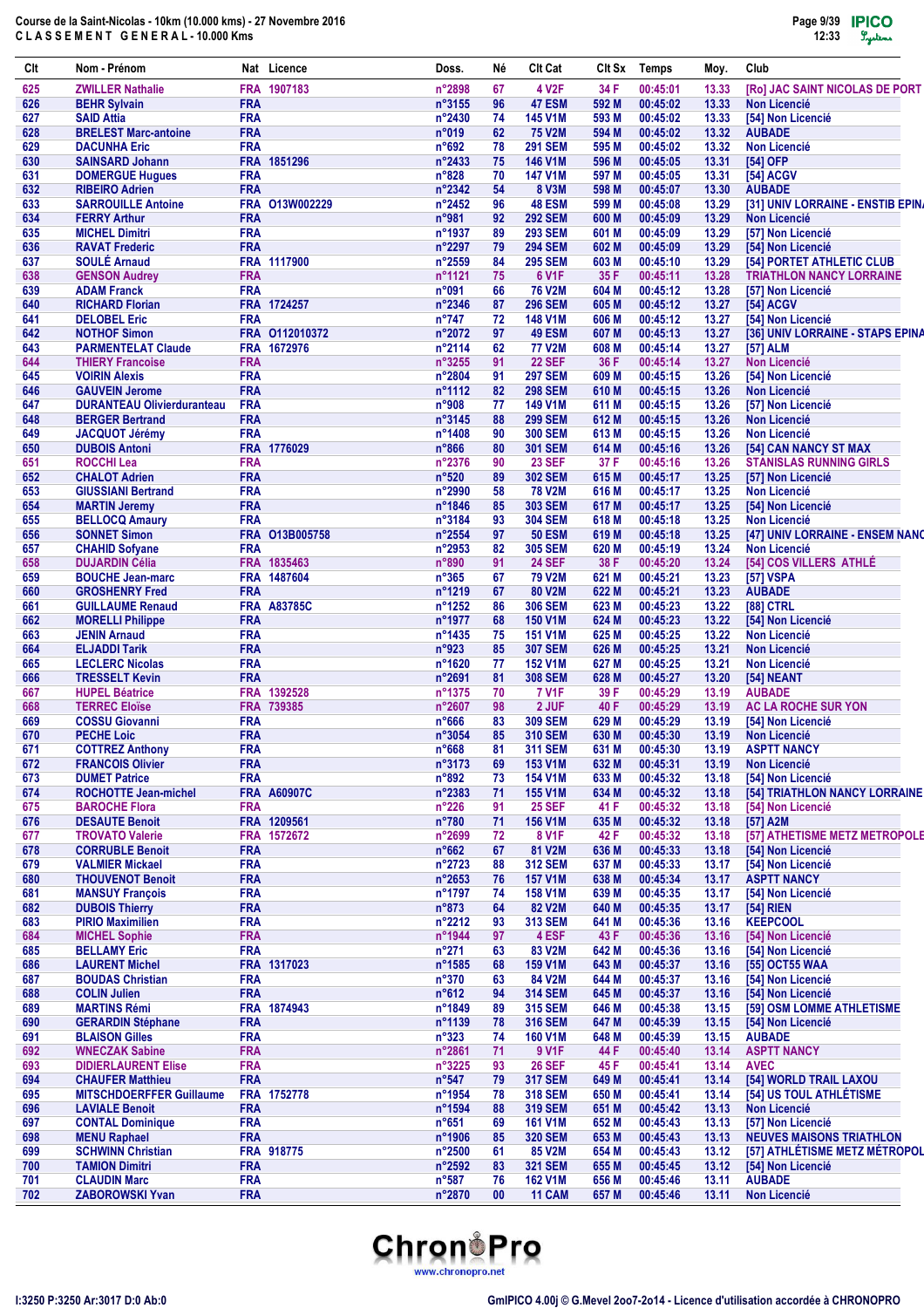| Clt        | Nom - Prénom                                         |                          | Nat Licence        | Doss.                    | Né       | <b>CIt Cat</b>                   | CIt Sx         | <b>Temps</b>         | Moy.           | Club                                        |
|------------|------------------------------------------------------|--------------------------|--------------------|--------------------------|----------|----------------------------------|----------------|----------------------|----------------|---------------------------------------------|
| 703        | <b>POIROT Cyril</b>                                  | <b>FRA</b>               |                    | n°2223                   | 70       | 163 V1M                          | 658 M          | 00:45:46             | 13.11          | [54] Non Licencié                           |
| 704        | <b>ROUERS Anthony</b>                                | <b>FRA</b>               |                    | n°2397                   | 75       | <b>164 V1M</b>                   | 659 M          | 00:45:46             | 13.11          | <b>Non Licencié</b>                         |
| 705        | <b>MARCHAL Christophe</b>                            |                          | <b>FRA A79806C</b> | n°1806                   | 81       | <b>322 SEM</b>                   | 660 M          | 00:45:47             | 13.11          | [54] TRI LANEUVEVILLE - TEAM GRI            |
| 706        | <b>DUDEL Arnaud</b>                                  | <b>FRA</b>               |                    | $n^{\circ}886$           | 82       | <b>323 SEM</b>                   | 661 M          | 00:45:48             | 13.10          | [54] Non Licencié                           |
| 707        | <b>VINCENT Quentin</b>                               | <b>FRA</b>               |                    | n°2787                   | 94       | <b>324 SEM</b>                   | 662 M          | 00:45:49             | 13.10          | [54] Non Licencié                           |
| 708        | <b>GAND Loïc</b>                                     | <b>FRA</b>               |                    | n°1082                   | 88       | <b>325 SEM</b>                   | 663 M          | 00:45:50             | 13.09          | <b>Non Licencié</b>                         |
| 709<br>710 | <b>VALDENAIRE Cyrille</b><br><b>GEORGES Thierry</b>  | <b>FRA</b><br><b>FRA</b> |                    | n°2711<br>n°1131         | 73<br>69 | <b>165 V1M</b><br><b>166 V1M</b> | 664 M<br>665 M | 00:45:50<br>00:45:51 | 13.09<br>13.09 | [54] NANCY-VOL-LIBRE<br><b>Non Licencié</b> |
| 711        | <b>HILS Jean charles</b>                             | <b>FRA</b>               |                    | n°1341                   | 79       | <b>326 SEM</b>                   | 666 M          | 00:45:51             | 13.09          | [92] Non Licencié                           |
| 712        | <b>HAJDRYCH Ludovic</b>                              | <b>FRA</b>               |                    | n°3219                   | 87       | <b>327 SEM</b>                   | 667 M          | 00:45:51             | 13.09          | Non Licencié                                |
| 713        | <b>DUBOITAINE Clément paul</b>                       | <b>FRA</b>               |                    | $n^{\circ}875$           | 96       | <b>51 ESM</b>                    | 668 M          | 00:45:51             | 13.09          | <b>AUBADE</b>                               |
| 714        | <b>MAUGRAS Eric</b>                                  | <b>FRA</b>               |                    | n°1885                   | 62       | <b>86 V2M</b>                    | 669 M          | 00:45:51             | 13.09          | [54] VLS                                    |
| 715        | <b>DORSEMANS Pauline</b>                             | <b>FRA</b>               |                    | n°840                    | 91       | <b>27 SEF</b>                    | 46 F           | 00:45:52             | 13.09          | [57] Non Licencié                           |
| 716        | <b>RUBECK Philippe</b>                               | <b>FRA</b>               |                    | n°2420                   | 69       | <b>167 V1M</b>                   | 670 M          | 00:45:52             | 13.08          | <b>ASPTT NANCY</b>                          |
| 717        | <b>GARNIER Benjamin</b>                              | <b>FRA</b>               |                    | n°1090                   | 88       | <b>328 SEM</b>                   | 671 M          | 00:45:52             | 13.08          | [67] Non Licencié                           |
| 718        | <b>JONVEL Dimitri</b>                                | <b>FRA</b>               |                    | n°1447                   | 75       | <b>168 V1M</b>                   | 672 M          | 00:45:52             | 13.08          | <b>Non Licencié</b>                         |
| 719        | <b>DEVIN Franck</b>                                  | <b>FRA</b>               |                    | $n^{\circ}797$           | 69       | <b>169 V1M</b>                   | 673 M          | 00:45:54             | 13.07          | [55] Non Licencié                           |
| 720        | <b>MAQUART Jean-luc</b>                              | <b>FRA</b>               |                    | n°1798                   | 54       | 9 V3M                            | 674 M          | 00:45:56             | 13.07          | <b>AUBADE</b>                               |
| 721        | <b>MAGASSA Habib</b>                                 |                          | FRA 1949022        | n°3105                   | 85       | <b>329 SEM</b>                   | 675 M          | 00:45:58             | 13.06          | <b>ACGV GONDREVILLE</b>                     |
| 722        | <b>PLONGUE Victor</b>                                | <b>FRA</b>               |                    | n°2216                   | 95       | <b>52 ESM</b>                    | 676 M          | 00:45:58             | 13.06          | [54] Non Licencié                           |
| 723        | <b>BERNARDI Delphine</b>                             | <b>FRA</b>               | A79810C            | n°290                    | 82       | <b>28 SEF</b>                    | 47 F           | 00:45:59             | 13.05          | [54] TRI LANEUVEVILLE DEVANT NA             |
| 724        | <b>BIGEARD David</b>                                 | <b>FRA</b>               |                    | $n^{\circ}311$           | 74       | <b>170 V1M</b>                   | 677 M          | 00:45:59             | 13.05          | [54] COJOGG                                 |
| 725        | <b>TROUP Nicolas</b>                                 | <b>FRA</b>               |                    | n°2698                   | 66       | 87 V2M                           | 678 M          | 00:45:59             | 13.05          | [54] Non Licencié                           |
| 726        | <b>LAVAUX Cyrille</b>                                | <b>FRA</b>               |                    | n°1590                   | 73       | <b>171 V1M</b>                   | 679 M          | 00:46:00             | 13.05          | [54] Non Licencié                           |
| 727        | <b>KEINERKNECHT Antony</b>                           |                          | FRA 1776161        | n°1469                   | 82       | <b>330 SEM</b>                   | 680 M          | 00:46:00             | 13.05          | $[54]$ O.F.P.                               |
| 728        | <b>FOISSEY Anthony</b>                               | <b>FRA</b>               | 96310338           | n°3207                   | 86       | <b>331 SEM</b>                   | 681 M          | 00:46:01             | 13.04          | <b>RUNNING CLUB CHATENOIS</b>               |
| 729        | <b>COLIN Pierre jean</b>                             | <b>FRA</b>               |                    | $n^{\circ}617$           | 93       | <b>332 SEM</b>                   | 682 M          | 00:46:03             | 13.03          | [54] Non Licencié                           |
| 730        | <b>MATTIONI Guy</b>                                  | <b>FRA</b>               |                    | n°1883                   | 57       | <b>10 V3M</b>                    | 683 M          | 00:46:04             | 13.03          | [67] CSC KRONENBOURG                        |
| 731        | <b>PENIN Amélie</b>                                  |                          | <b>FRA A65691C</b> | n°2134                   | 99       | 3 JUF                            | 48 F           | 00:46:04             | 13.03          | [54] TNL                                    |
| 732        | <b>ALESSI Nicolas</b>                                | <b>FRA</b>               |                    | $n^{\circ}107$           | 95       | <b>53 ESM</b>                    | 684 M          | 00:46:04             | 13.03          | [54] Non Licencié                           |
| 733        | <b>OTT Grégoire</b>                                  | <b>FRA</b>               |                    | n°2088                   | 86       | <b>333 SEM</b>                   | 685 M          | 00:46:05             | 13.02          | <b>FRF</b>                                  |
| 734        | <b>MELÉNDEZ QUERO Carlos</b>                         | <b>FRA</b>               |                    | $n^{\circ}$ 1901         | 80       | <b>334 SEM</b>                   | 686 M          | 00:46:06             | 13.02          | <b>Non Licencié</b>                         |
| 735        | <b>VALANCE Bertrand</b>                              | <b>FRA</b>               |                    | n°2710                   | 82       | <b>335 SEM</b>                   | 687 M          | 00:46:07             | 13.01          | <b>Non Licencié</b>                         |
| 736        | <b>JEANNINGROS Bernard</b>                           | <b>FRA</b>               |                    | n°1430                   | 63       | 88 V2M                           | 688 M          | 00:46:07             | 13.01          | [54] Non Licencié                           |
| 737        | <b>CERICOLA Marie</b>                                | <b>FRA</b>               |                    | $n^{\circ}511$           | 79       | <b>29 SEF</b>                    | 49 F           | 00:46:07             | 13.01          | <b>BNP PARIBAS</b>                          |
| 738        | <b>DEVOY Jérôme</b>                                  | <b>FRA</b>               |                    | $n^{\circ}798$           | 75       | <b>172 V1M</b>                   | 689 M          | 00:46:07             | 13.01          | [54] Non Licencié                           |
| 739        | <b>BUSSY Philippe</b>                                | <b>FRA</b>               |                    | n°449                    | 63       | 89 V2M                           | 690 M          | 00:46:08             | 13.01          | <b>Non Licencié</b>                         |
| 740        | <b>NARCY Valery</b>                                  | <b>FRA</b>               |                    | n°2031                   | 66       | 90 V2M                           | 691 M          | 00:46:08             | 13.01          | [54] VINTAGE VAL                            |
| 741        | <b>HUMBERT Jean-michel</b>                           | <b>FRA</b>               |                    | n°1372                   | 68       | <b>173 V1M</b>                   | 692 M          | 00:46:09             | 13.00          | [54] WTL                                    |
| 742        | <b>MOREL Florian</b>                                 | <b>FRA</b>               |                    | n°1974                   | 89       | <b>336 SEM</b>                   | 693 M          | 00:46:09             | 13.00          | [88] Non Licencié                           |
| 743        | <b>KOEPPEL Gilles</b>                                | <b>FRA</b>               |                    | n°3180                   | 93       | <b>337 SEM</b>                   | 694 M          | 00:46:10             | 13.00          | <b>Non Licencié</b>                         |
| 744        | <b>COLNAT Christophe</b>                             | <b>FRA</b>               |                    | $n^{\circ}640$           | 68       | <b>174 V1M</b>                   | 695 M          | 00:46:13             | 12.98          | [88] Non Licencié                           |
| 745        | <b>LAMBING Patrice</b>                               |                          | <b>FRA A75434</b>  | n°1551                   | 59       | 91 V2M                           | 696 M          | 00:46:14             | 12.98          | <b>[54] TRIATHLON NANCY LORRAINE</b>        |
| 746        | <b>ZSITKO Cecile</b>                                 |                          | FRA 013W002003     | n°2894                   | 94       | <b>30 SEF</b>                    | 50 F           | 00:46:16             | 12.97          | [31] UNIV LORRAINE - ENSTIB EPIN.           |
| 747        | <b>VOILLAUME Louise</b>                              |                          | <b>FRA A90419C</b> | n°2801                   | 91       | <b>31 SEF</b>                    | 51 F           | 00:46:17             | 12.97          | [44] NANTES TRIATHLON                       |
| 748        | <b>AUGUSTIN Thibault</b>                             | <b>FRA</b>               |                    | $n^{\circ}2218$          | 88       | <b>338 SEM</b>                   | 697 M          | 00:46:17             | 12.97          | [54] Non Licencié                           |
| 749        | <b>BEYER Marie-joelle</b>                            |                          | FRA 1276782        | n°301                    | 74       | <b>10 V1F</b>                    | 52 F           | 00:46:17             | 12.97          | [57] ENTENTE SPORTIVE THIONVILI             |
| 750        | <b>STIRE Sidonie</b>                                 | <b>FRA</b>               |                    | n°2571                   | 91       | <b>32 SEF</b>                    | 53 F           | 00:46:18             | 12.96          | [54] Non Licencié                           |
| 751        | <b>DHENNE Olivier</b>                                | <b>FRA</b>               |                    | $n^{\circ}799$           | 70       | <b>175 V1M</b>                   | 698 M          | 00:46:18             | 12.96          | [57] Non Licencié                           |
| 752        | <b>PRIEUR Florent</b>                                | <b>FRA</b>               |                    | n°2250                   | 92       | <b>339 SEM</b>                   | 699 M          | 00:46:18             | 12.96          | <b>KEEPCOOL</b>                             |
| 753        | <b>SCHULER Sylvain</b>                               | <b>FRA</b>               |                    | n°2493                   | 66       | 92 V2M                           | 700 M          | 00:46:19             | 12.96          | [57] Non Licencié                           |
| 754        | <b>CARNIS Sylvain</b>                                | <b>FRA</b>               |                    | $n^{\circ}476$           | 75       | 176 V1M                          | 701 M          | 00:46:19             | 12.95          | [54] RUN'IN NANCY                           |
| 755        | <b>SAIDI Michel</b>                                  | <b>FRA</b>               |                    | n°2432                   | 63       | 93 V2M                           | 702 M          | 00:46:21             | 12.95          | [54] PÔLE FRANCE DE CANOE KAY.              |
| 756        | <b>BAROCHE Eric</b>                                  | <b>FRA</b>               |                    | $n^{\circ}225$           | 61       | 94 V2M                           | 703 M          | 00:46:21             | 12.95          | [54] Non Licencié                           |
| 757        | <b>STARCK Vincent</b>                                | <b>FRA</b>               |                    | n°2564                   | 84       | <b>340 SEM</b>                   | 704 M          | 00:46:22             | 12.94          | [54] Non Licencié                           |
| 758        | <b>GENAY Damien</b>                                  | <b>FRA</b>               |                    | n°1119                   | 75       | <b>177 V1M</b>                   | 705 M          | 00:46:23             | 12.94          | <b>Non Licencié</b>                         |
| 759        | <b>GULIZIA Salvarore</b>                             | <b>FRA</b>               | 1720235            | n°1263                   | 59       | 95 V2M                           | 706 M          | 00:46:25             | 12.93          | [57] AS CHEMINOTS METZ                      |
| 760        | <b>HUSSON Jérome</b>                                 | <b>FRA</b>               |                    | n°1381                   | 82       | <b>341 SEM</b>                   | 707 M          | 00:46:26             | 12.92          | [54] Non Licencié                           |
| 761        | <b>ZENT Albert</b>                                   | <b>FRA</b>               |                    | n°3007                   | 69       | <b>178 V1M</b>                   | 708 M          | 00:46:27             | 12.92          | <b>Non Licencié</b>                         |
| 762        | <b>HABERT Sylvain</b>                                | <b>FRA</b>               |                    | n°1272                   | 87       | <b>342 SEM</b>                   | 709 M          | 00:46:28             | 12.91          | <b>AUBADE</b>                               |
| 763        | <b>MARTIN Mickael</b>                                | <b>FRA</b>               | 608388             | n°1845                   | 86       | <b>343 SEM</b>                   | 710 M          | 00:46:29             | 12.91          | [54] CSAG NANCY                             |
| 764        | <b>FRAYSSE Guillaume</b>                             | <b>FRA</b>               |                    | n°1050                   | 92       | <b>344 SEM</b>                   | 711 M          | 00:46:30             | 12.91          | <b>Non Licencié</b>                         |
| 765        | <b>VUILLEMIN Marc olivier</b>                        | <b>FRA</b>               |                    | n°2999                   | 94       | <b>345 SEM</b>                   | 712 M          | 00:46:30             | 12.91          | Non Licencié                                |
| 766<br>767 | <b>BLANDINEAU Benjamin</b><br><b>MACHEDA Gabriel</b> | <b>FRA</b><br><b>FRA</b> |                    | $n^{\circ}331$<br>n°1755 | 83<br>89 | <b>346 SEM</b><br><b>347 SEM</b> | 713 M<br>714 M | 00:46:30<br>00:46:30 | 12.91<br>12.90 | [54] LES3CHALI<br>Non Licencié              |
| 768        | <b>SEYWERT-MAI Jean-françois</b>                     | <b>FRA</b>               |                    | n°2521                   | 60       | 96 V2M                           | 715 M          | 00:46:30             | 12.90          | [54] Non Licencié                           |
| 769        | <b>?Dossard #3259</b>                                | <b>FRA</b>               |                    | n°3259                   |          | <b>348 SEM</b>                   | 716 M          | 00:46:31             | 12.90          | Non Licencié                                |
| 770        | <b>MAIREL Gregory</b>                                | <b>FRA</b>               |                    | n°1781                   | 82       | <b>349 SEM</b>                   | 717 M          | 00:46:31             | 12.90          | <b>Non Licencié</b>                         |
| 771        | <b>DA SILVA LOPES Joao</b>                           | <b>FRA</b>               |                    | $n^{\circ}690$           | 81       | <b>350 SEM</b>                   | 718 M          | 00:46:32             | 12.90          | [54] Non Licencié                           |
| 772        | <b>ESPEITTE Patrick</b>                              | <b>FRA</b>               |                    | n°935                    | 54       | <b>11 V3M</b>                    | 719 M          | 00:46:32             | 12.90          | [54] FOOTING FORM HEILLECOURT               |
| 773        | <b>MORILHAT Christophe</b>                           | <b>FRA</b>               |                    | n°1979                   | 67       | 97 V2M                           | 720 M          | 00:46:32             | 12.89          | [54] Non Licencié                           |
| 774        | <b>COLLET FENETRIER Philippe</b>                     | <b>FRA</b>               |                    | $n^{\circ}624$           | 70       | 179 V1M                          | 721 M          | 00:46:34             | 12.89          | [54] Non Licencié                           |
| 775        | <b>MOYSON Maxime</b>                                 | <b>FRA</b>               |                    | n°2007                   | 91       | <b>351 SEM</b>                   | 722 M          | 00:46:34             | 12.89          | [57] Non Licencié                           |
| 776        | <b>ROBIN Vincent</b>                                 | <b>FRA</b>               |                    | n°2374                   | 76       | <b>180 V1M</b>                   | 723 M          | 00:46:34             | 12.89          | [88] Non Licencié                           |
| 777        | <b>DUBERNET Jean</b>                                 | <b>FRA</b>               |                    | $n^{\circ}864$           | 61       | 98 V <sub>2</sub> M              | 724 M          | 00:46:35             | 12.88          | [33] COUSTUT33                              |
| 778        | <b>PIERRE Laurent</b>                                | <b>FRA</b>               |                    | n°3229                   | 69       | <b>181 V1M</b>                   | 725 M          | 00:46:35             | 12.88          | <b>Non Licencié</b>                         |
| 779        | <b>MAGEOT Fabien</b>                                 | <b>FRA</b>               |                    | n°1762                   | 78       | <b>352 SEM</b>                   | 726 M          | 00:46:36             | 12.88          | [54] Non Licencié                           |
| 780        | <b>BORDAT Frederic</b>                               | <b>FRA</b>               |                    | n°3004                   | 78       | 353 SEM                          | 727 M          | 00:46:36             | 12.88          | <b>Non Licencié</b>                         |
|            |                                                      |                          |                    |                          |          |                                  |                |                      |                |                                             |

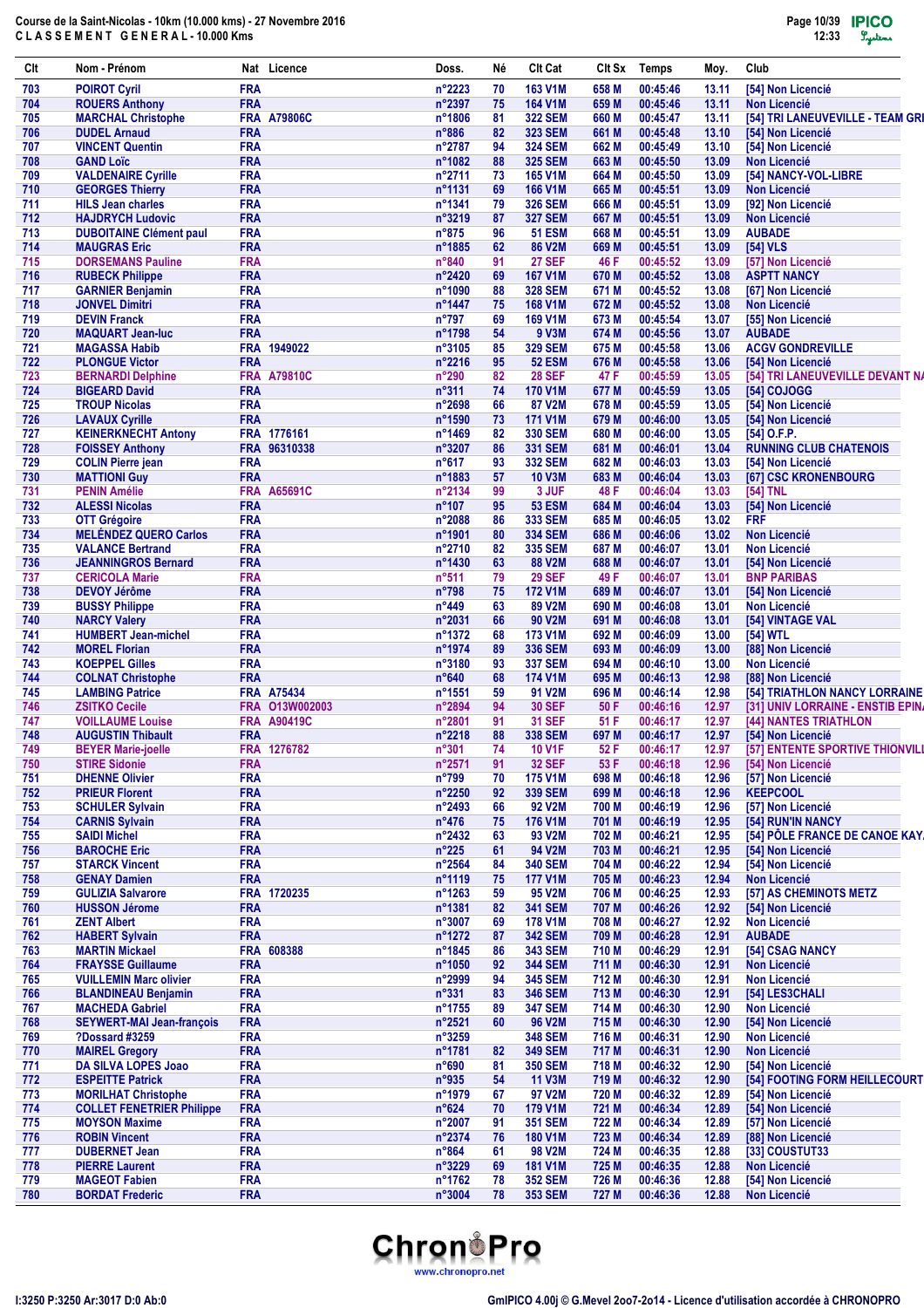| Clt        | Nom - Prénom                                             |                          | Nat Licence              | Doss.                     | Νé       | <b>CIt Cat</b>                   | CIt Sx         | Temps                | Moy.           | Club                                                  |
|------------|----------------------------------------------------------|--------------------------|--------------------------|---------------------------|----------|----------------------------------|----------------|----------------------|----------------|-------------------------------------------------------|
| 781        | <b>PETIT Benoît</b>                                      | <b>FRA</b>               |                          | n°2162                    | 87       | <b>354 SEM</b>                   | 728 M          | 00:46:37             | 12.87          | [54] Non Licencié                                     |
| 782        | <b>RABIET Clement</b>                                    |                          | <b>FRA A11031C</b>       | $n^{\circ}2272$           | 98       | <b>20 JUM</b>                    | 729 M          | 00:46:38             | 12.87          | [54] TNL                                              |
| 783        | <b>ORLANDINI Laurence</b>                                |                          | FRA 1662464              | $n^{\circ}2086$           | 68       | <b>11 V1F</b>                    | 54 F           | 00:46:39             | 12.87          | [54] COS VILLERS LES NANCY                            |
| 784        | <b>CHERRIER Cedric</b>                                   | <b>FRA</b>               |                          | $n^{\circ}564$            | 78       | <b>355 SEM</b>                   | 730 M          | 00:46:41             | 12.85          | [54] Non Licencié                                     |
| 785        | <b>SAUVAGEOT Fabrice</b>                                 | <b>FRA</b>               |                          | $n^{\circ}$ 2458          | 73       | <b>182 V1M</b>                   | 731 M          | 00:46:41             | 12.85          | [54] Non Licencié                                     |
| 786        | <b>DIEULIN Anthony</b>                                   | <b>FRA</b><br><b>FRA</b> |                          | $n^{\circ}811$            | 89       | <b>356 SEM</b>                   | 732 M          | 00:46:41             | 12.85          | [54] Non Licencié                                     |
| 787<br>788 | <b>LOUVIOT Romain</b><br><b>NOEL Frederic</b>            | <b>FRA</b>               |                          | n°1738<br>$n^{\circ}2063$ | 89<br>72 | <b>357 SEM</b><br><b>183 V1M</b> | 733 M<br>734 M | 00:46:42<br>00:46:42 | 12.85<br>12.85 | <b>Non Licencié</b><br>[54] LES TROTTEURS DE LANEUVEY |
| 789        | <b>THIERY Gael</b>                                       | <b>FRA</b>               |                          | $n^{\circ}3181$           | 94       | <b>358 SEM</b>                   | 735 M          | 00:46:43             | 12.85          | <b>Non Licencié</b>                                   |
| 790        | <b>WIECZOREK Nicolas</b>                                 | <b>FRA</b>               |                          | n°2852                    | 83       | <b>359 SEM</b>                   | 736 M          | 00:46:43             | 12.84          | <b>Non Licencié</b>                                   |
| 791        | <b>NTSHAYKOLO Rémy</b>                                   | <b>FRA</b>               |                          | n°2073                    | 94       | <b>360 SEM</b>                   | 737 M          | 00:46:43             | 12.84          | <b>KEEPCOOL</b>                                       |
| 792        | <b>LARCHER Thibault</b>                                  | <b>FRA</b>               |                          | n°1569                    | 93       | <b>361 SEM</b>                   | 738 M          | 00:46:45             | 12.84          | <b>AUBADE</b>                                         |
| 793        | <b>LESCRENIER Guillaume</b>                              |                          | <b>FRA A94035C</b>       | n°1679                    | 82       | <b>362 SEM</b>                   | 739 M          | 00:46:45             | 12.83          | [54] ASEL                                             |
| 794        | <b>CELLIER Priscillia</b>                                | <b>FRA</b>               |                          | $n^{\circ}507$            | 87       | <b>33 SEF</b>                    | 55 F           | 00:46:46             | 12.83          | [54] Non Licencié                                     |
| 795        | <b>RENE Hugo</b>                                         | <b>FRA</b>               |                          | n°2930                    | 94       | <b>363 SEM</b>                   | 740 M          | 00:46:47             | 12.83          | [54] Non Licencié                                     |
| 796        | <b>NEGRAO Marcelo</b>                                    | <b>FRA</b>               |                          | $n^{\circ}2043$           | 81       | <b>364 SEM</b>                   | 741 M          | 00:46:48             | 12.82          | [54] Non Licencié                                     |
| 797        | <b>DUCHESNE Loris</b>                                    | <b>FRA</b>               |                          | $n^{\circ}884$            | 99       | <b>21 JUM</b>                    | 742 M          | 00:46:49             | 12.82          | [54] PÔLE FRANCE CANOE KAYAK                          |
| 798        | <b>GUILLAUME Philippe</b>                                | <b>FRA</b>               |                          | $n^{\circ}$ 1251          | 69       | <b>184 V1M</b>                   | 743 M          | 00:46:50             | 12.81          | [54] Non Licencié                                     |
| 799        | <b>JUNG Jean marc</b>                                    | <b>FRA</b>               |                          | n°1459                    | 65       | 99 V2M                           | 744 M          | 00:46:50             | 12.81          | [57] Non Licencié                                     |
| 800        | <b>RIPPLINGER Laura</b>                                  | <b>FRA</b>               |                          | n°2358                    | 98       | 4 JUF                            | 56 F           | 00:46:51             | 12.81          | [57] Non Licencié                                     |
| 801        | <b>GUILLE Anthony</b>                                    | <b>FRA</b>               |                          | $n^{\circ}$ 1253          | 74       | <b>185 V1M</b>                   | 745 M          | 00:46:53             | 12.80          | [54] Non Licencié                                     |
| 802        | <b>CHEDRU Jean patrick</b>                               | <b>FRA</b>               |                          | $n^{\circ}556$            | 59       | <b>100 V2M</b>                   | 746 M          | 00:46:54             | 12.80          | [54] MARATON                                          |
| 803        | <b>CHOVET Olivier</b><br><b>LHEUREUX Jean christophe</b> | <b>FRA</b>               | FRA a51608c              | $n^{\circ}581$<br>n°1688  | 72<br>66 | <b>186 V1M</b><br><b>101 V2M</b> | 747 M<br>748 M | 00:46:54<br>00:46:54 | 12.80<br>12.79 | <b>EST TRIATHLON TEAM</b><br>[54] Non Licencié        |
| 804<br>805 | <b>RIGONI Charlotte</b>                                  | <b>FRA</b>               |                          | n°2356                    | 95       | 5 ESF                            | 57 F           | 00:46:57             | 12.78          | [57] LES FOULÉES ETUDIANTES                           |
| 806        | <b>HANSER Théo</b>                                       | <b>FRA</b>               |                          | n°1288                    | 93       | <b>365 SEM</b>                   | 749 M          | 00:46:57             | 12.78          | [57] LES FOULÉES ETUDIANTES                           |
| 807        | <b>STRECKER Pierre</b>                                   | <b>FRA</b>               |                          | $n^{\circ}2578$           | 81       | <b>366 SEM</b>                   | 750 M          | 00:46:57             | 12.78          | [54] Non Licencié                                     |
| 808        | <b>VARASSE Herve</b>                                     |                          | FRA 1637121              | n°3090                    | 65       | <b>102 V2M</b>                   | 751 M          | 00:46:58             | 12.78          | <b>FREE RUNNER</b>                                    |
| 809        | <b>CHAREIL Stéphanie</b>                                 | <b>FRA</b>               |                          | $n^{\circ}532$            | 84       | <b>34 SEF</b>                    | 58 F           | 00:46:58             | 12.78          | [92] Non Licencié                                     |
| 810        | <b>BOUADEM Abdeldjalil</b>                               | <b>FRA</b>               |                          | $n^{\circ}364$            | 81       | <b>367 SEM</b>                   | 752 M          | 00:46:59             | 12.77          | [57] Non Licencié                                     |
| 811        | <b>HERVÉ Toublanc</b>                                    |                          | FRA 577887               | n°1332                    | 75       | <b>187 V1M</b>                   | 753 M          | 00:46:59             | 12.77          | [52] CSA ESOG CHAUMONT                                |
| 812        | <b>VENTURELLI Dominique</b>                              | <b>FRA</b>               |                          | n°2750                    | 68       | <b>12 V1F</b>                    | 59 F           | 00:46:59             | 12.77          | [54] Non Licencié                                     |
| 813        | <b>GALTIE Sandrine</b>                                   | <b>FRA</b>               |                          | n°1078                    | 72       | <b>13 V1F</b>                    | 60 F           | 00:47:01             | 12.77          | <b>ASPTT NANCY</b>                                    |
| 814        | <b>PALOMBO Christian</b>                                 |                          | <b>FRA T238499</b>       | n°2104                    | 76       | <b>188 V1M</b>                   | 754 M          | 00:47:02             | 12.76          | [54] LYON                                             |
| 815        | <b>MANGIN Geoffrey</b>                                   | <b>FRA</b>               |                          | $n^{\circ}3143$           | 81       | <b>368 SEM</b>                   | 755 M          | 00:47:02             | 12.76          | <b>Non Licencié</b>                                   |
| 816        | <b>BLANCHET Aurélien</b>                                 | <b>FRA</b>               |                          | $n^{\circ}327$            | 87       | <b>369 SEM</b>                   | 756 M          | 00:47:02             | 12.76          | [54] SAPEUR POMPIER                                   |
| 817        | <b>BRUNEL Alexandre</b>                                  | <b>FRA</b>               |                          | $n^{\circ}433$            | 76       | <b>189 V1M</b>                   | 757 M          | 00:47:02             | 12.76          | [55] Non Licencié                                     |
| 818        | <b>DECORSAINT Pol-olivier</b>                            | <b>FRA</b>               |                          | $n^{\circ}727$            | 89       | <b>370 SEM</b>                   | 758 M          | 00:47:03             | 12.76          | <b>Non Licencié</b>                                   |
| 819        | <b>LOUCHEZ Jean-pierre</b>                               | <b>FRA</b>               |                          | n°1727                    | 58       | <b>103 V2M</b>                   | 759 M          | 00:47:03             | 12.75          | [54] Non Licencié                                     |
| 820        | <b>CAVILLAT Bertrand</b>                                 | <b>FRA</b>               |                          | $n^{\circ}501$            | 89       | <b>371 SEM</b>                   | 760 M          | 00:47:04             | 12.75          | [67] Non Licencié                                     |
| 821        | <b>ETHUIN Lucile</b>                                     | <b>FRA</b>               |                          | n°938                     | 99       | 5 JUF                            | 61 F           | 00:47:04             | 12.75          | <b>VANDOEUVRE ATHLÉTISME</b>                          |
| 822        | <b>DUCHENE Patrick</b>                                   |                          | FRA 1669390              | $n^{\circ}882$            | 61       | <b>104 V2M</b>                   | 761 M          | 00:47:04             | 12.75          | [55] Non Licencié                                     |
| 823        | <b>DAINCHE Ugo</b>                                       |                          | FRA 1135334              | n°3075                    | 99       | <b>22 JUM</b>                    | 762 M          | 00:47:04             | 12.75          | <b>ASPTT NANCY</b>                                    |
| 824        | <b>COLIN Marie</b>                                       | <b>FRA</b>               |                          | n°1825                    | 83       | <b>35 SEF</b>                    | 62 F           | 00:47:04             | 12.75          | [54] Non Licencié                                     |
| 825        | <b>MICHEL Daniel</b>                                     |                          | FRA A11711C0160185MV5FRA | $n^{\circ}$ 1936          | 53       | <b>12 V3M</b>                    | 763 M          | 00:47:04             | 12.75          | [54] TRIATHLON LANEUVEVILLE DE                        |
| 826        | <b>ABGRALL Olivier</b>                                   | <b>FRA</b>               |                          | $n^{\circ}085$            | 79       | <b>372 SEM</b>                   | 764 M          | 00:47:05             | 12.75          | [54] Non Licencié                                     |
| 827        | <b>DAMOISELET Cedric</b>                                 | <b>FRA</b>               |                          | n°3002                    | 94       | 373 SEM                          | 765 M          | 00:47:05             | 12.75          | Non Licencié<br>[54] Non Licencié                     |
| 828<br>829 | <b>BIGEARD Christophe</b><br><b>MARTIN Guilhem</b>       | <b>FRA</b><br><b>FRA</b> |                          | n°310<br>n°1840           | 63       | <b>105 V2M</b>                   | 766 M          | 00:47:06<br>00:47:07 | 12.74<br>12.74 | Non Licencié                                          |
| 830        | <b>JEANMAIRE Patrice</b>                                 | <b>FRA</b>               |                          | n°1429                    | 88<br>78 | <b>374 SEM</b><br><b>375 SEM</b> | 767 M<br>768 M | 00:47:07             | 12.74          | [54] Non Licencié                                     |
| 831        | <b>LAURENT Cédric</b>                                    | <b>FRA</b>               |                          | n°1580                    | 81       | <b>376 SEM</b>                   | 769 M          | 00:47:08             | 12.73          | [54] BLOC ET JOB                                      |
| 832        | <b>DIDIERGEORGES Philippe</b>                            | <b>FRA</b>               |                          | $n^{\circ}806$            | 84       | <b>377 SEM</b>                   | 770 M          | 00:47:08             | 12.73          | <b>VERSUSMIND</b>                                     |
| 833        | <b>BRABANT Benjamin</b>                                  | <b>FRA</b>               |                          | $n^{\circ}398$            | 81       | <b>378 SEM</b>                   | 771 M          | 00:47:09             | 12.73          | [54] Non Licencié                                     |
| 834        | <b>THUOT Alexis</b>                                      | <b>FRA</b>               |                          | n°2655                    | 85       | <b>379 SEM</b>                   | 772 M          | 00:47:11             | 12.72          | Non Licencié                                          |
| 835        | <b>BOUDERNEL David</b>                                   | <b>FRA</b>               |                          | $n^{\circ}371$            | 73       | <b>190 V1M</b>                   | 773 M          | 00:47:12             | 12.72          | [54] Non Licencié                                     |
| 836        | <b>PINGUET Jeremy</b>                                    |                          | FRA 013B044949           | n°2208                    | 95       | <b>54 ESM</b>                    | 774 M          | 00:47:12             | 12.71          | [47] UNIV LORRAINE - ENSEM NANC                       |
| 837        | <b>PETITDEMANGE Stephane</b>                             | <b>FRA</b>               |                          | n°2168                    | 73       | <b>191 V1M</b>                   | 775 M          | 00:47:14             | 12.71          | [54] Non Licencié                                     |
| 838        | <b>GERL Mickael</b>                                      | <b>FRA</b>               |                          | $n^{\circ}$ 1141          | 85       | <b>380 SEM</b>                   | 776 M          | 00:47:14             | 12.70          | [54] Non Licencié                                     |
| 839        | <b>ROUSSEAU Grégory</b>                                  | <b>FRA</b>               |                          | $n^{\circ}$ 2401          | 70       | <b>192 V1M</b>                   | 777 M          | 00:47:16             | 12.70          | Non Licencié                                          |
| 840        | <b>SACCENTI Julie</b>                                    | <b>FRA</b>               |                          | n°2428                    | 84       | <b>36 SEF</b>                    | 63 F           | 00:47:16             | 12.69          | [54] Non Licencié                                     |
| 841        | <b>NAGEL Bernard</b>                                     | <b>FRA</b>               |                          | n°2029                    | 66       | <b>106 V2M</b>                   | 778 M          | 00:47:17             | 12.69          | [54] Non Licencié                                     |
| 842        | <b>MOREL Stéphane</b>                                    | <b>FRA</b>               |                          | n°1976                    | 73       | 193 V1M                          | 779 M          | 00:47:17             | 12.69          | [54] Non Licencié                                     |
| 843        | <b>SOLDA Ludovic</b>                                     | <b>FRA</b>               |                          | $n^{\circ}2551$           | 95       | <b>55 ESM</b>                    | 780 M          | 00:47:18             | 12.69          | Non Licencié                                          |
| 844        | <b>LEFORT Samuel</b>                                     | <b>FRA</b>               |                          | n°1640                    | 82       | <b>381 SEM</b>                   | 781 M          | 00:47:20             | 12.68          | <b>AUBADE</b>                                         |
| 845        | <b>BRIOT Alain</b>                                       |                          | FRA 1857254              | $n^{\circ}414$            | 45       | <b>1 V4M</b>                     | 782 M          | 00:47:21             | 12.67          | [52] A C R DIJON                                      |
| 846        | <b>BAZIN Yann</b>                                        | <b>FRA</b>               |                          | $n^{\circ}249$            | 80       | <b>382 SEM</b>                   | 783 M          | 00:47:22             | 12.67          | [88] Non Licencié                                     |
| 847        | <b>MANGIN Alberic</b>                                    | <b>FRA</b>               |                          | n°1789                    | 94       | <b>383 SEM</b>                   | 784 M          | 00:47:23             | 12.67          | [54] Non Licencié                                     |
| 848        | <b>LAMBERT Dimitri</b>                                   | <b>FRA</b>               |                          | n°1548                    | 90       | <b>384 SEM</b>                   | 785 M          | 00:47:23             | 12.67          | <b>Non Licencié</b>                                   |
| 849        | <b>JANIN Alexandre</b>                                   |                          | <b>FRA A85098C</b>       | n°1417                    | 81       | <b>385 SEM</b>                   | 786 M          | 00:47:23             | 12.66          | [54] AMICALE DES SPORTS ENCHAI                        |
| 850        | <b>PEREZ Olivier</b>                                     | <b>FRA</b>               |                          | $n^{\circ}2141$           | 87       | <b>386 SEM</b>                   | 787 M          | 00:47:24             | 12.66          | Non Licencié                                          |
| 851        | <b>ADAM Elodie</b>                                       | <b>FRA</b>               |                          | n°090                     | 90       | <b>37 SEF</b>                    | 64 F           | 00:47:24             | 12.66          | <b>Non Licencié</b>                                   |
| 852        | <b>BEUCHET Anaïs</b>                                     | <b>FRA</b>               |                          | $n^{\circ}300$            | 85       | <b>38 SEF</b>                    | 65F            | 00:47:24             | 12.66          | Non Licencié                                          |
| 853        | <b>MAYER Jean-marc</b>                                   | <b>FRA</b><br><b>FRA</b> |                          | n°1891                    | 66       | <b>107 V2M</b>                   | 788 M          | 00:47:25             | 12.66          | [54] TEAM BURPEE                                      |
| 854        | <b>FRANCOZ Olivier</b><br><b>LAMBING Xavier</b>          | <b>FRA</b>               |                          | n°1043<br>n°1552          | 79       | <b>387 SEM</b><br><b>388 SEM</b> | 789 M          | 00:47:25<br>00:47:26 | 12.66          | <b>Non Licencié</b>                                   |
| 855<br>856 | <b>HORVAT Lionel</b>                                     | <b>FRA</b>               |                          | n°2918                    | 87       | <b>389 SEM</b>                   | 790 M<br>791 M | 00:47:26             | 12.65<br>12.65 | [54] Non Licencié<br>Non Licencié                     |
| 857        | <b>EL GHANNAM Yann</b>                                   | <b>FRA</b>               |                          | n°922                     | 91       | <b>390 SEM</b>                   | 792 M          | 00:47:26             | 12.65          | <b>EST TRIATHLON TEAM</b>                             |
| 858        | <b>LEFEVRE Yvan</b>                                      | <b>FRA</b>               |                          | n°1635                    | 60       | <b>108 V2M</b>                   | 793 M          | 00:47:27             | 12.65          | [54] TRIATH 54                                        |
|            |                                                          |                          |                          |                           |          |                                  |                |                      |                |                                                       |

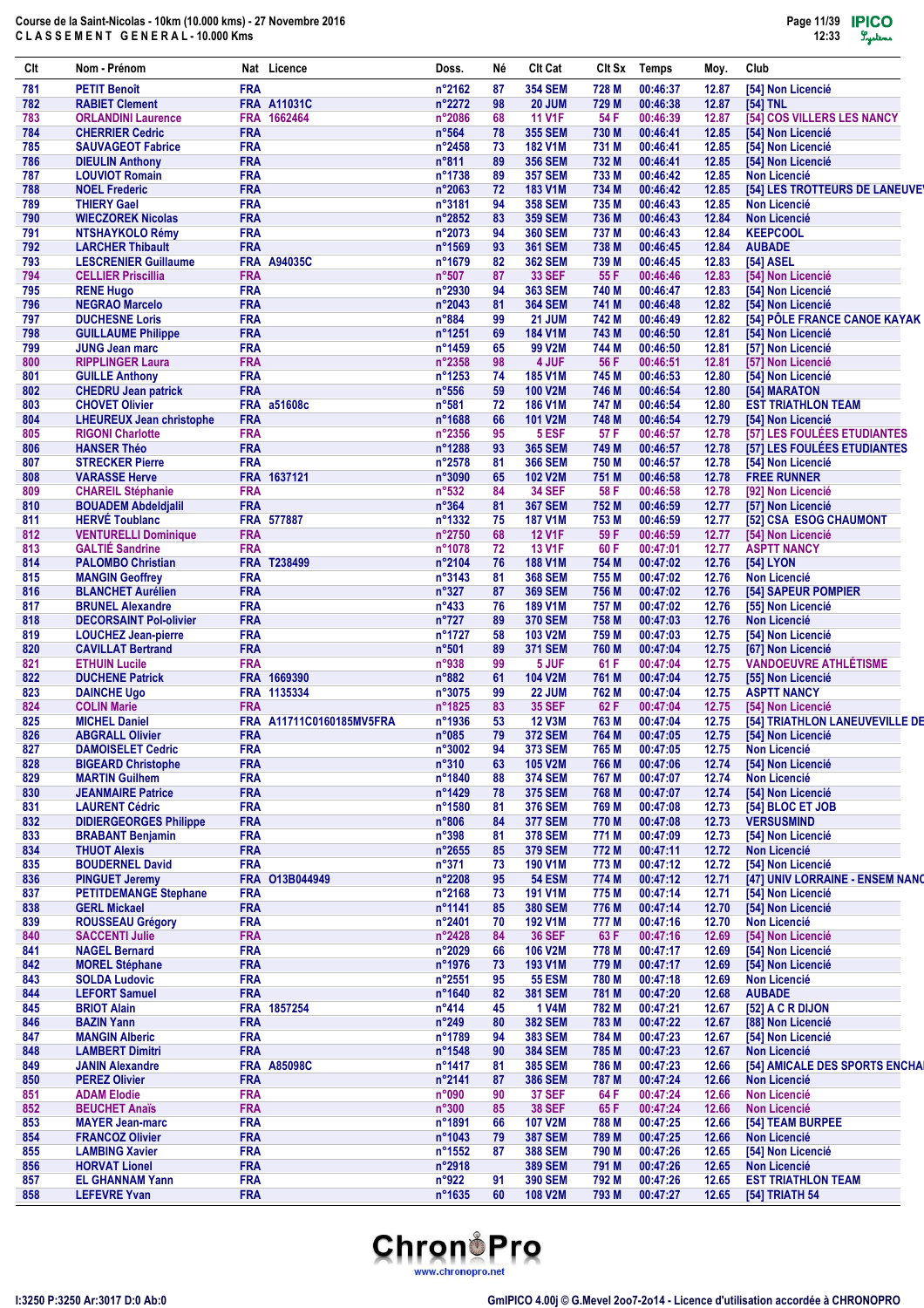| Clt        | Nom - Prénom                                                  |                          | Nat Licence                           | Doss.                    | Νé       | <b>CIt Cat</b>                   | CIt Sx         | <b>Temps</b>         | Moy.           | Club                                     |
|------------|---------------------------------------------------------------|--------------------------|---------------------------------------|--------------------------|----------|----------------------------------|----------------|----------------------|----------------|------------------------------------------|
| 859        | <b>FLORENTIN Marc</b>                                         | <b>FRA</b>               |                                       | n°1008                   | 76       | <b>194 V1M</b>                   | 794 M          | 00:47:27             | 12.65          | [54] Non Licencié                        |
| 860        | <b>GRAIRI Mélanie</b>                                         |                          | FRA 1740186                           | n°1186                   | 79       | <b>39 SEF</b>                    | 66 F           | 00:47:28             | 12.64          | <b>ESTY</b>                              |
| 861        | <b>CHEVILLARD Eric</b>                                        | <b>FRA</b>               |                                       | $n^{\circ}569$           | 78       | <b>391 SEM</b>                   | 795 M          | 00:47:28             | 12.64          | [54] TRIATHLON NANCY LORRAINE            |
| 862        | <b>DEMARCHE Thomas</b>                                        | <b>FRA</b>               |                                       | $n^{\circ}759$           | 91       | <b>392 SEM</b>                   | 796 M          | 00:47:28             | 12.64          | [54] MAX-MAT-TOM                         |
| 863        | <b>MARQUÉ Denis</b>                                           | <b>FRA</b>               |                                       | n°1834                   | 57       | <b>13 V3M</b>                    | 797 M          | 00:47:28             | 12.64          | [54] Non Licencié                        |
| 864<br>865 | <b>TANZI Nicolas</b>                                          | <b>FRA</b>               |                                       | $n^{\circ}2596$          | 74       | <b>195 V1M</b>                   | 798 M          | 00:47:29             | 12.64          | <b>AUBADE</b>                            |
| 866        | <b>TRASSY Olivier</b><br><b>BONTANT Julien</b>                | <b>FRA</b><br><b>FRA</b> |                                       | n°2684<br>$n^{\circ}348$ | 70<br>96 | <b>196 V1M</b><br><b>56 ESM</b>  | 799 M<br>800 M | 00:47:29<br>00:47:30 | 12.64<br>12.64 | [54] BANQUE KOLB<br>[54] Non Licencié    |
| 867        | <b>LOÏAL Dylan</b>                                            | <b>FRA</b>               |                                       | n°1713                   | 96       | <b>57 ESM</b>                    | 801 M          | 00:47:30             | 12.63          | [54] Non Licencié                        |
| 868        | <b>BARBELIN Yves</b>                                          | <b>FRA</b>               |                                       | $n^{\circ}214$           | 67       | <b>109 V2M</b>                   | 802 M          | 00:47:30             | 12.63          | <b>TRIATHLON NANCY LORRAINE</b>          |
| 869        | <b>THIEBAUT Sebastien</b>                                     | <b>FRA</b>               |                                       | n°2615                   | 77       | <b>197 V1M</b>                   | 803 M          | 00:47:32             | 12.63          | <b>1541 AUCUN</b>                        |
| 870        | <b>MOUGENOT David</b>                                         | <b>FRA</b>               |                                       | n°1998                   | 73       | <b>198 V1M</b>                   | 804 M          | 00:47:32             | 12.63          | <b>[54] NANCY METROPOLE</b>              |
| 871        | <b>CAFORA Lucien</b>                                          |                          | FRA 1617661                           | $n^{\circ}455$           | 63       | <b>110 V2M</b>                   | 805 M          | 00:47:33             | 12.62          | [57] VSPA                                |
| 872        | <b>ADAM Cédric</b>                                            | <b>FRA</b>               |                                       | n°089                    | 85       | <b>393 SEM</b>                   | 806 M          | 00:47:34             | 12.61          | [54] Non Licencié                        |
| 873        | <b>CHIPOT Guy</b>                                             | <b>FRA</b>               |                                       | $n^{\circ}572$           | 59       | <b>111 V2M</b>                   | 807 M          | 00:47:35             | 12.61          | [54] LEERS LUNEVILLE                     |
| 874        | <b>GANGLOFF Loïc</b>                                          | <b>FRA</b>               |                                       | n°1085                   | 85       | <b>394 SEM</b>                   | 808 M          | 00:47:35             | 12.61          | <b>Non Licencié</b>                      |
| 875<br>876 | <b>BRIX Benoit</b>                                            | <b>FRA</b><br><b>FRA</b> |                                       | $n^{\circ}418$<br>n°3042 | 89       | <b>395 SEM</b><br>6 JUF          | 809 M          | 00:47:35             | 12.61          | [54] Non Licencié                        |
| 877        | <b>DAUCON Alizee</b><br><b>VIN Christopher</b>                | <b>FRA</b>               |                                       | n°2783                   | 98<br>91 | <b>396 SEM</b>                   | 67 F<br>810 M  | 00:47:35<br>00:47:36 | 12.61<br>12.61 | <b>Non Licencié</b><br>[93] Non Licencié |
| 878        | <b>ETIENNE Didier</b>                                         |                          | FRA 482146                            | n°3128                   | 68       | <b>199 V1M</b>                   | 811 M          | 00:47:36             | 12.61          | <b>ACOB</b>                              |
| 879        | <b>KROELL Joseph</b>                                          | <b>FRA</b>               |                                       | n°1512                   | 74       | <b>200 V1M</b>                   | 812 M          | 00:47:36             | 12.61          | [54] Non Licencié                        |
| 880        | <b>VANDERPERRE Lukas</b>                                      | <b>FRA</b>               |                                       | $n^{\circ}2726$          | 88       | <b>397 SEM</b>                   | 813 M          | 00:47:37             | 12.60          | <b>Non Licencié</b>                      |
| 881        | <b>BARCELO Christelle</b>                                     | <b>FRA</b>               |                                       | $n^{\circ}222$           | 76       | <b>14 V1F</b>                    | 68 F           | 00:47:38             | 12.60          | [54] Non Licencié                        |
| 882        | <b>LAMORCE SCHMIDT Duncan</b>                                 | <b>FRA</b>               |                                       | n°3165                   | 92       | <b>398 SEM</b>                   | 814 M          | 00:47:39             | 12.59          | <b>Non Licencié</b>                      |
| 883        | <b>GUILLAUME Frederic</b>                                     | <b>FRA</b>               |                                       | n°1250                   | 80       | <b>399 SEM</b>                   | 815 M          | 00:47:40             | 12.59          | [54] Non Licencié                        |
| 884        | <b>COLIN Fabrice</b>                                          |                          | FRA 1920545                           | $n^{\circ}609$           | 74       | 201 V1M                          | 816 M          | 00:47:40             | 12.59          | [54] AC NEUFCHATEAU                      |
| 885        | <b>LAMBERT Georges</b>                                        | <b>FRA</b>               |                                       | n°1549                   | 54       | <b>14 V3M</b>                    | 817 M          | 00:47:41             | 12.58          | <b>AUBADE</b>                            |
| 886        | <b>GEORGES Yohann</b>                                         | <b>FRA</b>               |                                       | n°1132                   | 83       | <b>400 SEM</b>                   | 818 M          | 00:47:43             | 12.58          | <b>Non Licencié</b>                      |
| 887<br>888 | <b>SAUVAGEOT Sylvia</b>                                       | <b>FRA</b>               | FRA 645797                            | n°2459                   | 80       | <b>40 SEF</b>                    | 69 F           | 00:47:43<br>00:47:43 | 12.58          | [54] CSAG NANCY                          |
| 889        | <b>BOUTAGUERMOUCHET Belkace</b><br><b>CARNAZZOLA Fabienne</b> |                          | FRA 1455443                           | n°3175<br>$n^{\circ}475$ | 63<br>71 | <b>112 V2M</b><br><b>15 V1F</b>  | 819 M<br>70 F  | 00:47:43             | 12.58<br>12.58 | <b>Non Licencié</b><br>[54] USTOUL       |
| 890        | <b>ENGEL Nicolas</b>                                          | <b>FRA</b>               |                                       | n°930                    | 86       | <b>401 SEM</b>                   | 820 M          | 00:47:44             | 12.57          | [54] Non Licencié                        |
| 891        | <b>LELEUX Matthieu</b>                                        |                          | <b>FRA A67435C</b>                    | $n^{\circ}1652$          | 76       | <b>202 V1M</b>                   | 821 M          | 00:47:44             | 12.57          | [54] TRI LANEUVEVILLE                    |
| 892        | <b>JACQUES David</b>                                          | <b>FRA</b>               |                                       | n°3144                   | 71       | 203 V1M                          | 822 M          | 00:47:44             | 12.57          | <b>ACSB</b>                              |
| 893        | <b>VIGNERON Sonia</b>                                         | <b>FRA</b>               |                                       | n°2771                   | 70       | <b>16 V1F</b>                    | 71 F           | 00:47:44             | 12.57          | <b>ASPTT NANCY</b>                       |
| 894        | <b>ODILLE Léon</b>                                            |                          | FRA 395783                            | n°2078                   | 53       | <b>15 V3M</b>                    | 823 M          | 00:47:44             | 12.57          | [54] CA CHAMPIGNEULLES                   |
| 895        | <b>HEINRICH Maxime</b>                                        | <b>FRA</b>               |                                       | n°1311                   | 95       | <b>58 ESM</b>                    | 824 M          | 00:47:44             | 12.57          | <b>AUBADE</b>                            |
| 896        | <b>HUMBLOT Justine</b>                                        | <b>FRA</b>               |                                       | n°1374                   | 91       | <b>41 SEF</b>                    | 72 F           | 00:47:45             | 12.57          | <b>Non Licencié</b>                      |
| 897        | <b>PELTIER Marie claire</b>                                   |                          | FRA 684474                            | n°2131                   | 58       | 5 V <sub>2</sub> F               | 73 F           | 00:47:45             | 12.57          | [MA] PAM CAZENOVE                        |
| 898        | <b>TARAL Michaël</b>                                          | <b>FRA</b>               |                                       | $n^{\circ}2598$          | 77       | <b>204 V1M</b>                   | 825 M          | 00:47:45             | 12.57          | [54] Non Licencié                        |
| 899        | <b>FLEURY Victor</b>                                          | <b>FRA</b><br><b>FRA</b> |                                       | n°1006<br>n°2284         | 99       | 23 JUM<br><b>42 SEF</b>          | 826 M          | 00:47:46             | 12.56          | [54] Non Licencié                        |
| 900<br>901 | <b>RAOUL Laetitia</b><br><b>KOHRMANN Laurent</b>              | <b>FRA</b>               |                                       | n°3095                   | 90<br>78 | <b>402 SEM</b>                   | 74 F<br>827 M  | 00:47:46<br>00:47:48 | 12.56<br>12.56 | <b>KEEPCOOL</b><br><b>Non Licencié</b>   |
| 902        | <b>GUIRKINGER Quentin</b>                                     | <b>FRA</b>               |                                       | n°1259                   | 87       | <b>403 SEM</b>                   | 828 M          | 00:47:48             | 12.55          | [54] Non Licencié                        |
| 903        | <b>MOUCHETTE Paul-emile</b>                                   | <b>FRA</b>               |                                       | n°1988                   | 00       | 12 CAM                           | 829 M          | 00:47:49             | 12.55          | [54] Non Licencié                        |
| 904        | <b>ROUSSANALY Jules</b>                                       | <b>FRA</b>               |                                       | n°2400                   | 88       | <b>404 SEM</b>                   | 830 M          | 00:47:49             | 12.55          | [54] VEGANAUSAURS                        |
| 905        | <b>MAILLARD Claire</b>                                        | <b>FRA</b>               |                                       | n°1775                   | 89       | <b>43 SEF</b>                    | 75 F           | 00:47:50             | 12.55          | [54] TNL                                 |
| 906        | <b>THOMASSIN Charlotte</b>                                    | <b>FRA</b>               |                                       | n°3053                   | 89       | <b>44 SEF</b>                    | 76 F           | 00:47:50             | 12.54          | Non Licencié                             |
| 907        | <b>FRANÇOIS Arnaud</b>                                        |                          | FRA 1284478                           | n°1041                   | 65       | <b>113 V2M</b>                   | 831 M          | 00:47:51             | 12.54          | <b>EFS REIMS A</b>                       |
| 908        | <b>ROTA Jean-pierre</b>                                       | <b>FRA</b>               |                                       | $n^{\circ}$ 2394         | 54       | <b>16 V3M</b>                    | 832 M          | 00:47:51             | 12.54          | [54] Non Licencié                        |
| 909        | <b>ROGER Pascal</b>                                           | <b>FRA</b>               |                                       | $n^{\circ}$ 2386         | 54       | <b>17 V3M</b>                    | 833 M          | 00:47:52             | 12.54          | <b>[54] Non Licencié</b>                 |
| 910        | <b>FRANIATTE Jean luc</b><br><b>VALLANCE Pierre</b>           |                          | FRA A11630160179MV3FRA<br>FRA 1641836 | n°1044                   | 63       | <b>114 V2M</b>                   | 834 M          | 00:47:52             | 12.54          | [88] TRIATHLON EPINAL CLUB               |
| 911<br>912 | <b>GOUILLON Jeremy</b>                                        | <b>FRA</b>               |                                       | n°2718<br>n°1176         | 63<br>87 | 115 V2M<br><b>405 SEM</b>        | 835 M<br>836 M | 00:47:52<br>00:47:53 | 12.54<br>12.53 | <b>[54] US TOUL</b><br>[54] Non Licencié |
| 913        | <b>CHARRIER Laurianne</b>                                     | <b>FRA</b>               |                                       | $n^{\circ}535$           | 88       | <b>45 SEF</b>                    | 77 F           | 00:47:53             | 12.53          | [54] Non Licencié                        |
| 914        | <b>SAUTON Valérian</b>                                        | <b>FRA</b>               |                                       | n°2457                   | 90       | <b>406 SEM</b>                   | 837 M          | 00:47:54             | 12.53          | <b>Non Licencié</b>                      |
| 915        | <b>DALBI Majdi</b>                                            | <b>FRA</b>               |                                       | n°3011                   | 63       | 116 V2M                          | 838 M          | 00:47:56             | 12.52          | <b>Non Licencié</b>                      |
| 916        | <b>STOTE Isabelle</b>                                         |                          | FRA 1738835                           | n°1394                   | 67       | 6 V2F                            | 78 F           | 00:47:57             | 12.52          | [54] COS DE VILLERS                      |
| 917        | <b>CHARPENTIER Cédric</b>                                     | <b>FRA</b>               |                                       | $n^{\circ}534$           | 81       | <b>407 SEM</b>                   | 839 M          | 00:47:57             | 12.51          | [54] Non Licencié                        |
| 918        | <b>VAAST Sophie</b>                                           |                          | FRA 1294695                           | $n^{\circ}062$           | 84       | <b>46 SEF</b>                    | 79 F           | 00:47:57             | 12.51          | <b>ASPTT NANCY</b>                       |
| 919        | <b>THIEBAUT Guy</b>                                           | <b>FRA</b>               |                                       | n°2617                   | 48       | <b>18 V3M</b>                    | 840 M          | 00:47:58             | 12.51          | [54] Non Licencié                        |
| 920        | <b>PETITEVILLE Christian</b>                                  | <b>FRA</b>               |                                       | n°2169                   | 61       | <b>117 V2M</b>                   | 841 M          | 00:47:59             | 12.51          | [54] FOOTING FORM HEILLECOURT            |
| 921        | <b>LUX Sébastien</b>                                          | <b>FRA</b>               |                                       | n°1752                   | 78       | <b>408 SEM</b>                   | 842 M          | 00:48:00             | 12.50          | <b>AUBADE</b>                            |
| 922        | <b>FOLIGUET Elodie</b>                                        |                          | FRA 1682934                           | n°1017                   | 76       | <b>17 V1F</b>                    | 80 F           | 00:48:01             | 12.50          | [54] CAN ST MAX                          |
| 923<br>924 | <b>JEDDI Ahmed</b><br><b>TISSERAND Jerome</b>                 | <b>FRA</b><br><b>FRA</b> |                                       | n°1433<br>n°2661         | 55<br>77 | <b>19 V3M</b><br>205 V1M         | 843 M<br>844 M | 00:48:02<br>00:48:02 | 12.50<br>12.49 | <b>KEEPCOOL</b><br>[54] Non Licencié     |
| 925        | <b>AUBRION David</b>                                          | <b>FRA</b>               |                                       | n°2943                   | 74       | 206 V1M                          | 845 M          | 00:48:02             | 12.49          | <b>Non Licencié</b>                      |
| 926        | <b>KLEIN Cyril</b>                                            | <b>FRA</b>               |                                       | n°1496                   | 78       | <b>409 SEM</b>                   | 846 M          | 00:48:02             | 12.49          | <b>Non Licencié</b>                      |
| 927        | <b>CHAUDEY Elodie</b>                                         | <b>FRA</b>               |                                       | $n^{\circ}546$           | 00       | 1 CAF                            | 81 F           | 00:48:03             | 12.49          | <b>ASPTT NANCY</b>                       |
| 928        | <b>HOUPERT Gregory</b>                                        | <b>FRA</b>               |                                       | n°3085                   | 81       | <b>410 SEM</b>                   | 847 M          | 00:48:03             | 12.49          | <b>Non Licencié</b>                      |
| 929        | <b>FORNONI Fabien</b>                                         | <b>FRA</b>               |                                       | n°3023                   | 76       | 207 V1M                          | 848 M          | 00:48:03             | 12.49          | <b>Non Licencié</b>                      |
| 930        | <b>FRICOT Pauline</b>                                         | <b>FRA</b>               |                                       | n°1056                   | 95       | 6 ESF                            | 82 F           | 00:48:03             | 12.49          | [69] LYON 2 UNIVERSITY                   |
| 931        | <b>RUHARD Pauline</b>                                         |                          | FRA 1869431                           | n°2424                   | 95       | 7 ESF                            | 83 F           | 00:48:04             | 12.49          | <b>US TOUL</b>                           |
| 932        | <b>GUYOT Francis</b>                                          | <b>FRA</b>               |                                       | n°1267                   | 60       | 118 V2M                          | 849 M          | 00:48:04             | 12.48          | [54] Non Licencié                        |
| 933        | <b>MICHEL Geoffray</b>                                        | <b>FRA</b>               |                                       | n°1939                   | 75       | 208 V1M                          | 850 M          | 00:48:04             | 12.48          | [54] FLÈCHES ROUGES                      |
| 934        | <b>JULIEN Oury</b><br><b>CHEVARDÉ Maxime</b>                  | <b>FRA</b>               |                                       | n°1456                   | 88       | <b>411 SEM</b>                   | 851 M          | 00:48:05             | 12.48          | [54] Non Licencié                        |
| 935<br>936 | <b>SOMMER Frederic</b>                                        | <b>FRA</b><br><b>FRA</b> |                                       | $n^{\circ}568$<br>n°2553 | 94<br>88 | <b>412 SEM</b><br><b>413 SEM</b> | 852 M<br>853 M | 00:48:05<br>00:48:06 | 12.48<br>12.48 | [21] Non Licencié<br>[54] Non Licencié   |
|            |                                                               |                          |                                       |                          |          |                                  |                |                      |                |                                          |

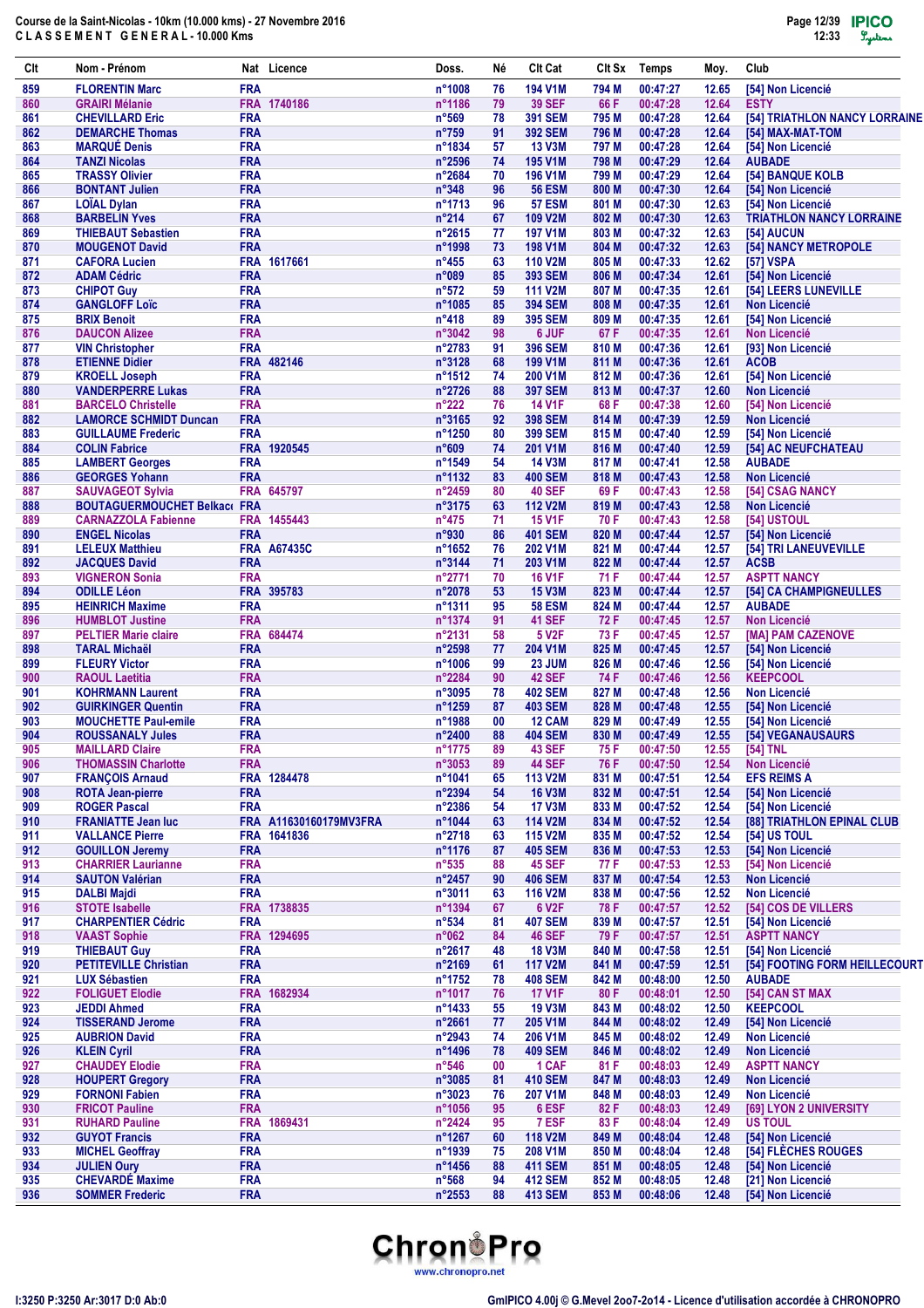| Clt          | Nom - Prénom                                            |                          | Nat Licence              | Doss.                            | Νé       | <b>Clt Cat</b>                   | Clt Sx         | <b>Temps</b>         | Moy.           | Club                                   |
|--------------|---------------------------------------------------------|--------------------------|--------------------------|----------------------------------|----------|----------------------------------|----------------|----------------------|----------------|----------------------------------------|
| 937          | <b>SIGWALD Jean christophe</b>                          | <b>FRA</b>               |                          | n°2526                           | 76       | 209 V1M                          | 854 M          | 00:48:06             | 12.48          | [54] Non Licencié                      |
| 938          | <b>ALEXANDRE Thierry</b>                                | <b>FRA</b>               |                          | $n^{\circ}108$                   | 62       | <b>119 V2M</b>                   | 855 M          | 00:48:06             | 12.47          | [54] Non Licencié                      |
| 939          | <b>DELANNE Nicolas</b>                                  | <b>FRA</b>               |                          | $n^{\circ}740$                   | 77       | 210 V1M                          | 856 M          | 00:48:08             | 12.47          | [57] "RUN FASTER AMP; SHUT UP"         |
| 940          | <b>LEPAPE Julien</b>                                    | <b>FRA</b>               |                          | n°1669                           | 85       | <b>414 SEM</b>                   | 857 M          | 00:48:09             | 12.47          | <b>Non Licencié</b>                    |
| 941          | <b>LHUILLIER Jean claude</b>                            | <b>FRA</b>               |                          | n°3127                           | 59       | <b>120 V2M</b>                   | 858 M          | 00:48:09             | 12.46          | <b>Non Licencié</b>                    |
| 942          | <b>MEYE Aline</b>                                       | <b>FRA</b>               |                          | n°1920                           | 71       | <b>18 V1F</b>                    | 84 F           | 00:48:11             | 12.45          | [52] ACSB RUNNING                      |
| 943          | <b>FRAS Gerard</b>                                      | <b>FRA</b><br><b>FRA</b> |                          | n°3138                           | 72<br>85 | 211 V1M                          | 859 M          | 00:48:11             | 12.45          | <b>ACSB</b>                            |
| 944<br>945   | <b>LAURETTE Julien</b><br><b>FLEURENTDIDIER Mélissa</b> |                          | FRA 178419               | n°1587<br>n°1003                 | 93       | <b>415 SEM</b><br><b>47 SEF</b>  | 860 M<br>85 F  | 00:48:12<br>00:48:13 | 12.45<br>12.45 | [54] Non Licencié<br>[88] CIS ANOULD   |
| 946          | <b>BIEDINGER Thomas</b>                                 | <b>FRA</b>               |                          | $n^{\circ}307$                   | 92       | <b>416 SEM</b>                   | 861 M          | 00:48:13             | 12.45          | <b>Non Licencié</b>                    |
| 947          | <b>BONCHE Nancy</b>                                     | <b>FRA</b>               |                          | n°3081                           | 75       | <b>19 V1F</b>                    | 86 F           | 00:48:14             | 12.44          | <b>Non Licencié</b>                    |
| 948          | <b>STACHOWIAK Julien</b>                                | <b>FRA</b>               |                          | n°2563                           | 86       | <b>417 SEM</b>                   | 862 M          | 00:48:14             | 12.44          | [57] Non Licencié                      |
| 949          | <b>GALLOIS Frédéric</b>                                 | <b>FRA</b>               |                          | n°1074                           | 75       | 212 V1M                          | 863 M          | 00:48:14             | 12.44          | <b>Non Licencié</b>                    |
| 950          | <b>WEBER Damien</b>                                     | <b>FRA</b>               |                          | n°2834                           | 86       | <b>418 SEM</b>                   | 864 M          | 00:48:15             | 12.44          | <b>Non Licencié</b>                    |
| 951          | <b>OUDIN Olivier</b>                                    | <b>FRA</b>               |                          | n°2094                           | 69       | 213 V1M                          | 865 M          | 00:48:15             | 12.44          | [54] Non Licencié                      |
| 952          | <b>LONGUEVILLE Alexandre</b>                            | <b>FRA</b>               |                          | n°1716                           | 85       | <b>419 SEM</b>                   | 866 M          | 00:48:15             | 12.44          | [54] Non Licencié                      |
| 953          | <b>COLLOVALD Arnaud</b>                                 | <b>FRA</b>               |                          | n°639                            | 90       | <b>420 SEM</b>                   | 867 M          | 00:48:16             | 12.43          | [54] Non Licencié                      |
| 954          | <b>JENDOUBI Hakim</b>                                   | <b>FRA</b>               |                          | n°3100                           | 69       | 214 V1M                          | 868 M          | 00:48:17             | 12.43          | <b>Non Licencié</b>                    |
| 955          | <b>STREMPLEWSKI Thibaut</b>                             | <b>FRA</b>               |                          | n°2581                           | 90       | <b>421 SEM</b>                   | 869 M          | 00:48:18             | 12.43          | <b>Non Licencié</b>                    |
| 956          | <b>HÉMARD Daniel</b>                                    | <b>FRA</b>               | pass running T300221     | n°1316                           | 71       | 215 V1M                          | 870 M          | 00:48:18             | 12.43          | <b>Non Licencié</b>                    |
| 957<br>958   | <b>KRAJEWSKI Eric</b><br><b>AKYOL Recep</b>             | <b>FRA</b><br><b>FRA</b> |                          | n°1510<br>n°100                  | 62<br>74 | <b>121 V2M</b><br>216 V1M        | 871 M<br>872 M | 00:48:18<br>00:48:18 | 12.42<br>12.42 | [54] AS LA CLEF<br>[54] AS LA CLEF     |
| 959          | <b>NOEL Olivier</b>                                     | <b>FRA</b>               |                          | n°2065                           | 72       | 217 V1M                          | 873 M          | 00:48:18             | 12.42          | [88] NON LICENCIER                     |
| 960          | <b>BRUGNEAUX Olivier</b>                                | <b>FRA</b>               |                          | $n^{\circ}429$                   | 76       | 218 V1M                          | 874 M          | 00:48:19             | 12.42          | [54] Non Licencié                      |
| 961          | <b>GEORGES Alexandre</b>                                | <b>FRA</b>               |                          | n°1128                           | 00       | 13 CAM                           | 875 M          | 00:48:19             | 12.42          | [54] Non Licencié                      |
| 962          | <b>SERRA Jérôme</b>                                     | <b>FRA</b>               |                          | n°2514                           | 63       | <b>122 V2M</b>                   | 876 M          | 00:48:19             | 12.42          | [54] Non Licencié                      |
| 963          | <b>COLIN Patrick</b>                                    | <b>FRA</b>               |                          | $n^{\circ}616$                   | 69       | 219 V1M                          | 877 M          | 00:48:20             | 12.41          | [54] Non Licencié                      |
| 964          | <b>VANNSON Pierre</b>                                   | <b>FRA</b>               |                          | n°2729                           | 89       | <b>422 SEM</b>                   | 878 M          | 00:48:22             | 12.41          | <b>Non Licencié</b>                    |
| 965          | <b>GIERENS Olivier</b>                                  | <b>FRA</b>               | 1690154                  | n°1154                           | 69       | 220 V1M                          | 879 M          | 00:48:22             | 12.41          | [57] VAL ST-PIERRE ATHLÉTISME (\       |
| 966          | <b>MARCQ Jean claude</b>                                | <b>FRA</b>               |                          | n°1818                           | 47       | <b>2 V4M</b>                     | 880 M          | 00:48:23             | 12.40          | [54] Non Licencié                      |
| 967          | <b>TAZI Zineb</b>                                       | <b>FRA</b>               |                          | n°2603                           | 88       | <b>48 SEF</b>                    | 87 F           | 00:48:24             | 12.40          | <b>Non Licencié</b>                    |
| 968          | <b>CHENOT Tony</b>                                      | <b>FRA</b>               |                          | $n^{\circ}559$                   | 90       | <b>423 SEM</b>                   | 881 M          | 00:48:24             | 12.40          | [54] Non Licencié                      |
| 969          | <b>VELLANDI Fabrice</b>                                 | <b>FRA</b>               |                          | n°2744                           | 60       | <b>123 V2M</b>                   | 882 M          | 00:48:25             | 12.40          | [57] Non Licencié                      |
| 970          | <b>LAZZAROTTO Pierre</b>                                | <b>FRA</b><br><b>FRA</b> |                          | n°1596                           | 65       | <b>124 V2M</b>                   | 883 M          | 00:48:25             | 12.39          | <b>WTL</b>                             |
| 971<br>972   | <b>CUCHET Aurélien</b><br><b>BARBIER Jean pierre</b>    | <b>FRA</b>               |                          | $n^{\circ}683$<br>$n^{\circ}219$ | 94<br>61 | <b>424 SEM</b><br><b>125 V2M</b> | 884 M<br>885 M | 00:48:26<br>00:48:26 | 12.39<br>12.39 | [54] Non Licencié<br>[52] Non Licencié |
| 973          | <b>HEIZMANN Alexandre</b>                               | <b>FRA</b>               |                          | n°1313                           | 96       | <b>59 ESM</b>                    | 886 M          | 00:48:26             | 12.39          | <b>Non Licencié</b>                    |
| 974          | <b>SUN David</b>                                        | <b>FRA</b>               |                          | n°2583                           | 94       | <b>425 SEM</b>                   | 887 M          | 00:48:27             | 12.39          | [54] Non Licencié                      |
| 975          | <b>COLONELLO Serge</b>                                  | <b>FRA</b>               |                          | $n^{\circ}647$                   | 65       | <b>126 V2M</b>                   | 888 M          | 00:48:28             | 12.38          | [54] Non Licencié                      |
| 976          | <b>SECKINGER Maxime</b>                                 | <b>FRA</b>               |                          | n°2503                           | 82       | <b>426 SEM</b>                   | 889 M          | 00:48:28             | 12.38          | [54] AUCUN                             |
| 977          | <b>GAUDIN Marie</b>                                     |                          | FRA A11055C0160178FMIFRA | n°1100                           | 01       | 2 CAF                            | 88 F           | 00:48:28             | 12.38          | [54] TRIATHLON NANCY LORRAINE          |
| 978          | <b>BELIN Yannick</b>                                    | <b>FRA</b>               |                          | n°3117                           | 86       | <b>427 SEM</b>                   | 890 M          | 00:48:29             | 12.38          | <b>Non Licencié</b>                    |
| 979          | <b>ANTOINE Blaise</b>                                   | <b>FRA</b>               |                          | n°135                            | 63       | <b>127 V2M</b>                   | 891 M          | 00:48:29             | 12.38          | <b>Non Licencié</b>                    |
| 980          | <b>CAZOT Renaud</b>                                     | <b>FRA</b>               |                          | n°504                            | 65       | <b>128 V2M</b>                   | 892 M          | 00:48:30             | 12.37          | <b>[88] PINARD ET PARTAGE</b>          |
| 981          | <b>CHAMBRE Bernard</b>                                  | <b>FRA</b>               |                          | n°3010                           | 56       | <b>20 V3M</b>                    | 893 M          | 00:48:34             | 12.36          | <b>Non Licencié</b>                    |
| 982          | <b>MENZRI Florine</b>                                   | <b>FRA</b>               |                          | n°1907                           | 99       | 7 JUF                            | 89 F           | 00:48:34             | 12.36          | [54] VTT EVASION LUDRES                |
| 983          | <b>LABANETTE Cedric</b>                                 | <b>FRA</b>               |                          | n°034                            |          | <b>428 SEM</b>                   | 894 M          | 00:48:35             | 12.35          | <b>Non Licencié</b>                    |
| 984<br>985   | <b>DUBREUIL Marie</b><br><b>GERARD Hervé</b>            | <b>FRA</b><br><b>FRA</b> |                          | n°878<br>n°1135                  | 85<br>68 | <b>49 SEF</b><br>221 V1M         | 90 F<br>895 M  | 00:48:35<br>00:48:36 | 12.35<br>12.35 | [88] Non Licencié<br>[54] Non Licencié |
| 986          | <b>RAPIN Sébastien</b>                                  | <b>FRA</b>               |                          | n°2289                           | 74       | <b>222 V1M</b>                   | 896 M          | 00:48:36             | 12.35          | [54] Non Licencié                      |
| 987          | <b>CHAUFFERT Florian</b>                                | <b>FRA</b>               |                          | $n^{\circ}548$                   | 76       | 223 V1M                          | 897 M          | 00:48:36             | 12.35          | [54] Non Licencié                      |
| 988          | <b>VENERUCCI Carole</b>                                 |                          | FRA 1472534              | $n^{\circ}2747$                  | 73       | 20 V1F                           | 91 F           | 00:48:36             | 12.35          | [54] CA CHAMPIGNEULLES                 |
| 989          | <b>TROISOEUFS Patrick</b>                               | <b>FRA</b>               |                          | n°2695                           | 62       | <b>129 V2M</b>                   | 898 M          | 00:48:37             | 12.34          | [54] Non Licencié                      |
| 990          | <b>RAIZNER Joel</b>                                     | <b>FRA</b>               |                          | $n^{\circ}2277$                  | 73       | 224 V1M                          | 899 M          | 00:48:38             | 12.34          | [54] Non Licencié                      |
| 991          | <b>CREPIN Alain</b>                                     | <b>FRA</b>               |                          | $n^{\circ}679$                   | 62       | <b>130 V2M</b>                   | 900 M          | 00:48:38             | 12.34          | [54] Non Licencié                      |
| 992          | <b>VOIRIN Clement</b>                                   | <b>FRA</b>               |                          | n°2805                           | 88       | <b>429 SEM</b>                   | 901 M          | 00:48:38             | 12.34          | [54] U.S.TOUL AVIRON                   |
| 993          | <b>THORNER Olivier</b>                                  | <b>FRA</b>               |                          | $n^{\circ}2648$                  | 76       | 225 V1M                          | 902 M          | 00:48:38             | 12.34          | [54] Non Licencié                      |
| 994          | <b>THOMAS Thierry</b>                                   | <b>FRA</b>               |                          | n°2644                           | 73       | 226 V1M                          | 903 M          | 00:48:38             | 12.34          | <b>Non Licencié</b>                    |
| 995          | <b>MONGIN Ludovic</b>                                   | <b>FRA</b>               |                          | n°1964                           | 75       | <b>227 V1M</b>                   | 904 M          | 00:48:38             | 12.34          | [54] Non Licencié                      |
| 996          | <b>CLEMENT Fabien</b>                                   | <b>FRA</b>               |                          | n°590                            | 81       | <b>430 SEM</b>                   | 905 M          | 00:48:39             | 12.34          | [54] Non Licencié                      |
| 997<br>998   | <b>DELLUPO Eric</b><br><b>GROSJEAN Cedric</b>           | <b>FRA</b>               | FRA 1776807              | $n^{\circ}745$<br>n°1220         | 71<br>72 | 228 V1M<br>229 V1M               | 906 M<br>907 M | 00:48:39<br>00:48:40 | 12.34<br>12.33 | [88] Non Licencié<br>[54] 54052        |
| 999          | <b>FALA Cédric</b>                                      | <b>FRA</b>               |                          | $n^{\circ}952$                   | 91       | <b>431 SEM</b>                   | 908 M          | 00:48:40             | 12.33          | N <sub>2</sub> C                       |
| 1000         | <b>MERIGGIOLA Xavier</b>                                |                          | FRA 1722296              | n°3152                           | 94       | <b>432 SEM</b>                   | 909 M          | 00:48:41             | 12.33          | <b>US TOUL</b>                         |
| 1001         | <b>BOCQUEL Matéo</b>                                    | <b>FRA</b>               |                          | $n^{\circ}333$                   | 97       | <b>60 ESM</b>                    | 910 M          | 00:48:41             | 12.33          | Non Licencié                           |
| 1002         | <b>REMY Frédéric</b>                                    | <b>FRA</b>               |                          | n°2321                           | 76       | 230 V1M                          | 911 M          | 00:48:42             | 12.32          | [54] JAC ST NICOLAS                    |
| 1003         | <b>GROS Frederic</b>                                    | <b>FRA</b>               |                          | n°1217                           | 67       | <b>131 V2M</b>                   | 912 M          | 00:48:43             | 12.32          | Non Licencié                           |
| 1004         | <b>WELLY Arthur</b>                                     | <b>FRA</b>               |                          | n°2847                           | 95       | <b>61 ESM</b>                    | 913 M          | 00:48:43             | 12.32          | [57] CEREAL KILLER                     |
| 1005         | <b>CHANAL Christophe</b>                                | <b>FRA</b>               |                          | $n^{\circ}525$                   | 76       | 231 V1M                          | 914 M          | 00:48:44             | 12.31          | [54] Non Licencié                      |
| 1006         | <b>RANDEYNES Christophe</b>                             | <b>FRA</b>               |                          | n°2281                           | 73       | 232 V1M                          | 915 M          | 00:48:44             | 12.31          | [54] Non Licencié                      |
| 1007         | <b>COQUELET Yves</b>                                    | <b>FRA</b>               |                          | n°3136                           | 64       | <b>132 V2M</b>                   | 916 M          | 00:48:44             | 12.31          | <b>Non Licencié</b>                    |
| 1008         | <b>ROUYER Antoine</b>                                   | <b>FRA</b>               |                          | n°2412                           | 93       | <b>433 SEM</b>                   | 917 M          | 00:48:45             | 12.31          | Non Licencié                           |
| 1009<br>1010 | <b>FALIGUERHO Dominique</b><br><b>LOUIS Matthias</b>    | <b>FRA</b><br><b>FRA</b> |                          | n°954<br>n°1731                  | 62<br>78 | 133 V2M<br><b>434 SEM</b>        | 918 M<br>919 M | 00:48:46<br>00:48:46 | 12.31<br>12.31 | [54] Non Licencié<br>Non Licencié      |
| 1011         | <b>BLAISON Gervais</b>                                  | <b>FRA</b>               |                          | $n^{\circ}322$                   | 69       | 233 V1M                          | 920 M          | 00:48:46             | 12.31          | <b>AUBADE</b>                          |
| 1012         | <b>SELLENET Philippe</b>                                | <b>FRA</b>               |                          | n°2508                           | 82       | <b>435 SEM</b>                   | 921 M          | 00:48:46             | 12.31          | [54] Non Licencié                      |
| 1013         | <b>VOISIN Emmanuel</b>                                  | <b>FRA</b>               |                          | n°2808                           | 64       | <b>134 V2M</b>                   | 922 M          | 00:48:47             | 12.30          | [54] Non Licencié                      |
| 1014         | <b>BONNAVIA Thomas</b>                                  | <b>FRA</b>               |                          | $n^{\circ}344$                   | 90       | <b>436 SEM</b>                   | 923 M          | 00:48:47             | 12.30          | <b>Non Licencié</b>                    |

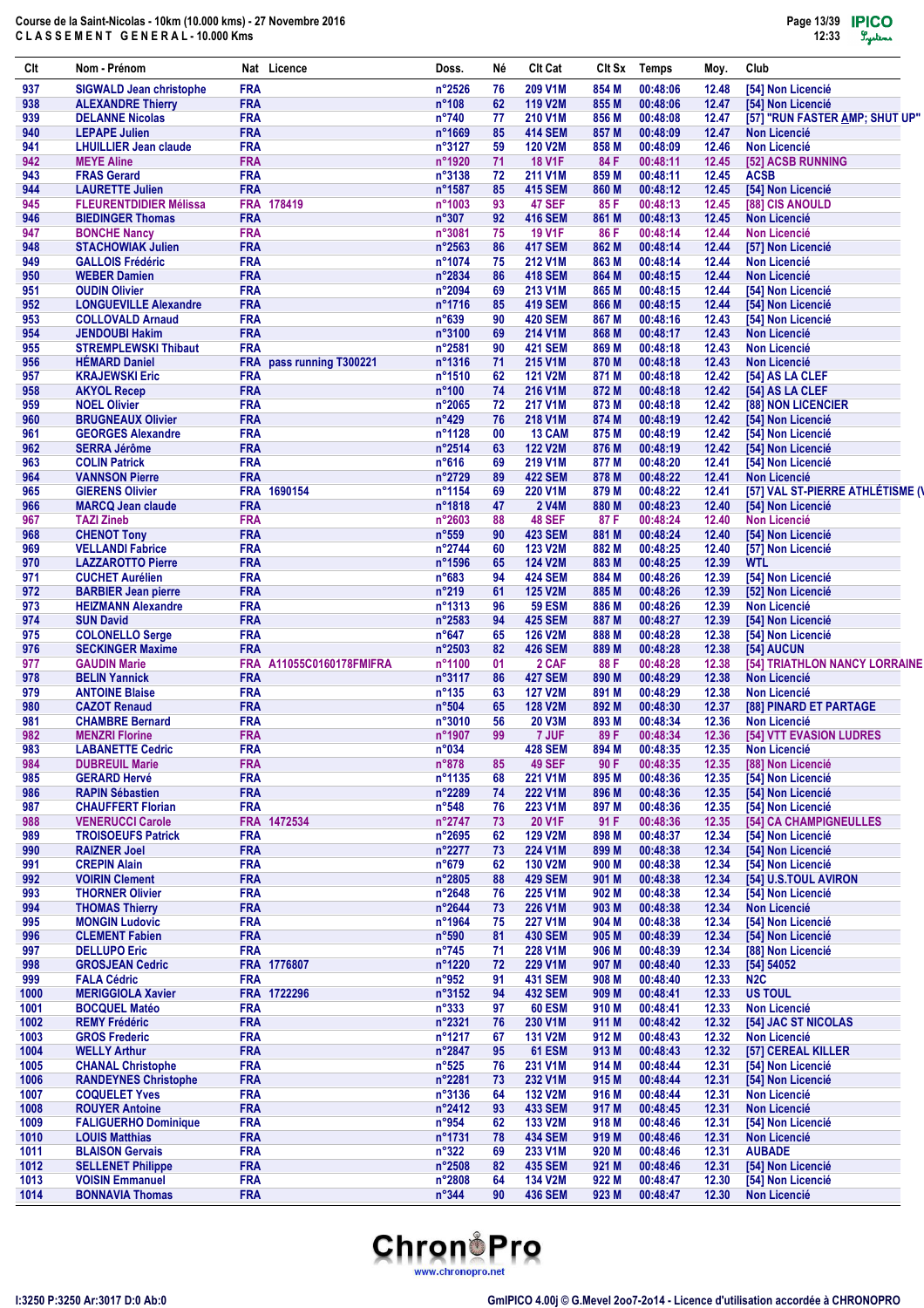| Clt          | Nom - Prénom                                              |                          | Nat Licence    | Doss.                            | Νé       | <b>CIt Cat</b>                   | Clt Sx           | <b>Temps</b>         | Moy.           | Club                                          |
|--------------|-----------------------------------------------------------|--------------------------|----------------|----------------------------------|----------|----------------------------------|------------------|----------------------|----------------|-----------------------------------------------|
| 1015         | <b>GAYTTÉ Mathieu</b>                                     | <b>FRA</b>               |                | n°1115                           | 84       | <b>437 SEM</b>                   | 924 M            | 00:48:48             | 12.30          | <b>Non Licencié</b>                           |
| 1016         | <b>MEHOL Aimé</b>                                         | <b>FRA</b>               |                | n°1899                           | 67       | <b>135 V2M</b>                   | 925 M            | 00:48:48             | 12.30          | [54] UPM RAFLATAC                             |
| 1017         | <b>GRANDMAIRE Christine</b>                               |                          | FRA 1905002    | n°1197                           | 66       | <b>7 V2F</b>                     | 92 F             | 00:48:48             | 12.30          | <b>AS GREMILLON</b>                           |
| 1018         | <b>ACKERMANN Thomas</b>                                   | <b>FRA</b>               |                | $n^{\circ}3216$                  | 89       | <b>438 SEM</b>                   | 926 M            | 00:48:49             | 12.29          | <b>Non Licencié</b>                           |
| 1019         | <b>MORATIN Fanny</b>                                      | <b>FRA</b>               |                | n°1969                           | 81       | <b>50 SEF</b>                    | 93 F             | 00:48:49             | 12.29          | [57] TRITYC                                   |
| 1020         | ?Dossard #3240                                            | <b>FRA</b>               |                | n°3240                           |          | <b>439 SEM</b>                   | 927 M            | 00:48:49             | 12.29          | <b>Non Licencié</b>                           |
| 1021<br>1022 | <b>LOSSON Gaspard</b>                                     | <b>FRA</b><br><b>FRA</b> |                | n°1725<br>n°2414                 | 92<br>83 | <b>440 SEM</b><br><b>441 SEM</b> | 928 M<br>929 M   | 00:48:49<br>00:48:50 | 12.29<br>12.29 | [54] JUNGHEINRICH CLUB<br><b>Non Licencié</b> |
| 1023         | <b>ROUYER Grégory</b><br><b>SAUFFROY Céline</b>           | <b>FRA</b>               |                | n°2454                           | 81       | <b>51 SEF</b>                    | 94 F             | 00:48:50             | 12.29          | <b>Non Licencié</b>                           |
| 1024         | <b>ALVAREZ Caroline</b>                                   | <b>FRA</b>               |                | $n^{\circ}122$                   | 66       | 8 V <sub>2</sub> F               | 95 F             | 00:48:50             | 12.29          | [54] Non Licencié                             |
| 1025         | <b>DOMGIN Dominique</b>                                   | <b>FRA</b>               |                | n°829                            | 65       | <b>136 V2M</b>                   | 930 M            | 00:48:50             | 12.29          | <b>Non Licencié</b>                           |
| 1026         | <b>KOHLER Guillermo</b>                                   | <b>FRA</b>               |                | n°3096                           | 93       | <b>442 SEM</b>                   | 931 M            | 00:48:50             | 12.29          | <b>EMSAM</b>                                  |
| 1027         | <b>MARMEUSE Jean-claude</b>                               | <b>FRA</b>               |                | n°1832                           | 63       | <b>137 V2M</b>                   | 932 M            | 00:48:50             | 12.29          | <b>AUBADE</b>                                 |
| 1028         | <b>SAUFFROY Nicolas</b>                                   | <b>FRA</b>               |                | n°2455                           | 82       | <b>443 SEM</b>                   | 933 M            | 00:48:51             | 12.29          | <b>Non Licencié</b>                           |
| 1029         | <b>WEINGAERTNER Chloe</b>                                 |                          | FRA 1862703    | n°3186                           | 93       | <b>52 SEF</b>                    | 96 F             | 00:48:51             | 12.29          | <b>CAN</b>                                    |
| 1030         | <b>BEERLET Bruno</b>                                      | <b>FRA</b>               |                | $n^{\circ}262$                   | 67       | <b>138 V2M</b>                   | 934 M            | 00:48:51             | 12.28          | [54] Non Licencié                             |
| 1031         | <b>DELAPLACE Christian</b>                                |                          | FRA 1789470    | $n^{\circ}741$                   | 56       | 21 V3M                           | 935 M            | 00:48:52             | 12.28          | [54] ASSOCIATION SPORTIVE DU GI               |
| 1032         | <b>COLLET Alain</b>                                       |                          | FRA 1118229    | n°622                            | 64       | <b>139 V2M</b>                   | 936 M            | 00:48:53             | 12.28          | [54] Non Licencié                             |
| 1033         | <b>ROZALSKI Catherine</b>                                 |                          | FRA 1543992    | n°2419                           | 63       | 9 V <sub>2F</sub>                | 97 F             | 00:48:53             | 12.28          | [54] JACSTNICOLAS                             |
| 1034         | <b>DONNAINT Renaud</b>                                    | <b>FRA</b><br><b>FRA</b> |                | $n^{\circ}835$                   | 67       | <b>140 V2M</b>                   | 937 M            | 00:48:53<br>00:48:53 | 12.28          | [54] Non Licencié                             |
| 1035<br>1036 | <b>AUBERTIN Steve</b><br><b>DINIES Olivia</b>             | <b>FRA</b>               |                | $n^{\circ}170$<br>$n^{\circ}814$ | 86<br>89 | <b>444 SEM</b><br><b>53 SEF</b>  | 938 M<br>98 F    | 00:48:53             | 12.28<br>12.27 | [54] Non Licencié<br>[57] LA MESSINE A2M      |
| 1037         | <b>REMY Catherine</b>                                     | <b>FRA</b>               |                | n°2320                           | 60       | <b>10 V2F</b>                    | 99 F             | 00:48:53             | 12.27          | [54] Non Licencié                             |
| 1038         | <b>ROBERT José</b>                                        | <b>FRA</b>               |                | n°2370                           | 62       | <b>141 V2M</b>                   | 939 M            | 00:48:54             | 12.27          | <b>AUBADE</b>                                 |
| 1039         | <b>YUNG Stephanie</b>                                     |                          | FRA 1863081    | n°2869                           | 74       | 21 V1F                           | 100 F            | 00:48:55             | 12.27          | [57] AS CHEMINOTS METZ                        |
| 1040         | <b>ZOUARI Nadia</b>                                       | <b>FRA</b>               |                | n°2891                           | 71       | <b>22 V1F</b>                    | 101 F            | 00:48:55             | 12.27          | [54] ALAGH NANCY                              |
| 1041         | <b>MICHEL Norbert</b>                                     | <b>FRA</b>               |                | n°1941                           | 66       | <b>142 V2M</b>                   | 940 M            | 00:48:56             | 12.26          | [54] Non Licencié                             |
| 1042         | <b>POIROT Joanna</b>                                      | <b>FRA</b>               |                | $n^{\circ}2225$                  | 88       | <b>54 SEF</b>                    | 102 F            | 00:48:58             | 12.26          | [88] Non Licencié                             |
| 1043         | <b>HODEBOURG Jocelyn</b>                                  | <b>FRA</b>               |                | n°2975                           | 89       | <b>55 SEF</b>                    | 103 F            | 00:48:58             | 12.26          | <b>TEAM NOTAIRES</b>                          |
| 1044         | <b>VITOUX Philippe</b>                                    | <b>FRA</b>               |                | n°2794                           | 83       | <b>445 SEM</b>                   | 941 M            | 00:48:58             | 12.25          | <b>Non Licencié</b>                           |
| 1045         | <b>DROUHIN Anthony</b>                                    | <b>FRA</b>               |                | n°859                            | 88       | <b>446 SEM</b>                   | 942 M            | 00:48:58             | 12.25          | [54] Non Licencié                             |
| 1046         | <b>BOURLON Paul</b>                                       |                          | FRA 1688252    | n°3168                           | 92       | <b>447 SEM</b>                   | 943 M            | 00:48:59             | 12.25          | <b>CAN</b>                                    |
| 1047         | <b>GRANDCLAUDE Adelaide</b>                               | <b>FRA</b>               |                | n°1189                           | 88       | <b>56 SEF</b>                    | 104 F            | 00:49:00             | 12.25          | [57] Non Licencié                             |
| 1048         | <b>DUBOIS Eric</b>                                        |                          | FRA 1356521    | $n^{\circ}874$                   | 67       | <b>143 V2M</b>                   | 944 M            | 00:49:01             | 12.24          | <b>ASPTT NANCY</b>                            |
| 1049         | <b>MATHIEU Celine</b>                                     |                          | FRA 1873816    | n°1867                           | 77       | 23 V1F                           | 105 F            | 00:49:01             | 12.24          | [88] COHM                                     |
| 1050         | <b>CALONEGO Thomas</b>                                    | <b>FRA</b>               |                | $n^{\circ}459$                   | 96       | 62 ESM                           | 945 M            | 00:49:01             | 12.24          | [54] Non Licencié                             |
| 1051         | <b>CAUDY Matthias</b>                                     | <b>FRA</b><br><b>FRA</b> |                | $n^{\circ}495$                   | 97       | 63 ESM                           | 946 M            | 00:49:01             | 12.24          | [54] Non Licencié                             |
| 1052         | <b>DUBOIS Estelle</b>                                     |                          |                | $n^{\circ}868$                   | 98       | 8 JUF                            | 106 F            | 00:49:01             | 12.24          | [54] GRAINE DE CHAMPIONS                      |
| 1053<br>1054 | <b>FONTAINE Wilfried</b><br><b>LEPAGE Stephane</b>        | <b>FRA</b><br><b>FRA</b> |                | n°1020<br>$n^{\circ}$ 1668       | 72<br>71 | 234 V1M<br>235 V1M               | 947 M<br>948 M   | 00:49:02<br>00:49:02 | 12.24<br>12.24 | <b>Non Licencié</b><br>[54] EFPNL AZELOT      |
| 1055         | <b>VAZQUEZ Manuel</b>                                     |                          | FRA 1465577    | n°2741                           | 64       | <b>144 V2M</b>                   | 949 M            | 00:49:02             | 12.24          | [54] COS VILLERS                              |
| 1056         | <b>ANDRE Julien</b>                                       | <b>FRA</b>               |                | n°3148                           | 86       | <b>448 SEM</b>                   | 950 M            | 00:49:02             | 12.24          | <b>Non Licencié</b>                           |
| 1057         | <b>LEPETIT Nathalie</b>                                   | <b>FRA</b>               |                | n°1671                           | 76       | 24 V1F                           | 107 F            | 00:49:03             | 12.23          | <b>ASC BNPPARIBAS</b>                         |
| 1058         | <b>DARGENT Lucas</b>                                      | <b>FRA</b>               |                | $n^{\circ}710$                   | 98       | <b>24 JUM</b>                    | 951 M            | 00:49:04             | 12.23          | [54] Non Licencié                             |
| 1059         | <b>BIEGEL Clarisse</b>                                    | <b>FRA</b>               |                | n°052                            | 70       | <b>25 V1F</b>                    | 108 F            | 00:49:04             | 12.23          | <b>AUBADE</b>                                 |
| 1060         | <b>BONHOMME Christelle</b>                                | <b>FRA</b>               |                | n°053                            | 70       | <b>26 V1F</b>                    | 109 F            | 00:49:04             | 12.23          | <b>BNP PARIBAS</b>                            |
| 1061         | <b>BIANCALANI Jeremy</b>                                  | <b>FRA</b>               |                | n°2903                           | 97       | <b>64 ESM</b>                    | 952 M            | 00:49:04             | 12.23          | <b>Non Licencié</b>                           |
| 1062         | <b>GUNDELWEIN Pierre</b>                                  | <b>FRA</b>               |                | n°2914                           | 65       | 145 V2M                          | 953 M            | 00:49:05             | 12.23          | [57] REGION                                   |
| 1063         | <b>ALBERGE Philippe</b>                                   | <b>FRA</b>               |                | $n^{\circ}102$                   | 60       | 146 V2M                          | 954 M            | 00:49:05             | 12.23          | [54] Non Licencié                             |
| 1064         | <b>MATHIEU Frédéric</b>                                   | <b>FRA</b>               |                | n°1873                           | 84       | <b>449 SEM</b>                   | 955 M            | 00:49:05             | 12.22          | [54] Non Licencié                             |
| 1065         | <b>GRANDPIERRE Frederick</b>                              | <b>FRA</b>               |                | n°2983                           | 71       | 236 V1M                          | 956 M            | 00:49:05             | 12.22          | <b>ENDURANCE SHOP</b>                         |
| 1066         | <b>GODEFROY Gabriel</b>                                   | <b>FRA</b>               |                | n°1164                           | 91       | <b>450 SEM</b>                   | 957 M            | 00:49:07             | 12.22          | [54] ASCNB / RING                             |
| 1067         | <b>THOMAS Franck</b>                                      |                          | FRA 1304031    | n°2640                           | 64       | <b>147 V2M</b>                   | 958 M            | 00:49:07             | 12.22          | [54] C.O.S VILLERS                            |
| 1068         | <b>BORGHESI Stephane</b><br><b>HENZLER Julien</b>         | <b>FRA</b>               |                | $n^{\circ}355$                   | 71       | 237 V1M                          | 959 M            | 00:49:10             | 12.20          | [54] SAPEUR POMPIER TOUL                      |
| 1069         | <b>PHILIPPE Isaline</b>                                   | <b>FRA</b><br><b>FRA</b> |                | n°1327<br>n°2927                 | 83<br>99 | <b>451 SEM</b><br>9 JUF          | 960 M            | 00:49:11             | 12.20          | [54] Non Licencié<br>Non Licencié             |
| 1070<br>1071 | <b>LE MASSON Henri</b>                                    | <b>FRA</b>               |                | $n^{\circ}1606$                  | 69       | 238 V1M                          | 110 $F$<br>961 M | 00:49:11<br>00:49:12 | 12.20<br>12.20 | <b>AUBADE</b>                                 |
| 1072         | <b>BOZOC Loïc</b>                                         | <b>FRA</b>               |                | $n^{\circ}397$                   | 73       | 239 V1M                          | 962 M            | 00:49:12             | 12.20          | [88] Non Licencié                             |
| 1073         | <b>MANSER Lucas</b>                                       |                          | FRA 013B057090 | n°1794                           | 95       | <b>65 ESM</b>                    | 963 M            | 00:49:12             | 12.20          | [28] UNIV LORRAINE - ENSEM NANO               |
| 1074         | <b>MICHAUD Benoist</b>                                    | <b>FRA</b>               |                | n°1931                           | 77       | 240 V1M                          | 964 M            | 00:49:13             | 12.19          | [54] Non Licencié                             |
| 1075         | <b>LOCATELLI Mélanie</b>                                  |                          | FRA 1826845    | n°1709                           | 88       | <b>57 SEF</b>                    | 111 F            | 00:49:13             | 12.19          | [54] DOMBALSE ATHLETISME                      |
| 1076         | <b>GRUJARD Florian</b>                                    | <b>FRA</b>               |                | n°1224                           | 88       | <b>452 SEM</b>                   | 965 M            | 00:49:13             | 12.19          | <b>AUBADE</b>                                 |
| 1077         | <b>GRUJARD Sébastien</b>                                  | <b>FRA</b>               |                | n°1225                           | 91       | <b>453 SEM</b>                   | 966 M            | 00:49:14             | 12.19          | <b>ASPTT NANCY</b>                            |
| 1078         | <b>LETHUILLIER Frédy</b>                                  | <b>FRA</b>               |                | n°1683                           | 70       | 241 V1M                          | 967 M            | 00:49:14             | 12.19          | <b>Non Licencié</b>                           |
| 1079         | <b>BRARD Marjorie</b>                                     | <b>FRA</b>               |                | n°402                            | 95       | 8 ESF                            | 112 F            | 00:49:14             | 12.19          | [54] AMBACOURT CITY                           |
| 1080         | <b>GOUGET Mickaël</b>                                     | <b>FRA</b>               |                | n°1175                           | 92       | <b>454 SEM</b>                   | 968 M            | 00:49:14             | 12.19          | [54] Non Licencié                             |
| 1081         | <b>LE GOFF Steven</b>                                     | <b>FRA</b>               |                | n°1603                           | 92       | <b>455 SEM</b>                   | 969 M            | 00:49:14             | 12.19          | [54] ACV VILLERS LES NANCY                    |
| 1082         | <b>AUSSEDAT Nicolas</b>                                   | <b>FRA</b>               |                | n°185                            | 78       | <b>456 SEM</b>                   | 970 M            | 00:49:15             | 12.19          | [54] Non Licencié                             |
| 1083         | <b>MAURY Christophe</b>                                   | <b>FRA</b>               |                | n°1889                           | 69       | 242 V1M                          | 971 M            | 00:49:15             | 12.18          | [55] Non Licencié                             |
| 1084         | <b>LORRAIN Eric</b>                                       | <b>FRA</b>               |                | n°1724                           | 68       | 243 V1M                          | 972 M            | 00:49:15             | 12.18          | <b>AUBADE</b>                                 |
| 1085<br>1086 | <b>MAROT ELMI GANI Safia</b><br><b>HEYMES Jean martin</b> | <b>FRA</b>               | FRA 810087     | $n^{\circ}060$<br>n°1335         | 77<br>65 | <b>27 V1F</b><br><b>148 V2M</b>  | 113 F<br>973 M   | 00:49:16<br>00:49:16 | 12.18<br>12.18 | <b>ASPTT NANCY</b><br>[57] FMAC               |
| 1087         | <b>LABANETTE Pierre</b>                                   | <b>FRA</b>               |                | n°035                            | 97       | <b>66 ESM</b>                    | 974 M            | 00:49:16             | 12.18          | <b>AUBADE</b>                                 |
| 1088         | <b>RAVELLO Caroline</b>                                   | <b>FRA</b>               |                | n°2298                           | 85       | <b>58 SEF</b>                    | 114 F            | 00:49:17             | 12.17          | [88] Non Licencié                             |
| 1089         | <b>DIDELLOT Guy</b>                                       | <b>FRA</b>               |                | n°802                            | 61       | 149 V2M                          | 975 M            | 00:49:18             | 12.17          | <b>JEZAINVILLE</b>                            |
| 1090         | <b>DOLIDIER Nicolas</b>                                   | <b>FRA</b>               |                | $n^{\circ}825$                   | 81       | <b>457 SEM</b>                   | 976 M            | 00:49:19             | 12.17          | [54] Non Licencié                             |
| 1091         | <b>PETIT Damien</b>                                       | <b>FRA</b>               |                | n°3202                           | 76       | 244 V1M                          | 977 M            | 00:49:20             | 12.17          | <b>Non Licencié</b>                           |
| 1092         | <b>FLORENTIN Catherine</b>                                |                          | FRA 999904     | n°1007                           | 67       | <b>11 V2F</b>                    | 115 F            | 00:49:20             | 12.17          | [88] AVEC MIRECOURT                           |

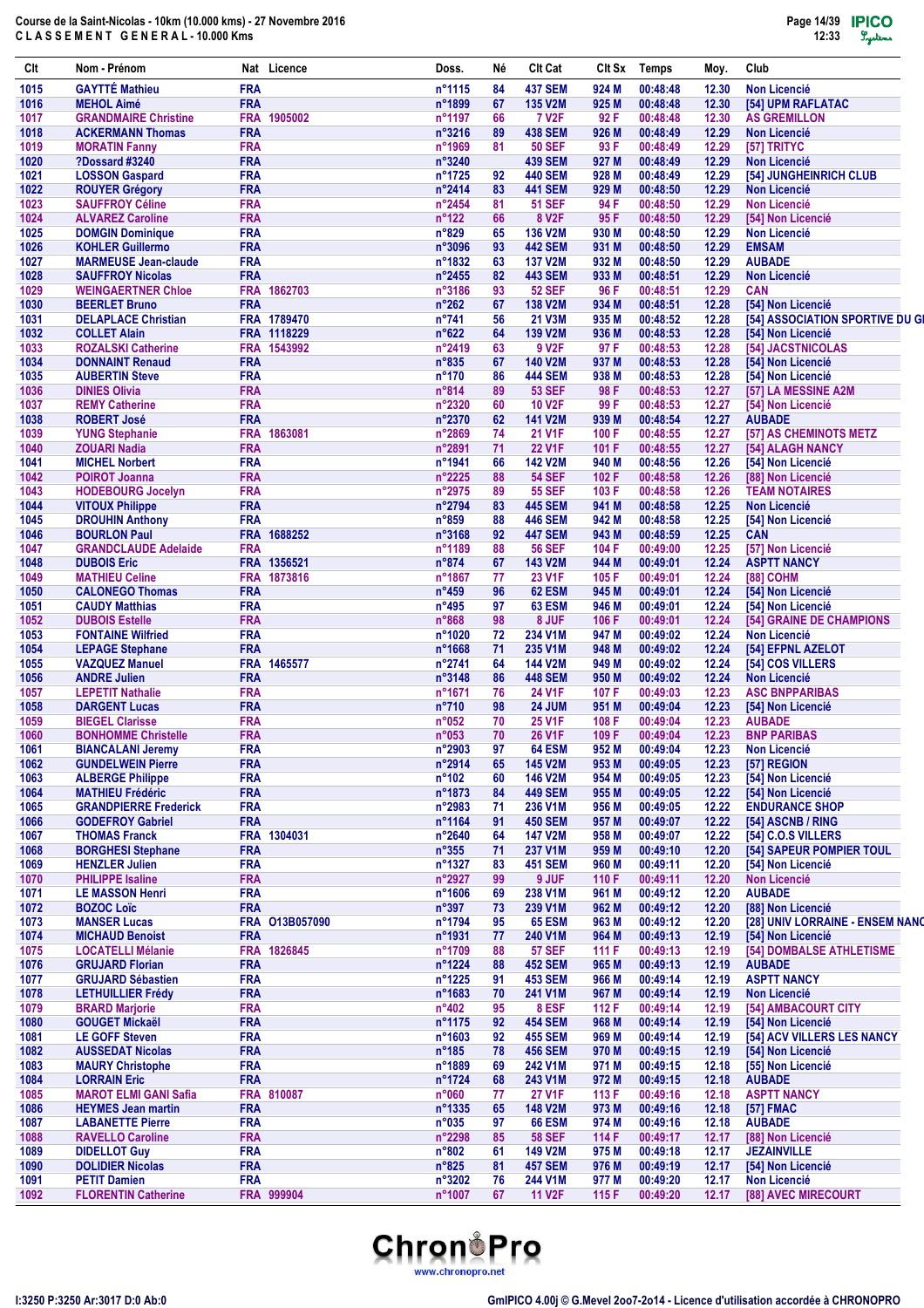| Clt          | Nom - Prénom                                                   |                          | Nat Licence        | Doss.                    | Νé       | Clt Cat                          | CIt Sx            | Temps                | Moy.           | Club                                                 |
|--------------|----------------------------------------------------------------|--------------------------|--------------------|--------------------------|----------|----------------------------------|-------------------|----------------------|----------------|------------------------------------------------------|
| 1093         | <b>YOEUSLEY Laurent</b>                                        | <b>FRA</b>               |                    | n°2868                   | 70       | 245 V1M                          | 978 M             | 00:49:20             | 12.16          | [54] Non Licencié                                    |
| 1094         | <b>KNOBLOCH Denis</b>                                          | <b>FRA</b>               |                    | n°1503                   | 65       | <b>150 V2M</b>                   | 979 M             | 00:49:21             | 12.16          | [54] OVS                                             |
| 1095<br>1096 | <b>VOLPE Regine</b><br><b>REMMACH Youssef</b>                  | <b>FRA</b>               | FRA 1446667        | n°2813<br>n°3084         | 48<br>78 | <b>1 V3F</b><br><b>458 SEM</b>   | 116 F<br>980 M    | 00:49:21<br>00:49:22 | 12.16<br>12.16 | [55] GROUPE ATHLETIC COMMERCI<br><b>Non Licencié</b> |
| 1097         | <b>DEHAYE Vanessa</b>                                          | <b>FRA</b>               |                    | $n^{\circ}734$           | 73       | <b>28 V1F</b>                    | 117 F             | 00:49:22             | 12.16          | [54] Non Licencié                                    |
| 1098         | <b>PHILIPPE Pascal</b>                                         | <b>FRA</b>               |                    | n°2928                   | 66       | <b>151 V2M</b>                   | 981 M             | 00:49:22             | 12.16          | <b>Non Licencié</b>                                  |
| 1099         | <b>LANGRAND Stephane</b>                                       | <b>FRA</b>               |                    | n°1562                   | 80       | <b>459 SEM</b>                   | 982 M             | 00:49:22             | 12.16          | <b>Non Licencié</b>                                  |
| 1100         | <b>WISSEMBERG François</b>                                     | <b>FRA</b>               |                    | n°2859                   | 67       | <b>152 V2M</b>                   | 983 M             | 00:49:23             | 12.15          | [54] PINARD ET PARTAGE                               |
| 1101         | <b>ALVES Daniel</b>                                            | <b>FRA</b><br><b>FRA</b> |                    | $n^{\circ}123$           | 74       | 246 V1M                          | 984 M             | 00:49:23             | 12.15          | [54] Non Licencié<br>[54] Non Licencié               |
| 1102<br>1103 | <b>LAITHIER François-xavier</b><br><b>PUISSANT Julien</b>      | <b>FRA</b>               |                    | n°1543<br>n°2264         | 88<br>82 | <b>460 SEM</b><br><b>461 SEM</b> | 985 M<br>986 M    | 00:49:24<br>00:49:24 | 12.15<br>12.15 | [54] Non Licencié                                    |
| 1104         | <b>CORRADI Christophe</b>                                      | <b>FRA</b>               |                    | n°661                    | 91       | <b>462 SEM</b>                   | 987 M             | 00:49:24             | 12.15          | <b>Non Licencié</b>                                  |
| 1105         | <b>FRANZIN Mario</b>                                           | <b>FRA</b>               | 392970             | n°1047                   | 39       | 3 V4M                            | 988 M             | 00:49:25             | 12.14          | [54] COS VILLERS ATHLÉTISME                          |
| 1106         | <b>LANOIS Arnaud</b>                                           |                          | FRA 253083         | n°1563                   | 76       | 247 V1M                          | 989 M             | 00:49:25             | 12.14          | [88] COHM                                            |
| 1107         | <b>HALLER Adrien</b>                                           | <b>FRA</b>               |                    | n°1279                   | 87       | <b>463 SEM</b>                   | 990 M             | 00:49:25             | 12.14          | [54] JAC ST NICOLAS                                  |
| 1108<br>1109 | <b>REICH Yves</b><br><b>BOTERO Germain</b>                     | <b>FRA</b><br><b>FRA</b> |                    | n°2310<br>$n^{\circ}361$ | 01       | <b>464 SEM</b><br><b>14 CAM</b>  | 991 M<br>992 M    | 00:49:25<br>00:49:26 | 12.14<br>12.14 | <b>Non Licencié</b><br><b>AUBADE</b>                 |
| 1110         | <b>LADONET Isabelle</b>                                        | <b>FRA</b>               |                    | n°1529                   | 69       | <b>29 V1F</b>                    | 118 F             | 00:49:26             | 12.14          | [54] Non Licencié                                    |
| 1111         | <b>FLORIMOND Andy</b>                                          | <b>FRA</b>               |                    | n°2957                   | 85       | <b>465 SEM</b>                   | 993 M             | 00:49:26             | 12.14          | <b>Non Licencié</b>                                  |
| 1112         | <b>BECKER Geoffrey</b>                                         | <b>FRA</b>               |                    | $n^{\circ}258$           | 91       | <b>466 SEM</b>                   | 994 M             | 00:49:27             | 12.13          | <b>Non Licencié</b>                                  |
| 1113         | <b>FIEVET Kévin</b>                                            | <b>FRA</b>               |                    | n°989                    | 93       | <b>467 SEM</b>                   | 995 M             | 00:49:27             | 12.13          | [54] Non Licencié                                    |
| 1114         | <b>BOTTIN Jeremy</b>                                           | <b>FRA</b>               |                    | n°363                    | 82       | <b>468 SEM</b>                   | 996 M             | 00:49:27             | 12.13          | [54] NÉANT                                           |
| 1115<br>1116 | <b>VIGNERON Thierry</b><br><b>FRAYON Julien</b>                | <b>FRA</b><br><b>FRA</b> |                    | n°2772<br>n°1048         | 71<br>81 | 248 V1M<br><b>469 SEM</b>        | 997 M<br>998 M    | 00:49:29<br>00:49:31 | 12.13<br>12.12 | [54] Non Licencié<br>[54] Non Licencié               |
| 1117         | <b>PICARD Tristan</b>                                          | <b>FRA</b>               |                    | n°2187                   | 99       | <b>25 JUM</b>                    | 999 M             | 00:49:31             | 12.12          | [54] ADEM COURSE                                     |
| 1118         | <b>ROBIN Christophe</b>                                        | <b>FRA</b>               |                    | n°3156                   | 80       | <b>470 SEM</b>                   | 1000 M            | 00:49:31             | 12.12          | <b>Non Licencié</b>                                  |
| 1119         | <b>HEHN Lola</b>                                               | <b>FRA</b>               |                    | n°1305                   | 99       | 10 JUF                           | 119 F             | 00:49:32             | 12.11          | [54] STANISLAS RUNNING GIRLS                         |
| 1120         | <b>ARTHUR Nunge</b>                                            | <b>FRA</b>               |                    | $n^{\circ}155$           | 87       | <b>471 SEM</b>                   | 1001 M            | 00:49:33             | 12.11          | [54] Non Licencié                                    |
| 1121         | <b>MUNIER Anne sophie</b>                                      | <b>FRA</b>               |                    | n°3241                   | 79       | <b>59 SEF</b>                    | 120 F             | 00:49:34             | 12.11          | <b>Non Licencié</b>                                  |
| 1122<br>1123 | <b>THIEBAUT Sandrine</b><br><b>ROBERT Jean luc</b>             | <b>FRA</b><br><b>FRA</b> |                    | n°2618<br>n°2369         | 85<br>56 | <b>60 SEF</b><br><b>22 V3M</b>   | 121 F<br>1002 M   | 00:49:34<br>00:49:35 | 12.11<br>12.10 | [54] Non Licencié<br>[52] ACSB RUNNING               |
| 1124         | <b>FRANCHINI Frederic</b>                                      | <b>FRA</b>               |                    | n°1034                   | 76       | 249 V1M                          | 1003 M            | 00:49:36             | 12.10          | [54] Non Licencié                                    |
| 1125         | <b>FALLOT Claire</b>                                           | <b>FRA</b>               |                    | n°956                    | 79       | <b>61 SEF</b>                    | 122 F             | 00:49:38             | 12.09          | <b>AUBADE</b>                                        |
| 1126         | <b>OGE Loic</b>                                                | <b>FRA</b>               |                    | n°3103                   | 99       | 26 JUM                           | 1004 M            | 00:49:38             | 12.09          | <b>Non Licencié</b>                                  |
| 1127         | <b>GROSJEAN Ludovic</b>                                        | <b>FRA</b>               |                    | n°1221                   | 72       | 250 V1M                          | 1005 <sub>M</sub> | 00:49:38             | 12.09          | <b>Non Licencié</b>                                  |
| 1128         | <b>JEUDY Dominique</b>                                         | <b>FRA</b><br><b>FRA</b> |                    | n°1438<br>n°3026         | 63       | 153 V2M<br><b>154 V2M</b>        | 1006 M            | 00:49:39<br>00:49:39 | 12.09<br>12.09 | [54] Non Licencié<br><b>WTL</b>                      |
| 1129<br>1130 | <b>CRAYSSAL Philippe</b><br><b>RECOUVREUR Olivier</b>          | <b>FRA</b>               |                    | n°2308                   | 60<br>70 | 251 V1M                          | 1007 M<br>1008 M  | 00:49:40             | 12.08          | <b>AUBADE</b>                                        |
| 1131         | <b>SAUVEGRAIN Louis</b>                                        | <b>FRA</b>               |                    | n°2460                   | 91       | <b>472 SEM</b>                   | 1009 M            | 00:49:41             | 12.08          | <b>Non Licencié</b>                                  |
| 1132         | <b>CALLA Charlotte</b>                                         | <b>FRA</b>               |                    | $n^{\circ}458$           | 92       | <b>62 SEF</b>                    | 123 F             | 00:49:41             | 12.08          | [54] Non Licencié                                    |
| 1133         | <b>HUBERT Pierre</b>                                           | <b>FRA</b>               |                    | n°1366                   | 90       | <b>473 SEM</b>                   | 1010 M            | 00:49:41             | 12.08          | [54] Non Licencié                                    |
| 1134         | <b>BOURLON Julie</b>                                           | <b>FRA</b>               |                    | $n^{\circ}386$           | 81       | <b>63 SEF</b>                    | 124 F             | 00:49:42             | 12.07          | <b>Non Licencié</b>                                  |
| 1135<br>1136 | <b>HOBAM Jacques</b><br><b>BURDIN Jerome</b>                   | <b>FRA</b><br><b>FRA</b> |                    | n°1345<br>$n^{\circ}443$ | 66<br>72 | <b>155 V2M</b><br>252 V1M        | 1011 M<br>1012 M  | 00:49:42<br>00:49:42 | 12.07<br>12.07 | [54] Non Licencié<br><b>Non Licencié</b>             |
| 1137         | <b>GEORGES Daniel</b>                                          | <b>FRA</b>               |                    | n°1129                   | 66       | <b>156 V2M</b>                   | 1013 M            | 00:49:43             | 12.07          | [54] Non Licencié                                    |
| 1138         | <b>STREIFF Jules</b>                                           | <b>FRA</b>               |                    | n°3174                   | 87       | <b>474 SEM</b>                   | 1014 M            | 00:49:43             | 12.07          | <b>Non Licencié</b>                                  |
| 1139         | <b>VANNSON Frederic</b>                                        | <b>FRA</b>               |                    | $n^{\circ}2728$          | 76       | 253 V1M                          | 1015 <sub>M</sub> | 00:49:43             | 12.07          | [54] Non Licencié                                    |
| 1140         | <b>DROUET Guillaume</b>                                        |                          | FRA 1418332        | $n^{\circ}856$           | 73       | 254 V1M                          | 1016 M            | 00:49:43             | 12.07          | [57] AS CHEMINOTS METZ                               |
| 1141         | <b>MAGISSON Delphine</b>                                       | <b>FRA</b>               |                    | n°1763                   | 83       | <b>64 SEF</b>                    | 125 F             | 00:49:43             | 12.07          | [54] Non Licencié                                    |
| 1142<br>1143 | <b>SALTIEL Eric</b><br><b>SIMOTHE Pauline</b>                  | <b>FRA</b><br><b>FRA</b> |                    | n°2443<br>n°2546         | 62<br>91 | <b>157 V2M</b><br><b>65 SEF</b>  | 1017 M            | 00:49:44<br>00:49:44 | 12.07          | [57] Non Licencié<br><b>Non Licencié</b>             |
| 1144         | <b>CANU Peggy</b>                                              | <b>FRA</b>               | T238509            | $n^{\circ}465$           | 71       | 30 V1F                           | 126 F<br>127 F    | 00:49:45             | 12.07<br>12.06 | [57] RUN IN METZ                                     |
| 1145         | <b>PERRIN Tom</b>                                              | <b>FRA</b>               |                    | n°3204                   | 96       | 67 ESM                           | 1018 M            | 00:49:45             | 12.06          | <b>Non Licencié</b>                                  |
| 1146         | <b>MONDON Julie</b>                                            | <b>FRA</b>               |                    | n°1961                   | 86       | <b>66 SEF</b>                    | 128 F             | 00:49:45             | 12.06          | [54] Non Licencié                                    |
| 1147         | <b>GERAULT Laurent</b>                                         | <b>FRA</b>               |                    | $n^{\circ}3215$          | 73       | 255 V1M                          | 1019 M            | 00:49:46             | 12.06          | <b>METROPOLE GRAND NANCY</b>                         |
| 1148         | <b>SIMON Yann</b>                                              | <b>FRA</b>               |                    | n°2536                   | 85       | <b>475 SEM</b>                   | 1020 M            | 00:49:46             | 12.06          | <b>AUBADE</b>                                        |
| 1149<br>1150 | <b>THOUVENIN Sylviane</b><br><b>HELLE Thierrye</b>             | <b>FRA</b><br><b>FRA</b> |                    | n°2652<br>n°2916         | 65       | <b>12 V2F</b><br><b>158 V2M</b>  | 129 F<br>1021 M   | 00:49:47<br>00:49:47 | 12.06          | [54] Non Licencié<br>[54] Non Licencié               |
| 1151         | <b>SÉLIGHINI Marie-claude</b>                                  | <b>FRA</b>               |                    | n°2507                   | 59<br>57 | 2 V3F                            | 130 F             | 00:49:47             | 12.06<br>12.05 | [57] Non Licencié                                    |
| 1152         | <b>BOURST Philippe</b>                                         | <b>FRA</b>               |                    | $n^{\circ}388$           | 65       | <b>159 V2M</b>                   | 1022 M            | 00:49:48             | 12.05          | <b>ASPTT NANCY</b>                                   |
| 1153         | <b>ERBETTI Frederic</b>                                        | <b>FRA</b>               |                    | n°932                    | 71       | 256 V1M                          | 1023 M            | 00:49:48             | 12.05          | [57] Non Licencié                                    |
| 1154         | <b>EVRARD Frederic</b>                                         | <b>FRA</b>               |                    | n°3254                   | 92       | <b>476 SEM</b>                   | 1024 M            | 00:49:48             | 12.05          | <b>Non Licencié</b>                                  |
| 1155         | <b>BILLOT Geoffroy</b>                                         | <b>FRA</b>               |                    | $n^{\circ}316$           | 88       | <b>477 SEM</b>                   | 1025 M            | 00:49:49             | 12.05          | [54] Non Licencié                                    |
| 1156<br>1157 | <b>MICHEL Christelle</b><br><b>MICHEL Alexis</b>               | <b>FRA</b><br><b>FRA</b> |                    | n°1935<br>n°1933         | 82<br>82 | <b>67 SEF</b><br><b>478 SEM</b>  | 131 F<br>1026 M   | 00:49:49<br>00:49:50 | 12.04<br>12.04 | [88] Non Licencié<br>[88] Non Licencié               |
| 1158         | <b>VARLET Jean vincent</b>                                     | <b>FRA</b>               |                    | n°2731                   | 75       | 257 V1M                          | 1027 M            | 00:49:50             | 12.04          | [54] NOMENYCYCLOSPORT                                |
| 1159         | <b>SCHNEIDER Phil</b>                                          |                          | FRA 1379450        | n°2487                   | 58       | <b>160 V2M</b>                   | 1028 M            | 00:49:51             | 12.04          | [54] CAN SAINT MAX                                   |
| 1160         | <b>PETEK Geoffrey</b>                                          |                          | <b>FRA A55204C</b> | n°2161                   | 82       | <b>479 SEM</b>                   | 1029 M            | 00:49:51             | 12.04          | [54] NMT54                                           |
| 1161         | <b>RAMELLI Alexandre</b>                                       | <b>FRA</b>               |                    | n°3040                   | 87       | <b>480 SEM</b>                   | 1030 M            | 00:49:51             | 12.04          | Non Licencié                                         |
| 1162         | <b>CHEFFER Stephanie</b>                                       | <b>FRA</b>               |                    | $n^{\circ}557$           | 74       | 31 V1F                           | 132 F             | 00:49:52             | 12.04          | <b>Non Licencié</b>                                  |
| 1163         | <b>SCHULER Benjamin</b>                                        | <b>FRA</b>               |                    | n°2492                   | 00       | 15 CAM                           | 1031 M            | 00:49:52             | 12.04          | [57] Non Licencié                                    |
| 1164<br>1165 | <b>CASCARINO Stéphane</b><br><b>BOUTAGUERMOUCHET Moham FRA</b> | <b>FRA</b>               |                    | n°069<br>n°3176          | 72<br>64 | 258 V1M<br><b>161 V2M</b>        | 1032 M<br>1033 M  | 00:49:52<br>00:49:52 | 12.03<br>12.03 | <b>AUBADE</b><br><b>Non Licencié</b>                 |
| 1166         | <b>RISSER Julien</b>                                           | <b>FRA</b>               |                    | n°2360                   | 92       | <b>481 SEM</b>                   | 1034 M            | 00:49:52             | 12.03          | <b>Non Licencié</b>                                  |
| 1167         | <b>BARBELIN Charlotte</b>                                      | <b>FRA</b>               |                    | $n^{\circ}213$           | 89       | <b>68 SEF</b>                    | 133 F             | 00:49:53             | 12.03          | <b>STANISLAS RUNNING GIRLS</b>                       |
| 1168         | <b>DESJARDIN Gaël</b>                                          | <b>FRA</b>               |                    | $n^{\circ}785$           | 82       | <b>482 SEM</b>                   | 1035 M            | 00:49:53             | 12.03          | [54] Non Licencié                                    |
| 1169         | <b>VERGER Antoine</b>                                          | <b>FRA</b>               |                    | n°2753                   | 83       | <b>483 SEM</b>                   | 1036 M            | 00:49:54             | 12.03          | <b>Non Licencié</b>                                  |
| 1170         | <b>PONTES Carlos</b>                                           | <b>FRA</b>               |                    | n°2997                   | 59       | <b>162 V2M</b>                   | 1037 M            | 00:49:55             | 12.02          | <b>Non Licencié</b>                                  |

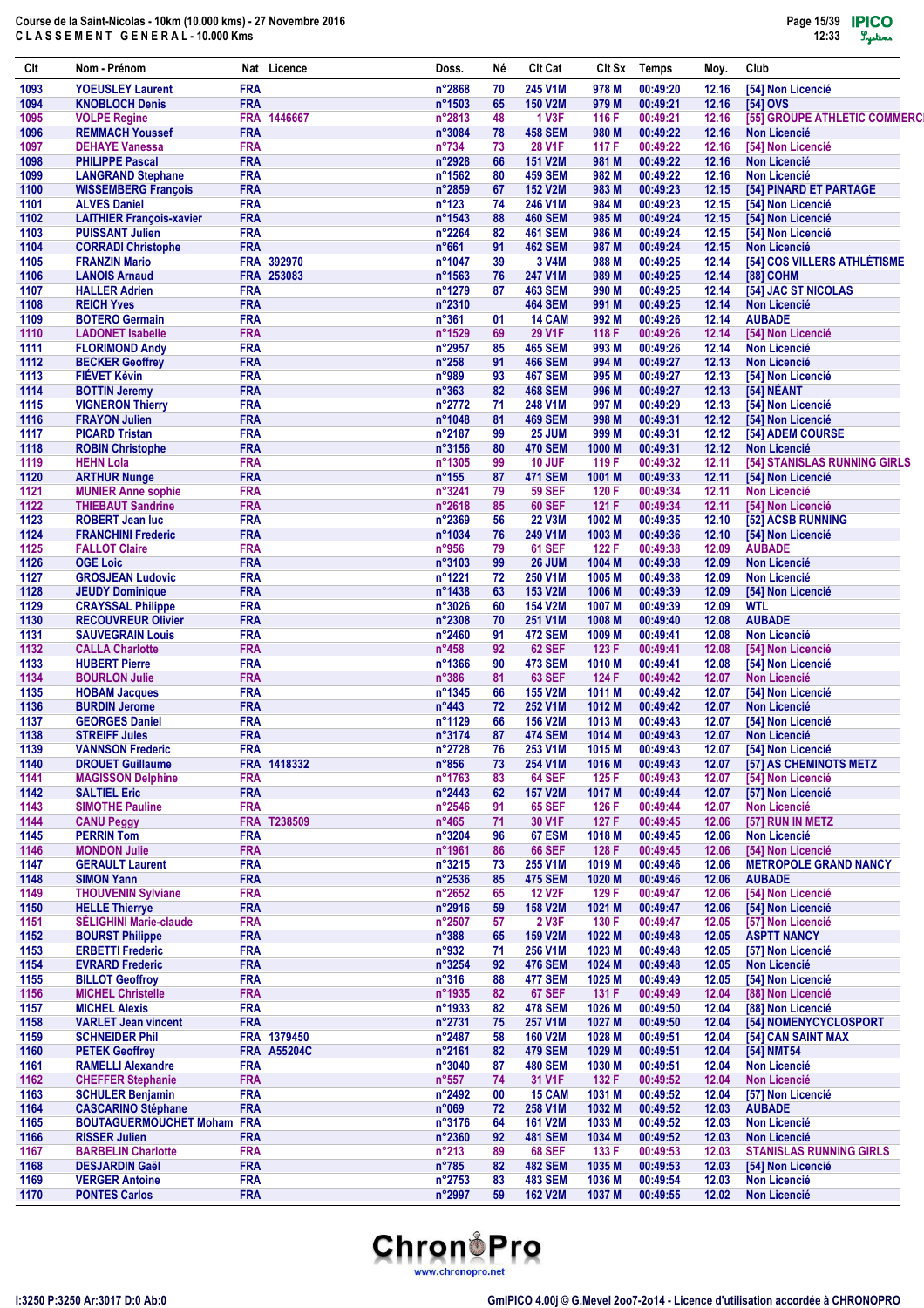| Clt          | Nom - Prénom                                         |                          | Nat Licence        | Doss.                     | Νé       | <b>Clt Cat</b>                   | Clt Sx           | <b>Temps</b>         | Moy.           | Club                                               |
|--------------|------------------------------------------------------|--------------------------|--------------------|---------------------------|----------|----------------------------------|------------------|----------------------|----------------|----------------------------------------------------|
| 1171         | <b>BACCHETTA Thomas</b>                              | <b>FRA</b>               |                    | $n^{\circ}$ 188           | 93       | <b>484 SEM</b>                   | 1038 M           | 00:49:56             | 12.02          | <b>Non Licencié</b>                                |
| 1172         | <b>CLAUSSE Jean pierre</b>                           | <b>FRA</b>               |                    | n°3039                    | 70       | 259 V1M                          | 1039 M           | 00:49:56             | 12.02          | <b>COJOGG</b>                                      |
| 1173<br>1174 | <b>PERROT Pierre</b><br><b>ARDISSON Christophe</b>   | <b>FRA</b><br><b>FRA</b> |                    | n°2926<br>$n^{\circ}$ 144 | 88<br>85 | <b>485 SEM</b><br><b>486 SEM</b> | 1040 M<br>1041 M | 00:49:57<br>00:49:57 | 12.02<br>12.02 | [57] REGION<br>[34] Non Licencié                   |
| 1175         | <b>COURRIER Nolwenn</b>                              | <b>FRA</b>               |                    | $n^o$ 674                 | 92       | <b>69 SEF</b>                    | 134 F            | 00:49:57             | 12.02          | [54] Non Licencié                                  |
| 1176         | <b>JACQUOT Sébastien</b>                             | <b>FRA</b>               |                    | n°1411                    | 78       | <b>487 SEM</b>                   | 1042 M           | 00:49:57             | 12.02          | [ES] JAKI                                          |
| 1177         | <b>KEINERKNECHT Kevin</b>                            | <b>FRA</b>               |                    | n°1470                    | 84       | <b>488 SEM</b>                   | 1043 M           | 00:49:57             | 12.01          | [54] CUSTIN'FORM                                   |
| 1178         | <b>HENRY Mathieu</b>                                 | <b>FRA</b>               |                    | n°1325                    | 79       | <b>489 SEM</b>                   | 1044 M           | 00:49:57             | 12.01          | <b>Non Licencié</b>                                |
| 1179         | <b>CANTE Alain</b>                                   | <b>FRA</b>               |                    | $n^{\circ}463$            | 52       | 23 V3M                           | 1045 M           | 00:49:58             | 12.01          | [54] Non Licencié                                  |
| 1180         | <b>COUDRAY Pierre</b>                                | <b>FRA</b>               |                    | n°669                     | 65       | 163 V2M                          | 1046 M           | 00:49:58             | 12.01          | [54] Non Licencié                                  |
| 1181         | <b>BORGNOLUTTI Marc</b><br><b>DEMANGE Damien</b>     | <b>FRA</b>               |                    | n°3226                    | 73<br>74 | 260 V1M                          | 1047 M           | 00:49:58             | 12.01          | <b>Non Licencié</b>                                |
| 1182<br>1183 | <b>GONCALVES Laetitia</b>                            | <b>FRA</b><br><b>FRA</b> |                    | $n^{\circ}755$<br>n°2911  | 81       | 261 V1M<br><b>70 SEF</b>         | 1048 M<br>135 F  | 00:49:58<br>00:49:58 | 12.01<br>12.01 | <b>Non Licencié</b><br>[57] REGION                 |
| 1184         | <b>COSSE Bertrand</b>                                | <b>FRA</b>               |                    | $n^{\circ}665$            | 79       | <b>490 SEM</b>                   | 1049 M           | 00:49:58             | 12.01          | [54] UPM RAFLATAC                                  |
| 1185         | <b>CERISE Jean marc</b>                              | <b>FRA</b>               |                    | $n^{\circ}513$            | 66       | <b>164 V2M</b>                   | 1050 M           | 00:49:59             | 12.01          | [54] SQUALE CLUB LANEUVEVILLE                      |
| 1186         | <b>CHARVET Jerome</b>                                | <b>FRA</b>               |                    | n°541                     | 73       | 262 V1M                          | 1051 M           | 00:49:59             | 12.01          | [88] NON LICENCIER                                 |
| 1187         | <b>GASSERT Alexis</b>                                | <b>FRA</b>               |                    | n°3140                    | 86       | <b>491 SEM</b>                   | 1052 M           | 00:49:59             | 12.00          | <b>Non Licencié</b>                                |
| 1188         | <b>DETAMMAECKER Romain</b>                           | <b>FRA</b>               |                    | n°3178                    | 88       | <b>492 SEM</b>                   | 1053 M           | 00:50:00             | 12.00          | <b>Non Licencié</b>                                |
| 1189         | <b>CARRENO Fabrice</b>                               | <b>FRA</b>               |                    | $n^{\circ}488$            | 78       | <b>493 SEM</b>                   | 1054 M           | 00:50:01             | 12.00          | [54] Non Licencié                                  |
| 1190<br>1191 | <b>FAGOT William</b><br><b>KOCH Benoît</b>           | <b>FRA</b><br><b>FRA</b> |                    | n°948<br>n°1505           | 71<br>75 | 263 V1M<br>264 V1M               | 1055 M<br>1056 M | 00:50:01<br>00:50:02 | 12.00<br>11.99 | [54] Non Licencié<br>[54] Non Licencié             |
| 1192         | <b>LAMA Chafik</b>                                   | <b>FRA</b>               |                    | n°1545                    | 66       | <b>165 V2M</b>                   | 1057 M           | 00:50:02             | 11.99          | [57] Non Licencié                                  |
| 1193         | <b>HALBITTE Guillaume</b>                            |                          | FRA 1861875        | n°1278                    | 76       | 265 V1M                          | 1058 M           | 00:50:03             | 11.99          | [54] CA CHAMPIGNEULLES                             |
| 1194         | <b>LEBLOND Nicolas</b>                               | <b>FRA</b>               |                    | n°1610                    | 89       | <b>494 SEM</b>                   | 1059 M           | 00:50:04             | 11.98          | [57] Non Licencié                                  |
| 1195         | <b>RIVIERE Mickaël</b>                               | <b>FRA</b>               |                    | n°2364                    | 80       | <b>495 SEM</b>                   | 1060 M           | 00:50:05             | 11.98          | [54] LE MFB                                        |
| 1196         | <b>MONGIN Quentin</b>                                | <b>FRA</b>               |                    | n°1965                    | 01       | 16 CAM                           | 1061 M           | 00:50:05             | 11.98          | [54] Non Licencié                                  |
| 1197         | <b>MANSUY Eric</b>                                   | <b>FRA</b>               |                    | n°1796                    | 64       | <b>166 V2M</b>                   | 1062 M           | 00:50:06             | 11.98          | [57] Non Licencié                                  |
| 1198         | <b>STRASSER Anne</b>                                 | <b>FRA</b>               | 1251621            | n°2574                    | 65       | <b>13 V2F</b>                    | 136 F            | 00:50:06             | 11.98          | [54] COS VILLERS ATHLÉTISME                        |
| 1199         | <b>LAMI Corentin</b>                                 | <b>FRA</b><br><b>FRA</b> |                    | n°1553                    | 95       | 68 ESM                           | 1063 M           | 00:50:07             | 11.97          | [54] Non Licencié                                  |
| 1200<br>1201 | <b>VATRIN Laurent</b><br><b>PIROT Gregory</b>        | <b>FRA</b>               |                    | n°3111<br>n°2214          | 73<br>77 | 266 V1M<br>267 V1M               | 1064 M<br>1065 M | 00:50:08<br>00:50:08 | 11.97<br>11.97 | <b>Non Licencié</b><br>[54] Non Licencié           |
| 1202         | <b>COLIN Maxime</b>                                  | <b>FRA</b>               |                    | n°614                     | 88       | <b>496 SEM</b>                   | 1066 M           | 00:50:09             | 11.97          | [54] Non Licencié                                  |
| 1203         | <b>RUNDSTADLER Pierre-marie</b>                      | <b>FRA</b>               |                    | n°2426                    | 74       | 268 V1M                          | 1067 M           | 00:50:09             | 11.97          | <b>COS VILLERS</b>                                 |
| 1204         | <b>FIRTION Olivier</b>                               | <b>FRA</b>               |                    | n°993                     | 70       | 269 V1M                          | 1068 M           | 00:50:09             | 11.97          | [57] Non Licencié                                  |
| 1205         | <b>MULLER</b> Éric                                   | <b>FRA</b>               |                    | n°2013                    | 84       | <b>497 SEM</b>                   | 1069 M           | 00:50:09             | 11.97          | [54] Non Licencié                                  |
| 1206         | <b>MARCHAL David</b>                                 | <b>FRA</b>               |                    | n°1808                    | 71       | 270 V1M                          | 1070 M           | 00:50:10             | 11.96          | [88] Non Licencié                                  |
| 1207         | <b>KEMPF Antoine</b>                                 | <b>FRA</b>               | 1934670            | n°1473                    | 86       | <b>498 SEM</b>                   | 1071 M           | 00:50:10             | 11.96          | [54] COS VILLERS                                   |
| 1208         | <b>THIEBAUX Xavier</b>                               | <b>FRA</b>               |                    | n°2619                    | 72       | 271 V1M                          | 1072 M           | 00:50:10             | 11.96          | [54] Non Licencié                                  |
| 1209<br>1210 | <b>ANDRIEUX Jerome</b><br><b>LAMBERT Daniel</b>      | <b>FRA</b><br><b>FRA</b> |                    | n°3107<br>n°1547          | 73<br>64 | 272 V1M<br><b>167 V2M</b>        | 1073 M<br>1074 M | 00:50:10<br>00:50:12 | 11.96<br>11.96 | <b>RUN TEAM</b><br><b>AUBADE</b>                   |
| $1211$       | <b>BALDUIN Fanny</b>                                 | <b>FRA</b>               |                    | n°197                     | 86       | <b>71 SEF</b>                    | 137 F            | 00:50:12             | 11.95          | <b>BASE AÉRIENNE 133</b>                           |
| 1212         | <b>BOUSHABI Badre</b>                                | <b>FRA</b>               |                    | n°389                     | 82       | <b>499 SEM</b>                   | 1075 M           | 00:50:12             | 11.95          | <b>AUBADE</b>                                      |
| 1213         | <b>THIÉBAUX Matis</b>                                | <b>FRA</b>               |                    | n°2620                    | 01       | 17 CAM                           | 1076 M           | 00:50:13             | 11.95          | [54] Non Licencié                                  |
| 1214         | <b>PICARD Michel</b>                                 | <b>FRA</b>               |                    | n°2183                    | 65       | <b>168 V2M</b>                   | 1077 M           | 00:50:13             | 11.95          | [54] ADEM COURSE                                   |
| 1215         | <b>FERRY Laurent</b>                                 | <b>FRA</b>               |                    | n°983                     | 80       | <b>500 SEM</b>                   | 1078 M           | 00:50:13             | 11.95          | [88] Non Licencié                                  |
| 1216         | <b>CÉDRIC Fièvre</b>                                 | <b>FRA</b>               |                    | $n^{\circ}506$            | 80       | <b>501 SEM</b>                   | 1079 M           | 00:50:14             | 11.94          | <b>Non Licencié</b>                                |
| 1217         | <b>LESCANNE Stanislas</b>                            | <b>FRA</b>               |                    | $n^{\circ}$ 1678          | 98       | <b>27 JUM</b>                    | 1080 M           | 00:50:15             | 11.94          | [54] Non Licencié                                  |
| 1218<br>1219 | <b>SUSSET Nathan</b><br><b>PIOT Luc</b>              | <b>FRA</b><br><b>FRA</b> |                    | n°2586<br>n°2944          | 96<br>79 | 69 ESM<br><b>502 SEM</b>         | 1081 M<br>1082 M | 00:50:16<br>00:50:16 | 11.94<br>11.94 | [54] Non Licencié<br>Non Licencié                  |
| 1220         | <b>JOLY Nicolas</b>                                  | <b>FRA</b>               |                    | n°3171                    | 83       | <b>503 SEM</b>                   | 1083 M           | 00:50:16             | 11.94          | <b>US TOUL</b>                                     |
| 1221         | <b>VALLAT Bérengère</b>                              | <b>FRA</b>               |                    | n°2719                    | 93       | <b>72 SEF</b>                    | 138 F            | 00:50:17             | 11.93          | [54] Non Licencié                                  |
| 1222         | <b>BROSSARD David</b>                                | <b>FRA</b>               |                    | $n^{\circ}425$            | 85       | <b>504 SEM</b>                   | 1084 M           | 00:50:18             | 11.93          | <b>KEEPCOOL</b>                                    |
| 1223         | <b>LANDON Juliette</b>                               | <b>FRA</b>               |                    | n°1556                    | 94       | <b>73 SEF</b>                    | 139 F            | 00:50:18             | 11.93          | [54] Non Licencié                                  |
| 1224         | <b>GAUGLER Patrick</b>                               | <b>FRA</b>               |                    | n°1103                    | 54       | 24 V3M                           | 1085 M           | 00:50:18             | 11.93          | [54] Non Licencié                                  |
| 1225         | <b>VERGEOT Matthieu</b>                              | <b>FRA</b>               |                    | n°2752                    | 78       | <b>505 SEM</b>                   | 1086 M           | 00:50:20             | 11.92          | [54] Non Licencié                                  |
| 1226         | <b>HAAN Pierrick</b>                                 | <b>FRA</b>               |                    | n°2970                    | 56       | 25 V3M                           | 1087 M           | 00:50:21             | 11.92          | <b>NANCY ATHLÉTISME MÉTROPOLE</b>                  |
| 1227<br>1228 | <b>BOURGUIGNON Cyril</b><br><b>L'HOIS Gregory</b>    | <b>FRA</b><br><b>FRA</b> |                    | $n^{\circ}385$<br>n°3052  | 72<br>81 | 273 V1M<br><b>506 SEM</b>        | 1088 M<br>1089 M | 00:50:21<br>00:50:23 | 11.92<br>11.91 | [54] Non Licencié<br><b>Non Licencié</b>           |
| 1229         | <b>DEL-REY Regis</b>                                 | <b>FRA</b>               |                    | $n^{\circ}751$            | 62       | <b>169 V2M</b>                   | 1090 M           | 00:50:23             | 11.91          | [55] Non Licencié                                  |
| 1230         | <b>MASSON Julien</b>                                 | <b>FRA</b>               |                    | n°1861                    | 80       | <b>507 SEM</b>                   | 1091 M           | 00:50:23             | 11.91          | [54] Non Licencié                                  |
| 1231         | <b>GUILLOU Gilles</b>                                | <b>FRA</b>               |                    | n°1256                    | 50       | <b>26 V3M</b>                    | 1092 M           | 00:50:24             | 11.91          | <b>Non Licencié</b>                                |
| 1232         | <b>JOLIVOT Gael</b>                                  | <b>FRA</b>               |                    | n°1444                    | 72       | 274 V1M                          | 1093 M           | 00:50:24             | 11.91          | [54] Non Licencié                                  |
| 1233         | <b>EL FADIL Nabil</b>                                | <b>FRA</b>               |                    | n°921                     | 98       | <b>28 JUM</b>                    | 1094 M           | 00:50:25             | 11.90          | <b>Non Licencié</b>                                |
| 1234         | <b>GRABIAS Fanny</b>                                 | <b>FRA</b>               |                    | n°1184                    | 86       | <b>74 SEF</b>                    | 140 F            | 00:50:25             | 11.90          | [54] Non Licencié                                  |
| 1235         | <b>LOMBARDET Thibaut</b><br><b>VINCQ Jean-pierre</b> | <b>FRA</b><br><b>FRA</b> |                    | n°1715<br>n°2790          | 84<br>51 | <b>508 SEM</b><br><b>27 V3M</b>  | 1095 M           | 00:50:25<br>00:50:26 | 11.90          | [54] NEUVES MAISONS TRIATHLON<br>[54] Non Licencié |
| 1236<br>1237 | <b>MARTIN David</b>                                  | <b>FRA</b>               |                    | n°1838                    | 70       | 275 V1M                          | 1096 M<br>1097 M | 00:50:26             | 11.90<br>11.90 | [54] Non Licencié                                  |
| 1238         | <b>NARETTO Damien</b>                                | <b>FRA</b>               |                    | n°2032                    | 78       | <b>509 SEM</b>                   | 1098 M           | 00:50:26             | 11.90          | [54] Non Licencié                                  |
| 1239         | <b>RENO Benoit</b>                                   | <b>FRA</b>               |                    | n°3064                    | 77       | 276 V1M                          | 1099 M           | 00:50:27             | 11.90          | Non Licencié                                       |
| 1240         | <b>HAZART Ludovic</b>                                | <b>FRA</b>               |                    | n°1302                    | 73       | <b>277 V1M</b>                   | 1100 M           | 00:50:27             | 11.90          | [54] Non Licencié                                  |
| 1241         | <b>KIRSTEN Jonathan</b>                              | <b>FRA</b>               |                    | n°1495                    | 86       | <b>510 SEM</b>                   | 1101 M           | 00:50:27             | 11.89          | [54] JAKI                                          |
| 1242         | <b>SCHMITT Christophe</b>                            | <b>FRA</b>               |                    | n°2478                    | 82       | <b>511 SEM</b>                   | 1102 M           | 00:50:27             | 11.89          | <b>Non Licencié</b>                                |
| 1243         | <b>MIROUF Jean-claude</b>                            |                          | <b>FRA A46306C</b> | n°1953                    | 70       | 278 V1M                          | 1103 M           | 00:50:27             | 11.89          | <b>AUBADE</b>                                      |
| 1244         | <b>CHOULAT Thierry</b>                               | <b>FRA</b>               |                    | n°3139                    | 59       | <b>170 V2M</b>                   | 1104 M           | 00:50:28             | 11.89          | <b>ACST RUNNING</b>                                |
| 1245         | <b>HOUDRY Nicolas</b>                                | <b>FRA</b>               |                    | n°1358                    | 94       | <b>512 SEM</b>                   | 1105 M           | 00:50:30             | 11.88          | Non Licencié                                       |
| 1246<br>1247 | <b>BARBIER Catherine</b><br><b>MASET Grégory</b>     | <b>FRA</b>               | FRA 1724317        | n°2899<br>n°1855          | 66<br>84 | <b>14 V2F</b><br><b>513 SEM</b>  | 141 F<br>1106 M  | 00:50:30<br>00:50:30 | 11.88<br>11.88 | [54] COS VILLERS ATHLE<br><b>Non Licencié</b>      |
| 1248         | <b>PERRIN Thierry</b>                                | <b>FRA</b>               |                    | n°2156                    | 65       | 171 V2M                          | 1107 M           | 00:50:31             | 11.88          | [54] TEAM AGINCOURT                                |
|              |                                                      |                          |                    |                           |          |                                  |                  |                      |                |                                                    |

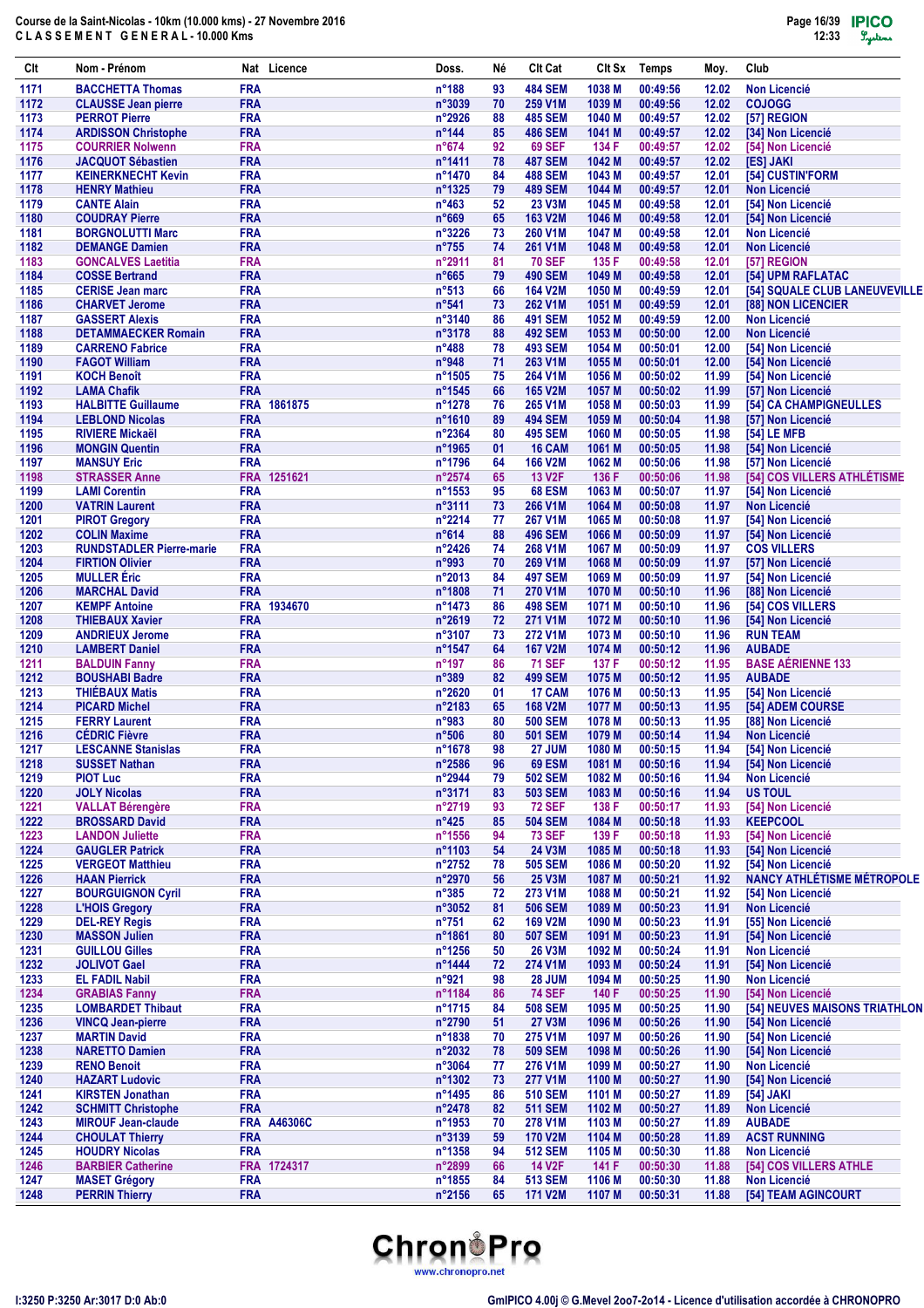| Clt          | Nom - Prénom                                       |                          | Nat Licence        | Doss.                    | Νé       | <b>Clt Cat</b>                   | CIt Sx           | <b>Temps</b>         | Moy.           | Club                                     |
|--------------|----------------------------------------------------|--------------------------|--------------------|--------------------------|----------|----------------------------------|------------------|----------------------|----------------|------------------------------------------|
| 1249         | <b>CARTERET Nadege</b>                             | <b>FRA</b>               |                    | n°491                    | 84       | <b>75 SEF</b>                    | 142 F            | 00:50:32             | 11.88          | <b>Non Licencié</b>                      |
| 1250         | <b>THOMAS Guillaume</b>                            | <b>FRA</b>               |                    | n°3099                   | 85       | <b>514 SEM</b>                   | 1108 M           | 00:50:32             | 11.87          | <b>Non Licencié</b>                      |
| 1251         | <b>DURAND Thomas</b>                               | <b>FRA</b>               |                    | n°907                    | 92       | <b>515 SEM</b>                   | 1109 M           | 00:50:32             | 11.87          | [54] Non Licencié                        |
| 1252         | <b>LEMAIRE Jean-charles</b>                        | <b>FRA</b>               |                    | n°1653                   | 66       | <b>172 V2M</b>                   | 1110 M           | 00:50:32             | 11.87          | [57] Non Licencié                        |
| 1253         | <b>KERVIEL Catherine</b>                           | <b>FRA</b>               |                    | n°1478                   | 65       | <b>15 V2F</b>                    | 143 F            | 00:50:33             | 11.87          | [54] RCV                                 |
| 1254         | <b>LITAIZE Yannick</b><br><b>DE AZEVEDO Andrea</b> | <b>FRA</b>               |                    | n°1704                   | 78<br>89 | <b>516 SEM</b>                   | 1111 M           | 00:50:33             | 11.87          | <b>Non Licencié</b>                      |
| 1255<br>1256 | <b>PIANETTI Christian</b>                          | <b>FRA</b><br><b>FRA</b> |                    | $n^{\circ}720$<br>n°3077 | 68       | <b>76 SEF</b><br>279 V1M         | 144 F<br>1112 M  | 00:50:33<br>00:50:34 | 11.87<br>11.87 | <b>MICHELIN</b><br><b>Non Licencié</b>   |
| 1257         | <b>HELLE Sébastien</b>                             | <b>FRA</b>               |                    | $n^{\circ}1315$          | 88       | <b>517 SEM</b>                   | 1113 M           | 00:50:35             | 11.86          | [54] Non Licencié                        |
| 1258         | <b>DA SILVA Gaetan</b>                             | <b>FRA</b>               |                    | $n^{\circ}3043$          | 92       | <b>518 SEM</b>                   | 1114 M           | 00:50:35             | 11.86          | <b>Non Licencié</b>                      |
| 1259         | <b>BRIGUE Véronique</b>                            | <b>FRA</b>               | 1870224            | $n^{\circ}413$           | 68       | 32 V1F                           | 145 F            | 00:50:36             | 11.86          | [54] CAN ST MAX                          |
| 1260         | <b>VANNESTE David</b>                              | <b>FRA</b>               |                    | n°2727                   | 75       | 280 V1M                          | 1115 M           | 00:50:36             | 11.86          | <b>Non Licencié</b>                      |
| 1261         | <b>VIN Nicolas</b>                                 | <b>FRA</b>               |                    | n°2784                   | 91       | <b>519 SEM</b>                   | 1116 M           | 00:50:37             | 11.86          | [54] Non Licencié                        |
| 1262         | <b>GUERDER Matthieu</b>                            | <b>FRA</b>               |                    | n°1237                   | 89       | <b>520 SEM</b>                   | 1117 M           | 00:50:38             | 11.85          | [57] Non Licencié                        |
| 1263         | <b>FRICHE Eric</b>                                 | <b>FRA</b>               |                    | n°1055                   | 65       | 173 V2M                          | 1118 M           | 00:50:38             | 11.85          | [54] Non Licencié                        |
| 1264         | <b>CHAGNOT Sylvain</b>                             | <b>FRA</b>               |                    | $n^{\circ}517$           | 76       | 281 V1M                          | 1119 M           | 00:50:39             | 11.85          | [54] Non Licencié                        |
| 1265         | <b>THOUVENIN Mathieu</b>                           | <b>FRA</b>               |                    | n°2650                   | 90       | <b>521 SEM</b>                   | 1120 M           | 00:50:39             | 11.85          | [88] MAX-MAT-TOM                         |
| 1266         | <b>RICHELET Jeremy</b>                             | <b>FRA</b>               |                    | n°2353                   | 81       | <b>522 SEM</b>                   | 1121 M           | 00:50:39             | 11.85          | [57] Non Licencié                        |
| 1267         | <b>AUBERT Anne</b>                                 | <b>FRA</b>               |                    | $n^{\circ}162$           | 67       | <b>16 V2F</b>                    | 146 F            | 00:50:40             | 11.84          | <b>Non Licencié</b>                      |
| 1268<br>1269 | <b>ROBIN Bruno</b>                                 | <b>FRA</b><br><b>FRA</b> |                    | n°2373<br>n°1650         | 83<br>67 | <b>523 SEM</b><br><b>17 V2F</b>  | 1122 M<br>147 F  | 00:50:41<br>00:50:41 | 11.84<br>11.84 | [54] Non Licencié<br>[88] Non Licencié   |
| 1270         | <b>LEJAL Christine</b><br><b>PERIANE Jacques</b>   | <b>FRA</b>               |                    | n°2142                   | 84       | <b>524 SEM</b>                   | 1123 M           | 00:50:42             | 11.84          | <b>Non Licencié</b>                      |
| 1271         | <b>WEBER Ludovic</b>                               |                          | <b>FRA A84198C</b> | n°2837                   | 89       | <b>525 SEM</b>                   | 1124 M           | 00:50:43             | 11.83          | <b>NMT54</b>                             |
| 1272         | <b>DEMANGE Alain</b>                               | <b>FRA</b>               |                    | $n^{\circ}754$           | 60       | <b>174 V2M</b>                   | 1125 M           | 00:50:44             | 11.83          | [88] Non Licencié                        |
| 1273         | <b>GUETZ David</b>                                 | <b>FRA</b>               |                    | n°2982                   | 73       | 282 V1M                          | 1126 M           | 00:50:44             | 11.83          | <b>ENDURANCE SHOP</b>                    |
| 1274         | <b>METAYER Jérémy</b>                              | <b>FRA</b>               |                    | n°1917                   | 89       | <b>526 SEM</b>                   | 1127 M           | 00:50:44             | 11.83          | <b>Non Licencié</b>                      |
| 1275         | <b>OUDARD Hervé</b>                                | <b>FRA</b>               |                    | n°2091                   | 72       | 283 V1M                          | 1128 M           | 00:50:45             | 11.82          | [54] Non Licencié                        |
| 1276         | <b>LAHALLE Geoffrey</b>                            | <b>FRA</b>               |                    | n°1537                   | 91       | <b>527 SEM</b>                   | 1129 M           | 00:50:48             | 11.81          | <b>Non Licencié</b>                      |
| 1277         | <b>JEHAN Julien</b>                                | <b>FRA</b>               |                    | n°1434                   | 90       | <b>528 SEM</b>                   | 1130 M           | 00:50:48             | 11.81          | [54] Non Licencié                        |
| 1278         | <b>MEYER Alexandre</b>                             | <b>FRA</b>               |                    | n°1921                   | 84       | <b>529 SEM</b>                   | 1131 M           | 00:50:48             | 11.81          | [54] Non Licencié                        |
| 1279         | <b>BEAUQUEL Laurent</b>                            | <b>FRA</b>               |                    | $n^{\circ}254$           | 66       | <b>175 V2M</b>                   | 1132 M           | 00:50:49             | 11.81          | [54] Non Licencié                        |
| 1280         | <b>GRASSET Julie</b>                               | <b>FRA</b>               |                    | n°1203                   | 82       | <b>77 SEF</b>                    | 148 F            | 00:50:50             | 11.81          | [57] Non Licencié                        |
| 1281         | <b>GRASSET Henri</b>                               | <b>FRA</b>               |                    | $n^{\circ}$ 1202         | 82       | <b>530 SEM</b>                   | 1133 M           | 00:50:50             | 11.81          | [57] Non Licencié                        |
| 1282         | <b>ENGEL Stephane</b>                              | <b>FRA</b>               |                    | n°931                    | 73       | 284 V1M                          | 1134 M           | 00:50:50             | 11.80          | [57] Non Licencié                        |
| 1283         | <b>GREFFIER Martial</b>                            | <b>FRA</b>               |                    | n°1204                   | 66       | <b>176 V2M</b>                   | 1135 M           | 00:50:51             | 11.80          | <b>NOVACARB</b>                          |
| 1284         | <b>MOUGIN Eric</b>                                 | <b>FRA</b>               |                    | n°1999                   | 75       | 285 V1M                          | 1136 M           | 00:50:51             | 11.80          | <b>Non Licencié</b>                      |
| 1285         | <b>CLEMENT Fabrice</b>                             | <b>FRA</b>               |                    | n°591                    | 74       | 286 V1M                          | 1137 M           | 00:50:51             | 11.80          | [54] Non Licencié                        |
| 1286<br>1287 | <b>MATHIEU Vincent</b>                             | <b>FRA</b><br><b>FRA</b> | 1437380            | n°1879                   | 65<br>95 | <b>177 V2M</b><br>9 ESF          | 1138 M           | 00:50:52             | 11.80          | <b>Non Licencié</b>                      |
| 1288         | <b>GIRARD Marine</b>                               | <b>FRA</b>               |                    | n°1160<br>$n^{\circ}680$ | 58       | <b>178 V2M</b>                   | 149 F<br>1139 M  | 00:50:52<br>00:50:52 | 11.80          | [88] ACHM<br>[54] Non Licencié           |
| 1289         | <b>CREUSOT Hubert</b><br><b>CHEDRU Daniel</b>      | <b>FRA</b>               |                    | $n^{\circ}554$           | 67       | <b>179 V2M</b>                   | 1140 M           | 00:50:53             | 11.80<br>11.79 | [57] COLOMBIA                            |
| 1290         | <b>TORREGGIANI Pascale</b>                         |                          | FRA 1674310        | n°2670                   | 55       | 3 V3F                            | 150 F            | 00:50:53             | 11.79          | [54] CAN SAINT MAX                       |
| 1291         | <b>FOLTZ Benoit</b>                                | <b>FRA</b>               |                    | n°1018                   | 74       | <b>287 V1M</b>                   | 1141 M           | 00:50:55             | 11.79          | [57] Non Licencié                        |
| 1292         | <b>LIEBE Alain</b>                                 | <b>FRA</b>               |                    | n°1696                   | 61       | <b>180 V2M</b>                   | 1142 M           | 00:50:56             | 11.78          | [54] Non Licencié                        |
| 1293         | <b>DARBELET Arnaud</b>                             | <b>FRA</b>               |                    | $n^{\circ}707$           | 74       | 288 V1M                          | 1143 M           | 00:50:56             | 11.78          | [54] Non Licencié                        |
| 1294         | <b>CÉNÉ Damien</b>                                 | <b>FRA</b>               |                    | $n^{\circ}508$           | 82       | <b>531 SEM</b>                   | 1144 M           | 00:50:57             | 11.78          | <b>Non Licencié</b>                      |
| 1295         | <b>BEGEL Rose marie</b>                            |                          | FRA 654023         | $n^{\circ}266$           | 67       | <b>18 V2F</b>                    | 151 F            | 00:50:57             | 11.78          | [51] SAULX ET ORNAIN SPORTS              |
| 1296         | <b>BOISSEZ Sylvain</b>                             | <b>FRA</b>               |                    | n°3131                   | 85       | <b>532 SEM</b>                   | 1145 M           | 00:50:58             | 11.78          | <b>Non Licencié</b>                      |
| 1297         | <b>NEU Claude</b>                                  | <b>FRA</b>               |                    | n°2047                   | 67       | <b>181 V2M</b>                   | 1146 M           | 00:50:58             | 11.77          | [54] Non Licencié                        |
| 1298         | <b>FERRY Alain</b>                                 | <b>FRA</b>               |                    | n°980                    | 57       | <b>28 V3M</b>                    | 1147 M           | 00:50:58             | 11.77          | [54] Non Licencié                        |
| 1299         | <b>LAPERCHE Johan</b>                              | <b>FRA</b>               |                    | $n^{\circ}2947$          | 84       | <b>533 SEM</b>                   | 1148 M           | 00:50:59             | 11.77          | <b>Non Licencié</b>                      |
| 1300         | <b>ETIQUE Julie</b>                                | <b>FRA</b>               | 1135703            | n°940                    | 00       | 3 CAF                            | 152 F            | 00:51:00             | 11.77          | [54] ASPTT                               |
| 1301         | <b>TOSOLINI Lorella</b>                            | <b>FRA</b>               |                    | n°2674                   | 66       | <b>19 V2F</b>                    | 153 F            | 00:51:00             | 11.77          | [54] Non Licencié                        |
| 1302         | <b>TOURNEUX Jean</b>                               | <b>FRA</b>               |                    | n°2681                   | 75       | 289 V1M                          | 1149 M           | 00:51:02             | 11.76          | [54] Non Licencié                        |
| 1303<br>1304 | <b>BONIZZARDI David</b><br><b>RUGGERI Stéphane</b> | <b>FRA</b><br><b>FRA</b> |                    | $n^{\circ}715$<br>n°2423 | 79<br>73 | <b>534 SEM</b><br>290 V1M        | 1150 M<br>1151 M | 00:51:02<br>00:51:04 | 11.76<br>11.75 | [88] Non Licencié<br>[57] Non Licencié   |
| 1305         | <b>NOEL Chrisrophe</b>                             | <b>FRA</b>               |                    | n°2061                   | 77       | 291 V1M                          | 1152 M           | 00:51:04             | 11.75          | [57] Non Licencié                        |
| 1306         | <b>DUPRE Patrice</b>                               |                          | FRA 1130339        | n°2118                   | 81       | <b>535 SEM</b>                   | 1153 M           | 00:51:04             | 11.75          | [54] CAN SAINT-MAX                       |
| 1307         | <b>CHIHEB Myriam</b>                               | <b>FRA</b>               | 1674292            | n°3115                   | 87       | <b>78 SEF</b>                    | 154 F            | 00:51:05             | 11.75          | <b>CAN SAINT MAX</b>                     |
| 1308         | <b>PHILIPPE Paolo</b>                              | <b>FRA</b>               |                    | n°2178                   | 94       | <b>536 SEM</b>                   | 1154 M           | 00:51:05             | 11.75          | [54] Non Licencié                        |
| 1309         | <b>SCHMITT Guillaume</b>                           | <b>FRA</b>               |                    | n°2481                   | 93       | <b>537 SEM</b>                   | 1155 M           | 00:51:05             | 11.75          | <b>Non Licencié</b>                      |
| 1310         | <b>LHUILLIER Albane</b>                            | <b>FRA</b>               |                    | n°1690                   | 92       | <b>79 SEF</b>                    | 155 F            | 00:51:06             | 11.74          | [54] Non Licencié                        |
| 1311         | <b>GAULARD Jean baptiste</b>                       | <b>FRA</b>               |                    | n°1105                   | 75       | 292 V1M                          | 1156 M           | 00:51:07             | 11.74          | <b>KEEPCOOL</b>                          |
| 1312         | <b>BARANOWSKI Stephane</b>                         | <b>FRA</b>               |                    | $n^{\circ}211$           | 74       | 293 V1M                          | 1157 M           | 00:51:07             | 11.74          | [54] Non Licencié                        |
| 1313         | <b>NICOLODI Audrey</b>                             | <b>FRA</b>               | 341066             | n°2057                   | 89       | <b>80 SEF</b>                    | 156 F            | 00:51:08             | 11.74          | <b>OFP ATHLÉTISME</b>                    |
| 1314         | <b>RAMILLON Anthony</b>                            | <b>FRA</b>               |                    | $n^{\circ}2280$          | 86       | <b>538 SEM</b>                   | 1158 M           | 00:51:08             | 11.73          | [55] Non Licencié                        |
| 1315         | <b>THIRIET Rachel</b>                              | <b>FRA</b>               |                    | n°2633                   | 70       | 33 V1F                           | 157 F            | 00:51:10             | 11.73          | [88] Non Licencié                        |
| 1316         | <b>BASTIEN Pierre</b>                              | <b>FRA</b>               |                    | $n^{\circ}236$           | 87       | <b>539 SEM</b>                   | 1159 M           | 00:51:11             | 11.72          | <b>KEEPCOOL</b>                          |
| 1317         | <b>MUNIER Stéphane</b>                             | <b>FRA</b>               |                    | n°2025                   | 78       | <b>540 SEM</b>                   | 1160 M           | 00:51:13             | 11.72          | [54] Non Licencié                        |
| 1318         | <b>SIMOTHE Veronique</b>                           | <b>FRA</b>               |                    | n°2547                   | 66       | <b>20 V2F</b>                    | 158 F            | 00:51:14             | 11.71          | <b>Non Licencié</b>                      |
| 1319         | <b>LECLERC Agathe</b>                              | <b>FRA</b>               |                    | n°1618                   | 92       | <b>81 SEF</b>                    | 159 F            | 00:51:14             | 11.71          | [54] Non Licencié                        |
| 1320         | <b>MIROUF Axel</b>                                 | <b>FRA</b>               |                    | n°1951                   | 96       | <b>70 ESM</b>                    | 1161 M           | 00:51:16             | 11.71          | <b>AUBADE</b>                            |
| 1321         | <b>MAGNIER Isabelle</b>                            | <b>FRA</b>               | 1081986            | n°1768                   | 61       | <b>21 V2F</b>                    | 160 F            | 00:51:16             | 11.71          | [54] EAVL                                |
| 1322<br>1323 | <b>OGE Ludovic</b>                                 | <b>FRA</b><br><b>FRA</b> |                    | n°3102<br>n°1087         | 62       | <b>182 V2M</b><br><b>183 V2M</b> | 1162 M           | 00:51:16             | 11.70          | <b>Non Licencié</b><br>[54] Non Licencié |
| 1324         | <b>GARCIA Denis</b><br><b>DAGORNE Richard</b>      | <b>FRA</b>               |                    | $n^{\circ}693$           | 61<br>69 | 294 V1M                          | 1163 M<br>1164 M | 00:51:17<br>00:51:17 | 11.70<br>11.70 | <b>Non Licencié</b>                      |
| 1325         | <b>MONGIN Cecile</b>                               | <b>FRA</b>               |                    | n°1962                   | 76       | 34 V1F                           | 161 F            | 00:51:18             | 11.70          | [54] Non Licencié                        |
| 1326         | <b>MONGIN Frédéric</b>                             | <b>FRA</b>               |                    | n°1963                   | 77       | 295 V1M                          | 1165 M           | 00:51:18             | 11.70          | [51] Non Licencié                        |
|              |                                                    |                          |                    |                          |          |                                  |                  |                      |                |                                          |

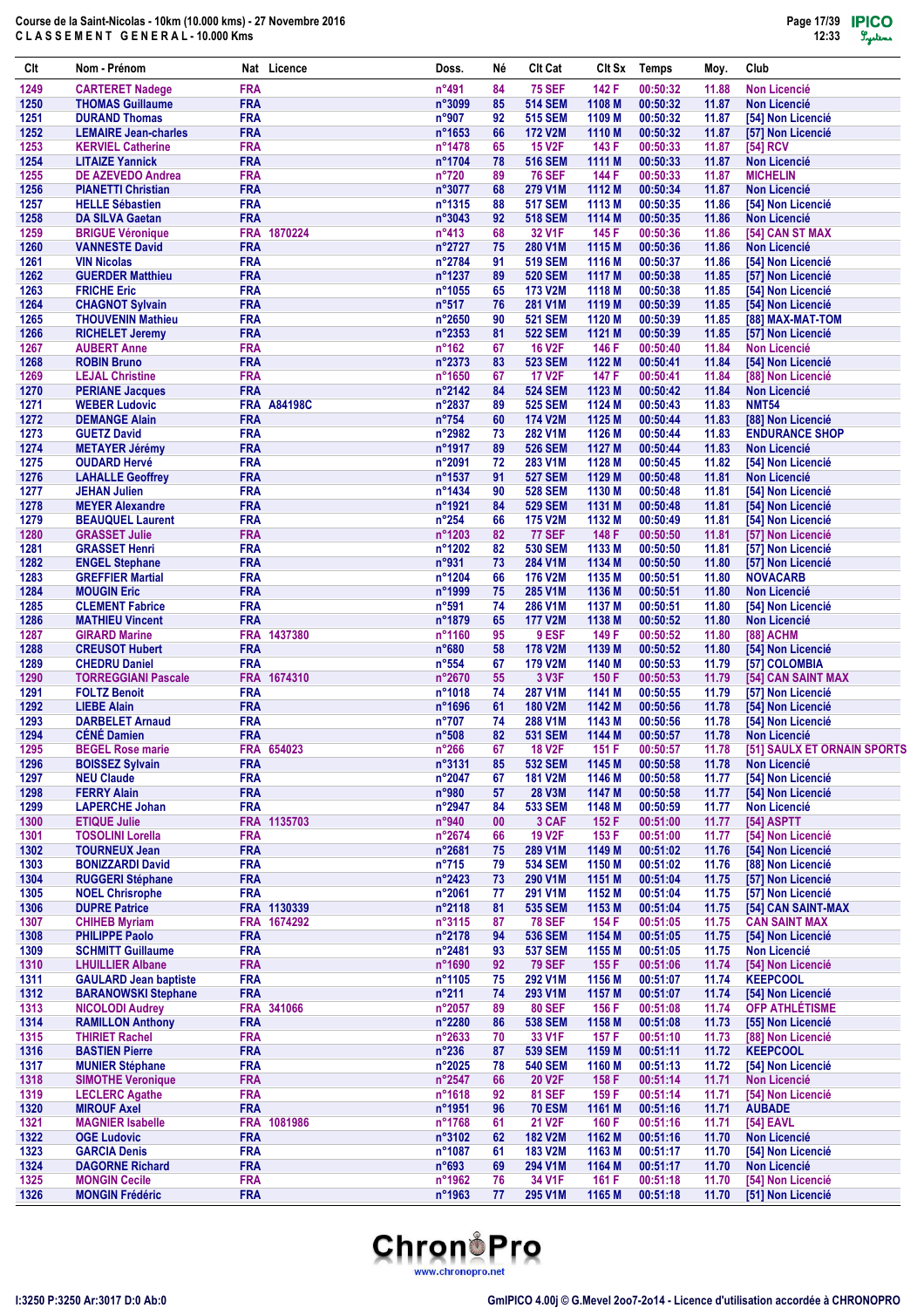| Clt          | Nom - Prénom                                       |                          | Nat Licence        | Doss.                            | Né       | CIt Cat                         | Clt Sx           | <b>Temps</b>         | Moy.           | Club                                               |
|--------------|----------------------------------------------------|--------------------------|--------------------|----------------------------------|----------|---------------------------------|------------------|----------------------|----------------|----------------------------------------------------|
| 1327         | <b>MANCINI Marianne</b>                            |                          | FRA 1703376        | n°1788                           | 89       | <b>82 SEF</b>                   | 162 F            | 00:51:18             | 11.70          | A2M                                                |
| 1328         | <b>PONTOY Marc</b>                                 | <b>FRA</b>               |                    | n°2232                           | 62       | <b>184 V2M</b>                  | 1166 M           | 00:51:20             | 11.69          | [54] Non Licencié                                  |
| 1329         | <b>GRANDPIERRE Loïc</b>                            | <b>FRA</b>               |                    | n°1199                           | 77       | 296 V1M                         | 1167 M           | 00:51:20             | 11.69          | [54] Non Licencié                                  |
| 1330         | <b>BACHELIER Claude</b>                            | <b>FRA</b>               |                    | n°3091                           | 59       | <b>185 V2M</b>                  | 1168 M           | 00:51:21             | 11.69          | <b>Non Licencié</b>                                |
| 1331         | <b>MEBARECK Thierry</b>                            |                          | FRA 1824896        | n°1896                           | 74       | 297 V1M                         | 1169 M           | 00:51:21             | 11.69          | [57] AS CHEMINOTS                                  |
| 1332<br>1333 | <b>IORDACHE Cristian</b><br><b>GAUGUE Fréderic</b> | <b>FRA</b><br><b>FRA</b> |                    | n°1392<br>n°1104                 | 84<br>77 | <b>541 SEM</b><br>298 V1M       | 1170 M<br>1171 M | 00:51:23<br>00:51:23 | 11.68<br>11.68 | [54] Non Licencié<br>[54] UPM RAFLATAC             |
| 1334         | <b>JEANMAIRE Frederic</b>                          | <b>FRA</b>               |                    | n°1428                           | 69       | 299 V1M                         | 1172 M           | 00:51:23             | 11.68          | [88] TEAM NOTAIRES                                 |
| 1335         | <b>VIAGGI Emilie</b>                               | <b>FRA</b>               |                    | n°2758                           | 82       | <b>83 SEF</b>                   | 163 F            | 00:51:25             | 11.67          | [54] Non Licencié                                  |
| 1336         | <b>BARON Hadrien</b>                               | <b>FRA</b>               |                    | $n^{\circ}227$                   | 78       | <b>542 SEM</b>                  | 1173 M           | 00:51:26             | 11.67          | <b>Non Licencié</b>                                |
| 1337         | <b>OUTREBON Sandrine</b>                           |                          | FRA 628398         | n°2097                           | 83       | <b>84 SEF</b>                   | 164 F            | 00:51:27             | 11.66          | [54] CSAG NANCY                                    |
| 1338         | <b>MAUDET Etienne</b>                              | <b>FRA</b>               |                    | n°1884                           | 95       | <b>71 ESM</b>                   | 1174 M           | 00:51:28             | 11.66          | <b>Non Licencié</b>                                |
| 1339         | <b>DELLUPO Melanie</b>                             | <b>FRA</b>               |                    | $n^{\circ}746$                   | 73       | 35 V1F                          | 165 F            | 00:51:28             | 11.66          | [88] Non Licencié                                  |
| 1340         | <b>BOURST Patricia</b>                             | <b>FRA</b>               |                    | $n^{\circ}387$                   | 64       | <b>22 V2F</b>                   | 166 F            | 00:51:28             | 11.66          | <b>ASPTT NANCY</b>                                 |
| 1341         | <b>BOUCHER Xavier</b>                              | <b>FRA</b>               |                    | $n^{\circ}368$                   | 82       | <b>543 SEM</b>                  | 1175 M           | 00:51:28             | 11.66          | [54] Non Licencié                                  |
| 1342         | <b>LENOIR Murielle</b>                             | <b>FRA</b>               |                    | n°1661                           | 68       | 36 V1F                          | 167 F            | 00:51:29             | 11.66          | <b>Non Licencié</b>                                |
| 1343         | <b>GUELFI Loic</b>                                 | <b>FRA</b>               |                    | n°1229                           | 98       | <b>29 JUM</b>                   | 1176 M           | 00:51:30             | 11.65          | <b>Non Licencié</b>                                |
| 1344         | <b>BALYOUTE Tarike</b>                             | <b>FRA</b>               |                    | $n^{\circ}206$                   | 78       | <b>544 SEM</b>                  | 1177 M           | 00:51:31             | 11.65          | [54] Non Licencié                                  |
| 1345<br>1346 | <b>FYAD Hélène</b><br><b>GABIANO Louis</b>         | <b>FRA</b><br><b>FRA</b> |                    | n°1066<br>n°1068                 | 67<br>82 | <b>23 V2F</b><br><b>545 SEM</b> | 168 F<br>1178 M  | 00:51:32<br>00:51:32 | 11.65<br>11.65 | [54] Non Licencié<br>[54] Non Licencié             |
| 1347         | <b>FAVÉ-CAILLE Maxime</b>                          | <b>FRA</b>               |                    | $n^{\circ}962$                   | 81       | <b>546 SEM</b>                  | 1179 M           | 00:51:33             | 11.64          | [54] Non Licencié                                  |
| 1348         | <b>VIDAL Michèle</b>                               | <b>FRA</b>               |                    | n°2766                           | 94       | <b>85 SEF</b>                   | 169 F            | 00:51:34             | 11.64          | [54] Non Licencié                                  |
| 1349         | <b>GICQUEL Carole</b>                              | <b>FRA</b>               |                    | n°1152                           | 67       | 24 V2F                          | 170 F            | 00:51:35             | 11.63          | [54] Non Licencié                                  |
| 1350         | <b>BOFFO Franck</b>                                | <b>FRA</b>               |                    | $n^{\circ}336$                   | 67       | <b>186 V2M</b>                  | 1180 M           | 00:51:35             | 11.63          | [57] Non Licencié                                  |
| 1351         | <b>CARLIER Guillaume</b>                           |                          | FRA 189221         | $n^{\circ}473$                   | 83       | <b>547 SEM</b>                  | 1181 M           | 00:51:35             | 11.63          | [54] US TOUL ATHLE                                 |
| 1352         | <b>CUETTE Julien</b>                               | <b>FRA</b>               |                    | $n^{\circ}684$                   | 79       | <b>548 SEM</b>                  | 1182 M           | 00:51:36             | 11.63          | [54] Non Licencié                                  |
| 1353         | <b>SCHUSTER Eric</b>                               | <b>FRA</b>               |                    | n°2496                           | 63       | <b>187 V2M</b>                  | 1183 M           | 00:51:36             | 11.63          | Non Licencié                                       |
| 1354         | <b>BOLZAN Jean-yves</b>                            | <b>FRA</b>               |                    | $n^{\circ}340$                   | 83       | <b>549 SEM</b>                  | 1184 M           | 00:51:37             | 11.63          | [54] Non Licencié                                  |
| 1355         | <b>MOUGEL Sébastien</b>                            | <b>FRA</b>               |                    | n°1994                           | 86       | <b>550 SEM</b>                  | 1185 M           | 00:51:37             | 11.63          | [88] Non Licencié                                  |
| 1356         | <b>HOLFELD Manuela</b>                             | <b>FRA</b>               |                    | n°1350                           | 77       | 37 V1F                          | 171 F            | 00:51:39             | 11.62          | [55] Non Licencié                                  |
| 1357         | <b>SIMON Elodie</b>                                | <b>FRA</b>               |                    | n°2530                           | 76       | 38 V1F                          | 172 F            | 00:51:40             | 11.61          | [54] NMT54                                         |
| 1358         | <b>HEINRICH Hervé</b>                              | <b>FRA</b>               |                    | n°1309                           | 71       | 300 V1M                         | 1186 M           | 00:51:40             | 11.61          | <b>AUBADE</b>                                      |
| 1359<br>1360 | <b>CARONNA Xavier</b>                              | <b>FRA</b><br><b>FRA</b> |                    | $n^{\circ}480$                   | 71       | 301 V1M                         | 1187 M           | 00:51:41             | 11.61          | <b>Non Licencié</b><br>[54] LES FOULÉES ÉTUDIANTES |
| 1361         | <b>JACQUES Chloé</b><br><b>VILLAUME Franck</b>     | <b>FRA</b>               |                    | n°1404<br>n°2776                 | 98<br>71 | <b>11 JUF</b><br>302 V1M        | 173 F<br>1188 M  | 00:51:41<br>00:51:41 | 11.61<br>11.61 | [54] NON-LICENCIÉ                                  |
| 1362         | <b>CLAUDE Christian</b>                            | <b>FRA</b>               |                    | $n^{\circ}584$                   | 60       | <b>188 V2M</b>                  | 1189 M           | 00:51:42             | 11.61          | [54] Non Licencié                                  |
| 1363         | <b>HAZART Marie-caroline</b>                       | <b>FRA</b>               |                    | n°1303                           | 74       | 39 V1F                          | 174 F            | 00:51:42             | 11.61          | [54] Non Licencié                                  |
| 1364         | <b>SEYVE Nicolas</b>                               | <b>FRA</b>               |                    | n°2520                           | 76       | 303 V1M                         | 1190 M           | 00:51:42             | 11.61          | [54] Non Licencié                                  |
| 1365         | <b>GERVAIS Lakshmi</b>                             | <b>FRA</b>               |                    | n°3092                           | 84       | <b>86 SEF</b>                   | 175 F            | 00:51:42             | 11.61          | <b>TNL</b>                                         |
| 1366         | <b>BERTHELIER Calvin</b>                           | <b>FRA</b>               |                    | $n^{\circ}295$                   | 92       | <b>551 SEM</b>                  | 1191 M           | 00:51:43             | 11.60          | [54] Non Licencié                                  |
| 1367         | <b>ROUSSEL Paul</b>                                |                          | FRA 2544490701     | n°2409                           | 00       | 18 CAM                          | 1192 M           | 00:51:43             | 11.60          | [88] AS VAGNEY FOOTBALL                            |
| 1368         | <b>GAUVIN Frédéric</b>                             | <b>FRA</b>               |                    | n°1113                           | 75       | 304 V1M                         | 1193 M           | 00:51:43             | 11.60          | [54] Non Licencié                                  |
| 1369         | <b>DIDIER Jean pierre</b>                          | <b>FRA</b>               |                    | $n^{\circ}804$                   | 57       | <b>29 V3M</b>                   | 1194 M           | 00:51:44             | 11.60          | [54] DOUANES NANCY                                 |
| 1370         | <b>WIES Jeremy</b>                                 | <b>FRA</b>               |                    | n°3147                           | 83       | <b>552 SEM</b>                  | 1195 M           | 00:51:46             | 11.59          | Non Licencié                                       |
| 1371         | <b>BOEHM Marie-laure</b>                           | <b>FRA</b>               |                    | $n^{\circ}335$                   | 80       | <b>87 SEF</b>                   | 176 F            | 00:51:46             | 11.59          | <b>VERSUSMIND</b>                                  |
| 1372         | <b>MOREL Patrick</b>                               | <b>FRA</b>               |                    | n°1975                           | 71       | 305 V1M                         | 1196 M           | 00:51:46             | 11.59          | [54] MISS'ILE                                      |
| 1373         | <b>DRZEWIECKI Alexandre</b>                        | <b>FRA</b>               |                    | $n^{\circ}862$                   | 96       | <b>72 ESM</b>                   | 1197 M           | 00:51:46             | 11.59          | <b>KEEPCOOL</b>                                    |
| 1374         | <b>MOUGEL Mathilde</b>                             | <b>FRA</b>               |                    | n°1993                           | 96       | <b>10 ESF</b>                   | 177 F            | 00:51:46             | 11.59          | [88] Non Licencié                                  |
| 1375         | <b>GILET Margot</b>                                | <b>FRA</b>               |                    | n°1158                           | 96       | <b>11 ESF</b>                   | 178 F            | 00:51:47             | 11.59          | [88] Non Licencié                                  |
| 1376         | <b>PROVINS Sébastien</b>                           |                          | FRA 1540216        | n°2255                           | 73       | 306 V1M                         | 1198 M           | 00:51:47             | 11.59          | [54] ACGV                                          |
| 1377<br>1378 | <b>DOUEZ Nicolas</b><br><b>REYMANN Bruno</b>       | <b>FRA</b><br><b>FRA</b> |                    | $n^{\circ}844$<br>n°2340         | 86<br>76 | <b>553 SEM</b><br>307 V1M       | 1199 M<br>1200 M | 00:51:47<br>00:51:48 | 11.59<br>11.59 | <b>Non Licencié</b><br>[54] Non Licencié           |
| 1379         | <b>SALM Sophie</b>                                 | <b>FRA</b>               |                    | n°2440                           | 68       | 40 V1F                          | 179 F            | 00:51:48             | 11.59          | [54] Non Licencié                                  |
| 1380         | <b>WAHL Dominique</b>                              | <b>FRA</b>               |                    | n°2822                           | 65       | <b>189 V2M</b>                  | 1201 M           | 00:51:48             | 11.59          | [54] Non Licencié                                  |
| 1381         | <b>SEGALLA Blandine</b>                            | <b>FRA</b>               |                    | n°2504                           | 64       | <b>25 V2F</b>                   | 180 F            | 00:51:48             | 11.58          | [54] ASP VANDOEUVRE                                |
| 1382         | <b>JALBY Nicolas</b>                               | <b>FRA</b>               |                    | n°1415                           | 93       | <b>554 SEM</b>                  | 1202 M           | 00:51:49             | 11.58          | Non Licencié                                       |
| 1383         | <b>LAMOTHE Karine</b>                              | <b>FRA</b>               |                    | n°1554                           | 74       | 41 V1F                          | 181 F            | 00:51:49             | 11.58          | [54] ASP VANDOEUVRE                                |
| 1384         | <b>JAVEL Gaétan</b>                                | <b>FRA</b>               |                    | n°1420                           | 00       | 19 CAM                          | 1203 M           | 00:51:49             | 11.58          | [54] Non Licencié                                  |
| 1385         | <b>KLEIN Frank-olivier</b>                         | <b>FRA</b>               |                    | n°1498                           | 75       | 308 V1M                         | 1204 M           | 00:51:49             | 11.58          | [54] TRIATHLON LANEUVEVILLE                        |
| 1386         | <b>CLERC Nicolas</b>                               | <b>FRA</b>               |                    | $n^{\circ}597$                   | 85       | <b>555 SEM</b>                  | 1205 M           | 00:51:50             | 11.58          | [54] NOKI TEAM                                     |
| 1387         | <b>MANGIN Thomas</b>                               | <b>FRA</b>               |                    | n°1791                           | 89       | <b>556 SEM</b>                  | 1206 M           | 00:51:51             | 11.58          | <b>Non Licencié</b>                                |
| 1388         | <b>SCHANG Olivier</b>                              | <b>FRA</b>               |                    | n°2469                           | 65       | <b>190 V2M</b>                  | 1207 M           | 00:51:51             | 11.57          | <b>Non Licencié</b>                                |
| 1389         | <b>MEYER Belinda</b>                               | <b>FRA</b>               |                    | n°1922                           | 74       | <b>42 V1F</b>                   | 182 F            | 00:51:52             | 11.57          | [54] Non Licencié                                  |
| 1390         | <b>SOUVAY Dominique</b>                            | <b>FRA</b>               |                    | n°2942                           | 82       | <b>557 SEM</b>                  | 1208 M           | 00:51:53             | 11.57          | <b>Non Licencié</b>                                |
| 1391         | <b>BANZET Christophe</b>                           | <b>FRA</b>               |                    | $n^{\circ}208$                   | 70       | 309 V1M                         | 1209 M           | 00:51:55             | 11.56          | <b>Non Licencié</b>                                |
| 1392         | <b>ROCHOTTE Isabelle</b>                           |                          | <b>FRA A60910C</b> | n°2382                           | 72       | 43 V1F                          | 183 F            | 00:51:55             | 11.56          | [54] TRIATHLON NANCY LORRAINE                      |
| 1393         | <b>MOUGEL Bruno</b>                                | <b>FRA</b>               |                    | n°1991                           | 66       | <b>191 V2M</b>                  | 1210 M           | 00:51:55             | 11.56          | [54] Non Licencié                                  |
| 1394<br>1395 | <b>DUTRIEUX Yannick</b><br><b>COLIN Claude</b>     | <b>FRA</b><br><b>FRA</b> |                    | $n^{\circ}912$<br>$n^{\circ}607$ | 69       | 310 V1M<br>30 V3M               | 1211 M<br>1212 M | 00:51:56<br>00:51:56 | 11.55          | [57] AUCUN<br>[54] CLUB ALPIN                      |
| 1396         | <b>VIOLIN Frederic</b>                             | <b>FRA</b>               |                    | n°2791                           | 51<br>89 | <b>558 SEM</b>                  | 1213 M           | 00:51:57             | 11.55<br>11.55 | [54] GE CHAMPIGNEULLES                             |
| 1397         | <b>MASSON Delphine</b>                             |                          | FRA 539910         | n°1857                           | 75       | 44 V1F                          | 184 F            | 00:51:57             | 11.55          | [54] CSAG NANCY                                    |
| 1398         | <b>SCHWARTZ Christophe</b>                         |                          | FRA 640588         | n°2497                           | 76       | 311 V1M                         | 1214 M           | 00:51:58             | 11.55          | [54] CSAG NANCY                                    |
| 1399         | <b>PORTZERT Annabelle</b>                          |                          | FRA 1910666        | n°2236                           | 74       | 45 V1F                          | 185 F            | 00:51:58             | 11.55          | [54] ACGV                                          |
| 1400         | <b>PROVINS-GENIN Nathalie</b>                      |                          | FRA 1561285        | n°2256                           | 75       | 46 V1F                          | 186 F            | 00:51:58             | 11.55          | [54] ACGV                                          |
| 1401         | <b>HOUSARD Hortense</b>                            | <b>FRA</b>               |                    | nº1363                           | 88       | <b>88 SEF</b>                   | 187 F            | 00:51:58             | 11.55          | [54] Non Licencié                                  |
| 1402         | <b>BOYARD Stéphane</b>                             |                          | FRA 1407199        | $n^{\circ}395$                   | 70       | 312 V1M                         | 1215 M           | 00:51:59             | 11.55          | <b>ASPTT NANCY</b>                                 |
| 1403         | <b>BENHAMMOU Elisabeth</b>                         | <b>FRA</b>               |                    | $n^{\circ}278$                   | 60       | <b>26 V2F</b>                   | 188 F            | 00:52:00             | 11.54          | <b>Non Licencié</b>                                |
| 1404         | <b>BENHAMMOU Khalid</b>                            | <b>FRA</b>               |                    | $n^{\circ}279$                   | 56       | 31 V3M                          | 1216 M           | 00:52:00             | 11.54          | <b>Non Licencié</b>                                |

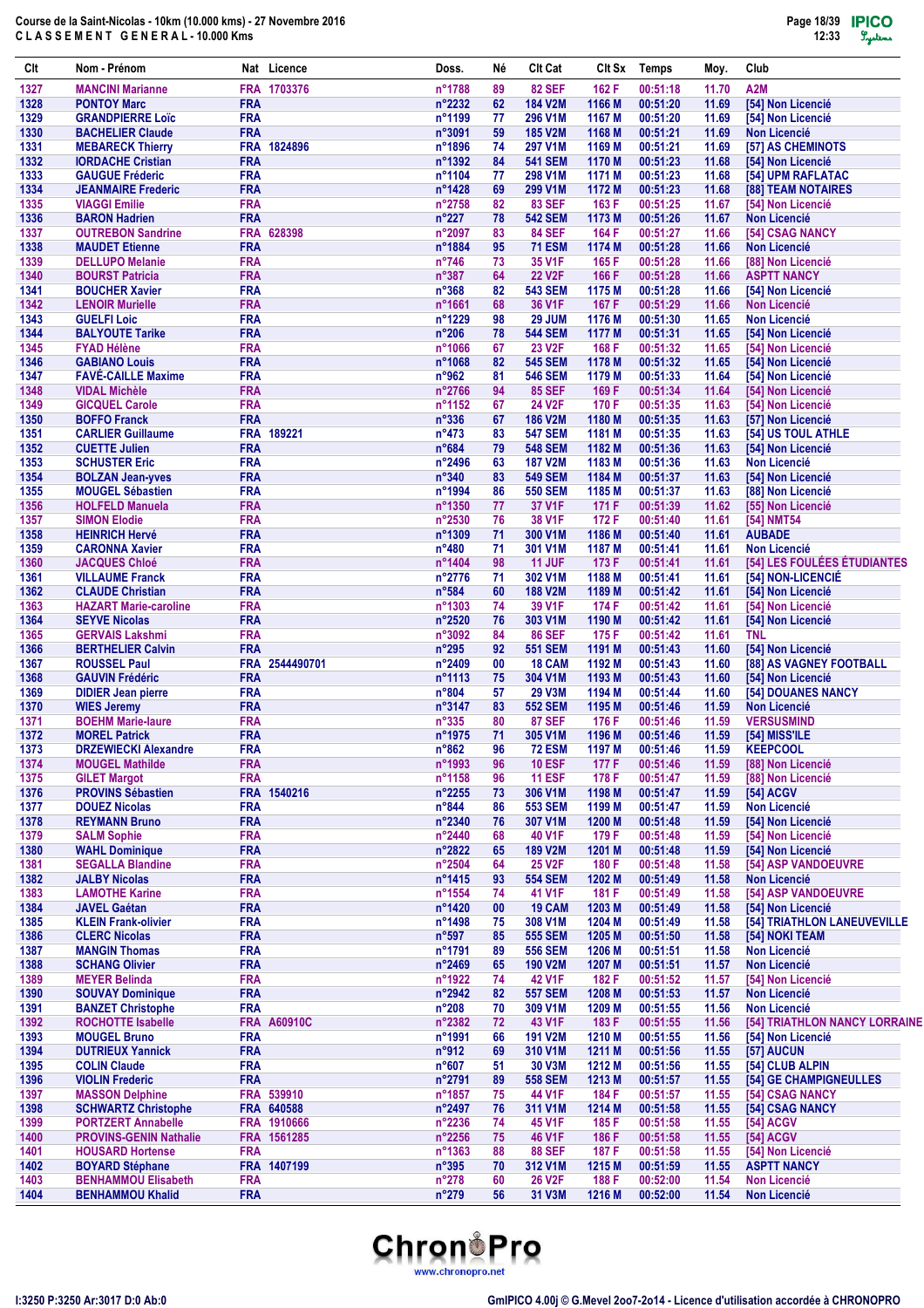| Clt          | Nom - Prénom                                         |                          | Nat Licence              | Doss.                     | Né       | <b>CIt Cat</b>                   | CIt Sx           | <b>Temps</b>         | Moy.           | Club                                       |
|--------------|------------------------------------------------------|--------------------------|--------------------------|---------------------------|----------|----------------------------------|------------------|----------------------|----------------|--------------------------------------------|
| 1405         | <b>ZIMIERSKI Jean francois</b>                       |                          | <b>FRA A61511C</b>       | n°2885                    | 67       | <b>192 V2M</b>                   | 1217 M           | 00:52:01             | 11.54          | [54] TRIATHLON LANEUVEVILLE                |
| 1406         | <b>ZIMIERSKI Nathalie</b>                            | <b>FRA</b>               |                          | n°2886                    | 68       | 47 V1F                           | 189 F            | 00:52:01             | 11.54          | [54] Non Licencié                          |
| 1407         | <b>SCHWARTZ Marie</b>                                |                          | <b>FRA A92429C</b>       | n°2498                    | 90       | <b>89 SEF</b>                    | 190 F            | 00:52:01             | 11.54          | [54] TNL                                   |
| 1408         | <b>LAURRIN Stéphane</b>                              | <b>FRA</b>               |                          | n°1588                    | 78       | <b>559 SEM</b>                   | 1218 M           | 00:52:01             | 11.54          | [54] Non Licencié                          |
| 1409<br>1410 | <b>OLRY Thomas</b><br><b>HERTZOG Jean-michel</b>     | <b>FRA</b><br><b>FRA</b> |                          | n°2082<br>n°1330          | 87<br>69 | <b>560 SEM</b><br>313 V1M        | 1219 M<br>1220 M | 00:52:02<br>00:52:02 | 11.53<br>11.53 | [54] Non Licencié<br>[54] Non Licencié     |
| 1411         | <b>GODARD Mael</b>                                   |                          | FRA 1138464              | n°1162                    | 00       | 4 CAF                            | 191 F            | 00:52:03             | 11.53          | [57] AC SAINT AVOLD                        |
| 1412         | <b>GODARD Pascal</b>                                 |                          | FRA 1479488              | n°027                     | 54       | 32 V3M                           | 1221 M           | 00:52:03             | 11.53          | [57] AC SAINT AVOLD                        |
| 1413         | <b>CHATTON Mathieu</b>                               |                          | FRA A51910C0160192MS1FRA | $n^{\circ}$ 544           | 94       | <b>561 SEM</b>                   | 1222 M           | 00:52:03             | 11.53          | [54] TRIATHLON TOUL TEAM                   |
| 1414         | <b>HOTTON Olivier</b>                                | <b>FRA</b>               |                          | n°1357                    | 84       | <b>562 SEM</b>                   | 1223 M           | 00:52:03             | 11.53          | [54] Non Licencié                          |
| 1415         | <b>HUET Arnaud</b>                                   | <b>FRA</b>               |                          | n°1368                    | 68       | 314 V1M                          | 1224 M           | 00:52:03             | 11.53          | [54] FOOTING FORM HEILLECOURT              |
| 1416         | <b>FIDEL Sandrine</b>                                | <b>FRA</b>               |                          | n°988                     | 77       | 48 V1F                           | 192 F            | 00:52:04             | 11.53          | [57] Non Licencié                          |
| 1417         | <b>GASPARD Anne france</b>                           | <b>FRA</b>               |                          | n°1094                    | 81       | <b>90 SEF</b>                    | 193 F            | 00:52:05             | 11.52          | [54] Non Licencié                          |
| 1418<br>1419 | <b>GAILLET Franck</b><br><b>THIERY Aurélie</b>       | <b>FRA</b><br><b>FRA</b> |                          | n°1072<br>$n^{\circ}2623$ | 64<br>79 | <b>193 V2M</b><br><b>91 SEF</b>  | 1225 M<br>194 F  | 00:52:05<br>00:52:05 | 11.52<br>11.52 | [54] Non Licencié<br><b>Non Licencié</b>   |
| 1420         | <b>PRUDHOMME Nicolas</b>                             | <b>FRA</b>               |                          | n°2257                    | 73       | 315 V1M                          | 1226 M           | 00:52:06             | 11.52          | [54] Non Licencié                          |
| 1421         | <b>VALLANCE Bérénice</b>                             | <b>FRA</b>               |                          | n°2717                    | 97       | <b>12 ESF</b>                    | 195 F            | 00:52:07             | 11.52          | [54] Non Licencié                          |
| 1422         | <b>BAYOT Jean michel</b>                             | <b>FRA</b>               |                          | $n^{\circ}248$            | 65       | 194 V2M                          | 1227 M           | 00:52:07             | 11.52          | <b>AUBADE</b>                              |
| 1423         | <b>RUPP Emmanuel</b>                                 | <b>FRA</b>               |                          | n°2427                    | 81       | <b>563 SEM</b>                   | 1228 M           | 00:52:08             | 11.51          | [57] Non Licencié                          |
| 1424         | <b>BENNANI Fahd</b>                                  | <b>FRA</b>               |                          | n°281                     | 83       | <b>564 SEM</b>                   | 1229 M           | 00:52:08             | 11.51          | [54] Non Licencié                          |
| 1425         | <b>DRAPPIER Cedric</b>                               | <b>FRA</b>               |                          | $n^{\circ}847$            | 87       | <b>565 SEM</b>                   | 1230 M           | 00:52:08             | 11.51          | [54] Non Licencié                          |
| 1426<br>1427 | <b>VAN DE WEERDT Corinne</b><br><b>CLERC Lionel</b>  | <b>FRA</b><br><b>FRA</b> |                          | n°2724<br>$n^{\circ}595$  | 70<br>72 | 49 V1F<br>316 V1M                | 196 F<br>1231 M  | 00:52:09<br>00:52:09 | 11.51<br>11.51 | [54] Non Licencié<br>[54] Non Licencié     |
| 1428         | <b>OSBORNE David</b>                                 | <b>FRA</b>               |                          | n°2087                    | 82       | <b>566 SEM</b>                   | 1232 M           | 00:52:10             | 11.50          | [54] Non Licencié                          |
| 1429         | <b>DUBOIS Arnaud</b>                                 | <b>FRA</b>               |                          | $n^{\circ}867$            | 59       | <b>195 V2M</b>                   | 1233 M           | 00:52:11             | 11.50          | [88] ASC BNPPARIBAS                        |
| 1430         | <b>BURICHON Pascal</b>                               | <b>FRA</b>               |                          | $n^{\circ}445$            | 68       | 317 V1M                          | 1234 M           | 00:52:11             | 11.50          | <b>Non Licencié</b>                        |
| 1431         | <b>GITTON Eric</b>                                   | <b>FRA</b>               |                          | n°026                     | 65       | <b>196 V2M</b>                   | 1235 M           | 00:52:11             | 11.50          | <b>AUBADE</b>                              |
| 1432         | <b>RABOT Marion</b>                                  | <b>FRA</b>               |                          | $n^{\circ}2274$           | 88       | <b>92 SEF</b>                    | 197 F            | 00:52:11             | 11.50          | <b>AUBADE</b>                              |
| 1433         | <b>DJEDRI Farès</b>                                  | <b>FRA</b>               |                          | $n^{\circ}819$            | 86       | <b>567 SEM</b>                   | 1236 M           | 00:52:12             | 11.50          | <b>Non Licencié</b>                        |
| 1434         | <b>MAURA Marion</b>                                  | <b>FRA</b>               |                          | n°1886                    | 94       | <b>93 SEF</b>                    | 198 F            | 00:52:13             | 11.49          | [54] Non Licencié                          |
| 1435<br>1436 | <b>LUC Pierre</b><br><b>BEATON Bruce</b>             | <b>FRA</b><br><b>FRA</b> |                          | n°1740<br>$n^{\circ}250$  | 91<br>77 | <b>568 SEM</b><br>318 V1M        | 1237 M<br>1238 M | 00:52:14<br>00:52:14 | 11.49<br>11.49 | [54] Non Licencié<br>[54] UPM RAFLATAC     |
| 1437         | <b>STREMPLEWSKI Quentin</b>                          | <b>FRA</b>               |                          | $n^{\circ}2580$           | 94       | <b>569 SEM</b>                   | 1239 M           | 00:52:15             | 11.48          | <b>Non Licencié</b>                        |
| 1438         | <b>HALTER Nicolas</b>                                | <b>FRA</b>               |                          | n°1280                    | 89       | <b>570 SEM</b>                   | 1240 M           | 00:52:17             | 11.48          | [54] Non Licencié                          |
| 1439         | <b>VOLPATO Remy</b>                                  | <b>FRA</b>               |                          | n°2812                    | 74       | 319 V1M                          | 1241 M           | 00:52:17             | 11.48          | [54] Non Licencié                          |
| 1440         | <b>ICHIHARA Rié</b>                                  | <b>FRA</b>               |                          | n°1387                    | 92       | <b>94 SEF</b>                    | 199 F            | 00:52:17             | 11.48          | [54] Non Licencié                          |
| 1441         | <b>GOURDEL Olivier</b>                               | <b>FRA</b>               |                          | n°1179                    | 71       | 320 V1M                          | 1242 M           | 00:52:18             | 11.47          | [54] NMT54                                 |
| 1442         | <b>MARGAUX Jonathan</b>                              | <b>FRA</b>               |                          | $n^{\circ}3201$           | 76       | 321 V1M                          | 1243 M           | 00:52:18             | 11.47          | <b>Non Licencié</b>                        |
| 1443         | <b>GOURDEL Gwenola</b>                               | <b>FRA</b>               |                          | n°1178                    | 99       | <b>12 JUF</b>                    | 200 F            | 00:52:18             | 11.47          | <b>ASPTT NANCY</b>                         |
| 1444<br>1445 | <b>GAUFFRE Patrick</b><br><b>EULOGE Herve</b>        | <b>FRA</b><br><b>FRA</b> |                          | n°1101<br>n°3185          | 68<br>65 | 322 V1M<br><b>197 V2M</b>        | 1244 M<br>1245 M | 00:52:18<br>00:52:21 | 11.47<br>11.46 | <b>Non Licencié</b><br><b>Non Licencié</b> |
| 1446         | <b>MARTIN Annick</b>                                 | <b>FRA</b>               |                          | n°1835                    | 62       | <b>27 V2F</b>                    | 201 F            | 00:52:21             | 11.46          | [54] Non Licencié                          |
| 1447         | <b>CHAGNOT Gwenaelle</b>                             | <b>FRA</b>               |                          | $n^{\circ}516$            | 77       | 50 V1F                           | 202 F            | 00:52:22             | 11.46          | [54] Non Licencié                          |
| 1448         | <b>LOIREAU Yann</b>                                  | <b>FRA</b>               |                          | n°1714                    | 01       | 20 CAM                           | 1246 M           | 00:52:22             | 11.46          | [54] Non Licencié                          |
| 1449         | <b>BESSON Eric</b>                                   | <b>FRA</b>               |                          | $n^{\circ}299$            | 76       | 323 V1M                          | 1247 M           | 00:52:22             | 11.46          | [54] Non Licencié                          |
| 1450         | <b>BRISTIEL Pierre</b>                               |                          | FRA 1615976              | $n^{\circ}417$            | 60       | <b>198 V2M</b>                   | 1248 M           | 00:52:23             | 11.46          | [57] ACSA SAINT AVOLD                      |
| 1451         | <b>BEMER Carine</b>                                  | <b>FRA</b>               |                          | $n^{\circ}275$            | 74       | 51 V1F                           | 203 F            | 00:52:23             | 11.46          | [54] Non Licencié                          |
| 1452<br>1453 | <b>GRIMOT Gilles</b><br><b>LEBRUN Eric</b>           | <b>FRA</b><br><b>FRA</b> |                          | n°1216<br>n°1613          | 61<br>63 | 199 V2M<br>200 V2M               | 1249 M<br>1250 M | 00:52:24<br>00:52:25 | 11.45<br>11.45 | [54] Non Licencié<br>[54] NON LICENCIÉ     |
| 1454         | <b>ARGOULLON Ludovic</b>                             | <b>FRA</b>               |                          | $n^{\circ}$ 146           | 87       | <b>571 SEM</b>                   | 1251 M           | 00:52:25             | 11.45          | [54] Non Licencié                          |
| 1455         | <b>FORCADETTE Michel</b>                             | <b>FRA</b>               |                          | n°3078                    | 46       | 4 V4M                            | 1252 M           | 00:52:27             | 11.44          | <b>TRIATHLON LANEUVEVILLE</b>              |
| 1456         | <b>CAPONE Lydie</b>                                  | <b>FRA</b>               |                          | $n^{\circ}467$            | 71       | 52 V1F                           | 204 F            | 00:52:27             | 11.44          | [54] Non Licencié                          |
| 1457         | <b>REGNIER Daniel</b>                                | <b>FRA</b>               |                          | n°2309                    | 61       | 201 V2M                          | 1253 M           | 00:52:27             | 11.44          | [54] Non Licencié                          |
| 1458         | <b>ACHOURI Fadhel</b>                                | <b>FRA</b>               |                          | n°3123                    | 71       | 324 V1M                          | 1254 M           | 00:52:29             | 11.43          | <b>Non Licencié</b>                        |
| 1459         | <b>PETIT Sabine</b>                                  | <b>FRA</b>               |                          | n°2166                    | 85       | <b>95 SEF</b>                    | 205 F            | 00:52:30             | 11.43          | <b>Non Licencié</b>                        |
| 1460<br>1461 | <b>LAGARDE Julien</b><br><b>KAMPF Matthieu</b>       | <b>FRA</b><br><b>FRA</b> |                          | n°1533<br>n°1463          | 00<br>87 | <b>21 CAM</b><br><b>572 SEM</b>  | 1255 M<br>1256 M | 00:52:30<br>00:52:31 | 11.43<br>11.43 | [57] Non Licencié<br>[54] Non Licencié     |
| 1462         | <b>LESCANNE Jean-baptiste</b>                        | <b>FRA</b>               |                          | n°1677                    | 96       | <b>73 ESM</b>                    | 1257 M           | 00:52:31             | 11.43          | [54] Non Licencié                          |
| 1463         | <b>BARRAT Matthieu</b>                               | <b>FRA</b>               |                          | $n^{\circ}229$            | 99       | <b>30 JUM</b>                    | 1258 M           | 00:52:32             | 11.42          | [54] Non Licencié                          |
| 1464         | <b>POMA Mathieu</b>                                  | <b>FRA</b>               |                          | n°2228                    | 82       | <b>573 SEM</b>                   | 1259 M           | 00:52:32             | 11.42          | [54] Non Licencié                          |
| 1465         | <b>HOUPERT Vincent</b>                               | <b>FRA</b>               |                          | n°1362                    | 65       | 202 V2M                          | 1260 M           | 00:52:33             | 11.42          | Non Licencié                               |
| 1466         | <b>OBRINGER Sylvain</b>                              | <b>FRA</b>               |                          | n°2076                    | 71       | 325 V1M                          | 1261 M           | 00:52:33             | 11.42          | [54] Non Licencié                          |
| 1467         | <b>ULMER Gaël</b>                                    | <b>FRA</b>               |                          | n°2704                    | 82       | <b>574 SEM</b>                   | 1262 M           | 00:52:33             | 11.42          | [54] Non Licencié                          |
| 1468<br>1469 | <b>FOUCAUD Laurent</b><br><b>MARTINAIS Dominique</b> | <b>FRA</b><br><b>FRA</b> |                          | n°1026<br>n°1847          | 70       | 326 V1M<br>203 V2M               | 1263 M<br>1264 M | 00:52:34<br>00:52:34 | 11.42          | [57] Non Licencié<br>[54] Non Licencié     |
| 1470         | <b>DRIX Camille</b>                                  | <b>FRA</b>               |                          | $n^{\circ}853$            | 66<br>97 | <b>13 ESF</b>                    | 206 F            | 00:52:35             | 11.42<br>11.41 | [55] Non Licencié                          |
| 1471         | <b>LEFORT Maxence</b>                                | <b>FRA</b>               |                          | n°1639                    | 96       | <b>74 ESM</b>                    | 1265 M           | 00:52:36             | 11.41          | Non Licencié                               |
| 1472         | <b>MATHIEU Jean-paul</b>                             | <b>FRA</b>               |                          | n°1874                    | 69       | 327 V1M                          | 1266 M           | 00:52:36             | 11.41          | [54] GRAINE DE CHAMPIONS                   |
| 1473         | <b>DIERSTEIN Vincent</b>                             | <b>FRA</b>               |                          | n°808                     | 82       | <b>575 SEM</b>                   | 1267 M           | 00:52:36             | 11.41          | [54] Non Licencié                          |
| 1474         | <b>CROCCO Sebastien</b>                              | <b>FRA</b>               |                          | $n^{\circ}681$            | 71       | 328 V1M                          | 1268 M           | 00:52:37             | 11.41          | [54] Non Licencié                          |
| 1475         | <b>COLLIN Delphine</b>                               | <b>FRA</b>               |                          | $n^{\circ}632$            | 82       | <b>96 SEF</b>                    | 207 F            | 00:52:37             | 11.41          | <b>Non Licencié</b>                        |
| 1476         | <b>RICHARD Maxime</b>                                | <b>FRA</b>               |                          | n°2350                    | 86       | <b>576 SEM</b>                   | 1269 M           | 00:52:37             | 11.40          | <b>AUBADE</b>                              |
| 1477<br>1478 | <b>LEFEBVRE Stephane</b><br><b>RÉSONET Hervé</b>     | <b>FRA</b><br><b>FRA</b> |                          | n°3252<br>n°2336          | 90<br>80 | <b>577 SEM</b><br><b>578 SEM</b> | 1270 M<br>1271 M | 00:52:38<br>00:52:38 | 11.40<br>11.40 | <b>Non Licencié</b><br>[54] Non Licencié   |
| 1479         | <b>GRANDEMANGE Alex</b>                              | <b>FRA</b>               |                          | n°1190                    | 90       | <b>579 SEM</b>                   | 1272 M           | 00:52:39             | 11.40          | [54] Non Licencié                          |
| 1480         | <b>DUMOULIN Delphine</b>                             | <b>FRA</b>               |                          | n°3056                    | 73       | 53 V1F                           | 208 F            | 00:52:39             | 11.40          | <b>RCV</b>                                 |
| 1481         | <b>FUMEX David</b>                                   | <b>FRA</b>               |                          | n°1063                    | 69       | 329 V1M                          | 1273 M           | 00:52:40             | 11.40          | [54] Non Licencié                          |
| 1482         | <b>FEDERSPIEL Yannick</b>                            | <b>FRA</b>               |                          | n°968                     | 70       | 330 V1M                          | 1274 M           | 00:52:40             | 11.39          | [54] Non Licencié                          |

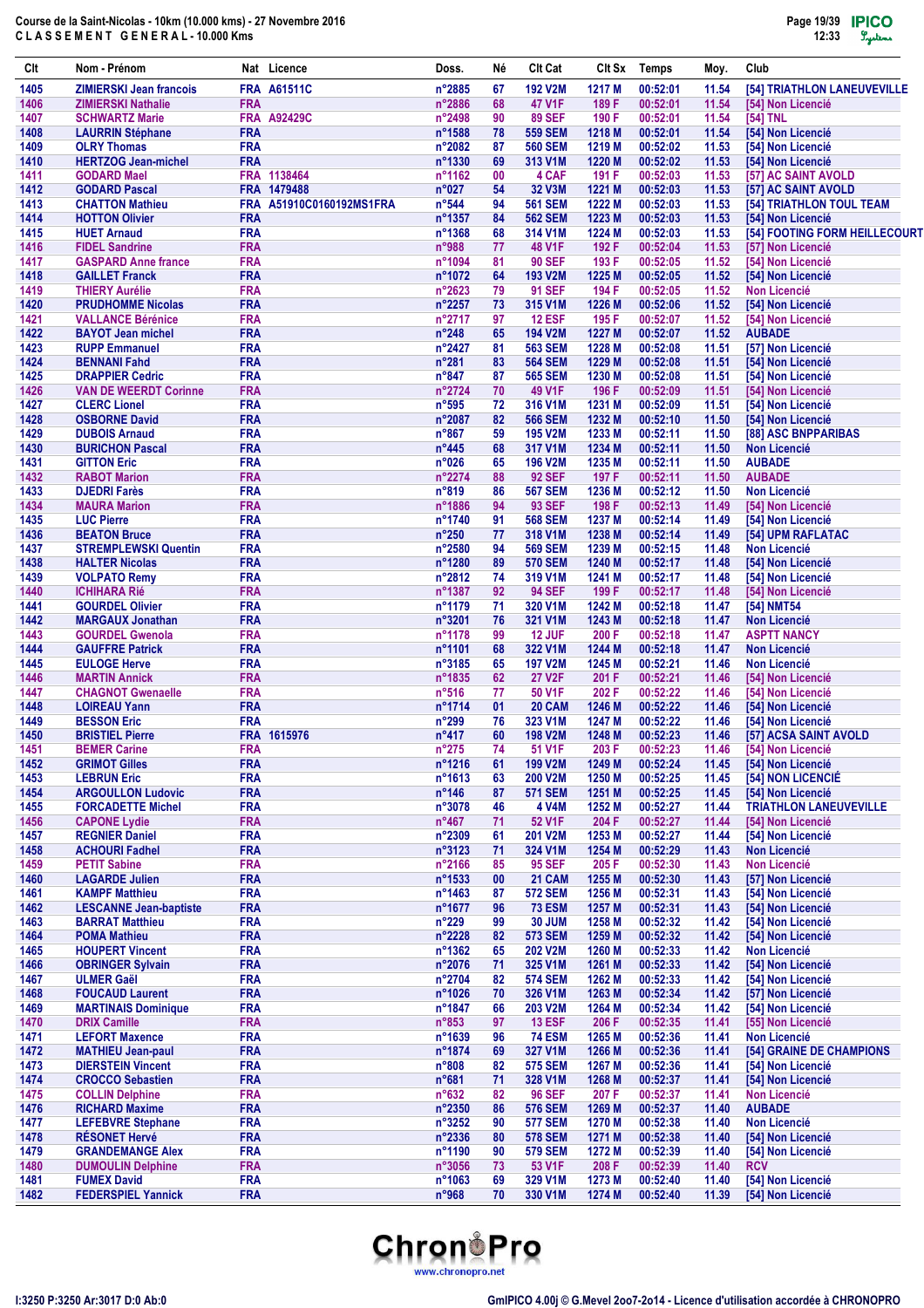| Clt          | Nom - Prénom                                           |                          | Nat Licence        | Doss.                            | Né       | <b>Clt Cat</b>            | CIt Sx           | <b>Temps</b>         | Moy.           | Club                                          |
|--------------|--------------------------------------------------------|--------------------------|--------------------|----------------------------------|----------|---------------------------|------------------|----------------------|----------------|-----------------------------------------------|
| 1483         | <b>SIMÉON Maxime</b>                                   | <b>FRA</b>               |                    | $n^{\circ}2528$                  | 88       | <b>580 SEM</b>            | 1275 M           | 00:52:40             | 11.39          | <b>Non Licencié</b>                           |
| 1484         | <b>VERTU Florian</b>                                   | <b>FRA</b>               |                    | n°2757                           | 91       | <b>581 SEM</b>            | 1276 M           | 00:52:41             | 11.39          | [54] Non Licencié                             |
| 1485         | <b>PEREIRA Manuel</b>                                  | <b>FRA</b>               |                    | n°2138                           | 72       | 331 V1M                   | 1277 M           | 00:52:42             | 11.39          | <b>AUBADE</b>                                 |
| 1486         | <b>CARTIER Alain</b>                                   | <b>FRA</b>               |                    | $n^{\circ}492$                   | 64       | <b>204 V2M</b>            | 1278 M           | 00:52:42             | 11.39          | [54] Non Licencié                             |
| 1487         | <b>QUENEHEN Christopher</b>                            | <b>FRA</b>               |                    | n°2266                           | 93       | <b>582 SEM</b>            | 1279 M           | 00:52:43             | 11.38          | [54] ENSG                                     |
| 1488         | <b>NICOLAS Jean-baptiste</b>                           | <b>FRA</b>               |                    | $n^{\circ}2052$                  | 78       | <b>583 SEM</b>            | 1280 M           | 00:52:43             | 11.38          | [54] Non Licencié                             |
| 1489         | <b>ABEL Pascale</b>                                    | <b>FRA</b><br><b>FRA</b> |                    | n°084                            | 61       | <b>28 V2F</b><br>205 V2M  | 209 F            | 00:52:43             | 11.38          | [57] Non Licencié                             |
| 1490<br>1491 | <b>VILLETTE Pierre</b><br><b>NEPOTE-CIT Sylviane</b>   |                          | FRA 499079         | n°2780<br>n°2045                 | 63<br>52 | <b>4 V3F</b>              | 1281 M<br>210 F  | 00:52:44<br>00:52:45 | 11.38<br>11.38 | <b>Non Licencié</b><br>[54] COS VILLERS       |
| 1492         | <b>DIDIERLAURENT Eric</b>                              | <b>FRA</b>               |                    | n°3189                           | 66       | <b>206 V2M</b>            | 1282 M           | 00:52:46             | 11.37          | DA                                            |
| 1493         | <b>MACIUCA Andreea</b>                                 | <b>FRA</b>               |                    | n°1758                           | 87       | <b>97 SEF</b>             | 211 F            | 00:52:47             | 11.37          | <b>ACUM TEAM</b>                              |
| 1494         | <b>TAMI Emmanuel</b>                                   | <b>FRA</b>               |                    | n°2590                           | 72       | 332 V1M                   | 1283 M           | 00:52:47             | 11.37          | [54] Non Licencié                             |
| 1495         | <b>CHENARD Laura</b>                                   | <b>FRA</b>               |                    | $n^{\circ}558$                   | 90       | <b>98 SEF</b>             | 212 F            | 00:52:47             | 11.37          | [54] Non Licencié                             |
| 1496         | <b>COLIN Louis</b>                                     | <b>FRA</b>               |                    | $n^{\circ}613$                   | 01       | 22 CAM                    | 1284 M           | 00:52:48             | 11.37          | [54] Non Licencié                             |
| 1497         | <b>HARMOUCHI Mohamed</b>                               | <b>FRA</b>               |                    | n°1297                           | 83       | <b>584 SEM</b>            | 1285 M           | 00:52:48             | 11.37          | [57] Non Licencié                             |
| 1498         | <b>MARMIER Sébastien</b>                               | <b>FRA</b>               |                    | n°1833                           | 70       | 333 V1M                   | 1286 M           | 00:52:48             | 11.37          | [54] WTL                                      |
| 1499         | <b>DECRION Benedicte</b>                               | <b>FRA</b>               | 1664906            | $n^{\circ}728$                   | 79       | <b>99 SEF</b>             | 213 F            | 00:52:48             | 11.36          | [54] CA CHAMPIGNEULLES                        |
| 1500         | <b>STREMPLEWSKI Denis</b>                              | <b>FRA</b>               |                    | n°2579                           | 61       | <b>207 V2M</b>            | 1287 M           | 00:52:49             | 11.36          | <b>Non Licencié</b>                           |
| 1501         | <b>COLIN Jc</b>                                        | <b>FRA</b>               |                    | $n^{\circ}611$                   | 65       | <b>208 V2M</b>            | 1288 M           | 00:52:50             | 11.36          | [54] Non Licencié                             |
| 1502         | <b>GACHENOT Magali</b>                                 | <b>FRA</b>               |                    | n°1071                           | 79       | <b>100 SEF</b>            | 214 F            | 00:52:50             | 11.36          | <b>AUBADE</b>                                 |
| 1503         | <b>MARIN Lucien</b>                                    | <b>FRA</b>               |                    | n°1829                           | 49       | 33 V3M                    | 1289 M           | 00:52:51             | 11.36          | [54] Non Licencié                             |
| 1504         | <b>HAMANT Prisca</b>                                   | <b>FRA</b>               |                    | n°1282                           | 75       | 54 V1F                    | 215 F            | 00:52:53             | 11.35          | [54] Non Licencié                             |
| 1505         | <b>KARSKI Alexander</b>                                | <b>FRA</b>               |                    | n°1465                           | 94       | <b>585 SEM</b>            | 1290 M           | 00:52:53             | 11.35          | [54] Non Licencié                             |
| 1506         | <b>REUILLARD Emilien</b>                               | <b>FRA</b>               |                    | n°2337                           | 00       | <b>23 CAM</b>             | 1291 M           | 00:52:53             | 11.35          | <b>Non Licencié</b>                           |
| 1507         | <b>JUILLIÈRE Guy</b>                                   | <b>FRA</b>               |                    | n°1453                           | 59       | <b>209 V2M</b>            | 1292 M           | 00:52:54             | 11.35          | [54] Non Licencié                             |
| 1508         | <b>PAMIES Raphael</b>                                  | <b>FRA</b>               |                    | n°2105                           | 74       | 334 V1M                   | 1293 M           | 00:52:54             | 11.35          | [54] Non Licencié                             |
| 1509         | <b>GRATIOT Tristan</b>                                 | <b>FRA</b>               |                    | n°2912                           | 99       | <b>31 JUM</b>             | 1294 M           | 00:52:54             | 11.34          | <b>Non Licencié</b>                           |
| 1510         | <b>OZ CELI Sébastien</b>                               | <b>FRA</b>               |                    | n°2098                           | 00       | 2 V5M                     | 1295 M           | 00:52:54             | 11.34          | <b>Non Licencié</b>                           |
| 1511<br>1512 | <b>DEMANGEL Joffrey</b>                                | <b>FRA</b>               | FRA 1322457        | $n^{\circ}758$<br>$n^{\circ}561$ | 75<br>66 | 335 V1M<br><b>210 V2M</b> | 1296 M<br>1297 M | 00:52:55<br>00:52:55 | 11.34<br>11.34 | [54] DOMBASLE ATHLÉTISME<br>[54] Non Licencié |
| 1513         | <b>CHENY Thierry</b><br><b>SAMSON Marcelle</b>         | <b>FRA</b>               |                    | $n^{\circ}$ 2445                 | 66       | <b>29 V2F</b>             | 216 F            | 00:52:55             | 11.34          | <b>AUBADE</b>                                 |
| 1514         | <b>WOHLEBER Thomas</b>                                 | <b>FRA</b>               |                    | n°2863                           | 89       | <b>586 SEM</b>            | 1298 M           | 00:52:56             | 11.34          | [54] Non Licencié                             |
| 1515         | <b>RAUSCHER David</b>                                  | <b>FRA</b>               |                    | n°2296                           | 70       | 336 V1M                   | 1299 M           | 00:52:56             | 11.34          | [52] Non Licencié                             |
| 1516         | <b>SCHMITT Christophe</b>                              |                          | FRA T301306        | n°2479                           | 59       | 211 V2M                   | 1300 M           | 00:52:56             | 11.34          | [57] Non Licencié                             |
| 1517         | <b>GOETZMANN Virginie</b>                              | <b>FRA</b>               |                    | n°1169                           | 85       | <b>101 SEF</b>            | 217 F            | 00:52:57             | 11.33          | [54] Non Licencié                             |
| 1518         | <b>GUTIERREZ Marie christine</b>                       |                          | FRA 463103         | n°1264                           | 59       | 30 V <sub>2</sub> F       | 218 F            | 00:52:58             | 11.33          | <b>COS</b>                                    |
| 1519         | <b>FRANCOIS Lydia</b>                                  | <b>FRA</b>               |                    | n°1039                           | 67       | 31 V <sub>2</sub> F       | 219 F            | 00:52:58             | 11.33          | [54] Non Licencié                             |
| 1520         | <b>CHALOT Olivier</b>                                  | <b>FRA</b>               |                    | n°3060                           | 72       | 337 V1M                   | 1301 M           | 00:52:59             | 11.33          | <b>Non Licencié</b>                           |
| 1521         | <b>VASSEUR Cindy</b>                                   | <b>FRA</b>               |                    | $n^{\circ}2733$                  | 92       | <b>102 SEF</b>            | 220 F            | 00:52:59             | 11.33          | [59] Non Licencié                             |
| 1522         | <b>BONNARD Julien</b>                                  | <b>FRA</b>               |                    | $n^{\circ}343$                   | 86       | <b>587 SEM</b>            | 1302 M           | 00:52:59             | 11.33          | [69] Non Licencié                             |
| 1523         | <b>FABBRI Laurence</b>                                 |                          | FRA 1874695        | n°945                            | 61       | 32 V <sub>2</sub> F       | 221 F            | 00:53:00             | 11.32          | [88] ATHLE VOSGES                             |
| 1524         | <b>CARIDADE Sonia</b>                                  |                          | <b>FRA A81326</b>  | $n^{\circ}470$                   | 84       | <b>103 SEF</b>            | 222 F            | 00:53:00             | 11.32          | [54] NMT                                      |
| 1525         | <b>WEHRUNG Franck</b>                                  | <b>FRA</b>               |                    | $n^{\circ}2842$                  | 74       | 338 V1M                   | 1303 M           | 00:53:01             | 11.32          | [67] Non Licencié                             |
| 1526         | <b>BARRAT Christophe</b>                               | <b>FRA</b>               |                    | $n^{\circ}228$                   | 71       | 339 V1M                   | 1304 M           | 00:53:02             | 11.31          | [54] Non Licencié                             |
| 1527         | <b>GOUX Pierre</b>                                     | <b>FRA</b>               |                    | n°1182                           | 82       | <b>588 SEM</b>            | 1305 M           | 00:53:03             | 11.31          | [54] Non Licencié                             |
| 1528         | <b>DUFF FOISSY Deirdre</b>                             | <b>FRA</b>               |                    | $n^{\circ}887$                   | 77       | 55 V1F                    | 223 F            | 00:53:04             | 11.31          | [55] Non Licencié                             |
| 1529         | <b>ROYER Guillaume</b>                                 | <b>FRA</b>               |                    | n°2417                           | 81       | <b>589 SEM</b>            | 1306 M           | 00:53:04             | 11.31          | [54] Non Licencié                             |
| 1530         | <b>ETIENNE Joelle</b>                                  |                          | FRA 482141         | n°3129                           | 66       | 33 V2F                    | 224 F            | 00:53:04             | 11.31          | <b>ACOB</b>                                   |
| 1531         | <b>VIEY Jennifer</b>                                   | <b>FRA</b>               |                    | $n^{\circ}2768$                  | 77       | 56 V1F                    | 225 F            | 00:53:04             | 11.31          | [54] COURONS ENSEMBLE - SAULX                 |
| 1532         | <b>BOTTIN Celine</b>                                   | <b>FRA</b>               |                    | $n^{\circ}362$                   | 79       | <b>104 SEF</b>            | 226 F            | 00:53:05             | 11.31          | <b>Non Licencié</b>                           |
| 1533         | <b>FAIVRE Hugo</b>                                     | <b>FRA</b>               |                    | n°3016                           | 93       | <b>590 SEM</b>            | 1307 M           | 00:53:05             | 11.30          | <b>Non Licencié</b>                           |
| 1534         | <b>KAUFFER Edmond</b>                                  | <b>FRA</b>               |                    | n°2938                           | 46       | <b>5 V4M</b>              | 1308 M           | 00:53:06             | 11.30          | <b>Non Licencié</b>                           |
| 1535         | <b>VELOSO Carlos</b>                                   | <b>FRA</b>               |                    | n°2745                           | 69       | 340 V1M                   | 1309 M           | 00:53:06             | 11.30          | [54] Non Licencié                             |
| 1536         | <b>OTTOGALLI Martine</b>                               | <b>FRA</b>               |                    | n°2089                           | 58       | 34 V2F                    | 227 F            | 00:53:06             | 11.30          | [54] Non Licencié                             |
| 1537         | <b>RABIET Corentin</b>                                 |                          | <b>FRA A43767C</b> | n°2273                           | 01       | <b>24 CAM</b>             | 1310 M           | 00:53:07             | 11.30          | [54] TNL<br><b>Non Licencié</b>               |
| 1538         | <b>MICHEL Laurie-mathilde</b><br><b>PFRIMMER Cyril</b> | <b>FRA</b><br><b>FRA</b> |                    | n°1940                           | 91<br>68 | <b>105 SEF</b>            | 228 F            | 00:53:07             | 11.30          |                                               |
| 1539<br>1540 | <b>RAILLOT Sebastien</b>                               |                          | <b>FRA A11994</b>  | n°2174<br>n°2275                 | 77       | 341 V1M<br>342 V1M        | 1311 M<br>1312 M | 00:53:07<br>00:53:08 | 11.30<br>11.30 | [54] Non Licencié<br>[54] NMT54               |
| 1541         | <b>PAGÈS Clément</b>                                   | <b>FRA</b>               |                    | n°2102                           | 82       | <b>591 SEM</b>            | 1313 M           | 00:53:08             | 11.29          | Non Licencié                                  |
| 1542         | <b>DOMPTAIL Bertrand</b>                               | <b>FRA</b>               |                    | $n^{\circ}834$                   | 78       | <b>592 SEM</b>            | 1314 M           | 00:53:10             | 11.29          | [57] ASCAPIM                                  |
| 1543         | <b>TAHARAISSA Rabah</b>                                | <b>FRA</b>               |                    | n°2589                           | 85       | <b>593 SEM</b>            | 1315 M           | 00:53:10             | 11.29          | <b>AUBADE</b>                                 |
| 1544         | <b>YANALAK Fehmi</b>                                   | <b>FRA</b>               |                    | n°2866                           | 79       | <b>594 SEM</b>            | 1316 M           | 00:53:10             | 11.29          | <b>AUBADE</b>                                 |
| 1545         | <b>TRESONTANI Anthony</b>                              | <b>FRA</b>               |                    | n°2688                           | 84       | <b>595 SEM</b>            | 1317 M           | 00:53:10             | 11.29          | [54] Non Licencié                             |
| 1546         | <b>SAYEN KUJAWA Anne</b>                               | <b>FRA</b>               |                    | $n^{\circ}2462$                  | 93       | <b>106 SEF</b>            | 229 F            | 00:53:11             | 11.29          | [54] Non Licencié                             |
| 1547         | <b>ARNOULD Florian</b>                                 | <b>FRA</b>               |                    | $n^{\circ}151$                   | 83       | <b>596 SEM</b>            | 1318 M           | 00:53:11             | 11.28          | [54] Non Licencié                             |
| 1548         | <b>PONTOY Quentin</b>                                  | <b>FRA</b>               |                    | n°2233                           | 96       | <b>75 ESM</b>             | 1319 M           | 00:53:11             | 11.28          | [54] Non Licencié                             |
| 1549         | <b>FANGET Alexia</b>                                   | <b>FRA</b>               |                    | n°959                            | 89       | <b>107 SEF</b>            | 230 F            | 00:53:11             | 11.28          | [54] STANISLAS RUNNING GIRLS                  |
| 1550         | <b>CHALOT-PRAT Françoise</b>                           |                          | FRA 143874         | $n^{\circ}521$                   | 51       | <b>5 V3F</b>              | 231 F            | 00:53:12             | 11.28          | $[54]$ CAC                                    |
| 1551         | <b>KASPEREK Cédric</b>                                 |                          | <b>FRA A73684</b>  | $n^{\circ}$ 1466                 | 82       | <b>597 SEM</b>            | 1320 M           | 00:53:12             | 11.28          | [57] TRITYC                                   |
| 1552         | <b>NICOLAZZI Corinne</b>                               |                          | FRA 1807015        | n°2055                           | 61       | 35 V2F                    | 232 F            | 00:53:12             | 11.28          | [54] ACGV GONDREVILLE                         |
| 1553         | <b>REIS Victorien</b>                                  | <b>FRA</b>               |                    | n°2313                           | 00       | <b>25 CAM</b>             | 1321 M           | 00:53:12             | 11.28          | [54] Non Licencié                             |
| 1554         | <b>SAMSON Mathilde</b>                                 | <b>FRA</b>               |                    | $n^{\circ}$ 2446                 | 96       | <b>14 ESF</b>             | 233 F            | 00:53:13             | 11.28          | <b>AUBADE</b>                                 |
| 1555         | <b>PABST Olivier</b>                                   | <b>FRA</b>               |                    | n°2099                           | 71       | 343 V1M                   | 1322 M           | 00:53:13             | 11.28          | [54] Non Licencié                             |
| 1556         | <b>CLEMENT Raphael</b>                                 |                          | <b>FRA A57945</b>  | $n^{\circ}592$                   | 78       | <b>598 SEM</b>            | 1323 M           | 00:53:13             | 11.28          | [57] CCCE TRIATHLON                           |
| 1557         | <b>EHRMANN Noémie</b>                                  | <b>FRA</b>               |                    | n°917                            | 93       | <b>108 SEF</b>            | 234 F            | 00:53:13             | 11.28          | <b>Non Licencié</b>                           |
| 1558         | <b>MOUDA Kevine</b>                                    | <b>FRA</b>               |                    | n°1989                           | 81       | <b>599 SEM</b>            | 1324 M           | 00:53:13             | 11.28          | [54] Non Licencié                             |
| 1559         | <b>PICARD Theophile</b>                                | <b>FRA</b>               |                    | n°2186                           | 99       | 32 JUM                    | 1325 M           | 00:53:13             | 11.28          | [54] Non Licencié                             |
| 1560         | <b>DROUIN Jean marc</b>                                |                          | FRA T199972        | $n^{\circ}861$                   | 69       | 344 V1M                   | 1326 M           | 00:53:15             | 11.27          | [52] Non Licencié                             |

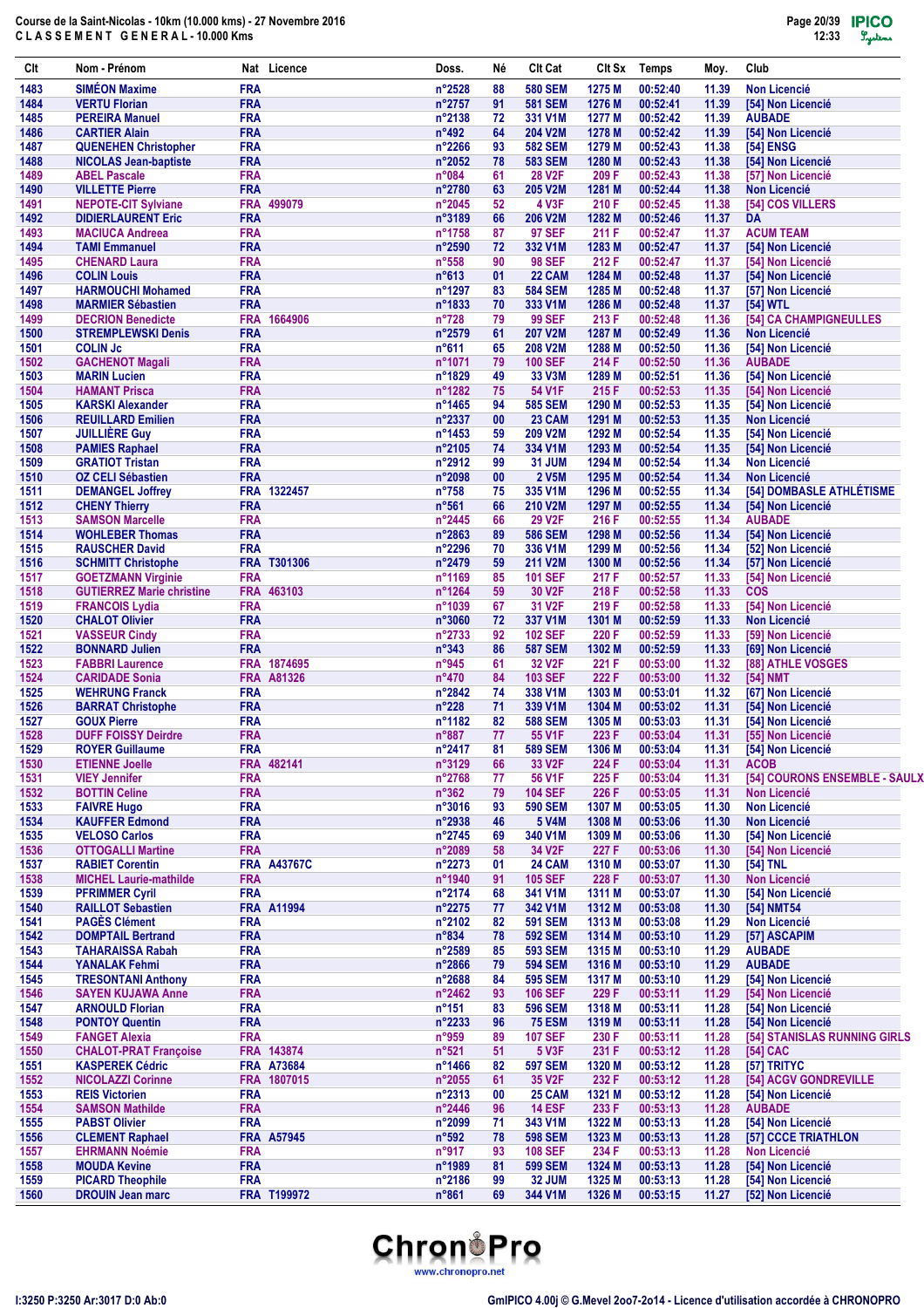| Clt          | Nom - Prénom                                           |                          | Nat Licence        | Doss.                    | Né       | <b>Clt Cat</b>                   | Clt Sx           | <b>Temps</b>         | Moy.           | Club                                         |
|--------------|--------------------------------------------------------|--------------------------|--------------------|--------------------------|----------|----------------------------------|------------------|----------------------|----------------|----------------------------------------------|
| 1561         | <b>COEPLET Fanny</b>                                   | <b>FRA</b>               |                    | n°600                    | 90       | <b>109 SEF</b>                   | 235 F            | 00:53:15             | 11.27          | [54] Non Licencié                            |
| 1562         | <b>MECHAUSSIE Julie</b>                                | <b>FRA</b>               |                    | $n^{\circ}3066$          | 94       | <b>110 SEF</b>                   | 236 F            | 00:53:17             | 11.26          | <b>Non Licencié</b>                          |
| 1563         | <b>ALLART Christophe</b>                               | <b>FRA</b>               |                    | $n^{\circ}112$           | 01       | <b>26 CAM</b>                    | 1327 M           | 00:53:17             | 11.26          | <b>[57] Non Licencié</b>                     |
| 1564         | <b>THYRIOT Stephanie</b>                               | <b>FRA</b>               |                    | $n^{\circ}2656$          | 78       | <b>111 SEF</b>                   | 237 F            | 00:53:18             | 11.26          | [54] VELAINO TOUT PUISSANT                   |
| 1565         | <b>NAVARRO Margot</b>                                  | <b>FRA</b>               |                    | n°2036                   | 97       | <b>15 ESF</b>                    | 238 F            | 00:53:18             | 11.26          | [54] Non Licencié                            |
| 1566         | <b>DEMANGEL Astrid</b>                                 |                          | FRA 1787161        | $n^{\circ}757$           | 70       | <b>57 V1F</b>                    | 239 F            | 00:53:19             | 11.26          | [54] DOMBASLE ATHLÉTISME                     |
| 1567<br>1568 | <b>DELIGNON Emmanuel</b>                               | <b>FRA</b><br><b>FRA</b> |                    | $n^{\circ}743$<br>n°2195 | 69<br>99 | 345 V1M<br><b>13 JUF</b>         | 1328 M<br>240 F  | 00:53:20<br>00:53:20 | 11.25<br>11.25 | <b>Non Licencié</b><br><b>Non Licencié</b>   |
| 1569         | <b>PIEROT Zoé</b><br><b>CHRISTOPHE Thierry</b>         | <b>FRA</b>               |                    | $n^{\circ}583$           | 71       | 346 V1M                          | 1329 M           | 00:53:22             | 11.25          | [57] Non Licencié                            |
| 1570         | <b>PETIT Isabelle</b>                                  | <b>FRA</b>               |                    | n°2164                   | 82       | <b>112 SEF</b>                   | 241 F            | 00:53:22             | 11.24          | <b>Non Licencié</b>                          |
| 1571         | <b>FERRY Fréderic</b>                                  | <b>FRA</b>               |                    | n°982                    | 63       | <b>212 V2M</b>                   | 1330 M           | 00:53:22             | 11.24          | [54] Non Licencié                            |
| 1572         | <b>THIEBAUT Laurent</b>                                | <b>FRA</b>               |                    | n°2614                   | 64       | 213 V2M                          | 1331 M           | 00:53:23             | 11.24          | [57] Non Licencié                            |
| 1573         | <b>THIERY Dominique</b>                                | <b>FRA</b>               |                    | n°3162                   | 60       | 214 V2M                          | 1332 M           | 00:53:23             | 11.24          | <b>Non Licencié</b>                          |
| 1574         | <b>GODOT Jean-françois</b>                             | <b>FRA</b>               |                    | n°1168                   | 67       | 215 V2M                          | 1333 M           | 00:53:23             | 11.24          | [54] Non Licencié                            |
| 1575         | <b>MARCHAL Laurent</b>                                 | <b>FRA</b>               |                    | n°1813                   | 65       | 216 V2M                          | 1334 M           | 00:53:23             | 11.24          | [54] Non Licencié                            |
| 1576         | <b>DIDIERLAURENT Gérard</b>                            | <b>FRA</b>               |                    | $n^{\circ}807$           | 48       | 34 V3M                           | 1335 M           | 00:53:23             | 11.24          | [54] FOOTING FORM HEILLECOURT                |
| 1577         | <b>COLSON Dominique</b>                                | <b>FRA</b>               |                    | $n^{\circ}648$           | 56       | 35 V3M                           | 1336 M           | 00:53:25             | 11.24          | [57] METZ                                    |
| 1578         | <b>COLLIGNON Anthony</b>                               | <b>FRA</b>               |                    | $n^{\circ}625$           | 88       | <b>600 SEM</b>                   | 1337 M           | 00:53:28             | 11.22          | [54] Non Licencié                            |
| 1579         | <b>BANTZ Olivier</b>                                   |                          | FRA 1804691        | $n^{\circ}207$           | 67       | <b>217 V2M</b>                   | 1338 M           | 00:53:28             | 11.22          | [57] ASPTT VERDUN                            |
| 1580         | <b>DOEBLER Marielle</b>                                | <b>FRA</b>               |                    | $n^{\circ}823$           | 84       | <b>113 SEF</b>                   | 242 F            | 00:53:28             | 11.22          | [54] Non Licencié                            |
| 1581         | <b>BÉNÉTEAU Julien</b>                                 | <b>FRA</b>               |                    | $n^{\circ}276$<br>n°719  | 70       | 347 V1M                          | 1339 M           | 00:53:29             | 11.22          | <b>Non Licencié</b><br>[54] Non Licencié     |
| 1582<br>1583 | <b>DE AMORIN Antoine</b><br><b>IBO Clovis</b>          | <b>FRA</b><br><b>FRA</b> |                    | n°1386                   | 93<br>88 | <b>601 SEM</b><br><b>602 SEM</b> | 1340 M<br>1341 M | 00:53:30<br>00:53:30 | 11.22<br>11.22 | [54] LES FOULÉES ÉTUDIANTES                  |
| 1584         | <b>JOYEUX Frederic</b>                                 | <b>FRA</b>               |                    | n°1452                   | 81       | <b>603 SEM</b>                   | 1342 M           | 00:53:30             | 11.22          | [54] Non Licencié                            |
| 1585         | <b>MICHELAND Pascale</b>                               | <b>FRA</b>               |                    | n°1946                   | 62       | 36 V2F                           | 243 F            | 00:53:30             | 11.22          | [54] FROUARD                                 |
| 1586         | <b>LITZENBURGER Damien</b>                             | <b>FRA</b>               |                    | n°1705                   | 75       | 348 V1M                          | 1343 M           | 00:53:31             | 11.21          | [54] Non Licencié                            |
| 1587         | <b>MARTINEAU Robin</b>                                 | <b>FRA</b>               |                    | n°2964                   | 99       | <b>33 JUM</b>                    | 1344 M           | 00:53:31             | 11.21          | <b>Non Licencié</b>                          |
| 1588         | <b>CORDIER Virginia</b>                                | <b>FRA</b>               |                    | $n^{\circ}659$           | 89       | <b>114 SEF</b>                   | 244 F            | 00:53:31             | 11.21          | [51] Non Licencié                            |
| 1589         | <b>SAINTDIZIER Océane</b>                              | <b>FRA</b>               |                    | n°2434                   | 01       | 5 CAF                            | 245 F            | 00:53:31             | 11.21          | [54] Non Licencié                            |
| 1590         | <b>DANIEL Bertrand</b>                                 | <b>FRA</b>               |                    | $n^{\circ}703$           | 74       | 349 V1M                          | 1345 M           | 00:53:32             | 11.21          | [54] Non Licencié                            |
| 1591         | <b>SANTERRE Sonia</b>                                  | <b>FRA</b>               |                    | n°2450                   | 82       | <b>115 SEF</b>                   | 246 F            | 00:53:33             | 11.21          | <b>AUBADE</b>                                |
| 1592         | <b>RINGUE Cyrille</b>                                  | <b>FRA</b>               |                    | n°2357                   | 71       | 350 V1M                          | 1346 M           | 00:53:34             | 11.20          | <b>KEEPCOOL</b>                              |
| 1593         | <b>BELLIATO André</b>                                  | <b>FRA</b>               |                    | $n^{\circ}272$           | 55       | 36 V3M                           | 1347 M           | 00:53:34             | 11.20          | <b>AUBADE</b>                                |
| 1594         | <b>ASHBY Remi</b>                                      | <b>FRA</b>               |                    | $n^{\circ}$ 157          | 00       | 27 CAM                           | 1348 M           | 00:53:35             | 11.20          | [54] UPM RAFLATAC                            |
| 1595         | <b>BARBIER Anais</b>                                   | <b>FRA</b>               |                    | $n^{\circ}218$           | 92       | <b>116 SEF</b>                   | 247 F            | 00:53:35             | 11.20          | [54] Non Licencié                            |
| 1596         | <b>RISSER Florent</b>                                  | <b>FRA</b>               |                    | n°3098                   | 96       | <b>76 ESM</b>                    | 1349 M           | 00:53:36             | 11.19          | <b>Non Licencié</b>                          |
| 1597         | <b>CAVALLARO Anthonio</b>                              | <b>FRA</b>               |                    | n°3245                   | 69       | 351 V1M                          | 1350 M           | 00:53:37             | 11.19          | <b>Non Licencié</b>                          |
| 1598         | <b>FOUQUET Yann</b>                                    | <b>FRA</b>               |                    | n°3238                   | 77       | 352 V1M                          | 1351 M           | 00:53:37             | 11.19          | <b>Non Licencié</b>                          |
| 1599         | <b>LAPRIE Yves</b>                                     | <b>FRA</b>               |                    | $n^{\circ}$ 1565         | 61       | 218 V2M                          | 1352 M           | 00:53:37             | 11.19          | <b>ASPTT NANCY</b>                           |
| 1600<br>1601 | <b>MEJDOUB Anne-claire</b><br><b>DEMARQUE Gaston</b>   | <b>FRA</b><br><b>FRA</b> |                    | n°1900<br>$n^{\circ}765$ | 61<br>95 | 37 V2F<br><b>77 ESM</b>          | 248 F<br>1353 M  | 00:53:38<br>00:53:38 | 11.19<br>11.19 | <b>ASPTT NANCY</b><br>[54] Non Licencié      |
| 1602         | <b>POIROT Cindy</b>                                    | <b>FRA</b>               |                    | n°2222                   | 92       | <b>117 SEF</b>                   | 249 F            | 00:53:38             | 11.19          | [88] Non Licencié                            |
| 1603         | <b>COLOMBIER Jérôme</b>                                | <b>FRA</b>               |                    | $n^{\circ}646$           | 73       | 353 V1M                          | 1354 M           | 00:53:39             | 11.18          | [54] Non Licencié                            |
| 1604         | <b>TAVERNE Sylvie</b>                                  | <b>FRA</b>               |                    | n°3212                   | 72       | 58 V1F                           | 250 F            | 00:53:40             | 11.18          | <b>Non Licencié</b>                          |
| 1605         | <b>KIERREN Marie laurence</b>                          | <b>FRA</b>               |                    | n°1489                   | 78       | <b>118 SEF</b>                   | 251 F            | 00:53:41             | 11.18          | [54] Non Licencié                            |
| 1606         | <b>FERNANDES Manuel</b>                                |                          | <b>FRA a515991</b> | n°975                    | 57       | 37 V3M                           | 1355 M           | 00:53:41             | 11.18          | [54] TRI LANEUVEVILLE                        |
| 1607         | <b>CASCARINO Julie</b>                                 | <b>FRA</b>               |                    | $n^{\circ}055$           | 79       | <b>119 SEF</b>                   | 252 F            | 00:53:41             | 11.18          | <b>AUBADE</b>                                |
| 1608         | <b>PETIT Herve</b>                                     | <b>FRA</b>               |                    | n°3213                   | 69       | 354 V1M                          | 1356 M           | 00:53:41             | 11.18          | <b>Non Licencié</b>                          |
| 1609         | <b>LEFEBVRE Sebastien</b>                              | <b>FRA</b>               |                    | n°1633                   | 82       | <b>604 SEM</b>                   | 1357 M           | 00:53:41             | 11.18          | [88] Non Licencié                            |
| 1610         | <b>VUILLAUME Claude</b>                                |                          | FRA 1694783        | n°2816                   | 57       | 38 V3M                           | 1358 M           | 00:53:41             | 11.18          | [57] A2M                                     |
| 1611         | <b>MARTINEAU Jean louis</b>                            | <b>FRA</b>               |                    | n°2965                   | 65       | 219 V2M                          | 1359 M           | 00:53:41             | 11.18          | <b>Non Licencié</b>                          |
| 1612         | <b>BRUNETTE Marielle</b>                               | <b>FRA</b>               |                    | $n^{\circ}434$           | 82       | <b>120 SEF</b>                   | 253 F            | 00:53:41             | 11.18          | <b>Non Licencié</b>                          |
| 1613         | <b>PETITPOISSON Vincent</b>                            | <b>FRA</b>               |                    | n°3214                   | 66       | <b>220 V2M</b>                   | 1360 M           | 00:53:42             | 11.18          | <b>Non Licencié</b>                          |
| 1614         | <b>SEMON Clarisse</b>                                  | <b>FRA</b>               |                    | n°2509                   | 77       | 59 V1F                           | 254 F            | 00:53:42             | 11.18          | [54] Non Licencié                            |
| 1615<br>1616 | <b>GODFRINZ - RUIZ Sophie</b><br><b>LORACH Nicolas</b> | <b>FRA</b><br><b>FRA</b> |                    | n°1165<br>n°1718         | 88<br>83 | <b>121 SEF</b><br><b>605 SEM</b> | 255 F<br>1361 M  | 00:53:42<br>00:53:43 | 11.17<br>11.17 | [54] Non Licencié<br><b>Non Licencié</b>     |
| 1617         | <b>CHANAL Johan</b>                                    | <b>FRA</b>               |                    | $n^{\circ}526$           | 69       | 355 V1M                          | 1362 M           | 00:53:43             | 11.17          | [54] Non Licencié                            |
| 1618         | <b>HESTIN Pascal</b>                                   |                          | <b>FRA A12011C</b> | n°1334                   | 59       | <b>221 V2M</b>                   | 1363 M           | 00:53:43             | 11.17          | <b>[88] THAON TRIATHLON</b>                  |
| 1619         | <b>TREVE Richard</b>                                   | <b>FRA</b>               |                    | $n^{\circ}2692$          | 66       | <b>222 V2M</b>                   | 1364 M           | 00:53:44             | 11.17          | [54] Non Licencié                            |
| 1620         | <b>CHATELLE Yannick</b>                                | <b>FRA</b>               |                    | $n^{\circ}543$           | 86       | <b>606 SEM</b>                   | 1365 M           | 00:53:44             | 11.17          | [54] Non Licencié                            |
| 1621         | <b>BOSSU Jean-françois</b>                             | <b>FRA</b>               |                    | $n^{\circ}358$           | 83       | <b>607 SEM</b>                   | 1366 M           | 00:53:44             | 11.17          | <b>Non Licencié</b>                          |
| 1622         | <b>TASSEL Pierre</b>                                   | <b>FRA</b>               |                    | n°2600                   | 80       | <b>608 SEM</b>                   | 1367 M           | 00:53:44             | 11.17          | [57] Non Licencié                            |
| 1623         | <b>GUEYE Khoudia</b>                                   | <b>FRA</b>               |                    | n°1243                   | 84       | <b>122 SEF</b>                   | 256 F            | 00:53:44             | 11.17          | [54] Non Licencié                            |
| 1624         | <b>PAINOT Stephane</b>                                 | <b>FRA</b>               |                    | n°2963                   | 63       | 223 V2M                          | 1368 M           | 00:53:45             | 11.17          | <b>Non Licencié</b>                          |
| 1625         | <b>PRINCET Jean</b>                                    | <b>FRA</b>               |                    | n°2251                   | 45       | 6 V4M                            | 1369 M           | 00:53:45             | 11.16          | [54] AUBADE                                  |
| 1626         | <b>POIROT Frederic</b>                                 | <b>FRA</b>               |                    | n°2224                   | 78       | <b>609 SEM</b>                   | 1370 M           | 00:53:45             | 11.16          | [57] Non Licencié                            |
| 1627         | <b>KHELIFI Dalila</b>                                  | <b>FRA</b>               |                    | n°1486                   | 60       | 38 V2F                           | 257 F            | 00:53:46             | 11.16          | <b>JEZAINVILLE</b>                           |
| 1628         | <b>MARCHAL Victoire</b>                                | <b>FRA</b>               |                    | n°3037                   | 00       | 6 CAF                            | 258 F            | 00:53:46             | 11.16          | <b>Non Licencié</b>                          |
| 1629         | <b>BERNAY André</b>                                    | <b>FRA</b>               |                    | $n^{\circ}291$           | 83       | <b>610 SEM</b>                   | 1371 M           | 00:53:47             | 11.16          | [54] Non Licencié                            |
| 1630         | <b>FYAD Jean-pascal</b>                                | <b>FRA</b>               |                    | n°1067                   | 67       | <b>224 V2M</b>                   | 1372 M           | 00:53:47             | 11.16          | [54] Non Licencié                            |
| 1631         | <b>SCHUMACHER Sara</b>                                 | <b>FRA</b>               |                    | n°2494                   | 98       | <b>14 JUF</b>                    | 259 F            | 00:53:48             | 11.15          | <b>Non Licencié</b>                          |
| 1632         | <b>MARTINS ALVES Franklin</b>                          | <b>FRA</b>               |                    | n°1850                   | 70       | 356 V1M                          | 1373 M           | 00:53:50             | 11.15          | [54] Non Licencié                            |
| 1633         | <b>CHRISTIAN Bertrand</b>                              | <b>FRA</b>               |                    | $n^{\circ}582$           | 55       | 39 V3M                           | 1374 M           | 00:53:50             | 11.15          | [57] Non Licencié                            |
| 1634<br>1635 | <b>NOLET Patrick</b><br><b>CAVANTOU Denis</b>          | <b>FRA</b><br><b>FRA</b> |                    | n°2070<br>$n^{\circ}499$ | 59<br>55 | 225 V2M<br>40 V3M                | 1375 M<br>1376 M | 00:53:50<br>00:53:50 | 11.15<br>11.15 | [52] Non Licencié<br>[57] LES FOULÉES DE TOM |
| 1636         | <b>DEMARET Marie-laure</b>                             | <b>FRA</b>               |                    | n°761                    | 70       | 60 V1F                           | 260 F            | 00:53:50             | 11.15          | [54] Non Licencié                            |
| 1637         | <b>BROSSARD Jerome</b>                                 | <b>FRA</b>               |                    | $n^{\circ}426$           | 81       | <b>611 SEM</b>                   | 1377 M           | 00:53:51             | 11.14          | [54] Non Licencié                            |
| 1638         | <b>GROSJEAN Valerie</b>                                | <b>FRA</b>               |                    | n°1222                   | 67       | 39 V2F                           | 261 F            | 00:53:52             | 11.14          | [54] Non Licencié                            |
|              |                                                        |                          |                    |                          |          |                                  |                  |                      |                |                                              |

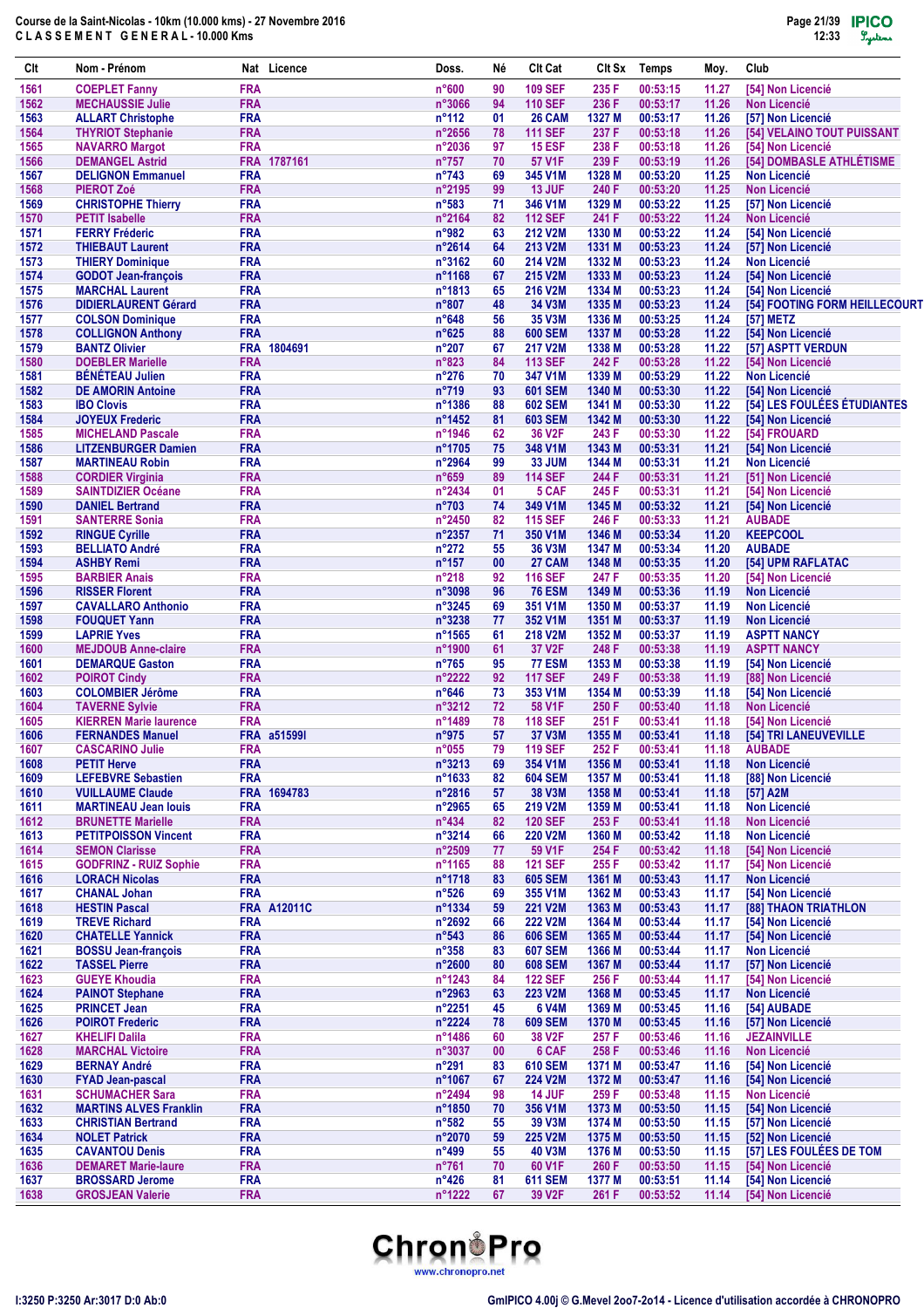| Clt          | Nom - Prénom                                                |                          | Nat Licence        | Doss.                     | Né       | <b>CIt Cat</b>                         | CIt Sx           | Temps                | Moy.           | Club                                       |
|--------------|-------------------------------------------------------------|--------------------------|--------------------|---------------------------|----------|----------------------------------------|------------------|----------------------|----------------|--------------------------------------------|
| 1639         | <b>BAUER Aurélie</b>                                        | <b>FRA</b>               |                    | $n^{\circ}243$            | 77       | 61 V1F                                 | 262 F            | 00:53:52             | 11.14          | [54] Non Licencié                          |
| 1640         | <b>SCHUMAN Valérie</b>                                      | <b>FRA</b>               |                    | n°2495                    | 73       | 62 V1F                                 | 263 F            | 00:53:52             | 11.14          | [54] Non Licencié                          |
| 1641         | <b>DORION Clémence</b>                                      | <b>FRA</b>               |                    | $n^{\circ}839$            | 80       | <b>123 SEF</b>                         | 264 F            | 00:53:53             | 11.14          | [54] Non Licencié                          |
| 1642<br>1643 | <b>DESOBRY-BANON Sylvie</b><br><b>FAYSELER Pierre</b>       | <b>FRA</b><br><b>FRA</b> |                    | $n^{\circ}788$<br>n°965   | 64<br>87 | 40 V2F<br><b>612 SEM</b>               | 265 F<br>1378 M  | 00:53:53<br>00:53:53 | 11.14<br>11.14 | [54] Non Licencié<br><b>CLOZAL</b>         |
| 1644         | <b>BAILLY Emeric</b>                                        | <b>FRA</b>               |                    | n°193                     | 78       | <b>613 SEM</b>                         | 1379 M           | 00:53:54             | 11.13          | [75] Non Licencié                          |
| 1645         | <b>MATHIEU Fabien</b>                                       | <b>FRA</b>               |                    | n°1870                    | 79       | <b>614 SEM</b>                         | 1380 M           | 00:53:54             | 11.13          | [88] Non Licencié                          |
| 1646         | <b>LAURENT Daniel</b>                                       | <b>FRA</b>               |                    | n°1583                    | 74       | 357 V1M                                | 1381 M           | 00:53:54             | 11.13          | <b>Non Licencié</b>                        |
| 1647         | <b>RAGARU Melanie</b>                                       | <b>FRA</b>               |                    | n°2929                    | 94       | <b>124 SEF</b>                         | 266 F            | 00:53:55             | 11.13          | [54] Non Licencié                          |
| 1648         | <b>DE CHARDON Jeanne</b>                                    | <b>FRA</b>               |                    | $n^{\circ}721$            | 80       | <b>125 SEF</b>                         | 267 F            | 00:53:55             | 11.13          | <b>Non Licencié</b>                        |
| 1649<br>1650 | <b>LASSAGNE Gilles</b><br><b>HILDENBRAND Yasmina</b>        | <b>FRA</b>               | FRA 1890861        | $n^{\circ}3125$<br>n°1339 | 68<br>72 | 358 V1M<br>63 V1F                      | 1382 M<br>268 F  | 00:53:56<br>00:53:56 | 11.13<br>11.13 | <b>RUN IN METZ</b><br>[54] Non Licencié    |
| 1651         | <b>JACQUEL Alexandre</b>                                    |                          | FRA 1408191        | n°1400                    | 72       | 359 V1M                                | 1383 M           | 00:53:56             | 11.13          | [54] ACGV GONDREVILLE                      |
| 1652         | <b>LEFEVRE Eric</b>                                         | <b>FRA</b>               |                    | n°3049                    | 59       | <b>226 V2M</b>                         | 1384 M           | 00:53:58             | 11.12          | <b>TRIATHLON LANEUVEVILLE</b>              |
| 1653         | <b>LEBLOND Patrick</b>                                      |                          | FRA 1696812        | n°1611                    | 60       | <b>227 V2M</b>                         | 1385 M           | 00:53:58             | 11.12          | [57] ACSA                                  |
| 1654         | <b>VALETTE Pascal</b>                                       | <b>FRA</b>               |                    | n°2716                    | 57       | 41 V3M                                 | 1386 M           | 00:53:58             | 11.12          | [54] Non Licencié                          |
| 1655         | <b>GUILLAUME Florent</b>                                    | <b>FRA</b>               |                    | n°1249                    | 85       | <b>615 SEM</b>                         | 1387 M           | 00:53:59             | 11.12          | [54] Non Licencié                          |
| 1656         | <b>LEBRUN Gilliane</b>                                      | <b>FRA</b><br><b>FRA</b> |                    | n°1614                    | 82       | <b>126 SEF</b>                         | 269 F            | 00:53:59             | 11.12          | [54] Non Licencié                          |
| 1657<br>1658 | <b>THIBAUT Menetre</b><br><b>MOURA Maëva</b>                | <b>FRA</b>               |                    | n°2612<br>n°2003          | 72<br>88 | 360 V1M<br><b>127 SEF</b>              | 1388 M<br>270 F  | 00:53:59<br>00:53:59 | 11.12<br>11.12 | [54] Non Licencié<br>[83] Non Licencié     |
| 1659         | <b>POTTIER Cedric</b>                                       | <b>FRA</b>               |                    | n°2238                    | 84       | <b>616 SEM</b>                         | 1389 M           | 00:54:00             | 11.11          | [54] ASC BNP PARIBAS                       |
| 1660         | <b>THOMESSE Bruno</b>                                       | <b>FRA</b>               |                    | n°2647                    | 57       | <b>42 V3M</b>                          | 1390 M           | 00:54:00             | 11.11          | [54] Non Licencié                          |
| 1661         | <b>LAHALLE Prisca</b>                                       | <b>FRA</b>               |                    | n°1538                    | 90       | <b>128 SEF</b>                         | 271 F            | 00:54:00             | 11.11          | <b>Non Licencié</b>                        |
| 1662         | <b>SCHMITT Bruno</b>                                        | <b>FRA</b>               |                    | n°2477                    | 65       | <b>228 V2M</b>                         | 1391 M           | 00:54:00             | 11.11          | <b>ASPTT NANCY</b>                         |
| 1663         | <b>DESNOYERS Olivier</b>                                    | <b>FRA</b>               |                    | $n^{\circ}787$            | 54       | 43 V3M                                 | 1392 M           | 00:54:01             | 11.11          | [54] MAPLIOU SPORT                         |
| 1664         | <b>GIESSINGER Laura</b>                                     |                          | <b>FRA A50156C</b> | n°1155                    | 88       | <b>129 SEF</b>                         | 272 F            | 00:54:01             | 11.11          | [54] TRIATHLON NANCY LORRAINE              |
| 1665         | <b>JAUFFRES Romain</b>                                      | <b>FRA</b>               |                    | n°1419                    | 83       | <b>617 SEM</b>                         | 1393 M           | 00:54:01             | 11.11          | <b>Non Licencié</b>                        |
| 1666<br>1667 | <b>MARLIER Dominique</b><br><b>JACQUEMIN Yves</b>           | <b>FRA</b>               | FRA 1693109        | n°1831<br>n°1402          | 74<br>54 | 361 V1M<br>44 V3M                      | 1394 M<br>1395 M | 00:54:01<br>00:54:02 | 11.11<br>11.11 | [54] Non Licencié<br>[54] COS VILLERS      |
| 1668         | <b>FISNE Gerard</b>                                         | <b>FRA</b>               |                    | n°997                     | 57       | 45 V3M                                 | 1396 M           | 00:54:02             | 11.11          | [57] Non Licencié                          |
| 1669         | <b>GUY Vincent</b>                                          | <b>FRA</b>               |                    | $n^{\circ}$ 1265          | 83       | <b>618 SEM</b>                         | 1397 M           | 00:54:03             | 11.10          | <b>Non Licencié</b>                        |
| 1670         | <b>GUERIN Emmanuel</b>                                      | <b>FRA</b>               |                    | n°1240                    | 87       | <b>619 SEM</b>                         | 1398 M           | 00:54:03             | 11.10          | [54] Non Licencié                          |
| 1671         | <b>CHAPELLE Mickael</b>                                     | <b>FRA</b>               |                    | $n^{\circ}530$            | 88       | <b>620 SEM</b>                         | 1399 M           | 00:54:04             | 11.10          | <b>Non Licencié</b>                        |
| 1672         | <b>KESSLER Michel</b>                                       | <b>FRA</b>               |                    | n°1480                    | 68       | 362 V1M                                | 1400 M           | 00:54:04             | 11.10          | [57] Non Licencié                          |
| 1673         | <b>THIBAULT Alexandre</b>                                   | <b>FRA</b>               |                    | n°2611                    | 81       | <b>621 SEM</b>                         | 1401 M           | 00:54:04             | 11.10          | <b>Non Licencié</b>                        |
| 1674         | <b>RIVA Estelle</b>                                         | <b>FRA</b>               |                    | n°2362                    | 73       | 64 V1F                                 | 273 F            | 00:54:05             | 11.10          | [54] Non Licencié                          |
| 1675<br>1676 | <b>CARRERAS Charles antoine</b><br><b>TROMPETTE Camille</b> | <b>FRA</b><br><b>FRA</b> |                    | $n^{\circ}489$<br>n°2697  | 97<br>91 | <b>78 ESM</b><br><b>130 SEF</b>        | 1402 M<br>274 F  | 00:54:05<br>00:54:05 | 11.09<br>11.09 | <b>Non Licencié</b><br>[54] Non Licencié   |
| 1677         | <b>LECLERC Gilles</b>                                       | <b>FRA</b>               |                    | n°1619                    | 80       | <b>622 SEM</b>                         | 1403 M           | 00:54:06             | 11.09          | [54] Non Licencié                          |
| 1678         | <b>VERNIER Louis</b>                                        | <b>FRA</b>               |                    | n°2754                    | 91       | <b>623 SEM</b>                         | 1404 M           | 00:54:06             | 11.09          | [54] Non Licencié                          |
| 1679         | <b>BUCHI Eva</b>                                            | <b>FRA</b>               |                    | $n^{\circ}439$            | 64       | 41 V2F                                 | 275 F            | 00:54:06             | 11.09          | [54] RUNNING WELL                          |
| 1680         | <b>BAIZEAU Jean-christophe</b>                              | <b>FRA</b>               |                    | $n^{\circ}$ 194           | 64       | <b>229 V2M</b>                         | 1405 M           | 00:54:06             | 11.09          | [54] Non Licencié                          |
| 1681         | <b>MARC Gabrielli</b>                                       | <b>FRA</b>               |                    | n°1800                    | 67       | <b>230 V2M</b>                         | 1406 M           | 00:54:06             | 11.09          | [54] Non Licencié                          |
| 1682         | <b>SMOUTS Jean paul</b>                                     | <b>FRA</b>               |                    | n°1423                    | 60       | 231 V2M                                | 1407 M           | 00:54:06             | 11.09          | [54] HORIZON SPORTS                        |
| 1683<br>1684 | <b>GRANDEMANGE Sébastien</b><br><b>FICHTER Eric</b>         | <b>FRA</b><br><b>FRA</b> |                    | n°1192<br>$n^{\circ}987$  | 72<br>66 | 363 V1M<br>232 V2M                     | 1408 M<br>1409 M | 00:54:07<br>00:54:07 | 11.09          | <b>Non Licencié</b><br>[54] Non Licencié   |
| 1685         | <b>FOUROT Laura</b>                                         | <b>FRA</b>               |                    | n°1032                    | 94       | <b>131 SEF</b>                         | 276 F            | 00:54:07             | 11.09<br>11.09 | Non Licencié                               |
| 1686         | <b>DENIS Marie</b>                                          | <b>FRA</b>               |                    | $n^{\circ}772$            | 97       | <b>16 ESF</b>                          | 277 F            | 00:54:07             | 11.09          | [55] Non Licencié                          |
| 1687         | <b>AUDINOT Hervé</b>                                        | <b>FRA</b>               |                    | $n^{\circ}$ 179           | 69       | 364 V1M                                | 1410 M           | 00:54:08             | 11.09          | [54] Non Licencié                          |
| 1688         | <b>RISSE Nicolas</b>                                        | <b>FRA</b>               |                    | n°3221                    | 84       | <b>624 SEM</b>                         | 1411 M           | 00:54:08             | 11.08          | <b>Non Licencié</b>                        |
| 1689         | <b>HENRIQUEZ Victor</b>                                     | <b>FRA</b>               |                    | n°1319                    | 89       | <b>625 SEM</b>                         | 1412 M           | 00:54:09             | 11.08          | <b>Non Licencié</b>                        |
| 1690         | <b>KREMER Yan</b>                                           | <b>FRA</b>               |                    | n°1511                    | 86       | <b>626 SEM</b>                         | 1413 M           | 00:54:10             | 11.08          | <b>Non Licencié</b>                        |
| 1691         | <b>SCHLICK Luc</b>                                          | <b>FRA</b>               |                    | n°2473                    | 85       | <b>627 SEM</b>                         | 1414 M           | 00:54:10             | 11.08          | [57] Non Licencié                          |
| 1692<br>1693 | <b>NICOLODI Damien</b><br><b>MONBEIGT Patrick</b>           | <b>FRA</b>               | FRA 1930666        | $n^{\circ}2058$<br>n°1960 | 86<br>56 | <b>628 SEM</b><br><b>46 V3M</b>        | 1415 M<br>1416 M | 00:54:11<br>00:54:12 | 11.07<br>11.07 | <b>OFP ATHLÉTISME</b><br>[54] Non Licencié |
| 1694         | <b>INVERNICI Robert</b>                                     | <b>FRA</b>               |                    | n°1390                    | 61       | 233 V2M                                | 1417 M           | 00:54:12             | 11.07          | [54] Non Licencié                          |
| 1695         | <b>DEVILLERS Claude</b>                                     | <b>FRA</b>               |                    | $n^{\circ}795$            | 63       | 234 V2M                                | 1418 M           | 00:54:12             | 11.07          | [54] Non Licencié                          |
| 1696         | <b>BLAISON Pierrine</b>                                     | <b>FRA</b>               |                    | $n^{\circ}324$            | 95       | <b>17 ESF</b>                          | 278 F            | 00:54:13             | 11.07          | <b>AUBADE</b>                              |
| 1697         | <b>INVERNICI Mathieu</b>                                    | <b>FRA</b>               |                    | n°1389                    | 86       | <b>629 SEM</b>                         | 1419 M           | 00:54:13             | 11.07          | [57] Non Licencié                          |
| 1698         | <b>FELTZ Amandine</b>                                       | <b>FRA</b>               |                    | $n^{\circ}971$            | 83       | <b>132 SEF</b>                         | 279 F            | 00:54:13             | 11.07          | [54] Non Licencié                          |
| 1699         | <b>BIGARD Nicolas</b>                                       | <b>FRA</b>               |                    | $n^{\circ}309$            | 74       | 365 V1M                                | 1420 M           | 00:54:14             | 11.06          | <b>Non Licencié</b>                        |
| 1700         | <b>VAUTHIER Vincent</b>                                     | <b>FRA</b>               |                    | n°2738                    | 71       | 366 V1M                                | 1421 M           | 00:54:14             | 11.06          | [54] Non Licencié                          |
| 1701<br>1702 | <b>BRAY Marie</b><br><b>LOUIS Christelle</b>                | <b>FRA</b><br><b>FRA</b> |                    | $n^{\circ}404$<br>n°1730  | 94<br>68 | <b>133 SEF</b><br>65 V1F               | 280 F<br>281 F   | 00:54:15<br>00:54:15 | 11.06<br>11.06 | <b>Non Licencié</b><br><b>Non Licencié</b> |
| 1703         | <b>PERCHET Philippe</b>                                     | <b>FRA</b>               |                    | n°2137                    |          | <b>630 SEM</b>                         | 1422 M           | 00:54:15             | 11.06          | <b>AUBADE</b>                              |
| 1704         | <b>TUKKER Emilie</b>                                        | <b>FRA</b>               |                    | n°2702                    | 86       | <b>134 SEF</b>                         | 282 F            | 00:54:15             | 11.06          | [54] Non Licencié                          |
| 1705         | <b>THERNOT Andre</b>                                        | <b>FRA</b>               |                    | $n^{\circ}2610$           | 47       | <b>7 V4M</b>                           | 1423 M           | 00:54:16             | 11.06          | [54] UPM RAFLATAC                          |
| 1706         | <b>FELTZ Jean-benoît</b>                                    | <b>FRA</b>               |                    | n°972                     | 77       | 367 V1M                                | 1424 M           | 00:54:16             | 11.06          | [54] Non Licencié                          |
| 1707         | <b>PORRAS Pédro</b>                                         | <b>FRA</b>               |                    | n°2235                    | 69       | 368 V1M                                | 1425 M           | 00:54:16             | 11.06          | [54] Non Licencié                          |
| 1708         | <b>GROSDIDIER Charlotte</b>                                 | <b>FRA</b>               |                    | n°1218                    | 88       | <b>135 SEF</b>                         | 283 F            | 00:54:16             | 11.06          | [54] Non Licencié                          |
| 1709         | <b>POZZI Florian</b>                                        | <b>FRA</b>               |                    | n°2244                    | 81       | <b>631 SEM</b>                         | 1426 M           | 00:54:16             | 11.06          | [55] Non Licencié                          |
| 1710<br>1711 | <b>JAVEL Jean-françois</b><br><b>SAINTOT Maxime</b>         | <b>FRA</b><br><b>FRA</b> |                    | n°1421<br>n°2437          | 68<br>93 | 369 V <sub>1</sub> M<br><b>632 SEM</b> | 1427 M           | 00:54:17<br>00:54:17 | 11.05          | [54] Non Licencié<br>[54] Non Licencié     |
| 1712         | <b>BREGEON Jean charles</b>                                 | <b>FRA</b>               |                    | n°2987                    | 63       | 235 V2M                                | 1428 M<br>1429 M | 00:54:18             | 11.05<br>11.05 | <b>Non Licencié</b>                        |
| 1713         | <b>HOFFMANN Christian</b>                                   | <b>FRA</b>               |                    | n°1348                    | 57       | 47 V3M                                 | 1430 M           | 00:54:18             | 11.05          | [54] UPM RAFLATAC                          |
| 1714         | <b>TOULY Pascal</b>                                         | <b>FRA</b>               |                    | n°2679                    | 62       | 236 V2M                                | 1431 M           | 00:54:19             | 11.05          | [13] Non Licencié                          |
| 1715         | <b>MARC Jonathan</b>                                        | <b>FRA</b>               |                    | n°2920                    | 83       | <b>633 SEM</b>                         | 1432 M           | 00:54:19             | 11.05          | [54] Non Licencié                          |
| 1716         | <b>CORRUBLE Cathy</b>                                       | <b>FRA</b>               |                    | $n^{\circ}663$            | 72       | 66 V1F                                 | 284 F            | 00:54:20             | 11.04          | [54] Non Licencié                          |

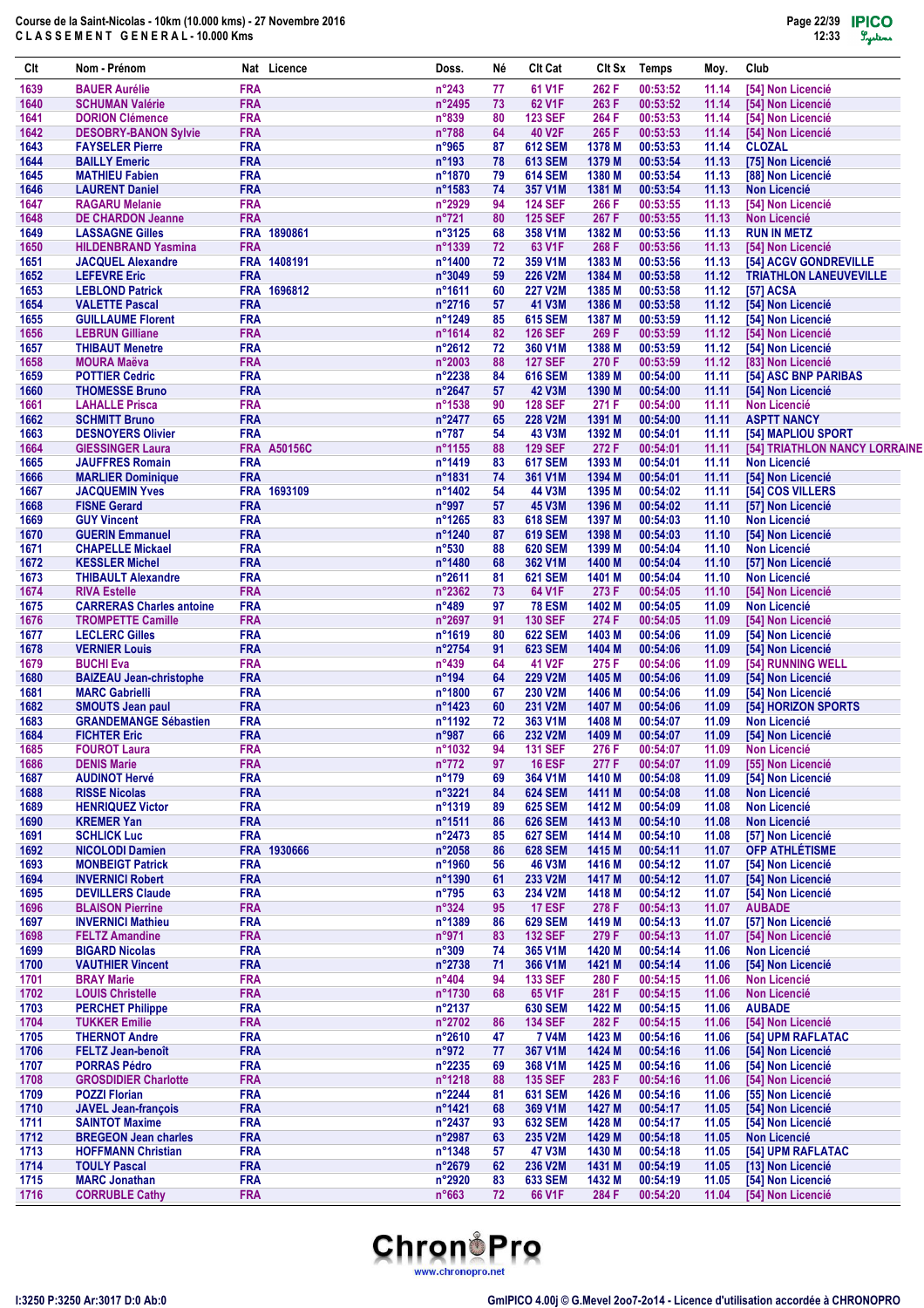| Clt          | Nom - Prénom                                         | Nat Licence                | Doss.                              | Νé       | <b>Clt Cat</b>                   | Clt Sx           | <b>Temps</b>         | Moy.           | Club                                     |
|--------------|------------------------------------------------------|----------------------------|------------------------------------|----------|----------------------------------|------------------|----------------------|----------------|------------------------------------------|
| 1717         | <b>KUZNIK Valentin</b>                               | <b>FRA</b>                 | n°1517                             | 91       | <b>634 SEM</b>                   | 1433 M           | 00:54:20             | 11.04          | <b>Non Licencié</b>                      |
| 1718         | <b>JEANDENANS Sylvia</b>                             | <b>FRA</b>                 | n°1427                             | 78       | <b>136 SEF</b>                   | 285 F            | 00:54:21             | 11.04          | <b>Non Licencié</b>                      |
| 1719         | <b>CHAUME Aurelia</b>                                | <b>FRA</b>                 | $n^{\circ}549$                     | 80       | <b>137 SEF</b>                   | 286 F            | 00:54:21             | 11.04          | [54] Non Licencié                        |
| 1720<br>1721 | <b>RENAUDIN Etienne</b><br><b>FUMEX Thomas</b>       | <b>FRA</b><br><b>FRA</b>   | n°2331<br>n°1064                   | 01<br>01 | <b>28 CAM</b><br><b>29 CAM</b>   | 1434 M<br>1435 M | 00:54:21<br>00:54:22 | 11.04<br>11.04 | [54] Non Licencié<br>[54] Non Licencié   |
| 1722         | <b>PRUDHOMME Tristan</b>                             | <b>FRA</b>                 | n°2258                             | 01       | <b>30 CAM</b>                    | 1436 M           | 00:54:22             | 11.04          | [54] Non Licencié                        |
| 1723         | <b>CLODONG Martin</b>                                | <b>FRA</b>                 | n°3025                             | 74       | 370 V1M                          | 1437 M           | 00:54:23             | 11.04          | <b>Non Licencié</b>                      |
| 1724         | <b>PARISS Alexandre</b>                              | <b>FRA</b>                 | $n^{\circ}2113$                    | 93       | <b>635 SEM</b>                   | 1438 M           | 00:54:24             | 11.03          | [54] Non Licencié                        |
| 1725         | <b>LUKOWSKI Dominique</b>                            | <b>FRA</b>                 | n°1747                             | 78       | <b>636 SEM</b>                   | 1439 M           | 00:54:24             | 11.03          | [54] Non Licencié                        |
| 1726         | <b>VALENTIN Marc</b>                                 | <b>FRA</b>                 | $n^{\circ}2713$                    | 71       | 371 V1M                          | 1440 M           | 00:54:25             | 11.03          | [54] Non Licencié                        |
| 1727<br>1728 | <b>THIERY Laurent</b><br><b>VINCENT Jean pierre</b>  | <b>FRA</b><br><b>FRA</b>   | n°2626<br>n°2786                   | 69<br>69 | 372 V1M<br>373 V1M               | 1441 M<br>1442 M | 00:54:26<br>00:54:26 | 11.02<br>11.02 | [54] Non Licencié                        |
| 1729         | <b>JOUAVILLE Aurélie</b>                             | <b>FRA</b>                 | n°1449                             | 74       | 67 V1F                           | 287 F            | 00:54:27             | 11.02          | [54] Non Licencié<br>[54] Non Licencié   |
| 1730         | <b>CHAFFURIN Tiphaine</b>                            | <b>FRA</b>                 | $n^{\circ}515$                     | 93       | <b>138 SEF</b>                   | 288 F            | 00:54:27             | 11.02          | [54] Non Licencié                        |
| 1731         | <b>ZANONE Jean pierre</b>                            | <b>FRA</b>                 | $n^{\circ}2873$                    | 46       | 8 V4M                            | 1443 M           | 00:54:29             | 11.02          | [54] Non Licencié                        |
| 1732         | <b>BECKER Pascal</b>                                 | <b>FRA</b>                 | $n^{\circ}261$                     | 66       | <b>237 V2M</b>                   | 1444 M           | 00:54:29             | 11.01          | [54] HQBL                                |
| 1733         | <b>DESROZIERS Milène</b>                             | <b>FRA A11023C</b>         | n°790                              | 84       | <b>139 SEF</b>                   | 289 F            | 00:54:30             | 11.01          | [54] TNL                                 |
| 1734         | <b>RAOUL Francis</b>                                 | <b>FRA</b>                 | n°2283                             | 62       | 238 V2M                          | 1445 M           | 00:54:30             | 11.01          | [54] Non Licencié                        |
| 1735         | <b>HARMAND Geraldine</b>                             | <b>FRA</b>                 | n°1295                             | 76       | 68 V1F                           | 290 F            | 00:54:30             | 11.01          | [55] Non Licencié                        |
| 1736<br>1737 | <b>MARIBE Christian</b><br><b>ETCHEBER Déborah</b>   | <b>FRA</b><br><b>FRA</b>   | $n^{\circ}$ 1823<br>n°937          | 65<br>88 | 239 V2M<br><b>140 SEF</b>        | 1446 M<br>291 F  | 00:54:30<br>00:54:30 | 11.01<br>11.01 | [57] Non Licencié<br>[54] Non Licencié   |
| 1738         | <b>PARADE Cyrille</b>                                | <b>FRA</b>                 | $n^{\circ}3247$                    | 72       | 374 V1M                          | 1447 M           | 00:54:30             | 11.01          | <b>Non Licencié</b>                      |
| 1739         | <b>MENEGON Laurène</b>                               | <b>FRA</b>                 | n°1903                             | 79       | <b>141 SEF</b>                   | 292 F            | 00:54:30             | 11.01          | <b>Non Licencié</b>                      |
| 1740         | <b>RENARD Elodie</b>                                 | <b>FRA</b>                 | n°2325                             | 89       | <b>142 SEF</b>                   | 293 F            | 00:54:31             | 11.01          | [57] Non Licencié                        |
| 1741         | <b>DJEGHLIL Franck</b>                               | <b>FRA</b>                 | n°821                              | 70       | 375 V1M                          | 1448 M           | 00:54:31             | 11.01          | [54] Non Licencié                        |
| 1742         | <b>SIMONIN Xavier</b>                                | FRA 980103                 | $n^{\circ}2545$                    | 52       | <b>48 V3M</b>                    | 1449 M           | 00:54:32             | 11.00          | [54] ACO BLÉNOD                          |
| 1743         | <b>MAIRE Cyril</b>                                   | <b>FRA</b>                 | n°1778                             | 85       | <b>637 SEM</b>                   | 1450 M           | 00:54:32             | 11.00          | [57] Non Licencié                        |
| 1744         | <b>TSOU-GAILLET Tzu-ien</b>                          | <b>FRA</b>                 | n°2701                             | 78       | <b>143 SEF</b>                   | 294 F            | 00:54:33             | 11.00          | [54] Non Licencié                        |
| 1745         | <b>GIRARD Pascal</b>                                 | <b>FRA</b>                 | n°1161                             | 67       | <b>240 V2M</b>                   | 1451 M           | 00:54:33             | 11.00          | [54] Non Licencié                        |
| 1746<br>1747 | <b>MIHALJCEK Branko</b>                              | <b>FRA</b><br><b>FRA</b>   | n°3001<br>$n^{\circ}2924$          | 59       | 42 V2F<br><b>638 SEM</b>         | 295 F<br>1452 M  | 00:54:35<br>00:54:35 | 11.00<br>10.99 | <b>Non Licencié</b>                      |
| 1748         | <b>NICOLAS Rodolphe</b><br><b>PRZYCZYNSKI Alain</b>  | <b>FRA</b>                 | n°2261                             | 61       | 241 V2M                          | 1453 M           | 00:54:35             | 10.99          | [54] Non Licencié<br><b>NOVACARB</b>     |
| 1749         | <b>LAINÉ Jean-yves</b>                               | FRA 088_96314963           | $n^{\circ}$ 1542                   | 66       | <b>242 V2M</b>                   | 1454 M           | 00:54:37             | 10.99          | [88] RUNNING CLUB CHATENOIS              |
| 1750         | <b>DUNAND Régis</b>                                  | FRA 1216831                | $n^{\circ}899$                     | 74       | 376 V1M                          | 1455 M           | 00:54:38             | 10.98          | [54] COS VILLERS                         |
| 1751         | <b>RUELLE Laetitia</b>                               | <b>FRA</b>                 | $n^{\circ}$ 2422                   | 79       | <b>144 SEF</b>                   | 296 F            | 00:54:39             | 10.98          | [54] Non Licencié                        |
| 1752         | <b>RENARD Julien</b>                                 | <b>FRA</b>                 | n°2328                             | 87       | <b>639 SEM</b>                   | 1456 M           | 00:54:39             | 10.98          | [54] Non Licencié                        |
| 1753         | <b>STRASSER Frédéric</b>                             | <b>FRA</b>                 | n°2576                             | 62       | 243 V2M                          | 1457 M           | 00:54:39             | 10.98          | [54] LA POSTE                            |
| 1754         | <b>LAZZAROTTO Isabelle</b>                           | <b>FRA</b>                 | n°1595                             | 67       | 43 V2F                           | 297 F            | 00:54:41             | 10.97          | <b>WTL</b>                               |
| 1755         | <b>NURDIN Lucas</b>                                  | <b>FRA</b>                 | n°3027                             | 95       | <b>79 ESM</b>                    | 1458 M           | 00:54:42             | 10.97          | <b>Non Licencié</b>                      |
| 1756<br>1757 | <b>SCHMELTER Sophie</b><br><b>BLAISE Maxime</b>      | FRA 1704893<br>FRA 1938723 | $n^{\circ}$ 2474<br>$n^{\circ}319$ | 75<br>87 | 69 V1F<br><b>640 SEM</b>         | 298 F<br>1459 M  | 00:54:42<br>00:54:43 | 10.97<br>10.97 | [54] CAC CHAMPIGNEULLES<br>[54] ACGV     |
| 1758         | <b>PIROUE Elsa</b>                                   | <b>FRA</b>                 | n°2215                             | 88       | <b>145 SEF</b>                   | 299 F            | 00:54:43             | 10.97          | <b>Non Licencié</b>                      |
| 1759         | <b>METZINGER Albert</b>                              | <b>FRA</b>                 | $n^{\circ}2966$                    | 65       | <b>244 V2M</b>                   | 1460 M           | 00:54:43             | 10.97          | <b>Non Licencié</b>                      |
| 1760         | <b>BOULIER Felix</b>                                 | <b>FRA</b>                 | $n^{\circ}378$                     | 01       | <b>31 CAM</b>                    | 1461 M           | 00:54:44             | 10.97          | [54] Non Licencié                        |
| 1761         | <b>LE CALVEZ Renaud</b>                              | <b>FRA</b>                 | n°1600                             | 88       | <b>641 SEM</b>                   | 1462 M           | 00:54:45             | 10.96          | [54] Non Licencié                        |
| 1762         | <b>ETTINGER Guillaume</b>                            | <b>FRA</b>                 | n°942                              | 79       | <b>642 SEM</b>                   | 1463 M           | 00:54:47             | 10.95          | <b>Non Licencié</b>                      |
| 1763         | <b>DELACROIX Florence</b>                            | FRA 210081                 | $n^{\circ}737$                     | 63       | 44 V2F                           | 300 F            | 00:54:48             | 10.95          | [52] COSD SAINT DIZIER                   |
| 1764         | <b>SCHMISSER Romain</b>                              | <b>FRA</b>                 | n°2476                             | 73       | 377 V1M                          | 1464 M           | 00:54:48             | 10.95          | <b>Non Licencié</b>                      |
| 1765<br>1766 | <b>CORBET Alex</b><br><b>PEREZ Joris</b>             | <b>FRA</b><br><b>FRA</b>   | $n^{\circ}654$<br>n°2140           | 72<br>78 | 378 V1M<br><b>643 SEM</b>        | 1465 M<br>1466 M | 00:54:49<br>00:54:49 | 10.95<br>10.95 | [54] Non Licencié<br>[54] Non Licencié   |
| 1767         | <b>RAMEAU Patrice</b>                                | <b>FRA</b>                 | n°2279                             | 86       | <b>644 SEM</b>                   | 1467 M           | 00:54:50             | 10.94          | <b>Non Licencié</b>                      |
| 1768         | <b>DELAFOSSE Yoann</b>                               | <b>FRA</b>                 | $n^{\circ}738$                     | 77       | 379 V1M                          | 1468 M           | 00:54:51             | 10.94          | [54] Non Licencié                        |
| 1769         | <b>VINCOURT Virginie</b>                             | <b>FRA</b>                 | $n^{\circ}2789$                    | 74       | 70 V1F                           | 301 F            | 00:54:51             | 10.94          | <b>KEEPCOOL</b>                          |
| 1770         | <b>AFONSO Johnny</b>                                 | <b>FRA</b>                 | n°095                              | 88       | <b>645 SEM</b>                   | 1469 M           | 00:54:51             | 10.94          | [54] Non Licencié                        |
| 1771         | <b>VIRION Lauriane</b>                               | <b>FRA</b>                 | n°2792                             | 79       | <b>146 SEF</b>                   | 302 F            | 00:54:52             | 10.94          | [54] Non Licencié                        |
| 1772         | <b>MACHOCKI Wojciech</b>                             | <b>FRA</b>                 | n°1757                             | 77       | 380 V1M                          | 1470 M           | 00:54:53             | 10.94          | [54] Non Licencié                        |
| 1773         | <b>MARTIN Brigitte</b>                               | <b>FRA</b>                 | $n^{\circ}$ 1836                   | 60       | 45 V2F                           | 303 F            | 00:54:53             | 10.94          | [54] Non Licencié                        |
| 1774         | <b>DILIGENT Jérôme</b>                               | <b>FRA</b>                 | $n^{\circ}812$                     | 76       | 381 V1M                          | 1471 M           | 00:54:53             | 10.93          | [54] Non Licencié                        |
| 1775<br>1776 | <b>PATY Benjamin</b><br><b>SVETTI Federico</b>       | <b>FRA</b><br><b>FRA</b>   | n°2119<br>n°966                    | 69<br>76 | 382 V1M<br>383 V1M               | 1472 M<br>1473 M | 00:54:53<br>00:54:54 | 10.93<br>10.93 | [51] Non Licencié<br>[54] Non Licencié   |
| 1777         | <b>LECOANET Alban</b>                                | <b>FRA</b>                 | n°1621                             | 94       | <b>646 SEM</b>                   | 1474 M           | 00:54:54             | 10.93          | <b>Non Licencié</b>                      |
| 1778         | <b>CHEVILLOT Herve</b>                               | <b>FRA</b>                 | $n^{\circ}570$                     | 74       | 384 V1M                          | 1475 M           | 00:54:54             | 10.93          | [54] Non Licencié                        |
| 1779         | <b>ETIQUE Viviane</b>                                | <b>FRA</b>                 | $n^{\circ}2797$                    | 74       | 71 V1F                           | 304 F            | 00:54:55             | 10.93          | [54] NEUVES-MAISONS                      |
| 1780         | <b>DELLE Agnes</b>                                   | <b>FRA</b>                 | $n^{\circ}744$                     | 62       | 46 V2F                           | 305 F            | 00:54:55             | 10.93          | [57] ATHLÉTISME METZ MÉTROPOL            |
| 1781         | <b>HECKLER Jean-michel</b>                           | <b>FRA</b>                 | $n^{\circ}$ 1304                   | 62       | 245 V2M                          | 1476 M           | 00:54:55             | 10.93          | <b>Non Licencié</b>                      |
| 1782         | <b>KIMMEL Romain</b>                                 | <b>FRA</b>                 | n°1493                             | 83       | <b>647 SEM</b>                   | 1477 M           | 00:54:56             | 10.92          | <b>Non Licencié</b>                      |
| 1783         | <b>PIGUET Olivier</b>                                | <b>FRA</b><br><b>FRA</b>   | n°3070                             | 76       | 385 V1M                          | 1478 M           | 00:54:57             | 10.92          | <b>LE CHEMIN D'AXEL</b>                  |
| 1784<br>1785 | <b>BILLEY Guillaume</b><br><b>PERRIN Morgan</b>      | <b>FRA</b>                 | $n^{\circ}313$<br>n°2153           | 85<br>92 | <b>648 SEM</b><br><b>649 SEM</b> | 1479 M<br>1480 M | 00:54:57<br>00:54:57 | 10.92<br>10.92 | [54] Non Licencié<br><b>Non Licencié</b> |
| 1786         | <b>OUDIN PARADIS Nathalie</b>                        | <b>FRA</b>                 | $n^{\circ}2095$                    | 74       | <b>72 V1F</b>                    | 306 F            | 00:54:57             | 10.92          | [54] Non Licencié                        |
| 1787         | <b>RICHY Mathieu</b>                                 | <b>FRA</b>                 | $n^{\circ}2354$                    | 80       | <b>650 SEM</b>                   | 1481 M           | 00:54:58             | 10.92          | [54] Non Licencié                        |
| 1788         | <b>WATBLED Yannick</b>                               | FRA 57058                  | n°2829                             | 78       | <b>651 SEM</b>                   | 1482 M           | 00:54:58             | 10.92          | ATHLÉTISME METZ MÉTROPOLE A2             |
| 1789         | <b>PERRIN Laurent</b>                                | <b>FRA</b>                 | n°2152                             | 73       | 386 V1M                          | 1483 M           | 00:54:58             | 10.92          | [54] Non Licencié                        |
| 1790         | <b>PRUD'HOMME Xavier</b>                             | <b>FRA</b>                 | n°2259                             | 83       | <b>652 SEM</b>                   | 1484 M           | 00:54:58             | 10.92          | [54] Non Licencié                        |
| 1791         | <b>FEDERSPIEL Frédérique</b>                         | <b>FRA</b>                 | $n^{\circ}967$                     | 67       | 47 V2F                           | 307 F            | 00:55:00             | 10.91          | [54] Non Licencié                        |
| 1792         | <b>RAUCH Léonie</b>                                  | <b>FRA</b>                 | n°2292                             | 99       | <b>15 JUF</b><br><b>73 V1F</b>   | 308 F            | 00:55:02             | 10.91          | [54] Non Licencié                        |
| 1793<br>1794 | <b>STACHOWIAK Christine</b><br><b>MULLER Florian</b> | <b>FRA</b><br><b>FRA</b>   | n°2562<br>n°2014                   | 77<br>82 | <b>653 SEM</b>                   | 309 F<br>1485 M  | 00:55:02<br>00:55:02 | 10.90<br>10.90 | [54] Non Licencié<br>[54] Non Licencié   |
|              |                                                      |                            |                                    |          |                                  |                  |                      |                |                                          |

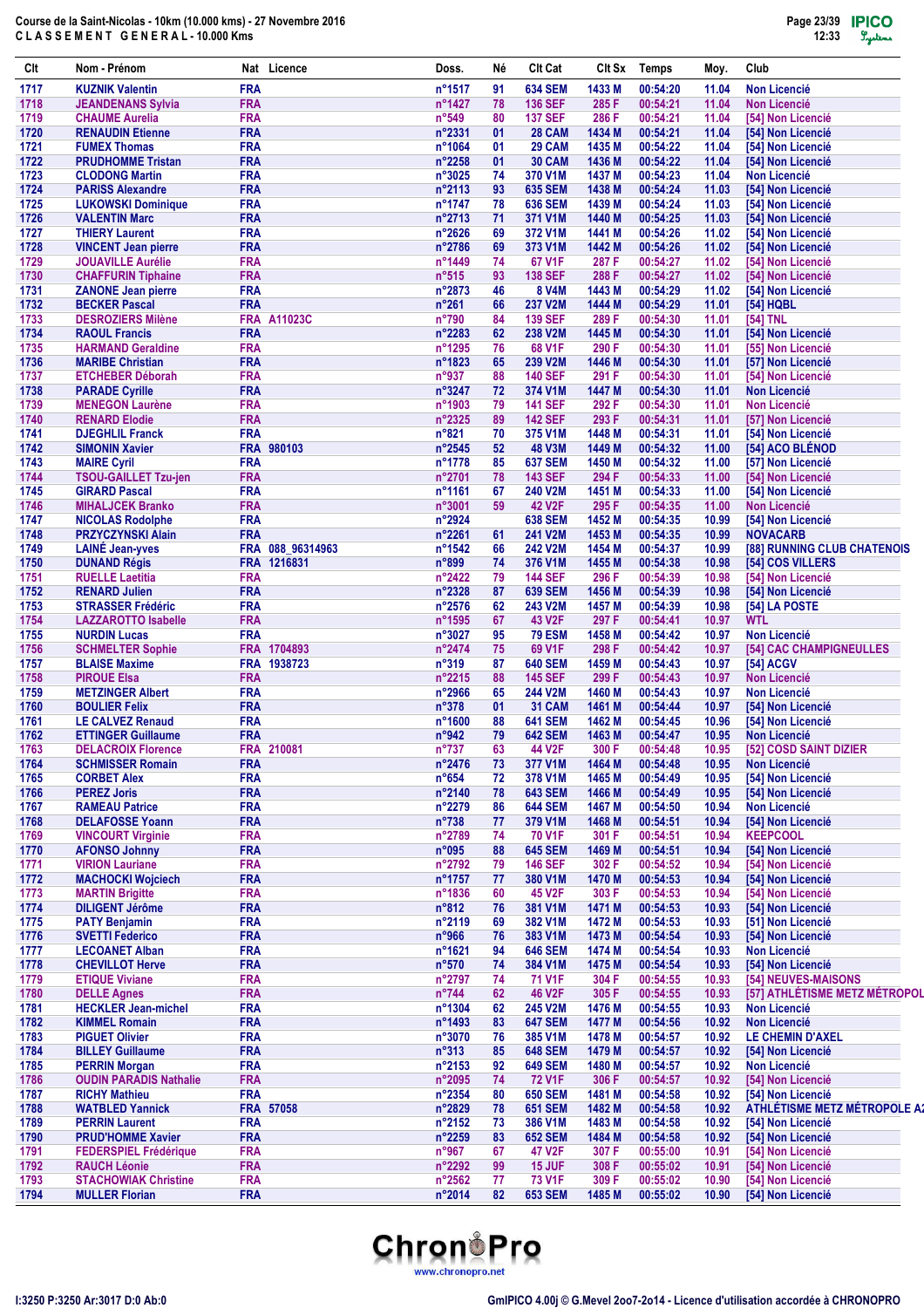| CIt          | Nom - Prénom                                      |                          | Nat Licence                   | Doss.                    | Né       | Clt Cat                          | Clt Sx           | Temps                | Moy.           | Club                                     |
|--------------|---------------------------------------------------|--------------------------|-------------------------------|--------------------------|----------|----------------------------------|------------------|----------------------|----------------|------------------------------------------|
| 1795         | <b>THOMAS David</b>                               | <b>FRA</b>               |                               | n°2639                   | 73       | 387 V1M                          | 1486 M           | 00:55:02             | 10.90          | <b>AUBADE</b>                            |
| 1796         | <b>THOMAS Chloé</b>                               | <b>FRA</b>               |                               | n°2638                   | 98       | 16 JUF                           | 310 F            | 00:55:03             | 10.90          | <b>AUBADE</b>                            |
| 1797         | <b>LEE YUNG PING Odette</b>                       | <b>FRA</b>               |                               | n°1630                   | 63       | <b>48 V2F</b>                    | 311 F            | 00:55:03             | 10.90          | [54] FOOTING FORM HEILLECOURT            |
| 1798         | <b>LECLAIR Michaël</b>                            | <b>FRA</b>               |                               | n°1615                   | 74       | 388 V1M                          | 1487 M           | 00:55:04             | 10.90          | [54] Non Licencié                        |
| 1799<br>1800 | <b>RANTE Dominique</b><br><b>GUERREIRO Carlos</b> | <b>FRA</b><br><b>FRA</b> |                               | n°2282<br>n°1241         | 58<br>62 | 246 V2M<br><b>247 V2M</b>        | 1488 M<br>1489 M | 00:55:06<br>00:55:07 | 10.89<br>10.89 | [54] Non Licencié<br>[54] Non Licencié   |
| 1801         | <b>HOMAND Jean marie</b>                          | <b>FRA</b>               |                               | $n^{\circ}$ 1352         | 51       | <b>49 V3M</b>                    | 1490 M           | 00:55:07             | 10.89          | [54] Non Licencié                        |
| 1802         | <b>RÉBOIS Marie-hélène</b>                        | <b>FRA</b>               |                               | n°2301                   | 73       | 74 V1F                           | 312 F            | 00:55:07             | 10.89          | [54] Non Licencié                        |
| 1803         | <b>BOUTELLA Lucien</b>                            | <b>FRA</b>               |                               | n°391                    | 46       | 9 V4M                            | 1491 M           | 00:55:07             | 10.89          | [54] Non Licencié                        |
| 1804         | <b>SEBBAN Fernand</b>                             | <b>FRA</b>               |                               | n°2502                   | 57       | 50 V3M                           | 1492 M           | 00:55:08             | 10.88          | [54] Non Licencié                        |
| 1805         | <b>LEFRANC Pierre</b>                             | <b>FRA</b>               |                               | n°1641                   | 84       | <b>654 SEM</b>                   | 1493 M           | 00:55:08             | 10.88          | [54] Non Licencié                        |
| 1806         | <b>L'HOTE Noémie</b>                              | <b>FRA</b>               |                               | n°1689                   | 88       | <b>147 SEF</b>                   | 313 F            | 00:55:09             | 10.88          | [54] Non Licencié                        |
| 1807         | <b>ANDRIEUX Nicolas</b><br><b>GERARD Loic</b>     | <b>FRA</b>               |                               | $n^{\circ}131$           | 84       | <b>655 SEM</b>                   | 1494 M           | 00:55:11             | 10.87          | [54] Non Licencié                        |
| 1808<br>1809 | <b>DUGRILLON Arnaud</b>                           | <b>FRA</b><br><b>FRA</b> |                               | n°3195<br>$n^{\circ}889$ | 84<br>76 | <b>656 SEM</b><br>389 V1M        | 1495 M<br>1496 M | 00:55:13<br>00:55:14 | 10.87<br>10.86 | <b>Non Licencié</b><br>[52] Non Licencié |
| 1810         | <b>FAGNANT Teddy</b>                              | <b>FRA</b>               |                               | n°947                    | 88       | <b>657 SEM</b>                   | 1497 M           | 00:55:15             | 10.86          | <b>Non Licencié</b>                      |
| 1811         | <b>CREMEL Frédéric</b>                            | <b>FRA</b>               |                               | $n^{\circ}678$           | 72       | 390 V1M                          | 1498 M           | 00:55:15             | 10.86          | [54] Non Licencié                        |
| 1812         | <b>ALTMEYER Sophie</b>                            | <b>FRA</b>               |                               | $n^{\circ}$ 121          | 74       | <b>75 V1F</b>                    | 314 F            | 00:55:15             | 10.86          | <b>Non Licencié</b>                      |
| 1813         | <b>RICHARD Gilles</b>                             | <b>FRA</b>               |                               | n°2347                   | 69       | 391 V1M                          | 1499 M           | 00:55:17             | 10.86          | <b>Non Licencié</b>                      |
| 1814         | <b>BOCQUET Arnaud</b>                             | <b>FRA</b>               |                               | $n^{\circ}334$           | 75       | 392 V1M                          | 1500 M           | 00:55:17             | 10.85          | [55] Non Licencié                        |
| 1815         | <b>TOUSSAINT Pascal</b>                           | <b>FRA</b>               |                               | n°2682                   | 58       | 248 V2M                          | 1501 M           | 00:55:18             | 10.85          | [54] Non Licencié                        |
| 1816         | <b>MERABET Assan</b><br><b>BACHETER Alain</b>     | <b>FRA</b>               |                               | n°3029                   | 77       | 393 V1M                          | 1502 M           | 00:55:18             | 10.85          | <b>Non Licencié</b>                      |
| 1817<br>1818 | <b>THIETRY Laura</b>                              | <b>FRA</b><br><b>FRA</b> |                               | n°191<br>n°3114          | 51<br>86 | 51 V3M<br><b>148 SEF</b>         | 1503 M<br>315 F  | 00:55:19<br>00:55:20 | 10.85<br>10.85 | [54] Non Licencié<br><b>Non Licencié</b> |
| 1819         | <b>TAYON Denis</b>                                | <b>FRA</b>               |                               | n°2602                   | 58       | 249 V2M                          | 1504 M           | 00:55:20             | 10.84          | [54] Non Licencié                        |
| 1820         | <b>REPETTI Adrien</b>                             | <b>FRA</b>               |                               | n°2335                   | 91       | <b>658 SEM</b>                   | 1505 M           | 00:55:20             | 10.84          | 1MONDE2COM                               |
| 1821         | <b>DEBESSAT Dominique</b>                         | <b>FRA</b>               |                               | n°724                    | 60       | 250 V2M                          | 1506 M           | 00:55:21             | 10.84          | [54] Non Licencié                        |
| 1822         | <b>LAUGRAND Thomas</b>                            | <b>FRA</b>               |                               | n°1575                   | 82       | <b>659 SEM</b>                   | 1507 M           | 00:55:21             | 10.84          | <b>GRIFF AUTO</b>                        |
| 1823         | <b>POUMEYREAU Julie</b>                           | <b>FRA</b>               |                               | n°2241                   | 83       | <b>149 SEF</b>                   | 316 F            | 00:55:21             | 10.84          | <b>GRIFF AUTO</b>                        |
| 1824         | <b>LAURENT Conelia</b>                            | <b>FRA</b>               |                               | n°1582                   | 77       | <b>76 V1F</b>                    | 317 F            | 00:55:21             | 10.84          | [88] Non Licencié                        |
| 1825         | <b>KHALDI Hamid</b>                               | <b>FRA</b>               |                               | n°1483                   | 77       | 394 V1M                          | 1508 M           | 00:55:21             | 10.84          | <b>AUBADE</b>                            |
| 1826<br>1827 | <b>DAVALLE Bouchra</b><br><b>UNG Sulivan</b>      | <b>FRA</b><br><b>FRA</b> |                               | $n^{\circ}714$<br>n°2706 | 74<br>82 | <b>77 V1F</b><br><b>660 SEM</b>  | 318 F<br>1509 M  | 00:55:22<br>00:55:23 | 10.84<br>10.84 | [54] Non Licencié<br>[54] Non Licencié   |
| 1828         | <b>MIZERSKI Stephane</b>                          | <b>FRA</b>               |                               | n°1955                   | 74       | 395 V1M                          | 1510 M           | 00:55:23             | 10.83          | [54] Non Licencié                        |
| 1829         | <b>THUILLIER Denis</b>                            | <b>FRA</b>               |                               | n°2654                   | 77       | 396 V1M                          | 1511 M           | 00:55:24             | 10.83          | [54] Non Licencié                        |
| 1830         | <b>LEVEQUE Frédéric</b>                           | <b>FRA</b>               |                               | n°1684                   | 69       | 397 V1M                          | 1512 M           | 00:55:24             | 10.83          | <b>Non Licencié</b>                      |
| 1831         | <b>GUILLON Célia</b>                              | <b>FRA</b>               |                               | n°1255                   | 92       | <b>150 SEF</b>                   | 319 F            | 00:55:24             | 10.83          | [54] STANISLAS RUNNING GIRLS             |
| 1832         | <b>LEVRON Marie</b>                               |                          | FRA T301247-B                 | n°1685                   | 77       | <b>78 V1F</b>                    | 320 F            | 00:55:28             | 10.82          | <b>Non Licencié</b>                      |
| 1833         | <b>FROMONT Coralie</b>                            | <b>FRA</b>               |                               | n°1058                   | 84       | <b>151 SEF</b>                   | 321 F            | 00:55:28             | 10.82          | [54] Non Licencié                        |
| 1834         | <b>TORZUOLI Philippe</b>                          |                          | FRA 0160185MV4FRA (triathlon) | n°2673                   | 58       | 251 V2M                          | 1513 M           | 00:55:29             | 10.82          | [54] LES DUCS DE LUNÉVILLE               |
| 1835<br>1836 | <b>LAROSE Vincent</b>                             | <b>FRA</b><br><b>FRA</b> |                               | n°1571<br>n°1978         | 76<br>89 | 398 V1M<br><b>152 SEF</b>        | 1514 M<br>322 F  | 00:55:30<br>00:55:31 | 10.81<br>10.81 | [54] Non Licencié                        |
| 1837         | <b>BOURION Morgane</b><br><b>THIEBAUT Laura</b>   | <b>FRA</b>               |                               | $n^{\circ}2613$          | 88       | <b>153 SEF</b>                   | 323 F            | 00:55:32             | 10.81          | [54] Non Licencié<br>[54] Non Licencié   |
| 1838         | <b>HENRY Laetitia</b>                             | <b>FRA</b>               |                               | n°1324                   | 73       | <b>79 V1F</b>                    | 324 F            | 00:55:32             | 10.81          | <b>Non Licencié</b>                      |
| 1839         | <b>LEPAPE Philippe</b>                            | <b>FRA</b>               |                               | n°1670                   | 68       | 399 V1M                          | 1515 M           | 00:55:32             | 10.81          | [54] Non Licencié                        |
| 1840         | <b>ANNE-CÉCILE Machado</b>                        | <b>FRA</b>               |                               | $n^{\circ}$ 134          | 87       | <b>154 SEF</b>                   | 325 F            | 00:55:33             | 10.80          | <b>Non Licencié</b>                      |
| 1841         | <b>GUERARD François</b>                           | <b>FRA</b>               |                               | n°1235                   | 54       | 52 V3M                           | 1516 M           | 00:55:33             | 10.80          | [54] AUCUN                               |
| 1842         | <b>VUILLIET Thomas</b>                            | <b>FRA</b>               |                               | n°2820                   | 78       | <b>661 SEM</b>                   | 1517 M           | 00:55:34             | 10.80          | [54] Non Licencié                        |
| 1843         | <b>MIRGAIN Marie</b>                              | <b>FRA</b><br><b>FRA</b> |                               | n°3222                   | 77       | 80 V1F                           | 326 F            | 00:55:34             | 10.80          | Non Licencié                             |
| 1844<br>1845 | DÉSIRÉ Julien<br><b>MOINE Quentin</b>             | <b>FRA</b>               |                               | $n^{\circ}784$<br>n°1958 | 82<br>87 | <b>662 SEM</b><br><b>663 SEM</b> | 1518 M<br>1519 M | 00:55:35<br>00:55:35 | 10.80<br>10.80 | [54] Non Licencié<br>[54] Non Licencié   |
| 1846         | <b>BRON Alexian</b>                               | <b>FRA</b>               |                               | $n^{\circ}422$           | 89       | <b>664 SEM</b>                   | 1520 M           | 00:55:35             | 10.79          | [54] Non Licencié                        |
| 1847         | <b>CAPONE Carmine</b>                             | <b>FRA</b>               |                               | $n^{\circ}466$           | 65       | 252 V2M                          | 1521 M           | 00:55:37             | 10.79          | [54] Non Licencié                        |
| 1848         | <b>GUYOT Carine</b>                               | <b>FRA</b>               |                               | n°3000                   | 79       | <b>155 SEF</b>                   | 327 F            | 00:55:37             | 10.79          | <b>CHRONOPRO</b>                         |
| 1849         | <b>MALGLAIVE Frederic</b>                         | <b>FRA</b>               |                               | n°1784                   | 70       | 400 V1M                          | 1522 M           | 00:55:38             | 10.79          | [54] Non Licencié                        |
| 1850         | <b>VIVIANA Heising</b>                            | <b>FRA</b>               |                               | n°2796                   | 68       | 81 V1F                           | 328 F            | 00:55:38             | 10.79          | [57] Non Licencié                        |
| 1851         | <b>CLERC Megane</b>                               | <b>FRA</b>               |                               | $n^{\circ}596$           | 90       | <b>156 SEF</b>                   | 329 F            | 00:55:39             | 10.78          | [54] Non Licencié                        |
| 1852         | <b>BIZOT Matthieu</b>                             | <b>FRA</b>               |                               | n°3076                   | 90       | <b>665 SEM</b>                   | 1523 M           | 00:55:39             | 10.78          | <b>Non Licencié</b>                      |
| 1853<br>1854 | <b>MICHEL Sandrine</b><br><b>DORR Richard</b>     | <b>FRA</b><br><b>FRA</b> |                               | n°1943<br>n°3183         | 69<br>66 | 82 V1F<br>253 V2M                | 330 F<br>1524 M  | 00:55:39<br>00:55:39 | 10.78<br>10.78 | [54] LIVERDUN<br><b>Non Licencié</b>     |
| 1855         | <b>MICHEL Patrick</b>                             | <b>FRA</b>               |                               | n°1942                   | 67       | 254 V2M                          | 1525 M           | 00:55:40             | 10.78          | [54] LIVERDUN                            |
| 1856         | <b>SIMONAIRE Johanne</b>                          | <b>FRA</b>               |                               | n°3160                   | 85       | <b>157 SEF</b>                   | 331 F            | 00:55:40             | 10.78          | <b>CROSS FIT LAXOU</b>                   |
| 1857         | <b>PERRIN Herve</b>                               | <b>FRA</b>               |                               | n°3205                   | 67       | 255 V2M                          | 1526 M           | 00:55:41             | 10.78          | <b>Non Licencié</b>                      |
| 1858         | <b>RENAUDIN Antoine</b>                           | <b>FRA</b>               |                               | n°2330                   | 73       | 401 V1M                          | 1527 M           | 00:55:41             | 10.78          | [54] Non Licencié                        |
| 1859         | <b>LECLAIRE Yohann</b>                            | <b>FRA</b>               |                               | n°1617                   | 93       | <b>666 SEM</b>                   | 1528 M           | 00:55:41             | 10.78          | Non Licencié                             |
| 1860         | <b>CHÉNOT Adélie</b>                              | <b>FRA</b>               |                               | $n^{\circ}560$           | 88       | <b>158 SEF</b>                   | 332 F            | 00:55:42             | 10.77          | [54] Non Licencié                        |
| 1861         | <b>LUNEAU Marie</b>                               | <b>FRA</b><br><b>FRA</b> |                               | n°1749                   | 88       | <b>159 SEF</b>                   | 333 F            | 00:55:42             | 10.77          | [54] Non Licencié                        |
| 1862<br>1863 | <b>BONNET Maxence</b><br><b>GRENOT Ludovic</b>    | <b>FRA</b>               |                               | $n^{\circ}346$<br>n°1211 | 99<br>74 | <b>34 JUM</b><br>402 V1M         | 1529 M<br>1530 M | 00:55:42<br>00:55:43 | 10.77<br>10.77 | [54] Non Licencié<br>[54] Non Licencié   |
| 1864         | <b>BERGE Serge</b>                                | <b>FRA</b>               |                               | $n^{\circ}286$           | 55       | 53 V3M                           | 1531 M           | 00:55:43             | 10.77          | [54] Non Licencié                        |
| 1865         | <b>COLIN Pascale</b>                              | <b>FRA</b>               |                               | $n^{\circ}615$           | 61       | 49 V2F                           | 334 F            | 00:55:44             | 10.77          | [54] Non Licencié                        |
| 1866         | <b>MAGRON Aude</b>                                |                          | FRA 1934083                   | n°1770                   | 74       | 83 V1F                           | 335 F            | 00:55:44             | 10.77          | [54] DOMBASLE SUR MEURTHE                |
| 1867         | <b>SCHNEIDER David</b>                            | <b>FRA</b>               |                               | n°2485                   | 82       | <b>667 SEM</b>                   | 1532 M           | 00:55:45             | 10.77          | [54] Non Licencié                        |
| 1868         | <b>BRUNCK Lucas</b>                               | <b>FRA</b>               |                               | $n^{\circ}432$           | 99       | <b>35 JUM</b>                    | 1533 M           | 00:55:45             | 10.76          | [54] Non Licencié                        |
| 1869         | <b>ZUBER Daniel</b>                               | <b>FRA</b>               |                               | n°2896                   | 63       | 256 V2M                          | 1534 M           | 00:55:45             | 10.76          | [54] Non Licencié                        |
| 1870         | <b>EIFFER Jean michel</b>                         | <b>FRA</b>               |                               | n°918                    | 76       | 403 V1M                          | 1535 M           | 00:55:45             | 10.76          | [54] FOOTING FORM HEILLECOURT            |
| 1871         | <b>DUBOIS Marcel</b>                              |                          | FRA 1292354                   | n°870                    | 54       | 54 V3M                           | 1536 M           | 00:55:46             | 10.76          | [51] JC EPERNAY CHAMPAGNE                |
| 1872         | <b>MERCIER Beatrice</b>                           | <b>FRA</b>               |                               | n°1908                   | 65       | 50 V2F                           | 336 F            | 00:55:46             | 10.76          | [54] Non Licencié                        |

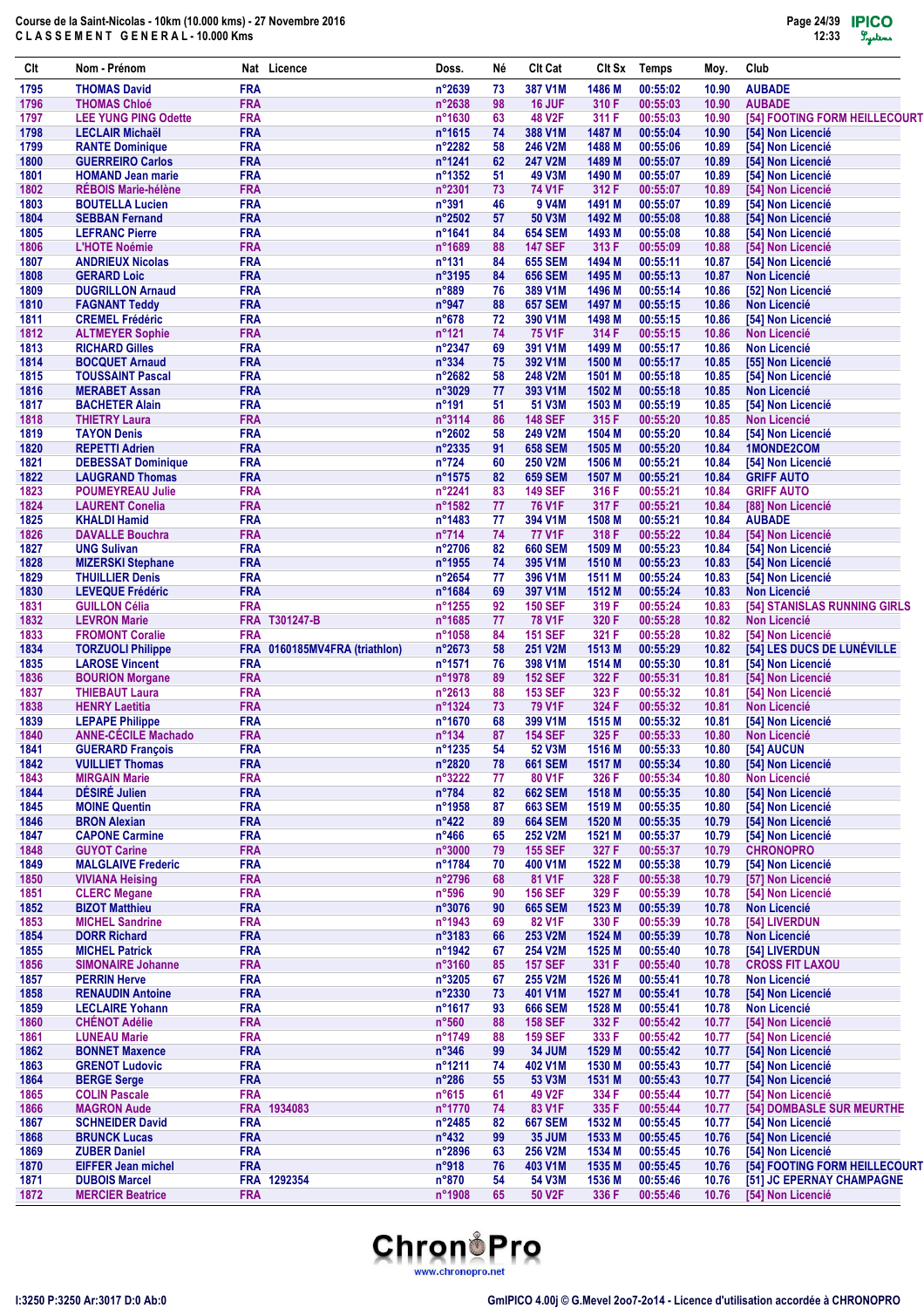| Clt          | Nom - Prénom                                            | Nat                      | Licence          | Doss.                             | Né       | <b>Clt Cat</b>                   | CIt Sx          | <b>Temps</b>         | Moy.           | Club                                                    |
|--------------|---------------------------------------------------------|--------------------------|------------------|-----------------------------------|----------|----------------------------------|-----------------|----------------------|----------------|---------------------------------------------------------|
| 1873         | <b>VOISIN Sandrine</b>                                  | <b>FRA</b>               |                  | n°2810                            | 72       | 84 V1F                           | 337 F           | 00:55:46             | 10.76          | [54] Non Licencié                                       |
| 1874         | <b>FARIZON Maud</b>                                     | <b>FRA</b>               |                  | n°3232                            | 94       | <b>160 SEF</b>                   | 338 F           | 00:55:46             | 10.76          | <b>Non Licencié</b>                                     |
| 1875         | <b>HAOUACI Majid</b>                                    | <b>FRA</b>               |                  | n°1290                            | 63       | <b>257 V2M</b>                   | 1537 M          | 00:55:46             | 10.76          | [54] Non Licencié                                       |
| 1876<br>1877 | <b>KHOLLER Laetitia</b><br><b>BILLOT Gautier</b>        | <b>FRA</b><br><b>FRA</b> |                  | n°1488<br>$n^{\circ}315$          | 77<br>83 | 85 V1F<br><b>668 SEM</b>         | 339 F<br>1538 M | 00:55:47<br>00:55:47 | 10.76<br>10.76 | [54] Non Licencié<br>[57] Non Licencié                  |
| 1878         | <b>KESSKER Marie therese</b>                            | <b>FRA</b>               |                  | n°1479                            | 64       | 51 V2F                           | 340 F           | 00:55:47             | 10.76          | [54] Non Licencié                                       |
| 1879         | <b>MOUGENOT Aline</b>                                   | <b>FRA</b>               |                  | n°1997                            | 84       | <b>161 SEF</b>                   | 341 F           | 00:55:49             | 10.75          | [54] Non Licencié                                       |
| 1880         | <b>AULON Maggy</b>                                      | <b>FRA</b>               |                  | n°184                             | 60       | 52 V2F                           | 342 F           | 00:55:50             | 10.75          | [54] FOOTING FORM HEILLECOURT                           |
| 1881         | <b>FALK Didier</b>                                      | <b>FRA</b>               |                  | n°955                             | 63       | 258 V2M                          | 1539 M          | 00:55:50             | 10.75          | [88] Non Licencié                                       |
| 1882         | <b>DURECU Sylvain</b>                                   | <b>FRA</b>               |                  | n°909                             | 61       | 259 V2M                          | 1540 M          | 00:55:50             | 10.75          | [54] Non Licencié                                       |
| 1883         | <b>MATH Pascale</b>                                     | <b>FRA</b>               |                  | n°1865                            | 66       | 53 V2F                           | 343 F           | 00:55:50             | 10.75          | [88] Non Licencié                                       |
| 1884<br>1885 | <b>MAAS Alexandre</b><br><b>ROUYER Sophie</b>           | <b>FRA</b><br><b>FRA</b> |                  | n°1754<br>$n^{\circ}$ 2415        | 84<br>81 | <b>669 SEM</b><br><b>162 SEF</b> | 1541 M<br>344 F | 00:55:51<br>00:55:51 | 10.74<br>10.74 | <b>[54] TEAM NOTAIRES</b><br>[54] Non Licencié          |
| 1886         | <b>CHERRIER Mickael</b>                                 | <b>FRA</b>               |                  | $n^{\circ}565$                    | 89       | <b>670 SEM</b>                   | 1542 M          | 00:55:51             | 10.74          | [54] Non Licencié                                       |
| 1887         | <b>COLLE Anne-laure</b>                                 | <b>FRA</b>               |                  | $n^{\circ}620$                    | 89       | <b>163 SEF</b>                   | 345 F           | 00:55:52             | 10.74          | <b>TEAM NOTAIRES</b>                                    |
| 1888         | <b>CAVARÉ Elodie</b>                                    | <b>FRA</b>               |                  | $n^{\circ}500$                    | 73       | 86 V1F                           | 346 F           | 00:55:53             | 10.74          | [54] Non Licencié                                       |
| 1889         | <b>PERNIN Barbara</b>                                   | <b>FRA</b>               |                  | $n^{\circ}$ 2145                  | 77       | 87 V1F                           | 347 F           | 00:55:53             | 10.74          | <b>KEEPCOOL</b>                                         |
| 1890         | <b>RUHLMANN Emmanuel</b>                                | <b>FRA</b>               |                  | $n^{\circ}$ 2425                  | 72       | 404 V1M                          | 1543 M          | 00:55:54             | 10.74          | [54] Non Licencié                                       |
| 1891         | <b>VERDY Laetitia</b>                                   | <b>FRA</b>               |                  | n°2751                            | 74       | 88 V1F                           | 348 F           | 00:55:55             | 10.73          | [18] Non Licencié                                       |
| 1892         | <b>TOTTOLI Nicolas</b>                                  | <b>FRA</b>               |                  | $n^{\circ}2053$                   | 88       | <b>671 SEM</b>                   | 1544 M          | 00:55:55             | 10.73          | [54] Non Licencié                                       |
| 1893         | <b>DE JOCAS Bruno</b>                                   | <b>FRA</b>               |                  | $n^{\circ}723$                    | 73       | 405 V1M                          | 1545 M          | 00:55:55             | 10.73          | [57] Non Licencié                                       |
| 1894<br>1895 | <b>CHERY Laurence</b><br><b>LAGAR Sophie</b>            | <b>FRA</b><br><b>FRA</b> |                  | $n^{\circ}$ 566<br>n°1532         | 84<br>96 | <b>164 SEF</b><br><b>18 ESF</b>  | 349 F<br>350 F  | 00:55:55<br>00:55:56 | 10.73          | [54] Non Licencié<br><b>[54] LES FOULÉES ÉTUDIANTES</b> |
| 1896         | <b>MARCHAL Julie</b>                                    | <b>FRA</b>               |                  | n°1812                            | 89       | <b>165 SEF</b>                   | 351 F           | 00:55:56             | 10.73<br>10.73 | [54] Non Licencié                                       |
| 1897         | <b>METOIS Daniele</b>                                   | <b>FRA</b>               |                  | n°1918                            | 61       | 54 V2F                           | 352 F           | 00:55:56             | 10.73          | [54] Non Licencié                                       |
| 1898         | <b>BUFFONI Corrine</b>                                  | <b>FRA</b>               |                  | $n^{\circ}440$                    | 62       | 55 V2F                           | 353 F           | 00:55:56             | 10.73          | [54] UPM RAFLATAC                                       |
| 1899         | <b>COLLIN Adeline</b>                                   | <b>FRA</b>               |                  | n°629                             | 80       | <b>166 SEF</b>                   | 354 F           | 00:55:57             | 10.73          | [54] BURPEE                                             |
| 1900         | <b>SIMON Jean claude</b>                                | <b>FRA</b>               |                  | $n^{\circ}2531$                   | 67       | <b>260 V2M</b>                   | 1546 M          | 00:55:58             | 10.72          | [54] Non Licencié                                       |
| 1901         | <b>MATHIEU Melanie</b>                                  | <b>FRA</b>               |                  | n°1876                            | 87       | <b>167 SEF</b>                   | 355 F           | 00:55:58             | 10.72          | [77] Non Licencié                                       |
| 1902         | <b>RAINON Alexandre</b>                                 | <b>FRA</b>               |                  | $n^{\circ}2276$                   | 86       | <b>672 SEM</b>                   | 1547 M          | 00:55:58             | 10.72          | [54] Non Licencié                                       |
| 1903         | <b>ERSFELD Déborah</b>                                  | <b>FRA</b>               |                  | n°934                             | 85       | <b>168 SEF</b>                   | 356 F           | 00:55:58             | 10.72          | <b>Non Licencié</b>                                     |
| 1904         | <b>LOGEZ Anne</b>                                       | <b>FRA</b>               |                  | n°1712                            | 69       | 89 V1F                           | 357 F           | 00:55:59             | 10.72          | [54] Non Licencié                                       |
| 1905<br>1906 | <b>RIETZLER Jean-françois</b><br><b>ZELANO Isabella</b> | <b>FRA</b><br><b>FRA</b> |                  | n°2355<br>n°2877                  | 75<br>83 | 406 V1M<br><b>169 SEF</b>        | 1548 M<br>358 F | 00:56:00<br>00:56:00 | 10.72<br>10.72 | [54] Non Licencié<br><b>Non Licencié</b>                |
| 1907         | <b>BERNOVILLE Xavier</b>                                | <b>FRA</b>               |                  | $n^{\circ}294$                    | 73       | 407 V1M                          | 1549 M          | 00:56:00             | 10.71          | [54] Non Licencié                                       |
| 1908         | <b>FÜRI Evelyne</b>                                     | <b>FRA</b>               |                  | n°1065                            | 81       | <b>170 SEF</b>                   | 359 F           | 00:56:00             | 10.71          | [54] Non Licencié                                       |
| 1909         | <b>LEBLANC Regis</b>                                    | <b>FRA</b>               |                  | n°1609                            | 60       | 261 V2M                          | 1550 M          | 00:56:01             | 10.71          | [57] Non Licencié                                       |
| 1910         | <b>JUY Dominique</b>                                    | <b>FRA</b>               |                  | n°1460                            | 64       | <b>262 V2M</b>                   | 1551 M          | 00:56:01             | 10.71          | [54] Non Licencié                                       |
| 1911         | <b>VIGNERON Patricia</b>                                | <b>FRA</b>               | 1319785          | n°2770                            | 66       | 56 V2F                           | 360 F           | 00:56:01             | 10.71          | [88] ATHLEVOSGES MIRECOURT                              |
| 1912         | <b>MANIN Caroline</b>                                   | <b>FRA</b>               |                  | n°1792                            | 80       | <b>171 SEF</b>                   | 361 F           | 00:56:02             | 10.71          | <b>KEEPCOOL</b>                                         |
| 1913         | <b>MOUSSEAUX Nicolas</b>                                | <b>FRA</b>               |                  | n°2004                            | 74       | 408 V1M                          | 1552 M          | 00:56:02             | 10.71          | <b>KEEPCOOL</b>                                         |
| 1914         | <b>JACQUES Agathe</b>                                   | <b>FRA</b>               |                  | n°1403                            | 80       | <b>172 SEF</b>                   | 362 F           | 00:56:02             | 10.71          | [54] Non Licencié                                       |
| 1915<br>1916 | <b>BALLY Julien</b><br><b>HEYMES Sabine</b>             | <b>FRA</b><br><b>FRA</b> |                  | $n^{\circ}203$<br>n°1337          | 81<br>67 | <b>673 SEM</b><br>57 V2F         | 1553 M<br>363 F | 00:56:03<br>00:56:06 | 10.71          | [54] Non Licencié                                       |
| 1917         | <b>MULLER Caroline</b>                                  | <b>FRA</b>               |                  | n°2010                            | 87       | <b>173 SEF</b>                   | 364 F           | 00:56:06             | 10.70<br>10.70 | [57] FMAC<br>[54] Non Licencié                          |
| 1918         | <b>REAUBOURG Coralie</b>                                | <b>FRA</b>               |                  | n°2300                            | 80       | <b>174 SEF</b>                   | 365 F           | 00:56:07             | 10.69          | [54] Non Licencié                                       |
| 1919         | <b>ALTIERI Octave</b>                                   |                          | FRA 088 06297853 | n°119                             | 51       | 55 V3M                           | 1554 M          | 00:56:07             | 10.69          | [88] RUNNING CLUB CHATENOIS                             |
| 1920         | <b>BURTÉ Karine</b>                                     | <b>FRA</b>               |                  | $n^{\circ}447$                    | 65       | 58 V2F                           | 366 F           | 00:56:07             | 10.69          | <b>Non Licencié</b>                                     |
| 1921         | <b>KIFFER Séverine</b>                                  | <b>FRA</b>               |                  | n°1491                            | 80       | <b>175 SEF</b>                   | 367 F           | 00:56:07             | 10.69          | [54] Non Licencié                                       |
| 1922         | <b>MORRIER Thierry</b>                                  | <b>FRA</b>               |                  | n°1984                            | 62       | 263 V2M                          | 1555 M          | 00:56:07             | 10.69          | [54] Non Licencié                                       |
| 1923         | <b>CLAVERIE Didier</b>                                  | <b>FRA</b>               |                  | $n^{\circ}589$                    | 61       | 264 V2M                          | 1556 M          | 00:56:08             | 10.69          | [54] Non Licencié                                       |
| 1924         | <b>MULLER Lise</b>                                      | <b>FRA</b>               |                  | n°2020                            | 90       | <b>176 SEF</b>                   | 368 F           | 00:56:08             | 10.69          | <b>Non Licencié</b>                                     |
| 1925         | <b>MARCHAL Pierre</b>                                   | <b>FRA</b>               |                  | n°1815                            | 65       | 265 V2M                          | 1557 M          | 00:56:10             | 10.69          | [88] Non Licencié                                       |
| 1926<br>1927 | <b>SERRE Aurelie</b><br><b>AUBERT Emmanuelle</b>        | <b>FRA</b><br><b>FRA</b> |                  | $n^{\circ}2515$<br>$n^{\circ}164$ | 77<br>68 | 90 V1F<br>91 V1F                 | 369 F<br>370 F  | 00:56:10<br>00:56:11 | 10.68<br>10.68 | [54] Non Licencié<br>[54] Non Licencié                  |
| 1928         | <b>DALMASSO Magdalena</b>                               | <b>FRA</b>               |                  | n°698                             | 72       | 92 V1F                           | 371 F           | 00:56:12             | 10.68          | <b>Non Licencié</b>                                     |
| 1929         | <b>PIERRE Stéphanie</b>                                 |                          | FRA 1271389      | n°2200                            | 72       | 93 V1F                           | 372 F           | 00:56:12             | 10.68          | [88] AVEC EPINAL                                        |
| 1930         | <b>DICHAMP Régis</b>                                    | <b>FRA</b>               |                  | n°801                             | 74       | 409 V1M                          | 1558 M          | 00:56:13             | 10.68          | <b>KEEPCOOL</b>                                         |
| 1931         | <b>BINDA Olivier</b>                                    | <b>FRA</b>               |                  | n°3193                            | 74       | 410 V1M                          | 1559 M          | 00:56:13             | 10.68          | <b>Non Licencié</b>                                     |
| 1932         | <b>SIBILLE Pierre</b>                                   | <b>FRA</b>               |                  | n°2523                            | 60       | 266 V2M                          | 1560 M          | 00:56:14             | 10.67          | <b>Non Licencié</b>                                     |
| 1933         | <b>ACCART Herve</b>                                     | <b>FRA</b>               |                  | n°3003                            | 70       | 411 V1M                          | 1561 M          | 00:56:14             | 10.67          | <b>Non Licencié</b>                                     |
| 1934         | <b>RATYNSKI Christophe</b>                              | <b>FRA</b>               |                  | n°2291                            | 73       | 412 V1M                          | 1562 M          | 00:56:14             | 10.67          | <b>Non Licencié</b>                                     |
| 1935         | <b>BERNARDET Caroline</b>                               | <b>FRA</b>               |                  | $n^{\circ}289$                    | 66       | 59 V2F                           | 373 F           | 00:56:15             | 10.67          | <b>Non Licencié</b>                                     |
| 1936         | <b>KALTENBACH Hélène</b>                                | <b>FRA</b>               |                  | n°1462                            | 81       | <b>177 SEF</b>                   | 374 F           | 00:56:15             | 10.67          | [54] Non Licencié                                       |
| 1937<br>1938 | <b>TARAL Julie</b><br><b>DAVRIL Bertrand</b>            | <b>FRA</b><br><b>FRA</b> |                  | n°2597<br>$n^{\circ}718$          | 87       | <b>178 SEF</b><br>267 V2M        | 375F<br>1563 M  | 00:56:15<br>00:56:16 | 10.67<br>10.67 | [57] Non Licencié<br><b>Non Licencié</b>                |
| 1939         | <b>BORDERIE Christophe</b>                              | <b>FRA</b>               |                  | $n^{\circ}353$                    | 65<br>83 | <b>674 SEM</b>                   | 1564 M          | 00:56:16             | 10.67          | <b>Non Licencié</b>                                     |
| 1940         | <b>CHENU Marie</b>                                      | <b>FRA</b>               |                  | n°3187                            | 89       | <b>179 SEF</b>                   | 376 F           | 00:56:18             | 10.66          | <b>Non Licencié</b>                                     |
| 1941         | <b>CHARBONNEL Marie</b>                                 | <b>FRA</b>               |                  | n°3013                            | 91       | <b>180 SEF</b>                   | 377 F           | 00:56:18             | 10.66          | <b>Non Licencié</b>                                     |
| 1942         | <b>VILLAUME Sandra</b>                                  | <b>FRA</b>               |                  | n°2933                            | 89       | <b>181 SEF</b>                   | 378 F           | 00:56:20             | 10.65          | <b>Non Licencié</b>                                     |
| 1943         | <b>RICHARD Mathieu</b>                                  | <b>FRA</b>               |                  | n°2349                            | 81       | 675 SEM                          | 1565 M          | 00:56:22             | 10.65          | [54] Non Licencié                                       |
| 1944         | <b>DAP François</b>                                     | <b>FRA</b>               |                  | $n^{\circ}705$                    | 56       | 56 V3M                           | 1566 M          | 00:56:22             | 10.65          | [54] Non Licencié                                       |
| 1945         | <b>DAP Géraldine</b>                                    | <b>FRA</b>               |                  | $n^{\circ}706$                    | 63       | 60 V2F                           | 379 F           | 00:56:22             | 10.65          | [54] Non Licencié                                       |
| 1946         | <b>LAUDERBACH Sandrine</b>                              | <b>FRA</b>               |                  | n°1574                            | 70       | 94 V1F                           | 380 F           | 00:56:23             | 10.64          | [54] Non Licencié                                       |
| 1947         | <b>ADAM Amélie</b>                                      | <b>FRA</b>               |                  | n°088                             | 75       | 95 V1F                           | 381 F           | 00:56:24             | 10.64          | <b>Non Licencié</b>                                     |
| 1948<br>1949 | <b>JEUDY Sébastien</b>                                  | <b>FRA</b><br><b>FRA</b> |                  | n°1439<br>n°1281                  | 83       | <b>676 SEM</b><br>268 V2M        | 1567 M          | 00:56:25             | 10.64          | [88] Non Licencié<br>[54] Non Licencié                  |
| 1950         | <b>HALTER Pascal</b><br><b>ROCHET Marion</b>            | <b>FRA</b>               |                  | n°2380                            | 59<br>91 | <b>182 SEF</b>                   | 1568 M<br>382 F | 00:56:26<br>00:56:27 | 10.63<br>10.63 | Non Licencié                                            |
|              |                                                         |                          |                  |                                   |          |                                  |                 |                      |                |                                                         |

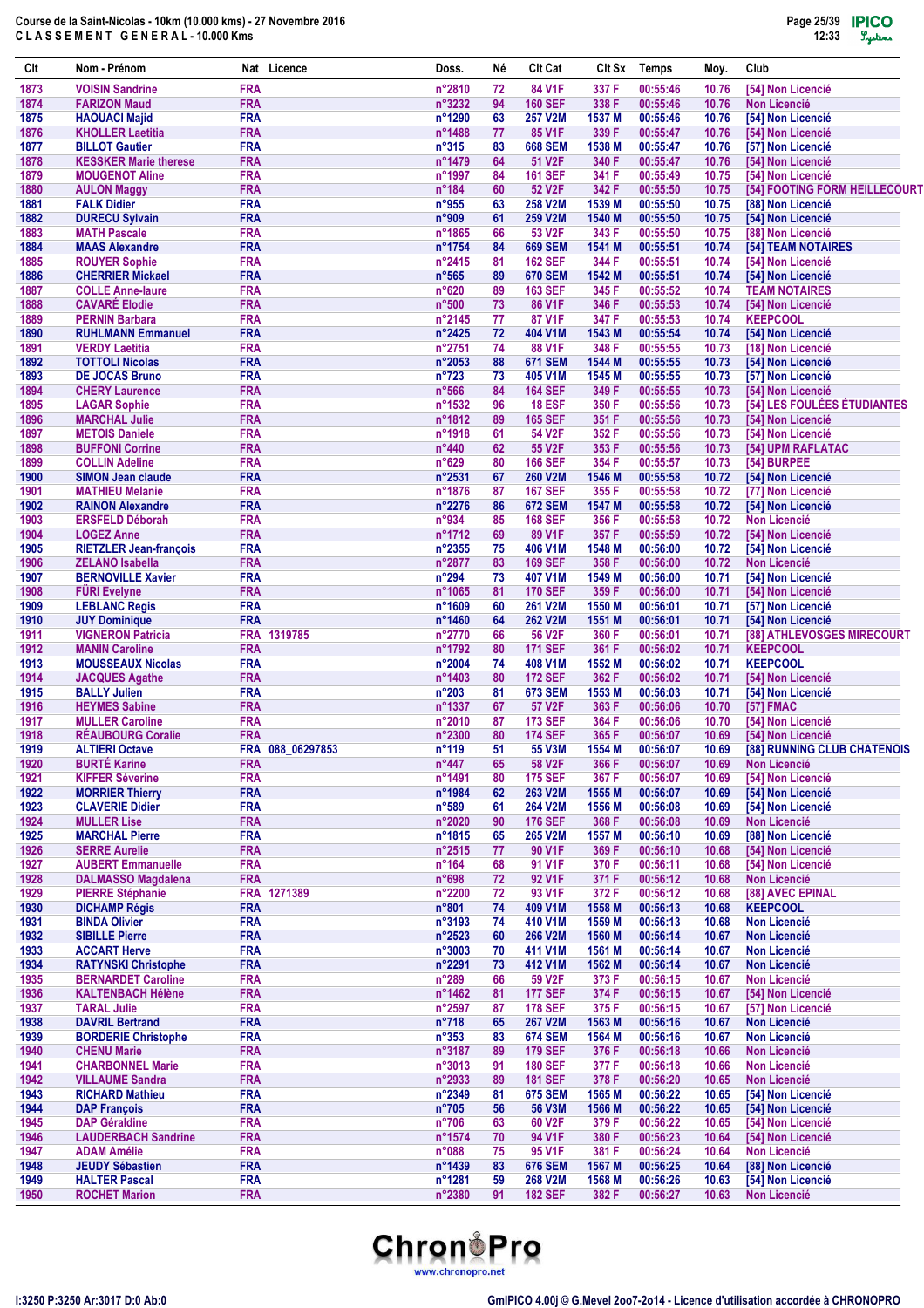| Clt          | Nom - Prénom                                          |                          | Nat Licence        | Doss.                     | Né       | Clt Cat                          | CIt Sx           | Temps                | Moy.           | Club                                     |
|--------------|-------------------------------------------------------|--------------------------|--------------------|---------------------------|----------|----------------------------------|------------------|----------------------|----------------|------------------------------------------|
| 1951         | <b>BRUNO Olivier</b>                                  | <b>FRA</b>               |                    | $n^{\circ}436$            | 71       | 413 V1M                          | 1569 M           | 00:56:27             | 10.63          | <b>ASC BNPPARIBAS</b>                    |
| 1952         | <b>M HAMMEDI Laurent</b>                              | <b>FRA</b>               |                    | n°1753                    | 95       | <b>80 ESM</b>                    | 1570 M           | 00:56:27             | 10.63          | [54] AUBADE                              |
| 1953         | <b>LAVANOUX David</b>                                 | <b>FRA</b>               |                    | n°1589                    | 82       | <b>677 SEM</b>                   | 1571 M           | 00:56:27             | 10.63          | [54] Non Licencié                        |
| 1954         | <b>LAGLASSE Caroline</b>                              | <b>FRA</b>               |                    | n°1535                    | 80       | <b>183 SEF</b>                   | 383 F            | 00:56:27             | 10.63          | <b>AUBADE</b>                            |
| 1955<br>1956 | <b>THIEBAUT Emmanuelle</b><br><b>FRANÇOIS Charles</b> | <b>FRA</b><br><b>FRA</b> |                    | n°2616<br>n°1042          | 68<br>96 | 96 V1F<br><b>81 ESM</b>          | 384 F<br>1572 M  | 00:56:27<br>00:56:29 | 10.63<br>10.63 | [54] AUBADE<br>[55] Non Licencié         |
| 1957         | <b>WAGNER Dorian</b>                                  | <b>FRA</b>               |                    | n°2821                    | 92       | <b>678 SEM</b>                   | 1573 M           | 00:56:29             | 10.62          | <b>Non Licencié</b>                      |
| 1958         | <b>ASKEUR Mohamed</b>                                 | <b>FRA</b>               |                    | $n^{\circ}$ 158           | 77       | 414 V1M                          | 1574 M           | 00:56:30             | 10.62          | <b>AUBADE</b>                            |
| 1959         | <b>MULLER Cyrille</b>                                 | <b>FRA</b>               |                    | n°2012                    | 65       | 269 V2M                          | 1575 M           | 00:56:30             | 10.62          | [54] NON LICENCIÉ                        |
| 1960         | <b>ROBERT Bernard</b>                                 | <b>FRA</b>               |                    | n°2367                    | 47       | <b>10 V4M</b>                    | 1576 M           | 00:56:32             | 10.61          | [88] ASRHV GERARDMER                     |
| 1961         | <b>RAUNER Claude</b>                                  | <b>FRA</b>               |                    | n°2294                    | 65       | <b>270 V2M</b>                   | 1577 M           | 00:56:33             | 10.61          | [54] Non Licencié                        |
| 1962         | <b>TISSERAND Emmanuel</b>                             | <b>FRA</b>               |                    | n°2660                    | 65       | 271 V2M                          | 1578 M           | 00:56:34             | 10.61          | [54] Non Licencié<br>[57] Non Licencié   |
| 1963<br>1964 | <b>MOUQUET Pierre</b><br><b>JAEGER Alisson</b>        | <b>FRA</b><br><b>FRA</b> |                    | n°2002<br>n°1413          | 92<br>82 | <b>679 SEM</b><br><b>184 SEF</b> | 1579 M<br>385 F  | 00:56:35<br>00:56:36 | 10.61<br>10.60 | [54] Non Licencié                        |
| 1965         | <b>MAHU Olivier</b>                                   | <b>FRA</b>               |                    | n°1773                    | 79       | <b>680 SEM</b>                   | 1580 M           | 00:56:36             | 10.60          | [54] Non Licencié                        |
| 1966         | <b>BALABONSKI Anne</b>                                | <b>FRA</b>               |                    | $n^{\circ}$ 195           | 61       | 61 V2F                           | 386 F            | 00:56:36             | 10.60          | [54] FOOTING FORM HEILLECOURT            |
| 1967         | <b>GERARD Romain</b>                                  | <b>FRA</b>               |                    | n°1138                    | 86       | <b>681 SEM</b>                   | 1581 M           | 00:56:37             | 10.60          | [54] Non Licencié                        |
| 1968         | <b>LESTRAT Valerie</b>                                | <b>FRA</b>               |                    | n°1681                    | 74       | 97 V1F                           | 387 F            | 00:56:37             | 10.60          | [54] Non Licencié                        |
| 1969         | <b>BALABONSKI Serge</b>                               | <b>FRA</b>               |                    | $n^{\circ}$ 196           | 58       | <b>272 V2M</b>                   | 1582 M           | 00:56:37             | 10.60          | [54] FOOTING FORM HEILLECOURT            |
| 1970         | <b>ZAUG Céline</b>                                    | <b>FRA</b>               |                    | n°2875                    | 75       | 98 V1F                           | 388 F            | 00:56:38             | 10.60          | [54] Non Licencié                        |
| 1971<br>1972 | <b>LEFEBVRE Delphine</b><br><b>REINSON Céline</b>     | <b>FRA</b><br><b>FRA</b> |                    | n°1631<br>n°2312          | 84<br>85 | <b>185 SEF</b><br><b>186 SEF</b> | 389 F<br>390 F   | 00:56:39<br>00:56:39 | 10.59<br>10.59 | [54] Non Licencié<br>[54] Non Licencié   |
| 1973         | <b>LESCURE Christine accb</b>                         | <b>FRA</b>               |                    | n°1680                    | 76       | 99 V1F                           | 391 F            | 00:56:40             | 10.59          | <b>ACCB</b>                              |
| 1974         | <b>PHILIPPOT Corinne</b>                              | <b>FRA</b>               |                    | n°2179                    | 72       | 100 V1F                          | 392 F            | 00:56:40             | 10.59          | <b>Non Licencié</b>                      |
| 1975         | <b>CABLE Marlene</b>                                  | <b>FRA</b>               |                    | n°2992                    | 87       | <b>187 SEF</b>                   | 393 F            | 00:56:41             | 10.59          | <b>Non Licencié</b>                      |
| 1976         | <b>VICTOR Clara</b>                                   | <b>FRA</b>               |                    | n°2765                    | 97       | <b>19 ESF</b>                    | 394 F            | 00:56:41             | 10.59          | <b>Non Licencié</b>                      |
| 1977         | <b>GUENOT Sabrina</b>                                 | <b>FRA</b>               |                    | n°1232                    | 79       | <b>188 SEF</b>                   | 395 F            | 00:56:42             | 10.58          | [54] ACCB                                |
| 1978         | <b>BELLION Cedrick</b>                                | <b>FRA</b>               |                    | $n^{\circ}273$            | 86       | <b>682 SEM</b>                   | 1583 M           | 00:56:42             | 10.58          | [54] Non Licencié                        |
| 1979         | <b>PECCATTE Alexandra</b>                             | <b>FRA</b>               |                    | n°2122                    | 78       | <b>189 SEF</b>                   | 396 F            | 00:56:43             | 10.58          | [54] Non Licencié                        |
| 1980         | <b>CHIROUZE Jean</b>                                  | <b>FRA</b>               |                    | $n^{\circ}573$            | 59       | 273 V2M                          | 1584 M           | 00:56:44             | 10.58          | [67] Non Licencié                        |
| 1981<br>1982 | <b>ZASADZINSKI Boris</b><br><b>PIROT Eda</b>          | <b>FRA</b><br><b>FRA</b> |                    | n°2874<br>$n^{\circ}2213$ | 99<br>82 | <b>36 JUM</b><br><b>190 SEF</b>  | 1585 M<br>397 F  | 00:56:44<br>00:56:45 | 10.58<br>10.58 | [54] Non Licencié<br>[54] Non Licencié   |
| 1983         | <b>NICOLAS Philippe</b>                               | <b>FRA</b>               |                    | $n^{\circ}2948$           | 64       | <b>274 V2M</b>                   | 1586 M           | 00:56:45             | 10.58          | <b>Non Licencié</b>                      |
| 1984         | <b>ROCHET Pauline</b>                                 | <b>FRA</b>               |                    | n°2381                    | 87       | <b>191 SEF</b>                   | 398 F            | 00:56:45             | 10.58          | [57] Non Licencié                        |
| 1985         | <b>BOULENGER Jérôme</b>                               | <b>FRA</b>               |                    | $n^{\circ}376$            | 85       | <b>683 SEM</b>                   | 1587 M           | 00:56:45             | 10.57          | [54] Non Licencié                        |
| 1986         | <b>DAMBRINE Charles</b>                               | <b>FRA</b>               |                    | n°701                     | 75       | 415 V1M                          | 1588 M           | 00:56:46             | 10.57          | [54] Non Licencié                        |
| 1987         | <b>AUDUREAU Charline</b>                              | <b>FRA</b>               |                    | $n^{\circ}180$            | 84       | <b>192 SEF</b>                   | 399 F            | 00:56:47             | 10.57          | [54] LES3CHALI                           |
| 1988         | <b>CHENARD Brigitte</b>                               |                          | FRA 1769473        | n°3231                    | 62       | 62 V <sub>2</sub> F              | 400 F            | 00:56:47             | 10.57          | <b>GAM</b>                               |
| 1989<br>1990 | <b>MARCAILE Cecile</b><br><b>LAINE Yannick</b>        | <b>FRA</b><br><b>FRA</b> |                    | n°1801<br>n°2867          | 69       | 101 V1F<br>57 V3M                | 401 F<br>1589 M  | 00:56:50<br>00:56:50 | 10.56<br>10.56 | <b>Non Licencié</b><br>[54] Non Licencié |
| 1991         | <b>RAZZOUME Ismael</b>                                | <b>FRA</b>               |                    | n°2299                    | 55<br>88 | <b>684 SEM</b>                   | 1590 M           | 00:56:51             | 10.55          | Non Licencié                             |
| 1992         | <b>MARTINEZ Manuel</b>                                | <b>FRA</b>               |                    | n°1848                    | 86       | <b>685 SEM</b>                   | 1591 M           | 00:56:52             | 10.55          | [54] Non Licencié                        |
| 1993         | <b>RAPEAU Sandrine</b>                                | <b>FRA</b>               |                    | n°2287                    | 74       | 102 V1F                          | 402 F            | 00:56:53             | 10.55          | [54] Non Licencié                        |
| 1994         | <b>PAYOT Laurent</b>                                  | <b>FRA</b>               |                    | n°3196                    | 69       | 416 V1M                          | 1592 M           | 00:56:54             | 10.55          | <b>Non Licencié</b>                      |
| 1995         | <b>FELICI Marie cecile</b>                            | <b>FRA</b>               |                    | $n^{\circ}970$            | 64       | 63 V <sub>2</sub> F              | 403 F            | 00:56:54             | 10.55          | [57] Non Licencié                        |
| 1996         | <b>ROMENS Jean-paul</b>                               | <b>FRA</b>               |                    | n°2391                    | 59       | <b>275 V2M</b>                   | 1593 M           | 00:56:55             | 10.54          | [54] Non Licencié                        |
| 1997         | <b>ONG Valentin</b>                                   | <b>FRA</b>               |                    | n°2084                    | 96       | <b>82 ESM</b>                    | 1594 M           | 00:56:56             | 10.54          | [77] Non Licencié                        |
| 1998<br>1999 | <b>NABAIS Bruno</b><br><b>GRAND-CHAVIN Pierre</b>     | <b>FRA</b><br><b>FRA</b> |                    | n°2028<br>n°1188          | 89<br>77 | <b>686 SEM</b><br>417 V1M        | 1595 M<br>1596 M | 00:56:56<br>00:56:56 | 10.54<br>10.54 | Non Licencié<br>[54] Non Licencié        |
| 2000         | <b>LANG Chloé</b>                                     | <b>FRA</b>               |                    | n°1557                    | 94       | <b>193 SEF</b>                   | 404 F            | 00:56:57             | 10.54          | [54] Non Licencié                        |
| 2001         | <b>SIBILLE Solène</b>                                 | <b>FRA</b>               |                    | n°2524                    | 94       | <b>194 SEF</b>                   | 405 F            | 00:56:57             | 10.54          | [54] Non Licencié                        |
| 2002         | <b>SPANAGLE Isabelle</b>                              | <b>FRA</b>               |                    | n°3134                    | 65       | 64 V2F                           | 406 F            | 00:56:57             | 10.54          | Non Licencié                             |
| 2003         | <b>HEINRICH Evan</b>                                  | <b>FRA</b>               |                    | n°1308                    | 01       | 32 CAM                           | 1597 M           | 00:56:58             | 10.53          | <b>AUBADE</b>                            |
| 2004         | <b>HEINRICH Jean-vves</b>                             | <b>FRA</b>               |                    | n°1310                    | 73       | 418 V1M                          | 1598 M           | 00:56:58             | 10.53          | <b>AUBADE</b>                            |
| 2005         | <b>DROUILLY Francis</b>                               | <b>FRA</b>               |                    | n°2907                    | 62       | 276 V2M                          | 1599 M           | 00:56:58             | 10.53          | [54] Non Licencié                        |
| 2006<br>2007 | <b>KIFFER Emmanuelle</b><br><b>REITTER Sylvie</b>     | <b>FRA</b><br><b>FRA</b> |                    | n°1490<br>n°2314          | 68<br>73 | 103 V1F<br>104 V1F               | 407 F<br>408 F   | 00:56:58<br>00:57:00 | 10.53<br>10.53 | [54] Non Licencié<br>[88] Non Licencié   |
| 2008         | <b>GUERIN Christine</b>                               | <b>FRA</b>               |                    | n°1239                    | 66       | 65 V2F                           | 409 F            | 00:57:00             | 10.53          | <b>AUBADE</b>                            |
| 2009         | <b>ALLOUCHI Dris</b>                                  | <b>FRA</b>               |                    | $n^{\circ}$ 116           | 82       | <b>687 SEM</b>                   | 1600 M           | 00:57:00             | 10.53          | <b>AUBADE</b>                            |
| 2010         | <b>VILLETTE BATTEUX Isabelle</b>                      | <b>FRA</b>               |                    | n°2781                    | 69       | 105 V1F                          | 410 F            | 00:57:01             | 10.52          | <b>Non Licencié</b>                      |
| 2011         | <b>DRAPIER Benoit</b>                                 | <b>FRA</b>               |                    | $n^{\circ}846$            | 80       | <b>688 SEM</b>                   | 1601 M           | 00:57:01             | 10.52          | <b>Non Licencié</b>                      |
| 2012         | <b>THIENNOT Amandine</b>                              | <b>FRA</b>               |                    | n°2621                    | 83       | <b>195 SEF</b>                   | 411 F            | 00:57:01             | 10.52          | [54] Non Licencié                        |
| 2013         | <b>BECK Christian</b>                                 | <b>FRA</b>               |                    | $n^{\circ}255$            | 57       | 58 V3M                           | 1602 M           | 00:57:02             | 10.52          | [57] ES HAGONDANGE                       |
| 2014         | <b>SUHR Monica</b>                                    |                          | FRA 1554750        | n°2582                    | 64       | 66 V2F                           | 412 F            | 00:57:02             | 10.52          | [57] RUN IN METZ                         |
| 2015<br>2016 | <b>MARTIN Georges</b><br><b>MARCHAL Claire</b>        | <b>FRA</b><br><b>FRA</b> |                    | n°1839<br>n°1807          | 60<br>76 | <b>277 V2M</b><br>106 V1F        | 1603 M<br>413 F  | 00:57:02<br>00:57:03 | 10.52<br>10.52 | Non Licencié<br><b>AUBADE</b>            |
| 2017         | <b>MARCHAL José</b>                                   | <b>FRA</b>               |                    | n°1811                    | 71       | 419 V1M                          | 1604 M           | 00:57:04             | 10.52          | <b>AUBADE</b>                            |
| 2018         | <b>DEPOIVRE Géraud</b>                                | <b>FRA</b>               |                    | $n^{\circ}775$            | 93       | <b>689 SEM</b>                   | 1605 M           | 00:57:04             | 10.52          | <b>Non Licencié</b>                      |
| 2019         | <b>MEYER Maxime</b>                                   | <b>FRA</b>               |                    | n°1925                    | 88       | <b>690 SEM</b>                   | 1606 M           | 00:57:05             | 10.51          | [54] Non Licencié                        |
| 2020         | <b>ARDISSON Harry</b>                                 | <b>FRA</b>               |                    | n°3227                    | 82       | <b>691 SEM</b>                   | 1607 M           | 00:57:06             | 10.51          | <b>Non Licencié</b>                      |
| 2021         | <b>GAUNARD Eva</b>                                    | <b>FRA</b>               |                    | n°2908                    | 91       | <b>196 SEF</b>                   | 414 F            | 00:57:06             | 10.51          | [54] REGION                              |
| 2022         | <b>ACHOURI Ines</b>                                   | <b>FRA</b>               |                    | $n^{\circ}087$            | 00       | 7 CAF                            | 415F             | 00:57:07             | 10.51          | [54] Non Licencié                        |
| 2023<br>2024 | <b>ROUSSEL Cecile</b><br><b>DALI Souad</b>            | <b>FRA</b><br><b>FRA</b> |                    | n°2406<br>$n^{\circ}695$  | 67<br>85 | 67 V2F<br><b>197 SEF</b>         | 416 F<br>417 F   | 00:57:07<br>00:57:08 | 10.51<br>10.50 | [54] Non Licencié<br>[54] Non Licencié   |
| 2025         | <b>VIEUXFORT Norman</b>                               | <b>FRA</b>               |                    | n°2767                    | 87       | 692 SEM                          | 1608 M           | 00:57:09             | 10.50          | [54] Non Licencié                        |
| 2026         | <b>AUBERTIN Christelle</b>                            | <b>FRA</b>               |                    | $n^{\circ}169$            | 78       | <b>198 SEF</b>                   | 418 F            | 00:57:09             | 10.50          | <b>Non Licencié</b>                      |
| 2027         | <b>TRESSELT Herve</b>                                 |                          | <b>FRA A11742C</b> | n°2689                    | 57       | 59 V3M                           | 1609 M           | 00:57:10             | 10.50          | [54] TRI LANEUVEVILLE                    |
| 2028         | <b>DROUHIN Francis</b>                                | <b>FRA</b>               |                    | $n^{\circ}860$            | 52       | 60 V3M                           | 1610 M           | 00:57:11             | 10.49          | [54] Non Licencié                        |

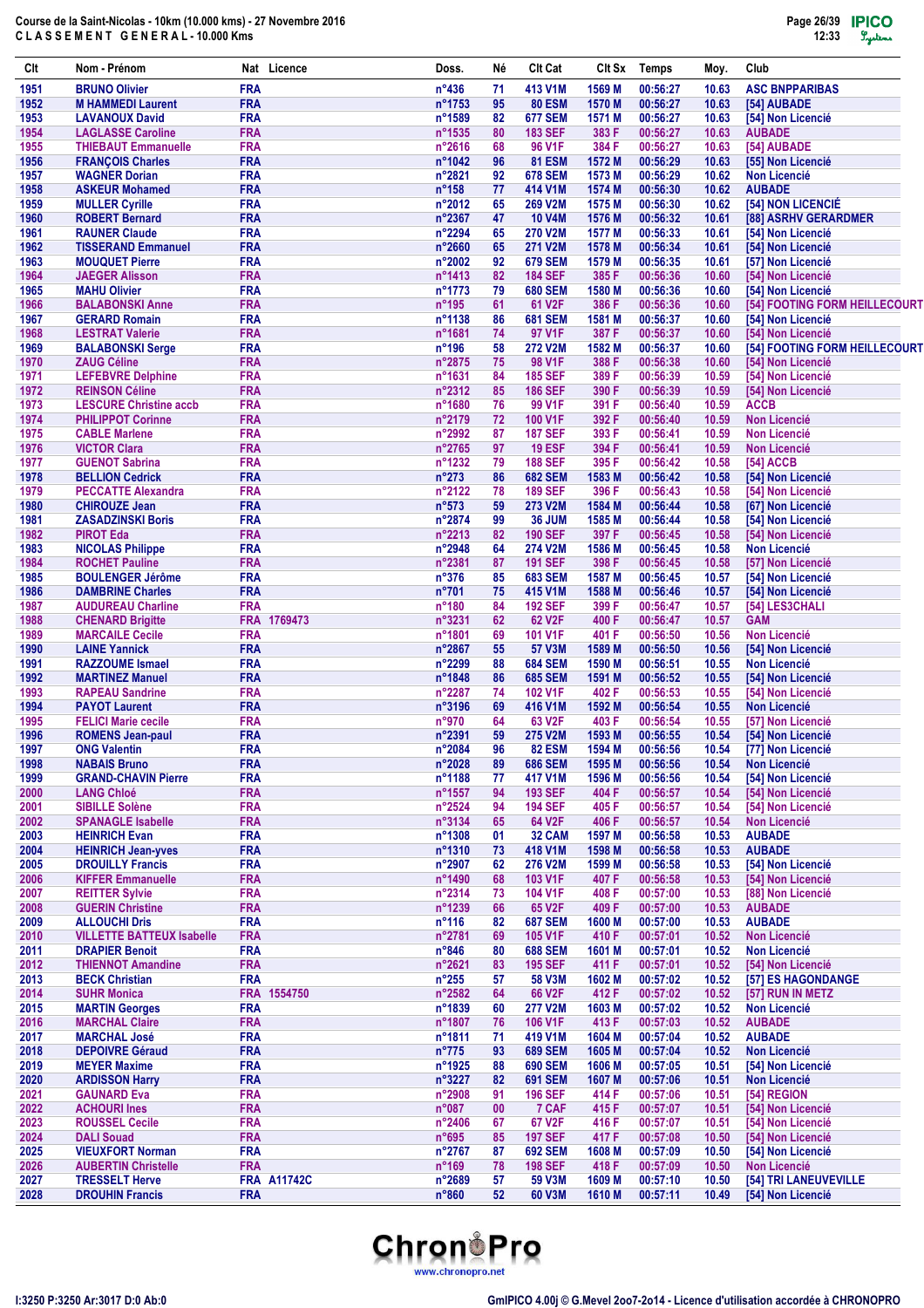| Clt          | Nom - Prénom                                        |                          | Nat Licence    | Doss.                    | Νé       | <b>Clt Cat</b>                        |                 | Clt Sx Temps         | Moy.           | Club                                                 |
|--------------|-----------------------------------------------------|--------------------------|----------------|--------------------------|----------|---------------------------------------|-----------------|----------------------|----------------|------------------------------------------------------|
| 2029         | <b>LOURDEAU Aurélia</b>                             | <b>FRA</b>               |                | n°1737                   | 76       | <b>107 V1F</b>                        | 419 F           | 00:57:11             | 10.49          | [54] Non Licencié                                    |
| 2030         | <b>LEQUIN Jérôme</b>                                | <b>FRA</b>               |                | n°1674                   |          | <b>693 SEM</b>                        | 1611 M          | 00:57:11             | 10.49          | <b>AUBADE</b>                                        |
| 2031         | <b>JAMBOIS Veronique</b>                            | <b>FRA</b>               |                | n°3194                   | 83       | <b>199 SEF</b>                        | 420 F           | 00:57:12             | 10.49          | <b>Non Licencié</b>                                  |
| 2032         | <b>DUCHEMIN Vincent</b>                             | <b>FRA</b>               |                | $n^{\circ}880$           | 62       | <b>278 V2M</b>                        | 1612 M          | 00:57:12             | 10.49          | [78] Non Licencié                                    |
| 2033         | <b>LAUMESFELT Didier</b><br><b>BEFADI Oscar</b>     | <b>FRA</b><br><b>FRA</b> |                | n°1576<br>$n^{\circ}263$ | 58       | <b>279 V2M</b>                        | 1613 M          | 00:57:13             | 10.49          | [54] Non Licencié                                    |
| 2034<br>2035 | <b>PETITEVILLE Sophie</b>                           | <b>FRA</b>               |                | n°2170                   | 67<br>60 | <b>280 V2M</b><br>68 V <sub>2</sub> F | 1614 M<br>421 F | 00:57:14<br>00:57:14 | 10.49<br>10.48 | <b>Non Licencié</b><br>[54] FOOTING FORM HEILLECOURT |
| 2036         | <b>CAROL Nathalie</b>                               | <b>FRA</b>               |                | $n^{\circ}477$           | 85       | <b>200 SEF</b>                        | 422 F           | 00:57:15             | 10.48          | [54] Non Licencié                                    |
| 2037         | <b>THOMAS Cassandra</b>                             | <b>FRA</b>               |                | n°2637                   | 90       | <b>201 SEF</b>                        | 423 F           | 00:57:16             | 10.48          | [54] Non Licencié                                    |
| 2038         | <b>RODRIGUEZ Cecilia</b>                            |                          | FRA 013W002294 | n°2385                   | 94       | <b>202 SEF</b>                        | 424 F           | 00:57:17             | 10.47          | [50] UNIV LORRAINE - ENSTIB EPIN                     |
| 2039         | <b>LEFEBVRE Guillaume</b>                           | <b>FRA</b>               |                | n°1632                   | 80       | <b>694 SEM</b>                        | 1615 M          | 00:57:18             | 10.47          | [67] Non Licencié                                    |
| 2040         | <b>MAURY Emeline</b>                                | <b>FRA</b>               |                | n°3203                   | 99       | <b>17 JUF</b>                         | 425 F           | 00:57:18             | 10.47          | <b>Non Licencié</b>                                  |
| 2041         | <b>BOUTON Aude</b>                                  | <b>FRA</b>               |                | n°392                    | 81       | <b>203 SEF</b>                        | 426 F           | 00:57:19             | 10.47          | <b>Non Licencié</b>                                  |
| 2042         | <b>JOUFFROY Pierre</b>                              |                          | FRA 1777277    | n°1450                   | 58       | 281 V2M                               | 1616 M          | 00:57:19             | 10.47          | [57] ASPTT VERDUN                                    |
| 2043         | <b>RETZMANIK Kevin</b>                              | <b>FRA</b>               |                | n°1482                   | 93       | <b>695 SEM</b>                        | 1617 M          | 00:57:20             | 10.47          | Non Licencié                                         |
| 2044         | <b>BRANDT Pierre</b>                                | <b>FRA</b>               |                | n°401                    | 93       | <b>696 SEM</b>                        | 1618 M          | 00:57:21             | 10.46          | [54] Non Licencié                                    |
| 2045<br>2046 | <b>MENNEGAND Sylvie</b><br><b>KOBIERSKI Mickael</b> | <b>FRA</b><br><b>FRA</b> |                | n°1905<br>n°1504         | 71<br>80 | 108 V1F<br><b>697 SEM</b>             | 427 F<br>1619 M | 00:57:21<br>00:57:22 | 10.46<br>10.46 | [54] Non Licencié                                    |
| 2047         | <b>GAVOILLE Amelie</b>                              | <b>FRA</b>               |                | n°1114                   | 86       | <b>204 SEF</b>                        | 428 F           | 00:57:23             | 10.46          | [54] Non Licencié<br><b>Non Licencié</b>             |
| 2048         | <b>EL HARRADI Mounir</b>                            | <b>FRA</b>               |                | n°3149                   | 79       | <b>698 SEM</b>                        | 1620 M          | 00:57:23             | 10.46          | <b>Non Licencié</b>                                  |
| 2049         | <b>ASHBY Laurence</b>                               | <b>FRA</b>               |                | $n^{\circ}156$           | 74       | 109 V1F                               | 429 F           | 00:57:24             | 10.45          | [54] UPM RAFLATAC                                    |
| 2050         | <b>FLORY Francis</b>                                | <b>FRA</b>               |                | n°1013                   | 67       | <b>282 V2M</b>                        | 1621 M          | 00:57:24             | 10.45          | $[57]$ BAC                                           |
| 2051         | <b>FLORY Muriel</b>                                 | <b>FRA</b>               |                | n°1014                   | 69       | <b>110 V1F</b>                        | 430 F           | 00:57:24             | 10.45          | <b>[57] BAC</b>                                      |
| 2052         | <b>SCHREINER Stephane</b>                           | <b>FRA</b>               |                | n°2490                   | 72       | 420 V1M                               | 1622 M          | 00:57:24             | 10.45          | [54] UPM RAFLATAC                                    |
| 2053         | <b>GARDEUX Thomas</b>                               | <b>FRA</b>               |                | n°1089                   | 01       | 33 CAM                                | 1623 M          | 00:57:25             | 10.45          | [54] Non Licencié                                    |
| 2054         | <b>NEIGER Noelle</b>                                | <b>FRA</b>               |                | n°2044                   | 62       | 69 V2F                                | 431 F           | 00:57:25             | 10.45          | [54] Non Licencié                                    |
| 2055         | <b>LEBEK Christophe</b>                             | <b>FRA</b>               |                | n°1607                   | 69       | 421 V1M                               | 1624 M          | 00:57:28             | 10.44          | [57] Non Licencié                                    |
| 2056         | <b>MONDESIR Odile</b>                               | <b>FRA</b>               | 1411550        | n°2961                   | 78       | <b>205 SEF</b>                        | 432 F           | 00:57:28             | 10.44          | <b>ACGV</b>                                          |
| 2057         | <b>CUNAT Karine</b>                                 | <b>FRA</b>               |                | n°685                    | 77       | <b>111 V1F</b>                        | 433 F           | 00:57:28             | 10.44          | <b>Non Licencié</b>                                  |
| 2058<br>2059 | <b>BEFADI Virginie</b><br><b>GRANATA Fabien</b>     | <b>FRA</b><br><b>FRA</b> |                | $n^{\circ}264$<br>n°2962 | 70<br>91 | <b>112 V1F</b><br><b>699 SEM</b>      | 434 F<br>1625 M | 00:57:29<br>00:57:30 | 10.44<br>10.44 | <b>Non Licencié</b><br><b>HBC ST NICOLAS</b>         |
| 2060         | <b>HAQUET Jean-baptiste</b>                         | <b>FRA</b>               |                | n°1292                   | 68       | 422 V1M                               | 1626 M          | 00:57:31             | 10.43          | [54] Non Licencié                                    |
| 2061         | <b>ANTOINE Danielle</b>                             | <b>FRA</b>               |                | $n^{\circ}138$           | 62       | <b>70 V2F</b>                         | 435 F           | 00:57:32             | 10.43          | [54] TEAM DAMVIBOV                                   |
| 2062         | <b>HENRY Isabelle</b>                               | <b>FRA</b>               |                | n°1322                   | 58       | 71 V2F                                | 436 F           | 00:57:32             | 10.43          | [57] TEAM DAMVIBOV                                   |
| 2063         | <b>GRYSZKA Claude</b>                               | <b>FRA</b>               |                | n°1226                   | 63       | 283 V2M                               | 1627 M          | 00:57:33             | 10.43          | <b>Non Licencié</b>                                  |
| 2064         | <b>BONHOMME Alain</b>                               | <b>FRA</b>               |                | n°341                    | 66       | 284 V2M                               | 1628 M          | 00:57:33             | 10.43          | [54] AUBADE                                          |
| 2065         | <b>CORBIER Caroline</b>                             | <b>FRA</b>               |                | n°655                    | 71       | <b>113 V1F</b>                        | 437 F           | 00:57:34             | 10.42          | [54] Non Licencié                                    |
| 2066         | <b>LEONARD Anne-sophie</b>                          | <b>FRA</b>               |                | n°1662                   | 92       | <b>206 SEF</b>                        | 438 F           | 00:57:34             | 10.42          | [54] Non Licencié                                    |
| 2067         | <b>HIMBERT Alexine</b>                              | <b>FRA</b>               |                | n°1342                   | 88       | <b>207 SEF</b>                        | 439 F           | 00:57:34             | 10.42          | [54] Non Licencié                                    |
| 2068         | <b>AYAV Carole</b>                                  | <b>FRA</b>               |                | $n^{\circ}$ 186          | 75       | <b>114 V1F</b>                        | 440 F           | 00:57:35             | 10.42          | <b>WTL</b>                                           |
| 2069         | <b>CAVALLARO Pierre</b>                             | <b>FRA</b>               |                | n°3244                   | 00       | <b>34 CAM</b>                         | 1629 M          | 00:57:35             | 10.42          | <b>Non Licencié</b>                                  |
| 2070<br>2071 | <b>GILLOT Stephane</b><br><b>HUTIN Marie-laure</b>  | <b>FRA</b><br><b>FRA</b> |                | n°1159<br>n°1383         | 81<br>84 | <b>700 SEM</b><br><b>208 SEF</b>      | 1630 M<br>441 F | 00:57:36<br>00:57:36 | 10.42<br>10.42 | <b>Non Licencié</b><br><b>Non Licencié</b>           |
| 2072         | <b>LAURENT Charlotte</b>                            | <b>FRA</b>               |                | n°1581                   | 82       | <b>209 SEF</b>                        | 442 F           | 00:57:36             | 10.42          | <b>Non Licencié</b>                                  |
| 2073         | <b>DANGELZER Sylvie</b>                             | <b>FRA</b>               |                | $n^{\circ}702$           | 70       | 115 V1F                               | 443 F           | 00:57:36             | 10.42          | [54] Non Licencié                                    |
| 2074         | <b>BARTHEL Ludivine</b>                             | <b>FRA</b>               |                | n°231                    | 80       | <b>210 SEF</b>                        | 444 F           | 00:57:39             | 10.41          | <b>Non Licencié</b>                                  |
| 2075         | <b>FLORIN Mylene</b>                                | <b>FRA</b>               |                | n°1011                   | 72       | 116 V1F                               | 445 F           | 00:57:40             | 10.41          | [54] Non Licencié                                    |
| 2076         | <b>FLORIN Jean pascal</b>                           | <b>FRA</b>               |                | n°1010                   | 73       | 423 V1M                               | 1631 M          | 00:57:41             | 10.40          | [54] Non Licencié                                    |
| 2077         | <b>MAZOUNI Hakim</b>                                | <b>FRA</b>               |                | n°1893                   | 69       | 424 V1M                               | 1632 M          | 00:57:41             | 10.40          | [54] Non Licencié                                    |
| 2078         | <b>CARRASCOSA Christophe</b>                        | <b>FRA</b>               |                | $n^{\circ}486$           | 77       | 425 V1M                               | 1633 M          | 00:57:42             | 10.40          | <b>KEEPCOOL</b>                                      |
| 2079         | <b>DUMONT Amélie</b>                                | <b>FRA</b>               |                | n°896                    | 84       | <b>211 SEF</b>                        | 446 F           | 00:57:43             | 10.40          | <b>Non Licencié</b>                                  |
| 2080         | <b>DENEUX Caroline</b>                              | <b>FRA</b>               | 1523062        | n°479                    | 84       | <b>212 SEF</b>                        | 447 F           | 00:57:43             | 10.40          | <b>CAN ST MAX</b>                                    |
| 2081         | <b>BOUJID Hanane</b>                                | <b>FRA</b>               |                | n°3243                   | 84       | <b>213 SEF</b>                        | 448 F           | 00:57:44             | 10.40          | <b>Non Licencié</b>                                  |
| 2082         | <b>COLIN Guillaume</b>                              | <b>FRA</b>               |                | n°610                    | 84       | <b>701 SEM</b>                        | 1634 M          | 00:57:44             | 10.39          | [54] Non Licencié                                    |
| 2083<br>2084 | <b>VIAL Antoine</b><br><b>FOISSEY Laetitia</b>      | <b>FRA</b><br><b>FRA</b> |                | n°2759<br>n°1016         | 99<br>80 | 37 JUM<br><b>214 SEF</b>              | 1635 M<br>449 F | 00:57:46<br>00:57:46 | 10.39<br>10.39 | [54] Non Licencié<br>[88] Non Licencié               |
| 2085         | <b>KUSTER-BESNIER Laura</b>                         | <b>FRA</b>               | 1606971        | n°1514                   | 67       | <b>72 V2F</b>                         | 450 F           | 00:57:46             | 10.39          | [88] ATHLETIC CLUB NEUFCHÂTEA                        |
| 2086         | <b>DEMANGE Patrick</b>                              | <b>FRA</b>               |                | $n^{\circ}756$           | 59       | 285 V2M                               | 1636 M          | 00:57:47             | 10.39          | [54] Non Licencié                                    |
| 2087         | <b>MAGISSON Lionel</b>                              | <b>FRA</b>               |                | n°1764                   | 56       | 61 V3M                                | 1637 M          | 00:57:48             | 10.38          | [55] Non Licencié                                    |
| 2088         | <b>MATHIEU Severine</b>                             | <b>FRA</b>               |                | n°1878                   | 75       | <b>117 V1F</b>                        | 451 F           | 00:57:48             | 10.38          | <b>GENERGY</b>                                       |
| 2089         | <b>DEBELLE Marion</b>                               | <b>FRA</b>               |                | n°3008                   | 94       | <b>215 SEF</b>                        | 452 F           | 00:57:48             | 10.38          | <b>WTL</b>                                           |
| 2090         | <b>MAGISSON Yannick</b>                             | <b>FRA</b>               |                | n°1765                   | 79       | <b>702 SEM</b>                        | 1638 M          | 00:57:49             | 10.38          | [54] NANCY TRAIL PULSATIONS                          |
| 2091         | <b>DEBELLE Sandrine</b>                             | <b>FRA</b>               |                | n°3009                   | 72       | 118 V1F                               | 453 F           | 00:57:49             | 10.38          | <b>TRIATHLON NANCY LORRAINE</b>                      |
| 2092         | <b>MATHIEU Sebastien</b>                            |                          | FRA 1561015    | n°1877                   | 76       | 426 V1M                               | 1639 M          | 00:57:49             | 10.38          | <b>OFP</b>                                           |
| 2093         | <b>ALONSO Dominique</b>                             | <b>FRA</b>               |                | n°3192                   | 73       | 427 V1M                               | 1640 M          | 00:57:50             | 10.38          | <b>Non Licencié</b>                                  |
| 2094         | <b>VILLETARD Frédérique</b>                         | <b>FRA</b>               |                | n°2778                   | 72       | 119 V1F                               | 454 F           | 00:57:50             | 10.38          | [54] Non Licencié                                    |
| 2095         | <b>MONNIER Hubert</b>                               | <b>FRA</b>               |                | n°1967                   | 67       | 286 V2M                               | 1641 M          | 00:57:50             | 10.37          | [54] Non Licencié                                    |
| 2096<br>2097 | <b>MICHALAK Claire</b><br><b>KAPEL Romain</b>       | <b>FRA</b><br><b>FRA</b> |                | n°1929<br>n°3101         | 88<br>76 | <b>216 SEF</b><br>428 V1M             | 455 F<br>1642 M | 00:57:51<br>00:57:52 | 10.37<br>10.37 | <b>Non Licencié</b><br>Non Licencié                  |
| 2098         | <b>COLLIN Aline</b>                                 | <b>FRA</b>               |                | n°630                    | 76       | <b>120 V1F</b>                        | 456 F           | 00:57:53             | 10.37          | <b>AUBADE</b>                                        |
| 2099         | <b>CHEDRU</b> Isabelle                              | <b>FRA</b>               |                | $n^{\circ}555$           | 66       | 73 V <sub>2</sub> F                   | 457 F           | 00:57:55             | 10.36          | [57] COLOMBIA                                        |
| 2100         | <b>MARIANNI Christine</b>                           | <b>FRA</b>               |                | n°1822                   | 65       | 74 V2F                                | 458 F           | 00:57:55             | 10.36          | [88] Non Licencié                                    |
| 2101         | <b>PERRIN Thierry</b>                               | <b>FRA</b>               |                | n°2155                   | 73       | 429 V1M                               | 1643 M          | 00:57:55             | 10.36          | [54] Non Licencié                                    |
| 2102         | <b>VOINIER Martine</b>                              | <b>FRA</b>               |                | n°2803                   | 64       | <b>75 V2F</b>                         | 459 F           | 00:57:56             | 10.36          | <b>Non Licencié</b>                                  |
| 2103         | <b>GRAU Andre</b>                                   | <b>FRA</b>               |                | n°2989                   | 48       | 62 V3M                                | 1644 M          | 00:57:57             | 10.36          | Non Licencié                                         |
| 2104         | <b>LAINE Richard</b>                                | <b>FRA</b>               |                | n°1541                   | 63       | <b>287 V2M</b>                        | 1645 M          | 00:57:57             | 10.36          | <b>Non Licencié</b>                                  |
| 2105         | <b>VALENTIN ZONCA Murielle</b>                      |                          | FRA 1864266    | n°2715                   | 72       | <b>121 V1F</b>                        | 460 F           | 00:57:58             | 10.35          | [54] CA DE CHAMPIGNEULLES                            |
| 2106         | <b>DARDINIER Fabrice</b>                            | <b>FRA</b>               |                | $n^{\circ}708$           | 69       | 430 V1M                               | 1646 M          | 00:57:58             | 10.35          | [54] FOOTING FORM HEILLECOURT                        |

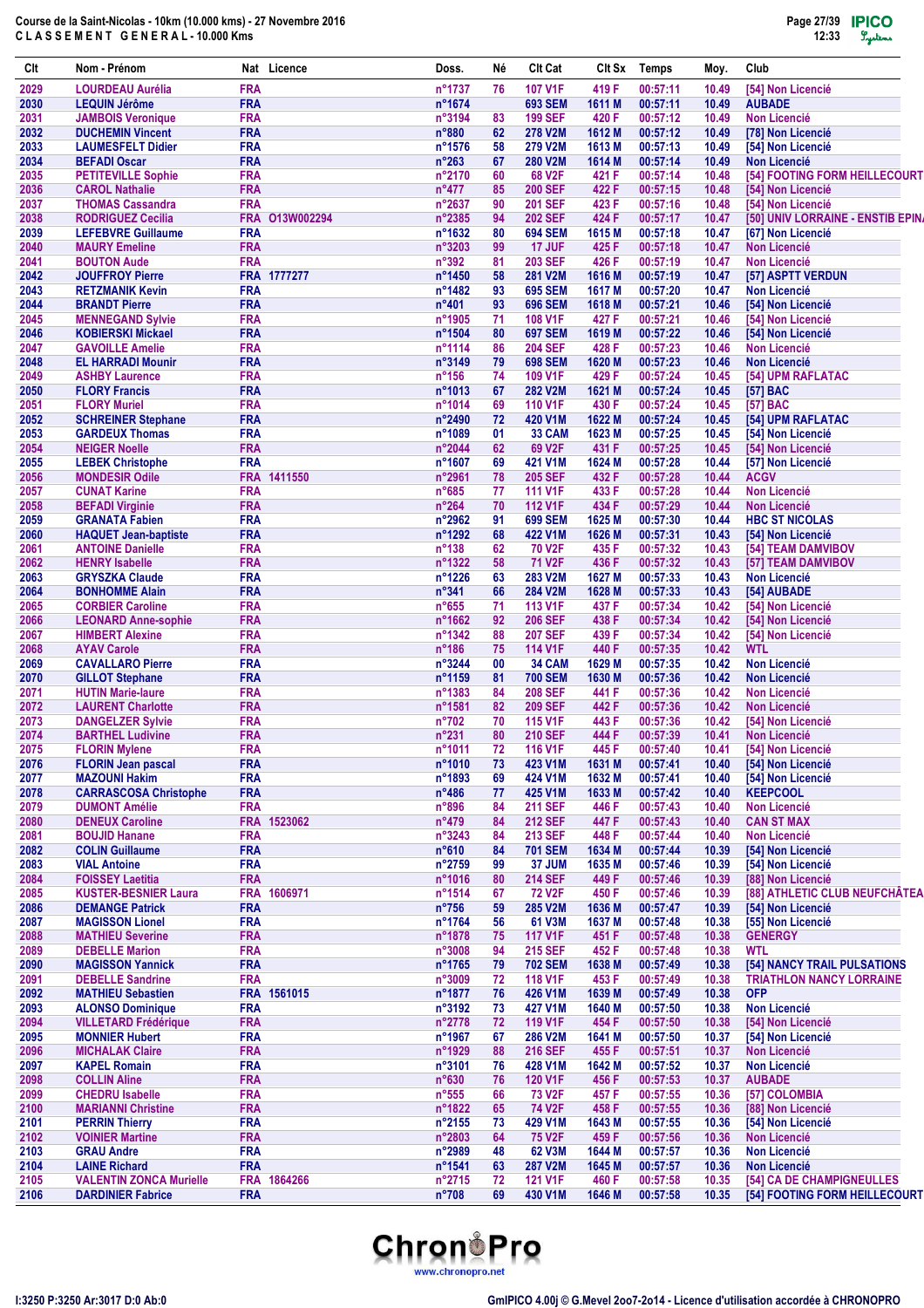| Clt          | Nom - Prénom                                           |                          | Nat Licence | Doss.                            | Né       | Clt Cat                          | CIt Sx          | Temps                | Moy.           | Club                                   |
|--------------|--------------------------------------------------------|--------------------------|-------------|----------------------------------|----------|----------------------------------|-----------------|----------------------|----------------|----------------------------------------|
| 2107         | <b>SAINT REMY Nicolas</b>                              |                          | FRA 1634672 | n°3041                           | 76       | 431 V1M                          | 1647 M          | 00:57:58             | 10.35          | <b>CA CHAMPIGNEULLES</b>               |
| 2108         | <b>BATTU Adrien</b>                                    | <b>FRA</b>               |             | $n^{\circ}239$                   | 85       | <b>703 SEM</b>                   | 1648 M          | 00:57:59             | 10.35          | [54] Non Licencié                      |
| 2109         | <b>CHENY Thomas</b>                                    | <b>FRA</b>               |             | $n^{\circ}562$                   | 98       | <b>38 JUM</b>                    | 1649 M          | 00:58:00             | 10.35          | [54] Non Licencié                      |
| 2110         | <b>DEMARNE Dominique</b>                               | <b>FRA</b>               |             | $n^{\circ}763$                   | 50       | <b>6 V3F</b>                     | 461 F           | 00:58:01             | 10.34          | [54] Non Licencié                      |
| 2111<br>2112 | <b>JEANDEMANGE Philippe</b><br><b>LAURAIN Virginie</b> | <b>FRA</b><br><b>FRA</b> |             | n°1426<br>n°1578                 | 65<br>76 | 288 V2M<br><b>122 V1F</b>        | 1650 M<br>462 F | 00:58:02<br>00:58:02 | 10.34<br>10.34 | [54] Non Licencié<br>[54] Non Licencié |
| 2113         | <b>COURTOIS Romain</b>                                 | <b>FRA</b>               |             | $n^{\circ}675$                   | 81       | <b>704 SEM</b>                   | 1651 M          | 00:58:03             | 10.34          | <b>Non Licencié</b>                    |
| 2114         | <b>LERINTIU Marius</b>                                 | <b>FRA</b>               |             | $n^{\circ}3033$                  | 69       | 432 V1M                          | 1652 M          | 00:58:03             | 10.34          | <b>Non Licencié</b>                    |
| 2115         | <b>LHERITIER Thomas</b>                                | <b>FRA</b>               |             | n°1687                           | 91       | <b>705 SEM</b>                   | 1653 M          | 00:58:04             | 10.33          | [54] Non Licencié                      |
| 2116         | <b>PERIN Caroline</b>                                  | <b>FRA</b>               |             | $n^{\circ}$ 2143                 | 69       | <b>123 V1F</b>                   | 463 F           | 00:58:05             | 10.33          | [54] Non Licencié                      |
| 2117         | <b>VILLETTE Olivier</b>                                | <b>FRA</b>               |             | n°2779                           | 74       | 433 V1M                          | 1654 M          | 00:58:05             | 10.33          | [54] Non Licencié                      |
| 2118         | <b>DURAND Catherine</b>                                | <b>FRA</b>               |             | n°903                            | 65       | 76 V2F                           | 464 F           | 00:58:09             | 10.32          | [88] RYTHME AND RUN HADOL              |
| 2119         | <b>NOEL Christophe</b>                                 | <b>FRA</b>               |             | $n^{\circ}2062$                  | 74       | 434 V1M                          | 1655 M          | 00:58:10             | 10.32          | [54] Non Licencié                      |
| 2120         | <b>ROUSSEL Pascal</b>                                  | <b>FRA</b>               |             | $n^{\circ}$ 2408                 | 69       | 435 V1M                          | 1656 M          | 00:58:11             | 10.31          | [54] Non Licencié                      |
| 2121         | <b>BAUDOT Isabelle</b>                                 | <b>FRA</b>               |             | $n^{\circ}242$                   | 68       | <b>124 V1F</b>                   | 465 F           | 00:58:11             | 10.31          | [54] Non Licencié                      |
| 2122<br>2123 | <b>GABRIEL Emmanuelle</b><br><b>DELOY Julie</b>        | <b>FRA</b><br><b>FRA</b> |             | n°1069<br>$n^{\circ}748$         | 73<br>01 | <b>125 V1F</b><br>8 CAF          | 466 F<br>467 F  | 00:58:11<br>00:58:12 | 10.31<br>10.31 | [54] Non Licencié<br>[54] Non Licencié |
| 2124         | <b>DELOY Nicolas</b>                                   | <b>FRA</b>               |             | $n^{\circ}749$                   | 69       | 436 V1M                          | 1657 M          | 00:58:12             | 10.31          | [54] Non Licencié                      |
| 2125         | <b>BOULANGER Louis</b>                                 |                          | FRA 969573  | $n^{\circ}374$                   | 35       | 3 V5M                            | 1658 M          | 00:58:15             | 10.30          | [54] C.O.S VILLERS ATHLÉTISME          |
| 2126         | <b>HUGOT Nadege</b>                                    | <b>FRA</b>               |             | $n^{\circ}3012$                  | 88       | <b>217 SEF</b>                   | 468 F           | 00:58:15             | 10.30          | <b>Non Licencié</b>                    |
| 2127         | <b>MANGIN Stéphane</b>                                 | <b>FRA</b>               |             | n°1790                           | 83       | <b>706 SEM</b>                   | 1659 M          | 00:58:16             | 10.30          | [54] Non Licencié                      |
| 2128         | <b>FLOUQUET Deborah</b>                                | <b>FRA</b>               |             | n°1015                           | 90       | <b>218 SEF</b>                   | 469 F           | 00:58:17             | 10.29          | <b>Non Licencié</b>                    |
| 2129         | <b>GUÉNARDEAU Nicolas</b>                              | <b>FRA</b>               |             | n°1230                           | 98       | <b>39 JUM</b>                    | 1660 M          | 00:58:19             | 10.29          | [54] Non Licencié                      |
| 2130         | <b>ARNOLD Bernard</b>                                  | <b>FRA</b>               |             | $n^{\circ}$ 148                  | 57       | 63 V3M                           | 1661 M          | 00:58:19             | 10.29          | [54] Non Licencié                      |
| 2131         | <b>AUBERT Philippe</b>                                 | <b>FRA</b>               |             | $n^{\circ}167$                   | 69       | 437 V1M                          | 1662 M          | 00:58:19             | 10.29          | [54] BNP PARIBAS                       |
| 2132         | <b>REZETTE Raphael</b>                                 | <b>FRA</b>               |             | $n^{\circ}2288$                  | 68       | 438 V1M                          | 1663 M          | 00:58:19             | 10.29          | [54] Non Licencié                      |
| 2133         | <b>PICHARD Vincent</b>                                 | <b>FRA</b>               |             | n°2189                           | 74       | 439 V1M                          | 1664 M          | 00:58:19             | 10.29          | [54] Non Licencié                      |
| 2134<br>2135 | <b>MALHERBE Benoît</b>                                 | <b>FRA</b><br><b>FRA</b> |             | n°1785<br>$n^{\circ}$ 1534       | 79       | <b>707 SEM</b><br><b>126 V1F</b> | 1665 M          | 00:58:19<br>00:58:20 | 10.29<br>10.29 | [54] Non Licencié<br>[54] Non Licencié |
| 2136         | <b>LAGIER AUBERT Corinne</b><br><b>GUIBON Geoffrey</b> | <b>FRA</b>               |             | n°1245                           | 69<br>82 | <b>708 SEM</b>                   | 470 F<br>1666 M | 00:58:21             | 10.28          | [54] Non Licencié                      |
| 2137         | <b>GODARD Olivier</b>                                  | <b>FRA</b>               |             | n°1163                           | 56       | 64 V3M                           | 1667 M          | 00:58:21             | 10.28          | [54] Non Licencié                      |
| 2138         | <b>VENNER Severine</b>                                 | <b>FRA</b>               |             | $n^{\circ}2518$                  | 73       | <b>127 V1F</b>                   | 471 F           | 00:58:21             | 10.28          | [54] TNL                               |
| 2139         | <b>DAKHLI Lydie</b>                                    | <b>FRA</b>               |             | n°694                            | 87       | <b>219 SEF</b>                   | 472 F           | 00:58:22             | 10.28          | [88] Non Licencié                      |
| 2140         | <b>ETIQUE Stephane</b>                                 |                          | FRA 636175  | n°941                            | 70       | 440 V1M                          | 1668 M          | 00:58:22             | 10.28          | [54] C.O.S VILLERS                     |
| 2141         | <b>KAUFFMANN Audrey</b>                                | <b>FRA</b>               |             | $n^{\circ}$ 1468                 | 84       | <b>220 SEF</b>                   | 473 F           | 00:58:22             | 10.28          | [54] Non Licencié                      |
| 2142         | <b>COLOMBIER Emilie</b>                                | <b>FRA</b>               |             | $n^{\circ}645$                   | 77       | <b>128 V1F</b>                   | 474 F           | 00:58:23             | 10.28          | [54] Non Licencié                      |
| 2143         | <b>SERAPHIN Trinity</b>                                |                          | FRA 1271118 | n°2512                           | 01       | 9 CAF                            | 475 F           | 00:58:23             | 10.28          | [54] SMECA                             |
| 2144         | <b>PICARD Stanislas</b>                                | <b>FRA</b>               |             | n°2184                           | 62       | 289 V2M                          | 1669 M          | 00:58:23             | 10.28          | [54] Non Licencié                      |
| 2145         | <b>GAULAY Mickael</b>                                  | <b>FRA</b>               |             | n°1106                           | 77       | 441 V1M                          | 1670 M          | 00:58:23             | 10.28          | <b>NOVACARB</b>                        |
| 2146<br>2147 | <b>PIOT Elise</b><br><b>PALHIES Patrice</b>            | <b>FRA</b><br><b>FRA</b> |             | n°2210<br>$n^{\circ}2103$        | 81<br>55 | <b>221 SEF</b><br>65 V3M         | 476 F<br>1671 M | 00:58:24<br>00:58:24 | 10.28          | [54] Non Licencié                      |
| 2148         | <b>GUIRKINGER Tristan</b>                              | <b>FRA</b>               |             | n°1260                           | 84       | <b>709 SEM</b>                   | 1672 M          | 00:58:25             | 10.28<br>10.27 | [55] PASS RUNNING<br>[54] Non Licencié |
| 2149         | <b>DENIS Camille</b>                                   | <b>FRA</b>               |             | $n^{\circ}771$                   | 01       | <b>10 CAF</b>                    | 477 F           | 00:58:26             | 10.27          | [55] Non Licencié                      |
| 2150         | <b>PHILIPPOT Jean noel</b>                             | <b>FRA</b>               |             | n°2181                           | 72       | 442 V1M                          | 1673 M          | 00:58:26             | 10.27          | <b>Non Licencié</b>                    |
| 2151         | <b>BERTOLI Marie</b>                                   | <b>FRA</b>               |             | $n^{\circ}296$                   | 89       | <b>222 SEF</b>                   | 478 F           | 00:58:27             | 10.27          | [54] Non Licencié                      |
| 2152         | <b>LEMMEL Florence</b>                                 | <b>FRA</b>               |             | n°1657                           | 71       | <b>129 V1F</b>                   | 479 F           | 00:58:28             | 10.26          | [54] VNC                               |
| 2153         | <b>LEMMEL Thierry</b>                                  | <b>FRA</b>               |             | $n^{\circ}1658$                  | 68       | 443 V1M                          | 1674 M          | 00:58:28             | 10.26          | [54] VNC                               |
| 2154         | <b>SCHEMMEL Eric</b>                                   | <b>FRA</b>               |             | n°2470                           | 64       | 290 V2M                          | 1675 M          | 00:58:29             | 10.26          | [54] Non Licencié                      |
| 2155         | <b>ANTOINE Clémence</b>                                | <b>FRA</b>               |             | $n^{\circ}137$                   | 98       | 18 JUF                           | 480 F           | 00:58:29             | 10.26          | <b>Non Licencié</b>                    |
| 2156         | <b>CAULE Emeline</b>                                   |                          | FRA 1897524 | n°496                            | 82       | <b>223 SEF</b>                   | 481 F           | 00:58:30             | 10.26          | <b>[54] US TOUL</b>                    |
| 2157         | <b>NANFARO Joseph</b>                                  | <b>FRA</b>               |             | n°3217                           | 81       | <b>710 SEM</b>                   | 1676 M          | 00:58:31             | 10.26          | <b>Non Licencié</b>                    |
| 2158         | <b>MAZUYER Antoine</b>                                 | <b>FRA</b>               |             | n°1894                           | 91       | <b>711 SEM</b>                   | 1677 M          | 00:58:31             | 10.25          | [54] Non Licencié                      |
| 2159<br>2160 | <b>LETHUILLIER Bertrand</b><br><b>GEORG Karine</b>     | <b>FRA</b><br><b>FRA</b> |             | n°1682<br>n°1124                 | 75<br>79 | 444 V1M<br><b>224 SEF</b>        | 1678 M<br>482 F | 00:58:32<br>00:58:34 | 10.25<br>10.25 | Non Licencié<br>[54] Non Licencié      |
| 2161         | <b>HAOUACI Laetitia</b>                                | <b>FRA</b>               |             | n°1289                           | 71       | 130 V1F                          | 483 F           | 00:58:35             | 10.24          | [54] Non Licencié                      |
| 2162         | <b>HAMAN Lea</b>                                       |                          | FRA 1689919 | n°3015                           | 93       | <b>225 SEF</b>                   | 484 F           | 00:58:36             | 10.24          | <b>ACSA</b>                            |
| 2163         | <b>HANAFI Merouane</b>                                 | <b>FRA</b>               |             | n°1286                           | 56       | 66 V3M                           | 1679 M          | 00:58:36             | 10.24          | [54] Non Licencié                      |
| 2164         | <b>LE FLOC'H Célia</b>                                 | <b>FRA</b>               |             | n°1602                           | 98       | <b>19 JUF</b>                    | 485 F           | 00:58:36             | 10.24          | [54] FOOTING FORM HEILLECOURT          |
| 2165         | <b>LAURENT Martin</b>                                  | <b>FRA</b>               |             | $n^{\circ}3071$                  | 67       | 291 V2M                          | 1680 M          | 00:58:36             | 10.24          | Non Licencié                           |
| 2166         | <b>WARION Sandrine</b>                                 | <b>FRA</b>               |             | n°2991                           | 73       | <b>131 V1F</b>                   | 486 F           | 00:58:37             | 10.24          | <b>Non Licencié</b>                    |
| 2167         | <b>MOTTA Stephanie</b>                                 | <b>FRA</b>               |             | n°2569                           | 73       | <b>132 V1F</b>                   | 487 F           | 00:58:37             | 10.24          | <b>Non Licencié</b>                    |
| 2168         | <b>MOTTA Matthieu</b>                                  | <b>FRA</b>               |             | n°1985                           | 72       | 445 V1M                          | 1681 M          | 00:58:37             | 10.24          | [54] Non Licencié                      |
| 2169         | <b>GERARD Johan</b>                                    |                          | FRA 1945073 | n°1136                           | 91       | <b>712 SEM</b>                   | 1682 M          | 00:58:37             | 10.24          | [88] ACHM                              |
| 2170         | <b>VAILLANDET Quentin</b>                              | <b>FRA</b>               |             | n°2708                           | 82       | <b>713 SEM</b>                   | 1683 M          | 00:58:39             | 10.23          | [54] Non Licencié                      |
| 2171         | <b>MATHIOT Jerome</b>                                  | <b>FRA</b>               |             | n°1881                           | 80       | <b>714 SEM</b>                   | 1684 M          | 00:58:39             | 10.23          | [54] Non Licencié                      |
| 2172<br>2173 | <b>DEBONNE Enola</b><br><b>DEBONNE Patrick</b>         | <b>FRA</b><br><b>FRA</b> |             | $n^{\circ}725$<br>$n^{\circ}726$ | 97<br>61 | <b>20 ESF</b><br>292 V2M         | 488 F<br>1685 M | 00:58:39<br>00:58:39 | 10.23<br>10.23 | [54] Non Licencié<br>[54] Non Licencié |
| 2174         | <b>FENDRICH Clémence</b>                               | <b>FRA</b>               |             | n°974                            | 89       | <b>226 SEF</b>                   | 489 F           | 00:58:41             | 10.23          | [54] Non Licencié                      |
| 2175         | <b>OUNNOUGHENE Maud</b>                                | <b>FRA</b>               |             | n°2096                           | 72       | 133 V1F                          | 490 F           | 00:58:43             | 10.22          | [54] Non Licencié                      |
| 2176         | <b>CADARIO Faustine</b>                                | <b>FRA</b>               |             | $n^{\circ}452$                   | 89       | <b>227 SEF</b>                   | 491 F           | 00:58:43             | 10.22          | [54] Non Licencié                      |
| 2177         | <b>MASSON Alexandre</b>                                | <b>FRA</b>               |             | $n^{\circ}$ 1856                 | 79       | <b>715 SEM</b>                   | 1686 M          | 00:58:43             | 10.22          | [54] Non Licencié                      |
| 2178         | <b>FAGNANT Ludovic</b>                                 | <b>FRA</b>               |             | n°3122                           | 94       | <b>716 SEM</b>                   | 1687 M          | 00:58:44             | 10.22          | <b>Non Licencié</b>                    |
| 2179         | <b>NICOT Corinne</b>                                   | <b>FRA</b>               |             | n°2059                           | 68       | <b>134 V1F</b>                   | 492 F           | 00:58:44             | 10.22          | [54] Non Licencié                      |
| 2180         | <b>MANOLE Anca</b>                                     | <b>FRA</b>               |             | n°1793                           | 86       | <b>228 SEF</b>                   | 493 F           | 00:58:45             | 10.21          | <b>Non Licencié</b>                    |
| 2181         | <b>PREVOT Francis</b>                                  | <b>FRA</b>               |             | n°2247                           | 60       | 293 V2M                          | 1688 M          | 00:58:45             | 10.21          | [54] Non Licencié                      |
| 2182         | <b>LEGRAND Clémence</b>                                | <b>FRA</b>               |             | n°1642                           | 88       | <b>229 SEF</b>                   | 494 F           | 00:58:48             | 10.21          | [54] Non Licencié                      |
| 2183         | <b>LARCHER Cynthia</b>                                 | <b>FRA</b>               |             | n°1568                           | 91       | <b>230 SEF</b>                   | 495F            | 00:58:48             | 10.20          | <b>KEEPCOOL</b>                        |
| 2184         | <b>VIRY-MATHIEU Valerie</b>                            | <b>FRA</b>               |             | n°2793                           | 69       | 135 V1F                          | 496 F           | 00:58:49             | 10.20          | Non Licencié                           |

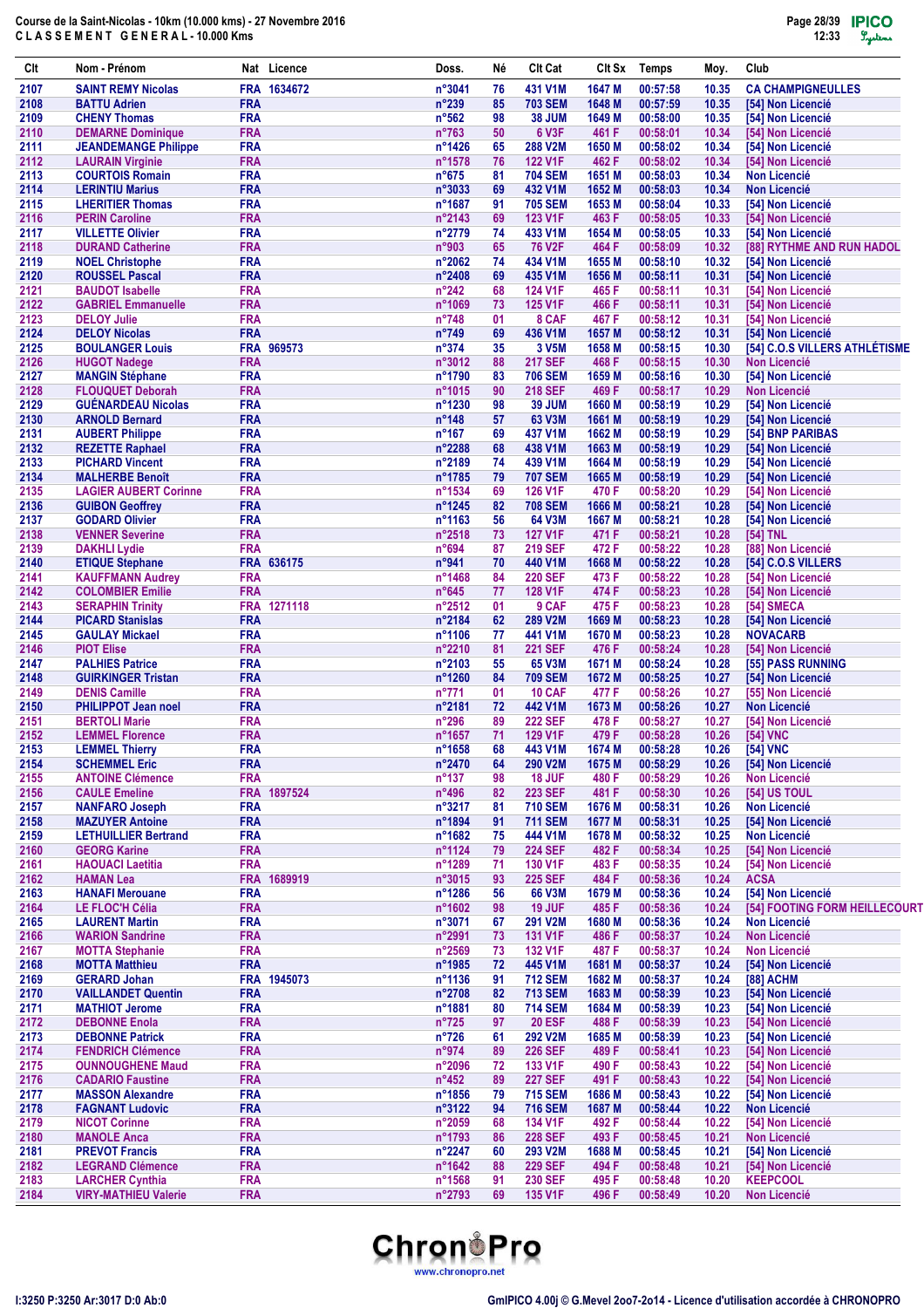| Clt          | Nom - Prénom                                         |                          | Nat Licence       | Doss.            | Né       | <b>Clt Cat</b>                   | Clt Sx           | <b>Temps</b>         | Moy.           | Club                                                    |
|--------------|------------------------------------------------------|--------------------------|-------------------|------------------|----------|----------------------------------|------------------|----------------------|----------------|---------------------------------------------------------|
| 2185         | <b>PEYRAS Morgan</b>                                 | <b>FRA</b>               |                   | $n^{\circ}$ 2173 | 93       | <b>717 SEM</b>                   | 1689 M           | 00:58:50             | 10.20          | <b>KEEPCOOL</b>                                         |
| 2186         | <b>MICHENON Laurent</b>                              | <b>FRA</b>               |                   | n°1947           | 72       | 446 V1M                          | 1690 M           | 00:58:52             | 10.19          | [54] Non Licencié                                       |
| 2187<br>2188 | <b>JACQUOT Pascal</b><br><b>HOCQUARD Frédéric</b>    | <b>FRA</b>               | FRA 1212840       | n°1409<br>n°1346 | 67<br>76 | 294 V2M<br>447 V1M               | 1691 M<br>1692 M | 00:58:53<br>00:58:54 | 10.19<br>10.19 | [54] DOMBASLE ATHLETISME<br>[54] Non Licencié           |
| 2189         | <b>CARE Giovanni</b>                                 | <b>FRA</b>               |                   | n°3167           | 68       | 448 V1M                          | 1693 M           | 00:58:54             | 10.19          | <b>Non Licencié</b>                                     |
| 2190         | <b>DELOSGES Benoit</b>                               | <b>FRA</b>               |                   | n°021            | 61       | 295 V2M                          | 1694 M           | 00:58:55             | 10.19          | <b>Non Licencié</b>                                     |
| 2191         | <b>MAIGNAN Amélie</b>                                | <b>FRA</b>               |                   | n°1774           | 91       | <b>231 SEF</b>                   | 497 F            | 00:58:55             | 10.19          | [54] Non Licencié                                       |
| 2192         | <b>BARAN Laurent</b>                                 | <b>FRA</b>               |                   | $n^{\circ}209$   | 83       | <b>718 SEM</b>                   | 1695 M           | 00:58:55             | 10.18          | [54] Non Licencié                                       |
| 2193         | <b>KERBOULL Hugo</b>                                 | <b>FRA</b>               |                   | $n^{\circ}$ 1476 | 00       | <b>35 CAM</b>                    | 1696 M           | 00:58:55             | 10.18          | [54] Non Licencié                                       |
| 2194         | <b>HENRY Gerard</b>                                  |                          | FRA 547359        | n°1321<br>n°1086 | 47<br>74 | <b>11 V4M</b>                    | 1697 M<br>1698 M | 00:58:56             | 10.18          | [54] ASPTT CYCLO NANCY<br>[54] TRIATHLON NANCY LORRAINE |
| 2195<br>2196 | <b>GARANDEL Emmanuel</b><br><b>SANDONATO Elodie</b>  | <b>FRA</b>               | <b>FRA A74551</b> | $n^{\circ}3035$  | 79       | 449 V1M<br><b>232 SEF</b>        | 498 F            | 00:58:56<br>00:58:58 | 10.18<br>10.18 | <b>Non Licencié</b>                                     |
| 2197         | <b>BOUTTER Thierry</b>                               | <b>FRA</b>               |                   | n°393            | 67       | 296 V2M                          | 1699 M           | 00:58:58             | 10.18          | [54] Non Licencié                                       |
| 2198         | <b>LUMINEL Robert</b>                                | <b>FRA</b>               |                   | n°1748           | 58       | <b>297 V2M</b>                   | 1700 M           | 00:58:58             | 10.18          | [54] Non Licencié                                       |
| 2199         | <b>KESTELOOT Alban</b>                               | <b>FRA</b>               |                   | n°1481           | 74       | 450 V1M                          | 1701 M           | 00:58:58             | 10.18          | <b>Non Licencié</b>                                     |
| 2200         | <b>GREGOIRE Johan</b>                                | <b>FRA</b>               |                   | n°1206           | 73       | 451 V1M                          | 1702 M           | 00:58:58             | 10.18          | <b>Non Licencié</b>                                     |
| 2201         | <b>MICHALAK Julien</b>                               | <b>FRA</b><br><b>FRA</b> |                   | n°1930<br>n°1369 | 87       | <b>719 SEM</b>                   | 1703 M           | 00:58:59             | 10.17          | [54] Non Licencié                                       |
| 2202<br>2203 | <b>HUET Cecile</b><br><b>PAUT Manon</b>              | <b>FRA</b>               |                   | n°2121           | 67<br>01 | <b>77 V2F</b><br><b>11 CAF</b>   | 499 F<br>500 F   | 00:58:59<br>00:59:00 | 10.17<br>10.17 | [54] FOOTING FORM HEILLECOURT<br>[54] Non Licencié      |
| 2204         | <b>PAUT Frédéric</b>                                 | <b>FRA</b>               |                   | n°2120           | 71       | 452 V1M                          | 1704 M           | 00:59:00             | 10.17          | [54] Non Licencié                                       |
| 2205         | <b>DUBREUIL Teddy</b>                                | <b>FRA</b>               |                   | n°3135           | 78       | <b>720 SEM</b>                   | 1705 M           | 00:59:02             | 10.17          | <b>Non Licencié</b>                                     |
| 2206         | <b>REVEL Camille</b>                                 | <b>FRA</b>               |                   | n°2338           | 91       | <b>233 SEF</b>                   | 501 F            | 00:59:02             | 10.16          | [54] Non Licencié                                       |
| 2207         | <b>COLNEL Thomas</b>                                 | <b>FRA</b>               |                   | n°642            | 89       | <b>721 SEM</b>                   | 1706 M           | 00:59:03             | 10.16          | <b>Non Licencié</b>                                     |
| 2208         | <b>ROUSSEL Fabienne</b>                              | <b>FRA</b>               |                   | n°2407           | 69       | <b>136 V1F</b>                   | 502 F            | 00:59:04             | 10.16          | [54] Non Licencié                                       |
| 2209         | <b>BUFFONI Mathilde</b>                              | <b>FRA</b>               |                   | $n^{\circ}441$   | 00       | <b>12 CAF</b>                    | 503 F            | 00:59:05             | 10.16          | [54] UPM RAFLATAC                                       |
| 2210         | <b>VAUCOURT Catherine</b>                            |                          | FRA 1771209       | n°2734<br>n°505  | 74       | <b>137 V1F</b>                   | 504 F            | 00:59:06             | 10.15          | [54] DOMBASLE                                           |
| 2211<br>2212 | <b>CECCHETTI Sylvie</b><br><b>JOUIRA Nordine</b>     | <b>FRA</b><br><b>FRA</b> |                   | n°1451           | 68<br>81 | <b>138 V1F</b><br><b>722 SEM</b> | 505 F<br>1707 M  | 00:59:07<br>00:59:07 | 10.15<br>10.15 | [54] Non Licencié<br>[54] Non Licencié                  |
| 2213         | <b>PONTICELLO Sarah</b>                              | <b>FRA</b>               |                   | n°2231           | 94       | <b>234 SEF</b>                   | 506 F            | 00:59:07             | 10.15          | [54] Non Licencié                                       |
| 2214         | <b>CERISE Jade</b>                                   | <b>FRA</b>               |                   | $n^{\circ}512$   | 01       | <b>13 CAF</b>                    | 507 F            | 00:59:07             | 10.15          | <b>[54] SQUALE CLUB LANEUVEVILLE</b>                    |
| 2215         | <b>PIQUARD Edith</b>                                 | <b>FRA</b>               |                   | n°3198           | 58       | <b>78 V2F</b>                    | 508 F            | 00:59:08             | 10.15          | <b>Non Licencié</b>                                     |
| 2216         | <b>TOUSSAINT Clemence</b>                            | <b>FRA</b>               |                   | n°2977           | 85       | <b>235 SEF</b>                   | 509 F            | 00:59:08             | 10.15          | <b>ENDURANCE SHOP</b>                                   |
| 2217         | <b>PIALOT Beatrice</b>                               | <b>FRA</b>               |                   | n°3209           | 57       | <b>7 V3F</b>                     | 510 F            | 00:59:08             | 10.15          | <b>Non Licencié</b>                                     |
| 2218         | <b>CLÉMENT Vanessa</b>                               | <b>FRA</b>               |                   | n°594            | 95       | <b>21 ESF</b>                    | 511 F            | 00:59:08             | 10.15          | [54] Non Licencié                                       |
| 2219         | <b>MICHELAND Ghislain</b>                            | <b>FRA</b>               |                   | $n^{\circ}$ 1945 | 51       | 67 V3M                           | 1708 M           | 00:59:08             | 10.15          | [54] FROUARD                                            |
| 2220<br>2221 | <b>VUILLIET Severine</b><br><b>KENANE Abdelkader</b> | <b>FRA</b>               | FRA 632036        | n°2819<br>n°1474 | 80<br>38 | <b>236 SEF</b><br><b>12 V4M</b>  | 512 F<br>1709 M  | 00:59:09<br>00:59:09 | 10.15<br>10.15 | [54] Non Licencié<br>[55] Non Licencié                  |
| 2222         | <b>LAURENT Marina</b>                                | <b>FRA</b>               |                   | n°1584           | 86       | <b>237 SEF</b>                   | 513 F            | 00:59:10             | 10.14          | [88] Non Licencié                                       |
| 2223         | <b>ERIC Parisot</b>                                  | <b>FRA</b>               |                   | n°933            | 74       | 453 V1M                          | 1710 M           | 00:59:10             | 10.14          | [54] Non Licencié                                       |
| 2224         | <b>THIEFAIN Alain</b>                                | <b>FRA</b>               |                   | n°101            | 59       | 298 V2M                          | 1711 M           | 00:59:11             | 10.14          | [54] Non Licencié                                       |
| 2225         | <b>LE BAYON Manuelle</b>                             | <b>FRA</b>               |                   | n°1598           | 00       | <b>1 V5F</b>                     | 514 F            | 00:59:11             | 10.14          | <b>Non Licencié</b>                                     |
| 2226         | <b>PERRIN Christelle</b>                             | <b>FRA</b>               |                   | $n^{\circ}2150$  | 78       | <b>238 SEF</b>                   | 515 F            | 00:59:11             | 10.14          | [88] Non Licencié                                       |
| 2227         | <b>LUTZ Patrice</b>                                  | <b>FRA</b>               |                   | n°1750           | 53       | 68 V3M                           | 1712 M           | 00:59:11             | 10.14          | [54] Non Licencié                                       |
| 2228         | <b>COLNEL Philippe</b>                               | <b>FRA</b>               |                   | $n^{\circ}641$   | 63       | 299 V2M                          | 1713 M           | 00:59:11             | 10.14          | <b>Non Licencié</b>                                     |
| 2229<br>2230 | <b>FRESSE Clémence</b><br><b>DESCLE Charlotte</b>    | <b>FRA</b><br><b>FRA</b> |                   | n°1054<br>n°781  | 93<br>84 | <b>239 SEF</b><br><b>240 SEF</b> | 516 F<br>517 F   | 00:59:12<br>00:59:13 | 10.14<br>10.13 | [88] Non Licencié<br>[54] Non Licencié                  |
| 2231         | <b>TISSERAND Quentin</b>                             | <b>FRA</b>               |                   | n°2663           | 90       | <b>723 SEM</b>                   | 1714 M           | 00:59:13             | 10.13          | [54] Non Licencié                                       |
| 2232         | <b>DUMONT Valerie</b>                                | <b>FRA</b>               |                   | n°898            | 76       | 139 V1F                          | 518 F            | 00:59:13             | 10.13          | Non Licencié                                            |
| 2233         | <b>GEORGÉ Michaël</b>                                | <b>FRA</b>               |                   | n°1127           | 71       | 454 V1M                          | 1715 M           | 00:59:14             | 10.13          | [54] Non Licencié                                       |
| 2234         | <b>GEORGÉ Justine</b>                                | <b>FRA</b>               |                   | n°1126           | 01       | <b>14 CAF</b>                    | 519 F            | 00:59:14             | 10.13          | [54] Non Licencié                                       |
| 2235         | <b>BROGLIO Victor</b>                                | <b>FRA</b>               |                   | $n^{\circ}421$   | 89       | <b>724 SEM</b>                   | 1716 M           | 00:59:14             | 10.13          | [88] Non Licencié                                       |
| 2236         | <b>PETIT Gilles</b>                                  | <b>FRA</b>               |                   | n°2163           | 51       | 69 V3M                           | 1717 M           | 00:59:14             | 10.13          | [54] Non Licencié                                       |
| 2237         | <b>FANARA Pascal</b>                                 | <b>FRA</b><br><b>FRA</b> |                   | n°958<br>n°957   | 51       | <b>70 V3M</b><br><b>8 V3F</b>    | 1718 M           | 00:59:15             | 10.13          | [57] Non Licencié<br>[57] Non Licencié                  |
| 2238<br>2239 | <b>FANARA Evelyne</b><br><b>SALIN Richard</b>        | <b>FRA</b>               |                   | $n^{\circ}$ 2439 | 55<br>62 | 300 V2M                          | 520 F<br>1719 M  | 00:59:15<br>00:59:15 | 10.13<br>10.13 | <b>KEEPCOOL</b>                                         |
| 2240         | <b>BAUER Thierry</b>                                 | <b>FRA</b>               |                   | $n^{\circ}$ 244  | 65       | 301 V2M                          | 1720 M           | 00:59:15             | 10.13          | [54] Non Licencié                                       |
| 2241         | <b>CAVADENTI Anthony</b>                             | <b>FRA</b>               |                   | $n^{\circ}497$   | 85       | <b>725 SEM</b>                   | 1721 M           | 00:59:16             | 10.13          | [57] Non Licencié                                       |
| 2242         | <b>AUBRIOT Eva</b>                                   | <b>FRA</b>               |                   | $n^{\circ}$ 173  | 98       | <b>20 JUF</b>                    | 521 F            | 00:59:16             | 10.12          | <b>Non Licencié</b>                                     |
| 2243         | <b>COLLIN Aurélie</b>                                | <b>FRA</b>               |                   | $n^{\circ}631$   | 81       | <b>241 SEF</b>                   | 522 F            | 00:59:16             | 10.12          | <b>Non Licencié</b>                                     |
| 2244         | <b>REMY Gabriel</b>                                  | <b>FRA</b>               |                   | n°2322           | 81       | <b>726 SEM</b>                   | 1722 M           | 00:59:17             | 10.12          | [88] Non Licencié                                       |
| 2245         | <b>STREB Aurélie</b>                                 | <b>FRA</b>               |                   | n°2577           | 77       | 140 V1F                          | 523 F            | 00:59:17             | 10.12          | [54] Non Licencié                                       |
| 2246<br>2247 | <b>CHARBONNEL Margot</b><br><b>BACHE Océane</b>      | <b>FRA</b><br><b>FRA</b> |                   | n°2941<br>n°189  | 97<br>92 | <b>22 ESF</b><br><b>242 SEF</b>  | 524 F<br>525 F   | 00:59:17<br>00:59:17 | 10.12<br>10.12 | <b>Non Licencié</b><br>[57] Non Licencié                |
| 2248         | <b>CONTAL ORDITZ Delphine</b>                        | <b>FRA</b>               |                   | $n^{\circ}652$   | 74       | <b>141 V1F</b>                   | 526 F            | 00:59:17             | 10.12          | [54] Non Licencié                                       |
| 2249         | <b>ORDITZ Camille</b>                                | <b>FRA</b>               |                   | n°2085           | 90       | <b>243 SEF</b>                   | 527 F            | 00:59:17             | 10.12          | [88] Non Licencié                                       |
| 2250         | <b>RICHARD Cécile</b>                                | <b>FRA</b>               |                   | n°2345           | 74       | <b>142 V1F</b>                   | 528 F            | 00:59:17             | 10.12          | [54] Non Licencié                                       |
| 2251         | <b>BEGIN Loïc</b>                                    | <b>FRA</b>               |                   | $n^{\circ}267$   | 94       | <b>727 SEM</b>                   | 1723 M           | 00:59:18             | 10.12          | [54] Non Licencié                                       |
| 2252         | <b>SANCHEZ Charlene</b>                              | <b>FRA</b>               |                   | n°1968           | 81       | <b>244 SEF</b>                   | 529 F            | 00:59:18             | 10.12          | [57] Non Licencié                                       |
| 2253         | <b>BALLONGUE Baptiste</b>                            | <b>FRA</b>               |                   | $n^{\circ}202$   | 91       | <b>728 SEM</b>                   | 1724 M           | 00:59:19             | 10.12          | Non Licencié                                            |
| 2254         | <b>CARPENTIER Karine</b>                             | <b>FRA</b>               |                   | $n^{\circ}483$   | 80       | <b>245 SEF</b>                   | 530 F            | 00:59:19             | 10.12          | [54] NON LICENCIÉE                                      |
| 2255         | <b>FRANCOIS Christelle</b>                           | <b>FRA</b>               |                   | n°1038           | 68       | 143 V1F                          | 531 F            | 00:59:22             | 10.11          | [54] Non Licencié                                       |
| 2256<br>2257 | <b>GARO Morgane</b><br><b>SCHWEITZER Marie</b>       | <b>FRA</b>               | FRA 013B012147    | n°1092<br>n°2499 | 96<br>91 | <b>23 ESF</b><br><b>246 SEF</b>  | 532 F<br>533 F   | 00:59:24<br>00:59:25 | 10.10          | [30] UNIV LORRAINE - ENSEM NANO<br><b>Non Licencié</b>  |
| 2258         | <b>VILLEMIN Kelly</b>                                | <b>FRA</b>               |                   | n°2777           | 86       | <b>247 SEF</b>                   | 534 F            | 00:59:26             | 10.10<br>10.10 | [54] UMP RAFLATAC                                       |
| 2259         | <b>GRANDPRE Ghislain</b>                             | <b>FRA</b>               |                   | n°1200           | 84       | <b>729 SEM</b>                   | 1725 M           | 00:59:26             | 10.10          | [54] UPM RAFLATAC                                       |
| 2260         | <b>MOREAU Ophélie</b>                                | <b>FRA</b>               |                   | n°1972           | 91       | <b>248 SEF</b>                   | 535 F            | 00:59:27             | 10.09          | <b>Non Licencié</b>                                     |
| 2261         | <b>ETIENNE Caroline</b>                              | <b>FRA</b>               |                   | n°939            | 80       | <b>249 SEF</b>                   | 536 F            | 00:59:28             | 10.09          | [54] TEAM ARSOUILLE                                     |
| 2262         | <b>VOIRIN Dominique</b>                              | <b>FRA</b>               |                   | n°2806           | 57       | 9 V3F                            | 537 F            | 00:59:28             | 10.09          | [88] Non Licencié                                       |

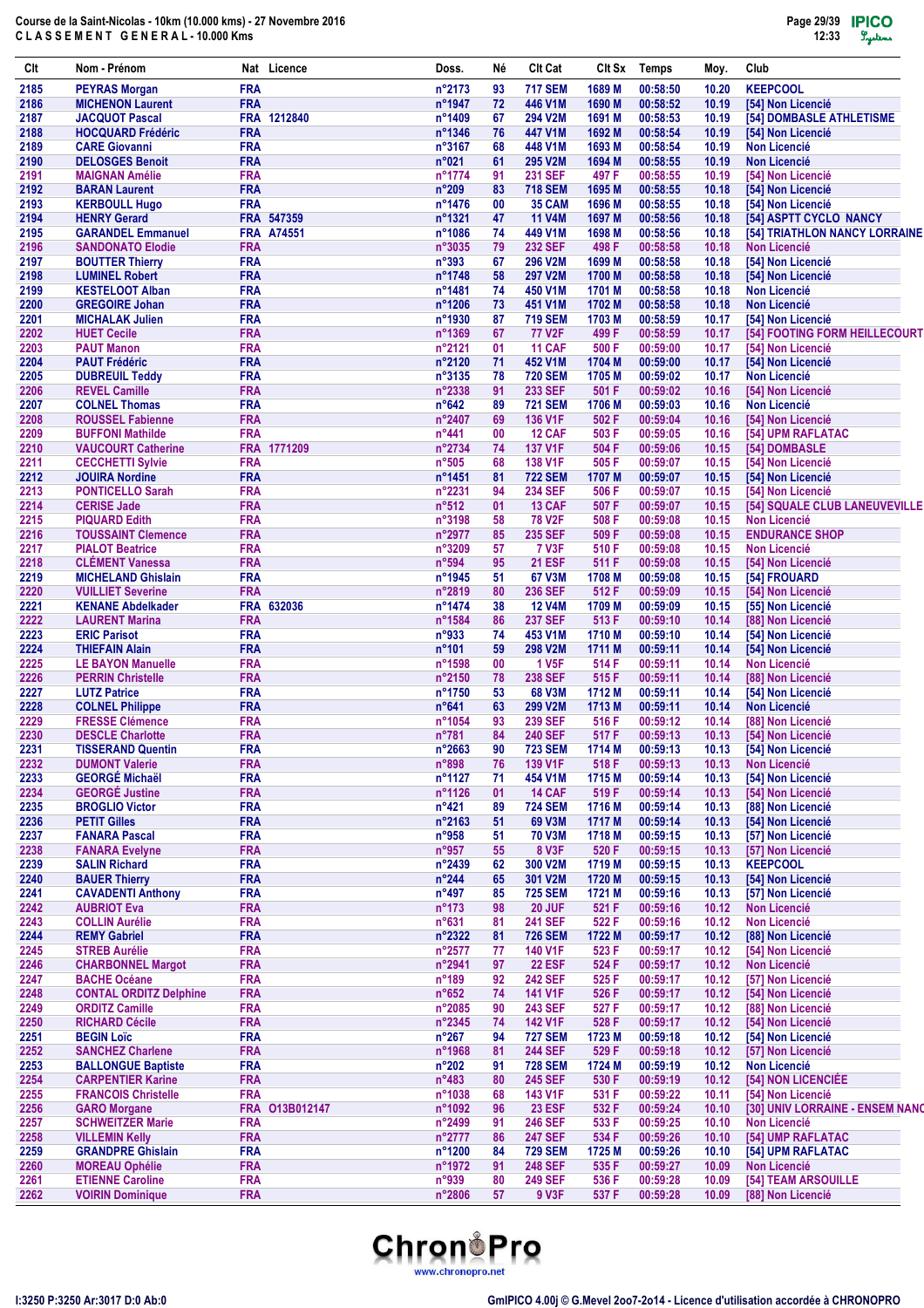| Clt          | Nom - Prénom                                          |                          | Nat Licence        | Doss.                      | Νé       | Clt Cat                          | Clt Sx           | Temps                | Moy.           | Club                                          |
|--------------|-------------------------------------------------------|--------------------------|--------------------|----------------------------|----------|----------------------------------|------------------|----------------------|----------------|-----------------------------------------------|
| 2263         | <b>JAMBOIS Sébastien</b>                              | <b>FRA</b>               |                    | n°1416                     | 72       | 455 V1M                          | 1726 M           | 00:59:29             | 10.09          | <b>Non Licencié</b>                           |
| 2264         | <b>JEANPIERRE Doriane</b>                             | <b>FRA</b>               |                    | n°3087                     | 73       | <b>144 V1F</b>                   | 538 F            | 00:59:29             | 10.09          | <b>Non Licencié</b>                           |
| 2265         | <b>PRZYCZYNSKI Edith</b>                              | <b>FRA</b>               |                    | n°2262                     | 64       | <b>79 V2F</b>                    | 539 F            | 00:59:30             | 10.09          | <b>NOVACARB</b>                               |
| 2266<br>2267 | <b>PIQUARD Gilles</b><br><b>CUNY Charlaine</b>        | <b>FRA</b><br><b>FRA</b> |                    | n°2182<br>n°686            | 61<br>93 | 302 V2M<br><b>250 SEF</b>        | 1727 M<br>540 F  | 00:59:30<br>00:59:32 | 10.09<br>10.08 | [54] RC VANDOEUVRE<br>[54] Non Licencié       |
| 2268         | <b>MAGUIN Michel</b>                                  | <b>FRA</b>               |                    | n°1771                     | 60       | 303 V2M                          | 1728 M           | 00:59:32             | 10.08          | <b>ASPTT NANCY</b>                            |
| 2269         | <b>FRANÇOIS Agnes</b>                                 |                          | FRA 1293516        | n°1040                     | 67       | 80 V2F                           | 541 F            | 00:59:32             | 10.08          | <b>EFS REIMS A</b>                            |
| 2270         | <b>SOLVES Alain</b>                                   |                          | FRA 1825152        | $n^{\circ}2552$            | 60       | 304 V2M                          | 1729 M           | 00:59:32             | 10.08          | <b>VAL ST PIERRE ATHLETISME</b>               |
| 2271         | <b>MAURY Frederique</b>                               | <b>FRA</b>               |                    | n°1890                     | 68       | <b>145 V1F</b>                   | 542 F            | 00:59:34             | 10.07          | [54] Non Licencié                             |
| 2272         | <b>BOISAUBERT Régis</b>                               | <b>FRA</b>               |                    | $n^{\circ}337$             | 93       | <b>730 SEM</b>                   | 1730 M           | 00:59:34             | 10.07          | [54] Non Licencié                             |
| 2273<br>2274 | <b>JACQUINET Fabrice</b><br><b>BECK Remi</b>          | <b>FRA</b><br><b>FRA</b> |                    | n°946<br>$n^{\circ}256$    | 62<br>68 | 305 V2M<br>456 V1M               | 1731 M<br>1732 M | 00:59:34<br>00:59:35 | 10.07<br>10.07 | [54] Non Licencié<br>[54] Non Licencié        |
| 2275         | <b>JUND Helen</b>                                     | <b>FRA</b>               |                    | n°1457                     | 96       | <b>24 ESF</b>                    | 543 F            | 00:59:35             | 10.07          | [54] Non Licencié                             |
| 2276         | <b>EHRHARD Lucille</b>                                | <b>FRA</b>               |                    | n°916                      | 97       | <b>25 ESF</b>                    | 544 F            | 00:59:35             | 10.07          | <b>Non Licencié</b>                           |
| 2277         | <b>JUND Joachim</b>                                   | <b>FRA</b>               |                    | $n^{\circ}$ 1458           | 00       | 36 CAM                           | 1733 M           | 00:59:36             | 10.07          | [57] Non Licencié                             |
| 2278         | <b>GARNET Eva</b>                                     | <b>FRA</b>               |                    | n°3228                     | 01       | <b>15 CAF</b>                    | 545 F            | 00:59:37             | 10.07          | <b>Non Licencié</b>                           |
| 2279         | <b>GUISE Eric</b>                                     | <b>FRA</b>               |                    | n°1262                     | 67       | 306 V2M                          | 1734 M           | 00:59:37             | 10.07          | [54] Non Licencié                             |
| 2280         | <b>HOUDRY Pascale</b>                                 | <b>FRA</b>               | 1853389            | n°2954                     | 61       | 81 V2F                           | 546 F            | 00:59:37             | 10.07          | <b>COS VILLERS</b>                            |
| 2281         | <b>GERSCH Franck</b>                                  | <b>FRA</b>               |                    | n°1146                     | 70       | 457 V1M                          | 1735 M           | 00:59:38             | 10.06          | [25] Non Licencié                             |
| 2282<br>2283 | <b>DEMARQUE Thierry</b><br><b>KASTENDEICH Michael</b> | <b>FRA</b><br><b>FRA</b> |                    | n°766<br>$n^{\circ}2974$   | 61<br>74 | 307 V2M<br>458 V1M               | 1736 M<br>1737 M | 00:59:38<br>00:59:39 | 10.06<br>10.06 | [54] Non Licencié<br><b>Non Licencié</b>      |
| 2284         | <b>CHOVET Karine</b>                                  |                          | <b>FRA a51607c</b> | $n^{\circ}580$             | 75       | 146 V1F                          | 547 F            | 00:59:39             | 10.06          | <b>EST TRIATHLON TEAM</b>                     |
| 2285         | <b>CHARTON Léo</b>                                    | <b>FRA</b>               |                    | n°538                      | 01       | 37 CAM                           | 1738 M           | 00:59:40             | 10.06          | [54] UPM RAFLATAC                             |
| 2286         | <b>MEZIANE Hanane</b>                                 | <b>FRA</b>               |                    | n°1927                     | 81       | <b>251 SEF</b>                   | 548 F            | 00:59:41             | 10.06          | [54] COS VILLERS                              |
| 2287         | <b>GALANTE Sophie</b>                                 | <b>FRA</b>               |                    | n°1073                     | 71       | <b>147 V1F</b>                   | 549 F            | 00:59:41             | 10.05          | [54] Non Licencié                             |
| 2288         | <b>REYREN Dominique</b>                               | <b>FRA</b>               |                    | $n^{\circ}$ 2341           | 60       | 308 V2M                          | 1739 M           | 00:59:43             | 10.05          | [54] Non Licencié                             |
| 2289         | <b>HUET Alexandra</b>                                 | <b>FRA</b>               |                    | n°1367                     | 77       | 148 V1F                          | 550 F            | 00:59:44             | 10.05          | [57] Non Licencié                             |
| 2290         | <b>REY Léa</b>                                        | <b>FRA</b>               |                    | n°2339                     | 94       | <b>252 SEF</b>                   | 551 F            | 00:59:45             | 10.04          | [54] Non Licencié                             |
| 2291         | <b>MAINE Fréderic</b>                                 | <b>FRA</b>               |                    | n°1777                     | 66       | 309 V2M                          | 1740 M           | 00:59:45             | 10.04          | [55] Non Licencié                             |
| 2292<br>2293 | <b>MASSON Marjorie</b><br><b>BERNET</b> Éloi          | <b>FRA</b><br><b>FRA</b> | 1883671            | n°1862<br>n°293            | 72<br>94 | 149 V1F<br><b>731 SEM</b>        | 552 F<br>1741 M  | 00:59:46<br>00:59:46 | 10.04<br>10.04 | [54] DOMBASLE ATHLÉTISME<br>[54] Non Licencié |
| 2294         | <b>QUINTIN Aurore</b>                                 | <b>FRA</b>               |                    | $n^{\circ}2270$            | 91       | <b>253 SEF</b>                   | 553 F            | 00:59:46             | 10.04          | [67] Non Licencié                             |
| 2295         | <b>DOOR Marie claude</b>                              | <b>FRA</b>               |                    | $n^{\circ}837$             | 59       | 82 V <sub>2</sub> F              | 554 F            | 00:59:46             | 10.04          | [57] LES FOULÉES DE TOM                       |
| 2296         | <b>DYANI Jasmine</b>                                  | <b>FRA</b>               |                    | $n^{\circ}2973$            | 74       | <b>150 V1F</b>                   | 555 F            | 00:59:48             | 10.04          | <b>Non Licencié</b>                           |
| 2297         | <b>HENRY Jean jacques</b>                             | <b>FRA</b>               |                    | n°1323                     | 63       | 310 V2M                          | 1742 M           | 00:59:48             | 10.04          | [88] Non Licencié                             |
| 2298         | <b>POYETON Thierry</b>                                |                          | FRA 1211783        | n°2243                     | 57       | <b>71 V3M</b>                    | 1743 M           | 00:59:49             | 10.03          | [88] ACN ( CERCLE ATHLÉTIQUE NÉ               |
| 2299         | <b>TRAUT Sophie</b>                                   | <b>FRA</b>               |                    | n°2685                     |          | <b>254 SEF</b>                   | 556 F            | 00:59:50             | 10.03          | <b>AUBADE</b>                                 |
| 2300         | <b>PINCHARD Carine</b>                                | <b>FRA</b>               |                    | n°2207                     |          | <b>255 SEF</b>                   | 557 F            | 00:59:50             | 10.03          | <b>AUBADE</b>                                 |
| 2301         | <b>HERBUVAUT Laurent</b>                              | <b>FRA</b>               |                    | $n^{\circ}$ 1329<br>n°2069 |          | <b>732 SEM</b>                   | 1744 M           | 00:59:50             | 10.03          | <b>AUBADE</b>                                 |
| 2302<br>2303 | <b>NOLET Coralie</b><br><b>BELLAIRE Carole</b>        | <b>FRA</b><br><b>FRA</b> |                    | $n^{\circ}270$             | 90<br>70 | <b>256 SEF</b><br><b>151 V1F</b> | 558 F<br>559 F   | 00:59:51<br>00:59:51 | 10.03<br>10.03 | [52] Non Licencié<br>[57] Non Licencié        |
| 2304         | <b>CERF Philippe</b>                                  | <b>FRA</b>               |                    | n°509                      | 69       | 459 V1M                          | 1745 M           | 00:59:51             | 10.03          | [54] Non Licencié                             |
| 2305         | <b>URSELLA Michael</b>                                | <b>FRA</b>               |                    | n°2707                     | 71       | 460 V1M                          | 1746 M           | 00:59:53             | 10.02          | <b>Non Licencié</b>                           |
| 2306         | <b>MORIN Corinne</b>                                  | <b>FRA</b>               |                    | $n^{\circ}660$             | 78       | <b>257 SEF</b>                   | 560 F            | 00:59:53             | 10.02          | [54] Non Licencié                             |
| 2307         | <b>COLAS Jean bernard</b>                             | <b>FRA</b>               |                    | n°2969                     | 52       | <b>72 V3M</b>                    | 1747 M           | 00:59:54             | 10.02          | <b>Non Licencié</b>                           |
| 2308         | <b>PAGEL Paule</b>                                    | <b>FRA</b>               |                    | n°2101                     | 68       | <b>152 V1F</b>                   | 561 F            | 00:59:54             | 10.02          | [88] Non Licencié                             |
| 2309         | <b>NOLET Adélaïde</b>                                 |                          | <b>FRA A91660C</b> | n°2068                     | 94       | <b>258 SEF</b>                   | 562 F            | 00:59:55             | 10.01          | [54] TRIATHLON NANCY LORRAINE                 |
| 2310<br>2311 | <b>BRAJOU Michaël</b><br><b>VAN PEVENAGE Helene</b>   | <b>FRA</b><br><b>FRA</b> |                    | $n^{\circ}400$<br>n°2725   | 76<br>81 | 461 V1M<br><b>259 SEF</b>        | 1748 M<br>563 F  | 00:59:56<br>00:59:56 | 10.01<br>10.01 | <b>Non Licencié</b><br>[54] Non Licencié      |
| 2312         | <b>FLEUROT Anne</b>                                   | <b>FRA</b>               |                    | n°1004                     | 75       | 153 V1F                          | 564 F            | 00:59:57             | 10.01          | [54] Non Licencié                             |
| 2313         | <b>BILLON Xavier</b>                                  | <b>FRA</b>               |                    | $n^{\circ}314$             | 73       | 462 V1M                          | 1749 M           | 00:59:57             | 10.01          | [54] Non Licencié                             |
| 2314         | <b>CAVILLAT Didier</b>                                | <b>FRA</b>               |                    | n°502                      | 61       | 311 V2M                          | 1750 M           | 00:59:57             | 10.01          | [54] Non Licencié                             |
| 2315         | <b>GUYOT Frederic</b>                                 | <b>FRA</b>               |                    | n°1268                     | 75       | 463 V1M                          | 1751 M           | 00:59:57             | 10.01          | [88] Non Licencié                             |
| 2316         | <b>HALLET Jean louis</b>                              | <b>FRA</b>               |                    | n°3166                     | 57       | <b>73 V3M</b>                    | 1752 M           | 00:59:57             | 10.01          | Non Licencié                                  |
| 2317         | <b>LEMAIRE Nicolas</b>                                | <b>FRA</b>               |                    | n°1654                     | 76       | 464 V1M                          | 1753 M           | 00:59:58             | 10.01          | [54] Non Licencié                             |
| 2318         | <b>HAMANT Raphael</b>                                 | <b>FRA</b>               |                    | n°1283                     | 75       | 465 V1M                          | 1754 M           | 00:59:58             | 10.01          | [54] Non Licencié                             |
| 2319<br>2320 | <b>SCHMITT François</b><br><b>KIPPEURT Stéphanie</b>  | <b>FRA</b><br><b>FRA</b> |                    | $n^{\circ}$ 2480<br>n°1494 | 61<br>73 | 312 V2M<br>154 V1F               | 1755 M<br>565 F  | 00:59:59<br>01:00:00 | 10.00          | [54] Non Licencié<br>[54] Non Licencié        |
| 2321         | <b>VAUGIN Loic</b>                                    | <b>FRA</b>               |                    | n°2735                     | 86       | <b>733 SEM</b>                   | 1756 M           | 01:00:01             | 10.00<br>10.00 | [54] GRIFF'AUTO                               |
| 2322         | <b>COINTIN Aline</b>                                  | <b>FRA</b>               |                    | n°602                      | 80       | <b>260 SEF</b>                   | 566 F            | 01:00:02             | 10.00          | [54] Non Licencié                             |
| 2323         | <b>COINTIN Rachel</b>                                 | <b>FRA</b>               |                    | n°605                      | 75       | <b>155 V1F</b>                   | 567 F            | 01:00:02             | 10.00          | [54] Non Licencié                             |
| 2324         | <b>MERLE François</b>                                 | <b>FRA</b>               |                    | n°1911                     | 61       | 313 V2M                          | 1757 M           | 01:00:02             | 10.00          | [54] Non Licencié                             |
| 2325         | <b>GREIN Catherine</b>                                | <b>FRA</b>               |                    | n°1210                     | 60       | 83 V2F                           | 568 F            | 01:00:03             | 9.99           | [54] Non Licencié                             |
| 2326         | <b>ROCHÉ Constance</b>                                |                          | FRA 1220670        | n°2378                     | 01       | <b>16 CAF</b>                    | 569 F            | 01:00:04             | 9.99           | <b>AVEC</b>                                   |
| 2327         | <b>REMETTER Mathilde</b>                              | <b>FRA</b>               |                    | n°2317                     | 85       | <b>261 SEF</b>                   | 570 F            | 01:00:04             | 9.99           | [54] Non Licencié                             |
| 2328         | <b>ROCHÉ Vincent</b>                                  |                          | FRA 1660270        | n°2379                     | 73       | 466 V1M                          | 1758 M           | 01:00:04             | 9.99           | <b>AVEC</b><br><b>Non Licencié</b>            |
| 2329<br>2330 | <b>BOULANGER Marion</b><br><b>MARICHAL Catherine</b>  | <b>FRA</b>               | FRA 194246         | n°2936<br>n°1824           | 87<br>65 | <b>262 SEF</b><br>84 V2F         | 571 F<br>572 F   | 01:00:05<br>01:00:05 | 9.99<br>9.99   | [54] COS VILLERS ATHLETISME                   |
| 2331         | <b>LIEGEON Anne-laure</b>                             | <b>FRA</b>               |                    | n°1699                     | 86       | <b>263 SEF</b>                   | 573 F            | 01:00:06             | 9.99           | <b>Non Licencié</b>                           |
| 2332         | <b>SIARD Corinne</b>                                  | <b>FRA</b>               |                    | $n^{\circ}2522$            | 72       | <b>156 V1F</b>                   | 574 F            | 01:00:07             | 9.98           | [54] Non Licencié                             |
| 2333         | <b>DUPRAT Kevin</b>                                   | <b>FRA</b>               |                    | n°901                      | 84       | <b>734 SEM</b>                   | 1759 M           | 01:00:07             | 9.98           | [54] Non Licencié                             |
| 2334         | <b>DESALME Sebastien</b>                              | <b>FRA</b>               |                    | $n^{\circ}779$             | 84       | <b>735 SEM</b>                   | 1760 M           | 01:00:09             | 9.98           | [54] Non Licencié                             |
| 2335         | <b>SCHNEIDER Patrice</b>                              | <b>FRA</b>               |                    | n°2486                     | 91       | <b>736 SEM</b>                   | 1761 M           | 01:00:09             | 9.98           | [57] Non Licencié                             |
| 2336         | <b>RECOUVREUR Christine</b>                           | <b>FRA</b>               |                    | n°2307                     | 67       | 85 V2F                           | 575 F            | 01:00:10             | 9.97           | <b>AUBADE</b>                                 |
| 2337         | <b>SAKRI Mustapha</b>                                 | <b>FRA</b>               |                    | n°2438                     | 71       | 467 V1M                          | 1762 M           | 01:00:11             | 9.97           | <b>AUBADE</b>                                 |
| 2338<br>2339 | <b>BARBOT Jean pierre</b><br><b>MERCIER Quentin</b>   | <b>FRA</b><br><b>FRA</b> |                    | $n^{\circ}221$<br>n°1909   | 55<br>89 | 74 V3M<br><b>737 SEM</b>         | 1763 M<br>1764 M | 01:00:11<br>01:00:12 | 9.97<br>9.97   | <b>Non Licencié</b><br><b>Non Licencié</b>    |
| 2340         | <b>KERBOULL Nathalie</b>                              | <b>FRA</b>               |                    | n°1477                     | 67       | 86 V2F                           | 576 F            | 01:00:12             | 9.97           | [54] Non Licencié                             |
|              |                                                       |                          |                    |                            |          |                                  |                  |                      |                |                                               |

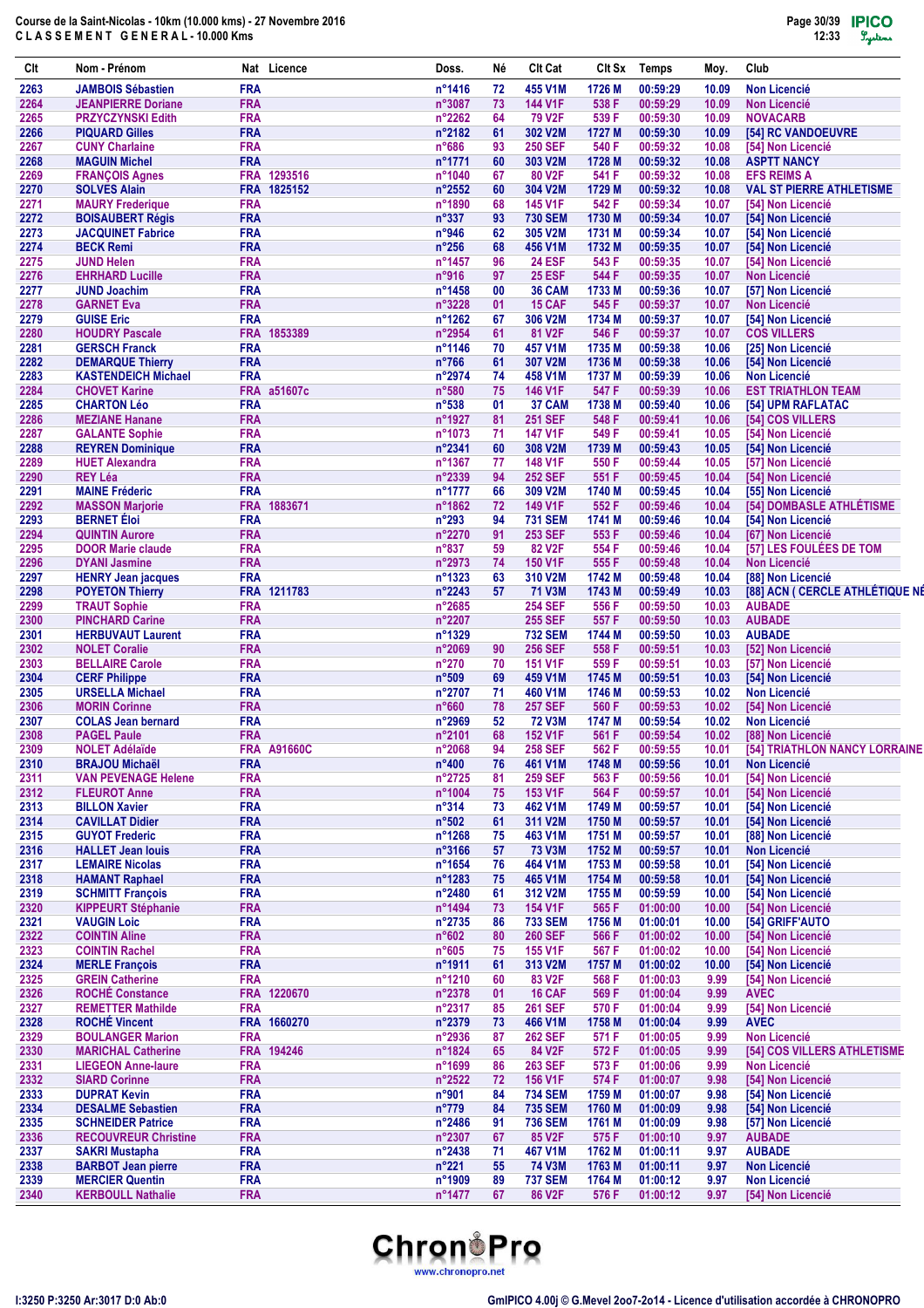| Clt          | Nom - Prénom                                           |                          | Nat Licence    | Doss.                            | Né       | <b>Clt Cat</b>                   | Clt Sx           | Temps                | Moy.         | Club                                       |
|--------------|--------------------------------------------------------|--------------------------|----------------|----------------------------------|----------|----------------------------------|------------------|----------------------|--------------|--------------------------------------------|
| 2341         | <b>PINAULT Camille</b>                                 |                          | FRA 013W017706 | $n^{\circ}2206$                  | 94       | <b>264 SEF</b>                   | 577 F            | 01:00:12             | 9.97         | [51] UNIV LORRAINE - ENSTIB EPIN           |
| 2342         | <b>THOUVENIN Nicolas</b>                               | <b>FRA</b>               |                | n°2651                           | 78       | <b>738 SEM</b>                   | 1765 M           | 01:00:13             | 9.97         | [54] Non Licencié                          |
| 2343         | <b>AUBRY Ingrid</b>                                    | <b>FRA</b>               |                | $n^{\circ}$ 177                  | 82       | <b>265 SEF</b>                   | 578 F            | 01:00:13             | 9.97         | <b>Non Licencié</b>                        |
| 2344         | <b>BERGERET Pauline</b>                                | <b>FRA</b>               |                | n°288                            | 64       | <b>87 V2F</b>                    | 579 F            | 01:00:14             | 9.96         | <b>Non Licencié</b>                        |
| 2345<br>2346 | <b>COLIN Anna</b><br><b>GOEURY Michel</b>              | <b>FRA</b><br><b>FRA</b> |                | n°606<br>n°1170                  | 00<br>54 | 17 CAF<br><b>75 V3M</b>          | 580 F<br>1766 M  | 01:00:16<br>01:00:16 | 9.96<br>9.96 | [54] Non Licencié<br>[88] Non Licencié     |
| 2347         | <b>STERDYNIAK Pascale</b>                              |                          | FRA 176430     | n°2570                           | 58       | 88 V2F                           | 581 F            | 01:00:16             | 9.96         | [54] COSVILLERSATHLE                       |
| 2348         | <b>UBERSFELD Thierry</b>                               | <b>FRA</b>               |                | $n^{\circ}3141$                  | 52       | <b>76 V3M</b>                    | 1767 M           | 01:00:17             | 9.96         | <b>Non Licencié</b>                        |
| 2349         | <b>VILLAUME Barbara</b>                                | <b>FRA</b>               |                | n°2775                           | 74       | <b>157 V1F</b>                   | 582F             | 01:00:18             | 9.95         | [88] Non Licencié                          |
| 2350         | <b>MEDDOUR Said</b>                                    |                          | FRA 1591593    | n°1897                           | 71       | 468 V1M                          | 1768 M           | 01:00:18             | 9.95         | [88] EPINAL                                |
| 2351         | <b>AMMAR Jérémy</b>                                    | <b>FRA</b>               |                | $n^{\circ}$ 126                  | 86       | <b>739 SEM</b>                   | 1769 M           | 01:00:19             | 9.95         | [88] Non Licencié                          |
| 2352         | <b>MATHIOT Christian</b>                               | <b>FRA</b>               |                | n°1880                           | 49       | <b>77 V3M</b>                    | 1770 M           | 01:00:19             | 9.95         | [54] Non Licencié                          |
| 2353         | <b>QUENTIN Christophe</b>                              | <b>FRA</b>               |                | $n^{\circ}2267$                  | 73       | 469 V1M                          | 1771 M           | 01:00:19             | 9.95         | [54] Non Licencié                          |
| 2354         | <b>LEJAILLE Veronique</b>                              | <b>FRA</b>               |                | n°1649                           | 67       | 89 V2F                           | 583 F            | 01:00:20             | 9.95         | [54] Non Licencié                          |
| 2355         | <b>FLEURY Gérard</b>                                   | <b>FRA</b>               |                | n°1005                           | 69       | 470 V1M                          | 1772 M           | 01:00:23             | 9.94         | [54] Non Licencié                          |
| 2356         | <b>GAUCHER Marie-francoise</b>                         | <b>FRA</b>               |                | n°1096                           | 65       | 90 V2F                           | 584 F            | 01:00:23             | 9.94         | <b>Non Licencié</b>                        |
| 2357         | <b>PIALOT Jean paul</b>                                | <b>FRA</b><br><b>FRA</b> |                | n°3210                           | 59       | 314 V2M                          | 1773 M           | 01:00:26             | 9.93         | <b>Non Licencié</b>                        |
| 2358<br>2359 | <b>ROCH Emilien</b><br><b>EMERAUX Celine</b>           | <b>FRA</b>               |                | n°2377<br>n°926                  | 83<br>84 | <b>740 SEM</b><br><b>266 SEF</b> | 1774 M<br>585 F  | 01:00:27<br>01:00:28 | 9.93<br>9.93 | <b>Non Licencié</b><br>[88] Non Licencié   |
| 2360         | <b>CADARIO FATTET Corinne</b>                          | <b>FRA</b>               |                | $n^{\circ}453$                   | 62       | 91 V2F                           | 586 F            | 01:00:28             | 9.92         | [54] Non Licencié                          |
| 2361         | <b>NICOLAS Laurine</b>                                 | <b>FRA</b>               |                | n°2949                           | 92       | <b>267 SEF</b>                   | 587 F            | 01:00:30             | 9.92         | <b>Non Licencié</b>                        |
| 2362         | <b>DONNAY Elisabeth</b>                                | <b>FRA</b>               |                | n°836                            | 93       | <b>268 SEF</b>                   | 588 F            | 01:00:31             | 9.92         | <b>Non Licencié</b>                        |
| 2363         | <b>ROYER Anne</b>                                      | <b>FRA</b>               |                | n°2416                           | 71       | <b>158 V1F</b>                   | 589 F            | 01:00:31             | 9.92         | <b>Non Licencié</b>                        |
| 2364         | <b>ARNAUD Anne-laure</b>                               | <b>FRA</b>               |                | $n^{\circ}$ 147                  | 83       | <b>269 SEF</b>                   | 590 F            | 01:00:32             | 9.91         | [54] Non Licencié                          |
| 2365         | <b>GELLY Guillaume</b>                                 | <b>FRA</b>               |                | n°2968                           | 83       | <b>741 SEM</b>                   | 1775 M           | 01:00:34             | 9.91         | <b>Non Licencié</b>                        |
| 2366         | <b>ZANNAD Noura</b>                                    | <b>FRA</b>               |                | n°2872                           | 79       | <b>270 SEF</b>                   | 591 F            | 01:00:34             | 9.91         | <b>Non Licencié</b>                        |
| 2367         | <b>NGUYEN Aurore</b>                                   | <b>FRA</b>               |                | n°2050                           | 84       | <b>271 SEF</b>                   | 592 F            | 01:00:35             | 9.91         | <b>Non Licencié</b>                        |
| 2368         | <b>FESCHOTTE Laurent</b>                               | <b>FRA</b>               |                | n°984                            | 64       | 315 V2M                          | 1776 M           | 01:00:35             | 9.90         | [54] Non Licencié                          |
| 2369         | <b>MARCHANDOT Léa</b>                                  | <b>FRA</b>               |                | n°1816                           | 89       | <b>272 SEF</b>                   | 593 F            | 01:00:36             | 9.90         | <b>Non Licencié</b>                        |
| 2370         | <b>MUNIN Mickael</b>                                   | <b>FRA</b><br><b>FRA</b> |                | $n^{\circ}2026$<br>n°3068        | 88       | <b>742 SEM</b>                   | 1777 M           | 01:00:36             | 9.90         | <b>Non Licencié</b>                        |
| 2371<br>2372 | <b>GOLINELLI Ghislain</b><br><b>COLNOT Marie</b>       | <b>FRA</b>               | 1905000        | $n^{\circ}643$                   | 81<br>86 | <b>743 SEM</b><br><b>273 SEF</b> | 1778 M<br>594 F  | 01:00:37<br>01:00:38 | 9.90<br>9.90 | <b>Non Licencié</b><br><b>AS GREMILLON</b> |
| 2373         | <b>CHOLLEY Chloé</b>                                   | <b>FRA</b>               |                | n°576                            | 94       | <b>274 SEF</b>                   | 595 F            | 01:00:40             | 9.89         | [54] STANISLAS RUNNING GIRLS               |
| 2374         | <b>HOSNI Ahmed</b>                                     | <b>FRA</b>               |                | n°1355                           | 63       | 316 V2M                          | 1779 M           | 01:00:40             | 9.89         | [54] Non Licencié                          |
| 2375         | <b>MILOT Adrien</b>                                    | <b>FRA</b>               |                | n°1949                           | 90       | <b>744 SEM</b>                   | 1780 M           | 01:00:40             | 9.89         | [54] Non Licencié                          |
| 2376         | <b>KIMMEL Audrey</b>                                   | <b>FRA</b>               |                | n°1492                           | 84       | <b>275 SEF</b>                   | 596 F            | 01:00:41             | 9.89         | <b>Non Licencié</b>                        |
| 2377         | <b>BORRACCIA Leslie</b>                                | <b>FRA</b>               |                | $n^{\circ}357$                   | 86       | <b>276 SEF</b>                   | 597 F            | 01:00:43             | 9.88         | [54] Non Licencié                          |
| 2378         | <b>QUINTIN Frédéric</b>                                | <b>FRA</b>               |                | n°2271                           | 62       | 317 V2M                          | 1781 M           | 01:00:44             | 9.88         | [54] Non Licencié                          |
| 2379         | <b>ROUYER Bernadette</b>                               | <b>FRA</b>               |                | n°2413                           | 57       | <b>10 V3F</b>                    | 598 F            | 01:00:44             | 9.88         | [55] GAC COMMERCY                          |
| 2380         | <b>CHENU Clement</b>                                   | <b>FRA</b>               |                | n°3188                           | 91       | <b>745 SEM</b>                   | 1782 M           | 01:00:44             | 9.88         | <b>Non Licencié</b>                        |
| 2381         | <b>AUBRY Loïc</b>                                      | <b>FRA</b>               |                | $n^{\circ}$ 178                  | 74       | 471 V1M                          | 1783 M           | 01:00:46             | 9.88         | <b>Non Licencié</b>                        |
| 2382<br>2383 | <b>RICARD Lucie</b>                                    | <b>FRA</b><br><b>FRA</b> |                | n°3109<br>n°2146                 | 97<br>89 | <b>26 ESF</b>                    | 599 F            | 01:00:46             | 9.87         | <b>Non Licencié</b><br>[54] Non Licencié   |
| 2384         | <b>PÉRON Jean-baptiste</b><br><b>GRANDJEAN Patrice</b> | <b>FRA</b>               |                | n°1195                           | 58       | <b>746 SEM</b><br>318 V2M        | 1784 M<br>1785 M | 01:00:47<br>01:00:47 | 9.87<br>9.87 | [52] ACSB RUNNING                          |
| 2385         | <b>PIQUARD Simon</b>                                   | <b>FRA</b>               |                | $n^{\circ}3197$                  | 90       | <b>747 SEM</b>                   | 1786 M           | 01:00:47             | 9.87         | <b>Non Licencié</b>                        |
| 2386         | <b>GRANDJEAN Sophie</b>                                | <b>FRA</b>               |                | n°1196                           | 59       | 92 V <sub>2</sub> F              | 600 F            | 01:00:49             | 9.87         | [52] ACSB RUNNING                          |
| 2387         | <b>HARTZ Sylvie</b>                                    | <b>FRA</b>               |                | n°1299                           | 63       | 93 V2F                           | 601 F            | 01:00:49             | 9.87         | [54] Non Licencié                          |
| 2388         | <b>FONTAINE Marie</b>                                  | <b>FRA</b>               |                | $n^{\circ}1021$                  | 82       | <b>277 SEF</b>                   | 602 F            | 01:00:50             | 9.87         | <b>NOVACARB</b>                            |
| 2389         | <b>TOULLERON Sébastien</b>                             | <b>FRA</b>               |                | n°2677                           | 80       | <b>748 SEM</b>                   | 1787 M           | 01:00:50             | 9.86         | [54] Non Licencié                          |
| 2390         | <b>JEANDEL Christophe</b>                              | <b>FRA</b>               |                | $n^{\circ}$ 1425                 | 76       | 472 V1M                          | 1788 M           | 01:00:51             | 9.86         | [54] Non Licencié                          |
| 2391         | <b>VITTE Hervé</b>                                     | <b>FRA</b>               |                | n°2795                           | 69       | 473 V1M                          | 1789 M           | 01:00:51             | 9.86         | [54] Non Licencié                          |
| 2392         | <b>DOMINÉ Emma</b>                                     |                          | FRA 1266391    | $n^{\circ}832$                   | 01       | 18 CAF                           | 603 F            | 01:00:53             | 9.86         | [54] GRAC                                  |
| 2393         | <b>MARCHAL Felix</b>                                   | <b>FRA</b>               |                | n°1809                           | 64       | 319 V2M                          | 1790 M           | 01:00:53             | 9.86         | [54] Non Licencié                          |
| 2394<br>2395 | <b>REMETER Nève</b>                                    | <b>FRA</b><br><b>FRA</b> |                | n°2316                           | 01<br>75 | 19 CAF<br>159 V1F                | 604 F            | 01:00:53             | 9.86<br>9.86 | [54] Non Licencié<br>[54] Non Licencié     |
| 2396         | <b>BARTHELEMY Fanny</b><br><b>DRELLER Karine</b>       | <b>FRA</b>               |                | $n^{\circ}233$<br>$n^{\circ}852$ | 93       | <b>278 SEF</b>                   | 605 F<br>606 F   | 01:00:53<br>01:00:53 | 9.85         | [54] Non Licencié                          |
| 2397         | <b>WASNIEWSKI Marine</b>                               | <b>FRA</b>               |                | n°2828                           | 77       | 160 V1F                          | 607 F            | 01:00:54             | 9.85         | [54] Non Licencié                          |
| 2398         | <b>HOFFMANN Emilie</b>                                 | <b>FRA</b>               |                | n°1349                           | 82       | <b>279 SEF</b>                   | 608 F            | 01:00:54             | 9.85         | [54] Non Licencié                          |
| 2399         | <b>LEE YUNG PING David</b>                             | <b>FRA</b>               |                | n°1629                           | 91       | <b>749 SEM</b>                   | 1791 M           | 01:00:54             | 9.85         | [54] Non Licencié                          |
| 2400         | <b>POYAC Claire</b>                                    | <b>FRA</b>               |                | n°2242                           | 91       | <b>280 SEF</b>                   | 609 F            | 01:00:55             | 9.85         | <b>Non Licencié</b>                        |
| 2401         | <b>BOULAYOUNE Souad</b>                                | <b>FRA</b>               |                | $n^{\circ}375$                   | 82       | <b>281 SEF</b>                   | 610 F            | 01:00:56             | 9.85         | [54] Non Licencié                          |
| 2402         | <b>VIVIEN Stéphanie</b>                                | <b>FRA</b>               |                | n°2798                           | 86       | <b>282 SEF</b>                   | 611 F            | 01:00:56             | 9.85         | <b>KEEPCOOL</b>                            |
| 2403         | <b>FEVET Jean-marie</b>                                | <b>FRA</b>               |                | n°986                            | 59       | 320 V2M                          | 1792 M           | 01:00:57             | 9.85         | [54] Non Licencié                          |
| 2404         | <b>MEYER Elodie</b>                                    | <b>FRA</b>               |                | n°1923                           | 84       | <b>283 SEF</b>                   | 612 F            | 01:00:58             | 9.84         | [54] Non Licencié                          |
| 2405         | <b>SARRAND Charlene</b>                                | <b>FRA</b>               |                | n°2451                           | 87       | <b>284 SEF</b>                   | 613 F            | 01:00:58             | 9.84         | [54] Non Licencié                          |
| 2406         | <b>WEITLING Valerie</b>                                | <b>FRA</b>               |                | n°2846                           | 62       | 94 V2F                           | 614 F            | 01:00:59             | 9.84         | [54] Non Licencié                          |
| 2407<br>2408 | <b>HUSSON Auriane</b><br><b>GEDOR Lorène</b>           | <b>FRA</b><br><b>FRA</b> |                | n°1378<br>n°1116                 | 95<br>83 | <b>27 ESF</b><br><b>285 SEF</b>  | 615F<br>616 F    | 01:00:59<br>01:01:00 | 9.84<br>9.84 | [55] Non Licencié<br><b>Non Licencié</b>   |
| 2409         | <b>MERLE Jeannine</b>                                  | <b>FRA</b>               |                | n°1912                           | 60       | 95 V2F                           | 617 F            | 01:01:00             | 9.84         | [54] Non Licencié                          |
| 2410         | <b>JACQUOT Alain</b>                                   | <b>FRA</b>               |                | n°3121                           | 45       | <b>13 V4M</b>                    | 1793 M           | 01:01:00             | 9.84         | <b>TRIATHLON LANEUVEVILLE</b>              |
| 2411         | <b>ALROY Laurence</b>                                  | <b>FRA</b>               |                | $n^{\circ}117$                   | 63       | 96 V2F                           | 618 F            | 01:01:00             | 9.84         | [54] Non Licencié                          |
| 2412         | <b>FAUCHARD Philippe</b>                               | <b>FRA</b>               |                | n°960                            | 58       | 321 V2M                          | 1794 M           | 01:01:01             | 9.83         | [54] Non Licencié                          |
| 2413         | <b>VARNUSSON Audrey</b>                                | <b>FRA</b>               |                | n°2732                           | 85       | <b>286 SEF</b>                   | 619 F            | 01:01:01             | 9.83         | [54] Non Licencié                          |
| 2414         | <b>LECLAIRE Philippe</b>                               | <b>FRA</b>               |                | $n^{\circ}1616$                  | 64       | 322 V2M                          | 1795 M           | 01:01:01             | 9.83         | <b>Non Licencié</b>                        |
| 2415         | <b>JULIEN Bernard</b>                                  | <b>FRA</b>               |                | n°1455                           | 57       | <b>78 V3M</b>                    | 1796 M           | 01:01:01             | 9.83         | [54] Non Licencié                          |
| 2416         | <b>CHARTON Alain</b>                                   | <b>FRA</b>               |                | $n^{\circ}536$                   | 67       | 323 V2M                          | 1797 M           | 01:01:01             | 9.83         | [54] UPM RAFLATAC                          |
| 2417         | <b>CHARTON Christine</b>                               | <b>FRA</b>               |                | $n^{\circ}537$                   | 71       | <b>161 V1F</b>                   | 620 F            | 01:01:01             | 9.83         | [54] UPM RAFLATAC                          |
| 2418         | <b>MARION Gaelle</b>                                   | <b>FRA</b>               |                | n°1830                           | 79       | <b>287 SEF</b>                   | 621 F            | 01:01:02             | 9.83         | [54] Non Licencié                          |

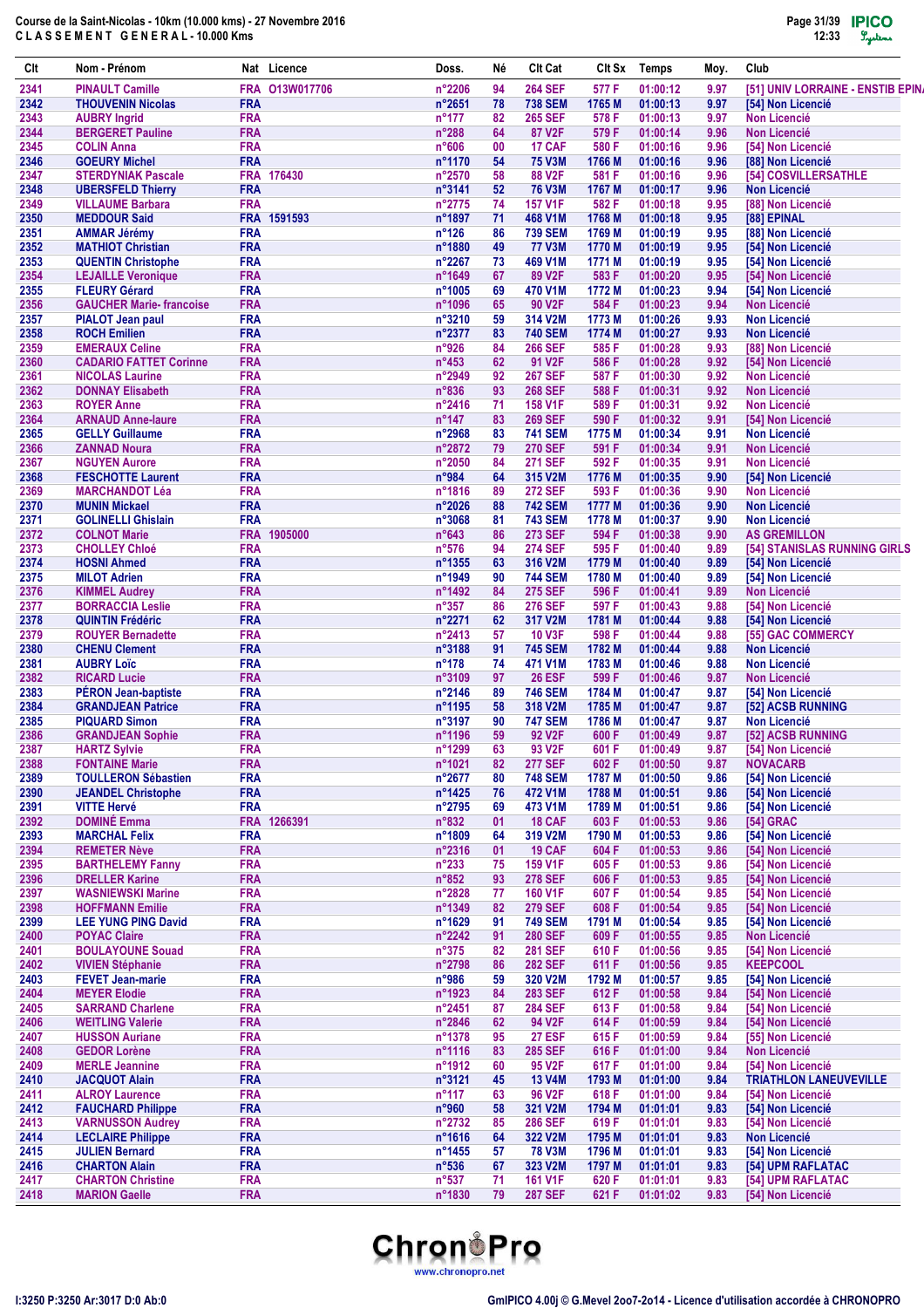| Clt          | Nom - Prénom                                              | Nat Licence                      | Doss.                             | Νé       | Clt Cat                          | Clt Sx           | <b>Temps</b>         | Moy.         | Club                                             |
|--------------|-----------------------------------------------------------|----------------------------------|-----------------------------------|----------|----------------------------------|------------------|----------------------|--------------|--------------------------------------------------|
| 2419         | <b>DULIEU Stéphanie</b>                                   | <b>FRA</b>                       | n°891                             | 71       | <b>162 V1F</b>                   | 622 F            | 01:01:02             | 9.83         | <b>Non Licencié</b>                              |
| 2420         | <b>WALLEZ--DULIEU Elisa</b>                               | <b>FRA</b>                       | n°2824                            | 98       | 21 JUF                           | 623 F            | 01:01:03             | 9.83         | <b>Non Licencié</b>                              |
| 2421         | <b>PRUGNEAU Mahaut</b>                                    | <b>FRA</b>                       | n°2260                            | 88       | <b>288 SEF</b>                   | 624 F            | 01:01:04             | 9.83         | [54] Non Licencié                                |
| 2422<br>2423 | <b>AMINI Patrick</b><br><b>RENIER Héloïse</b>             | <b>FRA</b><br><b>FRA</b>         | $n^{\circ}3024$<br>n°2333         | 76<br>98 | 474 V1M<br><b>22 JUF</b>         | 1798 M<br>625 F  | 01:01:05<br>01:01:05 | 9.82<br>9.82 | <b>Non Licencié</b><br>[54] Non Licencié         |
| 2424         | <b>BARBIER Justine</b>                                    | <b>FRA</b>                       | n°220                             | 91       | <b>289 SEF</b>                   | 626 F            | 01:01:06             | 9.82         | [54] Non Licencié                                |
| 2425         | <b>GRANDEMANGE Léa</b>                                    | <b>FRA</b>                       | n°1191                            | 00       | 20 CAF                           | 627 F            | 01:01:09             | 9.81         | [54] Non Licencié                                |
| 2426         | <b>LEGUIL Pierre</b>                                      | <b>FRA</b>                       | $n^{\circ}1645$                   | 52       | <b>79 V3M</b>                    | 1799 M           | 01:01:09             | 9.81         | [57] Non Licencié                                |
| 2427         | <b>PERRIERE Celine</b>                                    | <b>FRA</b>                       | $n^{\circ}$ 2148                  | 91       | <b>290 SEF</b>                   | 628 F            | 01:01:11             | 9.81         | [54] Non Licencié                                |
| 2428         | <b>MORISOT Valérie</b>                                    | <b>FRA</b>                       | n°1982                            | 68       | 163 V1F                          | 629 F            | 01:01:11             | 9.81         | [54] Non Licencié                                |
| 2429<br>2430 | <b>THIRIET Bernard</b><br><b>SATHER Rozamond</b>          | <b>FRA</b><br><b>FRA</b>         | n°2630<br>n°2453                  | 56<br>76 | 80 V3M<br><b>164 V1F</b>         | 1800 M<br>630 F  | 01:01:11<br>01:01:12 | 9.81<br>9.81 | [21] Non Licencié<br><b>Non Licencié</b>         |
| 2431         | <b>OUDIN Isabelle</b>                                     | <b>FRA</b>                       | n°2092                            | 72       | <b>165 V1F</b>                   | 631 F            | 01:01:13             | 9.80         | [88] Non Licencié                                |
| 2432         | <b>DICANDIA Vincent</b>                                   | <b>FRA</b>                       | $n^{\circ}3017$                   | 86       | <b>750 SEM</b>                   | 1801 M           | 01:01:13             | 9.80         | <b>Non Licencié</b>                              |
| 2433         | <b>GALLONET Frédéric</b>                                  | <b>FRA</b>                       | n°1075                            | 70       | 475 V1M                          | 1802 M           | 01:01:14             | 9.80         | [57] Non Licencié                                |
| 2434         | <b>COLIN Sophie</b>                                       | <b>FRA</b>                       | $n^{\circ}618$                    | 87       | <b>291 SEF</b>                   | 632 F            | 01:01:15             | 9.80         | [54] Non Licencié                                |
| 2435         | <b>GROSSET Beatrice</b>                                   | <b>FRA</b>                       | n°1223                            | 61       | 97 V2F                           | 633 F            | 01:01:16             | 9.80         | <b>KEEPCOOL</b>                                  |
| 2436         | <b>LIGNIER Nathalie</b>                                   | <b>FRA</b>                       | n°1700                            | 72       | <b>166 V1F</b>                   | 634 F            | 01:01:16             | 9.80         | [54] Non Licencié                                |
| 2437<br>2438 | <b>ZWIEBEL Alexandre</b><br><b>DREANO Estelle</b>         | <b>FRA</b><br><b>FRA</b>         | n°2897<br>$n^{\circ}849$          | 88       | <b>751 SEM</b><br><b>167 V1F</b> | 1803 M<br>635 F  | 01:01:16<br>01:01:16 | 9.80<br>9.79 | [54] Non Licencié<br>[54] Non Licencié           |
| 2439         | <b>SCHWARTZ LEDUC Elise</b>                               | <b>FRA</b>                       | $n^{\circ}3069$                   | 72<br>86 | <b>292 SEF</b>                   | 636 F            | 01:01:16             | 9.79         | <b>Non Licencié</b>                              |
| 2440         | <b>GRIMBERT Adrien</b>                                    | <b>FRA</b>                       | n°1215                            | 81       | <b>752 SEM</b>                   | 1804 M           | 01:01:19             | 9.79         | <b>Non Licencié</b>                              |
| 2441         | <b>PONROY Jonathan</b>                                    | <b>FRA</b>                       | n°2229                            | 82       | <b>753 SEM</b>                   | 1805 M           | 01:01:19             | 9.79         | <b>Non Licencié</b>                              |
| 2442         | <b>SUQUET Jean</b>                                        | <b>FRA</b>                       | n°2584                            | 61       | 324 V2M                          | 1806 M           | 01:01:22             | 9.78         | [54] Non Licencié                                |
| 2443         | <b>DURAND Ornella</b>                                     | <b>FRA</b>                       | n°906                             | 93       | <b>293 SEF</b>                   | 637 F            | 01:01:22             | 9.78         | <b>Non Licencié</b>                              |
| 2444         | <b>NGO Suzanna</b>                                        | <b>FRA</b>                       | $n^{\circ}2049$                   | 93       | <b>294 SEF</b>                   | 638 F            | 01:01:23             | 9.78         | [54] Non Licencié                                |
| 2445         | <b>HAQUET Christel</b>                                    | <b>FRA</b><br><b>FRA</b>         | n°1291<br>n°895                   | 69       | 168 V1F<br>98 V2F                | 639 F            | 01:01:23             | 9.78         | [54] Non Licencié                                |
| 2446<br>2447 | <b>DUMON Marie odile</b><br><b>GAUDEL Mylene</b>          | <b>FRA</b>                       | n°1099                            | 65<br>73 | <b>169 V1F</b>                   | 640 F<br>641 F   | 01:01:24<br>01:01:25 | 9.77<br>9.77 | [54] Non Licencié<br>[57] Non Licencié           |
| 2448         | <b>AUBOIN Hélène</b>                                      | <b>FRA</b>                       | $n^{\circ}$ 172                   | 83       | <b>295 SEF</b>                   | 642 F            | 01:01:27             | 9.77         | [54] Non Licencié                                |
| 2449         | <b>MASSON Fabienne</b>                                    | <b>FRA</b>                       | n°1858                            | 69       | <b>170 V1F</b>                   | 643 F            | 01:01:28             | 9.76         | [88] Non Licencié                                |
| 2450         | <b>ROUSSEAU Ninon</b>                                     | <b>FRA</b>                       | n°2402                            | 99       | 23 JUF                           | 644 F            | 01:01:28             | 9.76         | <b>Non Licencié</b>                              |
| 2451         | <b>VIGNERON Emilyne</b>                                   | <b>FRA</b>                       | n°2769                            | 87       | <b>296 SEF</b>                   | 645 F            | 01:01:28             | 9.76         | [54] DOMBSALE ATHLE                              |
| 2452         | <b>DROUET Nicolas</b>                                     | <b>FRA</b>                       | $n^{\circ}857$                    | 87       | <b>754 SEM</b>                   | 1807 M           | 01:01:28             | 9.76         | <b>Non Licencié</b>                              |
| 2453         | <b>FONTAINE Heloise</b>                                   | <b>FRA</b>                       | n°1019                            | 97       | <b>28 ESF</b>                    | 646 F            | 01:01:29             | 9.76         | <b>Non Licencié</b>                              |
| 2454<br>2455 | <b>RENIER Sylvie</b><br><b>HIRTZBERGER Eric</b>           | <b>FRA</b><br><b>FRA</b>         | n°2334<br>n°1344                  | 66<br>61 | 99 V2F<br>325 V2M                | 647 F<br>1808 M  | 01:01:30<br>01:01:30 | 9.76<br>9.76 | [54] Non Licencié<br>[54] Non Licencié           |
| 2456         | <b>HOPFNER-VUILLE Christelle</b>                          | <b>FRA</b>                       | n°1353                            | 81       | <b>297 SEF</b>                   | 648 F            | 01:01:31             | 9.76         | [54] Non Licencié                                |
| 2457         | <b>ZOUIA Karim</b>                                        | <b>FRA</b>                       | $n^{\circ}2892$                   | 77       | 476 V1M                          | 1809 M           | 01:01:31             | 9.76         | [54] Non Licencié                                |
| 2458         | <b>RECH Sebastien</b>                                     | <b>FRA</b>                       | n°2304                            | 78       | <b>755 SEM</b>                   | 1810 M           | 01:01:31             | 9.75         | [54] Non Licencié                                |
| 2459         | <b>ROUSSEAU Pascale</b>                                   | <b>FRA</b>                       | $n^{\circ}$ 2403                  | 69       | <b>171 V1F</b>                   | 649 F            | 01:01:31             | 9.75         | <b>Non Licencié</b>                              |
| 2460         | <b>CORCHAND Marc</b>                                      | <b>FRA</b>                       | $n^{\circ}656$                    | 73       | 477 V1M                          | 1811 M           | 01:01:32             | 9.75         | [54] RCV                                         |
| 2461         | <b>LOSSOUARN Lucie</b>                                    | <b>FRA</b>                       | n°1726                            | 93       | <b>298 SEF</b>                   | 650 F            | 01:01:33             | 9.75         | <b>[54] Non Licencié</b>                         |
| 2462         | <b>BOULIER Bertrand</b>                                   | <b>FRA</b><br><b>FRA</b>         | $n^{\circ}377$                    | 71       | 478 V1M                          | 1812 M           | 01:01:33             | 9.75         | [54] Non Licencié<br><b>Non Licencié</b>         |
| 2463<br>2464 | <b>RAUSCHER Gerald</b><br><b>DENET Marie</b>              | <b>FRA</b>                       | $n^{\circ}2998$<br>$n^{\circ}770$ | 73<br>84 | 479 V1M<br><b>299 SEF</b>        | 1813 M<br>651 F  | 01:01:37<br>01:01:38 | 9.74<br>9.74 | [88] Non Licencié                                |
| 2465         | <b>BITITE Brahim</b>                                      | <b>FRA</b>                       | n°3237                            | 87       | <b>756 SEM</b>                   | 1814 M           | 01:01:38             | 9.74         | <b>Non Licencié</b>                              |
| 2466         | <b>LEONET Sandrine</b>                                    | <b>FRA</b>                       | n°1666                            | 65       | 100 V2F                          | 652 F            | 01:01:39             | 9.73         | [57] Non Licencié                                |
| 2467         | <b>KOENIG Ronan</b>                                       | <b>FRA</b>                       | n°3239                            | 91       | <b>757 SEM</b>                   | 1815 M           | 01:01:39             | 9.73         | <b>Non Licencié</b>                              |
| 2468         | <b>DUVAL Manuela</b>                                      | <b>FRA</b>                       | n°913                             | 67       | 101 V2F                          | 653 F            | 01:01:41             | 9.73         | [54] Non Licencié                                |
| 2469         | <b>ANXIONNAT Sylvie</b>                                   | <b>FRA</b>                       | $n^{\circ}$ 143                   | 60       | 102 V2F                          | 654 F            | 01:01:41             | 9.73         | <b>Non Licencié</b>                              |
| 2470         | <b>CLOSSET Nathalie</b>                                   | <b>FRA</b>                       | n°3146                            | 69       | 172 V1F<br><b>300 SEF</b>        | 655 F            | 01:01:42             | 9.73         | <b>Non Licencié</b>                              |
| 2471<br>2472 | <b>ANXIONNAT Claire</b><br><b>GARNIER Nathalie</b>        | <b>FRA</b><br><b>FRA</b>         | $n^{\circ}$ 142<br>n°1091         | 90<br>68 | 173 V1F                          | 656 F<br>657 F   | 01:01:42<br>01:01:42 | 9.73<br>9.73 | <b>Non Licencié</b><br><b>TNL</b>                |
| 2473         | <b>POLO-MIRANDA Florence</b>                              | <b>FRA</b>                       | n°2227                            | 69       | <b>174 V1F</b>                   | 658 F            | 01:01:43             | 9.72         | [54] Non Licencié                                |
| 2474         | <b>DARRIGADE Sabine</b>                                   | <b>FRA</b>                       | n°2951                            | 62       | 103 V2F                          | 659 F            | 01:01:44             | 9.72         | <b>Non Licencié</b>                              |
| 2475         | <b>GRELOT Christian</b>                                   | <b>FRA</b>                       | n°3142                            | 51       | 81 V3M                           | 1816 M           | 01:01:45             | 9.72         | <b>Non Licencié</b>                              |
| 2476         | <b>DOUANGPHOUTHA Bounsanga</b>                            | <b>FRA</b>                       | $n^{\circ}843$                    | 82       | <b>758 SEM</b>                   | 1817 M           | 01:01:46             | 9.71         | [54] Non Licencié                                |
| 2477         | <b>MOUCHETTE Anne laure</b>                               | <b>FRA</b>                       | n°1986                            | 89       | <b>301 SEF</b>                   | 660 F            | 01:01:47             | 9.71         | <b>Non Licencié</b>                              |
| 2478         | <b>JIMENEZ Audrey</b>                                     | <b>FRA A84485C</b><br><b>FRA</b> | n°1441                            | 86       | <b>302 SEF</b>                   | 661 F            | 01:01:48             | 9.71         | [54] LANEUVEVILLE DEVANT NANC                    |
| 2479<br>2480 | <b>DEVILLE Jean christophe</b><br><b>TELLIER Philippe</b> | <b>FRA</b>                       | n°3022<br>n°2605                  | 72<br>79 | 480 V1M<br><b>759 SEM</b>        | 1818 M<br>1819 M | 01:01:49<br>01:01:50 | 9.71<br>9.70 | <b>Non Licencié</b><br>[88] Non Licencié         |
| 2481         | <b>SCHOLER Aurélie</b>                                    | <b>FRA</b>                       | n°2489                            | 84       | 303 SEF                          | 662F             | 01:01:51             | 9.70         | [88] Non Licencié                                |
| 2482         | <b>MAFFEI Marie</b>                                       | <b>FRA</b>                       | n°1760                            | 95       | <b>29 ESF</b>                    | 663 F            | 01:01:51             | 9.70         | [54] LES FOULÉES ÉTUDIANTES                      |
| 2483         | <b>HILAIRE Elise</b>                                      | <b>FRA</b>                       | n°1338                            | 93       | <b>304 SEF</b>                   | 664 F            | 01:01:52             | 9.70         | [54] LES FOULÉES ÉTUDIANTES                      |
| 2484         | <b>MARTIN Ingrid</b>                                      | <b>FRA</b>                       | n°1841                            | 73       | 175 V1F                          | 665F             | 01:01:54             | 9.70         | [54] Non Licencié                                |
| 2485         | <b>LEGROS Robert</b>                                      | <b>FRA</b>                       | n°1643                            | 60       | 326 V2M                          | 1820 M           | 01:01:54             | 9.70         | [54] Non Licencié                                |
| 2486         | <b>VENDIER Romain</b>                                     | <b>FRA</b>                       | n°2746                            | 74       | 481 V1M                          | 1821 M           | 01:01:54             | 9.69         | [88] Non Licencié                                |
| 2487<br>2488 | <b>VIAL Florence</b><br><b>ZILLIOX Florian</b>            | <b>FRA</b><br><b>FRA</b>         | n°2760<br>n°2884                  | 70<br>89 | 176 V1F<br><b>760 SEM</b>        | 666 F<br>1822 M  | 01:01:55<br>01:01:56 | 9.69<br>9.69 | [54] Non Licencié<br>[54] RUN FASTER AND SHUT UP |
| 2489         | <b>WEBER Laetitia</b>                                     | <b>FRA</b>                       | n°2836                            | 84       | <b>305 SEF</b>                   | 667 F            | 01:01:57             | 9.69         | [57] Non Licencié                                |
| 2490         | <b>CHARBONNELLE Alain</b>                                 | <b>FRA</b>                       | n°3112                            | 55       | 82 V3M                           | 1823 M           | 01:01:58             | 9.68         | <b>Non Licencié</b>                              |
| 2491         | <b>SEIWERT Coraline</b>                                   | <b>FRA</b>                       | n°2506                            | 92       | <b>306 SEF</b>                   | 668 F            | 01:01:59             | 9.68         | [57] Non Licencié                                |
| 2492         | <b>PUMONT Florence</b>                                    | <b>FRA</b>                       | n°2265                            | 71       | <b>177 V1F</b>                   | 669 F            | 01:02:00             | 9.68         | [54] Non Licencié                                |
| 2493         | <b>BECK Sylvie</b>                                        | <b>FRA</b>                       | $n^{\circ}257$                    | 74       | 178 V1F                          | 670 F            | 01:02:01             | 9.68         | [54] Non Licencié                                |
| 2494         | <b>CHASTAGNER Nathalie</b>                                | <b>FRA</b>                       | $n^{\circ}542$                    | 64       | 104 V2F                          | 671 F            | 01:02:01             | 9.68         | [54] Non Licencié                                |
| 2495<br>2496 | <b>ALBERT Christelle</b><br><b>REMY Philippe</b>          | <b>FRA</b><br><b>FRA</b>         | $n^{\circ}103$<br>n°2324          | 71<br>58 | 179 V1F<br>327 V2M               | 672 F<br>1824 M  | 01:02:01<br>01:02:01 | 9.68<br>9.67 | [54] Non Licencié<br>[88] Non Licencié           |
|              |                                                           |                                  |                                   |          |                                  |                  |                      |              |                                                  |

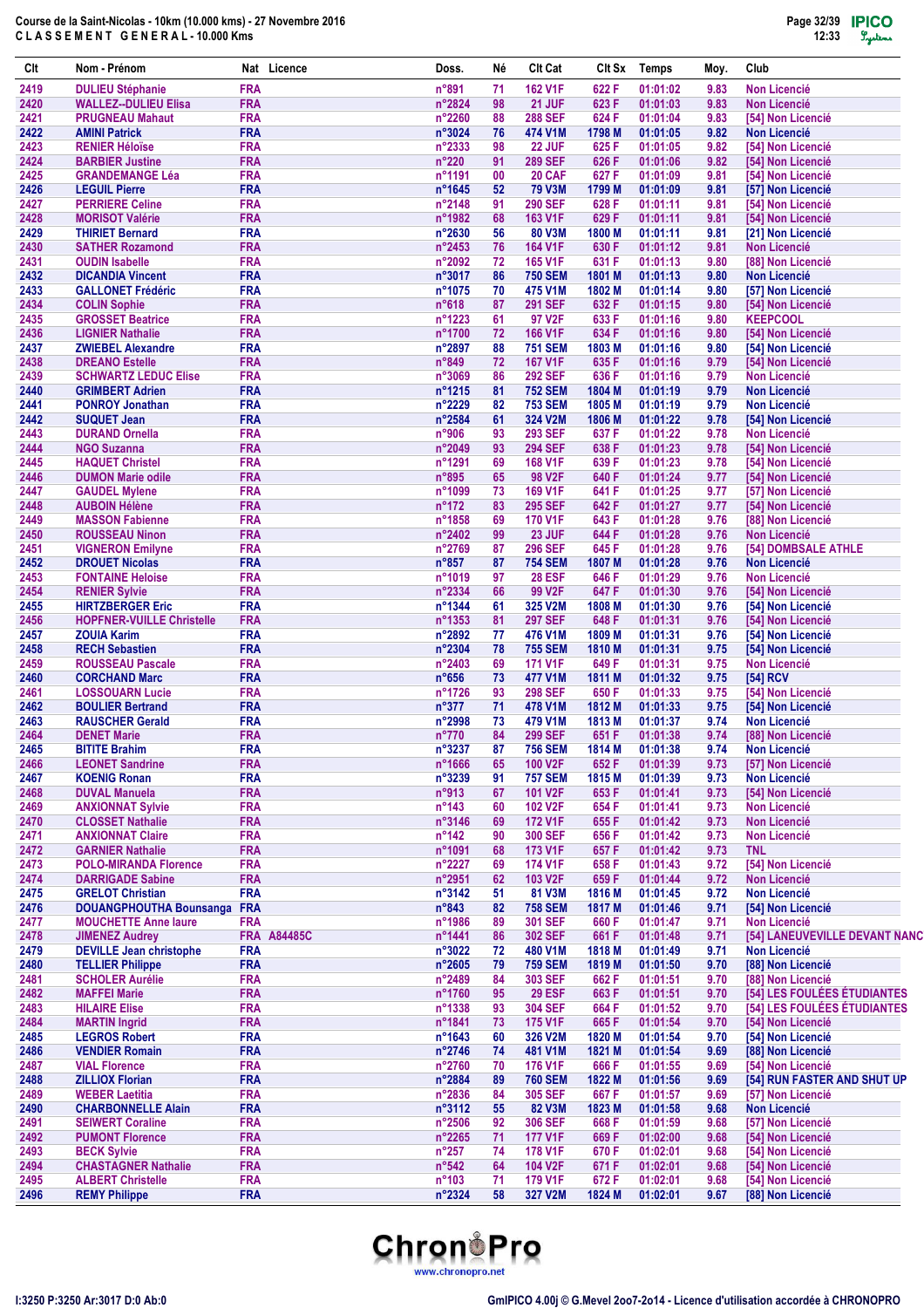| Clt          | Nom - Prénom                                     |                          | Nat Licence        | Doss.                            | Né       | <b>CIt Cat</b>                   | Clt Sx           | <b>Temps</b>         | Moy.         | Club                                     |
|--------------|--------------------------------------------------|--------------------------|--------------------|----------------------------------|----------|----------------------------------|------------------|----------------------|--------------|------------------------------------------|
| 2497         | <b>CARLIER Emmanuelle</b>                        | <b>FRA</b>               |                    | $n^{\circ}472$                   | 71       | <b>180 V1F</b>                   | 673 F            | 01:02:02             | 9.67         | <b>Non Licencié</b>                      |
| 2498         | <b>AUBEL Sylvie</b>                              | <b>FRA</b>               |                    | $n^{\circ}161$                   | 60       | 105 V2F                          | 674 F            | 01:02:02             | 9.67         | [54] Non Licencié                        |
| 2499         | <b>CREFCOEUR Laurent</b>                         | <b>FRA</b>               |                    | $n^o$ 677                        | 68       | 482 V1M                          | 1825 M           | 01:02:02             | 9.67         | <b>Non Licencié</b>                      |
| 2500         | <b>GRANDIDIER Pierre</b>                         | <b>FRA</b>               |                    | n°1194                           | 57       | 83 V3M                           | 1826 M           | 01:02:03             | 9.67         | [54] Non Licencié                        |
| 2501         | <b>CLAUDE Patrice</b>                            | <b>FRA</b><br><b>FRA</b> |                    | $n^{\circ}2972$                  | 54       | 84 V3M<br>483 V1M                | 1827 M           | 01:02:03             | 9.67         | <b>Non Licencié</b>                      |
| 2502<br>2503 | <b>VIGNOT Stephane</b><br><b>GREGOIRE Loic</b>   | <b>FRA</b>               |                    | $n^{\circ}$ 2773<br>n°1207       | 72<br>74 | 484 V1M                          | 1828 M<br>1829 M | 01:02:04<br>01:02:04 | 9.67<br>9.67 | [54] Non Licencié<br>[54] Non Licencié   |
| 2504         | <b>LABOURE Anne</b>                              | <b>FRA</b>               |                    | $n^{\circ}1521$                  | 72       | <b>181 V1F</b>                   | 675F             | 01:02:04             | 9.67         | <b>Non Licencié</b>                      |
| 2505         | <b>DILIGENT Thérèse</b>                          | <b>FRA</b>               |                    | $n^{\circ}813$                   | 75       | <b>182 V1F</b>                   | 676 F            | 01:02:04             | 9.67         | [54] Non Licencié                        |
| 2506         | <b>GORIN Mélanie</b>                             | <b>FRA</b>               |                    | n°1173                           | 88       | <b>307 SEF</b>                   | 677 F            | 01:02:06             | 9.66         | <b>KEEPCOOL</b>                          |
| 2507         | <b>THIMON Dominique</b>                          | <b>FRA</b>               |                    | $n^{\circ}2629$                  | 62       | 328 V2M                          | 1830 M           | 01:02:07             | 9.66         | [54] Non Licencié                        |
| 2508         | <b>ZILIOX Chloé</b>                              | <b>FRA</b>               |                    | n°2883                           | 94       | <b>308 SEF</b>                   | 678 F            | 01:02:09             | 9.66         | [54] Non Licencié                        |
| 2509         | <b>TORIGNY Emilie</b>                            | <b>FRA</b>               |                    | $n^{\circ}2669$                  | 94       | <b>309 SEF</b>                   | 679 F            | 01:02:09             | 9.66         | [54] Non Licencié                        |
| 2510         | <b>MARCHAL Anne pierre</b>                       | <b>FRA</b>               |                    | n°1805                           | 75       | 183 V1F                          | 680 F            | 01:02:09             | 9.65         | [54] Non Licencié                        |
| 2511         | <b>DIDELOT Corinne</b>                           | <b>FRA</b>               |                    | n°803                            | 68       | <b>184 V1F</b>                   | 681 F            | 01:02:10             | 9.65         | [57] RUN FASTER AND SHUT UP              |
| 2512         | <b>LIEGEOIS Philippe</b>                         | <b>FRA</b><br><b>FRA</b> |                    | n°1698<br>n°399                  | 66<br>54 | 329 V2M                          | 1831 M           | 01:02:10             | 9.65         | [54] Non Licencié                        |
| 2513<br>2514 | <b>BRACQ Jean claude</b><br><b>GODFROY Agnès</b> | <b>FRA</b>               |                    | n°1166                           | 70       | 85 V3M<br><b>185 V1F</b>         | 1832 M<br>682F   | 01:02:10<br>01:02:11 | 9.65<br>9.65 | [54] Non Licencié<br>[55] Non Licencié   |
| 2515         | <b>LIEGEOIS Florence</b>                         | <b>FRA</b>               |                    | n°1697                           | 70       | <b>186 V1F</b>                   | 683 F            | 01:02:11             | 9.65         | [54] Non Licencié                        |
| 2516         | <b>SZAJNERMAN Gérard</b>                         | <b>FRA</b>               |                    | $n^{\circ}2587$                  | 60       | 330 V2M                          | 1833 M           | 01:02:11             | 9.65         | [54] Non Licencié                        |
| 2517         | <b>WIEDERKEHR Pascal</b>                         | <b>FRA</b>               |                    | n°2853                           | 49       | 86 V3M                           | 1834 M           | 01:02:12             | 9.65         | [54] Non Licencié                        |
| 2518         | <b>PERSONENI Thierry</b>                         | <b>FRA</b>               |                    | $n^{\circ}2160$                  | 58       | 331 V2M                          | 1835 M           | 01:02:14             | 9.64         | <b>AUBADE</b>                            |
| 2519         | <b>LINTZ Melanie</b>                             | <b>FRA</b>               |                    | n°1702                           | 87       | <b>310 SEF</b>                   | 684 F            | 01:02:14             | 9.64         | <b>Non Licencié</b>                      |
| 2520         | <b>BLOCK Véronique</b>                           | <b>FRA</b>               |                    | $n^{\circ}332$                   | 75       | <b>187 V1F</b>                   | 685F             | 01:02:15             | 9.64         | <b>Non Licencié</b>                      |
| 2521         | <b>ADAM Virginie</b>                             | <b>FRA</b>               |                    | n°093                            | 76       | <b>188 V1F</b>                   | 686 F            | 01:02:15             | 9.64         | <b>Non Licencié</b>                      |
| 2522         | <b>TISSERAND Chantal</b>                         | <b>FRA</b>               |                    | $n^{\circ}2658$                  | 71       | <b>189 V1F</b>                   | 687 F            | 01:02:16             | 9.64         | [54] Non Licencié                        |
| 2523         | <b>GEOFFROIS Lionnel</b>                         | <b>FRA</b>               |                    | n°1122                           | 62       | 332 V2M                          | 1836 M           | 01:02:18             | 9.63         | [54] Non Licencié                        |
| 2524         | <b>KOSTRZEWA Baptiste</b>                        | <b>FRA</b>               |                    | n°1509                           | 91       | <b>761 SEM</b>                   | 1837 M           | 01:02:18             | 9.63         | <b>Non Licencié</b>                      |
| 2525<br>2526 | <b>BRIERE Caroline</b><br><b>BRIERE Marine</b>   | <b>FRA</b><br><b>FRA</b> |                    | $n^{\circ}410$<br>$n^{\circ}411$ | 86<br>93 | <b>311 SEF</b><br><b>312 SEF</b> | 688 F<br>689F    | 01:02:18<br>01:02:19 | 9.63<br>9.63 | [57] Non Licencié<br>[54] Non Licencié   |
| 2527         | <b>LAURENT Sophie</b>                            |                          | FRA 1808688        | n°1586                           | 85       | <b>313 SEF</b>                   | 690 F            | 01:02:20             | 9.63         | <b>[54] US TOUL</b>                      |
| 2528         | <b>LEICHNAM Guillaume</b>                        |                          | FRA 1854667        | n°1647                           | 84       | <b>762 SEM</b>                   | 1838 M           | 01:02:20             | 9.63         | [54] VILLERS LES NANCY                   |
| 2529         | <b>GUIRLET Francois-xavier</b>                   | <b>FRA</b>               |                    | n°1261                           | 85       | <b>763 SEM</b>                   | 1839 M           | 01:02:20             | 9.63         | [54] Non Licencié                        |
| 2530         | <b>VAILLANT Aurélien</b>                         | <b>FRA</b>               |                    | n°2709                           | 85       | <b>764 SEM</b>                   | 1840 M           | 01:02:21             | 9.62         | [54] Non Licencié                        |
| 2531         | <b>ALTMAYER Clothilde</b>                        | <b>FRA</b>               |                    | $n^{\circ}120$                   | 82       | <b>314 SEF</b>                   | 691 F            | 01:02:21             | 9.62         | [88] Non Licencié                        |
| 2532         | <b>KOSTUR Anthony</b>                            | <b>FRA</b>               |                    | n°033                            | 76       | 485 V1M                          | 1841 M           | 01:02:22             | 9.62         | <b>AUBADE</b>                            |
| 2533         | <b>WEBER Emilie</b>                              | <b>FRA</b>               |                    | n°2835                           | 91       | <b>315 SEF</b>                   | 692 F            | 01:02:22             | 9.62         | [54] Non Licencié                        |
| 2534         | <b>JEANPIERRE Adeline</b>                        | <b>FRA</b>               |                    | n°1431                           | 79       | 316 SEF                          | 693 F            | 01:02:22             | 9.62         | <b>AUBADE</b>                            |
| 2535         | <b>JEANPIERRE Christophe</b>                     | <b>FRA</b>               |                    | n°1432                           | 75       | 486 V1M                          | 1842 M           | 01:02:23             | 9.62         | <b>AUBADE</b>                            |
| 2536         | <b>PODOLAK Edouard</b>                           | <b>FRA</b>               |                    | $n^{\circ}2220$                  | 64       | 333 V2M                          | 1843 M<br>694 F  | 01:02:25             | 9.61         | [54] Non Licencié                        |
| 2537<br>2538 | <b>DUBIEF Caroline</b><br><b>OUDARD Bertrand</b> | <b>FRA</b><br><b>FRA</b> |                    | $n^{\circ}865$<br>n°2090         | 77<br>80 | 190 V1F<br><b>765 SEM</b>        | 1844 M           | 01:02:26<br>01:02:27 | 9.61<br>9.61 | [54] Non Licencié<br><b>Non Licencié</b> |
| 2539         | <b>DESPREZ Eric</b>                              | <b>FRA</b>               |                    | $n^{\circ}789$                   | 69       | 487 V1M                          | 1845 M           | 01:02:27             | 9.61         | <b>Non Licencié</b>                      |
| 2540         | <b>CHRIST Clara</b>                              | <b>FRA</b>               |                    | $n^{\circ}3163$                  | 92       | <b>317 SEF</b>                   | 695 F            | 01:02:28             | 9.61         | <b>Non Licencié</b>                      |
| 2541         | <b>ANTONINI Mylene</b>                           | <b>FRA</b>               |                    | $n^{\circ}$ 141                  | 90       | <b>318 SEF</b>                   | 696 F            | 01:02:28             | 9.61         | <b>Non Licencié</b>                      |
| 2542         | <b>CARBONNIER Robin</b>                          | <b>FRA</b>               |                    | $n^{\circ}468$                   | 81       | <b>766 SEM</b>                   | 1846 M           | 01:02:28             | 9.61         | [54] Non Licencié                        |
| 2543         | <b>THIRIET Norman</b>                            | <b>FRA</b>               |                    | $n^{\circ}2632$                  | 89       | <b>767 SEM</b>                   | 1847 M           | 01:02:29             | 9.60         | [54] Non Licencié                        |
| 2544         | <b>WELSCH Cedric</b>                             | <b>FRA</b>               |                    | n°2848                           | 80       | <b>768 SEM</b>                   | 1848 M           | 01:02:30             | 9.60         | [57] Non Licencié                        |
| 2545         | <b>SOULICHANH Bounmy</b>                         | <b>FRA</b>               |                    | n°2560                           | 74       | 488 V1M                          | 1849 M           | 01:02:31             | 9.60         | [54] Non Licencié                        |
| 2546         | <b>DOERLER Angélique</b>                         | <b>FRA</b>               |                    | n°824                            | 75       | <b>191 V1F</b>                   | 697 F            | 01:02:32             | 9.59         | <b>AUBADE</b>                            |
| 2547         | <b>NAZON Mathilde</b>                            | <b>FRA</b>               |                    | $n^{\circ}2040$                  | 96       | <b>30 ESF</b>                    | 698 F            | 01:02:33             | 9.59         | [88] Non Licencié                        |
| 2548<br>2549 | <b>SALM Steven</b><br><b>DASSULE Pascal</b>      | <b>FRA</b><br><b>FRA</b> |                    | n°2441<br>$n^{\circ}712$         | 95<br>73 | <b>83 ESM</b><br>489 V1M         | 1850 M           | 01:02:34<br>01:02:34 | 9.59<br>9.59 | [54] Non Licencié<br><b>Non Licencié</b> |
| 2550         | <b>RENARD BAE Isabelle</b>                       | <b>FRA</b>               | 1928396            | n°2329                           | 66       | 106 V2F                          | 1851 M<br>699 F  | 01:02:36             | 9.59         | [54] AS GREMILLON                        |
| 2551         | <b>CHAMPAGNE Camille</b>                         | <b>FRA</b>               |                    | $n^{\circ}524$                   | 89       | 319 SEF                          | 700 F            | 01:02:37             | 9.58         | [54] Non Licencié                        |
| 2552         | <b>CANDAT Julie</b>                              | <b>FRA</b>               |                    | $n^{\circ}462$                   | 81       | <b>320 SEF</b>                   | 701 F            | 01:02:37             | 9.58         | [54] Non Licencié                        |
| 2553         | <b>LEONARD Matthieu</b>                          | <b>FRA</b>               |                    | $n^{\circ}$ 1663                 | 74       | 490 V1M                          | 1852 M           | 01:02:37             | 9.58         | <b>TEAM NOTAIRES</b>                     |
| 2554         | <b>MAIRE Jean louis</b>                          | <b>FRA</b>               |                    | n°1779                           | 67       | 334 V2M                          | 1853 M           | 01:02:38             | 9.58         | [57] Non Licencié                        |
| 2555         | <b>LANBLIN Sylvie</b>                            | <b>FRA</b>               |                    | n°1555                           | 64       | 107 V2F                          | 702 F            | 01:02:38             | 9.58         | [54] Non Licencié                        |
| 2556         | <b>ROBERT Sebastien</b>                          |                          | <b>FRA A12040C</b> | n°2371                           | 74       | 491 V1M                          | 1854 M           | 01:02:43             | 9.57         | [54] TRI TOUL TEAM                       |
| 2557         | <b>SANDEVOIR Olivia</b>                          | <b>FRA</b>               |                    | n°2447                           | 55       | <b>11 V3F</b>                    | 703 F            | 01:02:44             | 9.57         | [54] Non Licencié                        |
| 2558         | <b>PAOLA Rendon</b>                              | <b>FRA</b>               |                    | n°2106                           | 99       | <b>24 JUF</b>                    | 704 F            | 01:02:44             | 9.57         | [54] Non Licencié                        |
| 2559         | <b>PETTER GRIVEAUX Annabelle</b>                 | <b>FRA</b>               |                    | $n^{\circ}2172$                  | 71       | <b>192 V1F</b>                   | 705 F            | 01:02:45             | 9.56         | [54] Non Licencié                        |
| 2560<br>2561 | <b>POIREL Olivier</b><br><b>JANDIN Philippe</b>  | <b>FRA</b><br><b>FRA</b> |                    | n°2221<br>n°3031                 | 69<br>63 | 492 V1M<br>335 V2M               | 1855 M<br>1856 M | 01:02:45<br>01:02:45 | 9.56<br>9.56 | [54] GROUPE HUMANIS<br>Non Licencié      |
| 2562         | <b>PFRIMMER Véronique</b>                        | <b>FRA</b>               |                    | n°2175                           | 69       | 193 V1F                          | 706 F            | 01:02:45             | 9.56         | [54] Non Licencié                        |
| 2563         | <b>CHERON Mireille</b>                           | <b>FRA</b>               |                    | n°2971                           | 63       | 108 V2F                          | 707 F            | 01:02:46             | 9.56         | <b>Non Licencié</b>                      |
| 2564         | <b>PELTIER Cindy</b>                             | <b>FRA</b>               |                    | $n^{\circ}2129$                  | 83       | <b>321 SEF</b>                   | 708 F            | 01:02:46             | 9.56         | [54] Non Licencié                        |
| 2565         | <b>BALLAND Michel</b>                            | <b>FRA</b>               |                    | $n^{\circ}200$                   | 46       | <b>14 V4M</b>                    | 1857 M           | 01:02:47             | 9.56         | [54] Non Licencié                        |
| 2566         | <b>ENSMINGER Peggy</b>                           | <b>FRA</b>               |                    | n°2994                           | 76       | <b>194 V1F</b>                   | 709 F            | 01:02:53             | 9.54         | Non Licencié                             |
| 2567         | <b>KONÉ Abibatou</b>                             | <b>FRA</b>               |                    | n°1508                           | 74       | 195 V1F                          | 710 F            | 01:02:54             | 9.54         | [54] Non Licencié                        |
| 2568         | <b>VARAZAIN Michel</b>                           | <b>FRA</b>               |                    | n°3055                           | 49       | 87 V3M                           | 1858 M           | 01:02:54             | 9.54         | <b>Non Licencié</b>                      |
| 2569         | <b>FRANA Graziella</b>                           | <b>FRA</b>               |                    | n°1033                           | 92       | <b>322 SEF</b>                   | 711 F            | 01:02:55             | 9.54         | [54] Non Licencié                        |
| 2570         | <b>CAMUS Anne</b>                                | <b>FRA</b>               |                    | $n^{\circ}460$                   | 65       | 109 V2F                          | 712 F            | 01:02:58             | 9.53         | <b>AUBADE</b>                            |
| 2571         | <b>BOURET Valerie</b>                            | <b>FRA</b>               |                    | $n^{\circ}383$                   | 65       | 110 V2F                          | 713 F            | 01:02:59             | 9.53         | [54] Non Licencié                        |
| 2572         | <b>GUERCI Philippe</b>                           | <b>FRA</b>               |                    | n°1236                           | 82       | <b>769 SEM</b>                   | 1859 M           | 01:03:00             | 9.52         | <b>Non Licencié</b>                      |
| 2573<br>2574 | <b>MAGADA Hinde</b><br><b>MAK Cynthia</b>        | <b>FRA</b><br><b>FRA</b> |                    | n°1761<br>n°1782                 | 76<br>86 | 196 V1F<br>323 SEF               | 714 F<br>715 F   | 01:03:01<br>01:03:01 | 9.52<br>9.52 | <b>AUBADE</b><br>Non Licencié            |
|              |                                                  |                          |                    |                                  |          |                                  |                  |                      |              |                                          |

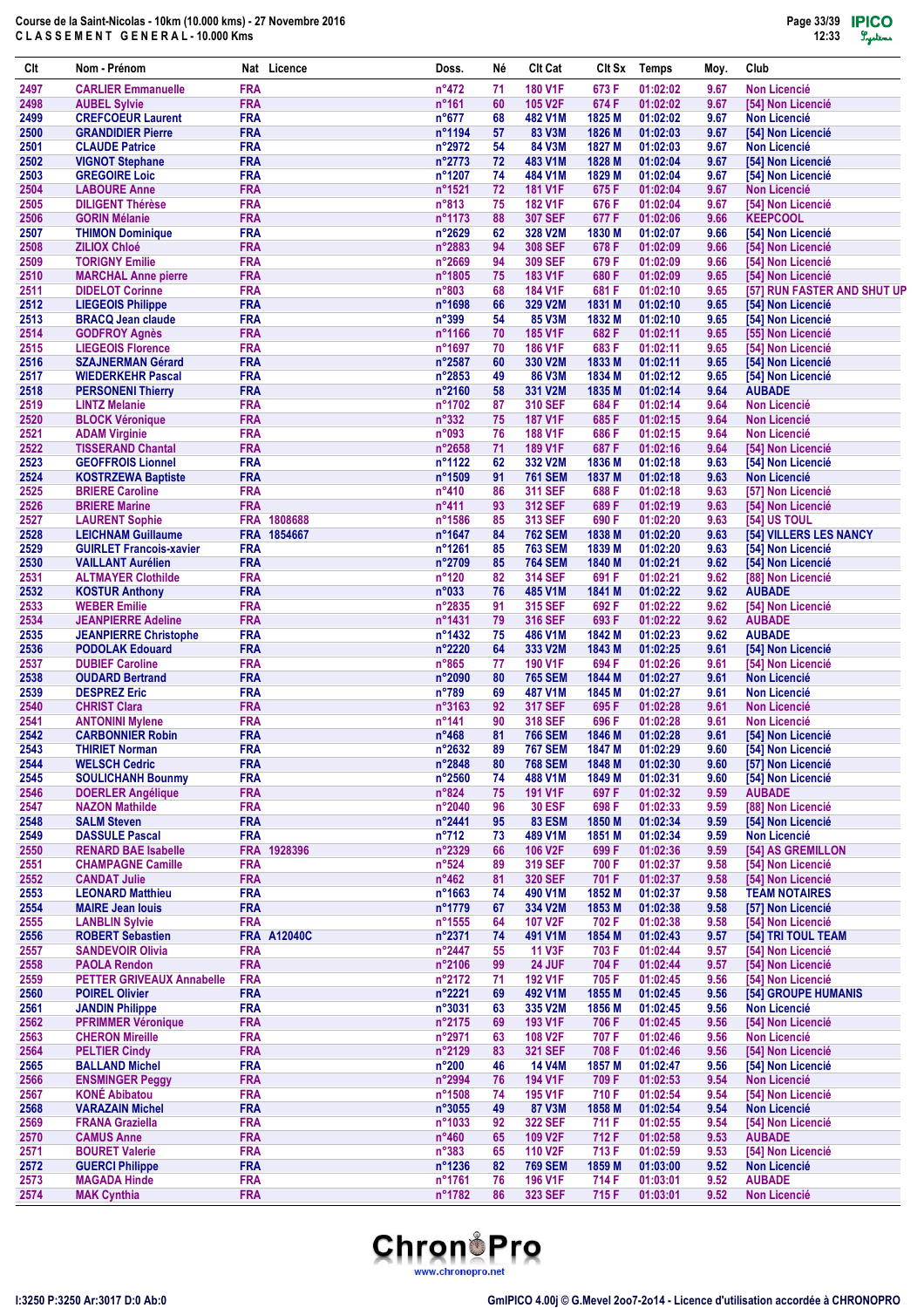| Clt          | Nom - Prénom                                              |                          | Nat Licence | Doss.                    | Νé       | <b>Clt Cat</b>                  | CIt Sx           | <b>Temps</b>         | Moy.         | Club                                       |
|--------------|-----------------------------------------------------------|--------------------------|-------------|--------------------------|----------|---------------------------------|------------------|----------------------|--------------|--------------------------------------------|
| 2575         | <b>WELSCH Estelle</b>                                     | <b>FRA</b>               |             | n°2849                   | 82       | <b>324 SEF</b>                  | 716 F            | 01:03:02             | 9.52         | [54] Non Licencié                          |
| 2576         | <b>NICOLET Pierre</b>                                     | <b>FRA</b>               |             | n°2056                   | 59       | 336 V2M                         | 1860 M           | 01:03:02             | 9.52         | [54] Non Licencié                          |
| 2577         | <b>PLOUSSARD Caroline</b>                                 | <b>FRA</b>               |             | $n^{\circ}2217$          | 86       | <b>325 SEF</b>                  | 717 F            | 01:03:04             | 9.52         | <b>Non Licencié</b>                        |
| 2578         | <b>IMPERADORI Sophie</b>                                  | <b>FRA</b>               |             | $n^{\circ}2958$          | 86       | <b>326 SEF</b>                  | 718 F            | 01:03:05             | 9.51         | <b>Non Licencié</b>                        |
| 2579         | <b>KURZ Claire-marie</b>                                  | <b>FRA</b>               |             | n°1513                   | 93       | <b>327 SEF</b>                  | 719 F            | 01:03:05             | 9.51         | <b>KEEPCOOL</b>                            |
| 2580         | <b>FRANCOIS Charlotte</b>                                 | <b>FRA</b>               |             | n°1037                   | 99       | <b>25 JUF</b>                   | 720 F            | 01:03:05             | 9.51         | [52] Non Licencié                          |
| 2581<br>2582 | <b>SESMAT Agnes</b>                                       | <b>FRA</b><br><b>FRA</b> |             | n°2988<br>n°3150         | 63<br>53 | 111 V <sub>2</sub> F<br>88 V3M  | 721 F            | 01:03:08<br>01:03:08 | 9.51<br>9.50 | <b>Non Licencié</b><br><b>Non Licencié</b> |
| 2583         | <b>FERRAH Maurice</b><br><b>MAINTENANT Marie clotilde</b> | <b>FRA</b>               |             | n°3169                   | 89       | <b>328 SEF</b>                  | 1861 M<br>722 F  | 01:03:12             | 9.50         | <b>Non Licencié</b>                        |
| 2584         | <b>GOURNET Catherine</b>                                  | <b>FRA</b>               |             | n°1180                   | 69       | <b>197 V1F</b>                  | 723 F            | 01:03:12             | 9.49         | [54] Non Licencié                          |
| 2585         | <b>FUCHS Caroline</b>                                     | <b>FRA</b>               |             | n°1060                   | 73       | <b>198 V1F</b>                  | 724 F            | 01:03:13             | 9.49         | [54] Non Licencié                          |
| 2586         | <b>LECOMTE Stephane</b>                                   | <b>FRA</b>               |             | n°1624                   | 80       | <b>770 SEM</b>                  | 1862 M           | 01:03:14             | 9.49         | [54] Non Licencié                          |
| 2587         | <b>CHEVALLEY Caroline</b>                                 | <b>FRA</b>               |             | $n^{\circ}567$           | 88       | <b>329 SEF</b>                  | 725F             | 01:03:14             | 9.49         | <b>Non Licencié</b>                        |
| 2588         | <b>CASTEL Alain</b>                                       | <b>FRA</b>               |             | n°3170                   | 55       | 89 V3M                          | 1863 M           | 01:03:15             | 9.49         | <b>Non Licencié</b>                        |
| 2589         | <b>LABUSSIERE Catherine</b>                               | <b>FRA</b>               |             | n°1524                   | 69       | 199 V1F                         | 726 F            | 01:03:17             | 9.48         | <b>Non Licencié</b>                        |
| 2590         | <b>LAVECCHIA Nicole</b>                                   | <b>FRA</b><br><b>FRA</b> |             | n°1592<br>$n^{\circ}201$ | 48       | <b>12 V3F</b>                   | 727 F<br>728 F   | 01:03:17             | 9.48         | [54] Non Licencié                          |
| 2591<br>2592 | <b>BALLAND Nadine</b><br><b>ROTHIOT Carine</b>            | <b>FRA</b>               |             | n°2395                   | 66<br>76 | 112 V <sub>2</sub> F<br>200 V1F | 729 F            | 01:03:19<br>01:03:24 | 9.48<br>9.46 | [88] Non Licencié<br><b>Non Licencié</b>   |
| 2593         | <b>HOUOT Maryline</b>                                     | <b>FRA</b>               |             | n°1361                   | 91       | 330 SEF                         | 730 F            | 01:03:25             | 9.46         | <b>Non Licencié</b>                        |
| 2594         | <b>CANDAT Cécile</b>                                      | <b>FRA</b>               |             | n°461                    | 79       | <b>331 SEF</b>                  | 731 F            | 01:03:25             | 9.46         | [54] Non Licencié                          |
| 2595         | <b>TAMI Valérie</b>                                       | <b>FRA</b>               |             | n°2591                   | 72       | 201 V1F                         | 732 F            | 01:03:27             | 9.46         | [54] Non Licencié                          |
| 2596         | <b>FIRLEJ Samuel</b>                                      | <b>FRA</b>               |             | n°992                    | 76       | 493 V1M                         | 1864 M           | 01:03:27             | 9.46         | [54] Non Licencié                          |
| 2597         | <b>GAUCHER Olivier</b>                                    | <b>FRA</b>               |             | n°1097                   | 66       | 337 V2M                         | 1865 M           | 01:03:28             | 9.45         | <b>Non Licencié</b>                        |
| 2598         | <b>LEBRUN Charlotte</b>                                   | <b>FRA</b>               |             | n°1612                   | 92       | <b>332 SEF</b>                  | 733 F            | 01:03:30             | 9.45         | [54] Non Licencié                          |
| 2599         | <b>HACQUIN Axel</b>                                       | <b>FRA</b>               |             | n°1275                   | 93       | <b>771 SEM</b>                  | 1866 M           | 01:03:31             | 9.45         | [54] Non Licencié                          |
| 2600         | <b>TISSERANT Isabelle</b>                                 | <b>FRA</b>               |             | $n^{\circ}2664$          | 66       | 113 V <sub>2F</sub>             | 734 F            | 01:03:31             | 9.45         | [54] BNP PARIBAS                           |
| 2601         | <b>DJABALLAH Nassima</b>                                  | <b>FRA</b>               |             | $n^{\circ}817$           | 97       | <b>31 ESF</b>                   | 735 F            | 01:03:32             | 9.45         | [54] Non Licencié                          |
| 2602<br>2603 | <b>DUCHAMP Sandrine</b><br><b>FAY Nahan</b>               | <b>FRA</b><br><b>FRA</b> |             | $n^{\circ}879$<br>n°964  | 72<br>96 | 202 V1F<br><b>84 ESM</b>        | 736 F<br>1867 M  | 01:03:32<br>01:03:33 | 9.44<br>9.44 | [54] Non Licencié<br><b>Non Licencié</b>   |
| 2604         | <b>DETOURNEMIRE Marie</b>                                 | <b>FRA</b>               |             | n°1826                   | 94       | 333 SEF                         | 737 F            | 01:03:33             | 9.44         | [54] Non Licencié                          |
| 2605         | <b>BRAZ PINTO Philippe</b>                                | <b>FRA</b>               |             | $n^{\circ}405$           | 78       | <b>772 SEM</b>                  | 1868 M           | 01:03:34             | 9.44         | [54] Non Licencié                          |
| 2606         | <b>GALLOT Jessica</b>                                     | <b>FRA</b>               |             | n°1076                   | 90       | <b>334 SEF</b>                  | 738 F            | 01:03:35             | 9.44         | <b>Non Licencié</b>                        |
| 2607         | <b>NAZON Pauline</b>                                      | <b>FRA</b>               |             | $n^{\circ}2042$          | 89       | 335 SEF                         | 739 F            | 01:03:35             | 9.44         | [67] Non Licencié                          |
| 2608         | <b>PACI Sébastien</b>                                     | <b>FRA</b>               |             | n°2100                   | 74       | 494 V1M                         | 1869 M           | 01:03:35             | 9.44         | [57] Non Licencié                          |
| 2609         | <b>POSP?CHOVA Veronika</b>                                | <b>FRA</b>               |             | $n^{\circ}2237$          | 91       | 336 SEF                         | 740 F            | 01:03:38             | 9.43         | <b>STANISLAS RUNNING GIRLS</b>             |
| 2610         | <b>ANTOINE Céline</b>                                     | <b>FRA</b>               |             | n°136                    | 90       | <b>337 SEF</b>                  | 741 F            | 01:03:39             | 9.43         | [54] STANISLAS RUNNING GIRLS               |
| 2611         | <b>HENRIOT Loic</b>                                       | <b>FRA</b>               |             | n°1318                   | 80       | <b>773 SEM</b>                  | 1870 M           | 01:03:40             | 9.43         | <b>Non Licencié</b>                        |
| 2612         | <b>GOLDENBERG Bernard</b>                                 | <b>FRA</b>               |             | n°1171                   | 52       | 90 V3M                          | 1871 M           | 01:03:41             | 9.42         | [54] Non Licencié                          |
| 2613         | <b>ANGELLIER Cédric</b>                                   | <b>FRA</b>               |             | $n^{\circ}133$           | 77       | 495 V1M                         | 1872 M           | 01:03:46             | 9.41         | <b>Non Licencié</b>                        |
| 2614<br>2615 | <b>DEFAUX Stephanie</b>                                   | <b>FRA</b><br><b>FRA</b> |             | n°729<br>n°2038          | 72<br>54 | 203 V1F<br>91 V3M               | 742 F<br>1873 M  | 01:03:46<br>01:03:47 | 9.41         | [54] Non Licencié<br>[88] Non Licencié     |
| 2616         | <b>NAZON Gérard</b><br><b>NAZON Marie</b>                 | <b>FRA</b>               |             | n°2039                   | 61       | 114 V2F                         | 743 F            | 01:03:47             | 9.41<br>9.41 | [88] Non Licencié                          |
| 2617         | <b>THIRIOT Charlotte</b>                                  | <b>FRA</b>               |             | $n^{\circ}2635$          | 94       | 338 SEF                         | 744 F            | 01:03:49             | 9.40         | <b>KEEPCOOL</b>                            |
| 2618         | <b>JEUDY Anne</b>                                         | <b>FRA</b>               |             | n°1437                   | 98       | 26 JUF                          | 745 F            | 01:03:49             | 9.40         | <b>KEEPCOOL</b>                            |
| 2619         | <b>ALT Veronique</b>                                      | <b>FRA</b>               |             | $n^{\circ}118$           | 52       | <b>13 V3F</b>                   | 746 F            | 01:03:50             | 9.40         | <b>Non Licencié</b>                        |
| 2620         | <b>KHAMOULI Sylvain</b>                                   | <b>FRA</b>               |             | n°1485                   | 77       | 496 V1M                         | 1874 M           | 01:03:51             | 9.40         | [54] FOULÉES DES ROCHES MARBI              |
| 2621         | <b>FISCHER Frédéric</b>                                   | <b>FRA</b>               |             | n°995                    | 74       | 497 V1M                         | 1875 M           | 01:03:51             | 9.40         | [54] Non Licencié                          |
| 2622         | <b>OLIVEIRA Jose</b>                                      | <b>FRA</b>               |             | n°2081                   | 75       | 498 V1M                         | 1876 M           | 01:03:51             | 9.40         | [54] Non Licencié                          |
| 2623         | <b>PELTIER Yann</b>                                       | <b>FRA</b>               |             | n°2133                   | 81       | <b>774 SEM</b>                  | 1877 M           | 01:03:52             | 9.40         | [54] Non Licencié                          |
| 2624         | <b>BOONEN Sophie</b>                                      | <b>FRA</b>               |             | $n^{\circ}350$           | 81       | 339 SEF                         | 747 F            | 01:03:55             | 9.39         | [54] STANISLAS RUNNING GIRLS               |
| 2625<br>2626 | <b>HARMAND Jean jacques</b><br><b>IOCHUM Julien</b>       | <b>FRA</b><br><b>FRA</b> |             | n°1296<br>n°1391         | 53<br>79 | 92 V3M<br><b>775 SEM</b>        | 1878 M<br>1879 M | 01:03:58<br>01:04:01 | 9.38<br>9.37 | [54] Non Licencié<br><b>Non Licencié</b>   |
| 2627         | <b>DALOZ Dominique</b>                                    | <b>FRA</b>               |             | n°699                    | 67       | 338 V2M                         | 1880 M           | 01:04:02             | 9.37         | [54] Non Licencié                          |
| 2628         | <b>ROUSSEL Céline</b>                                     | <b>FRA</b>               |             | n°2405                   | 73       | 204 V1F                         | 748 F            | 01:04:03             | 9.37         | <b>[55] Non Licencié</b>                   |
| 2629         | <b>GERMAIN Laurence</b>                                   | <b>FRA</b>               |             | n°1143                   | 69       | 205 V1F                         | 749 F            | 01:04:03             | 9.37         | [54] FOOTING FORM HEILLECOURT              |
| 2630         | <b>VUILLEMEY Morgane</b>                                  | <b>FRA</b>               |             | n°2818                   | 87       | <b>340 SEF</b>                  | 750 F            | 01:04:04             | 9.37         | [54] Non Licencié                          |
| 2631         | <b>BIRCKEL Alexandre</b>                                  | <b>FRA</b>               |             | $n^{\circ}317$           | 83       | <b>776 SEM</b>                  | 1881 M           | 01:04:05             | 9.36         | [54] Non Licencié                          |
| 2632         | <b>TOUSSAINT Matthieu</b>                                 | <b>FRA</b>               |             | n°2978                   | 85       | <b>777 SEM</b>                  | 1882 M           | 01:04:05             | 9.36         | <b>ENDURANCE SHOP</b>                      |
| 2633         | <b>GUERIN Alexandrine</b>                                 | <b>FRA</b>               |             | n°1238                   | 93       | <b>341 SEF</b>                  | 751 F            | 01:04:05             | 9.36         | [54] Non Licencié                          |
| 2634         | <b>GUHTAPF Pierre</b>                                     | <b>FRA</b>               |             | n°1244                   | 98       | <b>40 JUM</b>                   | 1883 M           | 01:04:07             | 9.36         | <b>AUBADE</b>                              |
| 2635         | <b>CORDEIRO João</b>                                      | <b>FRA</b>               |             | $n^{\circ}657$           | 75       | 499 V1M                         | 1884 M           | 01:04:08             | 9.36         | <b>Non Licencié</b>                        |
| 2636         | <b>GIBAJA Jean-paul</b><br><b>GIBAJA Jean-paul</b>        | <b>FRA</b><br><b>FRA</b> |             | n°1151<br>n°1150         | 98<br>68 | 41 JUM<br>500 V1M               | 1885 M<br>1886 M | 01:04:12             | 9.35<br>9.34 | [54] Non Licencié<br>[54] Non Licencié     |
| 2637<br>2638 | <b>THOMAS Marie ange</b>                                  | <b>FRA</b>               |             | n°2641                   | 78       | <b>342 SEF</b>                  | 752 F            | 01:04:13<br>01:04:14 | 9.34         | [54] Non Licencié                          |
| 2639         | <b>HURIET Léopold</b>                                     | <b>FRA</b>               |             | n°1376                   | 87       | <b>778 SEM</b>                  | 1887 M           | 01:04:15             | 9.34         | [54] VERSUSMIND                            |
| 2640         | <b>LEIDINGER Michèle</b>                                  | <b>FRA</b>               |             | n°1648                   | 90       | 343 SEF                         | 753 F            | 01:04:17             | 9.33         | [57] Non Licencié                          |
| 2641         | <b>MATÉO Thibaut</b>                                      | <b>FRA</b>               |             | n°1863                   | 89       | <b>779 SEM</b>                  | 1888 M           | 01:04:17             | 9.33         | [54] Non Licencié                          |
| 2642         | <b>RAUCH Marie-camille</b>                                | <b>FRA</b>               |             | n°2293                   | 89       | <b>344 SEF</b>                  | 754 F            | 01:04:18             | 9.33         | [54] Non Licencié                          |
| 2643         | <b>LEDEUIL Denis</b>                                      | <b>FRA</b>               |             | n°1627                   | 59       | 339 V2M                         | 1889 M           | 01:04:19             | 9.33         | [54] Non Licencié                          |
| 2644         | <b>SONZOGNI Veronique</b>                                 | <b>FRA</b>               |             | n°2556                   | 70       | 206 V1F                         | 755 F            | 01:04:19             | 9.33         | [54] AS PAGNY FOOTING                      |
| 2645         | <b>ODER Ludovic</b>                                       | <b>FRA</b>               |             | n°2077                   | 80       | <b>780 SEM</b>                  | 1890 M           | 01:04:27             | 9.31         | [54] WTL LAXOU                             |
| 2646         | <b>PERARD Julie</b>                                       | <b>FRA</b>               |             | n°2136                   | 84       | <b>345 SEF</b>                  | 756 F            | 01:04:28             | 9.31         | [54] Non Licencié                          |
| 2647         | <b>D'AMADE Arnaud</b>                                     | <b>FRA</b>               |             | $n^{\circ}700$           | 69       | 501 V1M                         | 1891 M           | 01:04:28             | 9.31         | [54] Non Licencié                          |
| 2648<br>2649 | <b>PERRIN Sandra</b><br><b>DESHAYES Vincent</b>           | <b>FRA</b><br><b>FRA</b> |             | n°2154<br>$n^{\circ}783$ | 80<br>70 | <b>346 SEF</b><br>502 V1M       | 757 F<br>1892 M  | 01:04:28<br>01:04:28 | 9.31<br>9.31 | [54] Non Licencié<br><b>AUBADE</b>         |
| 2650         | <b>PIERRE Grégory</b>                                     | <b>FRA</b>               |             | n°2199                   | 78       | <b>781 SEM</b>                  | 1893 M           | 01:04:28             | 9.31         | <b>AUBADE</b>                              |
| 2651         | <b>MERMOZ Gaetan</b>                                      | <b>FRA</b>               |             | n°1913                   | 82       | <b>782 SEM</b>                  | 1894 M           | 01:04:30             | 9.30         | <b>Non Licencié</b>                        |
| 2652         | <b>BUSIN Pauline</b>                                      | <b>FRA</b>               |             | $n^{\circ}448$           | 98       | 27 JUF                          | 758 F            | 01:04:30             | 9.30         | <b>AUBADE</b>                              |

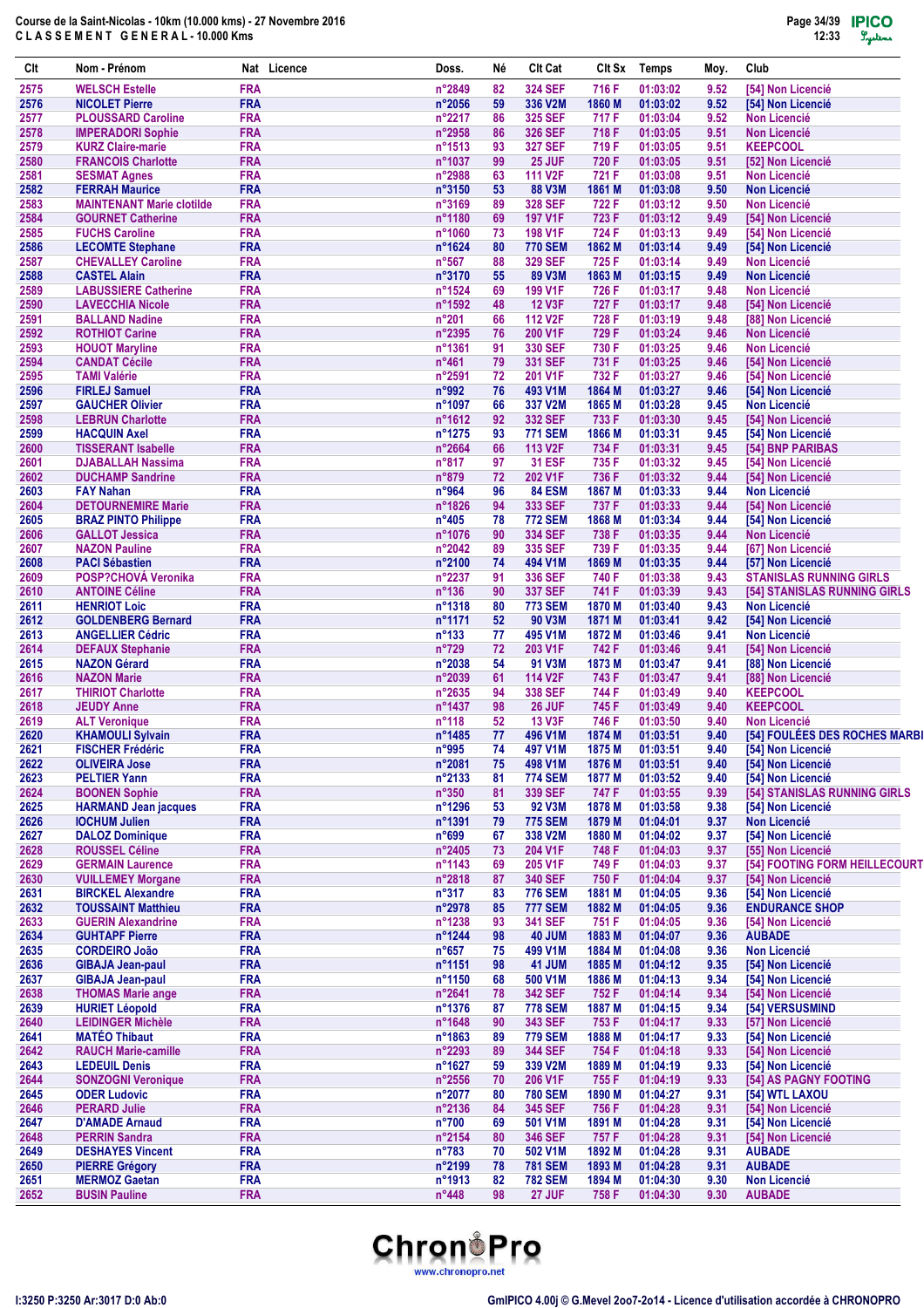| Clt          | Nom - Prénom                                                |                          | Nat Licence | Doss.                    | Νé       | <b>Clt Cat</b>                         | CIt Sx            | <b>Temps</b>         | Moy.         | Club                                     |
|--------------|-------------------------------------------------------------|--------------------------|-------------|--------------------------|----------|----------------------------------------|-------------------|----------------------|--------------|------------------------------------------|
| 2653         | <b>BOURGE Anne sophie</b>                                   | <b>FRA</b>               |             | n°3048                   | 77       | 207 V1F                                | 759 F             | 01:04:30             | 9.30         | <b>Non Licencié</b>                      |
| 2654         | <b>TOULLERON Emrie</b>                                      | <b>FRA</b>               |             | n°2676                   | 80       | <b>347 SEF</b>                         | 760 F             | 01:04:30             | 9.30         | [54] Non Licencié                        |
| 2655         | <b>ELUDUT Yannick</b>                                       | <b>FRA</b>               |             | n°925                    | 73       | 503 V1M                                | 1895 M            | 01:04:30             | 9.30         | [88] Non Licencié                        |
| 2656         | <b>ROPARS Yann-loïc</b>                                     | <b>FRA</b>               |             | n°2392                   | 76       | 504 V1M                                | 1896 M            | 01:04:31             | 9.30         | [54] SANS OBJET                          |
| 2657         | <b>ARNOULD Cloé</b>                                         | <b>FRA</b>               |             | $n^{\circ}150$           | 00       | <b>21 CAF</b>                          | 761 F             | 01:04:31             | 9.30         | <b>AUBADE</b>                            |
| 2658<br>2659 | <b>DE FREITAS FERNANDES Clara</b><br><b>LACCHINI Jérôme</b> | <b>FRA</b><br><b>FRA</b> |             | $n^{\circ}722$<br>n°1526 | 65<br>81 | 115 V <sub>2</sub> F<br><b>783 SEM</b> | 762 F<br>1897 M   | 01:04:32<br>01:04:32 | 9.30<br>9.30 | [54] Non Licencié<br>[54] Non Licencié   |
| 2660         | <b>CHOMEL Léa</b>                                           | <b>FRA</b>               |             | n°579                    | 91       | <b>348 SEF</b>                         | 763 F             | 01:04:34             | 9.29         | <b>Non Licencié</b>                      |
| 2661         | <b>ROUANI</b> Iptissem                                      | <b>FRA</b>               |             | n°2396                   | 92       | <b>349 SEF</b>                         | 764 F             | 01:04:34             | 9.29         | [54] Non Licencié                        |
| 2662         | <b>BRONN Léa</b>                                            | <b>FRA</b>               |             | $n^{\circ}423$           | 92       | <b>350 SEF</b>                         | 765 F             | 01:04:34             | 9.29         | <b>Non Licencié</b>                      |
| 2663         | <b>DIEUDDONNÉ Karine</b>                                    | <b>FRA</b>               |             | n°809                    | 77       | 208 V1F                                | 766 F             | 01:04:34             | 9.29         | [54] Non Licencié                        |
| 2664         | <b>DURAND Julie</b>                                         | <b>FRA</b>               |             | n°905                    | 81       | <b>351 SEF</b>                         | 767 F             | 01:04:34             | 9.29         | [54] Non Licencié                        |
| 2665         | <b>BALTZER Vanessa</b>                                      | <b>FRA</b>               |             | $n^{\circ}204$           | 91       | <b>352 SEF</b>                         | 768 F             | 01:04:34             | 9.29         | <b>Non Licencié</b>                      |
| 2666         | <b>DUSSIAUX Sandrine</b>                                    | <b>FRA</b>               |             | n°910                    | 77       | 209 V1F                                | 769 F             | 01:04:35             | 9.29         | <b>KEEPCOOL</b>                          |
| 2667         | <b>PICHEREAU Loic</b>                                       | <b>FRA</b>               |             | n°2190                   | 90       | <b>784 SEM</b>                         | 1898 M            | 01:04:35             | 9.29         | <b>Non Licencié</b>                      |
| 2668         | <b>HENRY Bertille</b>                                       | <b>FRA</b>               |             | n°1320                   | 91       | <b>353 SEF</b>                         | 770 F             | 01:04:36             | 9.29         | <b>Non Licencié</b>                      |
| 2669         | <b>FRONZAROLI Alice</b>                                     | <b>FRA</b>               |             | n°1059                   | 86       | <b>354 SEF</b>                         | 771 F             | 01:04:37             | 9.29         | <b>Non Licencié</b>                      |
| 2670<br>2671 | <b>PETITFILS Clement</b><br><b>WEITLING Marge</b>           | <b>FRA</b><br><b>FRA</b> |             | n°3094<br>n°2845         | 84<br>96 | <b>785 SEM</b><br><b>32 ESF</b>        | 1899 M<br>772 F   | 01:04:38<br>01:04:39 | 9.29<br>9.28 | <b>Non Licencié</b><br>[54] Non Licencié |
| 2672         | <b>FRISONI Ombeline</b>                                     | <b>FRA</b>               |             | n°1057                   | 96       | <b>33 ESF</b>                          | 773 F             | 01:04:39             | 9.28         | [54] Non Licencié                        |
| 2673         | <b>MONAL Patrice</b>                                        | <b>FRA</b>               |             | n°2976                   | 82       | <b>786 SEM</b>                         | 1900 M            | 01:04:40             | 9.28         | <b>ENDURANCE SHOP</b>                    |
| 2674         | <b>BAGARD Jennifer</b>                                      | <b>FRA</b>               |             | $n^{\circ}$ 192          | 87       | <b>355 SEF</b>                         | 774 F             | 01:04:41             | 9.28         | [54] Non Licencié                        |
| 2675         | <b>THOMAS Mylene</b>                                        | <b>FRA</b>               |             | $n^{\circ}2642$          | 94       | <b>356 SEF</b>                         | 775 F             | 01:04:42             | 9.28         | <b>KEEPCOOL</b>                          |
| 2676         | <b>SCHWENKER Isabelle</b>                                   | <b>FRA</b>               |             | $n^{\circ}3161$          | 72       | 210 V1F                                | 776 F             | 01:04:42             | 9.28         | <b>TRI TOUL TEAM</b>                     |
| 2677         | <b>MARIE Sylvie</b>                                         | <b>FRA</b>               |             | n°1827                   | 76       | 211 V1F                                | 777 F             | 01:04:42             | 9.28         | [54] RUNNING WELL                        |
| 2678         | <b>PERRIN Estelle</b>                                       | <b>FRA</b>               |             | $n^{\circ}2151$          | 77       | 212 V1F                                | 778 F             | 01:04:43             | 9.27         | [54] Non Licencié                        |
| 2679         | <b>STRASSER Benoit</b>                                      | <b>FRA</b>               |             | n°2575                   | 68       | 505 V1M                                | 1901 M            | 01:04:44             | 9.27         | [54] Non Licencié                        |
| 2680         | <b>RENE Marie christine</b>                                 | <b>FRA</b>               |             | n°2931                   | 61       | 116 V2F                                | 779 F             | 01:04:46             | 9.27         | [54] Non Licencié                        |
| 2681         | <b>COLLOT Justine</b>                                       | <b>FRA</b>               |             | n°638                    | 91       | <b>357 SEF</b>                         | 780 F             | 01:04:47             | 9.26         | [55] Non Licencié                        |
| 2682         | <b>LUCAS Caroline</b>                                       | <b>FRA</b>               |             | n°1744                   | 90       | <b>358 SEF</b>                         | 781 F             | 01:04:48             | 9.26         | [54] PAGNY FOOTING                       |
| 2683         | <b>JACOB Fabienne</b>                                       | <b>FRA</b>               |             | n°1396                   | 69       | 213 V1F                                | 782 F             | 01:04:51             | 9.25         | [54] Non Licencié                        |
| 2684         | <b>VAUTHIER Gabrielle</b>                                   | <b>FRA</b>               |             | n°2737                   | 00       | 22 CAF                                 | 783 F             | 01:04:53             | 9.25         | <b>Non Licencié</b>                      |
| 2685         | <b>DOURVILLE Julie</b>                                      | <b>FRA</b><br><b>FRA</b> |             | $n^{\circ}845$           | 87<br>64 | <b>359 SEF</b>                         | 784 F             | 01:04:53             | 9.25<br>9.25 | [54] Non Licencié                        |
| 2686<br>2687 | <b>GEHIN Thierry</b><br><b>VANTILLARD Solene</b>            | <b>FRA</b>               |             | n°1118<br>n°2730         | 96       | 340 V2M<br><b>34 ESF</b>               | 1902 M<br>785 F   | 01:04:53<br>01:04:53 | 9.25         | [54] Non Licencié<br>[54] SANS OBJET     |
| 2688         | <b>CARIOU Pascal</b>                                        | <b>FRA</b>               |             | $n^{\circ}471$           | 57       | 93 V3M                                 | 1903 M            | 01:04:54             | 9.25         | [54] SANS OBJET                          |
| 2689         | <b>TREFFEL Marie agnès</b>                                  | <b>FRA</b>               |             | n°2686                   | 63       | 117 V <sub>2</sub> F                   | 786 F             | 01:04:56             | 9.24         | <b>Non Licencié</b>                      |
| 2690         | <b>PINARD Manuel</b>                                        | <b>FRA</b>               |             | n°2205                   | 67       | 341 V2M                                | 1904 M            | 01:04:57             | 9.24         | [52] Non Licencié                        |
| 2691         | <b>PINARD Charlotte</b>                                     | <b>FRA</b>               |             | n°2204                   | 97       | <b>35 ESF</b>                          | 787 F             | 01:04:57             | 9.24         | [54] Non Licencié                        |
| 2692         | <b>BARAN Pascal</b>                                         | <b>FRA</b>               |             | $n^{\circ}210$           | 68       | 506 V1M                                | 1905 M            | 01:04:57             | 9.24         | [57] PA4CV                               |
| 2693         | <b>MARTIN Laurent</b>                                       | <b>FRA</b>               |             | n°1844                   | 69       | 507 V1M                                | 1906 M            | 01:05:00             | 9.23         | [54] Non Licencié                        |
| 2694         | <b>FRANTZ Segolene</b>                                      | <b>FRA</b>               |             | n°1046                   | 74       | 214 V1F                                | 788 F             | 01:05:02             | 9.23         | [54] Non Licencié                        |
| 2695         | <b>DUBAUX Helene</b>                                        | <b>FRA</b>               |             | $n^{\circ}863$           | 77       | 215 V1F                                | 789 F             | 01:05:02             | 9.23         | <b>Non Licencié</b>                      |
| 2696         | <b>ASSA Isabelle</b>                                        |                          | FRA 1360512 | $n^{\circ}159$           | 73       | 216 V1F                                | 790 F             | 01:05:03             | 9.23         | <b>ASTV NANCY</b>                        |
| 2697         | <b>ASSA Jean-christophe</b>                                 | <b>FRA</b>               |             | $n^{\circ}160$           | 67       | 342 V2M                                | 1907 M            | 01:05:03             | 9.22         | <b>Non Licencié</b>                      |
| 2698         | <b>MODRZYK Magalie</b>                                      | <b>FRA</b>               |             | n°1956                   | 81       | <b>360 SEF</b>                         | 791 F             | 01:05:03             | 9.22         | <b>Non Licencié</b>                      |
| 2699         | <b>SIMON Aude</b>                                           | <b>FRA</b>               |             | n°2529                   | 86       | <b>361 SEF</b>                         | 792 F             | 01:05:03             | 9.22         | <b>Non Licencié</b>                      |
| 2700         | <b>MARCHITELLI Coralie</b>                                  | <b>FRA</b><br><b>FRA</b> |             | n°1817                   | 90       | <b>362 SEF</b>                         | 793 F             | 01:05:04             | 9.22         | <b>Non Licencié</b>                      |
| 2701<br>2702 | <b>QUILLET Bruno</b><br><b>BONNET Mathilde</b>              | <b>FRA</b>               |             | n°2269<br>$n^{\circ}345$ | 73<br>92 | 508 V1M<br>363 SEF                     | 1908 M<br>794 F   | 01:05:06<br>01:05:09 | 9.22<br>9.21 | [54] Non Licencié<br>[57] Non Licencié   |
| 2703         | <b>SAINT-DIZIER Nathalie</b>                                | <b>FRA</b>               |             | n°2435                   | 70       | 217 V1F                                | 795 F             | 01:05:12             | 9.20         | [54] COJOGG                              |
| 2704         | <b>MATHIEU Emmanuelle</b>                                   | <b>FRA</b>               |             | n°1869                   | 78       | <b>364 SEF</b>                         | 796 F             | 01:05:12             | 9.20         | <b>Non Licencié</b>                      |
| 2705         | <b>LAGRAVIERE Pauline</b>                                   | <b>FRA</b>               |             | n°1536                   | 89       | 365 SEF                                | 797 F             | 01:05:15             | 9.20         | [54] Non Licencié                        |
| 2706         | <b>CHEREST Fanny</b>                                        |                          | FRA 1891587 | $n^{\circ}563$           | 77       | 218 V1F                                | 798 F             | 01:05:16             | 9.19         | [54] DOMBASLE ATHLÉTISME                 |
| 2707         | <b>MARTON Bernard</b>                                       | <b>FRA</b>               |             | n°1851                   | 44       | <b>15 V4M</b>                          | 1909 M            | 01:05:20             | 9.19         | <b>[54] CHAMPIGNEULLES</b>               |
| 2708         | <b>ROCHE Veronique</b>                                      | <b>FRA</b>               |             | n°2756                   | 71       | 219 V1F                                | 799 F             | 01:05:20             | 9.18         | [88] Non Licencié                        |
| 2709         | <b>TOUSSAINT Cécile</b>                                     | <b>FRA</b>               |             | n°2932                   | 80       | <b>366 SEF</b>                         | 800 F             | 01:05:20             | 9.18         | [54] REGION                              |
| 2710         | <b>TOUCHET Aurelie</b>                                      |                          | FRA 1943452 | n°2675                   | 87       | <b>367 SEF</b>                         | 801 F             | 01:05:23             | 9.18         | [54] COURIR A NANCY / SAINT MAX          |
| 2711         | <b>LOUIS-ZABETH Mélanie</b>                                 | <b>FRA</b>               |             | n°1734                   | 87       | <b>368 SEF</b>                         | 802F              | 01:05:25             | 9.17         | [54] Non Licencié                        |
| 2712         | <b>LOUIS-ZABETH Samuel</b>                                  | <b>FRA</b>               |             | n°1735                   | 82       | <b>787 SEM</b>                         | 1910 M            | 01:05:25             | 9.17         | [54] Non Licencié                        |
| 2713         | <b>PORCU Bruno</b>                                          | <b>FRA</b>               |             | n°2234                   | 65       | 343 V2M                                | 1911 M            | 01:05:25             | 9.17         | [54] Non Licencié                        |
| 2714         | <b>GREGOIRE Caroline</b>                                    | <b>FRA</b><br><b>FRA</b> |             | n°1205<br>n°2185         | 74<br>58 | 220 V1F<br>118 V2F                     | 803 F             | 01:05:27<br>01:05:29 | 9.17<br>9.16 | [54] Non Licencié<br>[54] Non Licencié   |
| 2715<br>2716 | <b>PIQUARD Sylvia</b><br><b>LOUCHEZ Nathalie</b>            |                          | FRA 125598  | n°1728                   | 62       | 119 V2F                                | 804 F<br>805F     | 01:05:29             | 9.16         | [54] AS GREMILLON                        |
| 2717         | <b>CHOMEL Carole</b>                                        | <b>FRA</b>               |             | $n^{\circ}578$           | 88       | <b>369 SEF</b>                         | 806 F             | 01:05:34             | 9.15         | <b>Non Licencié</b>                      |
| 2718         | <b>TORRETI Gilbert</b>                                      | <b>FRA</b>               |             | n°3191                   | 57       | 94 V3M                                 | 1912 M            | 01:05:34             | 9.15         | <b>Non Licencié</b>                      |
| 2719         | <b>CARRENO Catherine</b>                                    | <b>FRA</b>               |             | $n^{\circ}487$           | 78       | <b>370 SEF</b>                         | 807 F             | 01:05:34             | 9.15         | <b>Non Licencié</b>                      |
| 2720         | <b>GUILLOU Philippe</b>                                     | <b>FRA</b>               |             | n°1257                   | 63       | 344 V2M                                | 1913 M            | 01:05:35             | 9.15         | [54] US TOUL AVIRON                      |
| 2721         | <b>BOUCHÉ Sandrine</b>                                      | <b>FRA</b>               |             | $n^{\circ}366$           | 79       | <b>371 SEF</b>                         | 808 F             | 01:05:35             | 9.15         | [54] Non Licencié                        |
| 2722         | <b>GIGOUT Anne</b>                                          | <b>FRA</b>               |             | n°1156                   | 95       | <b>36 ESF</b>                          | 809 F             | 01:05:35             | 9.15         | [54] Non Licencié                        |
| 2723         | <b>KHAMOULI Nathalie</b>                                    | <b>FRA</b>               |             | n°1484                   | 75       | 221 V1F                                | 810 F             | 01:05:36             | 9.15         | [54] FOULÉES DES ROCHES MARBI            |
| 2724         | <b>BOSSU Nicolas</b>                                        | <b>FRA</b>               |             | $n^{\circ}359$           | 81       | <b>788 SEM</b>                         | 1914 M            | 01:05:36             | 9.15         | [57] Non Licencié                        |
| 2725         | <b>SCHAEFFER Nathalie</b>                                   | <b>FRA</b>               |             | n°2468                   | 62       | 120 V2F                                | 811 F             | 01:05:36             | 9.15         | [54] Non Licencié                        |
| 2726         | <b>LARBALETRIER Denis</b>                                   | <b>FRA</b>               |             | n°1566                   | 53       | 95 V3M                                 | 1915 M            | 01:05:37             | 9.14         | <b>Non Licencié</b>                      |
| 2727         | <b>COLOMBANI Sandrine</b>                                   | <b>FRA</b>               |             | $n^{\circ}644$           |          | 372 SEF                                | 812 F             | 01:05:39             | 9.14         | <b>Non Licencié</b>                      |
| 2728         | <b>LOUYOT Thomas</b>                                        | <b>FRA</b>               |             | n°1739                   | 75       | 509 V1M                                | 1916 <sub>M</sub> | 01:05:39             | 9.14         | <b>Non Licencié</b>                      |
| 2729         | <b>MARCHAL Jean-benoit</b>                                  | <b>FRA</b>               |             | n°1810                   | 80       | <b>789 SEM</b>                         | 1917 M            | 01:05:39             | 9.14         | [54] Non Licencié                        |
| 2730         | <b>BOURGOGNE Pierre</b>                                     | <b>FRA</b>               |             | $n^{\circ}384$           | 45       | <b>16 V4M</b>                          | 1918 M            | 01:05:40             | 9.14         | [54] Non Licencié                        |

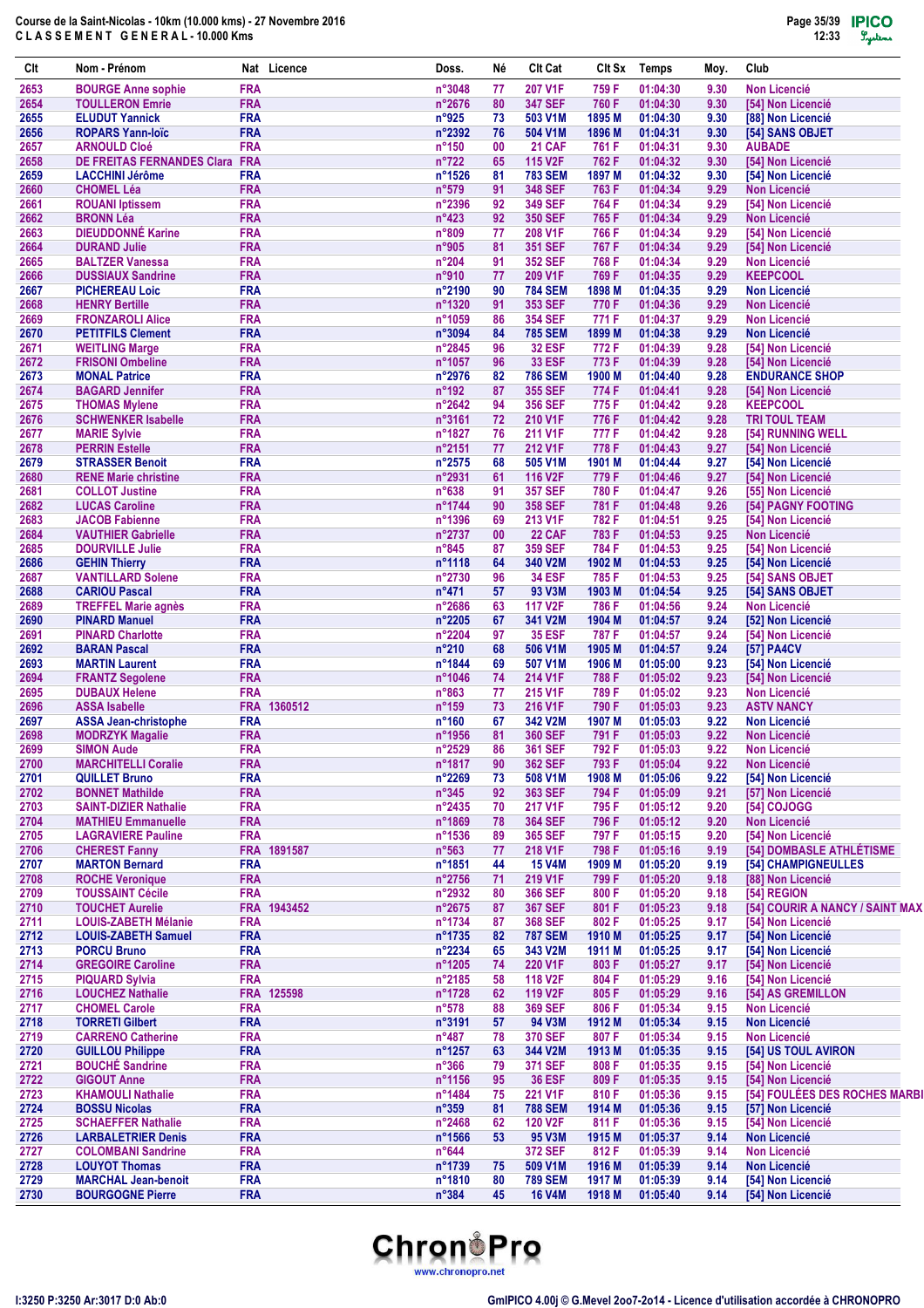| Clt          | Nom - Prénom                                         |                          | Nat Licence | Doss.                               | Né       | <b>Clt Cat</b>                   | Clt Sx           | <b>Temps</b>         | Moy.         | Club                                               |
|--------------|------------------------------------------------------|--------------------------|-------------|-------------------------------------|----------|----------------------------------|------------------|----------------------|--------------|----------------------------------------------------|
| 2731         | <b>PARIS Bernard</b>                                 | <b>FRA</b>               |             | n°2110                              | 49       | <b>96 V3M</b>                    | 1919 M           | 01:05:41             | 9.14         | <b>TRIATHLON NANCY LORRAINE</b>                    |
| 2732         | <b>LAURENÇON Aline</b>                               | <b>FRA</b>               |             | n°1579                              | 63       | <b>121 V2F</b>                   | 813 F            | 01:05:42             | 9.13         | [88] Non Licencié                                  |
| 2733         | <b>GAUGLER Catherine</b>                             | <b>FRA</b>               |             | n°1102                              | 55       | <b>14 V3F</b>                    | 814 F            | 01:05:42             | 9.13         | [54] Non Licencié                                  |
| 2734<br>2735 | <b>MELLINGER Marie</b><br><b>LAUMOND Anaïs</b>       | <b>FRA</b><br><b>FRA</b> |             | n°1902<br>$n^{\circ}$ 1577          | 90<br>96 | 373 SEF<br><b>37 ESF</b>         | 815F<br>816 F    | 01:05:43<br>01:05:44 | 9.13<br>9.13 | [54] Non Licencié<br>[54] Non Licencié             |
| 2736         | <b>BATTU Gérard</b>                                  | <b>FRA</b>               |             | $n^{\circ}240$                      | 58       | 345 V2M                          | 1920 M           | 01:05:45             | 9.13         | [54] Non Licencié                                  |
| 2737         | <b>SCHMITZES Angelique</b>                           | <b>FRA</b>               |             | n°2484                              | 70       | 222 V1F                          | 817 F            | 01:05:47             | 9.12         | <b>Non Licencié</b>                                |
| 2738         | <b>MADEMANN Sihame</b>                               | <b>FRA</b>               |             | n°1759                              | 84       | <b>374 SEF</b>                   | 818 F            | 01:05:49             | 9.12         | [88] Non Licencié                                  |
| 2739         | <b>LLORENS Céline</b>                                | <b>FRA</b>               |             | n°1706                              | 79       | 375 SEF                          | 819 F            | 01:05:51             | 9.11         | [54] Non Licencié                                  |
| 2740         | <b>LLORENS Mathieu</b>                               | <b>FRA</b>               |             | n°1707                              | 78       | 790 SEM                          | 1921 M           | 01:05:51             | 9.11         | [54] Non Licencié                                  |
| 2741         | <b>MONIN Marie louise</b>                            |                          | FRA 100429  | n°1966                              | 50       | <b>15 V3F</b>                    | 820 F            | 01:05:53             | 9.11         | [54] CA CHAMPIGNEULLES                             |
| 2742         | <b>LEFORT Delphine</b>                               | <b>FRA</b>               |             | n°1637                              | 63       | 122 V2F                          | 821 F            | 01:05:54             | 9.11         | [54] TNL                                           |
| 2743<br>2744 | <b>LEFORT Jean-françois</b><br><b>GRATIOT Arnaud</b> | <b>FRA</b><br><b>FRA</b> |             | $n^{\circ}1638$<br>n°2913           | 55<br>73 | 97 V3M<br>510 V1M                | 1922 M<br>1923 M | 01:05:55<br>01:05:56 | 9.10<br>9.10 | [54] TNL<br><b>LECLERC CONFLANS</b>                |
| 2745         | <b>MEFTAH SAOUES Sarah</b>                           | <b>FRA</b>               |             | n°3257                              | 94       | 376 SEF                          | 822 F            | 01:05:57             | 9.10         | <b>Non Licencié</b>                                |
| 2746         | <b>DOS SANTOS Amel</b>                               | <b>FRA</b>               |             | $n^{\circ}3258$                     | 72       | 223 V1F                          | 823 F            | 01:05:57             | 9.10         | <b>Non Licencié</b>                                |
| 2747         | <b>LUCAIRE Maria do carmo</b>                        | <b>FRA</b>               |             | n°1743                              | 59       | 123 V2F                          | 824 F            | 01:05:57             | 9.10         | [88] Non Licencié                                  |
| 2748         | <b>LUCAIRE Caroline</b>                              | <b>FRA</b>               |             | n°1742                              | 91       | <b>377 SEF</b>                   | 825F             | 01:05:58             | 9.10         | [88] Non Licencié                                  |
| 2749         | <b>LUCAIRE Alain</b>                                 | <b>FRA</b>               |             | n°1741                              | 58       | 346 V2M                          | 1924 M           | 01:05:59             | 9.09         | [88] Non Licencié                                  |
| 2750         | <b>DUQUENOY Julie</b>                                | <b>FRA</b>               |             | n°902                               | 81       | 378 SEF                          | 826 F            | 01:06:01             | 9.09         | <b>Non Licencié</b>                                |
| 2751         | <b>CHAPELLE Delphine</b>                             | <b>FRA</b><br><b>FRA</b> |             | $n^{\circ}529$                      | 85       | 379 SEF<br>380 SEF               | 827 F            | 01:06:01             | 9.09         | [54] Non Licencié                                  |
| 2752<br>2753 | <b>LIDER Pauline</b><br><b>DJABALLAH Karim</b>       | <b>FRA</b>               |             | n°1695<br>$n^{\circ}816$            | 85<br>64 | 347 V2M                          | 828 F<br>1925 M  | 01:06:02<br>01:06:03 | 9.09<br>9.08 | <b>Non Licencié</b><br>[54] Non Licencié           |
| 2754         | <b>HIOLE Doris</b>                                   | <b>FRA</b>               |             | $n^{\circ}$ 1343                    | 72       | 224 V1F                          | 829 F            | 01:06:04             | 9.08         | [54] AUCUN                                         |
| 2755         | <b>PEDUZZI Estelle</b>                               | <b>FRA</b>               |             | n°2126                              | 64       | 124 V2F                          | 830 F            | 01:06:06             | 9.08         | [54] Non Licencié                                  |
| 2756         | <b>MACHOCKI Caroline</b>                             | <b>FRA</b>               |             | n°1756                              | 82       | <b>381 SEF</b>                   | 831 F            | 01:06:06             | 9.08         | [57] Non Licencié                                  |
| 2757         | <b>TOUSSAINT Florian</b>                             | <b>FRA</b>               |             | n°3157                              | 82       | <b>791 SEM</b>                   | 1926 M           | 01:06:07             | 9.08         | <b>Non Licencié</b>                                |
| 2758         | <b>VALSESIA Arnaud</b>                               | <b>FRA</b>               |             | $n^{\circ}3158$                     | 81       | <b>792 SEM</b>                   | 1927 M           | 01:06:08             | 9.07         | <b>Non Licencié</b>                                |
| 2759         | <b>MOUGEL Vincent</b>                                | <b>FRA</b>               |             | n°1995                              | 73       | 511 V1M                          | 1928 M           | 01:06:09             | 9.07         | [55] Non Licencié                                  |
| 2760         | <b>ISIDORE Rachel</b>                                | <b>FRA</b>               |             | n°1395                              | 67       | <b>125 V2F</b>                   | 832 F            | 01:06:13             | 9.06         | [54] Non Licencié                                  |
| 2761<br>2762 | <b>NOEL Sylvie</b><br><b>ROBAKOWSKY Christian</b>    | <b>FRA</b><br><b>FRA</b> |             | n°2066<br>n°2366                    | 64<br>66 | 126 V2F<br>348 V2M               | 833 F<br>1929 M  | 01:06:15<br>01:06:17 | 9.06<br>9.05 | [54] Non Licencié<br><b>Non Licencié</b>           |
| 2763         | <b>PELLETIER Chantal</b>                             | <b>FRA</b>               |             | n°2128                              | 62       | <b>127 V2F</b>                   | 834 F            | 01:06:18             | 9.05         | <b>KEEPCOOL</b>                                    |
| 2764         | <b>CHAVANT Marie</b>                                 | <b>FRA</b>               |             | $n^{\circ}551$                      | 86       | <b>382 SEF</b>                   | 835 F            | 01:06:18             | 9.05         | [54] Non Licencié                                  |
| 2765         | <b>HABERT Océane</b>                                 | <b>FRA</b>               |             | n°1271                              | 89       | 383 SEF                          | 836 F            | 01:06:19             | 9.05         | [54] Non Licencié                                  |
| 2766         | <b>MATHIEU Franck</b>                                | <b>FRA</b>               |             | n°1872                              | 76       | 512 V1M                          | 1930 M           | 01:06:20             | 9.05         | <b>Non Licencié</b>                                |
| 2767         | <b>BONNET Valentine</b>                              | <b>FRA</b>               |             | $n^{\circ}347$                      | 91       | <b>384 SEF</b>                   | 837 F            | 01:06:20             | 9.05         | <b>Non Licencié</b>                                |
| 2768         | <b>HAI Candice</b>                                   | <b>FRA</b>               |             | n°1301                              | 94       | 385 SEF                          | 838 F            | 01:06:21             | 9.04         | <b>Non Licencié</b>                                |
| 2769         | <b>BALUSSOU Coralie</b>                              | <b>FRA</b><br><b>FRA</b> |             | $n^{\circ}205$                      | 84       | <b>386 SEF</b>                   | 839 F            | 01:06:21             | 9.04         | [54] Non Licencié                                  |
| 2770<br>2771 | <b>SCARPA Anne</b><br><b>SIMON Dominique</b>         | <b>FRA</b>               |             | $n^{\circ}$ 2465<br>$n^{\circ}2537$ | 85<br>58 | <b>387 SEF</b><br>349 V2M        | 840 F<br>1931 M  | 01:06:21<br>01:06:24 | 9.04<br>9.04 | [54] Non Licencié<br>[54] FOOTING FORM HEILLECOURT |
| 2772         | <b>MOUZON Sophie</b>                                 |                          | FRA 1673315 | $n^{\circ}2005$                     | 72       | 225 V1F                          | 841 F            | 01:06:24             | 9.04         | <b>NOVACARB</b>                                    |
| 2773         | <b>DRAPPIER Christophe</b>                           | <b>FRA</b>               |             | $n^{\circ}848$                      | 87       | <b>793 SEM</b>                   | 1932 M           | 01:06:27             | 9.03         | [54] Non Licencié                                  |
| 2774         | <b>VAUTRIN Léa</b>                                   | <b>FRA</b>               |             | n°2739                              | 94       | <b>388 SEF</b>                   | 842 F            | 01:06:32             | 9.02         | LES FOULÉE ÉTUDIANTES                              |
| 2775         | <b>CHOFFE Karine</b>                                 | <b>FRA</b>               |             | $n^{\circ}575$                      | 68       | 226 V1F                          | 843 F            | 01:06:32             | 9.02         | [54] Non Licencié                                  |
| 2776         | <b>ZIEGLER Patrick</b>                               | <b>FRA</b>               |             | n°2881                              | 70       | 513 V1M                          | 1933 M           | 01:06:32             | 9.02         | [54] Non Licencié                                  |
| 2777         | <b>BURTE Kelly</b>                                   | <b>FRA</b>               |             | $n^{\circ}446$                      | 94       | 389 SEF                          | 844 F            | 01:06:35             | 9.01         | [54] Non Licencié                                  |
| 2778<br>2779 | <b>BRUOT Valerie</b><br><b>GUER Julie</b>            | <b>FRA</b><br><b>FRA</b> |             | $n^{\circ}437$<br>n°1234            | 69<br>81 | <b>227 V1F</b><br><b>390 SEF</b> | 845F<br>846 F    | 01:06:37<br>01:06:37 | 9.01<br>9.01 | [54] Non Licencié<br>[54] Non Licencié             |
| 2780         | <b>HUSSON Ludovic</b>                                | <b>FRA</b>               |             | n°1382                              | 64       | 350 V2M                          | 1934 M           | 01:06:38             | 9.01         | [55] Non Licencié                                  |
| 2781         | <b>GUER Alexandre</b>                                | <b>FRA</b>               |             | n°1233                              | 80       | <b>794 SEM</b>                   | 1935 M           | 01:06:38             | 9.00         | [54] Non Licencié                                  |
| 2782         | <b>CLAUDEL Benoit</b>                                | <b>FRA</b>               |             | $n^{\circ}586$                      | 69       | 514 V1M                          | 1936 M           | 01:06:41             | 9.00         | [54] Non Licencié                                  |
| 2783         | <b>HOUILLON Carole</b>                               | <b>FRA</b>               |             | n°1359                              | 80       | <b>391 SEF</b>                   | 847 F            | 01:06:41             | 9.00         | [54] Non Licencié                                  |
| 2784         | <b>CHAIGNEAU Sarah</b>                               | <b>FRA</b>               |             | $n^{\circ}518$                      | 94       | 392 SEF                          | 848 F            | 01:06:48             | 8.98         | <b>Non Licencié</b>                                |
| 2785         | MATHIEU Léa                                          | <b>FRA</b>               |             | n°1875                              | 99       | 28 JUF                           | 849 F            | 01:06:50             | 8.98         | [52] Non Licencié                                  |
| 2786         | <b>GAUTRIN Rémi</b>                                  | <b>FRA</b><br><b>FRA</b> |             | n°1111                              | 89       | <b>795 SEM</b>                   | 1937 M           | 01:06:51             | 8.98         | Non Licencié                                       |
| 2787<br>2788 | <b>GAUTRIN Bruno</b><br><b>GAUTRIN Mélodie</b>       | <b>FRA</b>               |             | n°1109<br>n°1110                    | 63<br>94 | 351 V2M<br>393 SEF               | 1938 M<br>850 F  | 01:06:51<br>01:06:51 | 8.98<br>8.98 | <b>Non Licencié</b><br><b>Non Licencié</b>         |
| 2789         | <b>REMOND Pierre</b>                                 | <b>FRA</b>               |             | n°2319                              | 67       | 352 V2M                          | 1939 M           | 01:06:54             | 8.97         | <b>Non Licencié</b>                                |
| 2790         | <b>GUILLAUME Daniel</b>                              | <b>FRA</b>               |             | n°3154                              | 57       | <b>98 V3M</b>                    | 1940 M           | 01:06:55             | 8.97         | <b>GRAND NANCY</b>                                 |
| 2791         | <b>PICHON Virginie</b>                               | <b>FRA</b>               |             | n°2193                              | 60       | 128 V2F                          | 851 F            | 01:06:56             | 8.96         | [54] Non Licencié                                  |
| 2792         | <b>STÉFANIK Tania</b>                                | <b>FRA</b>               |             | n°2565                              | 77       | 228 V1F                          | 852 F            | 01:06:57             | 8.96         | [54] Non Licencié                                  |
| 2793         | <b>GUERRREIRO Anna maria</b>                         | <b>FRA</b>               |             | n°1242                              | 71       | 229 V1F                          | 853 F            | 01:06:58             | 8.96         | [54] Non Licencié                                  |
| 2794         | <b>ADAM Mylène</b>                                   | <b>FRA</b>               |             | n°092                               | 88       | <b>394 SEF</b>                   | 854 F            | 01:07:00             | 8.96         | <b>Non Licencié</b>                                |
| 2795<br>2796 | <b>CALEB Corinne</b><br><b>BARTHELEMY Elodie</b>     | <b>FRA</b><br><b>FRA</b> |             | $n^{\circ}457$<br>$n^{\circ}232$    | 65<br>01 | 129 V2F<br>23 CAF                | 855F<br>856 F    | 01:07:00<br>01:07:00 | 8.96<br>8.96 | [54] Non Licencié<br>[88] Non Licencié             |
| 2797         | <b>ROMANENS Isabelle</b>                             | <b>FRA</b>               |             | n°2389                              | 76       | 230 V1F                          | 857 F            | 01:07:01             | 8.95         | [54] Non Licencié                                  |
| 2798         | <b>TOULY Isabelle</b>                                | <b>FRA</b>               |             | n°2678                              | 63       | 130 V2F                          | 858 F            | 01:07:01             | 8.95         | [13] Non Licencié                                  |
| 2799         | <b>HECKEL Sandra</b>                                 | <b>FRA</b>               |             | n°2984                              | 77       | 231 V1F                          | 859 F            | 01:07:03             | 8.95         | Non Licencié                                       |
| 2800         | <b>GERARD Antoine</b>                                | <b>FRA</b>               |             | n°3113                              | 91       | <b>796 SEM</b>                   | 1941 M           | 01:07:03             | 8.95         | <b>Non Licencié</b>                                |
| 2801         | <b>PERROS Nathalie</b>                               | <b>FRA</b>               |             | n°2157                              | 90       | 395 SEF                          | 860 F            | 01:07:04             | 8.95         | [54] Non Licencié                                  |
| 2802         | <b>PREVOT Lola</b>                                   | <b>FRA</b>               |             | n°2248                              | 92       | 396 SEF                          | 861 F            | 01:07:06             | 8.94         | <b>Non Licencié</b>                                |
| 2803         | <b>LAMBERT Justine</b>                               | <b>FRA</b>               |             | n°1550<br>$n^{\circ}478$            | 91       | <b>397 SEF</b>                   | 862 F            | 01:07:06             | 8.94         | [54] STANISLAS RUNNING GIRLS                       |
| 2804<br>2805 | <b>BERTINET Carole</b><br><b>LAROCHE Flore</b>       | <b>FRA</b><br><b>FRA</b> |             | n°1570                              | 75<br>92 | 232 V1F<br><b>398 SEF</b>        | 863 F<br>864 F   | 01:07:06<br>01:07:07 | 8.94<br>8.94 | <b>Non Licencié</b><br>[95] Non Licencié           |
| 2806         | <b>GUILMIN Pierre</b>                                | <b>FRA</b>               |             | n°1258                              | 47       | <b>17 V4M</b>                    | 1942 M           | 01:07:12             | 8.93         | [54] Non Licencié                                  |
| 2807         | <b>CLAUDE Nina</b>                                   | <b>FRA</b>               |             | $n^{\circ}585$                      | 96       | <b>38 ESF</b>                    | 865 F            | 01:07:16             | 8.92         | [54] Non Licencié                                  |
| 2808         | <b>DROESSLER Sussan</b>                              | <b>FRA</b>               |             | $n^{\circ}855$                      | 77       | 233 V1F                          | 866 F            | 01:07:17             | 8.92         | [54] UPM RAFLATAC                                  |

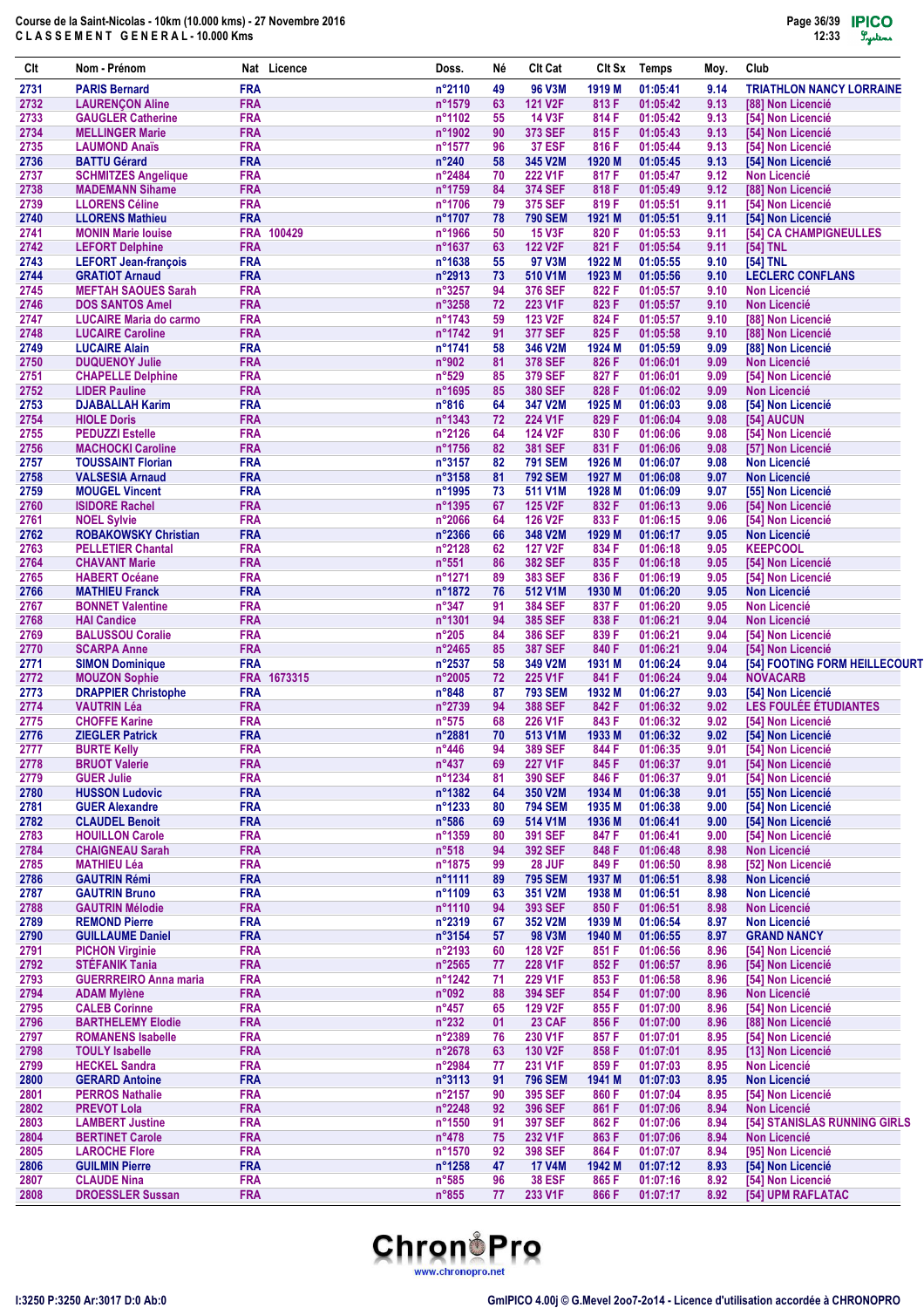| Clt          | Nom - Prénom                                                   |                          | Nat Licence                      | Doss.                    | Né       | <b>CIt Cat</b>                   | Clt Sx          | <b>Temps</b>         | Moy.         | Club                                                          |
|--------------|----------------------------------------------------------------|--------------------------|----------------------------------|--------------------------|----------|----------------------------------|-----------------|----------------------|--------------|---------------------------------------------------------------|
| 2809         | <b>ARDIZZONE Chloé</b>                                         | <b>FRA</b>               |                                  | $n^{\circ}$ 145          | 95       | <b>39 ESF</b>                    | 867 F           | 01:07:22             | 8.91         | [54] Non Licencié                                             |
| 2810         | <b>GARDEUX Gael</b>                                            | <b>FRA</b>               |                                  | n°1088                   | 72       | 515 V1M                          | 1943 M          | 01:07:23             | 8.91         | [54] Non Licencié                                             |
| 2811         | <b>BERNARDI Caroline</b>                                       | <b>FRA</b>               |                                  | n°3235                   | 75       | 234 V1F                          | 868 F           | 01:07:25             | 8.90         | <b>Non Licencié</b>                                           |
| 2812         | <b>HUSSON Henri francois</b>                                   | <b>FRA</b>               |                                  | n°3211                   | 48       | 99 V3M                           | 1944 M          | 01:07:28             | 8.89         | <b>Non Licencié</b>                                           |
| 2813         | <b>PICHON Eric</b>                                             |                          | FRA 433635                       | n°2192                   | 58       | 353 V2M                          | 1945 M          | 01:07:33             | 8.88         | [54] Non Licencié                                             |
| 2814<br>2815 | <b>VAZQUEZ Marie hélène</b><br><b>CUTTITTA-WEBER Dominique</b> | <b>FRA</b>               | FRA 1565511                      | n°2742<br>n°688          | 59<br>64 | 131 V2F<br>132 V <sub>2</sub> F  | 869 F<br>870 F  | 01:07:34<br>01:07:42 | 8.88<br>8.86 | [54] COS VILLERS<br>[54] Non Licencié                         |
| 2816         | <b>DEMARQUE Benoît</b>                                         | <b>FRA</b>               |                                  | $n^{\circ}764$           | 91       | <b>797 SEM</b>                   | 1946 M          | 01:07:45             | 8.86         | [54] Non Licencié                                             |
| 2817         | <b>DEVAUX Alexandre</b>                                        | <b>FRA</b>               |                                  | n°794                    | 96       | <b>85 ESM</b>                    | 1947 M          | 01:07:45             | 8.86         | [54] Non Licencié                                             |
| 2818         | <b>LELIEVRE Bernard</b>                                        | <b>FRA</b>               |                                  | n°2919                   | 55       | 100 V3M                          | 1948 M          | 01:07:47             | 8.85         | [54] Non Licencié                                             |
| 2819         | <b>CLERTÉ Stéphane</b>                                         | <b>FRA</b>               |                                  | $n^{\circ}598$           | 72       | 516 V1M                          | 1949 M          | 01:07:50             | 8.85         | [54] Non Licencié                                             |
| 2820         | <b>GAURIAU Judith</b>                                          | <b>FRA</b>               |                                  | n°1107                   | 95       | <b>40 ESF</b>                    | 871 F           | 01:07:54             | 8.84         | <b>Non Licencié</b>                                           |
| 2821         | <b>WEBER Victor</b>                                            | <b>FRA</b>               |                                  | n°2839                   | 93       | <b>798 SEM</b>                   | 1950 M          | 01:07:55             | 8.84         | <b>Non Licencié</b>                                           |
| 2822         | <b>MASSON Florence</b>                                         | <b>FRA</b>               |                                  | n°1859                   | 72       | 235 V1F                          | 872 F           | 01:07:55             | 8.84         | [54] Non Licencié                                             |
| 2823<br>2824 | <b>PICHON Anne</b><br><b>ALARY Anita</b>                       | <b>FRA</b><br><b>FRA</b> | 1870223                          | n°2191<br>n°3177         | 65<br>69 | 133 V <sub>2</sub> F<br>236 V1F  | 873 F<br>874 F  | 01:07:55<br>01:07:56 | 8.84<br>8.83 | [54] CAN SAINT-MAX<br><b>Non Licencié</b>                     |
| 2825         | <b>TORTILER LEBRUN Martine</b>                                 | <b>FRA</b>               |                                  | n°2672                   | 65       | 134 V2F                          | 875F            | 01:07:57             | 8.83         | [54] Non Licencié                                             |
| 2826         | <b>LUDWIG Emmanuelle</b>                                       | <b>FRA</b>               |                                  | n°1746                   | 66       | 135 V2F                          | 876 F           | 01:07:59             | 8.83         | [54] Non Licencié                                             |
| 2827         | <b>DIRAND Fanny</b>                                            | <b>FRA</b>               |                                  | $n^{\circ}815$           | 81       | <b>399 SEF</b>                   | 877 F           | 01:07:59             | 8.83         | [54] Non Licencié                                             |
| 2828         | <b>GOETZ Pascal</b>                                            | <b>FRA</b>               |                                  | n°3164                   | 64       | 354 V2M                          | 1951 M          | 01:07:59             | 8.83         | <b>VARANGEVILLE</b>                                           |
| 2829         | <b>LAFON Hubert</b>                                            | <b>FRA</b>               |                                  | n°1531                   | 65       | 355 V2M                          | 1952 M          | 01:07:59             | 8.83         | [54] Non Licencié                                             |
| 2830         | <b>BARTHELEMY Séverine</b>                                     | <b>FRA</b>               |                                  | $n^{\circ}234$           | 72       | 237 V1F                          | 878 F           | 01:08:02             | 8.82         | [88] Non Licencié                                             |
| 2831         | <b>HARQUET Martine</b>                                         | <b>FRA</b>               |                                  | n°1298                   | 50       | <b>16 V3F</b>                    | 879 F           | 01:08:02             | 8.82         | <b>KEEPCOOL</b>                                               |
| 2832         | <b>GEOFFROY Isabelle</b>                                       | <b>FRA</b>               |                                  | n°1393                   | 67       | 136 V2F                          | 880 F           | 01:08:05             | 8.81         | [54] Non Licencié                                             |
| 2833         | <b>GUYONNET Tiffany</b>                                        | <b>FRA</b>               |                                  | n°1266                   | 86       | <b>400 SEF</b>                   | 881 F           | 01:08:06             | 8.81         | [54] Non Licencié                                             |
| 2834         | <b>FLENGHI Julie</b>                                           | <b>FRA</b>               |                                  | n°1001                   | 86       | <b>401 SEF</b>                   | 882 F           | 01:08:08             | 8.81         | <b>KEEPCOOL</b>                                               |
| 2835<br>2836 | <b>FLENGHI Caroline</b><br><b>JACOB Solene</b>                 | <b>FRA</b><br><b>FRA</b> | 1869826                          | n°1000<br>n°1399         | 94<br>99 | <b>402 SEF</b><br>29 JUF         | 883 F<br>884 F  | 01:08:08<br>01:08:12 | 8.81<br>8.80 | <b>Non Licencié</b><br>[54] PONT À MOUSSON CAZNOVE            |
| 2837         | <b>MAILLARD Patrick</b>                                        | <b>FRA</b>               |                                  | n°1776                   | 58       | 356 V2M                          | 1953 M          | 01:08:13             | 8.80         | [54] Non Licencié                                             |
| 2838         | <b>COMAZZETTO Julien</b>                                       |                          | FRA 1653892                      | $n^{\circ}649$           | 78       | <b>799 SEM</b>                   | 1954 M          | 01:08:16             | 8.79         | [57] ASGVO                                                    |
| 2839         | <b>VAUTHIER Catherine</b>                                      | <b>FRA</b>               |                                  | n°2736                   | 70       | 238 V1F                          | 885F            | 01:08:16             | 8.79         | [54] Non Licencié                                             |
| 2840         | <b>BAUDIN Emilie</b>                                           | <b>FRA</b>               |                                  | $n^{\circ}241$           | 79       | <b>403 SEF</b>                   | 886 F           | 01:08:17             | 8.79         | [54] Non Licencié                                             |
| 2841         | <b>DUBOIS Florian</b>                                          | <b>FRA</b>               |                                  | n°869                    | 93       | <b>800 SEM</b>                   | 1955 M          | 01:08:17             | 8.79         | [54] Non Licencié                                             |
| 2842         | <b>BRISSON Patrice</b>                                         | <b>FRA</b>               |                                  | $n^{\circ}416$           | 53       | 101 V3M                          | 1956 M          | 01:08:18             | 8.79         | [54]0                                                         |
| 2843         | <b>CARCHON Estelle</b>                                         | <b>FRA</b>               |                                  | n°469                    | 76       | 239 V1F                          | 887 F           | 01:08:20             | 8.78         | [54] UPM RAFLATAC                                             |
| 2844         | <b>WOJDYLA Guillaume</b>                                       | <b>FRA</b>               |                                  | n°2864                   | 90       | <b>801 SEM</b>                   | 1957 M          | 01:08:20             | 8.78         | [59] Non Licencié                                             |
| 2845         | <b>BERARD Virginie</b>                                         | <b>FRA</b>               |                                  | $n^{\circ}285$           | 72       | 240 V1F                          | 888 F           | 01:08:22             | 8.78         | [54] Non Licencié                                             |
| 2846         | <b>PIRA Solène</b>                                             | <b>FRA</b>               |                                  | n°2211                   | 91       | <b>404 SEF</b>                   | 889 F           | 01:08:22             | 8.78         | <b>Non Licencié</b>                                           |
| 2847<br>2848 | <b>ENAULT Pol</b><br><b>PRIVAT Mathilde</b>                    |                          | FRA 013Z068643<br>FRA 8R01004521 | n°929<br>n°2252          | 96<br>96 | <b>86 ESM</b><br><b>41 ESF</b>   | 1958 M<br>890 F | 01:08:23<br>01:08:24 | 8.77<br>8.77 | [53] UNIV LORRAINE - TELECOM NA<br>[53] STAPS PARIS DESCARTES |
| 2849         | <b>PERSONENI Laura</b>                                         | <b>FRA</b>               |                                  | n°2159                   | 89       | <b>405 SEF</b>                   | 891 F           | 01:08:26             | 8.77         | <b>AUBADE</b>                                                 |
| 2850         | <b>THIRION Pauline</b>                                         | <b>FRA</b>               |                                  | n°2634                   | 94       | <b>406 SEF</b>                   | 892 F           | 01:08:26             | 8.77         | <b>AUBADE</b>                                                 |
| 2851         | <b>HOPPE Sandrine</b>                                          | <b>FRA</b>               |                                  | n°1354                   | 66       | 137 V2F                          | 893 F           | 01:08:34             | 8.75         | [54] Non Licencié                                             |
| 2852         | <b>GUYOT Sylviane</b>                                          | <b>FRA</b>               |                                  | n°1269                   | 59       | 138 V2F                          | 894 F           | 01:08:35             | 8.75         | [54] Non Licencié                                             |
| 2853         | <b>MOULIN Frédéric</b>                                         | <b>FRA</b>               |                                  | n°2000                   | 68       | 517 V1M                          | 1959 M          | 01:08:36             | 8.75         | [54] Non Licencié                                             |
| 2854         | <b>MOULIN Marion</b>                                           | <b>FRA</b>               |                                  | n°2001                   | 01       | <b>24 CAF</b>                    | 895F            | 01:08:36             | 8.75         | [54] Non Licencié                                             |
| 2855         | <b>PEROTIN Emilie</b>                                          | <b>FRA</b>               |                                  | n°2147                   | 86       | 407 SEF                          | 896 F           | 01:08:38             | 8.74         | <b>Non Licencié</b>                                           |
| 2856         | <b>JHUGROO Sanjay</b>                                          | <b>FRA</b>               |                                  | n°1440                   | 62       | 357 V2M                          | 1960 M          | 01:08:47             | 8.72         | [54] Non Licencié                                             |
| 2857         | <b>SONZOGNI Eric</b>                                           | <b>FRA</b>               |                                  | n°2555                   | 66       | 358 V2M                          | 1961 M          | 01:08:54             | 8.71         | [54] AS PAGNY FOOTING                                         |
| 2858         | <b>MOREAU-BALTHAZARD Vaness FRA</b>                            |                          |                                  | n°1973                   | 75       | 241 V1F                          | 897 F           | 01:08:56             | 8.70         | <b>Non Licencié</b>                                           |
| 2859         | <b>IDIR Djemila</b><br><b>GASMI Sonia</b>                      | <b>FRA</b><br><b>FRA</b> |                                  | n°1388<br>n°1093         | 68<br>71 | 242 V1F<br>243 V1F               | 898 F<br>899 F  | 01:08:56<br>01:09:02 | 8.70<br>8.69 | [54] Non Licencié<br><b>Non Licencié</b>                      |
| 2860<br>2861 | <b>WAKKAK Sakina</b>                                           | <b>FRA</b>               |                                  | n°2823                   | 79       | <b>408 SEF</b>                   | 900 F           | 01:09:03             | 8.69         | [54] Non Licencié                                             |
| 2862         | <b>HANAFI Ratiba</b>                                           | <b>FRA</b>               |                                  | n°1287                   | 72       | 244 V1F                          | 901 F           | 01:09:03             | 8.69         | <b>[54] Non Licencié</b>                                      |
| 2863         | <b>MULLER Sandrine</b>                                         | <b>FRA</b>               |                                  | n°2021                   | 68       | 245 V1F                          | 902 F           | 01:09:04             | 8.69         | [54] NON LICENCIÉ                                             |
| 2864         | <b>LE CROM Lenny</b>                                           | <b>FRA</b>               |                                  | n°1601                   | 92       | <b>802 SEM</b>                   | 1962 M          | 01:09:06             | 8.68         | Non Licencié                                                  |
| 2865         | <b>GRANDBARBE Laurent</b>                                      | <b>FRA</b>               |                                  | n°1187                   | 66       | 359 V2M                          | 1963 M          | 01:09:08             | 8.68         | <b>Non Licencié</b>                                           |
| 2866         | <b>BROWN David</b>                                             | <b>FRA</b>               |                                  | n°3234                   | 56       | 102 V3M                          | 1964 M          | 01:09:09             | 8.68         | <b>Non Licencié</b>                                           |
| 2867         | <b>EVRARD Audrey</b>                                           | <b>FRA</b>               |                                  | n°944                    | 81       | <b>409 SEF</b>                   | 903 F           | 01:09:11             | 8.67         | [59] Non Licencié                                             |
| 2868         | <b>HOUVER Anne-laure</b>                                       | <b>FRA</b>               |                                  | n°1365                   | 91       | <b>410 SEF</b>                   | 904 F           | 01:09:13             | 8.67         | <b>Non Licencié</b>                                           |
| 2869         | <b>CHAILLET Laetitia</b>                                       | <b>FRA</b>               |                                  | $n^{\circ}519$           | 81       | <b>411 SEF</b>                   | 905 F           | 01:09:15             | 8.67         | Non Licencié                                                  |
| 2870<br>2871 | <b>FISTAROLO Carine</b><br><b>DUMON Laurent</b>                | <b>FRA</b><br><b>FRA</b> |                                  | n°999<br>n°894           | 83<br>65 | <b>412 SEF</b><br>360 V2M        | 906 F<br>1965 M | 01:09:15<br>01:09:16 | 8.67<br>8.66 | <b>Non Licencié</b><br>[54] Non Licencié                      |
| 2872         | <b>BUHR Daniele</b>                                            | <b>FRA</b>               |                                  | $n^{\circ}442$           | 66       | 139 V2F                          | 907 F           | 01:09:16             | 8.66         | [54] Non Licencié                                             |
| 2873         | <b>SCACCIA Mathilde</b>                                        | <b>FRA</b>               |                                  | n°2464                   | 00       | <b>25 CAF</b>                    | 908 F           | 01:09:18             | 8.66         | <b>KEEPCOOL</b>                                               |
| 2874         | <b>NUNEZ Margaux</b>                                           | <b>FRA</b>               |                                  | n°2075                   | 96       | <b>42 ESF</b>                    | 909 F           | 01:09:19             | 8.66         | [54] Non Licencié                                             |
| 2875         | <b>POWELL Delphine</b>                                         | <b>FRA</b>               |                                  | n°3118                   | 86       | <b>413 SEF</b>                   | 910 F           | 01:09:20             | 8.65         | Non Licencié                                                  |
| 2876         | <b>VERDIER Marc</b>                                            | <b>FRA</b>               |                                  | n°3119                   | 80       | <b>803 SEM</b>                   | 1966 M          | 01:09:20             | 8.65         | <b>Non Licencié</b>                                           |
| 2877         | <b>NUNEZ Karine</b>                                            | <b>FRA</b>               |                                  | n°2074                   | 67       | 140 V2F                          | 911 F           | 01:09:21             | 8.65         | [54] Non Licencié                                             |
| 2878         | <b>WOEHRLY Aurélien</b>                                        | <b>FRA</b>               |                                  | n°2862                   | 87       | <b>804 SEM</b>                   | 1967 M          | 01:09:23             | 8.65         | [54] KENYAN TEAM                                              |
| 2879         | <b>GOTTRANT Salome</b>                                         | <b>FRA</b>               |                                  | n°1174                   | 85       | <b>414 SEF</b>                   | 912 F           | 01:09:24             | 8.65         | <b>Non Licencié</b>                                           |
| 2880         | <b>LEREMON Karine</b>                                          | <b>FRA</b>               |                                  | n°1675                   | 67       | <b>141 V2F</b>                   | 913 F           | 01:09:26             | 8.64         | [54] Non Licencié                                             |
| 2881         | <b>HENRY Michael</b>                                           | <b>FRA</b>               |                                  | n°1326                   | 75       | 518 V1M                          | 1968 M          | 01:09:27             | 8.64         | <b>Non Licencié</b>                                           |
| 2882<br>2883 | <b>BECKER Natalène</b><br><b>MULLER Julie</b>                  | <b>FRA</b><br><b>FRA</b> |                                  | $n^{\circ}260$<br>n°2019 | 91<br>81 | <b>415 SEF</b><br><b>805 SEM</b> | 914 F<br>1969 M | 01:09:34<br>01:09:35 | 8.63<br>8.62 | [57] Non Licencié<br><b>Non Licencié</b>                      |
| 2884         | <b>AUBRY Agnes</b>                                             | <b>FRA</b>               |                                  | $n^{\circ}174$           | 72       | 246 V1F                          | 915F            | 01:09:40             | 8.61         | [54] UPM RAFLATAC                                             |
| 2885         | <b>MERSCH Virginie</b>                                         | <b>FRA</b>               |                                  | n°1916                   | 70       | 247 V1F                          | 916 F           | 01:09:49             | 8.60         | [54] Non Licencié                                             |
| 2886         | <b>MERSCH Didier</b>                                           | <b>FRA</b>               |                                  | n°1914                   | 65       | 361 V2M                          | 1970 M          | 01:09:49             | 8.59         | [54] Non Licencié                                             |

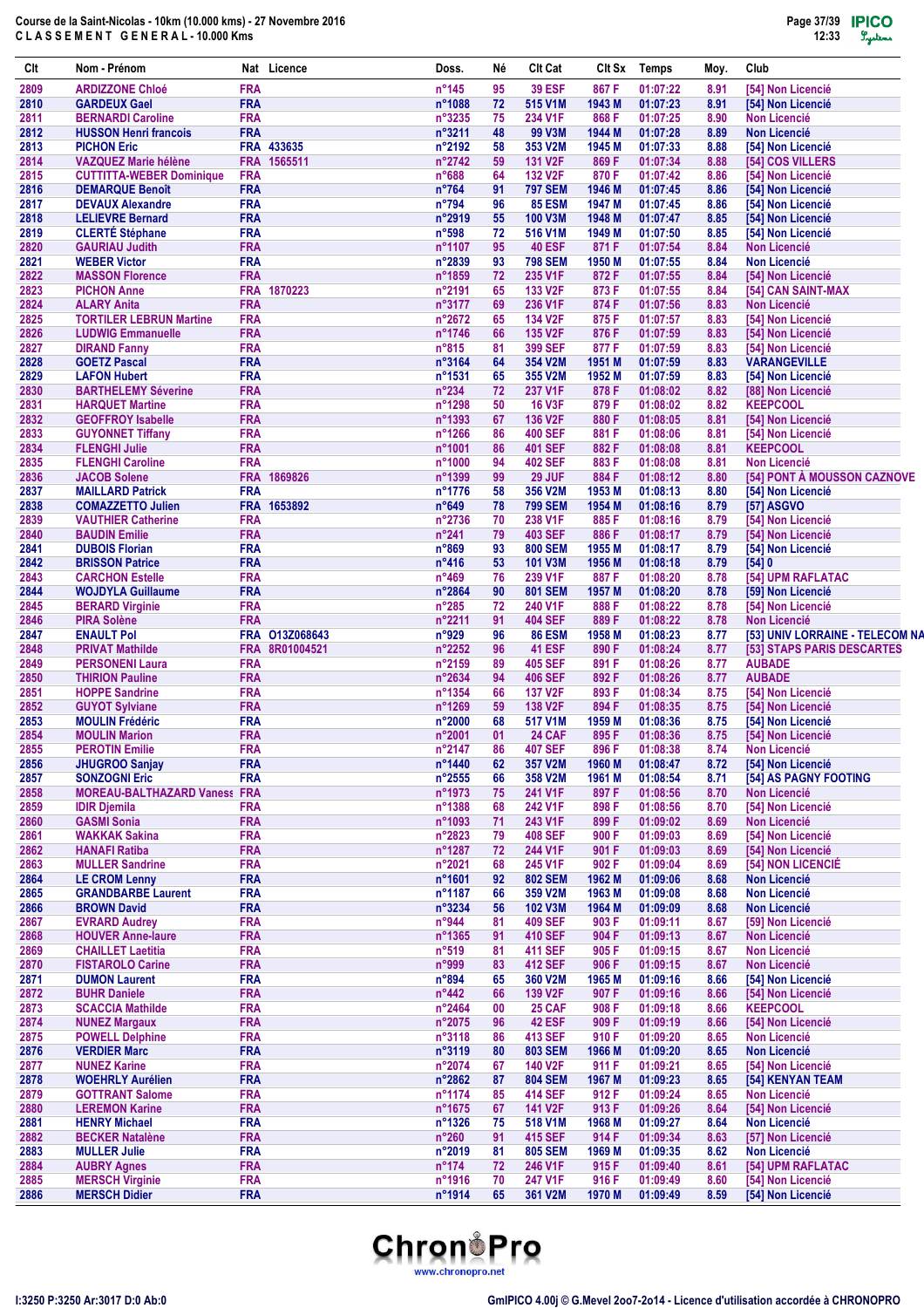| Clt          | Nom - Prénom                                             |                          | Nat Licence        | Doss.                      | Né       | <b>CIt Cat</b>                   | CIt Sx          | <b>Temps</b>         | Moy.         | Club                                               |
|--------------|----------------------------------------------------------|--------------------------|--------------------|----------------------------|----------|----------------------------------|-----------------|----------------------|--------------|----------------------------------------------------|
| 2887         | <b>BROQUERIE Benoit</b>                                  | <b>FRA</b>               |                    | $n^{\circ}424$             | 63       | 362 V2M                          | 1971 M          | 01:09:49             | 8.59         | [54] Non Licencié                                  |
| 2888         | <b>PENIN-ROSSANO Carole</b>                              | <b>FRA</b>               |                    | n°2135                     | 71       | 248 V1F                          | 917 F           | 01:09:49             | 8.59         | [54] NÉANT                                         |
| 2889         | <b>CHANSOLME Fabrice</b>                                 | <b>FRA</b><br><b>FRA</b> |                    | $n^{\circ}528$             | 67       | 363 V2M                          | 1972 M          | 01:09:50             | 8.59         | <b>Non Licencié</b>                                |
| 2890<br>2891 | <b>BARBEREIT Myriam</b><br><b>LEROY Patrick</b>          | <b>FRA</b>               |                    | $n^{\circ}216$<br>n°1676   | 68<br>68 | 249 V1F<br>519 V1M               | 918 F<br>1973 M | 01:09:52<br>01:09:52 | 8.59<br>8.59 | <b>NOVACARB</b><br><b>NOVACARB</b>                 |
| 2892         | <b>CHARUEL Olivier</b>                                   | <b>FRA</b>               |                    | $n^{\circ}540$             | 76       | 520 V1M                          | 1974 M          | 01:09:56             | 8.58         | [54] Non Licencié                                  |
| 2893         | <b>CHARUEL Emmanuelle</b>                                | <b>FRA</b>               |                    | $n^{\circ}539$             | 78       | <b>416 SEF</b>                   | 919 F           | 01:09:56             | 8.58         | [54] Non Licencié                                  |
| 2894         | <b>LOUIS Aurelie</b>                                     | <b>FRA</b>               |                    | n°1729                     | 80       | <b>417 SEF</b>                   | 920 F           | 01:09:58             | 8.58         | [54] Non Licencié                                  |
| 2895         | <b>PLOUSSARD Julie</b>                                   | <b>FRA</b>               |                    | $n^{\circ}2219$            | 89       | <b>418 SEF</b>                   | 921 F           | 01:10:04             | 8.56         | <b>Non Licencié</b>                                |
| 2896<br>2897 | <b>?Dossard #3233</b><br><b>RIBOULET Christine</b>       | <b>FRA</b><br><b>FRA</b> |                    | n°3233<br>$n^{\circ}$ 2343 | 69       | <b>806 SEM</b><br>250 V1F        | 1975 M<br>922 F | 01:10:06<br>01:10:09 | 8.56<br>8.55 | <b>Non Licencié</b><br>[54] Non Licencié           |
| 2898         | <b>RUBECK Veronique</b>                                  | <b>FRA</b>               |                    | $n^{\circ}$ 2421           | 71       | 251 V1F                          | 923 F           | 01:10:14             | 8.54         | [54] Non Licencié                                  |
| 2899         | <b>BRUDER Alexandra</b>                                  | <b>FRA</b>               |                    | $n^{\circ}427$             | 80       | <b>419 SEF</b>                   | 924 F           | 01:10:14             | 8.54         | [54] Non Licencié                                  |
| 2900         | <b>DENIS David</b>                                       | <b>FRA</b>               |                    | $n^{\circ}3058$            | 98       | 42 JUM                           | 1976 M          | 01:10:23             | 8.52         | <b>Non Licencié</b>                                |
| 2901         | <b>DENOMME Delphine</b>                                  |                          | <b>FRA A67682C</b> | $n^{\circ}774$             | 77       | 252 V1F                          | 925 F           | 01:10:27             | 8.52         | [54] TNL                                           |
| 2902<br>2903 | <b>TONNELIER Myriam</b><br><b>HOCQUART Jean brice</b>    | <b>FRA</b>               | <b>FRA A75303</b>  | n°2668<br>n°1347           | 76<br>79 | 253 V1F<br><b>807 SEM</b>        | 926 F<br>1977 M | 01:10:27<br>01:10:27 | 8.52<br>8.52 | [57] Non Licencié<br>[54] TRIATHLON NANCY LORRAINE |
| 2904         | <b>MAZZINI Milène</b>                                    | <b>FRA</b>               |                    | n°1895                     | 82       | <b>420 SEF</b>                   | 927 F           | 01:10:27             | 8.52         | [54] Non Licencié                                  |
| 2905         | <b>EVRARD Amelie</b>                                     | <b>FRA</b>               |                    | n°943                      | 80       | <b>421 SEF</b>                   | 928 F           | 01:10:29             | 8.51         | [57] Non Licencié                                  |
| 2906         | <b>AUGENDRE Vincent</b>                                  | <b>FRA</b>               |                    | $n^{\circ}183$             | 78       | <b>808 SEM</b>                   | 1978 M          | 01:10:29             | 8.51         | [57] Non Licencié                                  |
| 2907         | <b>AUGENDRE Christelle</b>                               | <b>FRA</b>               |                    | $n^{\circ}182$             | 77       | 254 V1F                          | 929 F           | 01:10:29             | 8.51         | [57] Non Licencié                                  |
| 2908<br>2909 | <b>MICHAUT Anna</b>                                      | <b>FRA</b><br><b>FRA</b> |                    | n°1932<br>$n^{\circ}230$   | 91       | <b>422 SEF</b><br>364 V2M        | 930 F<br>1979 M | 01:10:30<br>01:10:33 | 8.51<br>8.51 | <b>Non Licencié</b><br>[54] Non Licencié           |
| 2910         | <b>BARTH Alain</b><br><b>SCACCIA Lionel</b>              | <b>FRA</b>               |                    | $n^{\circ}$ 2463           | 67<br>66 | 365 V2M                          | 1980 M          | 01:10:35             | 8.50         | <b>KEEPCOOL</b>                                    |
| 2911         | <b>PASCALINE Thouvenin</b>                               | <b>FRA</b>               |                    | $n^{\circ}2115$            | 84       | <b>423 SEF</b>                   | 931 F           | 01:10:44             | 8.48         | [54] NOKI TEAM                                     |
| 2912         | <b>BASTIEN Vanessa</b>                                   | <b>FRA</b>               |                    | $n^{\circ}237$             | 84       | <b>424 SEF</b>                   | 932 F           | 01:10:44             | 8.48         | [54] COURIR À VARANGEVILLE                         |
| 2913         | <b>GEORGES Emilie</b>                                    | <b>FRA</b>               |                    | n°1130                     | 85       | <b>425 SEF</b>                   | 933 F           | 01:11:03             | 8.45         | <b>Non Licencié</b>                                |
| 2914         | <b>CHEBENBEG Samuel</b>                                  | <b>FRA</b>               |                    | $n^{\circ}553$             | 91       | <b>809 SEM</b>                   | 1981 M          | 01:11:07             | 8.44         | <b>MOSELLE POMME SÉCHÉ</b>                         |
| 2915<br>2916 | <b>UHLRICH Florence</b>                                  | <b>FRA</b><br><b>FRA</b> |                    | n°2703<br>$n^{\circ}481$   | 78<br>78 | <b>426 SEF</b><br><b>427 SEF</b> | 934 F<br>935 F  | 01:11:14             | 8.42<br>8.42 | [54] Non Licencié<br>[54] Non Licencié             |
| 2917         | <b>CARPENTIER Audrey</b><br><b>PARISOT Estelle</b>       | <b>FRA</b>               |                    | n°936                      | 73       | 255 V1F                          | 936 F           | 01:11:18<br>01:11:20 | 8.41         | [54] Non Licencié                                  |
| 2918         | <b>LACASSIN M-claire</b>                                 | <b>FRA</b>               |                    | n°1525                     | 70       | 256 V1F                          | 937 F           | 01:11:20             | 8.41         | [54] Non Licencié                                  |
| 2919         | <b>ROUSSET Catherine</b>                                 | <b>FRA</b>               |                    | $n^{\circ}$ 2411           | 72       | 257 V1F                          | 938 F           | 01:11:20             | 8.41         | [54] Non Licencié                                  |
| 2920         | <b>GAMBIER Frederique</b>                                | <b>FRA</b>               |                    | n°1080                     | 74       | 258 V1F                          | 939 F           | 01:11:20             | 8.41         | [54] Non Licencié                                  |
| 2921         | <b>BAYEUL Severine</b>                                   |                          | FRA 1545451        | $n^{\circ}247$             | 74       | 259 V1F                          | 940 F           | 01:11:20             | 8.41         | [54] ACVG                                          |
| 2922<br>2923 | <b>HOUTMANN Brice</b><br><b>GERDIL Lise</b>              | <b>FRA</b><br><b>FRA</b> |                    | n°1364<br>n°1140           | 74<br>88 | 521 V1M<br><b>428 SEF</b>        | 1982 M<br>941 F | 01:11:23<br>01:11:23 | 8.41<br>8.41 | <b>Non Licencié</b><br><b>Non Licencié</b>         |
| 2924         | <b>DEMARQUET Héléna</b>                                  | <b>FRA</b>               |                    | $n^{\circ}768$             | 91       | <b>429 SEF</b>                   | 942 F           | 01:11:23             | 8.41         | <b>Non Licencié</b>                                |
| 2925         | <b>COTTEL Dominique</b>                                  | <b>FRA</b>               |                    | $n^{\circ}667$             | 65       | 142 V2F                          | 943 F           | 01:11:24             | 8.40         | [54] Non Licencié                                  |
| 2926         | <b>GERMAIN Sophie</b>                                    | <b>FRA</b>               |                    | n°2940                     | 61       | 143 V2F                          | 944 F           | 01:11:25             | 8.40         | <b>Non Licencié</b>                                |
| 2927         | <b>CHEVILLOT Severine</b>                                | <b>FRA</b>               |                    | $n^{\circ}571$             | 75       | 260 V1F                          | 945 F           | 01:11:26             | 8.40         | [54] Non Licencié                                  |
| 2928         | <b>HAIRAYE Elise</b>                                     | <b>FRA</b>               |                    | n°1277                     | 89       | <b>430 SEF</b>                   | 946 F           | 01:11:28             | 8.40         | [54] Non Licencié                                  |
| 2929<br>2930 | <b>MEYER Florian</b><br><b>MULLER Claire</b>             | <b>FRA</b><br><b>FRA</b> |                    | n°1924<br>$n^{\circ}2011$  | 91<br>91 | <b>810 SEM</b><br><b>431 SEF</b> | 1983 M<br>947 F | 01:11:30<br>01:11:31 | 8.39<br>8.39 | <b>Non Licencié</b><br><b>Non Licencié</b>         |
| 2931         | <b>BARBE Marine</b>                                      | <b>FRA</b>               |                    | $n^{\circ}212$             | 86       | <b>432 SEF</b>                   | 948 F           | 01:11:31             | 8.39         | [54] Non Licencié                                  |
| 2932         | <b>FINET Chantal</b>                                     | <b>FRA</b>               |                    | n°991                      | 63       | 144 V2F                          | 949 F           | 01:11:31             | 8.39         | [54] PAGNY FOOTING                                 |
| 2933         | DI BLASIO Karine                                         | <b>FRA</b>               |                    | $n^{\circ}800$             | 71       | 261 V1F                          | 950 F           | 01:11:31             | 8.39         | [54] PAGNY FOOTING                                 |
| 2934         | <b>DUSSAUCY Gilbert</b>                                  | <b>FRA</b>               |                    | n°2960                     | 53       | 103 V3M                          | 1984 M          | 01:11:33             | 8.39         | <b>Non Licencié</b>                                |
| 2935<br>2936 | <b>STEGNER Guénaëlle</b>                                 | <b>FRA</b><br><b>FRA</b> |                    | n°2566<br>$n^{\circ}450$   | 80<br>92 | <b>433 SEF</b><br><b>434 SEF</b> | 951 F<br>952 F  | 01:11:34<br>01:11:36 | 8.38<br>8.38 | [54] Non Licencié<br>[54] Non Licencié             |
| 2937         | <b>CACCIAPUOTI Melissa</b><br><b>CACCIAPUOTI Solange</b> | <b>FRA</b>               |                    | $n^{\circ}451$             | 66       | 145 V2F                          | 953 F           | 01:11:37             | 8.38         | <b>Non Licencié</b>                                |
| 2938         | <b>CLEVENOT Isabelle</b>                                 | <b>FRA</b>               |                    | n°599                      | 72       | 262 V1F                          | 954 F           | 01:11:43             | 8.37         | Non Licencié                                       |
| 2939         | <b>LANGLADE Vanessa</b>                                  | <b>FRA</b>               |                    | n°1558                     | 72       | 263 V1F                          | 955 F           | 01:11:43             | 8.37         | [54] Non Licencié                                  |
| 2940         | <b>SAINTOT Leslie</b>                                    | <b>FRA</b>               |                    | $n^{\circ}$ 2436           | 72       | 264 V1F                          | 956 F           | 01:11:44             | 8.37         | [54] Non Licencié                                  |
| 2941         | <b>CHARLOT Margaux</b>                                   | <b>FRA</b>               |                    | $n^{\circ}533$             | 96       | <b>43 ESF</b>                    | 957 F           | 01:11:45             | 8.36         | <b>Non Licencié</b>                                |
| 2942<br>2943 | <b>BOIVIN Yannick</b><br><b>JACQUOT Fréderique</b>       | <b>FRA</b><br><b>FRA</b> |                    | $n^{\circ}338$<br>n°1407   | 79<br>70 | <b>811 SEM</b><br>265 V1F        | 1985 M<br>958 F | 01:11:48<br>01:11:49 | 8.36<br>8.36 | [54] Non Licencié<br>[54] Non Licencié             |
| 2944         | <b>DAVRIL Antoine</b>                                    | <b>FRA</b>               |                    | $n^{\circ}717$             | 64       | 366 V2M                          | 1986 M          | 01:11:56             | 8.34         | <b>Non Licencié</b>                                |
| 2945         | <b>ALEXIS Smouts</b>                                     | <b>FRA</b>               |                    | $n^{\circ}109$             | 92       | <b>812 SEM</b>                   | 1987 M          | 01:12:12             | 8.31         | [54] HORIZON SPORTS                                |
| 2946         | <b>POZZI Laetitia</b>                                    | <b>FRA</b>               |                    | $n^{\circ}$ 2245           | 82       | <b>435 SEF</b>                   | 959 F           | 01:12:13             | 8.31         | [55] Non Licencié                                  |
| 2947         | <b>BURICHON Francoise</b>                                | <b>FRA</b>               |                    | $n^{\circ}444$             | 63       | 146 V2F                          | 960 F           | 01:12:15             | 8.31         | <b>Non Licencié</b>                                |
| 2948<br>2949 | <b>SCHMITT Margaux</b><br><b>FRÉDÉRIC Sold</b>           | <b>FRA</b><br><b>FRA</b> |                    | n°2482<br>$n^{\circ}1052$  | 92<br>66 | <b>436 SEF</b><br>367 V2M        | 961 F<br>1988 M | 01:12:25<br>01:12:34 | 8.29<br>8.27 | [54] HORIZON SPORTS<br>[57] Non Licencié           |
| 2950         | <b>LITAIZE Estelle</b>                                   | <b>FRA</b>               |                    | n°1703                     | 76       | 266 V1F                          | 962 F           | 01:12:35             | 8.27         | <b>Non Licencié</b>                                |
| 2951         | <b>MÉDOT Jean-baptiste</b>                               | <b>FRA</b>               |                    | n°1898                     | 62       | 368 V2M                          | 1989 M          | 01:12:55             | 8.23         | [55] Non Licencié                                  |
| 2952         | LE BANNER Anne - laure                                   | <b>FRA</b>               |                    | n°1597                     | 83       | <b>437 SEF</b>                   | 963 F           | 01:13:11             | 8.20         | [57] Non Licencié                                  |
| 2953         | <b>ARNOULD Audrey</b>                                    | <b>FRA</b>               |                    | $n^{\circ}$ 149            | 81       | <b>438 SEF</b>                   | 964 F           | 01:13:11             | 8.20         | [54] Non Licencié                                  |
| 2954         | <b>HAMDANI Karima</b>                                    | <b>FRA</b>               |                    | n°1284                     | 80       | 439 SEF                          | 965 F           | 01:13:30             | 8.16         | [67] Non Licencié                                  |
| 2955<br>2956 | <b>MEYER Stephanie</b><br><b>AIMONE VIANNA Caroline</b>  | <b>FRA</b><br><b>FRA</b> |                    | n°1926<br>n°097            | 92<br>90 | <b>440 SEF</b><br><b>441 SEF</b> | 966 F<br>967 F  | 01:13:31<br>01:13:31 | 8.16<br>8.16 | <b>Non Licencié</b><br>[54] Non Licencié           |
| 2957         | <b>BIZOT Camille</b>                                     | <b>FRA</b>               |                    | n°3230                     | 90       | <b>442 SEF</b>                   | 968 F           | 01:13:31             | 8.16         | <b>Non Licencié</b>                                |
| 2958         | <b>MULLER Sandrine</b>                                   | <b>FRA</b>               |                    | n°2022                     | 74       | 267 V1F                          | 969 F           | 01:13:38             | 8.15         | [54] Non Licencié                                  |
| 2959         | <b>MASCELI Stephanie</b>                                 | <b>FRA</b>               |                    | n°1852                     | 81       | <b>443 SEF</b>                   | 970 F           | 01:13:38             | 8.15         | [54] Non Licencié                                  |
| 2960         | <b>FISCHER Frédérique</b>                                | <b>FRA</b>               |                    | n°996                      | 76       | 268 V1F                          | 971 F           | 01:13:58             | 8.11         | <b>AUBADE</b>                                      |
| 2961         | <b>PETIT - GENEZ Corinne</b>                             | <b>FRA</b>               |                    | n°2167                     | 67       | <b>147 V2F</b>                   | 972 F           | 01:13:58             | 8.11         | [54] Non Licencié                                  |
| 2962         | <b>FERNIOT Linda</b>                                     | <b>FRA</b>               |                    | n°976                      | 75       | 269 V1F                          | 973 F           | 01:13:58             | 8.11         | [54] Non Licencié                                  |
| 2963<br>2964 | <b>LORFANFANT Christine</b><br><b>MATHIEU Denise</b>     | <b>FRA</b><br><b>FRA</b> |                    | n°1723<br>n°1868           | 64<br>67 | 148 V2F<br>149 V2F               | 974 F<br>975 F  | 01:14:00<br>01:14:03 | 8.11<br>8.10 | [54] Non Licencié<br>Non Licencié                  |
|              |                                                          |                          |                    |                            |          |                                  |                 |                      |              |                                                    |